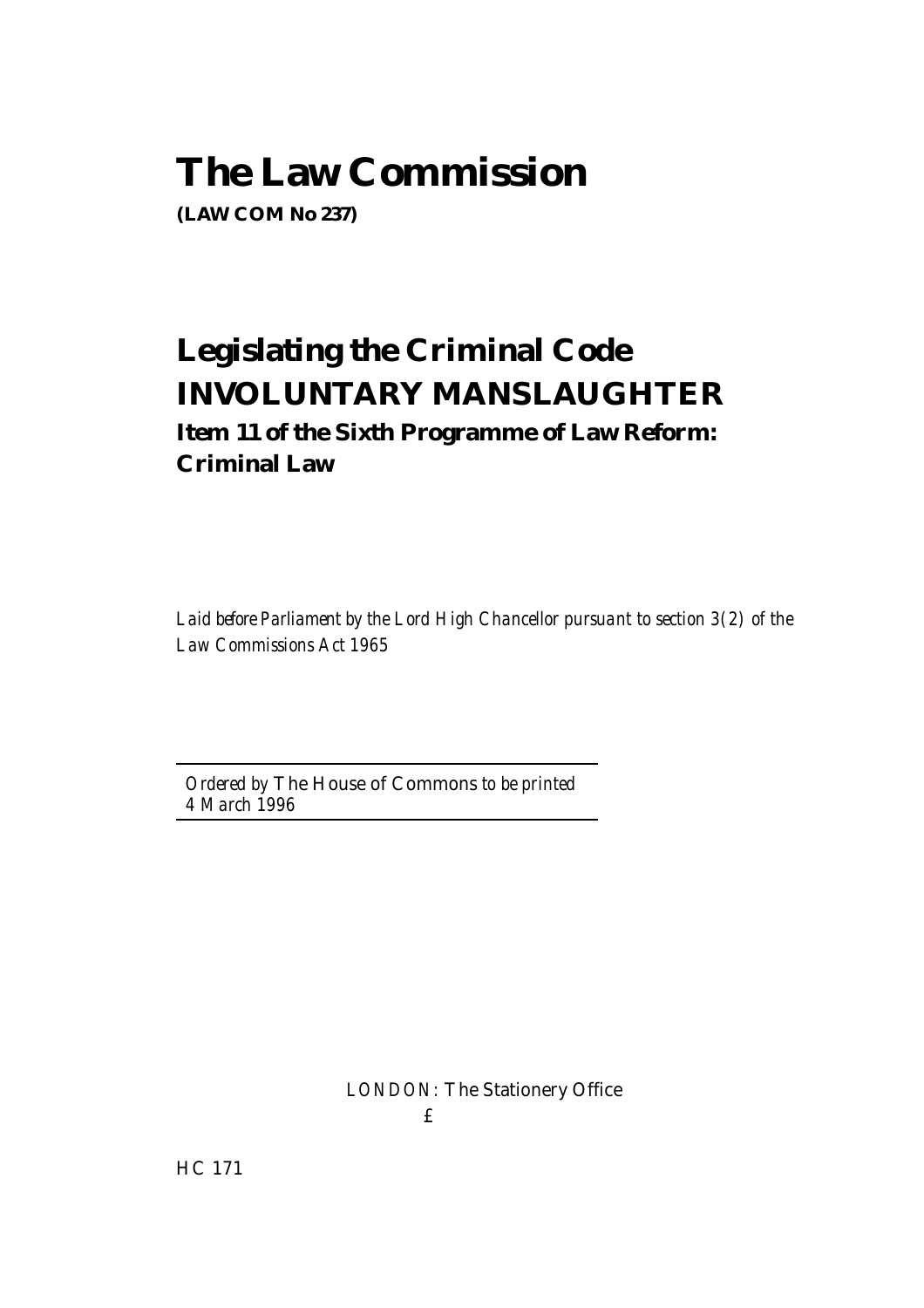### **THE LAW COMMISSION**

### **LEGISLATING THE CRIMINAL CODE: INVOLUNTARY MANSLAUGHTER**

### **CONTENTS**

|                                                                 | Paragraphs    | Page         |
|-----------------------------------------------------------------|---------------|--------------|
| <b>PART I: INTRODUCTION</b>                                     |               |              |
| The scope and structure of this report                          | $1.1 - 1.9$   | $\mathbf{1}$ |
| Corporate manslaughter                                          | $1.10 - 1.21$ | 4            |
| The context in which this project is set                        | $1.22 - 1.31$ | 9            |
| <b>PART II: THE DIFFERENT WAYS OF COMMITTING</b>                |               |              |
| "INVOLUNTARY MANSLAUGHTER" UNDER THE                            |               |              |
| <b>PRESENT LAW</b>                                              |               |              |
| Introduction                                                    | $2.1 - 2.2$   | 12           |
| Unlawful act manslaughter                                       | $2.3 - 2.7$   | 12           |
| Gross negligence manslaughter                                   | $2.8 - 2.16$  | 14           |
| Special cases of gross negligence manslaughter                  |               |              |
| Motor manslaughter                                              | $2.17 - 2.21$ | 17           |
| Liability for omissions                                         | $2.22 - 2.25$ | 19           |
| "Subjective" recklessness                                       | $2.26 - 2.27$ | 20           |
| <b>PART III: WHAT IS WRONG WITH THE PRESENT LAW?</b>            |               |              |
| Introduction                                                    | 3.1           | 22           |
| The breadth of the offence                                      | $3.2 - 3.4$   | 22           |
| Unlawful act manslaughter                                       | $3.5 - 3.6$   | 23           |
| Gross negligence manslaughter after Adomako                     | $3.7 - 3.13$  | 23           |
| Liability for omissions                                         | $3.14 - 3.16$ | 26           |
| Conclusion                                                      | 3.17          | 27           |
| <b>PART IV: THE MORAL BASIS OF CRIMINAL LIABILITY</b>           |               |              |
| FOR UNINTENTIONALLY CAUSING DEATH                               |               |              |
| Introduction                                                    | $4.1 - 4.3$   | 28           |
| Orthodox subjectivist theory                                    | $4.4 - 4.6$   | 28           |
| Subjectivist principles applied in the Law Commission's         |               |              |
| recent work on offences against the person                      | $4.7 - 4.9$   | 30           |
| Recklessly causing death                                        | $4.10 - 4.11$ | 31           |
| Criticisms of the subjectivist mens rea principle: can criminal |               |              |
| liability based on inadvertence ever be justified?              | $4.12 - 4.16$ | 31           |
| What makes inadvertence culpable?                               | $4.17 - 4.29$ | 33           |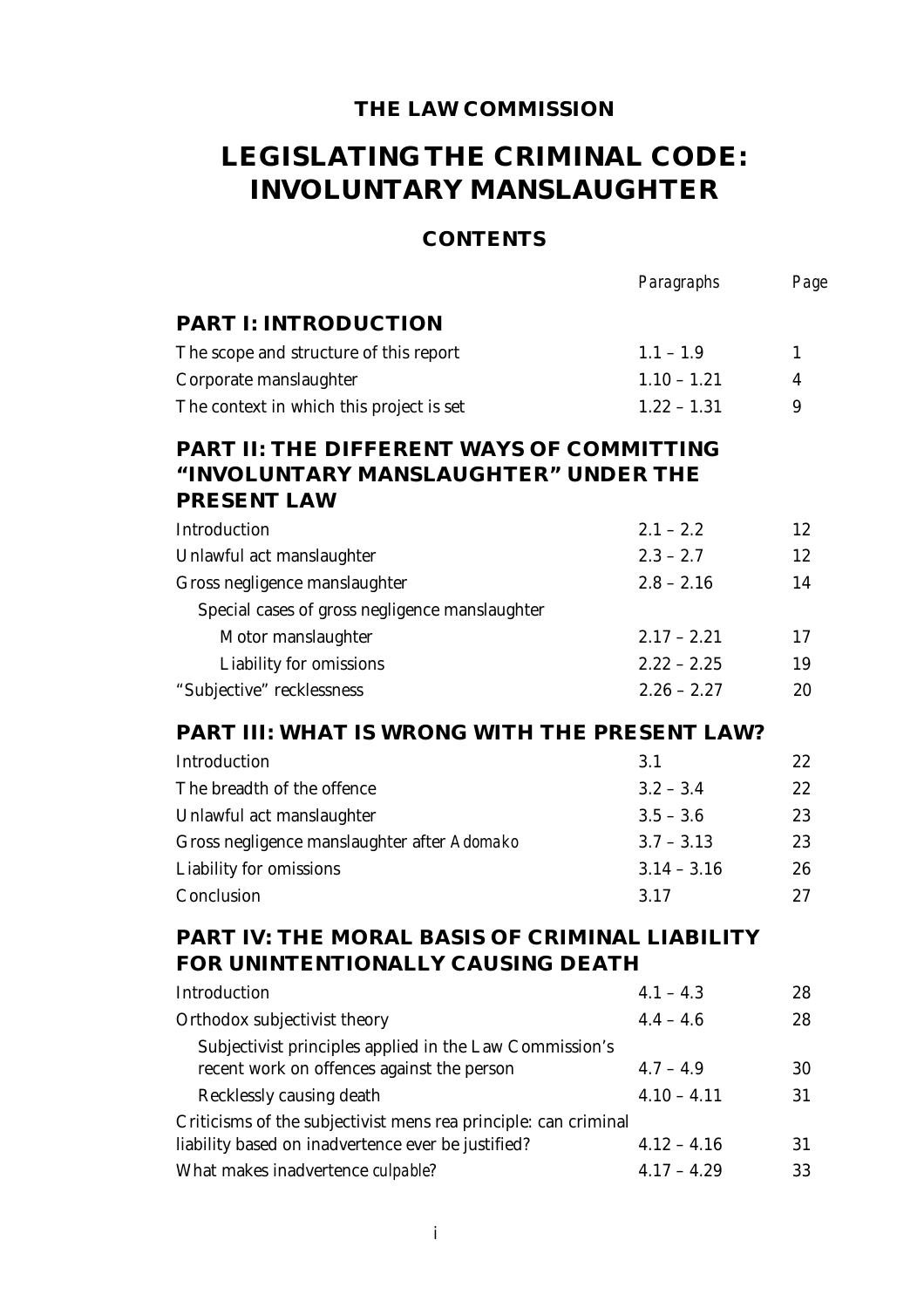| What makes <i>conduct</i> culpable?                                                                          |               |    |
|--------------------------------------------------------------------------------------------------------------|---------------|----|
| The conduct led to harmful consequences: "moral luck"                                                        | $4.30 - 4.33$ | 36 |
| The accused's conduct was criminal in some way                                                               |               |    |
| independent of the causing of death                                                                          | 4.34          | 38 |
| The accused intended to cause some harm, or was aware                                                        |               |    |
| of the risk of doing so, and/or it was foreseeable that her<br>conduct created the risk of causing some harm | $4.35 - 4.42$ | 38 |
| Conclusion                                                                                                   | $4.43 - 4.44$ | 40 |
| PART V: OUR PROPOSALS FOR REFORM                                                                             |               |    |
| Introduction                                                                                                 | 5.1           | 42 |
| One broad or several narrow offences?                                                                        | $5.2 - 5.5$   | 42 |
| <b>Reckless killing</b>                                                                                      | 5.6           | 43 |
| The response on consultation                                                                                 | $5.7 - 5.9$   | 43 |
| The details of our recommendation                                                                            | $5.10 - 5.13$ | 44 |
| Unlawful act manslaughter                                                                                    | $5.14 - 5.16$ | 46 |
| Killing by gross carelessness                                                                                | 5.17          | 47 |
| Our provisional proposal                                                                                     | $5.18 - 5.19$ | 47 |
| The response on consultation                                                                                 | $5.20 - 5.23$ | 47 |
| Our final recommendation                                                                                     | $5.24 - 5.34$ | 48 |
| Some examples                                                                                                | $5.35 - 5.37$ | 53 |
| A single offence to cover all types of activity                                                              | $5.38 - 5.41$ | 54 |
| Omissions causing death                                                                                      | $5.42 - 5.45$ | 55 |
| The maximum sentence                                                                                         | $5.46 - 5.52$ | 56 |
| Alternative verdicts                                                                                         |               |    |
| The new offences as alternatives to murder                                                                   | $5.53 - 5.56$ | 58 |
| Alternatives to the new offences                                                                             | $5.57 - 5.61$ | 60 |
| Motor manslaughter                                                                                           | $5.62 - 5.69$ | 61 |
| The Forfeiture Act 1982                                                                                      | $5.70 - 5.76$ | 64 |
| <b>PART VI: CORPORATE MANSLAUGHTER:</b>                                                                      |               |    |
| <b>THE PRESENT LAW</b>                                                                                       |               |    |
| Introduction                                                                                                 | $6.1 - 6.4$   | 67 |
| Procedure                                                                                                    | $6.5 - 6.6$   | 67 |
| <b>Interpretation provisions</b>                                                                             | 6.7           | 68 |
| Vicarious liability                                                                                          | $6.8 - 6.26$  | 69 |
| The principle of "identification"                                                                            |               |    |
| The nature of the principle                                                                                  | $6.27 - 6.34$ | 74 |
| Who are the controlling officers?                                                                            | $6.35 - 6.39$ | 77 |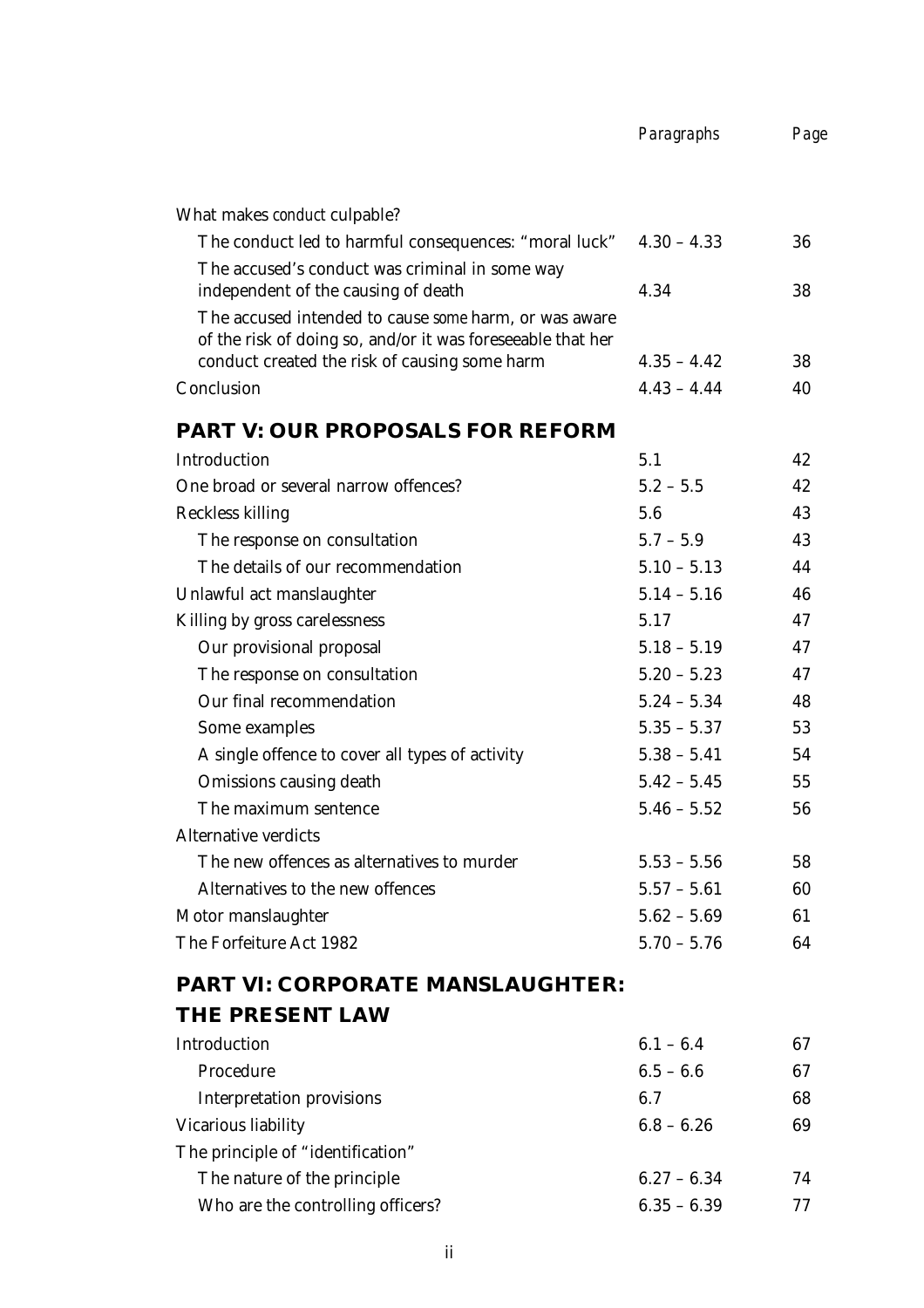|                                                                                                            | Paragraphs    | Page |
|------------------------------------------------------------------------------------------------------------|---------------|------|
|                                                                                                            |               |      |
| Corporate liability for manslaughter                                                                       |               |      |
| An indictment for manslaughter now lies against<br>a corporation                                           | $6.40 - 6.48$ | 79   |
| The application to corporations of the substantive law<br>of manslaughter                                  | $6.49 - 6.56$ | 83   |
| <b>PART VII: OUR PROVISIONAL PROPOSAL IN</b>                                                               |               |      |
| <b>CONSULTATION PAPER NO 135, AND OUR PRESENT</b>                                                          |               |      |
| <b>VIEW</b>                                                                                                |               |      |
| The proposal                                                                                               | $7.1 - 7.6$   | 87   |
| The response on consultation                                                                               | 7.7           | 88   |
| Reasons adduced on consultation in favour of extending<br>corporate liability for manslaughter             | 7.8           | 89   |
| The need to give practical effect to the recently<br>established principle that an indictment lies against |               |      |
| a corporation for manslaughter                                                                             | $7.9 - 7.11$  | 89   |
| Public confidence                                                                                          | 7.12          | 89   |
| Causation                                                                                                  | 7.13          | 90   |
| Deterrence                                                                                                 | 7.14          | 90   |
| The availability of new kinds of sentence                                                                  | $7.15 - 7.16$ | 90   |
| The inadequacy of the regulatory offences in the<br>Health and Safety at Work etc Act 1974                 | 7.17          | 90   |
| Reasons adduced on consultation against our provisional                                                    |               |      |
| proposal                                                                                                   | $7.18 - 7.25$ | 91   |
| The British Steel case                                                                                     | $7.26 - 7.27$ | 94   |
| Options for extending corporate liability                                                                  | $7.28 - 7.37$ | 94   |
| <b>PART VIII: A NEW OFFENCE OF CORPORATE KILLING</b>                                                       |               |      |
| Introduction                                                                                               | $8.1 - 8.2$   | 99   |
| Foreseeability of the risk                                                                                 | $8.3 - 8.4$   | 99   |
| Seriousness of the defendant's conduct                                                                     | $8.5 - 8.7$   | 100  |
| Conduct of the defendant that causes death                                                                 | 8.8           | 101  |
| Conduct of the defendant                                                                                   | $8.9 - 8.35$  | 102  |
| <b>Causation of death</b>                                                                                  | $8.36 - 8.39$ | 110  |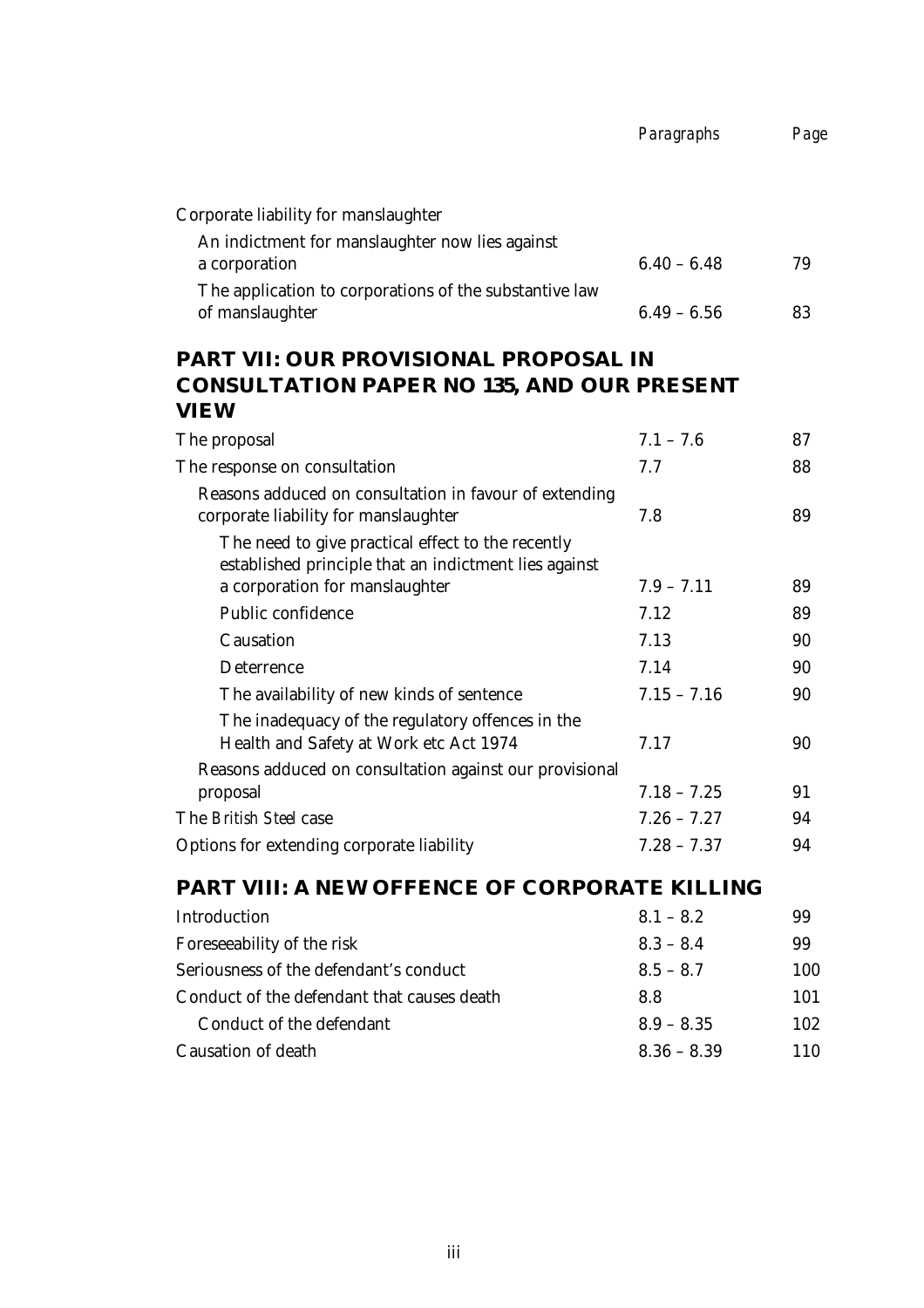| Independent contractors                                    |               |     |
|------------------------------------------------------------|---------------|-----|
| The issue                                                  | 8.40          | 112 |
| The offence under section 3(1) of the Health and Safety    |               |     |
| at Work etc Act 1974                                       | $8.41 - 8.43$ | 113 |
| Independent contractors and the proposed corporate         |               |     |
| offence                                                    | 8.44          | 114 |
| An illustration                                            | $8.45 - 8.50$ | 114 |
| <b>Potential defendants</b>                                |               |     |
| Corporations                                               | $8.51 - 8.53$ | 116 |
| Unincorporated bodies                                      | $8.54 - 8.55$ | 117 |
| <b>Secondary parties</b>                                   | $8.56 - 8.58$ | 118 |
| <b>Territorial jurisdiction</b>                            | $8.59 - 8.62$ | 119 |
| Consent to prosecution                                     | $8.63 - 8.66$ | 120 |
| Mode of trial                                              | 8.67          | 122 |
| <b>Alternative verdicts</b>                                | $8.68 - 8.70$ | 122 |
| The court's powers on conviction                           |               |     |
| Compensation                                               | 8.71          | 123 |
| <b>Remedial action</b>                                     | $8.72 - 8.76$ | 123 |
| Corporate liability for the individual offences            | 8.77          | 125 |
| <b>PART IX: SUMMARY OF OUR RECOMMENDATIONS</b>             |               | 127 |
| APPENDIX A: DRAFT INVOLUNTARY HOMICIDE BILL                |               | 133 |
| APPENDIX B: INVOLUNTARY MANSLAUGHTER:<br><b>SENTENCING</b> |               |     |
|                                                            |               | 143 |
| 1. Long sentences for involuntary manslaughter             |               |     |
| Manslaughter involving the use of a firearm                | $B.3 - B.5$   | 143 |
| Manslaughter in the course of burglary                     | $B.6 - B.7$   | 144 |
| Manslaughter in the course of robbery                      | $B.8 - B.13$  | 145 |
| Manslaughter of young child                                | $B.14 - B.16$ | 146 |
| Manslaughter caused by setting fire to buildings etc       | $B.17 - B.22$ | 147 |
| Other forms of involuntary manslaughter                    | $B.23 - B.24$ | 148 |
| Conclusion                                                 | <b>B.25</b>   | 149 |
| 2. Discretionary life sentences                            | <b>B.26</b>   | 149 |
| Criminal Justice Act 1991                                  | $B.27 - B.28$ | 149 |

The case law B.29 – B.30 150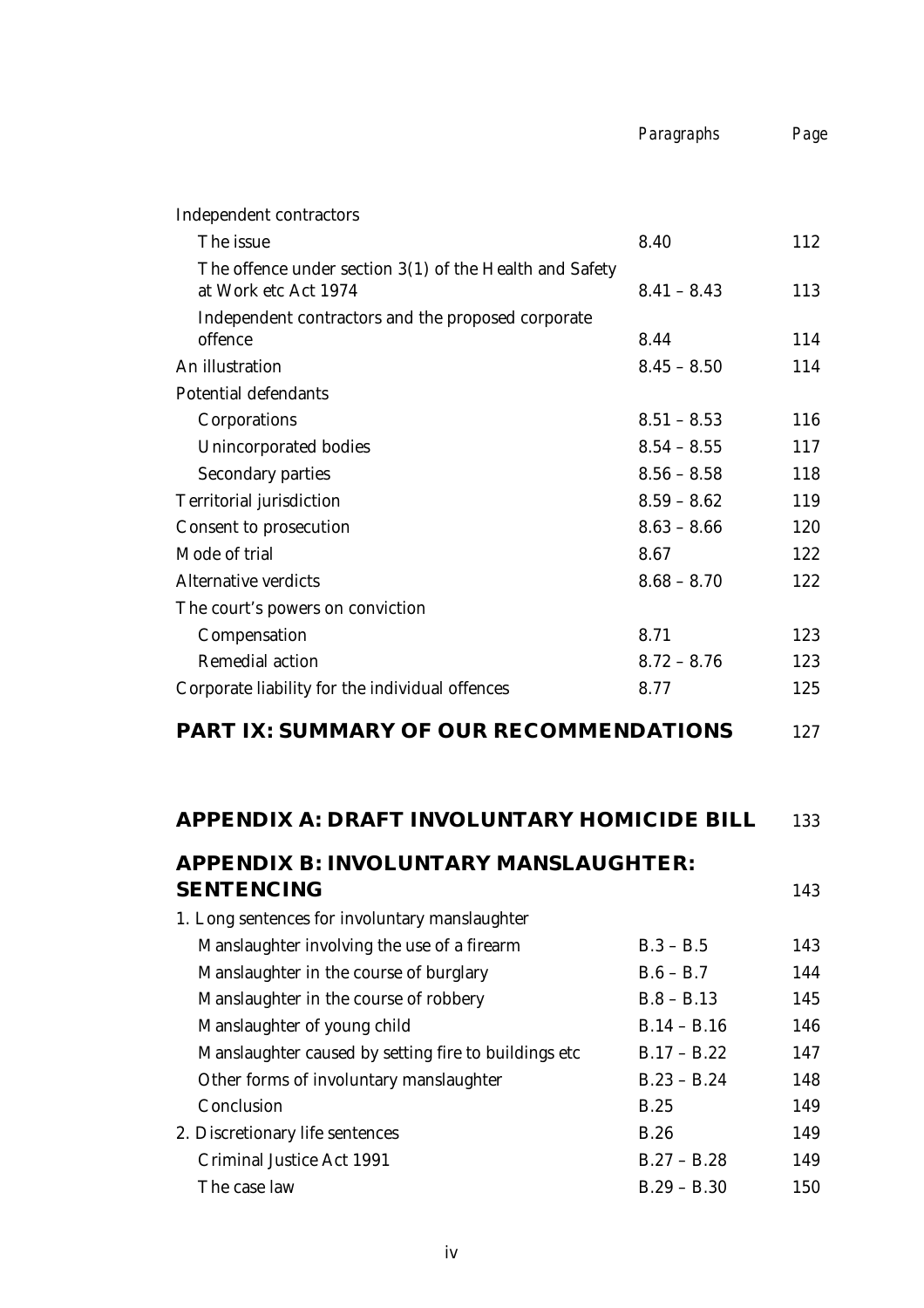*Paragraphs Page*

| The gravity of the immediate offence                                                         | $B.31 - B.32$ | 151 |
|----------------------------------------------------------------------------------------------|---------------|-----|
| Mental instability                                                                           | $B.33 - B.38$ | 151 |
| Injurious consequences of injuries to others                                                 | <b>B.39</b>   | 153 |
| Manslaughter and the discretionary life sentence                                             | <b>B.40</b>   | 154 |
| The proposed offence of killing by gross carelessness and<br>the discretionary life sentence | $B.41 - B.43$ | 154 |

### **APPENDIX C: LIST OF PERSONS AND ORGANISATIONS WHO COMMENTED ON CONSULTATION PAPER NO 135** 155

### **APPENDIX D: LIST OF THOSE WHO ASSISTED WITH THE PROJECT AFTER CONSULTATION HAD FINISHED** 158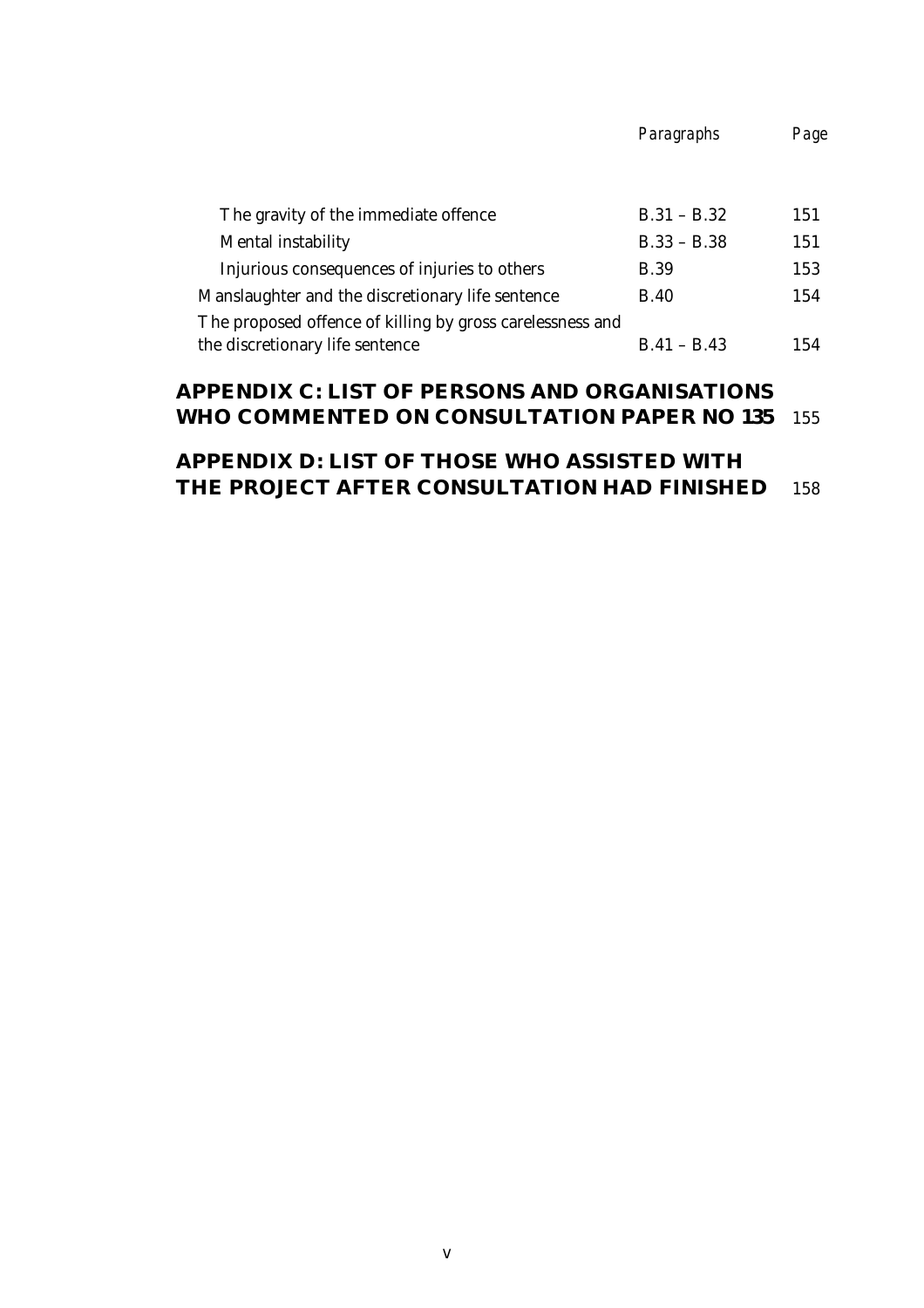## **THE LAW COMMISSION**

**Item 11 of the Sixth Programme of Law Reform: Criminal Law**

### **LEGISLATING THE CRIMINAL CODE: INVOLUNTARY MANSLAUGHTER**

*To the Right Honourable the Lord Mackay of Clashfern, Lord High Chancellor of Great Britain*

## **PART I INTRODUCTION**

#### **THE SCOPE AND STRUCTURE OF THIS REPORT**

 1.1 This report is concerned with the criminal liability of those who kill when they do not *intend* to cause death or serious injury. There are two conflicting schools of thought about the way in which the law should deal with such people. Some argue that society should always punish a person who causes terrible *consequences* to occur. Professor Hart puts the opposite view in these terms:

> All civilised penal systems make liability to punishment for at any rate serious crime dependent not merely on the fact that the person to be punished has done the outward act of a crime, but on his having done it in a certain state or frame of mind or will.<sup>1</sup>

In this report we consider what "frame of mind or will" ought to be required if criminal liability is to be imposed for unintentional killing.

- 1.2 There are only two general homicide offences<sup>2</sup> under the present law. The more serious of these, murder, requires proof of intention to kill or to cause serious injury, $^{\rm 3}$  and the absence of such mitigating circumstances as the fact that the killer was provoked, or acted under diminished responsibility, or was the survivor of a suicide pact.<sup>4</sup> Every other case of unlawful killing is included within the second homicide offence, manslaughter. This offence is, therefore, extremely broad. It "ranges in its gravity from the borders of murder right down to those of accidental death". 5
	- 1.3 Although it is a single offence, manslaughter is commonly divided by lawyers into two separate categories, "voluntary" and "involuntary" manslaughter. The first of these describes cases where the accused intended to cause death or serious injury,

- <sup>4</sup> Homicide Act 1957, ss  $2-4$ .
- <sup>5</sup> *Walker* (1992) 13 Cr App R (S) 474, 476, *per* Lord Lane CJ.

<sup>1</sup> H L A Hart, *Punishment and Responsibility: Essays in the Philosophy of Law* (1968) p 114.

<sup>2</sup> There are, of course, other homicide offences aimed at particular situations, such as mothers who kill their babies (Infanticide Act 1938, s 1) or drivers who kill on the roads (Road Traffic Act 1988, s 1, as substituted by Road Traffic Act 1991, s 1), in certain circumstances defined by statute.

<sup>3</sup> *Moloney* [1985] AC 905.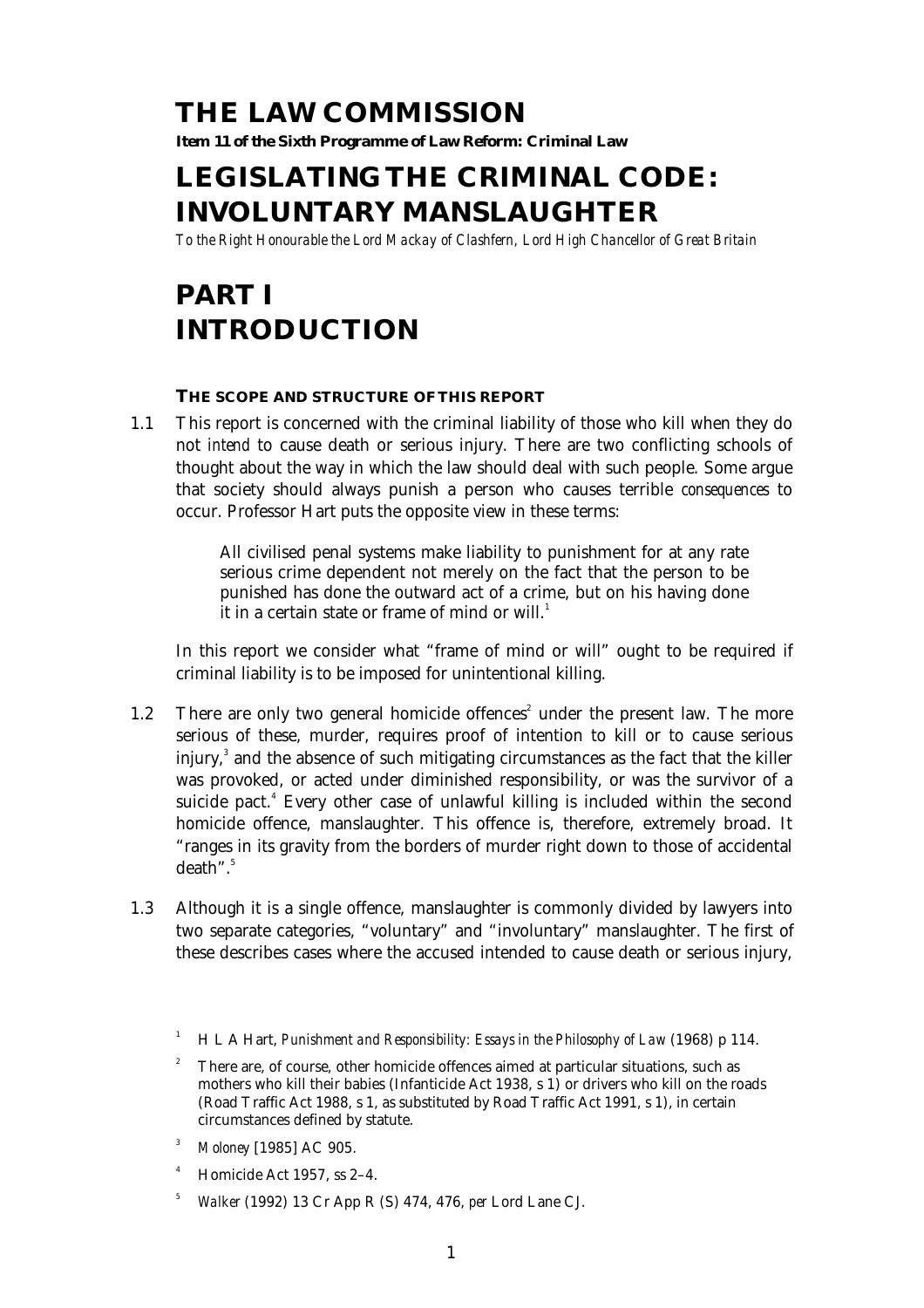but is excused liability for murder because some mitigating factor may be present.<sup>6</sup> In the present project we are concerned only with the second type, "involuntary" manslaughter. This expression covers cases where there was no intention to kill or to cause serious injury, but where the law considers that the person who caused death was blameworthy in some other way.

- 1.4 Under the law as it stands at present, a person who unintentionally causes death is treated as sufficiently blameworthy to attract serious criminal sanctions in two cases. The first, known as "unlawful act manslaughter", arises where the person who causes death was engaged in a criminal act which carried with it a risk of causing some, perhaps slight, injury to another person.<sup>7</sup> The second type of involuntary manslaughter, "gross negligence manslaughter", is harder to define. To put it very simply, the offence is committed by those who cause death through extreme carelessness.<sup>8</sup>
- 1.5 In Part II we summarise the present law relating to both types of involuntary manslaughter, and in Part III we examine the contemporary problems they create. There are a number of minor problems in the form of uncertainties arising from the way in which the law has been formulated in particular cases. In addition to these uncertainties, however, there are two major problems. The first is that the present offence of manslaughter is too wide. This can cause problems both for judges on sentencing and for the public, who have difficulty in understanding the sentencing dilemma that faces a judge when an offence is so wide. It is in any event inappropriate that the same label should apply both to conduct on the borders of murder and to conduct on the borders of mere carelessness. The second major problem relates to unlawful act manslaughter: we consider that it is wrong in principle that a person should be convicted for causing *death* when the gravest risk apparently inherent in his conduct was the risk of causing *some injury*. This is a matter which we consider thoroughly in Part IV.
- 1.6 That Part is devoted to an exploration of the distinction<sup>9</sup> between punishing a person for the consequences of his acts and punishing him for the state of mind in which he acted. The extent to which a person is responsible for the unintended consequences of his actions is, as we say there, one which has troubled philosophers for many years.<sup>10</sup> There is no easy answer. However, it was important for us to come to a decision on this issue because we believe very strongly that the

9 See para 1.1 above for this distinction.

<sup>6</sup> Ie provocation, diminished responsibility or suicide pact: Homicide Act 1957, ss 2–4.

<sup>7</sup> See paras 2.3 – 2.7 below, where we explain that certain types of behaviour, rendered criminal by statute, are excluded from this general proposition.

<sup>8</sup> See paras 2.8 – 2.16 below.

<sup>10</sup> Eg H L A Hart, *Punishment and Responsibility: Essays in the Philosophy of Law* (1968); R A Duff, *Intention, Agency and Criminal Liability* (1990); T Honoré, "Responsibility and Luck" (1988) 104 LQR 530; Bernard Williams, *Moral Luck* (1981); and Andrew Ashworth, "Taking the Consequences", in S Shute, J Gardner and J Horder, *Action and Value in the Criminal Law* (1993).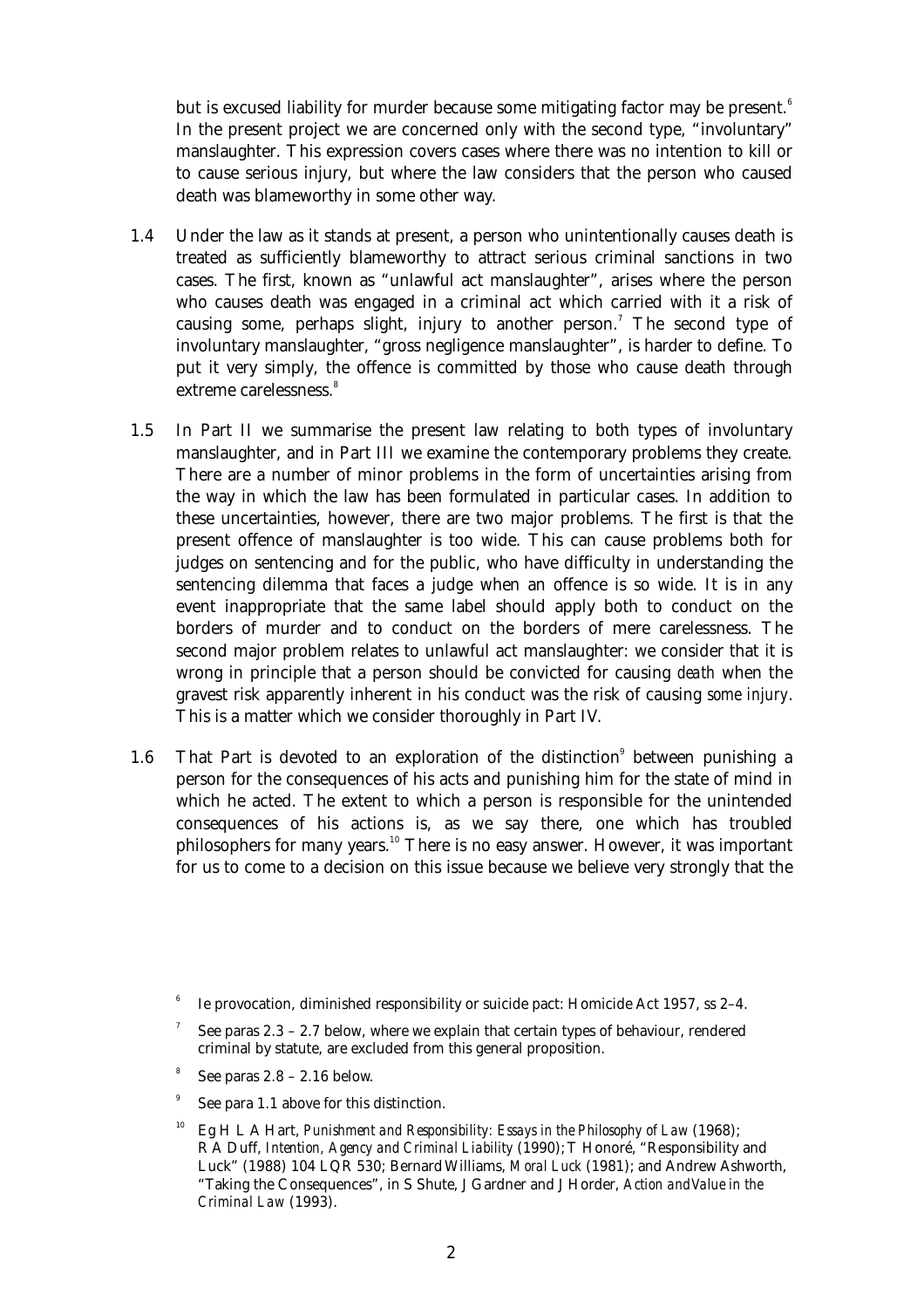criminal law should rest, so far as is possible, on consistent, logical and principled  $four$ dations. $11$ 

- 1.7 We were greatly assisted by the very helpful comments sent to us on consultation, and by the advice of our consultant Professor Andrew Ashworth of King's College, London. We have eventually concluded that a person ought to be criminally liable for causing death only where he was aware that his conduct created a risk of causing death or serious injury to another, or where he was seriously at fault in failing to be aware of this risk. We believe that someone should only be blamed for failing to advert to such a risk if it would have been *obvious* to a reasonable person in his position, and he was himself *capable* of appreciating it at the material time.
- 1.8 In Part V we set out our detailed recommendations for a modern, codified law of involuntary manslaughter. In brief, we recommend the creation of *two* new offences in order to resolve the problems caused by the width of the present law.<sup>12</sup> The more serious of the two offences, with a maximum penalty of life imprisonment, is called "reckless killing". It would be committed by a person who unreasonably and consciously decides to run a risk of causing death or serious injury. The second new offence is called "killing by gross carelessness". This would require proof of three matters. First, that the defendant's conduct involved an obvious risk of causing death or serious injury, of which he need not actually have been aware, as long as he was *capable* of appreciating it. Secondly, that his conduct fell far below what could be expected of him in all the circumstances, or that he intended to cause some unlawful injury to another or was reckless whether he did so. And, thirdly, that he caused death. We make no recommendation as to the maximum sentence for this offence, and if our recommendations are implemented it will be for others to determine what maximum is appropriate; but we have no reason to suppose that the maximum would be set at such a figure as to affect the levels of sentence currently imposed by the courts.
- 1.9 If our recommendations were implemented, English law would then possess, in effect, four degrees of general criminal homicide: murder, $13$  (voluntary) manslaughter,<sup>14</sup> reckless killing and killing by gross carelessness. There would also be, as now, certain homicide offences aimed at specific situations, such as causing death by dangerous driving,<sup>15</sup> infanticide<sup>16</sup> and aiding and abetting suicide.<sup>17</sup>

- $12$  See para 1.2 above for the width of the present law.
- $13$  See para 1.2 above.

- <sup>15</sup> Road Traffic Act 1988, s 1 (as amended by Road Traffic Act 1991, s 1).
- $16$  Infanticide Act 1938, s 1.
- $17$  Suicide Act 1961, s 2.

<sup>&</sup>lt;sup>11</sup> Conversely, it may be argued that the absence of consistency, logic and principle in the present law has been at the root of the public's concern about certain recent high profile cases, and has thereby led to a lack of public confidence in the law itself, and in the judges who have to administer the law as they find it.

 $14$  See para 1.3 above.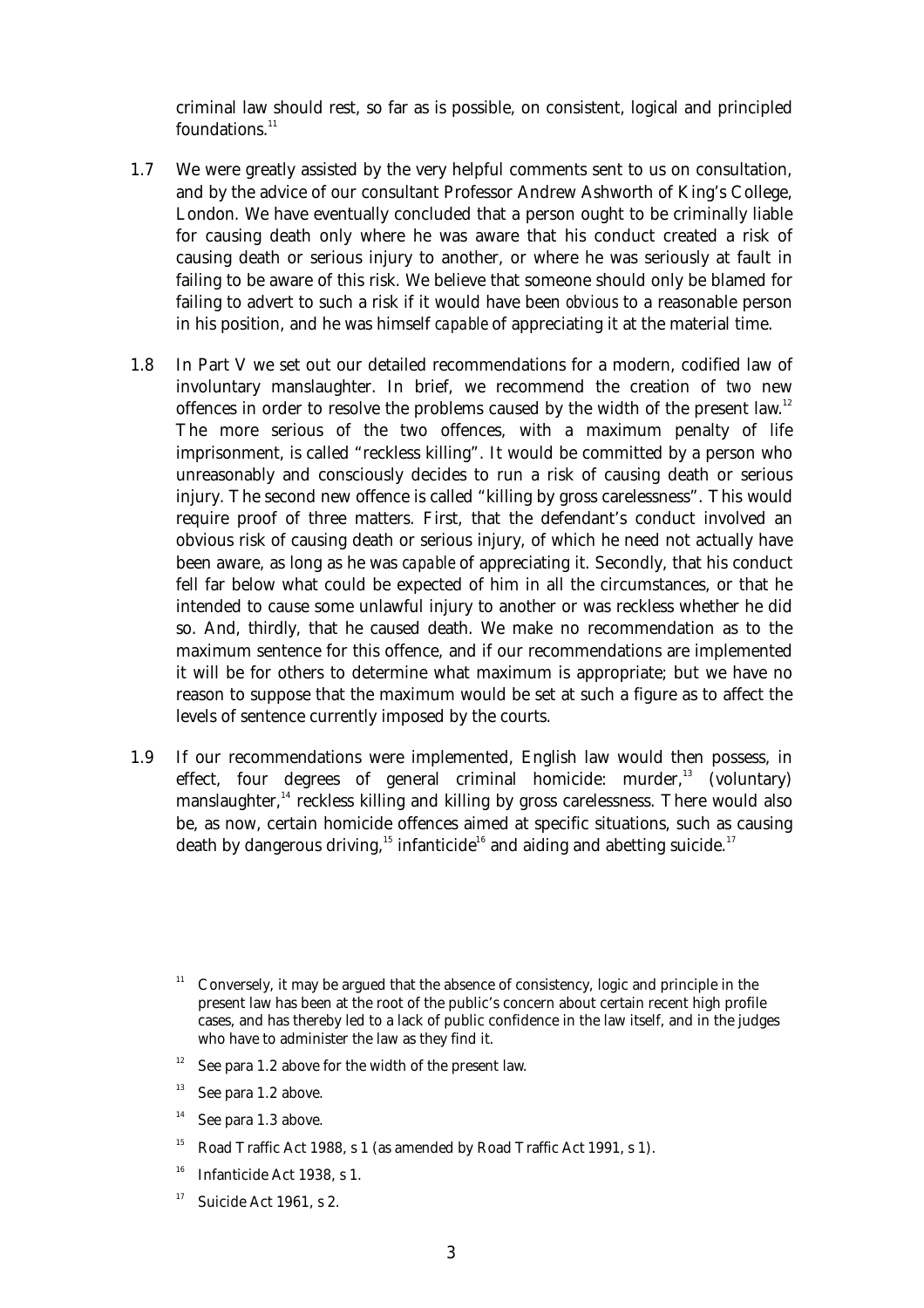#### **CORPORATE MANSLAUGHTER**

- 1.10 In this report we have decided to devote special attention to corporate liability for manslaughter, for three reasons. First, as we will show,<sup>18</sup> a number of recent cases have evoked demands for the use of the law of manslaughter following public disasters, and there appears to be a widespread feeling among the public that in such cases it would be wrong if the criminal law placed all the blame on junior employees who may be held individually responsible, and did not also fix responsibility in appropriate cases on their employers, who are operating, and profiting from, the service they provide to the public, and may be at least as culpable. Second, we are conscious of the large number of people who die in factory and building site accidents and disasters each year: $19$  many of those deaths could and should have been prevented. Third, there appear to have been only four prosecutions of a corporation for manslaughter in the history of English law, $^{20}$  and only the last of these cases resulted in a conviction; significantly, this was a "oneman company". It has been suggested that there are a number of outside factors which contribute to the low level of prosecutions brought against corporations for criminal offences generally.<sup>21</sup>
- 1.11 To highlight the problems with the present law, it is helpful to refer to a series of recent disasters followed by inquiries which found corporate bodies at fault and meriting very serious criticisms. Perhaps surprisingly, no successful prosecution for manslaughter<sup>22</sup> has been brought against any of the criticised parties.
- 1.12 On 18 November 1987 a fire of catastrophic proportions occurred in the King's Cross underground station, claiming the lives of 31 people. In his report on the fire,<sup>23</sup> Mr Desmond Fennell QC (as he then was) was critical of London Underground for not guarding against the unpredictability of the fire, and also because no one person was charged with overall responsibility.
- 1.13 In July 1988, the Piper Alpha oil platform disaster in the North Sea caused 167 deaths. In a public inquiry, conducted by Lord Cullen, which also served in effect

See paras  $1.11 - 1.17$  below.

- The number of reported fatalities in accidents at work (including employees, the selfemployed and members of the public) was 473 in 1991–92, 452 in 1992–93, and 379 in 1993–94: Health and Safety Executive Annual Report 1993–94. The decrease is largely attributable to the decline of the construction industry.
- <sup>20</sup> *Cory Bros Ltd* [1927] 1 KB 810; *Northern Stripping Mining Construction Ltd*, *The Times* 2, 4 and 5 February 1965; *P & O European Ferries (Dover) Ltd* (1991) 93 Cr App R 72 (Central Criminal Court); *Kite and OLL Ltd*, Winchester Crown Court, 8 December 1994, unreported.
- <sup>21</sup> See, eg, David Bergman, *Deaths at Work: Accidents or Corporate Crime* (1991) pp 15-16; Celia Wells, *Corporations and Criminal Responsibility* (1993) p 59. These writers allege inadequate scrutiny by prosecution authorities in the context of a general culture which does not recognise corporate crime as being "real" crime.
- $22$  There have been prosecutions for regulatory offences. For example, British Rail was prosecuted for breaches of the Health and Safety at Work etc Act 1974 in respect of the Clapham Junction accident (see para 1.14 below).
- <sup>23</sup> Investigation of the King's Cross Underground Fire (1988) Cm 499.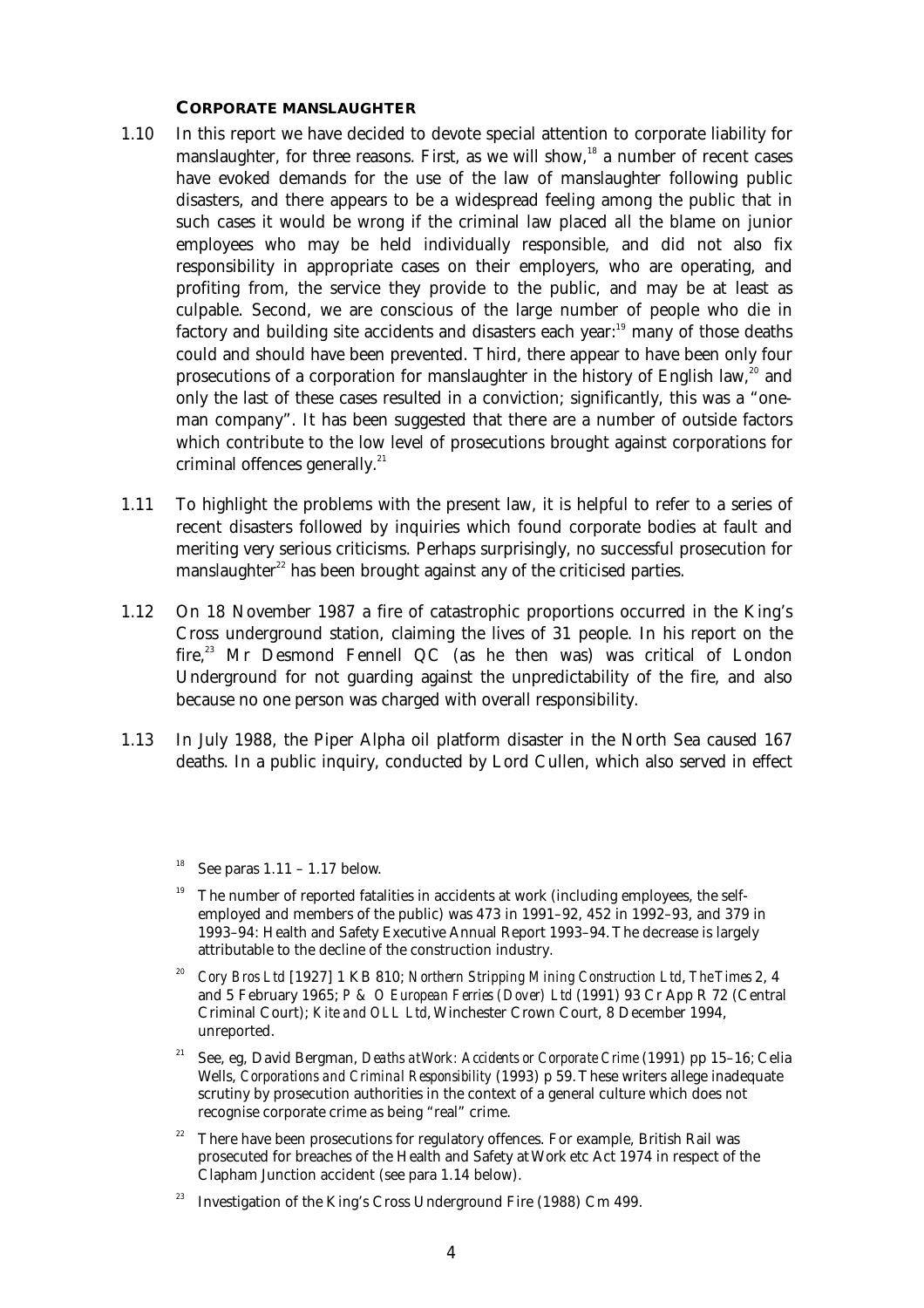as an inquest, $^{24}$  serious criticism was directed at the platform operator, holding it responsible for the deaths.

- 1.14 On 12 December 1988, the Clapham rail crash caused 35 deaths and nearly 500 injuries when three rush-hour trains collided after a signal breakdown. In his report*, <sup>25</sup>* Mr Anthony Hidden QC (as he then was) was very critical of British Rail, whose "concern for safety was permitted to co-exist with working practices which  $\ldots$  were positively dangerous<sup>26</sup>  $\ldots$  the evidence showed the reality of [their] failure to carry that concern through into action".<sup>27</sup> Further, "the errors go much wider and higher in the organisation than merely to remain at the hands of those who were working that day", $^\mathrm{28}$  and the report lists 16 serious relevant errors. $^\mathrm{29}$
- 1.15 The reason for the absence of any conviction is probably the difficulty of mounting a manslaughter prosecution against a large-scale corporate defendant. This is illustrated by the prosecution following the tragedy which occurred on 6 March 1987, when the *Herald of Free Enterprise*, a roll-on roll-off car ferry, departed from Zeebrugge for Dover and shortly afterwards foundered with substantial loss of life. A judicial inquiry<sup>30</sup> severely criticised P & O European Ferries (formerly Townsend Car Ferries Ltd). The jury at the inquest returned verdicts of unlawful killing in 187 cases, and eventually in June 1989 the DPP launched prosecutions against the company and seven individuals.<sup>31</sup> But the trial collapsed after Turner J directed the jury to acquit the company and the five most senior individual defendants.<sup>32</sup>
- 1.16 The outcome of this case provoked much criticism.<sup>33</sup> The principal ground for the decision in relation to the case against the company was that, in order to convict the company of manslaughter, individual defendants who could be "identified" with the company would have themselves to be guilty of manslaughter; since there
	- <sup>24</sup> The Public Inquiry into the Piper Alpha Disaster (1990) Cm 1310.
	- <sup>25</sup> Investigation of the Clapham Junction Railway Accident (1989) Cm 820.
	- <sup>26</sup> *Ibid*, para 17.3.
	- <sup>27</sup> *Ibid*, para 17.4.
	- <sup>28</sup> *Ibid*, para 17.11.
	- <sup>29</sup> *Ibid*, para 17.13.
	- <sup>30</sup> MV *Herald of Free Enterprise*: Report of the Court (No 8074)*,* Department of Transport (1987). For the court's criticisms, see paras 8.45 – 8.48 below.
	- <sup>31</sup> See further, paras 6.49 6.56 below; and see also *The Times* 20 October 1990, and David Bergman, "Recklessness in the Boardroom" (1990) 140 NLJ 1496.
	- $32$  (1990) 93 Cr App R 72.
	- <sup>33</sup> See, eg, David Burles, "The Criminal Liability of Corporations" (1991) 141 NLJ 609: "there was an immediate outcry, reforms were demanded, accusations of incompetence were made and the matter has been left to fester in the most unhealthy condition. It seemed to many that justice was not done." Eric Colvin, in "Corporate Personality and Criminal Liability" (1995) 6 Crim LF 1, 18, writes: "There is a yawning chasm between the moral condemnation of P & O European Ferries by the official inquiry and the legal position of the company … . The structure of the law of criminal corporate liability prevented any inquiry into the aspects of corporate organization that formed the basis of the moral condemnation." See also the criticism referred to in "Pressure renewed to reform liability", *The Times* 20 October 1990, p 2; and Celia Wells, *Corporations and Criminal Responsibility* (1993) pp 69–72.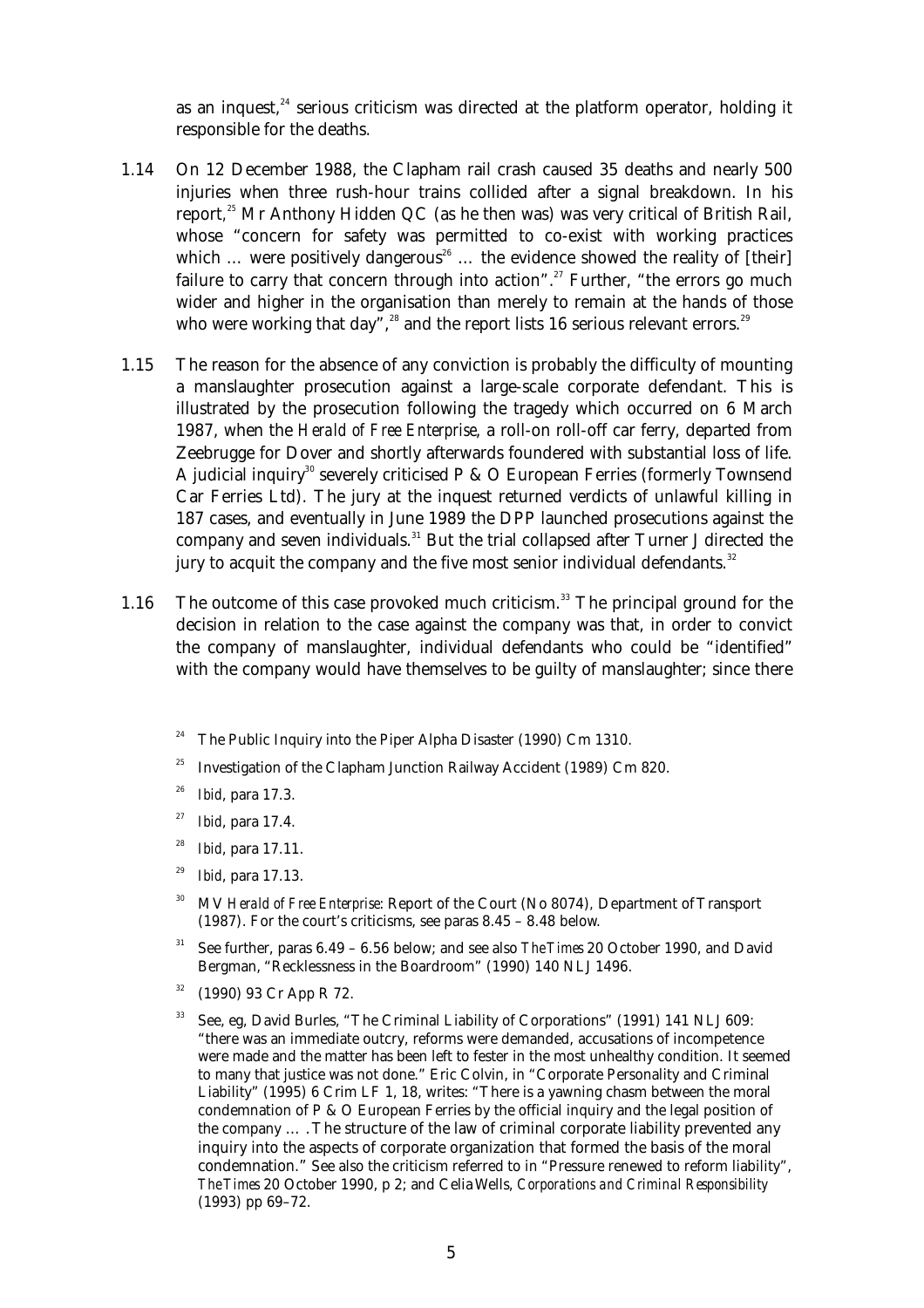was on the facts insufficient evidence to convict any such individual defendant, the case against the company also had to fail.<sup>34</sup> This decision highlighted the major difficulty that has to be overcome before a company can be successfully prosecuted, namely that the relevant acts have to be committed by those "identified as the embodiment of the company itself".<sup>35</sup> This principle is usually called the identification doctrine.

- 1.17 The great difficulty arises in identifying the people who are the embodiment of the company. As one commentator has pointed out, one effect of the identification doctrine is that the more diffuse the company structure, and the more devolved the powers that are given to semi-autonomous managers, the easier it will be to avoid liability. $36$  Other critics have said that this point is of particular importance given the increasing tendency of many organisations to decentralise safety services in particular; they point out that it is in the interests of shrewd and unscrupulous management to do so. $37$  They also quote from a study $38$  which shows that companies sought to abrogate responsibility for the quality of their safety research by using contract laboratories, where the effects of fierce competition over price on the standard of safety checks could be said to be the responsibility of the laboratory itself. Another problem which was identified in the Zeebrugge inquiry was that no single individual had responsibility for safety matters. If responsibility for the development of safety monitoring is not vested in a particular group or individual, it becomes almost impossible to identify the "directing mind" for whose shortcomings the company can be liable. $39$
- 1.18 The problems that confront a prosecution for corporate manslaughter explain why there has only been one successful prosecution in England and Wales,<sup>40</sup> and in that case against a small company. We have welcomed the opportunity to reconsider the principles of corporate liability in the light of the great obstacles now confronting those wishing to bring a prosecution; but we are also conscious of the need to ensure that companies are not unjustly convicted merely because they are in charge of an operation or a vessel on which there has been a disaster.
	- $34$  See paras  $6.49 6.56$  below.
	- <sup>35</sup> *R v HM Coroner for East Kent, ex p Spooner* (1989) 88 Cr App R 10, 16, *per* Bingham LJ; and see para 6.34 below for a full quotation.
	- <sup>36</sup> See Celia Wells. "Manslaughter and Corporate Crime" (1989) 139 NLJ 931.
	- <sup>37</sup> S Field and N Jörg, "Corporate Liability and Manslaughter: should we be going Dutch?" [1991] Crim LR 156, 158-159.
	- <sup>38</sup> J Braithwaite, *Corporate Crime in the Pharmaceutical Industry* (1984) p 102.
	- <sup>39</sup> Field and Jörg say that problems in this area "seem to be generated by a failure to develop criteria for the judging of collective processes": [1991] Crim LR 156, 162.
	- But in Hong Kong the construction company Ajax Engineers and Surveyors was recently convicted, after a three-month trial, of the manslaughter of 12 building workers: a site lift had fallen 17 floors, killing everyone inside, as a result of the poor condition of the pinion and the failure of the emergency brakes. Duffy J is reported to have criticised building sites where "greedy little men dictated that speed and economy rather than proper site management and safety were given top priority", and to have said that the knowledge of safety regulations shown by the contractors responsible would not cover a postage stamp. A technician and a site safety supervisor received prison sentences: *Construction News* 18 May 1995.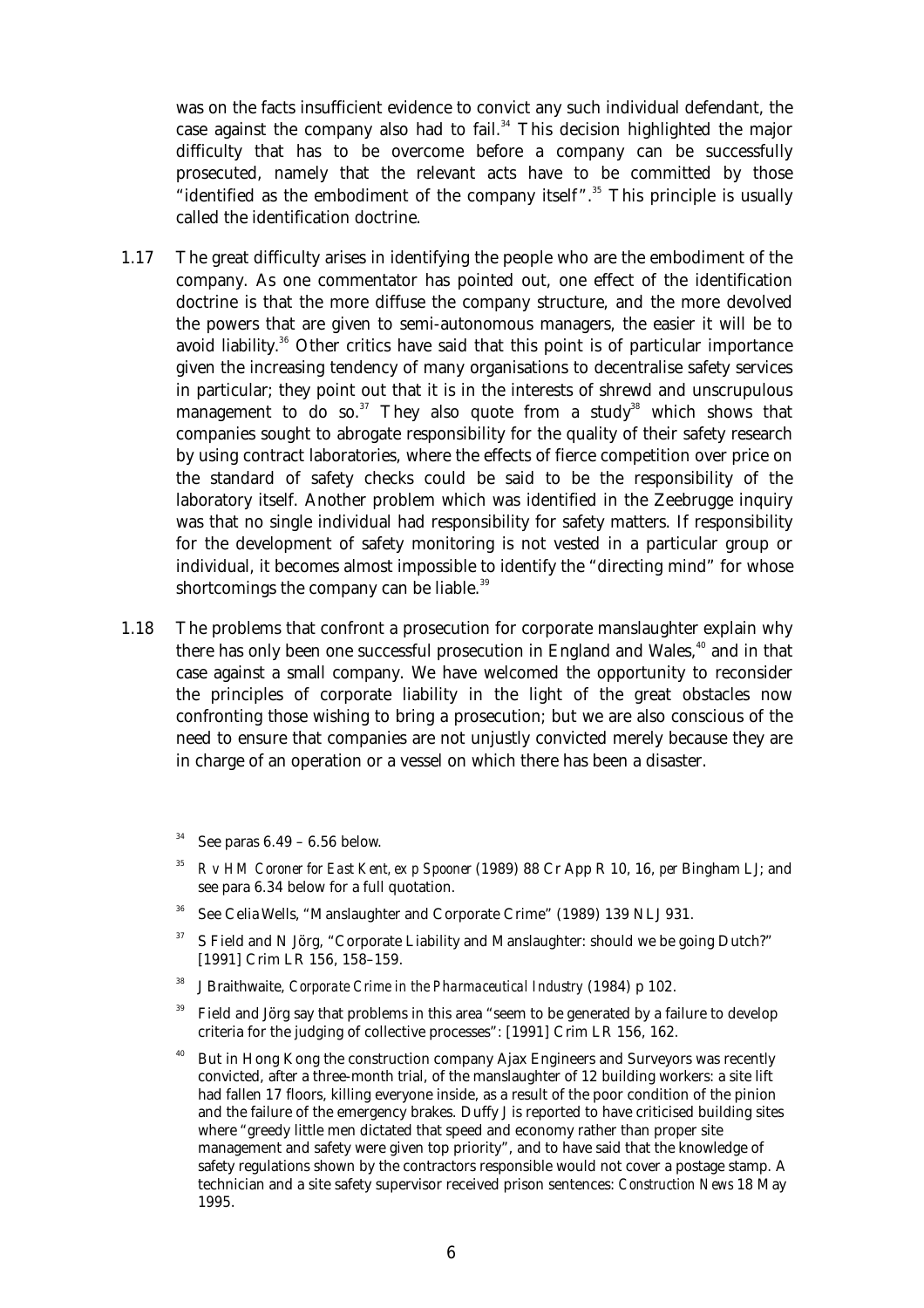- 1.19 In our Consultation Paper we suggested that there was no justification for applying to corporations a different law of manslaughter from that which would apply to natural persons.<sup>41</sup> We accordingly provisionally proposed that a special regime should apply to corporate liability for manslaughter. Under this regime the direct question would be whether the corporation's conduct fell within the criteria for liability of the offence, namely that
	- (1) the accused ought reasonably to have been aware of a significant risk that his conduct could result in death or serious injury; and
	- (2) his conduct fell seriously and significantly below that which could reasonably have been demanded of him in preventing that risk from occurring or in preventing the risk, once in being, from resulting in the prohibited harm.<sup>42</sup>
- 1.20 In Part VI, we set out our understanding of the way in which the present law on corporate liability has developed. In Part VII, we reconsider the proposal we made in Consultation Paper No  $135^{43}$  and the responses on consultation,  $44$  which showed that most respondents thought that corporations should be held liable for manslaughter and were broadly in favour of the form of offence we had proposed. After considering one more recent case,  $45$  we look at the options for extending corporate liability before concluding that we should seek to apply to corporations the elements of the "individual" offence of killing by gross carelessness, in a form that is adapted to a corporate context but does not involve the principle of identification.<sup>46</sup> In reaching this conclusion we have been greatly assisted by our consultant Mr R C Nolan, Fellow and Director of Studies in Law, St John's College, Cambridge.
- 1.21 In Part VIII we set out the details of our new offence of corporate killing. Our main recommendations are as follows:
	- (1) There should be a special offence of corporate killing, broadly corresponding to the individual offence of killing by gross carelessness.
	- (2) Like the individual offence, the corporate offence should be committed only where the defendant's conduct in causing the death falls far below what could reasonably be expected.
	- (3) Unlike the individual offence, the corporate offence should *not* require that the risk be obvious, or that the defendant be capable of appreciating the risk.

- <sup>45</sup> *British Steel plc* [1995] ICR 586; paras 7.26 7.27 below.
- $46$  Paras  $7.28 7.37$  below.

Consultation Paper No 135, para 5.73.

<sup>&</sup>lt;sup>42</sup> Consultation Paper No 135, paras  $5.79 - 5.90$  and  $6.22$ .

 $43$  Paras  $7.1 - 7.6$  below.

 $44$  Paras  $7.7 - 7.25$  below.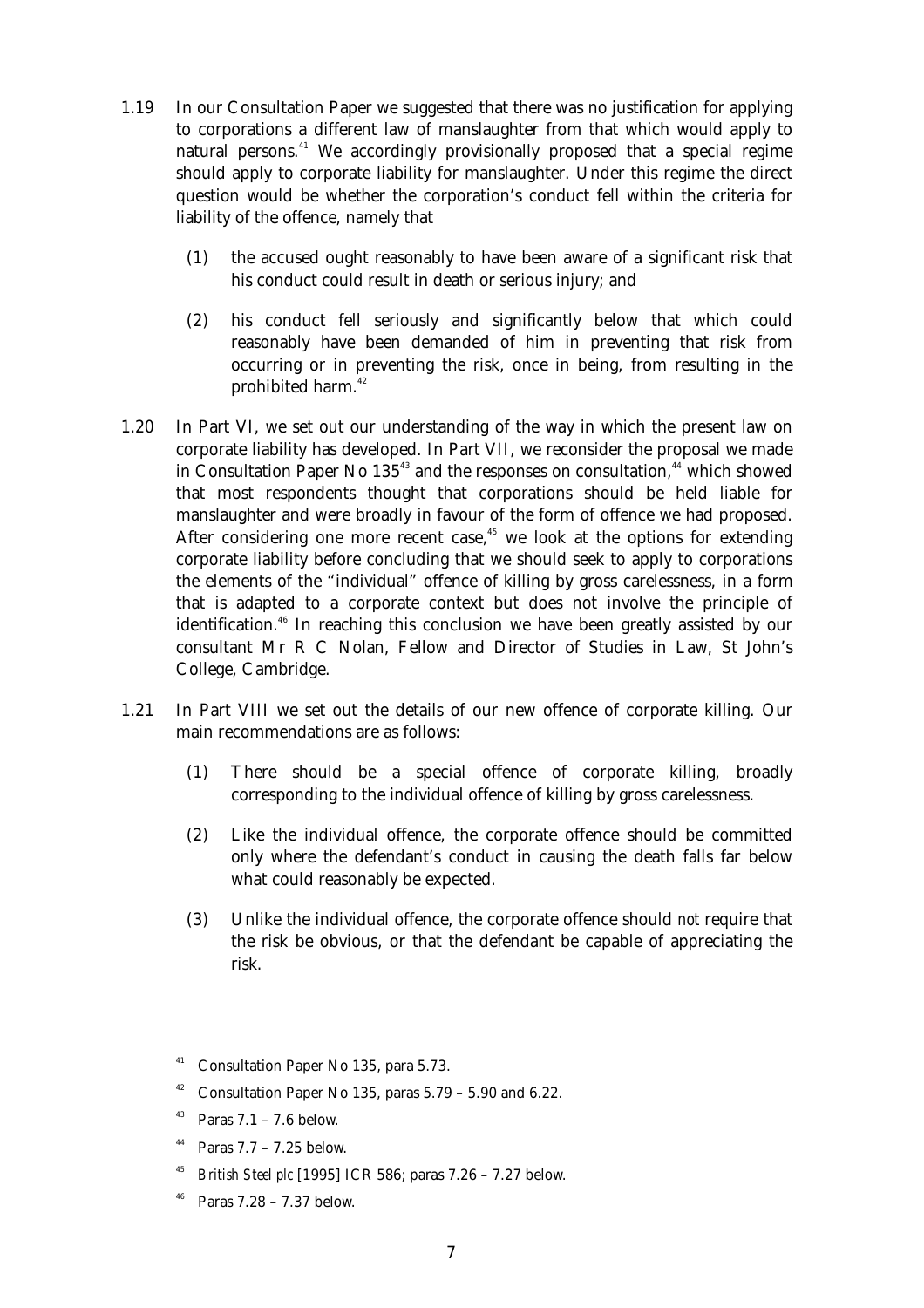- (4) For the purposes of the corporate offence, a death should be regarded as having been caused by the conduct of a corporation if it is caused by a failure, in the way in which the corporation's activities are managed or organised, to ensure the health and safety of persons employed in or affected by those activities.<sup>47</sup>
- (5) For the purposes of the corporate offence, it should be possible for a management failure on the part of a corporation to be a cause of a person's death even if the immediate cause is the act or omission of an individual.<sup>48</sup>
- (6) The corporate offence should be capable of commission by any corporation, however and wherever incorporated, other than a corporation sole. $49$
- (7) The corporate offence should not be capable of commission by an unincorporated body.<sup>50</sup>
- (8) The corporate offence should not be capable of commission by an individual, even as a secondary party. $51$
- (9) There should be liability for the corporate offence only if the injury that results in death is sustained in such a place that the English courts would have had jurisdiction over the offence had it been committed by an individual other than a British subject. $52$
- (10) There should be no requirement of consent to the bringing of private prosecutions for the corporate offence.<sup>53</sup>
- (11) The corporate offence should be triable only on indictment.<sup>54</sup>
- (12) Where a jury finds a defendant not guilty of any of the offences we recommend, it should be possible (subject to the overall discretion of the judge) for the jury to convict the defendant of an offence under section 2 or 3 of the Health and Safety at Work etc Act 1974.<sup>55</sup>
- (13) A court before which a corporation is convicted of the corporate offence should have power to order the corporation to take such steps, within such time, as the order specifies for remedying the failure in question and any
- $47$  Para 8.35 below.
- <sup>48</sup> Para 8.39 below.
- $49$  Para 8.53 below.
- $50$  Para 8.55 below.
- $51$  Para 8.58 below.
- $52$  Para 8.62 below.
- <sup>53</sup> Para 8.66 below.
- <sup>54</sup> Para 8.67 below.
- $55$  Para 8.70 below.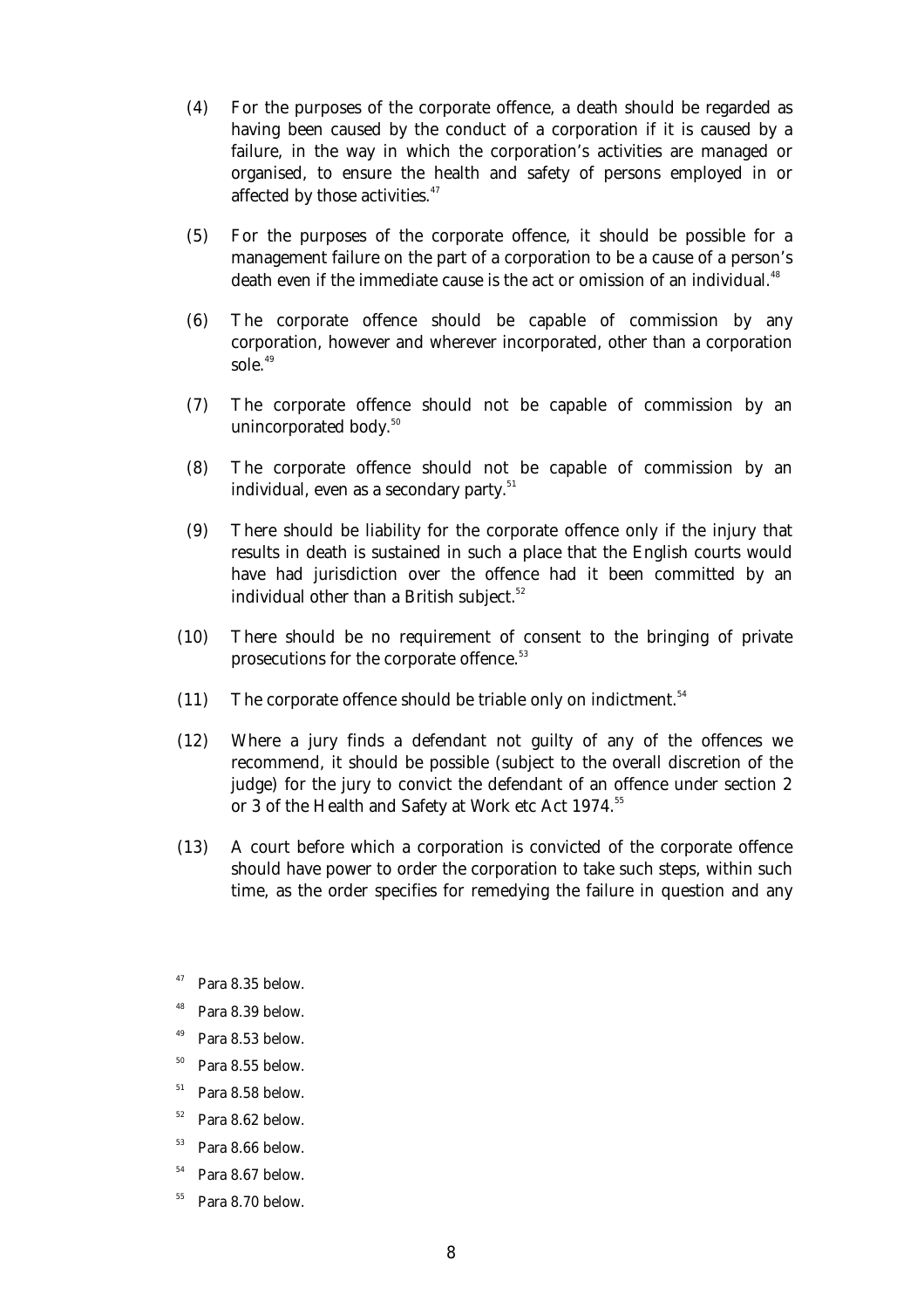matter which appears to the court to have resulted from the failure and been the cause or one of the causes of the death.<sup>56</sup>

 (14) The ordinary principles of corporate liability should apply to the individual offences that we propose.<sup>57</sup>

#### **THE CONTEXT IN WHICH THIS PROJECT IS SET**

- 1.22 In 1989 we published our report on a Criminal Code for England and Wales.<sup>58</sup> This represented the culmination of eight years of work which had the central purpose of making the criminal law more accessible, comprehensible, consistent and certain. The Code was not in itself an exercise in law reform, although it included among its provisions some unimplemented recommendations for law reform made in recent years by official bodies, including ourselves, or by ad hoc committees whose recommendations carried weight.
- 1.23 We have now embarked on the next part of this major exercise, which is to take different areas of the criminal law and to subject them to critical scrutiny with a view to producing a series of discrete law reform Bills, each complete in itself, and ready for immediate implementation. These will also serve, once they have passed into law, as the material for consolidation into the complete Criminal Code which this country so badly needs.<sup>59</sup> We began this process by examining the law of offences against the person, before turning our attention in 1994 to the law of dishonesty. We have also given particular attention to certain areas of general principle – namely the rules on the effect of intoxication on criminal liability, $60$  the liability of those who assist or encourage others to commit crimes, $61$  and the effect of consent on criminal liability. This last subject was initially treated in relation only to offences against the person, $62$  but has now been extended to embrace the problems raised by the concept of consent throughout the criminal law.<sup>63</sup>

- <sup>58</sup> Criminal Law: A Criminal Code for England and Wales (1989) Law Com No 177.
- <sup>59</sup> For a fuller statement of this policy, see Legislating the Criminal Code: Offences Against the Person and General Principles (1993) Law Com No 218, paras 1.1 – 1.4.
- $60$  Legislating the Criminal Code: Intoxication and Criminal Liability (1995) Law Com No 229.
- $61$  Assisting and Encouraging Crime (1993) Consultation Paper No 131.
- $62$  Consent and Offences Against the Person (1994) Consultation Paper No 134.
- <sup>63</sup> Consent in the Criminal Law (1995) Consultation Paper No 139.

<sup>56</sup> Para 8.76 below. See cl 5(1) of the draft Bill in Appendix A.

<sup>57</sup> Para 8.77 below.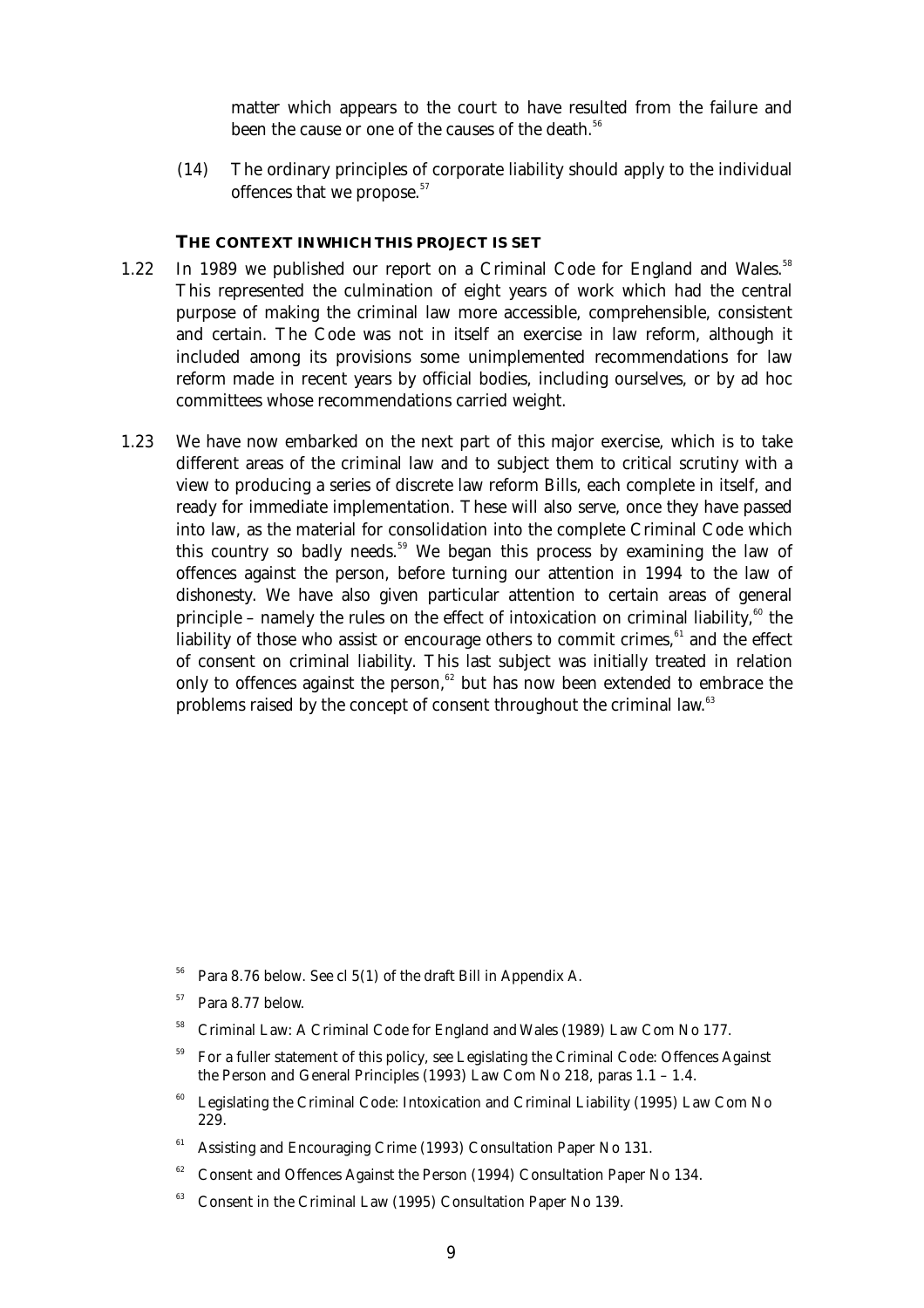- 1.24 The first stage of our work on the part of the Code dealing with offences against the person was the publication in November 1993 of a major report on non-fatal offences against the person and general principles. $64$
- 1.25 We followed the publication of this report with our consultation paper on involuntary manslaughter. $65$  Logically, the next stage of our work would have been a review of the entire law of homicide, because it would be unthinkable that a modernised statutory code for non-fatal offences could exist for long alongside the present law of homicide, consisting as it does for the most part of antique and unreformed common law concepts. There are, however, two reasons we did not embark on a project on that scale.
- 1.26 The first of these was that our experience over the years has shown us that it is more prudent to proceed by slow degrees, subjecting discrete but important parts of the law to critical examination on their own, while bearing in mind the framework of law which surrounds them. This technique ensures both that individual law reform projects can be completed reasonably quickly, without the disruption that is caused when the team working on a project is broken up, and also that the resultant recommendations are of a size which Parliament can reasonably handle without excessive disruption to its timetable.

<sup>64</sup> Legislating the Criminal Code: Offences Against the Person and General Principles (1993) Law Com No 218.

<sup>65</sup> Criminal Law: Involuntary Manslaughter (1994) Consultation Paper No 135.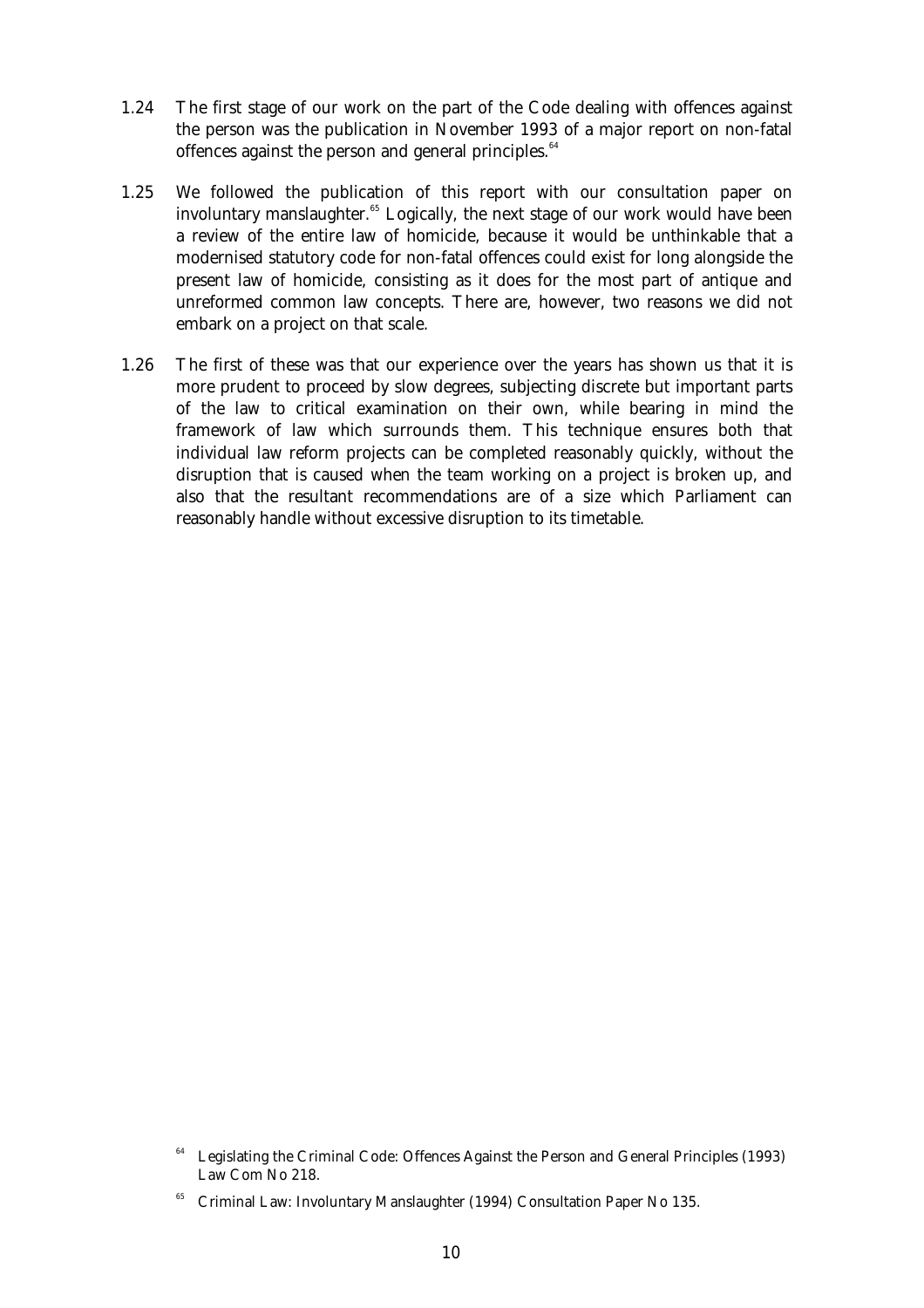1.27 The second, and perhaps more cogent, reason was that the law of murder has been subjected to critical scrutiny by very expert bodies twice in the last fifteen years. <sup>66</sup> In 1989 we incorporated into our draft Code the Criminal Law Revision Committee's recommendation for a statutory definition of murder which was along the following lines:

A person is guilty of murder if he causes the death of another –

- (1) intending to cause death; or
- (2) intending to cause serious personal harm and being aware that he may cause death  $\ldots$ <sup>67</sup>
- 1.28 Later that year this recommendation was endorsed by the House of Lords Select Committee on Murder and Life Imprisonment.<sup>68</sup> The present Government has, however, made it clear, in the face of a continuous barrage of well-informed pressure, that it sees no reason to alter the present constituents of the law of murder, nor indeed, to alter the mandatory sentence for murder which has given rise to a great deal of controversy in recent times. In those circumstances, we took the view that it would not be a justified use of our resources to return so soon to the mental element of murder, although it is inevitable that we will have to come back to this topic sooner or later if Parliament does not reform the law itself in the meantime.

<sup>66</sup> Criminal Law Revision Committee, Fourteenth Report, Offences Against the Person (1980) Cmnd 7844, pp 7–44; House of Lords Select Committee on Murder and Life Imprisonment (1989) HL Paper 78-I. At the time when this report was approved the Home Affairs Select Committee of the House of Commons was examining the mandatory life sentence for murder; on 8 February 1995 we submitted to the Committee a paper which sought to demonstrate the anomalous nature of the distinction between murder and manslaughter. The Committee's report was published on 19 December 1995.

 $67$  Criminal Law: A Criminal Code for England and Wales (1989) Law Com No 177, Draft Bill, cl 54.

<sup>68</sup> House of Lords Select Committee on Murder and Life Imprisonment (1989) HL Paper at p 25.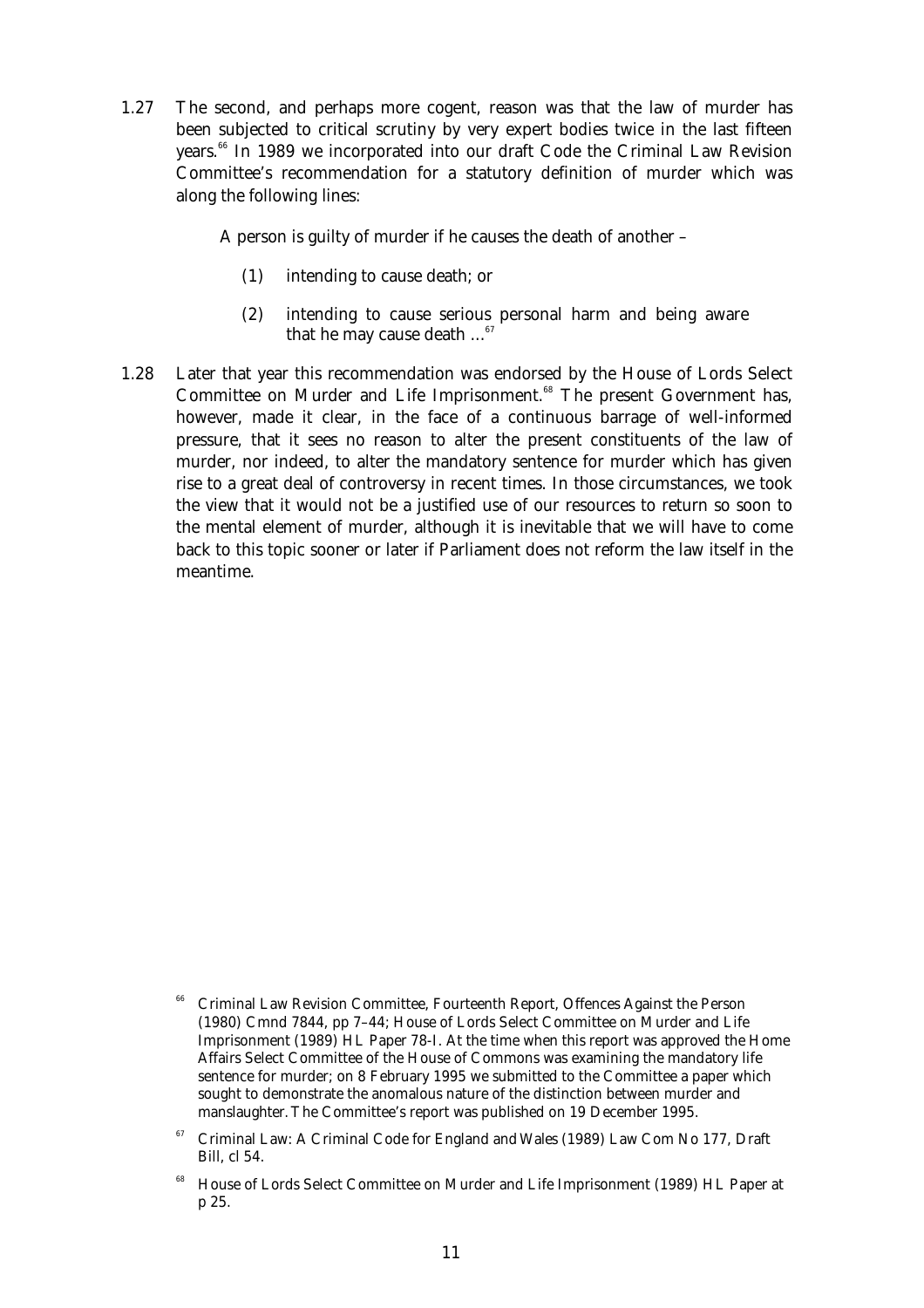- 1.29 While we were in the course of preparing Consultation Paper No 135 it became apparent to us that there was one aspect of the general law of homicide which was in urgent need of reform. This was the rule that a person cannot be convicted of a homicide offence if more than a year and a day elapses between the fatal act or omission and the death itself. This requirement, known as the "year and a day rule", had many critics, and it appeared to us to be outdated, unnecessary and unjust. Shortly after the publication of Consultation Paper No 135, therefore, we published a consultation paper<sup>69</sup> in which we considered the history and effects of the rule, and provisionally proposed that it be abolished. In February 1995 we were able to  $\operatorname{report}^{\tau_0}$  that our provisional recommendation had been almost universally accepted on consultation, and we therefore recommended the abolition of the rule. This recommendation was recently endorsed by the House of Commons Home Affairs Select Committee, $71$  and on 19 July 1995 the Home Secretary announced that the Government agreed that the rule should be abolished. $72$
- 1.30 As is customary with our reports, a copy of our draft Bill embodying our recommendations is set out in Appendix A, with an index. We intend, in due course, to consolidate this Bill with those in Law Com Nos 218 and 230, to form part of a single, growing criminal code. However, the present Bill has been drafted to be free-standing, and is capable of passing into law whether or not these other Bills are also enacted. In accordance with Article 7 of the European Convention on Human Rights,<sup>73</sup> the Bill would not impose liability in respect of anything done or omitted to be done before it came into force.
- 1.31 Appendix B explains the background to our recommendations with regard to sentencing. Appendix C is a list of all those who commented on Consultation Paper No 135, and Appendix D lists those to whom we are particularly grateful for their assistance with the project after consultation had finished.

Legislating the Criminal Code: The Year and a Day Rule in Homicide (1994) Consultation Paper No 136.

Legislating the Criminal Code: The Year and a Day Rule in Homicide (1995) Law Com No 230.

 $71$  Second Report from the Home Affairs Committee (1994–95) HC 428.

<sup>72</sup> Written Answer, *Hansard* 19 July 1995, vol 263, col 1445.

 $73$  "No one shall be guilty of any criminal offence on account of any act or omission which did not constitute a criminal offence under national or international law at the time when it was committed … ."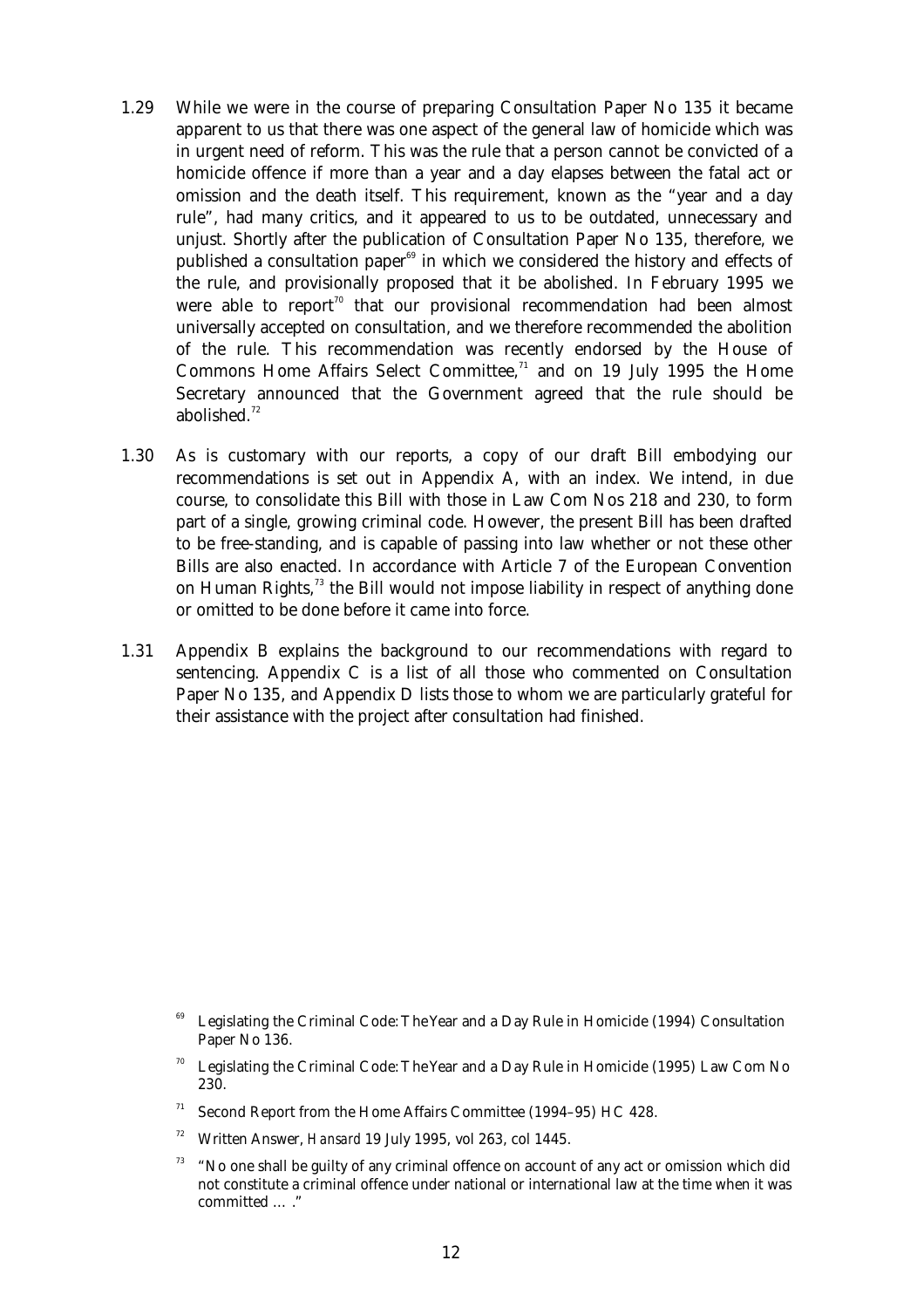## **PART II THE DIFFERENT WAYS OF COMMITTING "INVOLUNTARY MANSLAUGHTER" UNDER THE PRESENT LAW**

#### **INTRODUCTION**

- 2.1 As we have observed,<sup>1</sup> "involuntary manslaughter" is the name given to those *unintentional* killings that are criminal at common law: causing death in the course of doing an unlawful act, and causing death by gross negligence or recklessness. "Involuntary manslaughter" is not recognised as a separate crime in its own right: it is simply a label used to describe certain ways of committing the very broad common law crime of manslaughter.<sup>2</sup>
	- 2.2 Since a very full statement of the law as it stood in December 1993 appeared in Consultation Paper No  $135<sup>3</sup>$  only a summary of it is reproduced here.<sup>4</sup> We do, however, comment at some length on an important House of Lords decision on gross negligence manslaughter, *Adomako*,<sup>5</sup> which was decided after the publication of our consultation paper.

#### **UNLAWFUL ACT MANSLAUGHTER**

 2.3 The basis of this type of manslaughter is that the defendant caused the death of another by or in the course of performing an act which would have been unlawful whether or not death was caused. As Lord Parker CJ put it:

> A man is guilty of involuntary manslaughter when he intends an unlawful act and one likely to do harm to the person and death results which was neither foreseen nor intended. It is the accident of death resulting which makes him guilty of manslaughter as opposed to some lesser offence.<sup>6</sup>

- 2.4 The alternative name of this type of crime, "constructive manslaughter", draws attention to the fact that although the accused did not intend to cause serious harm or foresee the risk of doing so, and although an objective observer would not necessarily have predicted that serious harm would result, the accused's responsibility for causing death is "constructed" from her fault in committing a
	- 1 See para 1.3 above.
	- The other ways of committing manslaughter, commonly called "voluntary manslaughter", require the same intention as for murder (viz to kill or cause serious injury), mitigated by provocation, diminished responsibility or agreement to enter into a suicide pact (when the killer is a survivor of the pact): Homicide Act 1957 ss 2–4.
	- 3 Parts II and III.
	- 4 For the comparative law position, see Consultation Paper No 135, paras 2.48 – 2.51 and  $3.42 - 3.58$ .
	- 5 [1995] 1 AC 171.
	- <sup>6</sup> *Creamer* [1966] 1 QB 72, 82C–D.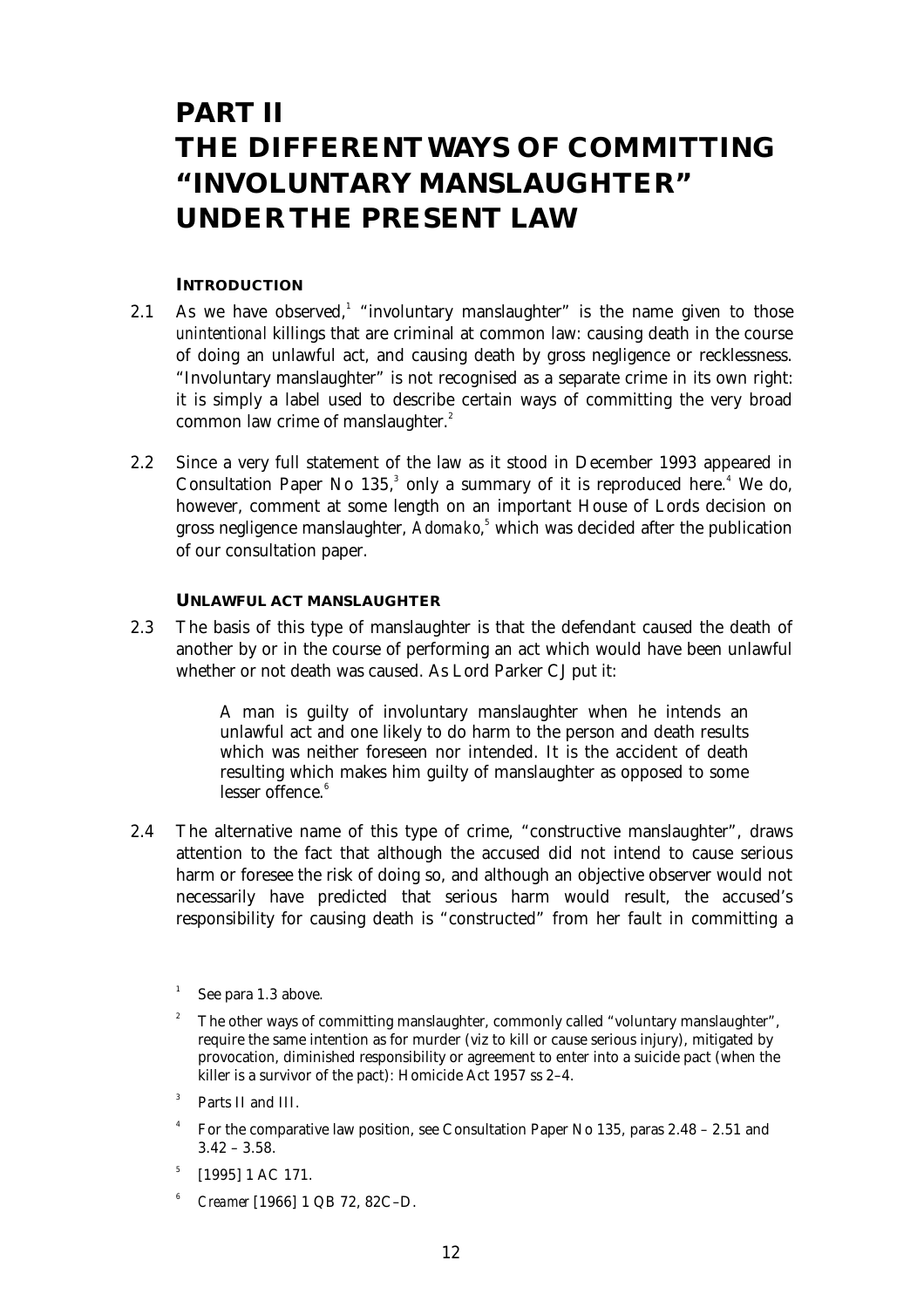quite unconnected and possibly minor unlawful act. Because of this feature of the offence, the accused's mental state is not assessed with reference to the death that she has accidentally caused, but only in relation to her unlawful act.

- 2.5 Over the years judges have tried in various ways to limit the scope of unlawful act manslaughter. Two ways in which they attempted to restrict liability were, first, by imposing stricter tests of causation than the test normally applied in criminal law,<sup>7</sup> and, secondly, by requiring that the accused's act must have been "directed at" the deceased.<sup>8</sup> Neither of these two approaches, however, has been consistently applied.<sup>9</sup> A more lasting modification was the rule that the accused must have committed a *crime* of some sort in order to incur liability;<sup>10</sup> at one time it was thought that the commission of a *tort*,<sup>11</sup> if it caused death, was sufficient.<sup>12</sup> In 1937 the House of Lords restricted the offence still further by holding<sup>13</sup> that negligent acts, even those that were capable of constituting statutory criminal offences (such as dangerous driving), would not automatically be sufficient to found a conviction for manslaughter where death was caused. Instead, it became necessary to prove that the defendant's negligence had been of a very high level. In such a case the prosecution would have to proceed under the second head of involuntary manslaughter, gross negligence manslaughter.
- 2.6 Another rule that judges have introduced relatively recently<sup>14</sup> to limit the width of unlawful act manslaughter is the rule that the act that caused the death, in addition to being unlawful, must also have been "dangerous", in the sense that "all sober and reasonable people would inevitably recognise [that it] must subject the other person to, at least, the risk of some harm resulting therefrom, albeit not serious harm".<sup>15</sup> When applying this test, the "sober and reasonable person" is accredited with any special knowledge that would have been available to the defendant, but no more.<sup>16</sup> However, the reasonable observer will not have attributed to her any *mistaken belief* held by the accused.<sup>17</sup>
	- 7 See *Bennett* (1858) 8 Cox CC 74; *Martin* (1827) 3 Car & P 211; *Van Butchell* (1829) 3 Car & P 629; *Franklin* (1883) 15 Cox CC 163; Hale's *Pleas of the Crown* vol 1, pp 475–476; and Consultation Paper No 135, paras 2.27 – 2.38.
	- <sup>8</sup> *Dalby* [1982] 1 WLR 425.
	- 9 See Consultation Paper No 135, paras 2.27 – 2.42.
	- <sup>10</sup> *Franklin* (1883) 15 Cox CC 163; *Lamb* [1967] 2 QB 981: see R J Buxton, "By Any Unlawful Act" (1966) 82 LQR 174, and Consultation Paper No 135, para 2.6.
	- <sup>11</sup> A *civil*, as opposed to a *criminal*, wrong.
	- <sup>12</sup> *Fenton* (1830) 1 Lew 179; see Consultation Paper No 135, para 2.5.
	- <sup>13</sup> *Andrews v DPP* [1937] AC 576: the House of Lords approved and applied the earlier decision of the Court of Criminal Appeal in *Bateman* (1925) 19 Cr App R 8; and see Consultation Paper No 135, para 2.7.
	- <sup>14</sup> This new rule was first expressed by the Court of Criminal Appeal in *Larkin* [1943] 1 All ER 217.
	- <sup>15</sup> *Church* [1966] 1 QB 59, 70 (CA); approved in *Newbury* [1977] AC 500 (HL).
	- <sup>16</sup> Eg in *Dawson* (1985) 81 Cr App R 150 a petrol station attendant with a weak heart died of heart failure following the appellants' attempted robbery of the station. In judging whether this act was "dangerous", the Court of Appeal decided that the "sober and reasonable" bystander could be assumed to know, like the appellants, that the gun used by them was a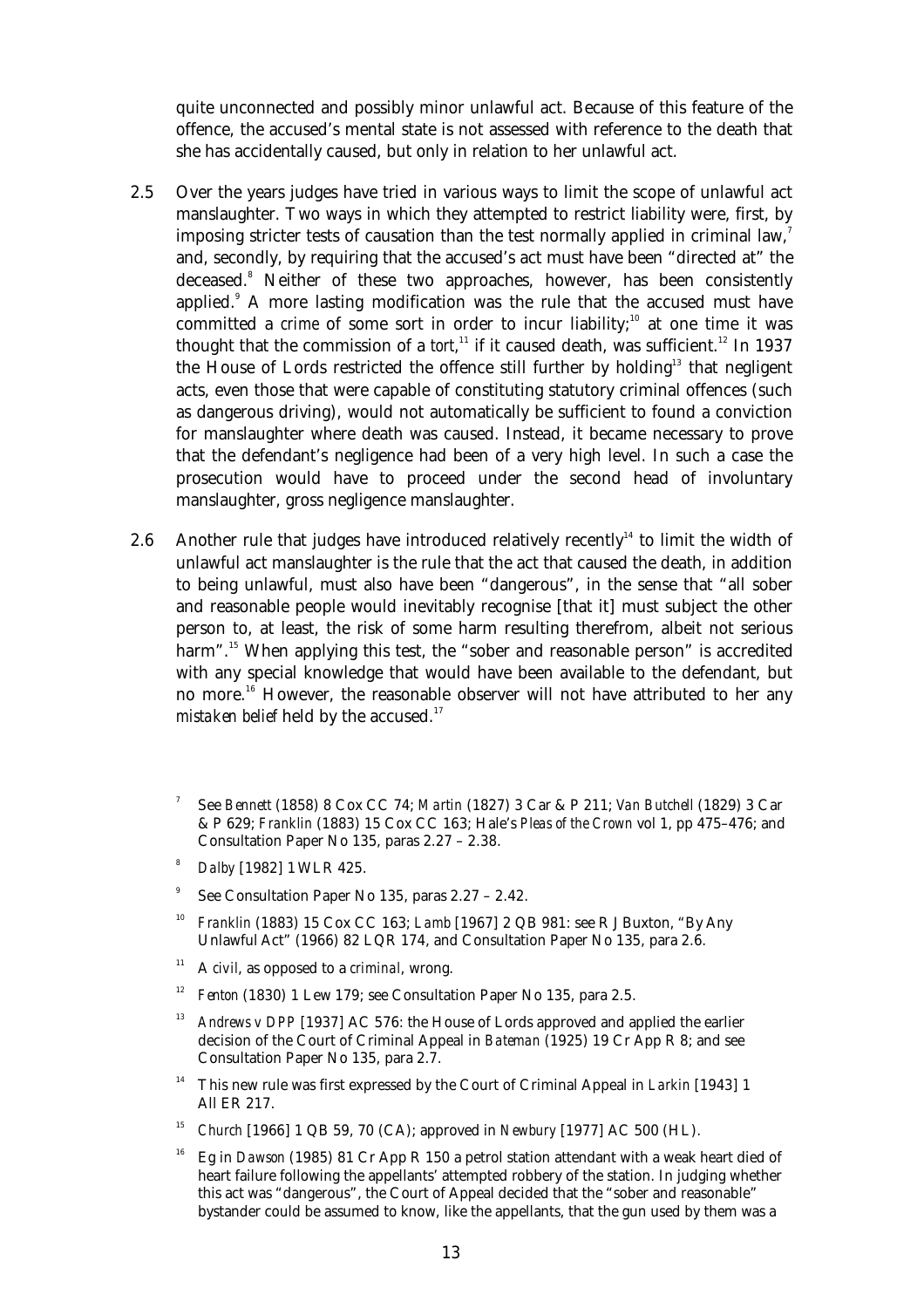2.7 It is unlawful act manslaughter, then, if D slaps V in the face, V loses her balance, falls to the ground and dies as a result of brain injury caused by hitting her head on the pavement; if D breaks into a house with intent to steal, and terrifies the occupant into a heart attack;<sup>18</sup> or if  $D$  unlawfully carries a knife for self-defence, with which she accidentally stabs  $V<sup>19</sup>$  It is, of course, possible to think of numerous other examples.

#### **GROSS NEGLIGENCE MANSLAUGHTER**

- 2.8 Where a person causes death through extreme carelessness or incompetence, the law of gross negligence manslaughter is applied. Frequently the defendants in such cases are people carrying out jobs that require special skills or care, such as doctors, police or prison officers, ships' captains or electricians, who fail to meet the standard which could be expected from them and cause death; however, an ordinary person who carries out a lawful activity, such as hunting or driving, without due caution, or who fails properly to look after a dependent person in her care, may be the subject of such a charge. The categories of unlawful act and gross negligence manslaughter are not mutually exclusive; for example, a defendant who unlawfully shoots at a trespasser may be guilty on both counts.
- 2.9 The early case-law indicated that to cause death by any lack of care whatsoever would amount to manslaughter.<sup>20</sup> The development of the modern law can be traced to cases in the nineteenth century in which judges began to use the language of "gross negligence".<sup>21</sup> They were concerned to establish that a higher degree of fault ought to be necessary to incur criminal liability for manslaughter than that sufficient for civil liability for negligence.
- 2.10 In due course, in the case of *Bateman*<sup>22</sup> the Court of Criminal Appeal held that gross negligence manslaughter involved the following elements: (1) the defendant owed a duty to the deceased to take care; (2) the defendant breached this duty; (3) the breach caused the death of the deceased; and (4) the defendant's negligence was gross, that is, it showed such a disregard for the life and safety of others as to amount to a crime and deserve punishment. This definition is circular – the jury should convict the accused of a crime if her behaviour was "criminal" – and has been criticised on this ground.<sup>23</sup> It is also uncertain and, because so much is left to the judgment of the jury, prone to inconsistent applications. In Consultation Paper No 135 we reviewed in some detail the English cases that followed *Bateman* and

replica but that the victim might think that it was real, but not that the attendant had a weak heart.

- <sup>18</sup> See, eg, *Watson* [1989] 1 WLR 684.
- <sup>19</sup> See *Jennings* [1990] Crim LR 588 for a similar scenario.
- <sup>20</sup> See Lord Atkin's exposition in *Andrews v DPP* [1937] AC 576, 582.
- <sup>21</sup> Eg *Williamson* (1807) 3 C & P 635; see Consultation Paper No 135, para 1.11.
- <sup>22</sup> (1925) 19 Cr App R 8; see Consultation Paper No 135, paras  $3.4 3.5$ .
- <sup>23</sup> See, eg, J C Smith and B Hogan, *Criminal Law* (7th ed 1992) p 373.

<sup>17</sup> Eg the belief held by the defendant in *Ball* [1989] Crim LR 730 that there was no risk created by loading his gun from the mixture of live and blank ammunition in his pocket and firing at the deceased.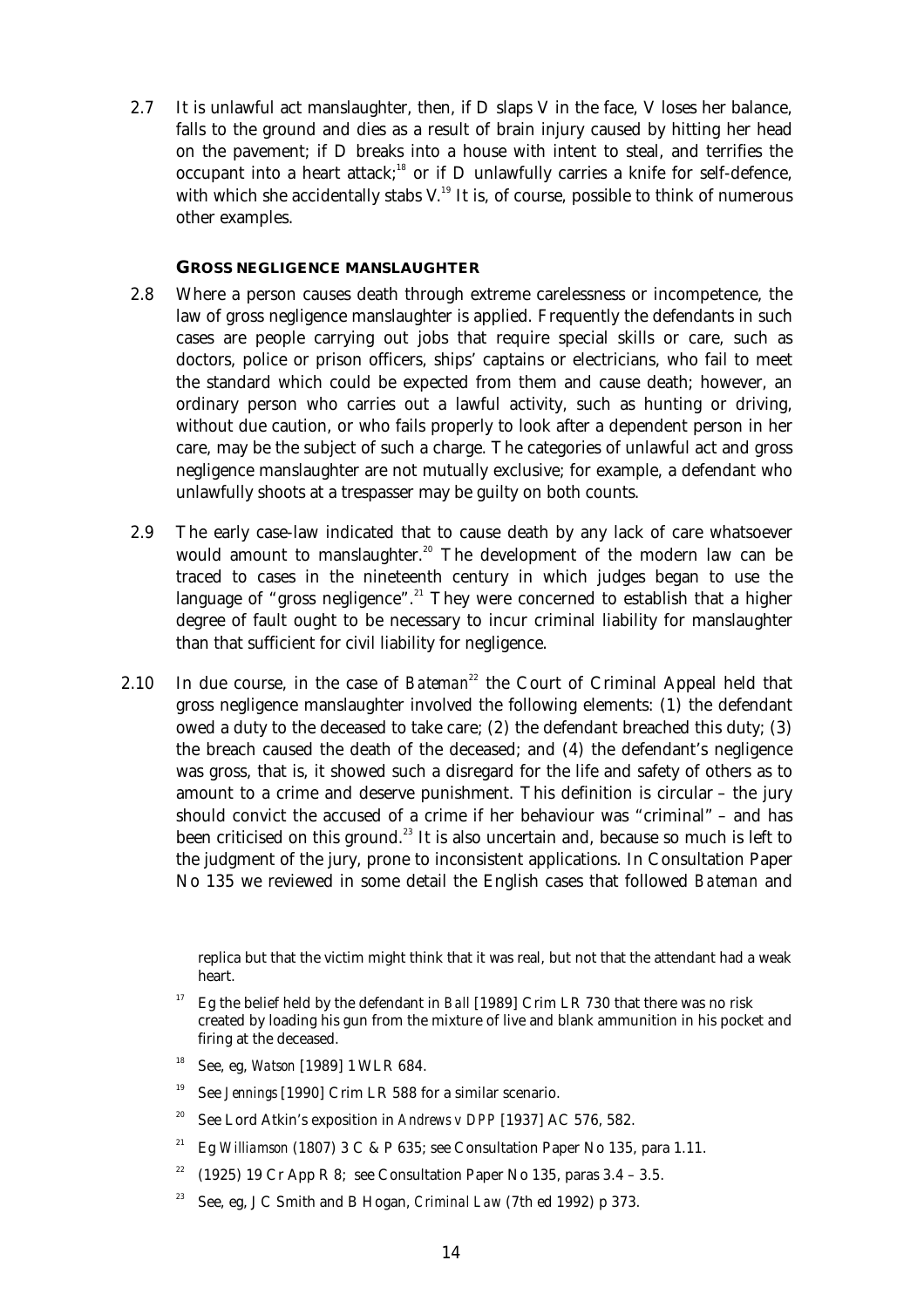also the law of a number of comparable foreign jurisdictions.<sup>24</sup> It is unnecessary to reproduce our findings here, because we were unable to detect any more satisfactory formula that had been used or proposed by the courts to help juries to distinguish criminal from civil negligence.

- 2.11 In the consultation paper we suggested that this difficulty of expression may gradually have led to a change in the law. <sup>25</sup> Because judges found the terminology of "gross negligence" unwieldy and difficult to explain to juries, they began to use the word "recklessness" as a synonym, to describe a high degree of negligence.<sup>26</sup> In other cases judges went further, and tried to give detailed definitions of recklessness. $27$  In doing so they succeeded, perhaps without intending to, in gradually changing the law that had been applied in *Bateman*. This culminated in the 1983 decision of the House of Lords in *Seymour*,<sup>28</sup> which went some way towards removing the uncertainty that had previously characterised the law. However, this certainty was bought at the cost of widening the basis of liability and introducing a degree of rigidity into the way in which juries were directed.
- 2.12 In *Seymour* the House of Lords was concerned to identify the mental element required for "motor manslaughter" – the short name used for convenience to describe gross negligence manslaughter when committed by the driver of a motor vehicle. In his speech, with which the other Law Lords agreed, Lord Roskill referred to a recent decision<sup>29</sup> in which the House of Lords had held that the ingredients of motor manslaughter and of the statutory offence then in force of causing death by reckless driving<sup>30</sup> were identical. He also referred to two decisions by the House in  $1981$ ,<sup>31</sup> the combined effect of which was that, for the purposes of the offence of reckless driving, a person was reckless if (1) she did an act which in fact created an obvious and serious risk of injury to the person or substantial damage to property and (2) when she did the act she either had not given any thought to the possibility of there being any such risk or had recognised that there was some risk involved and had nonetheless gone on to do it. He concluded that, for motor manslaughter (and, by implication, for all cases of gross negligence manslaughter), the appropriate fault term was "recklessness", and that this expression should bear the meaning ascribed to it in these 1981 decisions. This

- <sup>27</sup> *Stone and Dobinson* [1977] QB 354; see Consultation Paper No 135, paras 3.75 3.77.
- <sup>28</sup> [1983] 2 AC 493; see Consultation Paper No 135, paras  $3.99 3.109$ .
- <sup>29</sup> *Government of the USA v Jennings* [1983] 1 AC 624.
- This offence was created by the Road Traffic Act 1972, s 1(1), as amended by the Criminal Law Act 1977, s 50. It has now been replaced by a new offence of causing death by *dangerous* driving, under s 1 of the Road Traffic Act 1988, as amended by s 1 of the Road Traffic Act 1991.

Consultation Paper No 135, paras  $3.42 - 3.58$ .

<sup>&</sup>lt;sup>25</sup> Consultation Paper No 135, para 3.69.

<sup>26</sup> See, eg, *Andrews v DPP* [1937] AC 576; *Larkin* [1943] 1 All ER 217, 219D, *per* Humphreys J; *Lamb* [1967] 2 QB 981, 990, *per* Sachs LJ; *Cato* [1976] 1 WLR 110, 114, *per* Lord Widgery CJ.

<sup>31</sup> *Caldwell* [1982] AC 341 and *Lawrence* [1982] AC 510.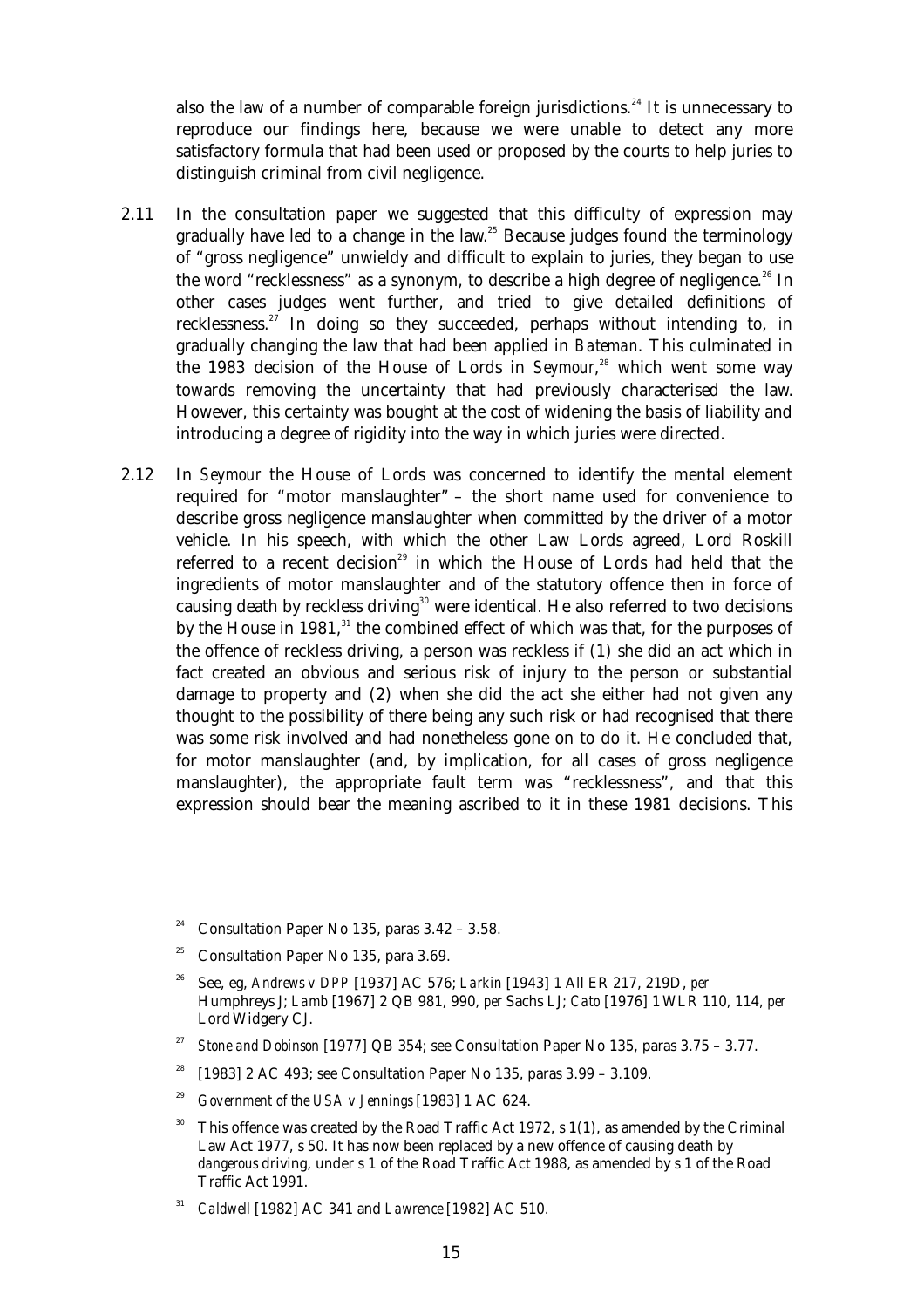definition of recklessness is commonly described as "*Caldwell* recklessness", after the leading case. $32$ 

- 2.13 This judgment radically changed one aspect of the law of manslaughter. Under the *Seymour* rule, once the defendant had been shown by her conduct to have created an obvious and serious risk of causing physical injury to some other person, it was open to the jury to find her guilty whether her conduct was a result of mere inadvertence, conscious risk-taking or poor judgment. It was no longer open to a defendant to dispute guilt on the ground that her negligence had not been "gross".
- 2.14 For a decade *Seymour* was applied fairly consistently by the courts,<sup>33</sup> although in a few cases judges reverted to the previous law and language of gross negligence. $34$ This state of affairs was, however, recently ended by the decision of the House of Lords in *Adomako*.<sup>35</sup> In this case, which was decided after the publication of Consultation Paper No 135, the accused, an anaesthetist, was acting as such during an eye operation which involved paralysing the patient. A tube became disconnected from the ventilator, the accused failed to notice the warning signs and the patient suffered a cardiac arrest and died. The House was asked to answer the following certified question:

in cases of manslaughter by criminal negligence not involving driving but involving a breach of duty is it a sufficient direction to the jury to adopt the gross negligence test set out in the Court of Appeal in [*Prentice*] 36 …, without reference to the test of … [*Caldwell*  $recklessness]$ <sup>37</sup> or as adapted to the circumstances of the case?

 2.15 Lord Mackay of Clashfern LC, who made the only substantial speech and with whom the other Law Lords agreed, disapproved the dictum of Lord Roskill in Seymour,<sup>38</sup> and held that *Bateman*<sup>39</sup> gross negligence was the appropriate test in manslaughter cases involving a breach of duty. He described the test for gross negligence manslaughter in the terms we set out in paragraph 3.8 below. In particular, he made it clear that it was a question of fact for the jury to determine

- <sup>33</sup> Eg, so far as the higher courts were concerned, by the Privy Council in *Kong Cheuk Kwan* (1985) 82 Cr App R 18; and by the Court of Appeal in *Madigan* (1982) 75 Cr App R 145 and *Goodfellow* (1986) 83 Cr App R 23; see Consultation Paper No 135, paras 3.110 – 3.118. In *Reid* [1992] 1 WLR 793 the House of Lords upheld the *Caldwell* definition of recklessness in the context of the statutory offences of reckless driving: see Consultation Paper No 135, paras 3.119 – 3.120.
- <sup>34</sup> Eg in *R v West London Coroner, ex p Gray* [1988] QB 467; see Consultation Paper No 135, paras 3.113 – 3.114.
- $35$  [1995] 1 AC 171.
- <sup>36</sup> [1994] QB 304. This was the name under which *Adomako* was heard in the Court of Appeal; see Consultation Paper No 135, paras 3.121 – 3.155, for a full discussion of the case.
- $37$  See para 2.12 above.
- $38$  See para 2.12 above.
- See para 2.10 above.

<sup>32</sup> *Caldwell* [1982] AC 341.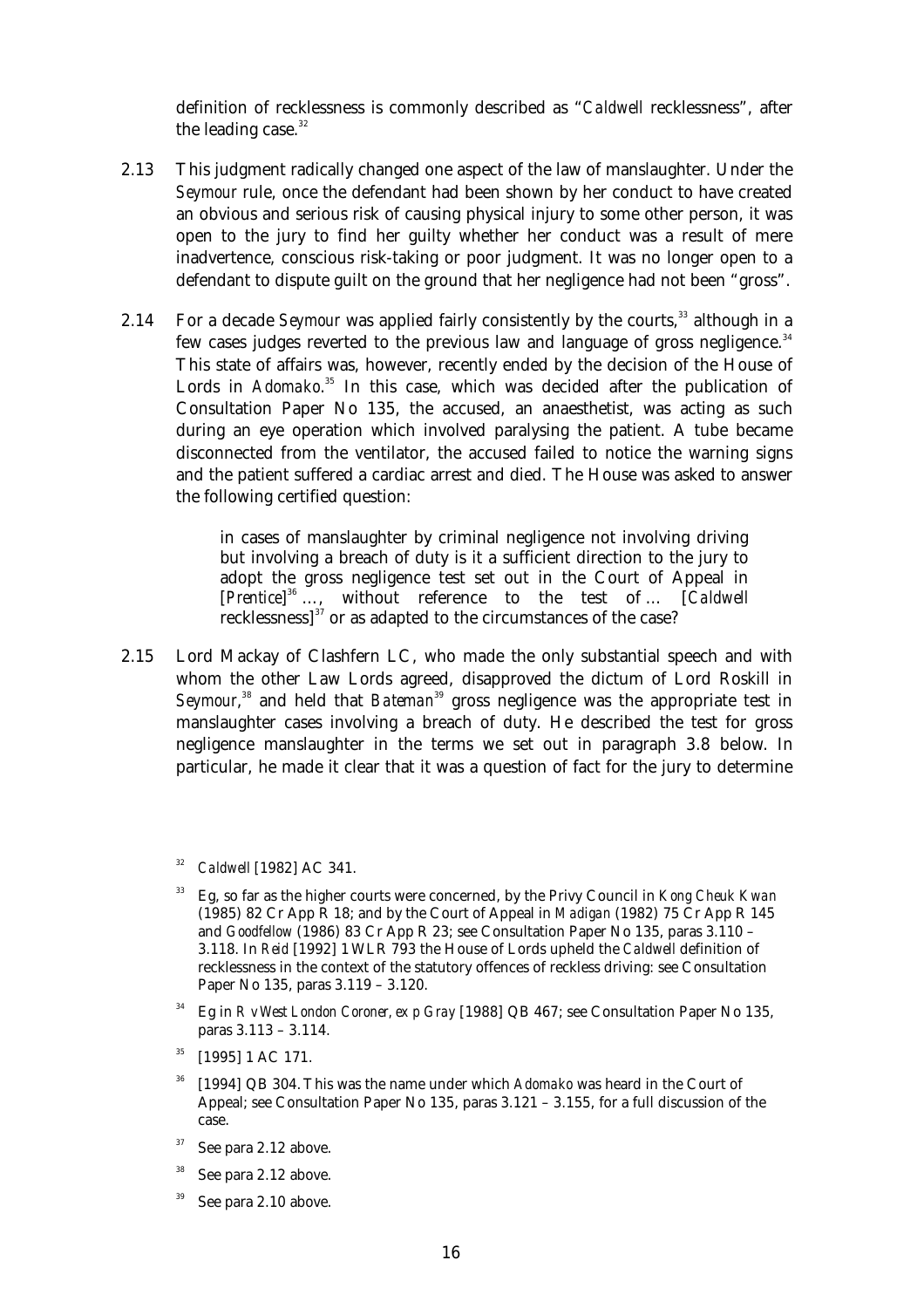whether the defendant's breach of duty should be classified as gross negligence and therefore as a crime.

 2.16 This decision resolved the principal uncertainty in the law – whether the test of *Bateman* gross negligence or of *Caldwell* recklessness<sup>40</sup> should be applied. It also restored to the law the flexibility of the *Bateman* gross negligence test, which allowed the jury to consider the accused's conduct in *all the surrounding circumstances*, and only punished her if her negligence was very serious. There are, however, still some remaining difficulties, which we consider in Part III below.<sup>41</sup>

#### **Special cases of gross negligence manslaughter**

#### *Motor manslaughter*

- 2.17 This area of the law has had a troubled and complicated history, and it is necessary to set it out in some detail. Originally, causing death by bad driving was treated just like any other case of gross negligence manslaughter.<sup>42</sup> In the 1950s, however, it started to appear that juries were reluctant to convict motorists of the "barbarous-sounding"<sup>43</sup> crime of manslaughter, and Parliament therefore created the first of a series of statutory offences $44$  aimed at drivers who cause death. A succession of cases in the early  $1980s<sup>45</sup>$  then established that the same test of *Caldwell* recklessness<sup>46</sup> should be applied both to motor manslaughter (the term used to describe manslaughter caused by driving a motor vehicle) and to the statutory offence of causing death by reckless driving which was then in force.
- 2.18 In 1988 the Road Traffic Law Review Committee, chaired by Dr Peter North.<sup>47</sup> recommended that there should be a change from offences based on *recklessness* or any other mental state, to a new hierarchy of offences which focused on the *manner* of the driving in question, judged against an objective standard of "dangerousness". The Committee also recommended that the offence of manslaughter ought to be retained in relation to driving cases. The reasons for this recommendation were (1) that the change from recklessness to dangerousness as the basis of liability in the statutory offence would create a clear distinction between the statutory offence and manslaughter, and (2) that this distinction would be desirable in terms of both principle and policy, because it would create a

- <sup>41</sup> Paras  $3.7 3.13$ .
- <sup>42</sup> See, eg, *Andrews v DPP* [1937] AC 576.
- <sup>43</sup> D W Elliott and H Street, *Road Accidents* (1968) p 20.
- <sup>44</sup> Eg causing death by reckless or dangerous driving under s 8 of the Road Traffic Act 1956; causing death by reckless driving under s 1(1) of the Road Traffic Act 1972, as amended by the Criminal Law Act 1977; and causing death by dangerous driving under s 1 of the Road Traffic Act 1988, as amended by the Road Traffic Act 1991.
- See n 33 to para 2.14 above.
- $46$  See para 2.12 above.
- <sup>47</sup> Road Traffic Law Review Report (1988), hereafter "the North Report". The Committee's terms of reference were, inter alia, to consider what improvements might be made to the structure of and penalties for the offences in ss 1–3 of the Road Traffic Act 1972, taking into account their relationship with other aspects of road traffic law.

See para 2.12 above.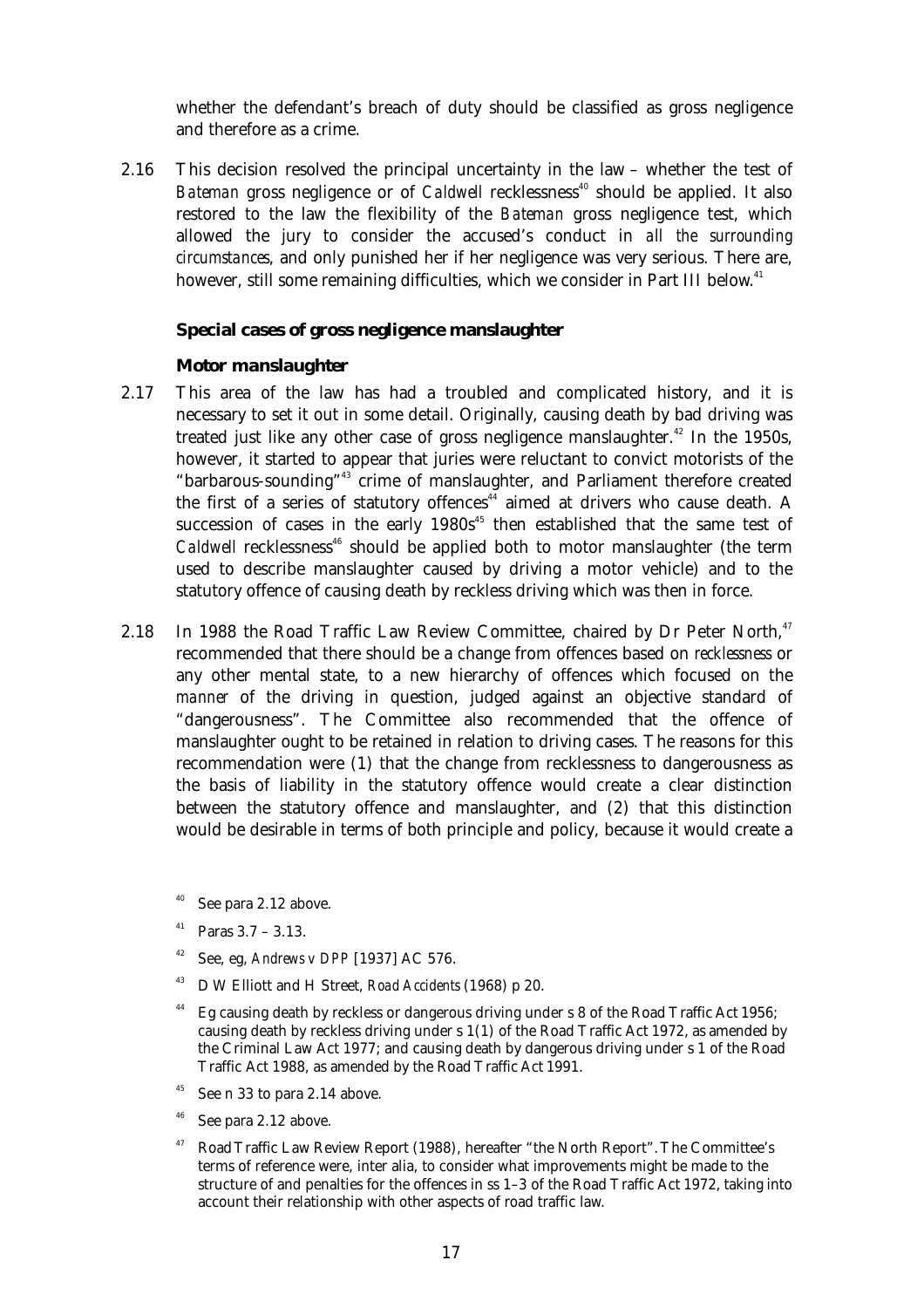hierarchy of different offences, with manslaughter being perceived as the most serious.

- 2.19 This was in some ways a paradoxical recommendation because, as the Committee itself reported,<sup>48</sup> the *Caldwell* recklessness test<sup>49</sup> which then applied to both manslaughter and causing death by reckless driving had been criticised for being too *wide*: it was thought that it might encompass cases where the driver was guilty of no more than thoughtless incompetence, because almost *any* error made while driving a car carries with it an obvious and serious risk of causing injury or damage to property.<sup>50</sup> The Committee was concerned that this test might devalue the seriousness of the statutory offence, and this was why it recommended that the proposed new test of "dangerousness" should require it to be proved that the accused's driving fell *far* below the standard of the competent and careful driver. The Committee's recommendations were enacted in the Road Traffic Act 1991.<sup>51</sup>
- 2.20 In the event the Committee's objective of a hierarchy of distinct offences has been somewhat undermined by the change in the law of manslaughter brought about by
	- <sup>48</sup> North Report, para 5.8.
	- $49$  See para 2.12 above.
	- <sup>50</sup> But see the comments on this point in *Reid* [1992] 1 WLR 793.
	- $51$  Road Traffic Act 1991, s 1, creates the new offences of causing death by dangerous driving and dangerous driving:

For sections 1 and 2 of the Road Traffic Act 1988 there shall be substituted –

- "1. A person who causes the death of another person by driving a mechanically propelled vehicle dangerously on a road or other public place is guilty of an offence.
- 2. A person who drives a mechanically propelled vehicle dangerously on a road or other public place is guilty of an offence.
- $2A(1)$  For the purposes of sections 1 and 2 above a person is to be regarded as driving dangerously if (and, subject to subsection (2) below, only if) –
	- (a) the way he drives falls far below what would be expected of a competent and careful driver, and
	- (b) it would be obvious to a competent and careful driver that driving in that way would be dangerous.
	- (2) A person is also to be regarded as driving dangerously for the purposes of sections 1 and 2 above if it would be obvious to a competent and careful driver that driving the vehicle in its current state would be dangerous.
	- (3) In subsections (1) and (2) above "dangerous" refers to danger either of injury to any person or of serious damage to property; and in determining for the purposes of those subsections what would be expected of, or obvious to, a competent and careful driver in a particular case, regard shall be had not only to the circumstances of which he could be expected to be aware but also to any circumstances shown to have been within the knowledge of the accused.
	- (4) In determining for the purposes of subsection (2) above the state of a vehicle, regard may be had to anything attached to or carried on or in it and to the manner in which it is attached or carried."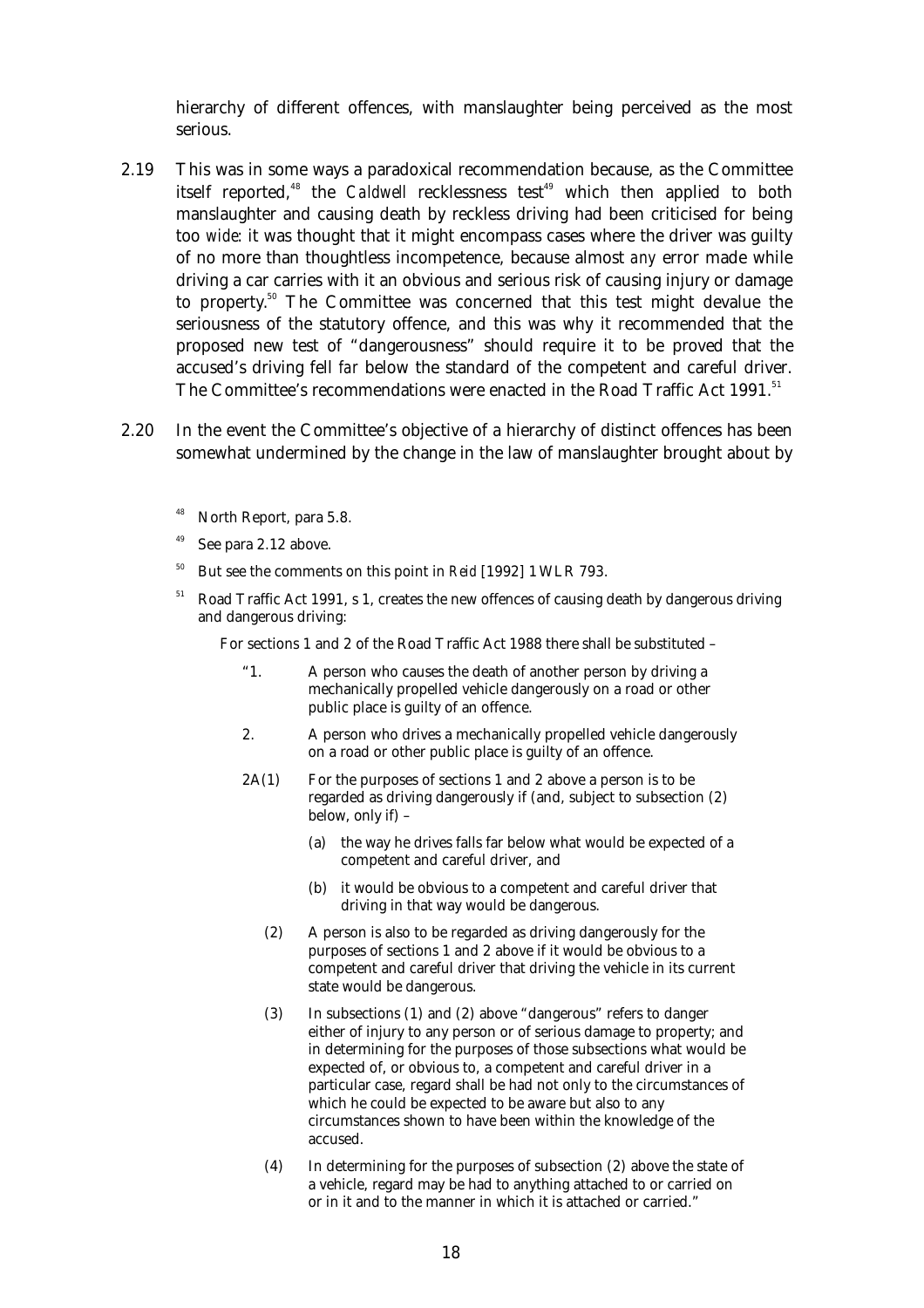the decision of the House of Lords in *Adomako.*<sup>52</sup> The Court of Appeal had had to exclude driving cases from the certified question in this case<sup>53</sup> because there was clear House of Lords authority that juries should be directed in terms of *Caldwell* recklessness in cases of motor manslaughter.<sup>54</sup> As we have seen, the House of Lords decided in *Adomako* that the appropriate test in cases of manslaughter involving a breach of duty was gross negligence. The Lord Chancellor also remarked, obiter, that

the law as stated in *Seymour*<sup>55</sup> should no longer apply since the underlying statutory provisions on which it rested have now been repealed by the Road Traffic Act 1991. It may be that cases of involuntary motor manslaughter will as a result become rare but I consider it unsatisfactory that there should be any exception to the generality of the statement which I have made, since such exception, in my view, gives rise to unnecessary complexity.<sup>56</sup>

 2.21 It is therefore virtually certain that in future cases of motor manslaughter the courts will apply a gross negligence test rather than that of *Caldwell* recklessness. Since the test of "dangerousness" in the statutory driving offence is also based on gross negligence, the statutory and the common law offences are now very similar. The only major difference appears to be that for the purposes of the common law offence of manslaughter the gross negligence element seems to require proof that the defendant's conduct involved a risk of *death*, <sup>57</sup> whereas only a risk of *injury* to any person or of serious damage to property is required to render a person's driving "dangerous" for the purposes of the Road Traffic Act offence.<sup>58</sup>

#### *Liability for omissions*

- 2.22 It is clearly established that the crime of involuntary manslaughter can be committed by omission, but only where the accused owes the deceased a duty to act. The circumstances in which a positive duty to act arises are uncertain, but we set out the common law position, so far as we were able to determine it, in Consultation Paper No  $135$ <sup>59</sup> and no-one on consultation dissented from our view, which we summarise in the paragraphs that follow.
- 2.23 There is no *general* rule in the criminal law imposing a duty to act.<sup>60</sup> However, in the law of manslaughter a number of discrete cases have become established in
	- $52$  [1995] 1 AC 171; see para 2.14 above.
	- $53$  See para 2.14 above.
	- <sup>54</sup> *Seymour* [1983] 2 AC 493.
	- <sup>55</sup> *Ibid*.
	- <sup>56</sup> [1995] 1 AC 171, 187G. The other four Law Lords agreed with the Lord Chancellor.
	- <sup>57</sup> *Adomako* [1995] 1 AC 171, 181D: the relevant extract is quoted in full in para 3.8 below.
	- <sup>58</sup> Road Traffic Act 1988, s 2A(3) (as amended by s 1 of the Road Traffic Act 1991); see n 51 to para 2.19 above.
	- $59$  Paras 3.11 3.18.
	- <sup>60</sup> *Stephen's Digest of the Criminal Law* (4th ed 1887) art 212; see also A Ashworth, "The Scope of Criminal Liability for Omissions" (1989) 105 LQR 424.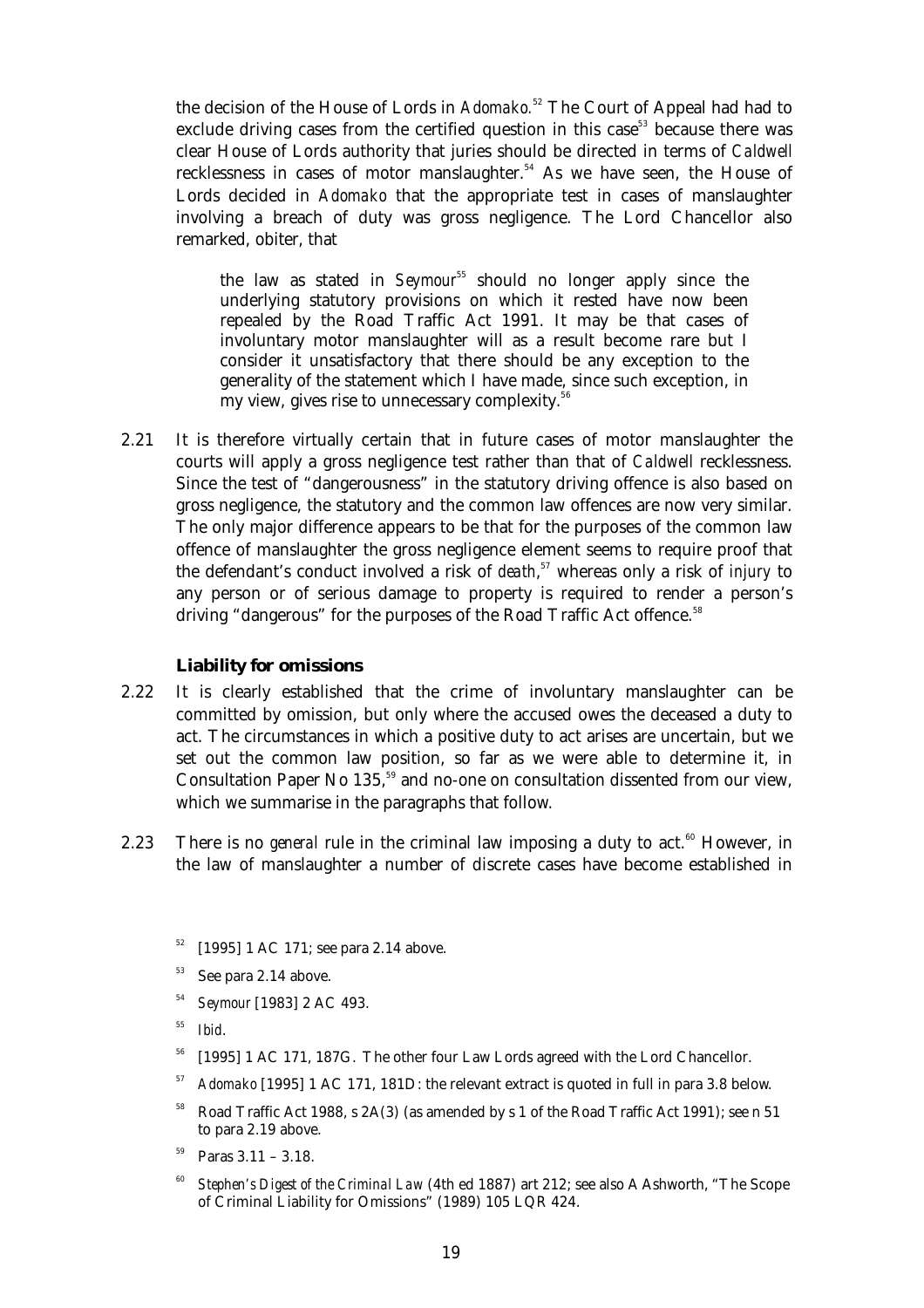which there is a duty to act; $61$  if the duty is neglected, and the person to whom it is owed dies, the person subject to the duty may be guilty of manslaughter. First, there is a duty to care for certain defined classes of helpless relatives: for example, spouses must take care of each other, and parents must look after their dependent children. A duty to act can also arise as a result of a contract,<sup>62</sup> and a contractual duty can give rise to criminal liability if persons *outside* the contractual relationship, who are nonetheless likely to be injured by any failure to perform the contractual duty, are killed. $63$ 

- 2.24 The most problematic instance of the duty to act arises where the accused has allegedly "undertaken" to care for the deceased. During the second half of the nineteenth century the class of relationships capable of imposing criminal liability for omissions was extended to include voluntary undertakings, as where a person received into her house a young child or some other person who was unable to care for herself. The undertaking was expressly or impliedly given to a relative or to the previous custodian of the person received. $64$  In this century, however, the courts have extended this concept to cases where there has been no promise to care for the person received, by taking advantage of an ambiguity in the word "undertaking", which can mean either a promise to do something or actually doing  $i$ <sup>65</sup>
- $2.25$  In one case.<sup>66</sup> for example, the deceased, an elderly woman with anorexia nervosa, came to stay with her brother and his cohabitee, who were both of low intelligence, and subsequently starved herself to death. The Court of Appeal held that the question whether the couple owed a duty to care for the deceased was a question of fact for the jury, which was entitled to take into account the facts that she was a relative of one of the appellants, that she was occupying a room in his house, and that the other appellant had "undertaken" the duty to care for her by trying to wash her and taking food to her.

#### **"SUBJECTIVE" RECKLESSNESS**

- 2.26 Apart from unlawful act manslaughter and gross negligence manslaughter, there is one further way in which manslaughter may now be committed in the absence of
	- $61$  Reference was made in Consultation Paper No 135 to P R Glazebrook, "Criminal Omissions: The Duty Requirement in Offences Against the Person" (1960) 76 LQR 386; G Williams, *Textbook of Criminal Law* (2nd ed 1983) pp 262–266; and J C Smith and B Hogan, *Criminal Law* (7th ed 1992) pp 45–52.
	- $62$  Eg if an employer receives an employee or apprentice into her house, she is regarded as impliedly undertaking to provide the necessities of life if the other becomes ill.
	- <sup>63</sup> *Pittwood* (1902) 19 TLR 37. A railway crossing gate-keeper had opened the gate to let a cart pass and then went off to his lunch, forgetting to shut it again, thereby allowing a haycart to cross the line and be struck by a train. He was convicted of manslaughter. It was argued on his behalf that he owed a duty only to his employers, the railway company, with whom he had contracted. Wright J held, however, that "there was gross and criminal negligence, as the man was paid to keep the gate shut and protect the public … . A man might incur criminal liability from a duty arising out of contract."
	- $64$  P R Glazebrook (1960) 76 LQR 386; see n 61 above.
	- <sup>65</sup> See G Williams, *Textbook of Criminal Law* (2nd ed 1983) pp 262–263.
	- <sup>66</sup> *Stone and Dobinson* [1977] QB 354; see Consultation Paper No 135, paras 3.16 3.17.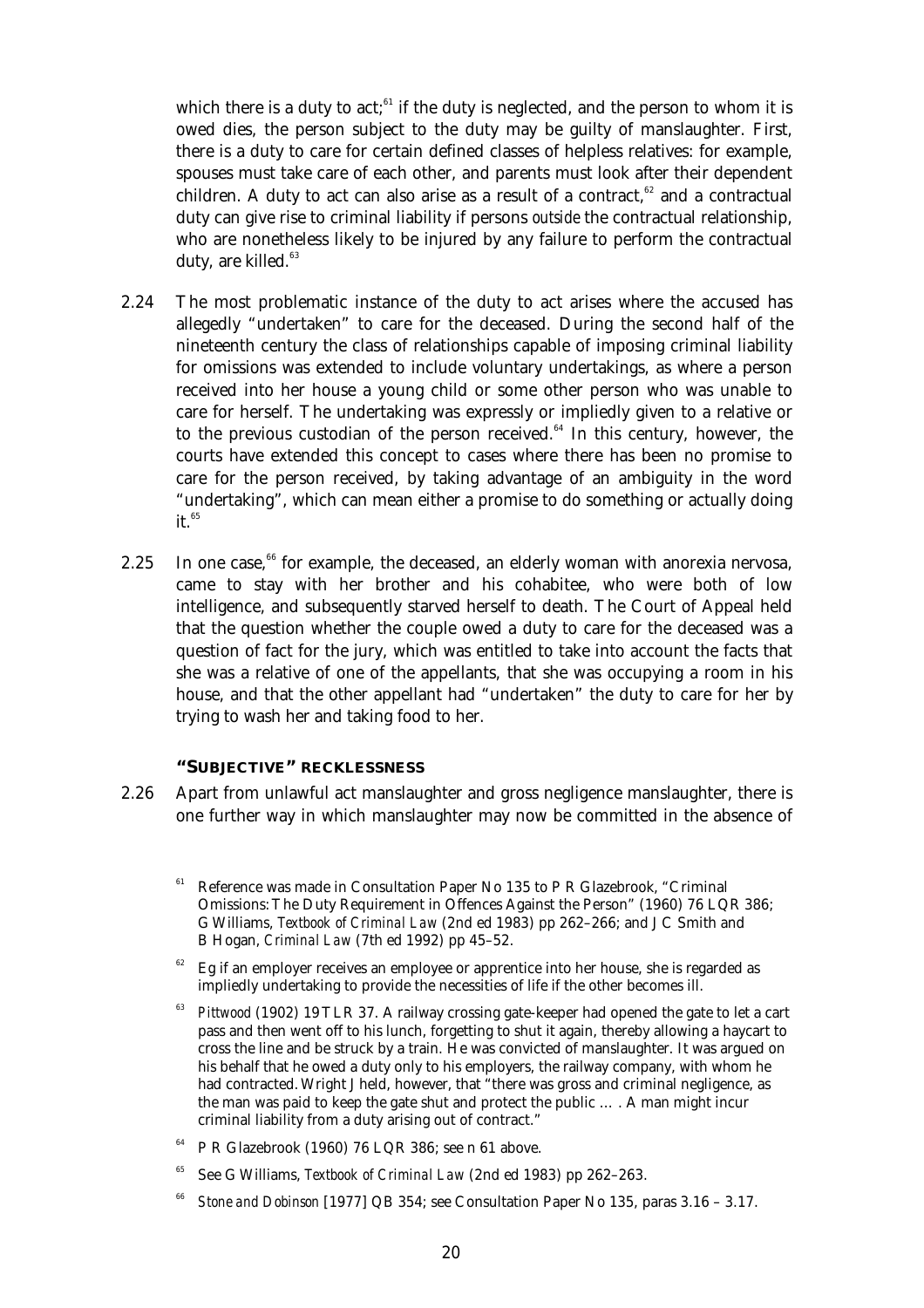intention to kill or cause serious injury. This arises when the accused is aware that her conduct involves a risk of causing death (or, probably, serious injury) and she unreasonably takes that risk. This combination of awareness of risk and unreasonable risk-taking is called "subjective"<sup>67</sup> recklessness. Again, this type of mental state does not exclude liability for gross negligence or unlawful act manslaughter; a defendant may be guilty on all three counts.

 2.27 Until ten years ago many cases of this type were treated as falling within the definition of murder. However, in a murder case in 1985<sup>68</sup> the House of Lords held that cases in which the defendant may have foreseen that death or really serious injury were highly probable to result from her act, without intending such consequences, would no longer constitute murder. These cases must then have fallen, by default, into the scope of the offence of manslaughter. There is little or no separate authority, however, about this type of manslaughter, since such cases are dealt with in practice as cases of unlawful act manslaughter, and the accused's awareness of the risk is taken into account only as an aggravating factor when it comes to sentencing. $69$ 

<sup>&</sup>lt;sup>67</sup> To distinguish it from "*Caldwell*" recklessness, which has no requirement of awareness of the risk on the part of the accused: see para 2.12 above.

<sup>68</sup> *Moloney* [1985] AC 905.

<sup>69</sup> See, eg, *McGee* (1993) 15 Cr App R (S) 463.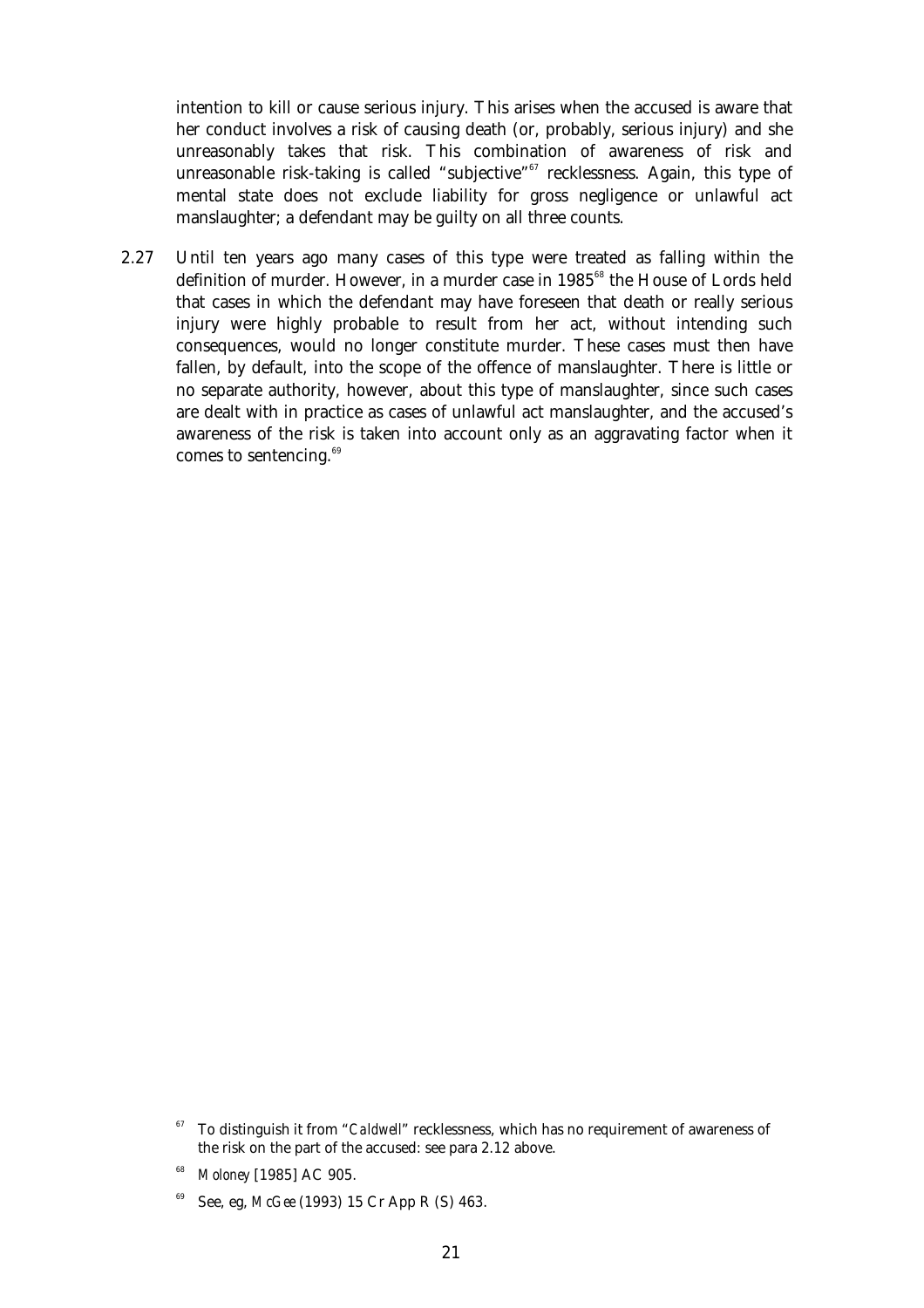### **PART III WHAT IS WRONG WITH THE PRESENT LAW?**

#### **INTRODUCTION**

3.1 We now turn to consider the problems created by the present law.<sup>1</sup> The two major problems relate to the very wide range of conduct falling within the scope of involuntary manslaughter. As we explained in Part II, the offence encompasses, first, cases involving conduct that falls only just short of murder, where the accused was *aware* of a risk of causing death or serious injury, although he did not *intend* to cause either; second, cases where the accused is a professional person who makes a very serious mistake that results in death; and third, cases where a relatively minor assault ends in death. This leads to problems in sentencing and labelling, including the fundamental problem that many cases currently amounting to unlawful act manslaughter involve only minor fault on the part of the perpetrator, and therefore ought not, perhaps, to be described as manslaughter at all. There are also a number of more specific problems which we consider below.

#### **THE BREADTH OF THE OFFENCE**

 3.2 The first problem, as we have just said, relates to the breadth of the conduct that is at present categorised as involuntary manslaughter. The width of the present offence can cause problems to judges on sentencing. As Lord Lane CJ remarked:

> It is a truism to say that of all the crimes in the calendar, the crime of manslaughter faces the sentencing judge with the greatest problem, because manslaughter ranges in its gravity from the borders of murder right down to those of accidental death. It is never easy to strike exactly the right point at which to pitch the sentence.<sup>2</sup>

 3.3 There is a strong argument in favour of defining criminal offences in terms of narrow bands of conduct, so that the judge can have the guidance of the jury on important factual questions, such as intention or awareness of risk. We agree with the notion that

> Questions of intention … involve the application of a test capable of precise definition (even though the task of drawing inferences from the evidence may be difficult). Gradations of culpability based on varying degrees of intention should, therefore, be incorporated into the definition of the offences, so that the issues can be contested with all that that implies in terms of the rules of procedure, evidence and quantum of  $proof.<sup>3</sup>$

<sup>3</sup> D A Thomas, "Form and Function in Criminal Law", in Peter Glazebrook (ed) *Reshaping the Criminal Law* (1978) p 28.

Which is described in Part II above.

<sup>2</sup> *Walker* (1992) 13 Cr App R (S) 474, 476; see also *Morgan* (1993) 14 Cr App R (S) 734, 736, for a similar comment by Lord Taylor CJ.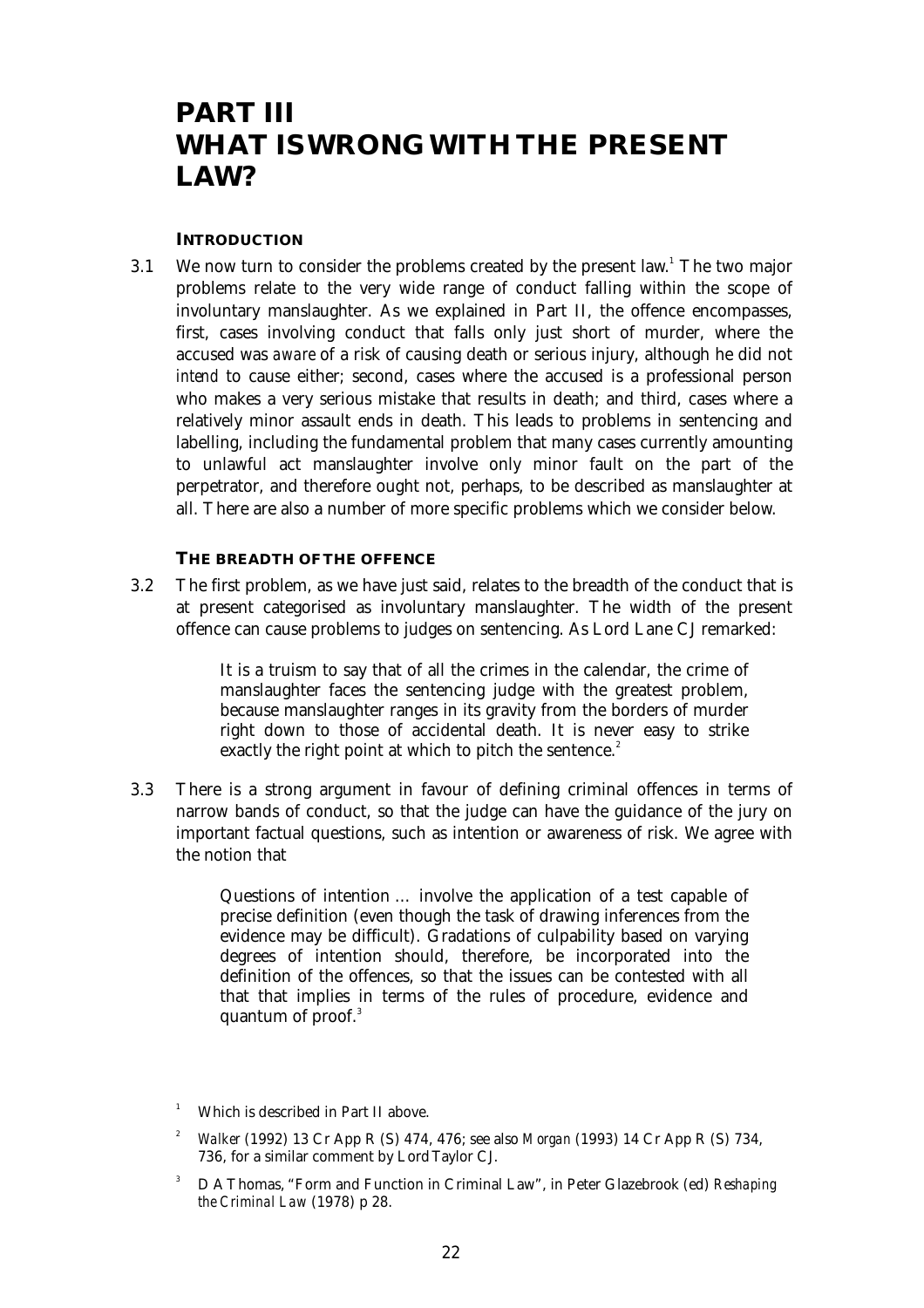The same could be said of awareness of risk.

 3.4 Another argument in favour of separate offences follows on from this point about sentencing. It is inappropriate that types of conduct that vary so widely in terms of fault should all carry the same descriptive label. The accused who sets fire to his house so that the council will rehouse him, knowing that his wife and children are asleep inside and that they will almost certainly be killed or seriously injured, is blameworthy in a very different way from the electrician who causes death by miswiring an electrical appliance with a high degree of carelessness. It is arguable that the label "manslaughter" is devalued, and the more serious forms of wrongdoing that it describes might come to be regarded as less serious, because it is also used to describe less heinous crimes. By the same token, juries might be reluctant to convict, for example, a highly incompetent doctor of manslaughter because of the perceived gravity of the offence.

#### **UNLAWFUL ACT MANSLAUGHTER**

- 3.5 The next problem with the present law also relates to the breadth of conduct falling within involuntary manslaughter. As we observed above, $^4$  if a person commits a criminal act that carries a risk of causing *some* harm to another, and by chance he causes death, he will be guilty of unlawful act manslaughter. In some of these cases, the defendant would only have been guilty of a relatively trivial offence if death had not chanced to occur. For example, if D pushes V in a fight, and V staggers but does not fall, D will at most $5$  be guilty of causing actual bodily harm under section 47 of the Offences against the Person Act 1861, which carries a maximum sentence of five years' imprisonment. If, however, V loses his balance and falls to the floor, knocking his head on the pavement and thereby sustaining fatal brain injuries, D will be guilty of manslaughter.
- $3.6$  For reasons we explain in more detail below,  $6$  we consider that it is wrong in principle for the law to hold a person responsible for causing a result that he did not intend or foresee, and which would not even have been *foreseeable* by a reasonable person observing his conduct. Unlawful act manslaughter is therefore, we believe, unprincipled because it requires only that a foreseeable risk of causing *some* harm should have been inherent in the accused's conduct, whereas he is convicted of actually causing death, and also to some extent punished for doing  $\text{so.}^7$

#### **GROSS NEGLIGENCE MANSLAUGHTER AFTER** *ADOMAKO*

 3.7 There are also certain problems with the present law of gross negligence manslaughter, but they are much less fundamental than those considered above. As we explained in Part II, a recent House of Lords decision $^{\text{s}}$  has resolved many of

- 5 If, say, V was bruised or injured in some other way.
- 6 See Part IV below.
- 7 See, eg, *Coleman* (1991) 95 Cr App R 159 for the extent to which the causing of death is taken into account on sentencing in one class of unlawful act manslaughter.
- <sup>8</sup> *Adomako* [1995] 1 AC 171.

<sup>4</sup> See para 2.4.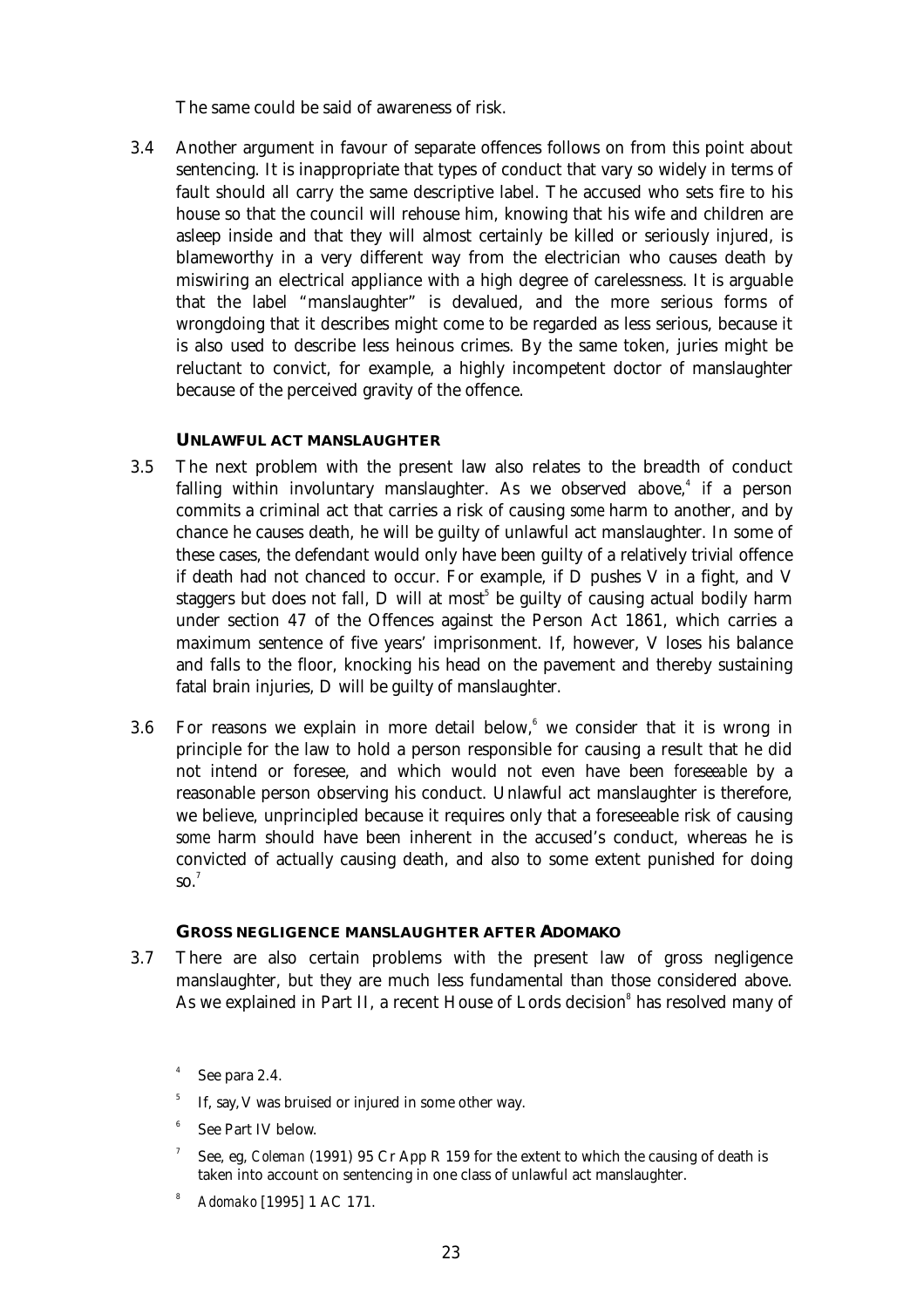the problems that existed hitherto. In particular, the House decided that gross negligence<sup>9</sup> (rather than *Caldwell* recklessness)<sup>10</sup> is the appropriate test. There are, however, still some residual difficulties.

 3.8 Lord Mackay of Clashfern LC, in describing the test for gross negligence manslaughter, said:

> ... the ordinary principles of the law of negligence apply to ascertain whether or not the defendant has been in breach of a duty of care towards the victim who has died. If such a breach of duty is established the next question is whether that breach of duty caused the death of the victim. If so, the jury must go on to consider whether that breach of duty should be characterised as gross negligence and therefore as a crime. This will depend on the seriousness of the breach of duty committed by the defendant in all the circumstances in which the defendant was placed when it occurred. The jury will have to consider whether the extent to which the defendant's conduct departed from the proper standard of care incumbent upon him, involving as it must have done a risk of death to the patient, was such that it should be judged criminal.<sup>11</sup>

- 3.9 The first problem with this test is that it is circular: the jury must be directed to convict the defendant of a crime if they think his conduct was "criminal". In effect, this leaves a question of law to the jury, and, because juries do not give reasons for their decisions, it is impossible to tell what criteria will be applied in an individual case. This must lead to uncertainty in the law. The CPS has told us that prosecutors find it difficult to judge when to bring a prosecution, defendants have difficulty in deciding how to plead, and there is a danger that juries may bring in inconsistent verdicts on broadly similar evidence.<sup>12</sup>
- 3.10 Other problems arise out of the Lord Chancellor's use of the terminology of "duty of care" and "negligence", and his linkage of the civil and criminal law in his speech. The meanings of these words are not entirely clear in a criminal law context, nor is it clear to what extent they mean the same things in tort and in criminal law. 13
	- 9 See para 3.8 below.
	- $10$  See para 2.12 above.
	- $11$  [1995] 1 AC 171, 187A–D; the other Law Lords agreed with the Lord Chancellor's speech.
	- <sup>12</sup> This aspect of the decision is criticised by Simon Gardner, "Manslaughter by Gross" Negligence" (1995) 111 LQR 22, 23; Alan Reed (1994) 138 SJ 1016; Sybil Sharpe, "Grossly Negligent Manslaughter after *Adomako*" (1994) 158 JP 725; Gary Slapper, "Manslaughter, *Mens Rea* and Medicine" (1994) 144 NLJ 941; Nicola Padfield, "Manslaughter: The Dilemma Facing the Law Reformer" (1995) 59 J Crim L 291, 296; and Graham Virgo, "Reconstructing Manslaughter on Defective Foundations" [1995] CLJ 14.
	- <sup>13</sup> See Sybil Sharpe, *op cit*: "the tortious and criminal duty of care may not necessarily be coextensive". Graham Virgo argues further, "Reconstructing Manslaughter on Defective Foundations" [1995] CLJ 14, that "tortious duty of care can serve no useful function in this context and, anyway, the pragmatic approach to the concept which is adopted in the law of tort … is inappropriate in the criminal law".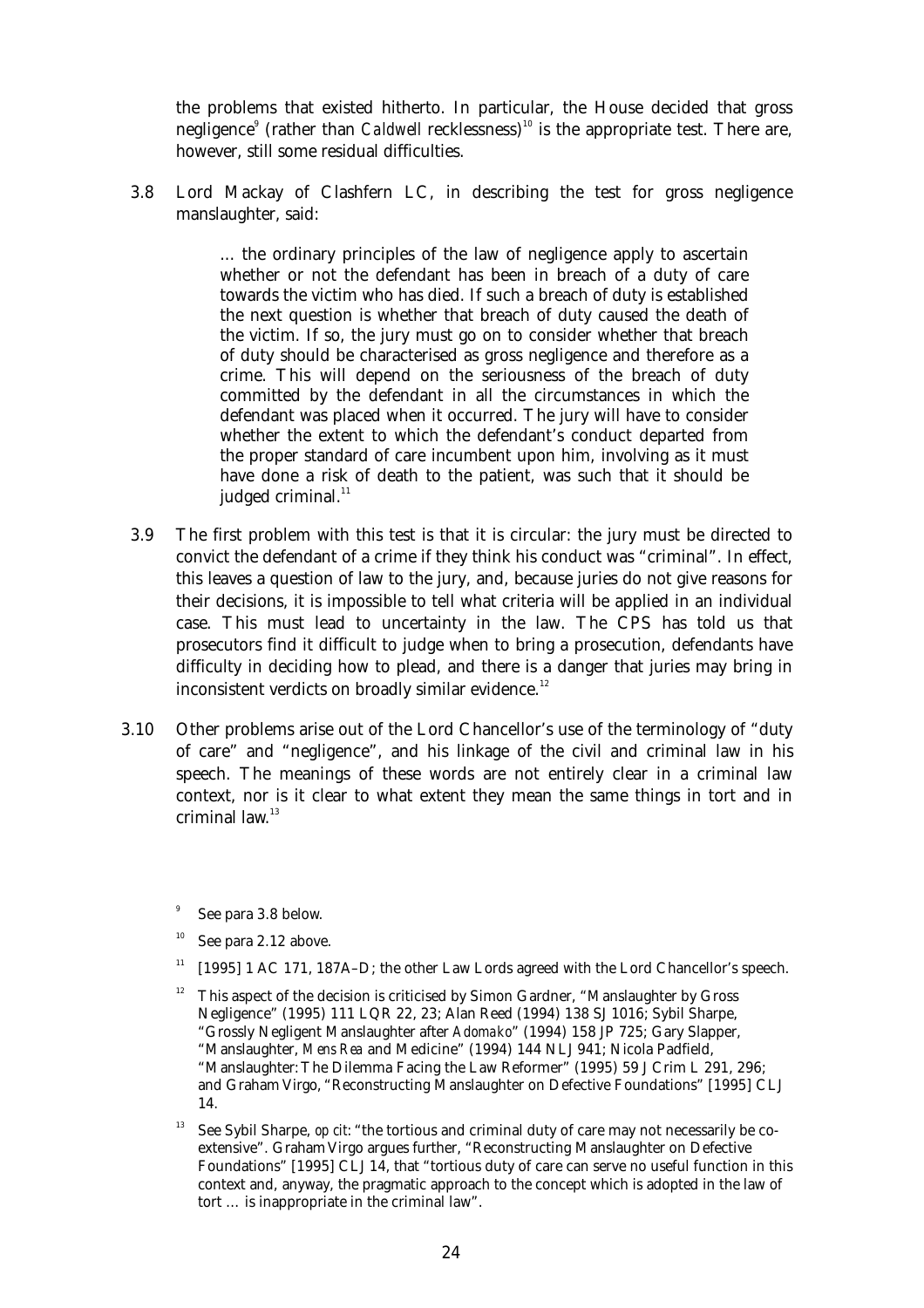- 3.11 As we explained in Consultation Paper No  $135<sup>14</sup>$  "negligence" in the context of the crime of manslaughter probably means nothing more than "carelessness": it does not carry the technical meaning that it has in the law of tort, where it depends on the existence of a duty of care owed and a breach of that duty. The Lord Chancellor said in *Adomako* that "the ordinary principles of the law of negligence apply to ascertain whether or not the defendant has been in breach of a duty of care towards the victim who has died". This equation of the civil and criminal law concepts of negligence causes no problems where, as in *Adomako* itself, a death is caused by a badly performed positive act of the accused.<sup>15</sup> because it is virtually certain that both tort and criminal law would hold that a duty was owed to the deceased not to injure him by a *positive act*.
- 3.12 It is possible, however, that the courts in future cases of *omission* might feel obliged to apply the decision in *Adomako*. If so, they would run into difficulties, because it is by no means certain that the scope of liability for negligent omissions is the same in criminal law as it is in tort.<sup>16</sup> For example, in criminal law it would seem that once someone has voluntarily taken some steps to care for another, he may be liable if his care is not adequate and the other person dies.<sup>17</sup> In tort, however, there is probably no liability if the defendant abandons an effort to care for someone and that person dies, unless he causes harm through his own incompetence.<sup>18</sup>
- 3.13 It is possible, therefore, that the decision in *Adomako* may have changed the criminal law in relation to liability for omissions, by equating it with the civil law of tort.<sup>19</sup> This may have *restricted* the scope of the duty to act in criminal law, by implicitly overruling *Stone and Dobinson*;<sup>20</sup> on the other hand, there *may* be cases where the law of tort imposes a more stringent duty to act than the criminal law had hitherto. The law on this subject is so unclear<sup>21</sup> that it is difficult to tell whether the effect of Lord Mackay's speech was indeed to change the law, and, if so, what the implications of this change might be. It is, however, clear that the

Paras  $3.6 - 3.10$ .

- <sup>15</sup> The accused, an anaesthetist, paralysed the patient for the purposes of an eye operation. When a tube became disconnected from the ventilator, the accused failed to notice the warning signs and the patient suffered a cardiac arrest and died.
- $16$  The extent of the duty to act in criminal law, so far as we understand it, is set out in paras 2.22 – 2.25 above.
- <sup>17</sup> *Stone and Dobinson* [1977] QB 354: see para 2.25 above.
- <sup>18</sup> See *Winfield and Jolowicz on Tort* (14th ed 1994) p 106; *East Suffolk Rivers Catchment Board v Kent* [1947] AC 74 is probably still authority on this point; and see also Tony Weir, *A Casebook on Tort* (4th ed 1979) p 71 n 3, and *Prosser on Torts* (4th ed) p 344.
- <sup>19</sup> Professor Sir John Smith, in his commentary on the case at [1994] Crim LR 757, 759, thinks not; but see Sybil Sharpe, "Grossly Negligent Manslaughter after *Adomako*" (1994) 158 JP 725 for a contrary view, and Graham Virgo, "Reconstructing the Law of Manslaughter on Defective Foundations" [1995] CLJ 14, 16, where he argues: "In omission cases reference to a duty of care will still be necessary, but restrictively defined in accordance with liability for omissions throughout the criminal law."
- $20$  For which, see para 2.25 above.
- <sup>21</sup> See paras  $3.14 3.16$  below.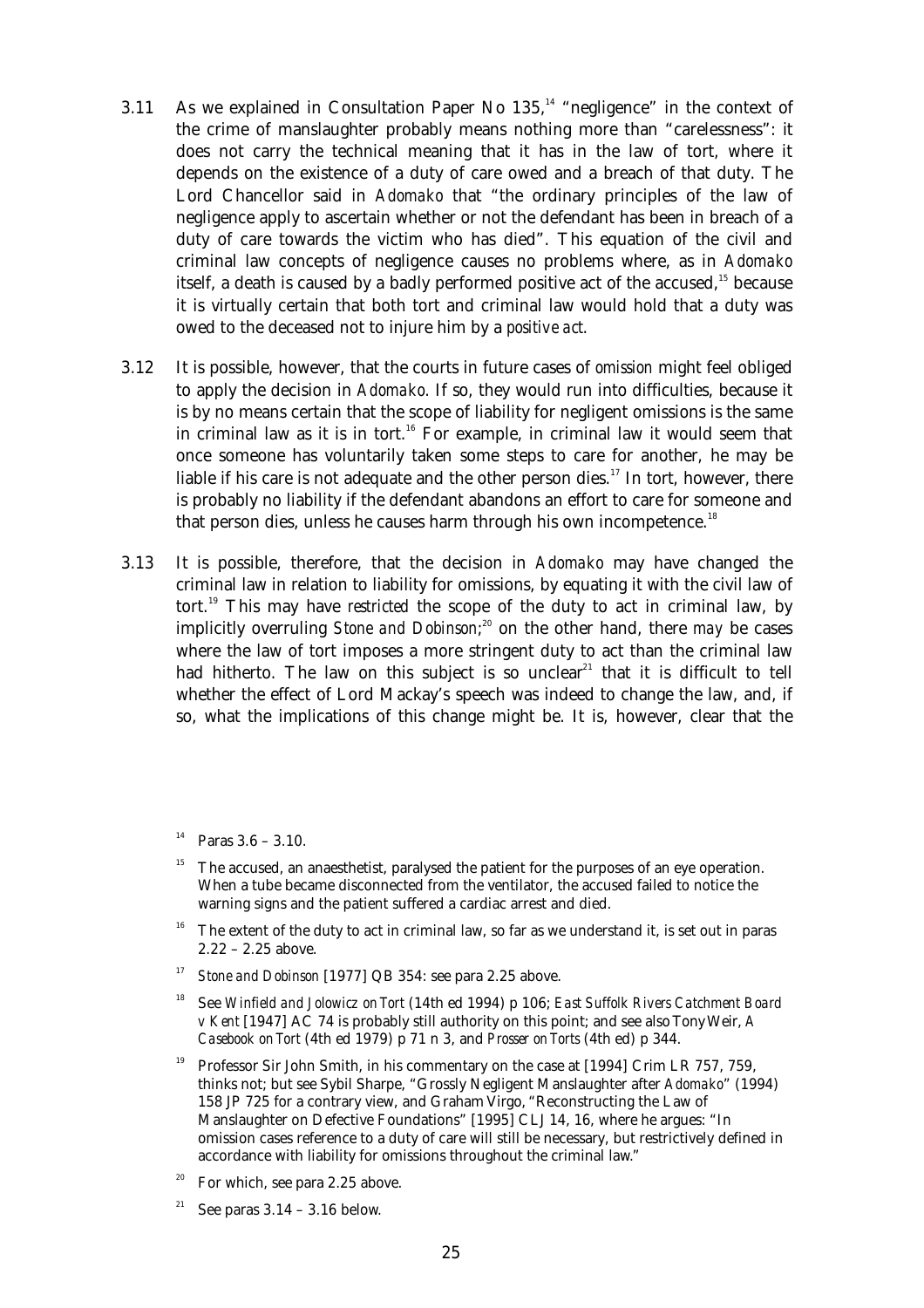terminology of "negligence" and "duty of care" is best avoided within the criminal law, because of the uncertainty and confusion that surround it. $^{22}$ 

#### **LIABILITY FOR OMISSIONS**

 3.14 The final problem with the present law is also connected with liability for omissions. In Part II we set out the circumstances where, as far as we can tell, there is a duty to act, so that a person may be guilty of manslaughter if he fails to act and another person dies as a result. However, the present law is uncertain. This was demonstrated by the Criminal Law Revision Committee's recommendation<sup>23</sup> in 1980 that it ought *not* to be codified:

> Most of us are of the opinion that the extent of the duty to act should be left undefined so that the courts can apply the common law to omissions. The main reason for this view is that the boundaries of the common law are not clearly marked and there would be difficulty in setting them out in statutory form.<sup>24</sup>

- 3.15 History repeated itself in 1989, when this Commission felt that there was so much doubt as to whether the Criminal Code Team had correctly stated the law when it had attempted to codify the duty to act in 1985, that we made no express provision for liability by omission in our 1989 version of the Draft Criminal Code:<sup>25</sup> clause 4(4) of the Draft Code<sup>26</sup> would simply have preserved the common law position by default.
- 3.16 It is extremely unsatisfactory that the law should remain uncertain in this important area. We have considerable sympathy for the view expressed by Professor Glanville Williams on the CLRC's recommendation against statutory formulation of the duty to act:

If the top lawyers in a Government committee find the law hard to state clearly, what hope have the Stones and Dobinsons<sup>27</sup> of this world of ascertaining their legal position, in advance of prosecution, when they find themselves landed with a hunger-striking relative?<sup>28</sup>

<sup>22</sup> Simon Gardner, in "Manslaughter by Gross Negligence" (1995) 111 LQR 22, 23, also criticises the use of this terminology:

The test [that there was a breach of a duty of care] probably originated in lawyers finding it helpful to conceive gross, criminal, negligence by contrasting it with ordinary, tortious, negligence. But since juries will be equally, if not more, unfamiliar with the latter, they will not be helped, and may even be confused, by being told to consider it.

- <sup>23</sup> Professor Glanville Williams dissented.
- <sup>24</sup> Fourteenth Report on Offences against the Person (1980) paras  $255-256$ .
- <sup>25</sup> Criminal Law: A Criminal Code for England and Wales (1989) Law Com No 177, vol 2, paras 7.9 – 7.13.
- <sup>26</sup> "This Act does not affect any rule of the common law not abrogated by subsection (2) or limit any power of the courts to determine the existence, extent or application of any such rule": Law Com No 177, vol 1, cl 4(4).
- $27$  See para 2.25 above.
- <sup>28</sup> *Textbook of Criminal Law* (2nd ed 1983) p 266.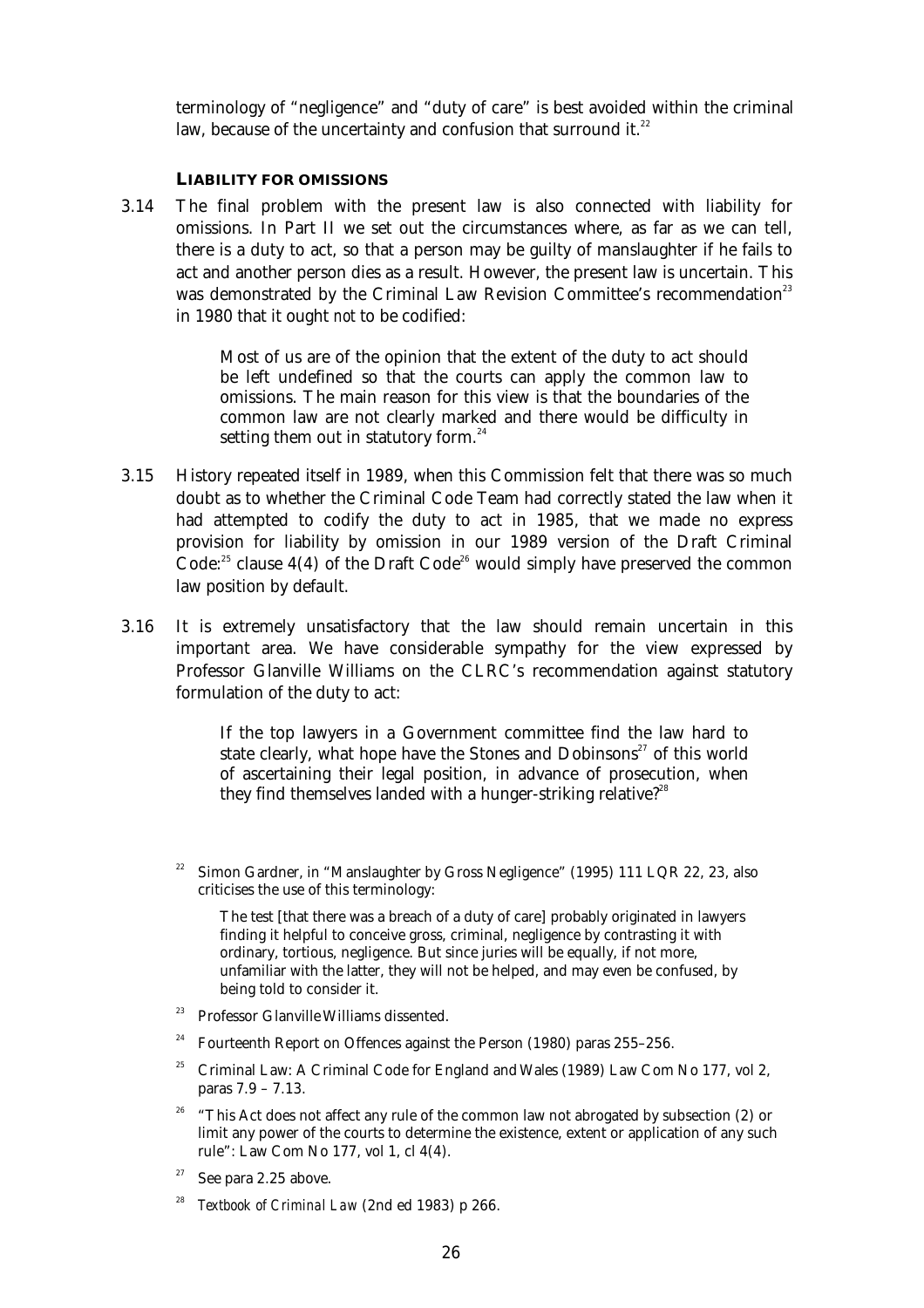Indeed, it is possible that the law in this area fails to meet the standard of certainty required by the European Convention on Human Rights.<sup>29</sup>

#### **CONCLUSION**

 3.17 In Part V below we set out our proposals for the reform of the law, which we hope will resolve many of the problems identified here – although some, we believe, cannot be solved in the context of this present project or at all. First, however, we consider the principles that, in our view, ought to underpin a modern law of involuntary manslaughter.

<sup>&</sup>lt;sup>29</sup> In *Sunday Times v UK* [1979] 2 EHRR 245, the European Court of Human Rights held that, before the state can impose coercive obligations by law on its citizens, the law must be formulated with sufficient certainty to enable the citizen to regulate his conduct and must also be "accessible" to him, so that he has an adequate indication in advance of the rules which would be applied in any case.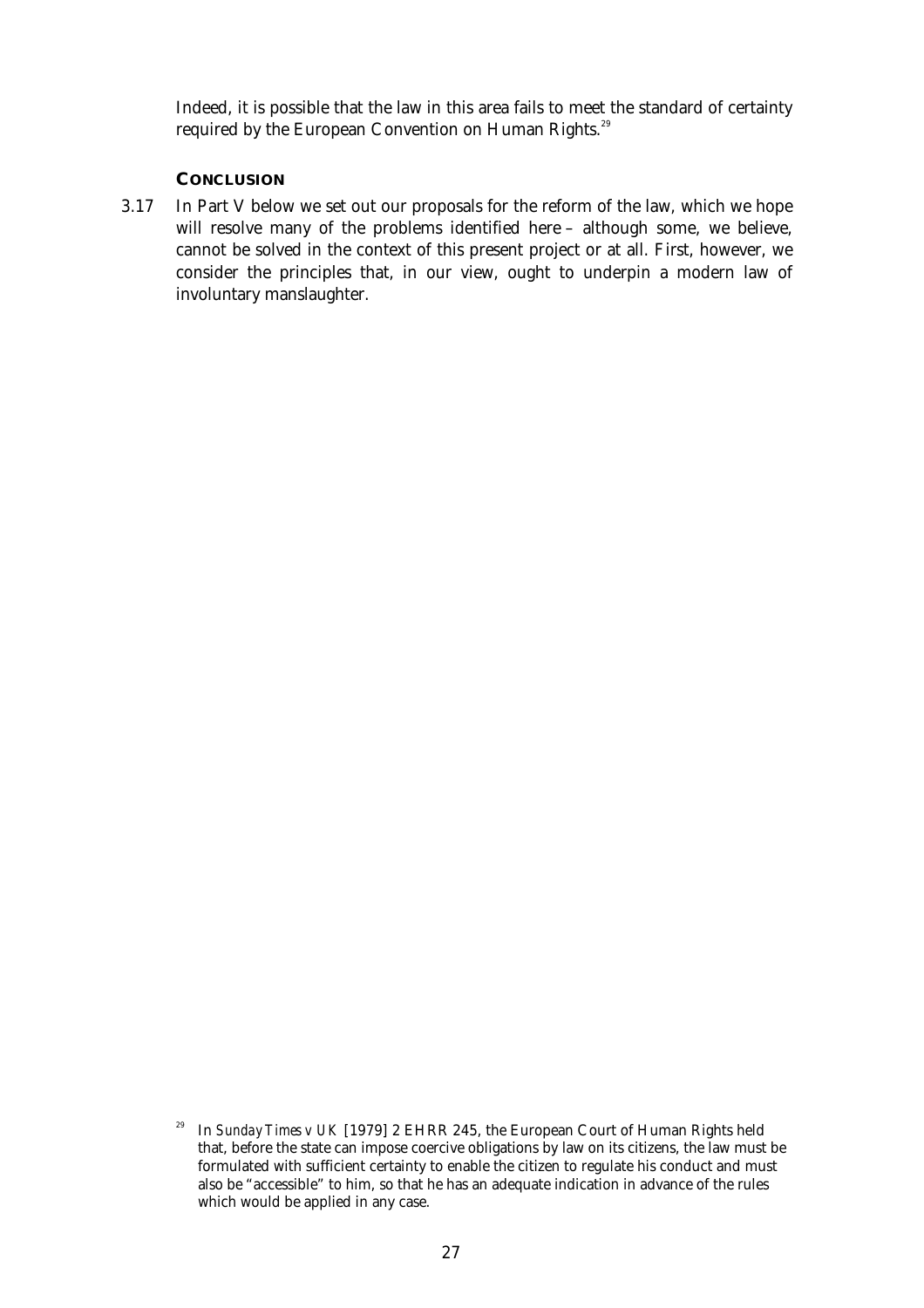## **PART IV THE MORAL BASIS OF CRIMINAL LIABILITY FOR UNINTENTIONALLY CAUSING DEATH**

#### **INTRODUCTION**

- 4.1 In Parts II and III we examined the present law of involuntary manslaughter, and discussed the problems still inherent in it. This law has, of course, been developed by judges on a case by case basis. No single court has had the opportunity to consider the fundamental issues that underlie the whole of this area of the law. In this part of the report we turn to address the underlying principles, primarily the very basic, but also very difficult, question: when should a person be held criminally liable for unintentionally causing another person's death?
- 4.2 The extent to which a person is responsible for the unintended results of her actions is a question that has puzzled legal philosophers for years. $^{\rm 1}$  We have had to consider this question again because we believe that it is essential that any new law of involuntary manslaughter that we may propose<sup>2</sup> should be founded on just, coherent and logical principles.
- 4.3 We are also aware that our proposed new homicide offences ought, in time, to form part of a complete criminal code. It is evident that, in the interests of justice, logic and consistency, the same fundamental principles should, so far as possible, influence all the parts of this growing code. In this part, then, we begin by describing the philosophy that this Commission has traditionally applied in our criminal law reform work; it is known as "subjectivist legal theory". We will then consider how this philosophy has shaped the work we have already done on the reform and codification of the law of offences against the person. Finally, we undertake a thorough examination of this philosophy, in order to decide whether it should apply in the present project.

#### **ORTHODOX SUBJECTIVIST THEORY<sup>3</sup>**

 4.4 The legal philosophy traditionally applied in mainstream English criminal law and by this Commission<sup>4</sup> is known as "subjectivist theory". It rests on the principle that

- 2 See Part V below.
- <sup>3</sup> We are indebted to Professor Andrew Ashworth's *Principles of Criminal Law* (2nd ed 1995) pp 175–194, upon which this account draws heavily.
- <sup>4</sup> The application of subjectivist thinking is evident in many of the Commission's reports. Fault elements have consistently been defined to accord with it, eg The Mental Element in Crime (1978) Law Com No 89, paras 50–51; A Criminal Code for England and Wales (1989) Law Com No 177, cl 18; Legislating the Criminal Code: Offences against the

<sup>1</sup> Eg H L A Hart, *Punishment and Responsibility: Essays in the Philosophy of Law* (1968); R A Duff, *Intention, Agency and Criminal Liability* (1990); T Honoré, "Responsibility and Luck" (1988) 104 LQR 530; Bernard Williams, *Moral Luck* (1981); and Andrew Ashworth, "Taking the Consequences" in S Shute, J Gardner and J Horder, *Action and Value in the Criminal Law* (1993).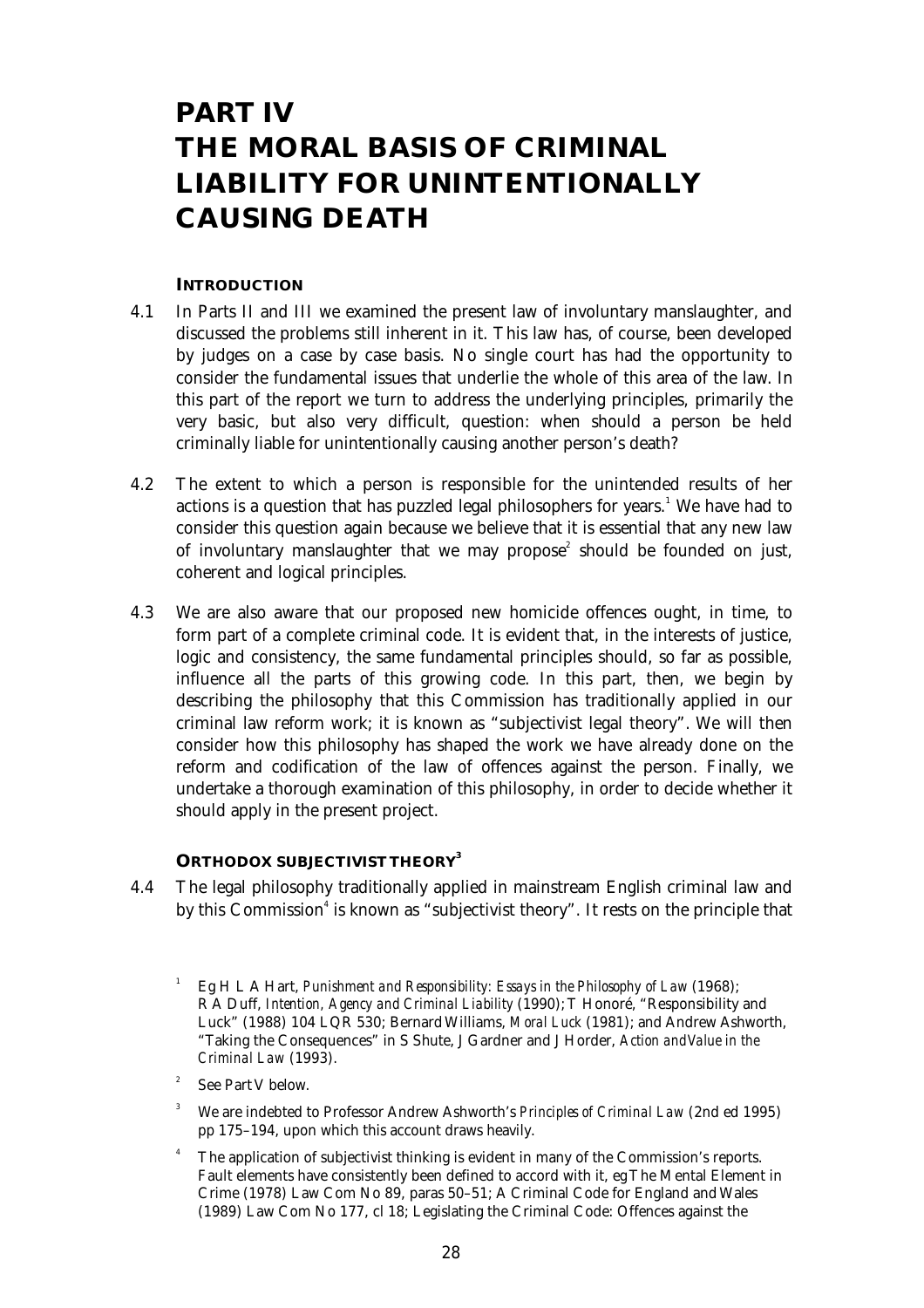moral guilt, and hence criminal liability, should be imposed only on people who can be said to have *chosen* to behave in a certain way or to cause or risk causing certain consequences. The roots of subjectivism lie in a liberal philosophy that regards individuals as autonomous beings, capable of choice, and each deserving of individual respect.<sup>5</sup> It is called "subjectivism" because of the significance it accords to the individual's state of mind at the time of the prohibited conduct.

- 4.5 Three principles have been identified as inherent in this basis of liability. The first of these is the "mens rea principle", which imposes liability only for outcomes which were *intended* or *knowingly risked* by the alleged wrongdoer. The second principle, the "belief principle", judges a defendant according only to what *she* believed she was doing or risking. Thirdly, according to the "principle of correspondence", subjectivists insist that the fault element of a crime *correspond* to the conduct element; for example, if the conduct element is "causing serious injury", the fault element ought to be "intention or recklessness as to causing serious injury". This ensures that the defendant is punished only for causing a harm which she *chose* to risk or to bring about.<sup>6</sup>
- 4.6 Subjectivist philosophy applies widely in the criminal law today. A man cannot be convicted of rape, for example, if he genuinely believed, albeit unreasonably, that his victim consented to sexual intercourse, because this belief would be incompatible with the intention to have intercourse with a woman *without her consent*, or recklessness as to that possibility, which are the mental states required for rape. $<sup>7</sup>$ </sup>

Person and General Principles (1993) Law Com No 218, cl 1 of Criminal Law Bill. When we codified defences in Law Com No 218, we applied subjectivist principles: eg for duress, self-defence and the use of force in effecting lawful arrest, the defendant is always to be judged on the facts *as she believed them to be*. Legislating the Criminal Code: Intoxication and Criminal Liability (1995) Law Com No 229, which dealt with the question of when a person should be held responsible for the consequences of her actions if she was too intoxicated to form an intention or awareness of the risk of causing harm at the time of acting, was an exception. In the preceding consultation paper (No 127) we adopted a subjectivist stance and provisionally proposed that the actor ought *not* to be found guilty of an offence requiring intention or recklessness if she did not form these mental states due to intoxication, but that she could, if required, be convicted of a proposed new offence of "criminal intoxication". This proposal was almost universally rejected on consultation, and so we adopted a more pragmatic, but less principled, approach in our final report, whereby a person may be *deemed* to have acted recklessly if her failure to form the required awareness of risk was due to self-induced intoxication.

- This view can be contrasted with, eg, "utilitarian theory", which places emphasis on the social benefit to be derived from punishing a person (eg deterring others) rather than on the deserts of the individual offender herself.
- 6 For criticism of the reliance placed on this principle, see Jeremy Horder, "A Critique of the Correspondence Principle in Criminal Law" [1995] Crim LR 759.
- <sup>7</sup> *DPP v Morgan* [1976] AC 182. But see Richard H S Tur, "Subjectivism and Objectivism: Towards Synthesis" in S Shute, J Gardner and J Horder, *Action and Value in the Criminal Law* (1993) for criticism of the decision to define rape in this maximalist way; and see also Consent in the Criminal Law (1995) Consultation Paper No 139, Part VII.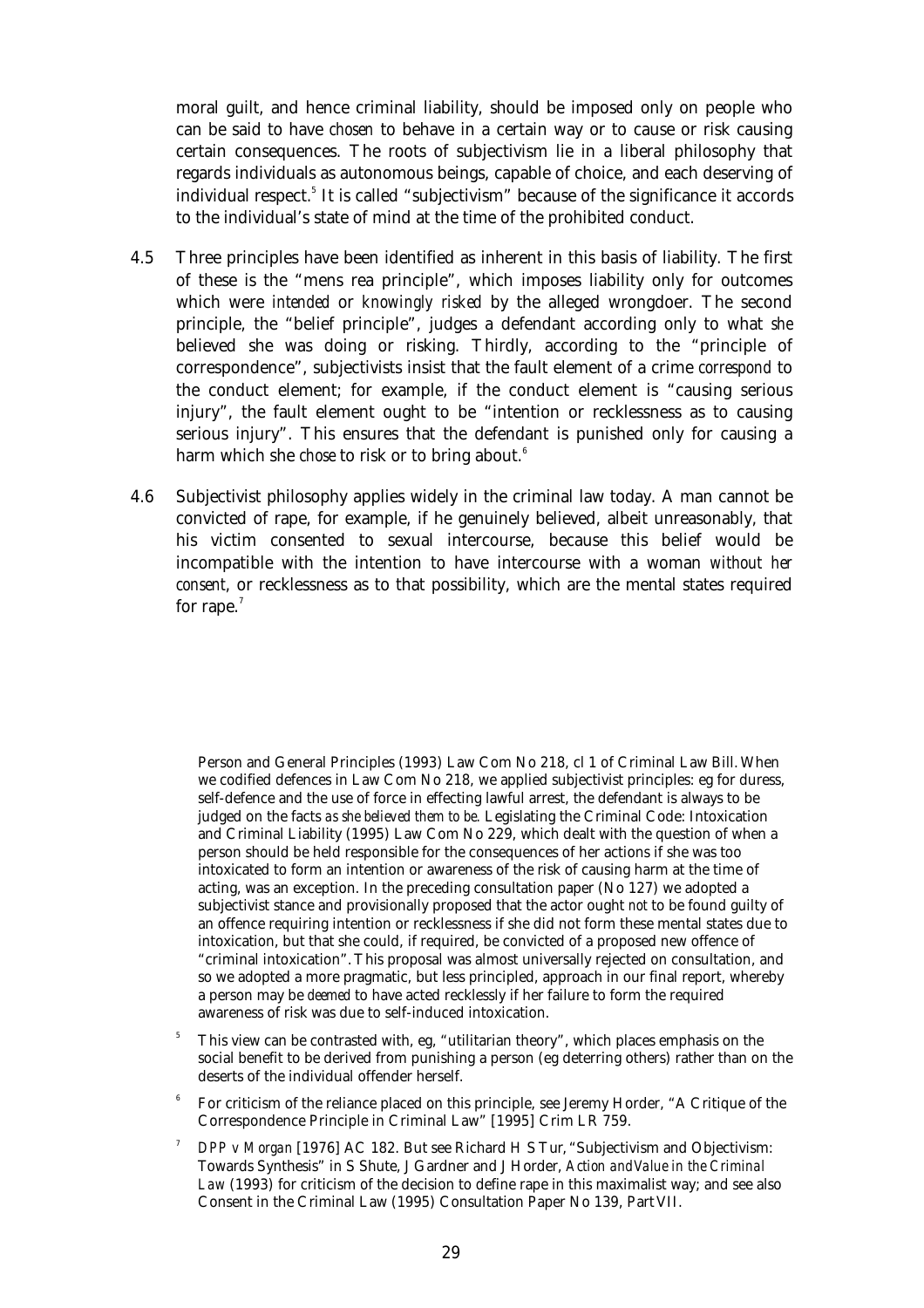# **Subjectivist principles applied in the Law Commission's recent work on offences against the person**

- 4.7 The principles just referred to were the basis of our law reform recommendations in our report on offences against the person<sup>8</sup> (hereafter "Law Com No 218"), which was enthusiastically received. $^{\circ}$  In it we recommended that the offences currently in force under sections 18, 20 and 47 of the Offences Against the Person Act  $1861^{10}$  should be replaced with three new offences, which were defined in the Criminal Law Bill included in the report as follows:
	- (1) A person is guilty of an offence if he intentionally causes serious injury to another.
	- (2) A person is guilty of an offence if he recklessly causes serious injury to another.
	- (3) A person is guilty of an offence if he intentionally or recklessly causes injury to another.
- 4.8 The Bill contains definitions of "intentionally" and "recklessly". The definition of "intentionally" is not relevant here (except insofar as it requires a *knowing* decision to bring about a result). A person is defined as acting "recklessly" in relation to a result if "he is aware of a risk that it will occur, and it is unreasonable, having regard to all the circumstances known to him, to take that risk".<sup>11</sup> The requirements of intention to cause injury, or awareness of the risk of doing so, in these proposed new offences are characteristic of orthodox subjectivist theory.
	- <sup>8</sup> Legislating the Criminal Code: Offences Against the Person and General Principles (1993) Law Com No 218. This was the first step towards our objective of producing a series of selfcontained law reform Bills which, in time, could be combined into a single, unified criminal code: see paras 1.22 – 1.30 above.
	- 9 See, for example, the speech of Lord Wilberforce, Debate on the Address, *Hansard* 23 November 1993, vol 550, cols 158–161, and the comments of the editor, *Archbold News* Issue 10, 26 November 1993, at pp 4–5. See also the comments of the Lord Chancellor in *Hansard* 6 June 1994, vol 555, col 952. For the response on consultation, see Law Com No 218, pp 4–5.
	- $10$  These sections of the Offences Against the Person Act 1861 are as follows:

#### **s 47: Assault occasioning bodily harm**

Whosoever shall be convicted upon an indictment of any assault occasioning actual bodily harm shall be liable to be kept in penal servitude.

#### **s 20: Inflicting bodily injury, with or without a weapon**

Whosoever shall unlawfully and maliciously wound or inflict any grievous bodily harm upon any other person, either with or without any weapon or instrument, shall be guilty of a[n offence], and being convicted thereof shall be liable to be kept in penal servitude.

#### **s 18: Shooting or attempting to shoot, or wounding, with intent to do grievous bodily harm, or to resist apprehension**

Whosoever shall unlawfully and maliciously by any means whatsoever wound or cause any grievous bodily harm to any person with intent to do some grievous bodily harm to any person, or with intent to resist or prevent the lawful apprehension or detainer of any person, shall be guilty of [an offence], and being convicted thereof shall be liable to be kept in penal servitude for life.

 $11$  Law Com No 218, Criminal Law Bill, cl 1.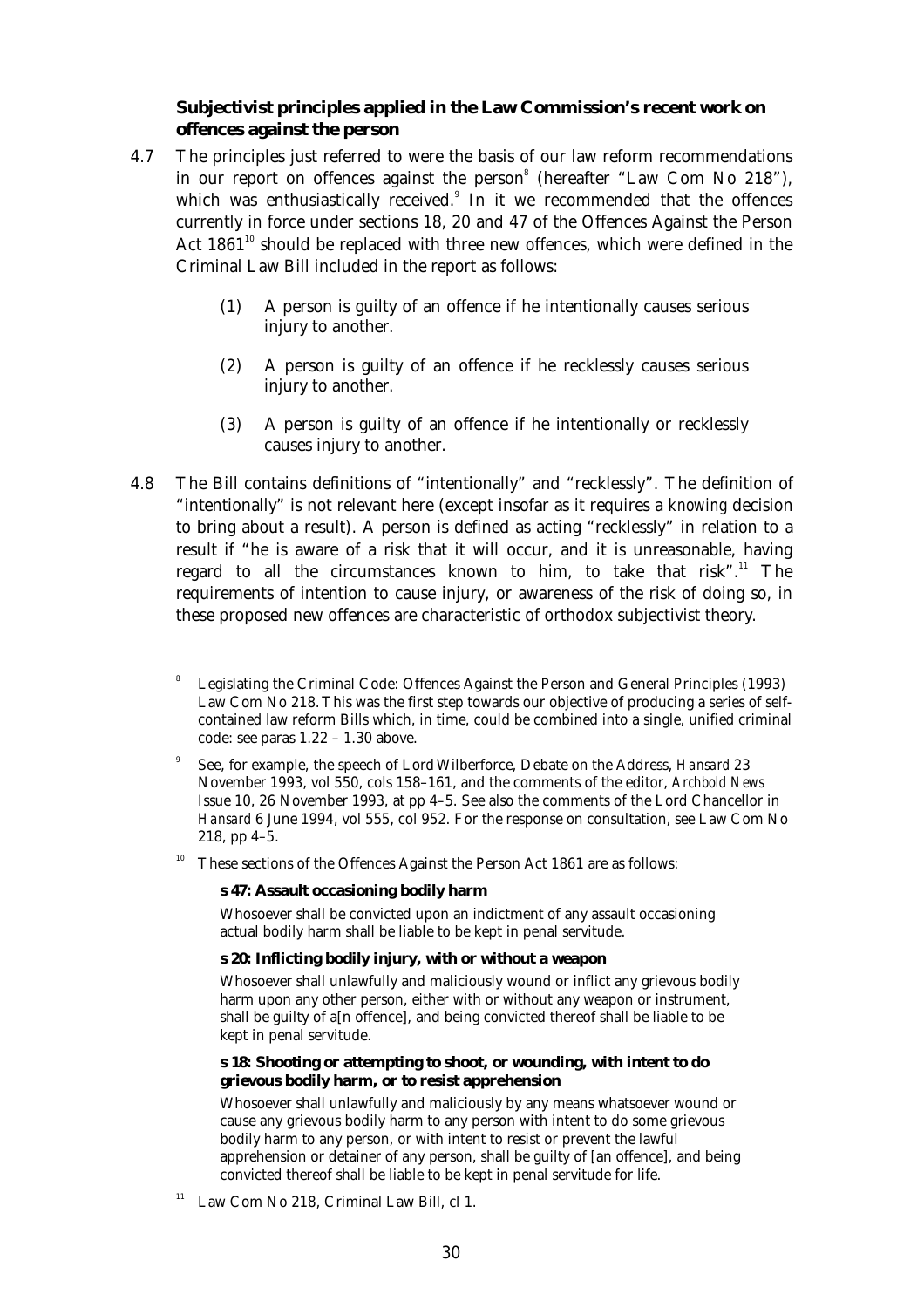4.9 The main difference between the offences under the 1861 Act and those recommended in Law Com No 218 is that, for the proposed new offences, the accused's mental state (that is, her intention or recklessness) *corresponds* to the harm for which she is punished. Under the new scheme, a person is only held responsible for causing serious injury if she intended to cause serious injury, or was reckless as to doing so. This contrasts with the present law, which allows a person to be convicted of causing serious injury, under section 20 of the  $1861$  Act,<sup>12</sup> when all she intended or foresaw was the causing of *some*, perhaps minor, injury. Under the present law, it is not even necessary to show that a *foreseeable* risk of causing serious injury was inherent in her conduct. Similarly, under section  $47<sup>13</sup>$  all that the accused has to foresee is any physical contact: the actual bodily harm for which she is convicted may be entirely unforeseeable.<sup>14</sup>

# **Recklessly causing death**

- 4.10 Thus, in Law Com No 218 we recommended that a person ought to be held responsible for causing injury, or serious injury, when she intended to cause the harm in question, or was reckless as to doing so. We are quite certain that a person should, similarly, be held criminally responsible for causing *death* in circumstances where she unreasonably and knowingly runs a risk of causing death (or serious injury).<sup>15</sup> Indeed – and we are sure that many people would agree with us – we consider this type of conscious risk-taking to be the most reprehensible form of unintentional homicide, on the very borders of murder.<sup>16</sup> A person who sets fire to a house (in order, perhaps, to make an insurance claim, or to frighten a former lover) while others are asleep in it, thus causing death without intending to do so but knowing that there is a risk of doing so, is an example of this type of offender. The Criminal Law Revision Committee considered that involuntary manslaughter should be *limited* to this branch of the offence, because it was the only one in which there was a correspondence between the offender's fault and the consequence of death.<sup>17</sup>
- 4.11 The difficult question is whether, and in what circumstances, a person should be held criminally liable for causing death unintentionally when she was *not* aware that her conduct created such a risk. We consider this question in the following paragraphs.

# **CRITICISMS OF THE SUBJECTIVIST MENS REA PRINCIPLE: CAN CRIMINAL LIABILITY BASED ON INADVERTENCE EVER BE JUSTIFIED?**

- 4.12 Orthodox subjectivist theory, then, requires the defendant to have been, at least, *aware* of the risk of causing the prohibited harm. However, there is a body of
	- $12$  See n 10 to para 4.7 above.
	- $13$  See n 10 to para 4.7 above.
	- <sup>14</sup> See Law Com No 218, para 12.28.
	- $15$  See para 4.19 below.
	- $16$  Until recently it was murder to cause death foreseeing that death or serious injury was a highly probable consequence of one's conduct: *Hyam v DPP* [1975] AC 55; and see paras  $2.\overline{26} - 2.27$  above.
	- <sup>17</sup> Fourteenth Report: Offences Against the Person (1980) Cmnd 7844, para 124.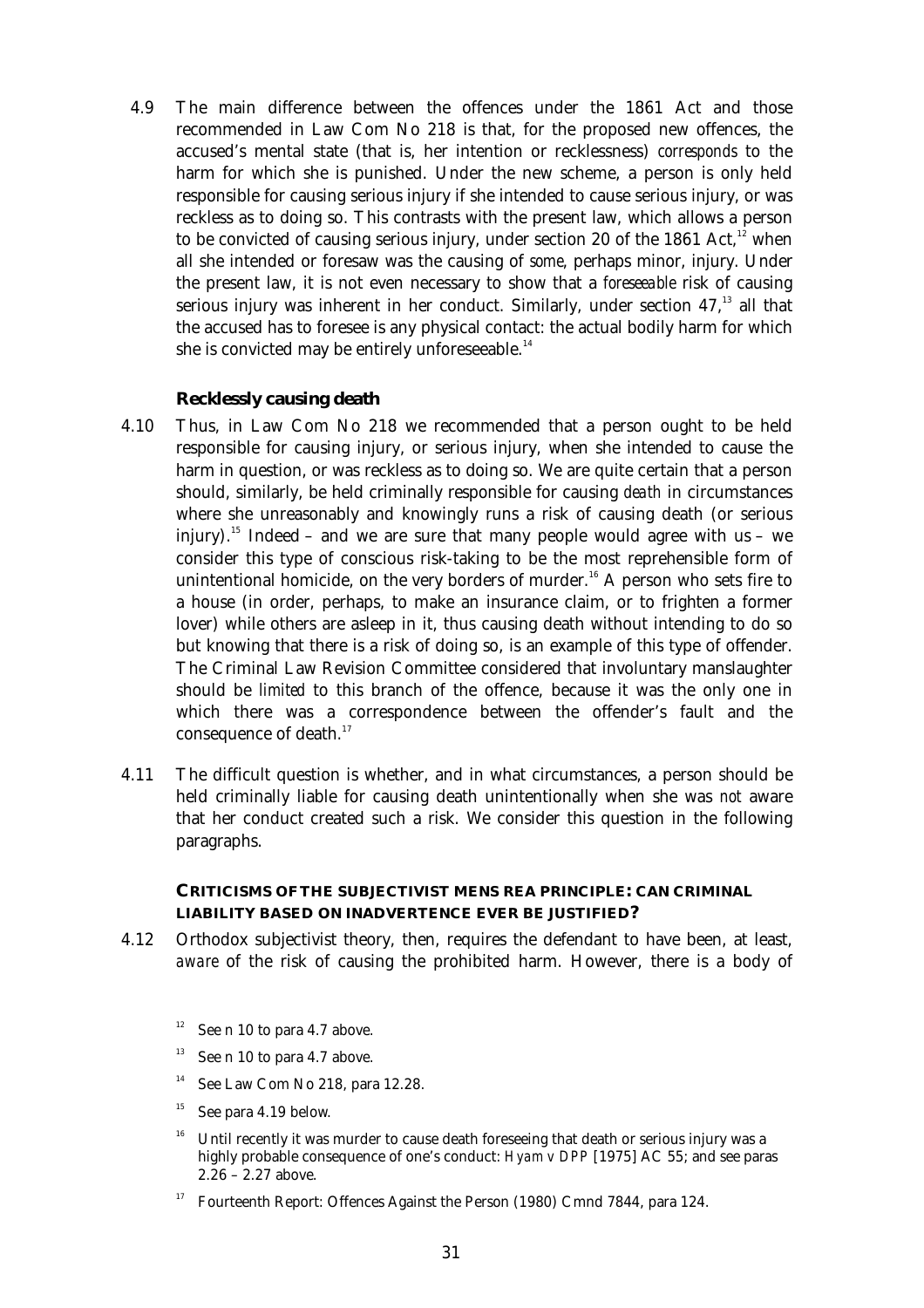criticism, from very distinguished commentators, of the orthodox subjectivist mens rea principle. One ground of criticism is that it is based on a simplistic view of what constitutes knowledge or awareness of risk:

… while we do indeed sometimes make our knowledge of what we are doing explicit to ourselves in … silent mental reports, it is absurd to suggest that such knowledge can be actual only if it is made thus explicit. When I drive my car, my driving is guided by my (actual) knowledge of my car and of the context in which I am driving: but my driving is not accompanied by a constant silent monologue in which I tell myself what to do next, what the road conditions are, whether I am driving safely or not, and all the other facts of which I am certainly aware while I am driving. … The occurrence or the non-occurrence of certain explicit thoughts is irrelevant to whether I am actually aware of what I am doing: my actions can manifest my awareness even if no explicit thoughts about the relevant facts pass through my mind at the  $time<sup>18</sup>$ 

- 4.13 On this view of what constitutes a mental state, the contrast between awareness and lack of awareness of risk is not as stark as in conventional subjectivist accounts, and it is less clear why inadvertence ought not to be classified as mens rea in certain circumstances.
- 4.14 The main argument in favour of criminalising some forms of inadvertent risktaking, however, is that in some circumstances a person is *at fault in failing to consider* the consequences that might be caused by her conduct. The example given by R A Duff is that of a bridegroom who misses his wedding because it slipped his mind when he was in the pub.<sup>19</sup> An orthodox subjectivist would point to his lack of intention or awareness, and deem him consequently less culpable. The bride, however, would rightly condemn him, because it is plain from his conduct that he did not care, and this attitude is sufficient to make him blameworthy. Duff argues that this account retains a subjective element, because *attitudes* are subjective.
- 4.15 A similar argument was used by Lord Diplock in the famous case on criminal damage, *Caldwell*:<sup>20</sup>

If it had crossed his mind that there was a risk that someone's property might be damaged but, because his mind was affected by rage or excitement or confused by drink, he did not appreciate the seriousness of the risk or trusted that good luck would prevent it happening, this state of mind would amount to malice in the restricted meaning placed upon that term by the Court of Appeal; whereas if, for any of these reasons, he did not even trouble to give his mind to the question whether there was any risk of damaging the property, this state of mind would not suffice to make him guilty of an offence under the Malicious

<sup>&</sup>lt;sup>18</sup> R A Duff, *Intention, Agency and Criminal Liability* (1990) p 160. See also Alan Norrie, *Crime, Reason and History* (1993) ch 4.

<sup>19</sup> *Op cit*, p 163.

 $[1982]$  AC 341; see also para 2.12 above.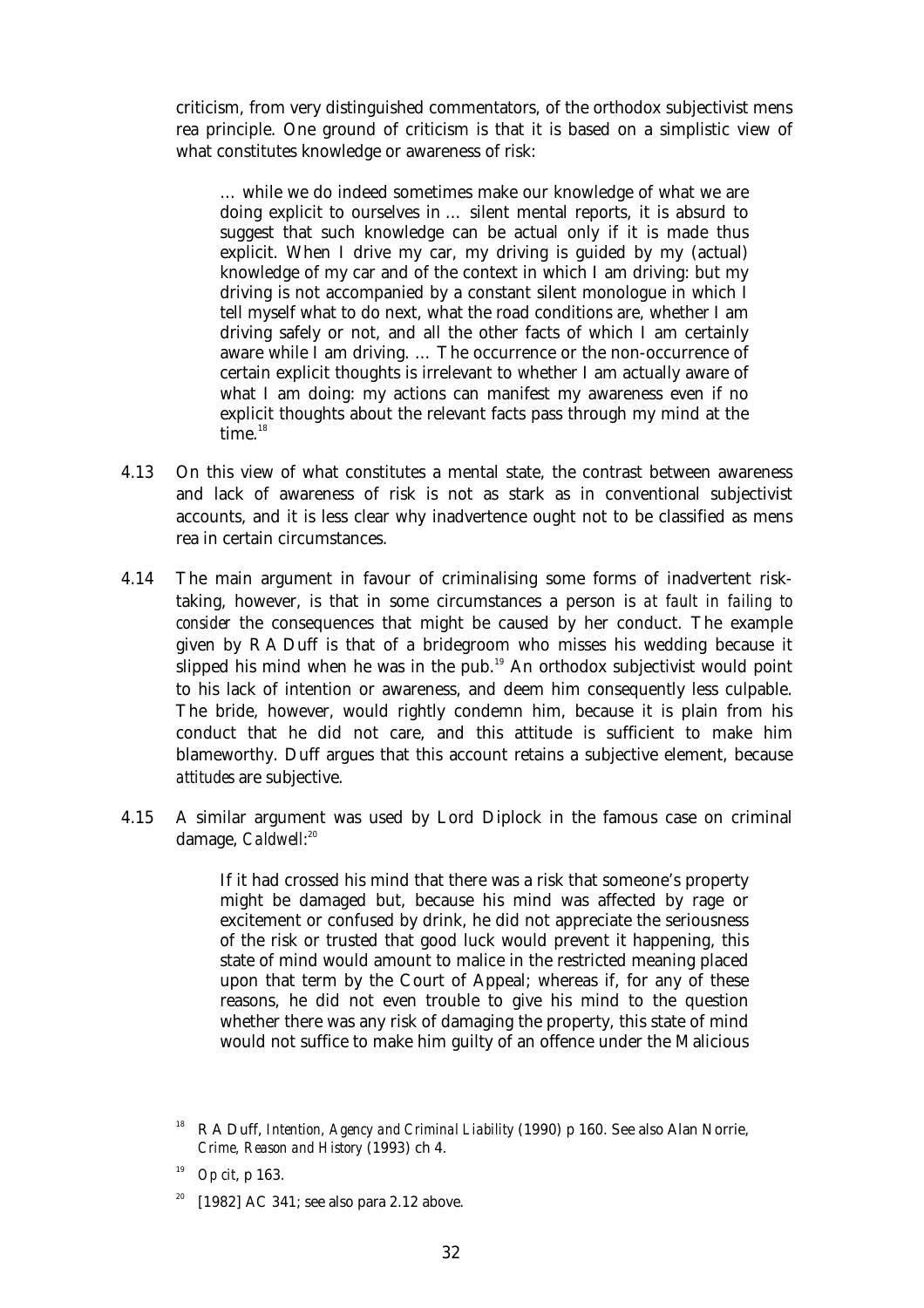Damage Act 1861. *Neither state of mind seems to me to be less blameworthy than the other* … . 21

4.16 Professor Hart<sup>22</sup> some years ago attacked the assumption that to allow criminal liability for negligence would be to set aside the requirement of mens rea as a precondition of punishment. His argument was that since "negligence" implies a failure to do what ought to have been done, it is therefore more than inadvertence, it is *culpable* inadvertence:

> Only a theory that mental operations like attending to, or thinking about, or examining a situation are somehow "either there or not there", and so utterly outside our control, can lead to the theory that we are *never* responsible if, like the signalman who forgets to pull the signal, we fail to think or remember. ...

> What is crucial is that those whom we punish should have had, when they acted, the normal capacities, physical and mental, for doing what the law requires and abstaining from what it forbids, and a fair opportunity to exercise these capacities. Where these capacities and opportunities are absent, as they are in different ways in the varied cases of accident, mistake, paralysis, reflex action, coercion, insanity etc, the moral protest is that it is morally wrong to punish because "he could not have helped it" or "he could not have done otherwise" or "he had no real choice". But, as we have seen, there is no reason (unless we are to reject the whole business of responsibility and punishment) *always* to make this protest when someone who "just didn't think" is punished for carelessness. For in some cases at least we may say "he could have thought about what he was doing" with just as much rational confidence as one can say of any intentional wrongdoing "he could have done otherwise". 23

Professor Ashworth also concedes that negligence may be an appropriate standard for criminal liability where the harm risked was great, the risk obvious and the defendant had the capacity to take the required precautions. $24$ 

#### **WHAT MAKES INADVERTENCE** *CULPABLE***?**

- 4.17 In all the sources cited in paragraphs 4.12 4.16, the view is taken that it may be justifiable to impose criminal liability for the *unforeseen* consequences of a person's acts, at any rate where the harm risked is great and the actor's failure to advert to this risk is *culpable*. We are persuaded by this reasoning. In the following paragraphs, therefore, we consider the criteria by which *culpable inadvertence* should be judged if it is to attract the sanctions of the criminal law when death results.
- 4.18 The first criterion of culpability upon which we must insist is that the harm to which the accused failed to advert was at least *foreseeable*, if not strikingly
	- <sup>21</sup> [1982] AC 341, 352 (emphasis added).
	- <sup>22</sup> H L A Hart, *Punishment and Responsibility* (1968).
	- <sup>23</sup> *Ibid*, pp 151–152.
	- <sup>24</sup> *Principles of Criminal Law* (1st ed 1991) pp 169-171; and see the 2nd ed (1995) pp 84-85.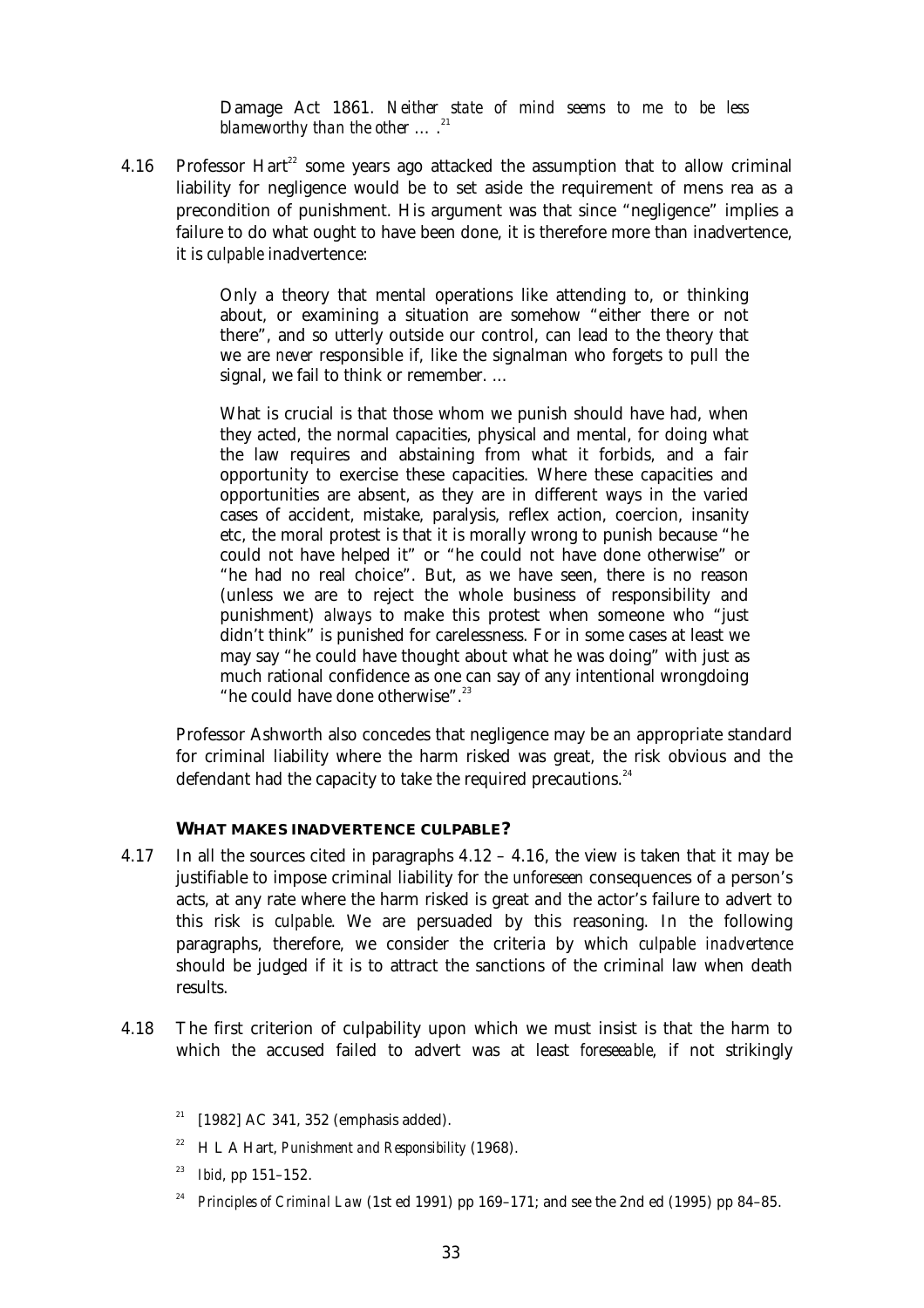fore seeable or obvious.<sup>25</sup> If the accused is an ordinary person, she cannot be blamed for failing to take notice of a risk if it would not have been apparent to *an average person in her position*, because the criminal law cannot require an *exceptional* standard of perception or awareness from her. If the accused held herself out as an expert of some kind, however, a higher standard can be expected from her; if she is a doctor, for example, she will be at fault if she fails to advert to a risk that would have been obvious to the average doctor in her position.

- 4.19 As a matter of strict principle, the accused ought only to be held liable for causing death if the risk to which she culpably failed to advert was a risk of *death*. <sup>26</sup> In practice, however, there is a very thin line between behaviour that risks serious injury and behaviour that risks death, because it is frequently a matter of chance, depending on such factors as the availability of medical treatment, whether serious injury leads to death. Admittedly it is possible for conduct to involve a risk of serious injury (such as a broken limb) though not a risk of death; but intention to cause serious injury constitutes the mens rea of murder although the actus reus is the causing of death, and we see no compelling reason to distinguish between murder and manslaughter in this respect. We consider, therefore, that it would not be wrong in principle if a person were to be held responsible for causing death through failing to advert to a clear risk of causing death *or* serious injury<sup>27</sup> – subject of course to a second criterion, to which we now turn.
- 4.20 The second criterion of culpability which we consider to be essential is that the accused herself would have been *capable* of perceiving the risk in question, had she directed her mind to it.<sup>28</sup> Since the fault of the accused lies in her failure to consider a risk, she cannot be punished for this failure if the risk in question would never have been apparent to her, no matter how hard she thought about the potential consequences of her conduct. If this criterion is not insisted upon, the accused will, in essence, be punished for being less intelligent, mature or capable than the average person.
- 4.21 This is what happened in the criminal damage case, *Elliott v C (a minor)*. <sup>29</sup> The defendant in this case was a 14 year old girl of low intelligence, who entered a garden shed at 5 am, having been out all night. She poured white spirit on the floor and threw matches on it, thus setting fire to the shed. The magistrates found that, in view of her age and understanding, her lack of experience of inflammable

- <sup>27</sup> We refer to this matter in more detail when we come to consider the *detailed* provisions of our proposed new offences in Part V below: see para 5.26.
- <sup>28</sup> This criterion was also required by Professors Hart and Ashworth (see para 4.16 above); by L H Leigh, "Liability for Inadvertence: A Lordly Legacy?" (1995) 58 MLR 457, 467; and, we think, implicitly by Lord Diplock on a true reading of *Caldwell*: see J Parry, *Offences Against Property* (1989) paras 6.27 – 6.30.
- <sup>29</sup> [1983] 1 WLR 939; see also *Stone and Dobinson* [1977] QB 354 (the facts are set out in para 2.25 above).

<sup>25</sup> L H Leigh in "Liability for Negligence: A Lordly Legacy?" (1995) 58 MLR 457, 465, says: "It is clear that there must be an obvious and serious risk of physical injury or damage to property before liability for inadvertence can arise."

<sup>26</sup> In the recent case on gross negligence manslaughter, *Adomako*, the Lord Chancellor expressed the test in terms of a risk of *death*: [1995] 1 AC 171, 187C–D; and see para 3.8 above.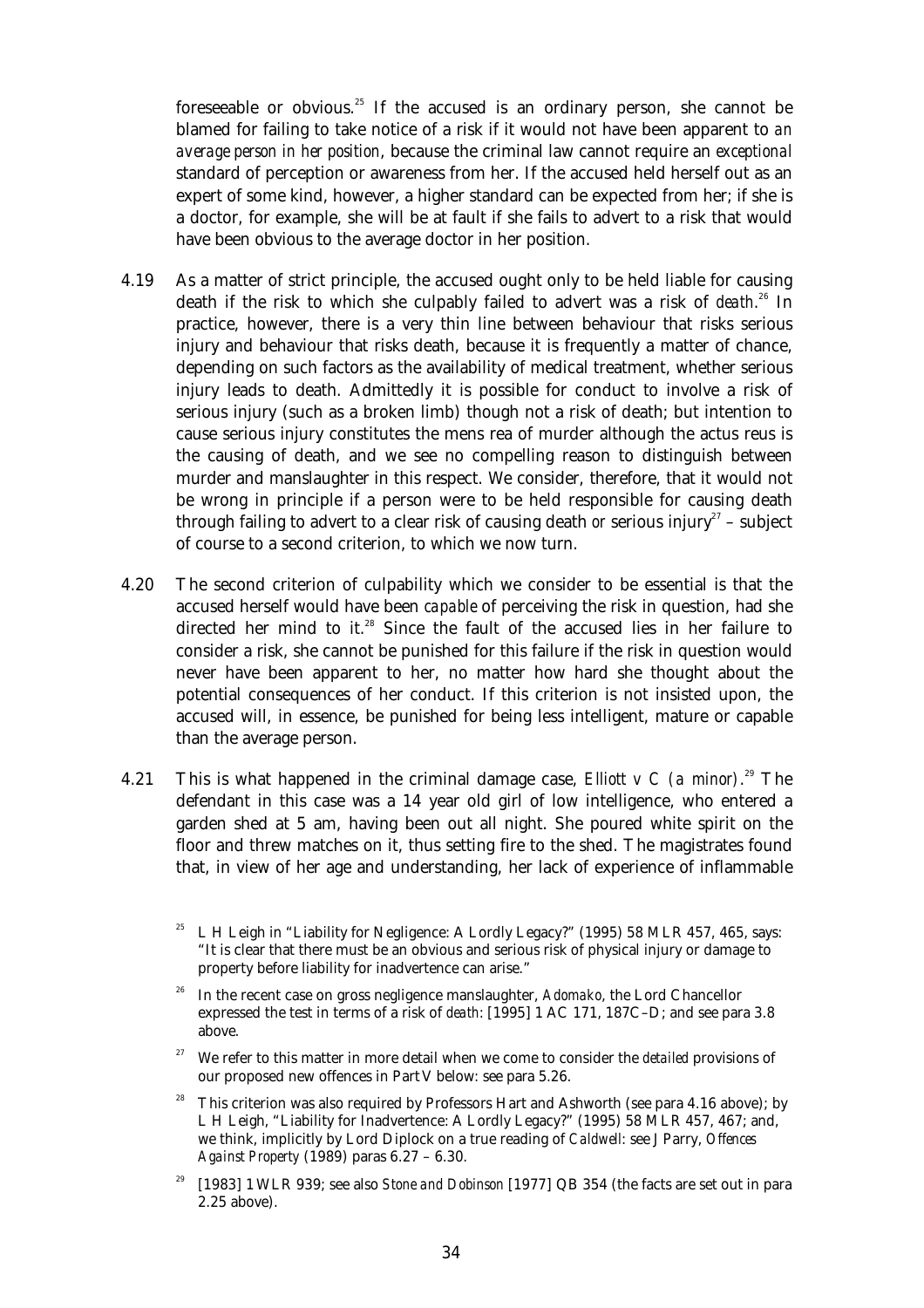spirit and the fact that she must have been exhausted, the risk that the shed and its contents would be destroyed as a result of her actions would not have been obvious to her or appreciated by her, even if she had given any thought to it. However, the Divisional Court held that she ought to be convicted anyway, because the risk would have been obvious to a reasonable person in her position, and because at the time of starting the fire she had given no thought to the possibility of there being a risk of destroying the shed. According to the court's interpretation of the relevant House of Lords authority, $30$  this was enough for a conviction of criminal damage.

- 4.22 We consider the position taken in *Elliott v C* to be highly unsatisfactory.<sup>31</sup> It is hardly to be supposed that a blind person will be held reckless for inadvertently creating a risk which would have been obvious to a person with the power of sight; yet a child of 14 was held in this case to be reckless as a result of thoughtlessly creating a risk which she was incapable of appreciating, although it would have been obvious to an adult. A person cannot be said to be morally at fault in failing to advert to a risk if she lacked the capacity to do so.
	- 4.23 If the criteria in paragraphs 4.17 4.22 are satisfied, we consider that it is appropriate to impose liability for inadvertently causing harm in cases where the harm risked is *very serious*. Where a person embarks on a course of conduct which inherently involves a risk of causing death or serious injury to another, society is justified in requiring a higher standard of care from her than from someone whose conduct involves a lesser risk or no risk at all.<sup>32</sup> J L Austin made this point

L H Leigh, "Liability for Inadvertence: A Lordly Legacy?" (1995) 58 MLR 457, 467, argues:

Whatever be the basis of punishment, a body of rules which required us all to be careful in all aspects of our daily lives on pain of punishment would seem totalitarian. It would seem an extreme assertion of the right to punish in order to uphold social values. It would also seem too diffused to meet the exigencies of any educative theory of punishment. It may well be that social awareness in respect of certain discrete dangers can be achieved by osmosis in the generation of which the status of certain instances of gross want of care can play a part. No doubt also, in certain environments, this may even work at the level of consciousness. No soldier is left in doubt that it is dangerous and wrong to point a rifle at someone whom he does not mean to kill. The same immediacy of perception of danger could not be said to be present in respect of a wide range of activities and situations which we face in our daily lives. Whether or not one believes that punishment can be justified on educative grounds, it must surely be admitted that at most it can only apply in particular situations of obvious and grave danger which are singled out as presenting obvious risks. Whether or not one believes that it is morally right to punish those whose social attitudes appear to evidence a contempt for accepted social values, no such justification could be advanced in respect of all cases of inadvertence causing harm.

<sup>30</sup> *Caldwell* [1982] AC 341: see para 2.12 above.

<sup>&</sup>lt;sup>31</sup> Indeed, Robert Goff LJ in the Divisional Court made it clear that he reached this decision with great reluctance and only because he was bound by the authority of *Caldwell*: [1983] 1 WLR 939, 949H.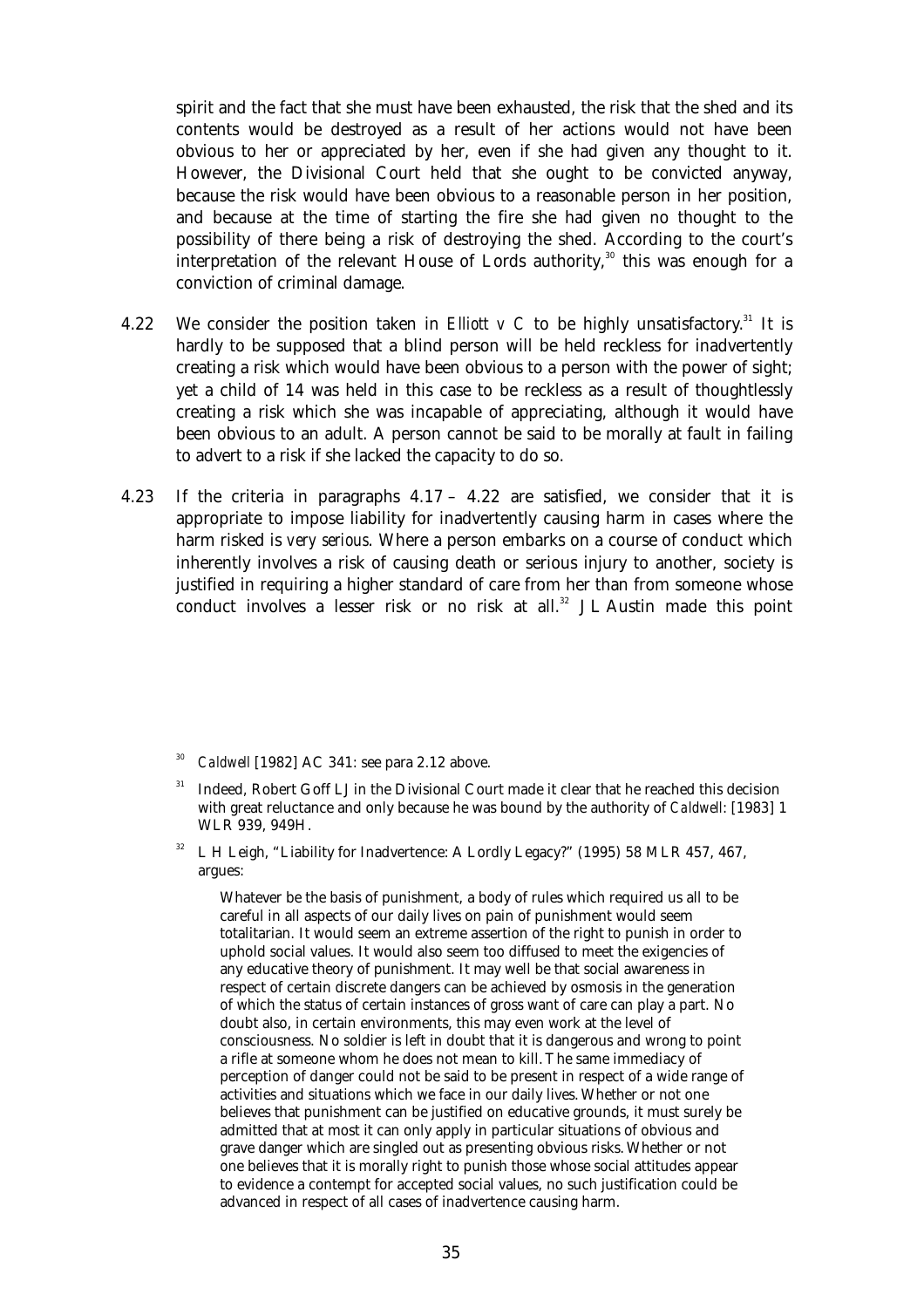graphically when he wrote "We may plead that we trod on the snail inadvertently: but not on the baby – you ought to look where you're putting your great feet".<sup>33</sup>

- 4.24 The criminal law has traditionally drawn a distinction between cases where death is caused by culpable inadvertence and cases where less serious forms of injury are caused, by imposing criminal liability for gross negligence manslaughter but not for causing non-fatal injury through gross negligence. It is more difficult to distinguish cases where the actor *risks* causing death or serious injury, but fortuitously causes only serious injury. Such cases, however, fall outside the scope of this project.
- 4.25 It may be helpful at this stage if we attempt to apply these principles to a few concrete examples.
- 4.26 *Example 1: D is an anaesthetist who causes her patient V's death because she fails to notice that a ventilation tube has become disconnected and that V has turned blue.* D *would* fall within our criteria of culpability if expert evidence showed that the risk of V's death or serious injury would have been obvious to a competent anaesthetist in D's position.
- 4.27 *Example 2: D, an adult of average intelligence, in the course of a fight hits V over the head with a spanner. In the heat of the moment, D does not realise that death or serious injury may result; but the blow cracks V's skull and causes her death.*

D *would* fall within our criteria of culpability, because her conduct created an obvious risk of causing death or serious injury, which she was capable of appreciating, and which she ought to have considered before acting.

 4.28 *Example 3: D, in the course of a fight, slaps V once across the face. V loses her balance and falls to the floor, cracks her skull, and dies.*

D would *not* necessarily fall within our criteria, because, arguably, there is not an *obvious* risk of causing death or serious injury inherent in her conduct.

 4.29 If it is thought that the accused in this last example, or in any other case which does not meet our criteria, *ought* to be held liable for causing death, it must be on the basis that her *conduct* was culpable *although her failure to advert to the risk of death or serious injury was not*. We now consider some reasons why this might arguably be so; and, in the case of each such reason, whether it justifies convicting the defendant in respect of a death which she cannot be blamed for having failed to foresee.

#### **WHAT MAKES** *CONDUCT* **CULPABLE?**

# **The conduct led to harmful consequences: "moral luck"**

 4.30 It is arguable that a person is morally responsible for *all* the consequences that flow from her conduct, and that when these consequences are harmful it is

<sup>33</sup> J L Austin, "A Plea for Excuses" in *Proceedings of the Aristotelian Society*, New Series, vol 57 (1956–57) 1.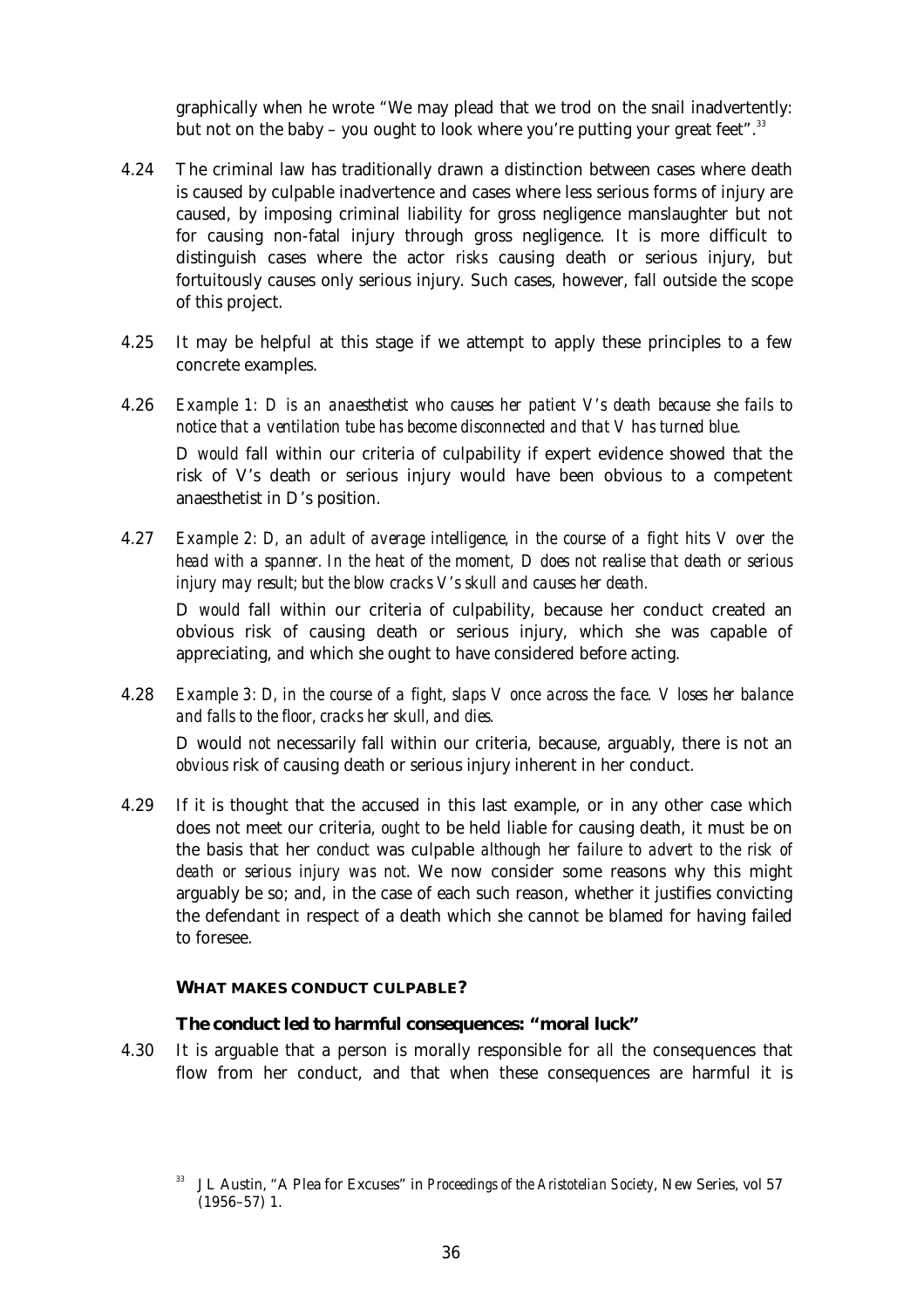appropriate for the *law* to hold her liable for them as well.<sup>34</sup> A philosophical justification for this view is provided by "moral luck" arguments, which hold that ethics are not separable from *luck*. It has been suggested that luck influences most aspects of our lives – including the capacities and personalities we are born with – and that, in the course of a lifetime and throughout a community, good and bad luck are fairly evenly distributed. Individuals cannot prevent the outcomes of their actions being influenced by luck, and to the extent that their actions impinge on others in a harmful way, they are inevitably judged by others on those outcomes. For example, if a child runs from behind a car into the path of a van which is being entirely properly driven, and the child is knocked down and killed, it is commonly said that the death of the child will be on the conscience of the driver, although everyone accepts that the death was "an accident." 35

4.31 Professor Bernard Williams<sup>36</sup> discusses the regret felt by an agent who was unintentionally responsible for the causing of harm, which is frequently accompanied by a desire, however illogical, to make reparation:

> What degree of such feeling is appropriate, and what attempts at reparative action or substitutes for it, are questions for particular cases, and that there is room in the area for irrational and self-punitive excess, no one is likely to deny. But equally it would be a kind of insanity never to experience sentiments of this kind towards anyone, and it would be an insane concept of rationality which insisted that a rational person never would. To insist on such a conception of rationality, moreover, would, apart from other kinds of absurdity, suggest a large falsehood: that we might, if we conducted ourselves clear-headedly enough, entirely detach ourselves from the unintentional aspects of our actions, relegating their costs to, so to speak, the insurance fund, and yet still retain our identity and character as agents.

4.32 This argument is echoed by Professor Honoré:

… outcome-allocation is crucial to our identity as persons … . If actions and outcomes were not ascribed to us on the basis of our bodily movements and their mutual accompaniments, we could have no continuing history or character. <sup>37</sup>

 4.33 Because in everyday life the consequences of our decisions are attributed to us in a variety of ways, it is therefore argued that a person should be held morally and legally responsible (at least in theory) for *all* the harmful outcomes of her actions. There are a number of reasons why we do not find this argument persuasive. First, the consequences of a person's actions are not the *only* factors that are relevant to her identity: the moral judgments which the individual and others make about her *responsibility* for consequences are also important. Secondly, and perhaps more

- <sup>35</sup> Cf the approach taken by the court in *Dalloway* (1847) 2 Cox CC 273.
- <sup>36</sup> Bernard Williams, *Moral Luck* (1981) ch 2.
- <sup>37</sup> T Honoré, *Responsibility and Luck* (1988) 104 LQR 530.

Such reasoning is, however, more usual in the context of the law of tort than in relation to criminal liability.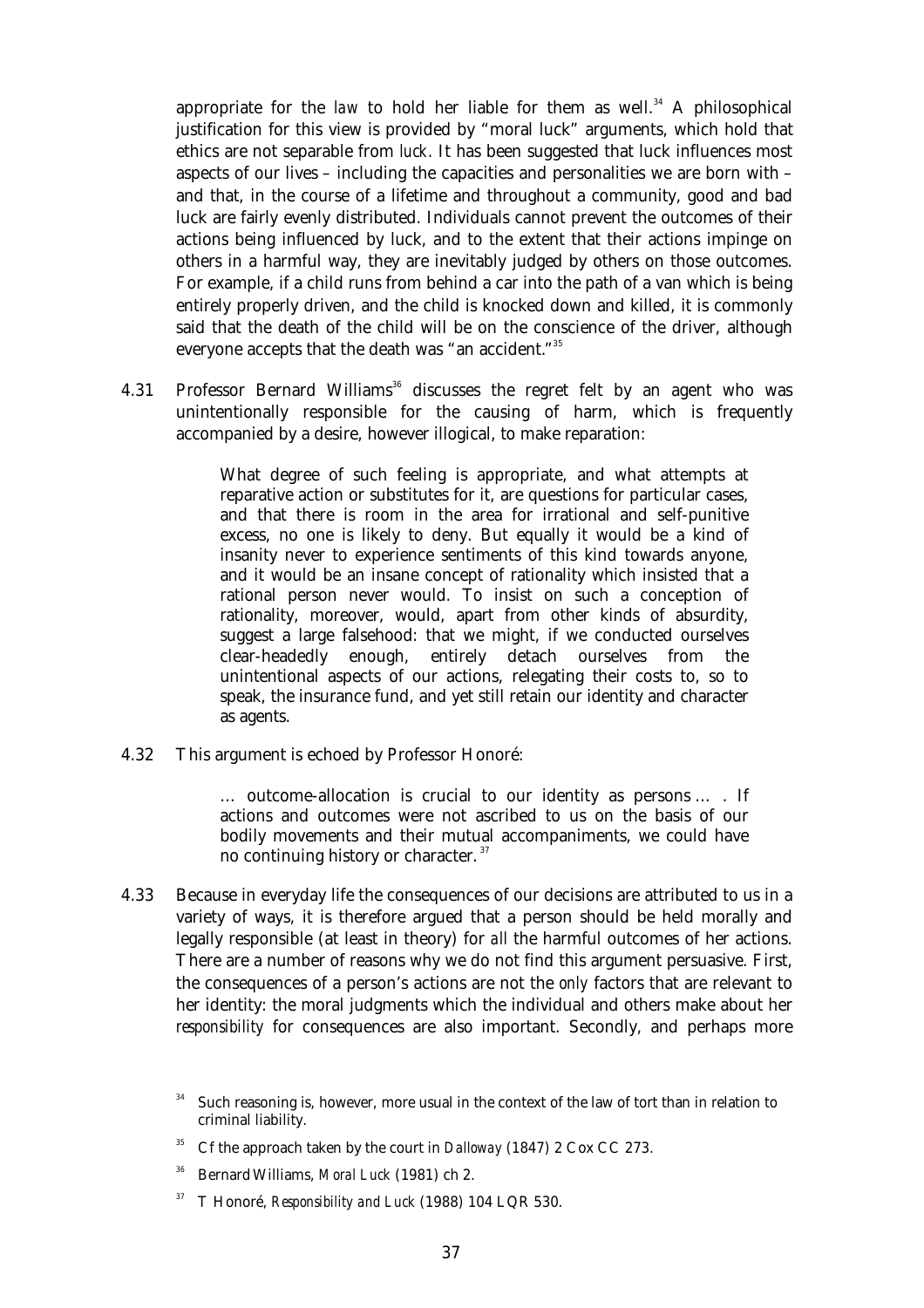importantly, just because judgments based on outcome-allocation *do* occur in everyday life, this does not mean that they *ought* to do so. If it is thought that the popular allocation of blame is illogical or unfair in some way, it is even more illogical and unfair to compound the effect of luck by giving it legal significance. While an argument might be made for this in the civil law, where reparation and loss allocation are in issue, it is difficult to extend it to the criminal law, which is concerned with public censure and punishment, and where moral culpability ought, in our view, to be the deciding factor.

# **The accused's conduct was criminal in some way independent of the causing of death**

 4.34 It might be argued that if a person embarks on a train of behaviour which is contrary to the criminal law, she should take the consequences if death ensues. An example will clearly illustrate why we reject this argument: *D steals a cake from a shop, and feeds it to her friend, V. Unknown to either of them, the cake contains nuts, to which V is allergic, and V dies.* D ought to be punished for stealing the cake, but V's death cannot be said to be her responsibility any more than it would if she had purchased the cake quite properly. It seems extremely harsh automatically to hold D responsible for all the unforeseeable consequences simply because theft is a crime.

# **The accused intended to cause** *some* **harm, or was aware of the risk of doing so, and/or it was foreseeable that her conduct created the risk of causing some harm**

- 4.35 As we saw in Part II,<sup>38</sup> the present law provides that a person is guilty of "unlawful" act manslaughter" if she causes death by committing an act which is a crime in itself, and which carries a foreseeable risk of causing *some* injury to another person. A person who commits a relatively minor assault which unexpectedly causes  $death<sup>39</sup>$  is thus guilty of manslaughter.
- 4.36 Our respondents were divided on the question whether this type of manslaughter, or something very close to it, should continue to exist.<sup>40</sup> A number of different reasons were given. For example, the Law Society, in its response to our consultation paper, $41$  was of the view that "those who commit crimes involving,
	- Paras  $2.3 2.7$ .
	- Eg D in the example at para  $4.28$  above.
	- <sup>40</sup> Garland, Johnson, Schiemann, Tuckey, Buckley and Forbes JJ, the Old Bailey judges, the Judge Advocate General, A McColgan, Paul Roberts, Professor Sir John Smith, Gary Slapper, Celia Wells / the Cardiff Crime Study Group, Nicola Padfield, the SPTL, Barry Mitchell, Messrs Hempsons, David Jeffreys QC, the General Council of the Bar and the NSPCC all thought that unlawful act manslaughter ought to be abolished without replacement. The following thought that it should be retained in some form: the majority of the judicial officers in the Office of the Judge Advocate General; Farquharson LJ; McCullough, Owen, Potts, Rix, Swinton Thomas, Rougier, Bell, Sedley, Mantell, Jowitt, Hutchison, Phillips, Sachs, Latham and Waterhouse JJ; John Gardner; the Centre for Criminal Justice Studies, Leeds; the Police Superintendents' Association; the ACPO Crime Committee; the CPS; the Law Society; the Criminal Bar Association; the Justices' Clerks' Society; the British Railways Board; and Gary Streeter MP.
	- Consultation Paper No 135.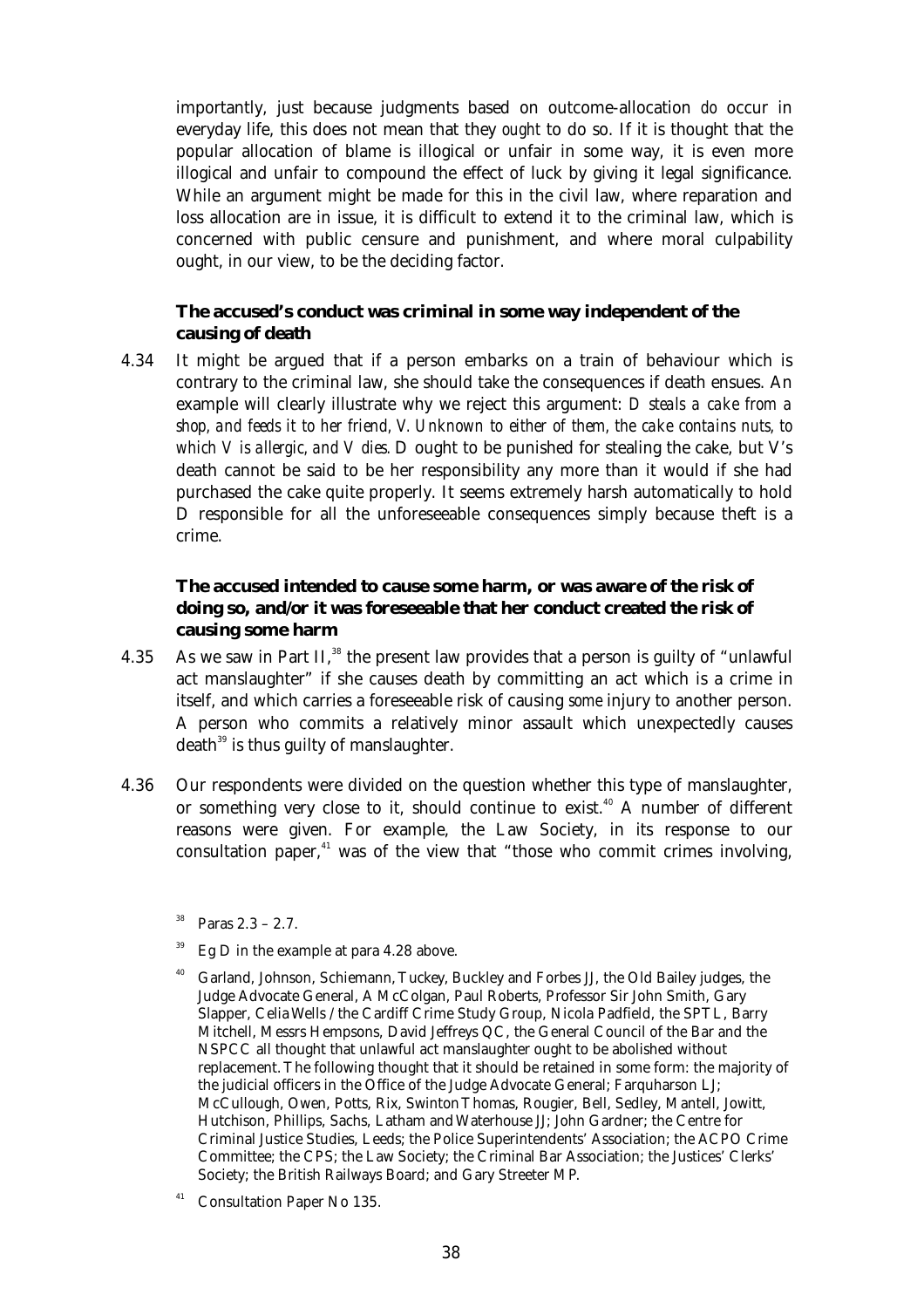albeit slight, violence should take the consequences if the results turn out to be more catastrophic than they expected." <sup>42</sup> Mr Justice Rix agreed: "It seems to me that once a person undertakes a violent act he sets himself deliberately … on a road which is not only seriously anti-social, … but potentially leading to calamitous results. … [H]e has deliberately embarked on an act of criminal violence, which it is, or ought to be, well known, leads to incalculable consequences." It is interesting that Rix J described the accused's culpability in terms of failing to advert to a "well known" risk of causing serious harm: this is similar to the first criterion upon which we insisted in our discussion of "culpable inadvertence" above.<sup>43</sup>

4.37 Dr John Gardner, $44$  in his response, argued that the starting point in assessing criminal liability ought to be *what the actor did and the consequences of her action*:

> The first question, in all cases of culpability, is "what did the defendant do?", the answer to which will be some concrete action with results and circumstances incorporated into it already, eg "kill" … . Then we must ask, naturally, to what extent the culpability is mitigated or moderated by the conditions under which the act was performed, including the accidental nature of the result etc. … It is not "why does the mere fact that someone happens to die add to one's crime, or make a major crime out of an otherwise venal act?", but rather, "how does the mere fact that one kills accidentally serve to mitigate or otherwise intercede in the wrongness of killing?"

 4.38 He did not, however, maintain that *all* killings should be subject to criminal sanction. First, he argued, the defendant must be *culpable in some way*, even if this culpability does not extend to the causing of death. Secondly, principles of justice and the rule of law require that the killer must have some *forewarning that her act will incur some criminal liability*. On his view, then, unlawful act manslaughter is, in principle, perfectly acceptable:

> … since the act was plainly dangerous, culpability is not eliminated, and this was still a wrongful killing. Then it is asked "what protections are required to make sure that the defendant has not been taken totally unawares by the law?" – to which the answer is that the act must have been criminal under some other heading *as well as* dangerous, so as to put the defendant on legal notice.<sup>45</sup>

Other respondents, eg McCullough and Hutchison JJ, pointed to instances in other areas of the criminal law where the emphasis is placed on the *results* caused by a person, rather than her moral *fault* (eg sentencing for arson and causing death by dangerous driving), and argued that unlawful act manslaughter could be justified on the same grounds.

See para 4.18 above.

<sup>44</sup> Dr Gardner is a fellow of Brasenose College, Oxford.

<sup>&</sup>lt;sup>45</sup> See also Jeremy Horder "A Critique of the Correspondence Principle in Criminal Law" [1995] Crim LR 759, where it is argued that "the fact that I *deliberately* wrong V arguably changes my normative position *vis-à-vis* the risk of adverse consequences of that wrongdoing to V."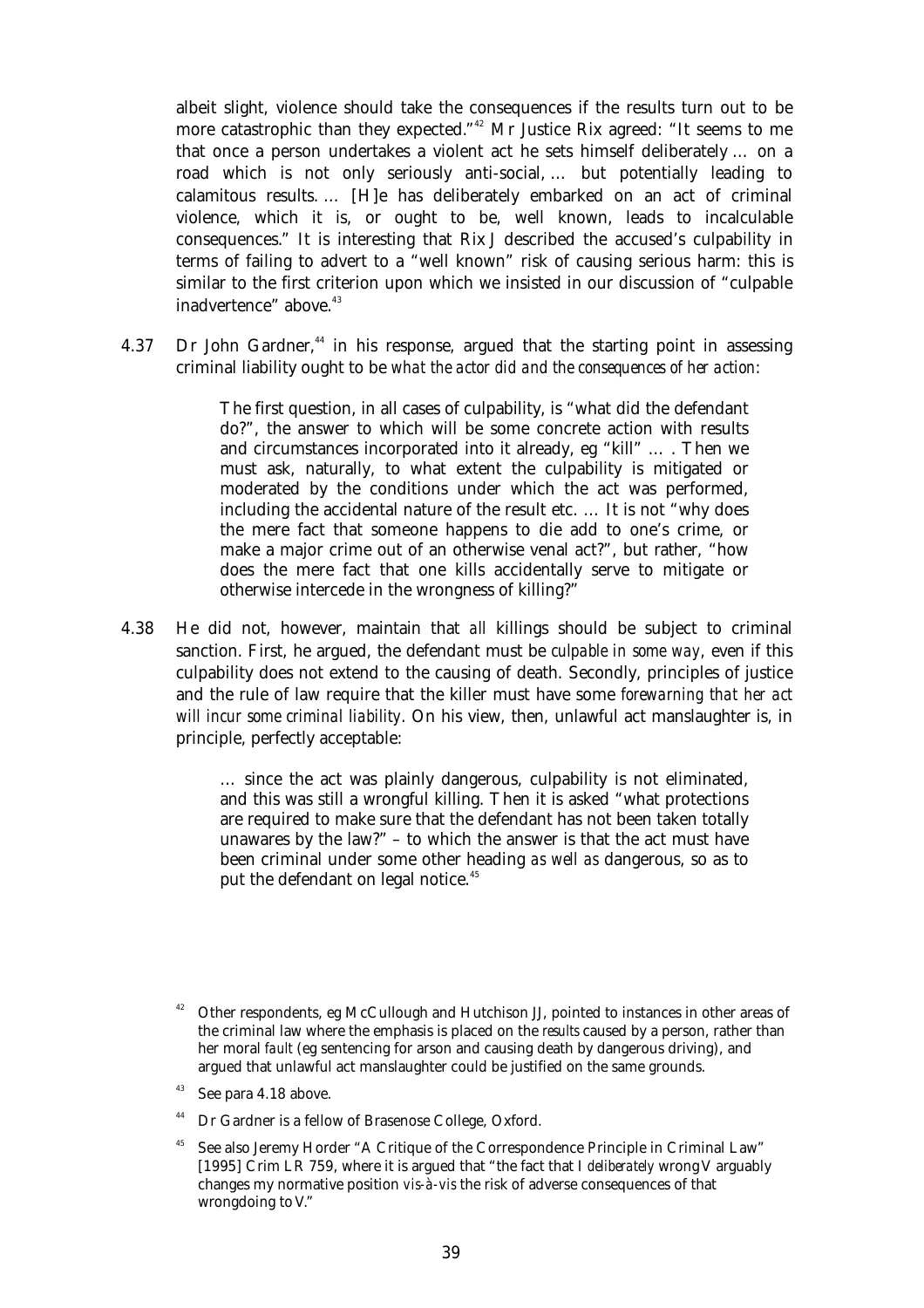- 4.39 Unless one accepts moral luck arguments,<sup>46</sup> it is not clear *why* a person ought to be held criminally responsible for causing death if death or serious injury were the *unforeseeable* consequences of her conduct, just because she foresaw, or it was foreseeable, that *some* harm would result. Surely a person who, for example, pushes roughly into a queue is morally to blame for the foreseeable consequences of her actions – that a few people might get jostled, possibly even lightly bruised, and that people might get annoyed – but not for causing a death if, quite unexpectedly, she sets in train a series of events which leads to such an outcome. We consider that the criminal law should properly be concerned with questions of moral culpability, and we do not think that an accused who is culpable for causing *some harm* is sufficiently blameworthy to be held liable for the unforeseeable consequence of death.
- 4.40 One final argument in favour of recommending that a person ought to be liable for causing death, even if death or serious injury were not foreseeable consequences of her action, would be that this would be necessary for the protection of the public. This argument was considered by the Royal Commission on Capital Punishment<sup>47</sup> which, in 1953, recommended the abolition of the doctrine of constructive malice<sup>48</sup> in murder:

We think it would be generally agreed that any liability for constructive crime offends against modern feeling, and that any departure from a subjective test of criminal liability can be justified, if at all, only if it is clearly established that it is essential for the protection of the public.<sup>49</sup>

- 4.41 The Royal Commission concluded that the public would be adequately protected by the existence of other criminal offences – principally, it has to be said, manslaughter.
- 4.42 Since, in the cases here under discussion,<sup>50</sup> the risk of causing death or serious injury was neither foreseen by the accused, nor foreseeable by her, it is difficult to see what deterrent effect would be achieved by imposing criminal liability for causing death which would not be achieved equally by imposing liability for the appropriate non-fatal offence.

# **CONCLUSION**

- 4.43 In conclusion, we consider, as a matter of principle, that the criminal law ought to hold a person responsible for unintentionally causing death only in the following circumstances:
	- (1) when she unreasonably and *advertently* takes a risk of causing death or serious injury; or
	- See paras  $4.30 4.33$  above.
	- <sup>47</sup> (1949–53) Report, Cmd 8932, paras 77–111.
	- <sup>48</sup> This rule, now abolished, held that it was murder if a person killed another, even quite accidentally, while committing a felony or while resisting an officer of justice.
	- <sup>49</sup> *Ibid*, para 97.
	- $50^{\circ}$  See, eg, the example at para 4.28 above.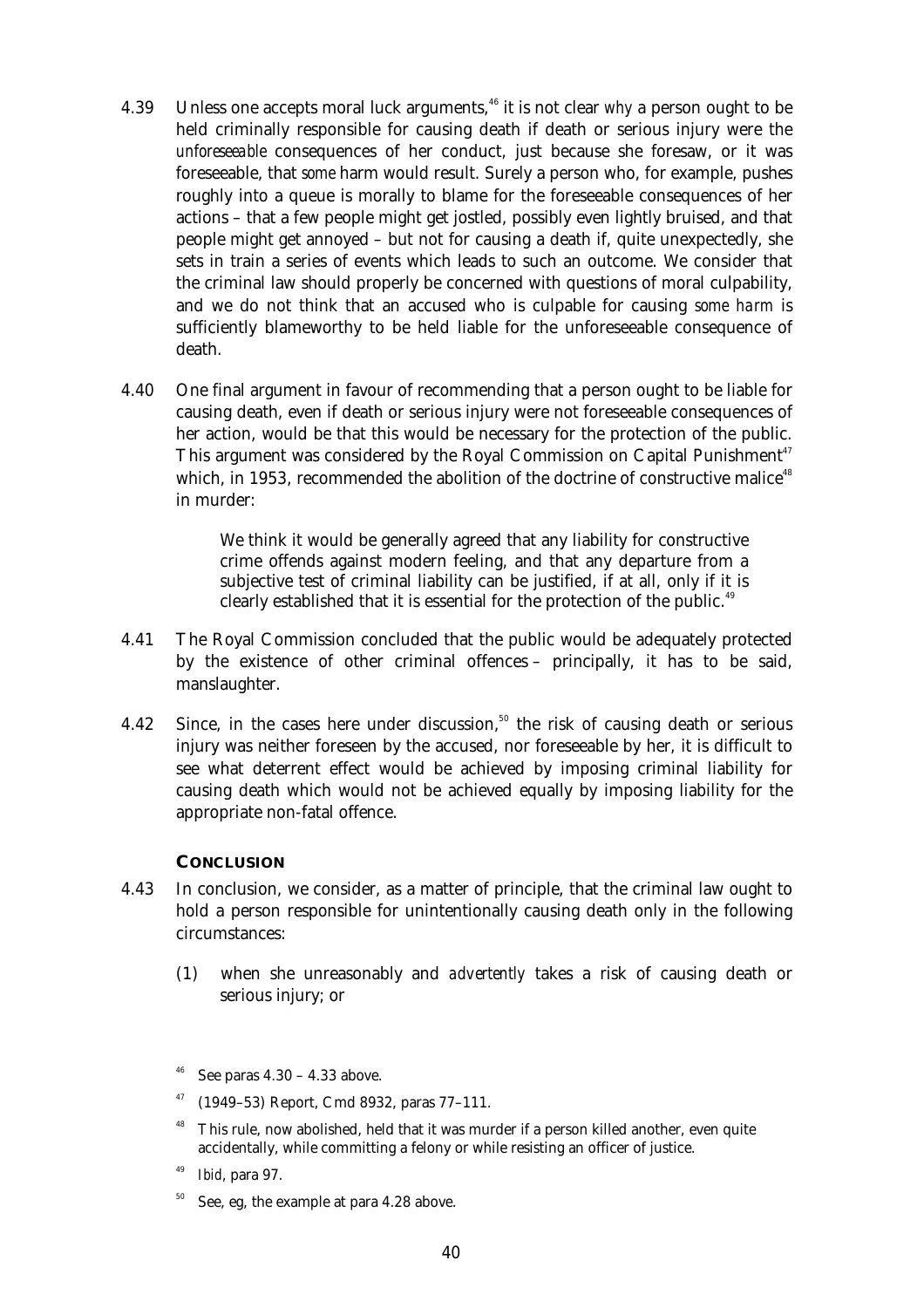- (2) when she unreasonably and *in*advertently takes a risk of causing death or serious injury, where her failure to advert to the risk is culpable because
	- (a) the risk is obviously foreseeable, and
	- (b) she has the capacity to advert to the risk.
- 4.44 We now turn to describe how these fundamental policy decisions, together with the views expressed on consultation, have influenced our detailed proposals for the reform of the law.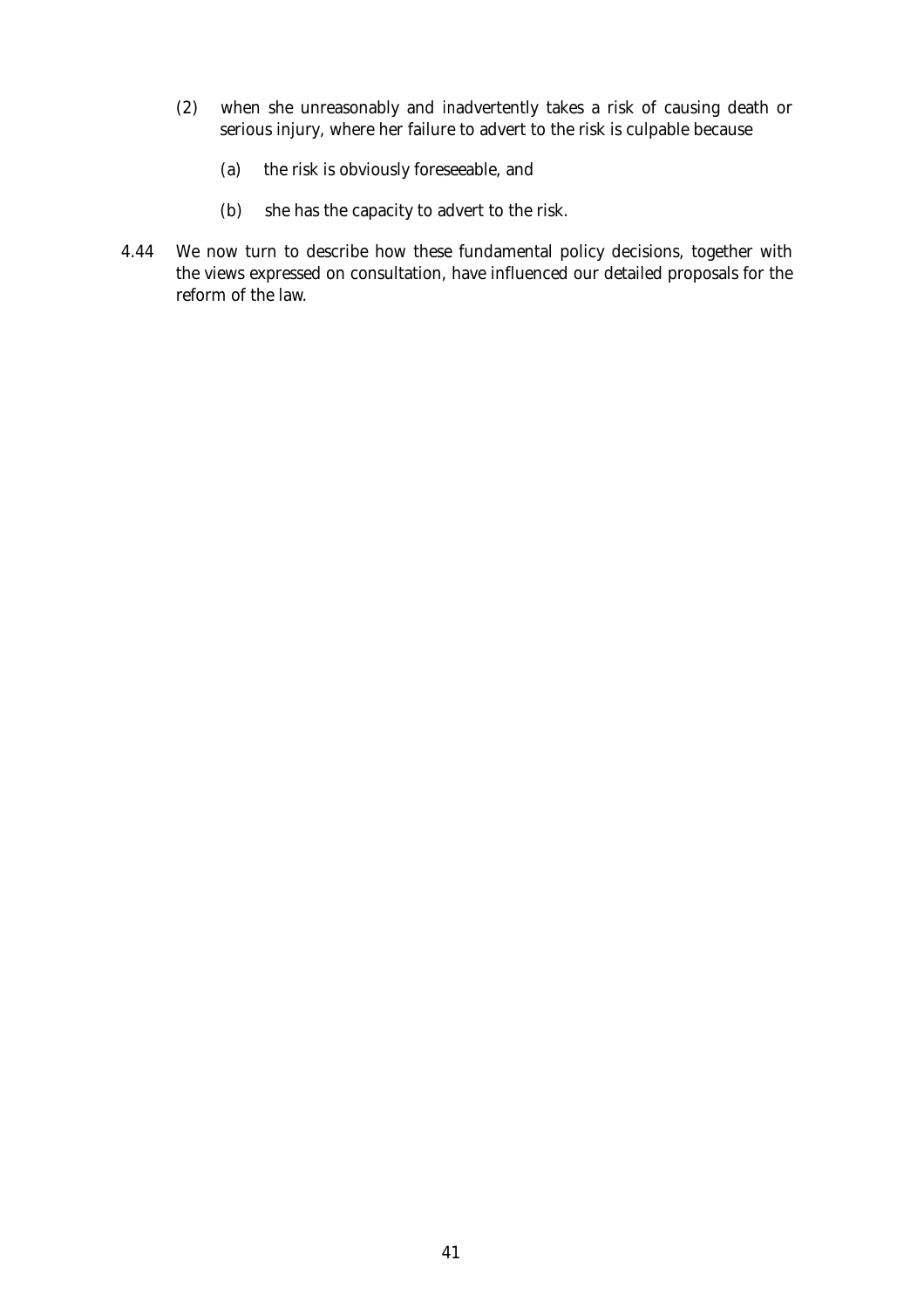# **PART V OUR PROPOSALS FOR REFORM**

# **INTRODUCTION**

 5.1 In Part IV we considered the circumstances in which a person ought to be held criminally liable for the unintentional causing of death, and concluded that this should be the case only where there was an obvious risk of causing death or serious injury, which he was capable of appreciating.<sup>1</sup> In this part we consider in detail how this decision about liability should be reflected in the composition of individual offences. A draft Involuntary Homicide Bill, which would implement our recommendations, is annexed as Appendix A to this report.

## **ONE BROAD OR SEVERAL NARROW OFFENCES?**

- 5.2 As we have observed, $^2$  involuntary manslaughter is an exceptionally broad category of offence. It seems to us to be inappropriate that types of conduct which vary widely in terms of fault should all carry the same descriptive label. Furthermore, its width can cause problems to the judge on sentencing, because he is unable to receive the jury's guidance on matters that are crucial to the severity of the penalty deserved, such as the accused's foresight of the risk of causing death.<sup>3</sup>
	- 5.3 For these reasons, **we recommend the creation of two different offences of unintentional killing, based on differing fault elements, rather than one single, broad offence.** We adopted a similar approach in the context of non-fatal offences in Law Com No 218, where we created a hierarchy of offences, graded by reference both to the seriousness of the injury caused and to the accused's mental state.<sup>4</sup> **(Recommendation 1)**
	- 5.4 There might be some *disadvantages* in having separate offences. First, there might be a danger of court time being wasted in legal argument as to where the exact borders of each offence lay. We do not believe, however, that this danger would be too great, since the offences that we recommend are defined in terms of easily understood degrees of fault. Secondly, there might be a danger that if the prosecution is provided with a choice of separate offences, it might undercharge or accept pleas to lesser offences than would be appropriate. This is a potential problem wherever a hierarchy of offences is created, but a single very wide offence carries with it what we believe to be the much greater dangers to which we refer in paragraph 5.2 above.
	- 5.5 The prosecution would not be *disadvantaged* by the creation of several different offences if it was unclear at the start of the trial whether, for example, the accused was aware of a risk of death or whether he displayed culpable inadvertence towards it, because it would always be possible to charge the separate offences in

- 2 See para 1.2 above.
- 3 See paras 3.2 – 3.4 above for a more detailed discussion of these problems.
- Law Com No 218, paras  $13.3 13.5$ ; and see paras  $4.7 4.9$  above.

<sup>1</sup> See paras 4.12 – 4.44 above.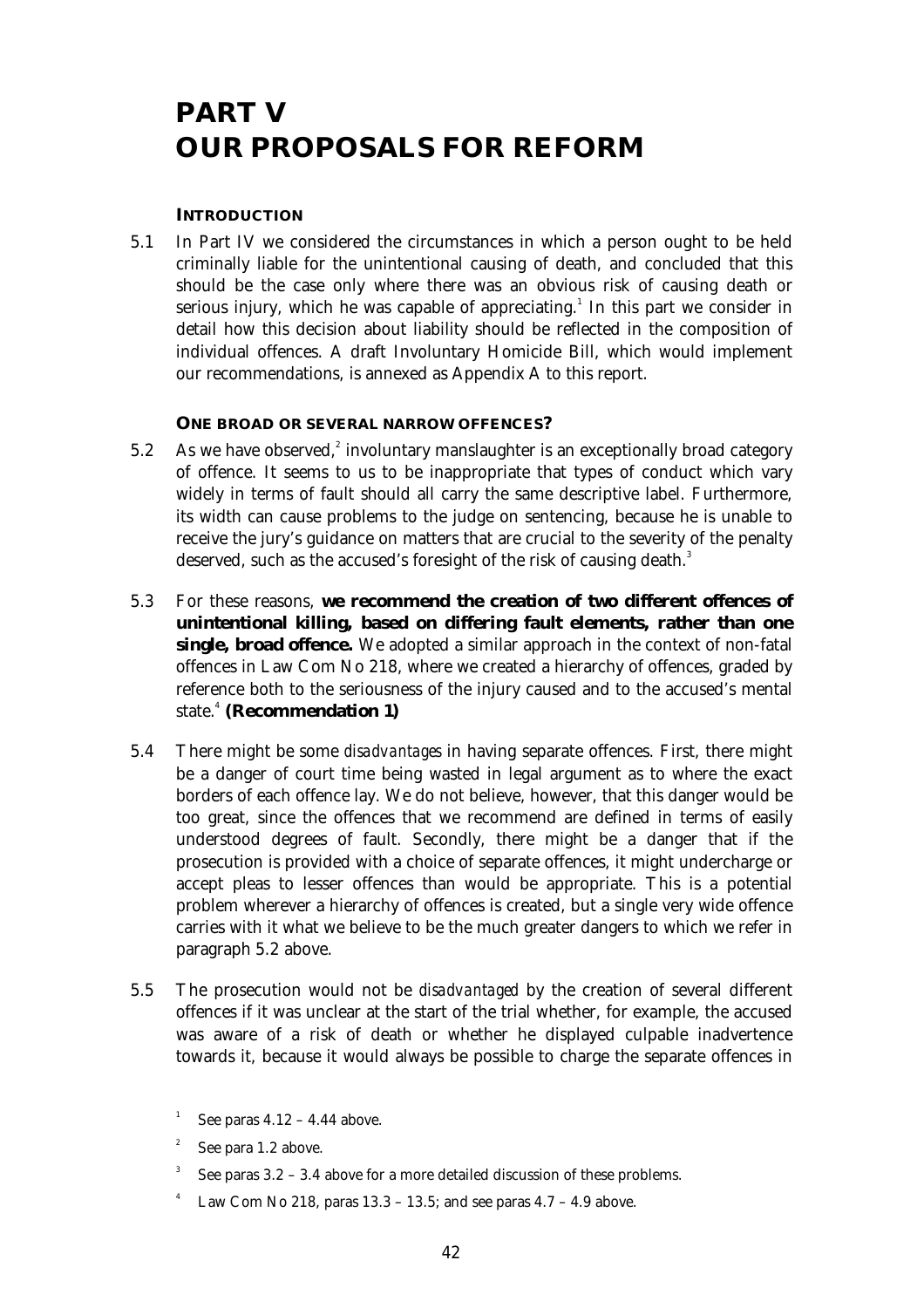the alternative. If, for some reason, this procedure was not followed, the rules on alternative verdicts that we propose $^5$  would mean that the jury could convict of a less serious manslaughter offence on an indictment charging a more serious offence, even if the lesser offence was not specifically charged. Similarly, we propose later in this part that both of the new offences ought to be available as alternative verdicts on a charge of murder.<sup>6</sup>

### **RECKLESS KILLING**

 5.6 The first of our proposed new offences, set out in clause 1 of the attached Involuntary Homicide Bill, is "reckless killing". This offence shares the same concept of "recklessness" as the non-fatal offences in Law Com No 218, $^7$  and is drafted as follows:

> A person who by his conduct causes the death of another is guilty of reckless killing if –

- (a) he is aware of a risk that his conduct will cause death or serious injury; and
- (b) it is unreasonable for him to take that risk having regard to the circumstances as he knows or believes them to be. $^8$

# **The response on consultation**

- 5.7 We proposed the creation of this offence in Consultation Paper No 135.<sup>9</sup> It received almost uniform support on consultation,<sup>10</sup> although there were three contrary arguments. Five respondents<sup>11</sup> were opposed to the creation of a separate
	- 5 In paras 5.57 – 5.60 below.
	- 6 See paras 5.53 – 5.55 below.
	- 7 See para 4.7 above. There is one very slight change: the requirement of unreasonableness is to be considered in the light of the circumstances as the defendant (rightly or wrongly) *believes* them to be, not just the circumstances *known* to him – which must by definition be circumstances that actually exist. Thus it would be sufficient if, although the risk was not *in fact* an unreasonable one to take, it *would* have been unreasonable had the facts been as the defendant believed them to be. We think that this rule is necessitated by the subjective character of recklessness, and is consistent with the principle that a person is guilty of an attempt if he does something that, though objectively innocent, would have been an offence if the facts had been as he wrongly believes them to be. See Criminal Attempts Act 1981, s 1; *Shivpuri* [1987] AC 1. Only in very rare circumstances would this change make any practical difference.
	- 8 Involuntary Homicide Bill (Appendix A below) cl 1(1).
	- 9 Para 5.21.
	- The Old Bailey judges; the Office of the Judge Advocate General; Garland, Johnson, Swinton Thomas, Schiemann, Tuckey, Phillips, Buckley, Sachs, Forbes and Latham JJ; A McColgan; Professor Sir John Smith; Celia Wells and the Cardiff Crime Study Group; Professor Martin Wasik; the SPTL; the Centre for Criminal Justice Studies, Leeds; the Police Superintendents' Association; ACPO; the CPS; Nicola Padfield; the Law Society; the Criminal Bar Association and Anne Rafferty QC; Hempsons; the General Council of the Bar; the Department of Transport; W J Bohan; the British Railways Board; and Gary Streeter MP.
	- <sup>11</sup> Paul Roberts, David Jeffreys QC and Waterhouse, Owen and Potts JJ.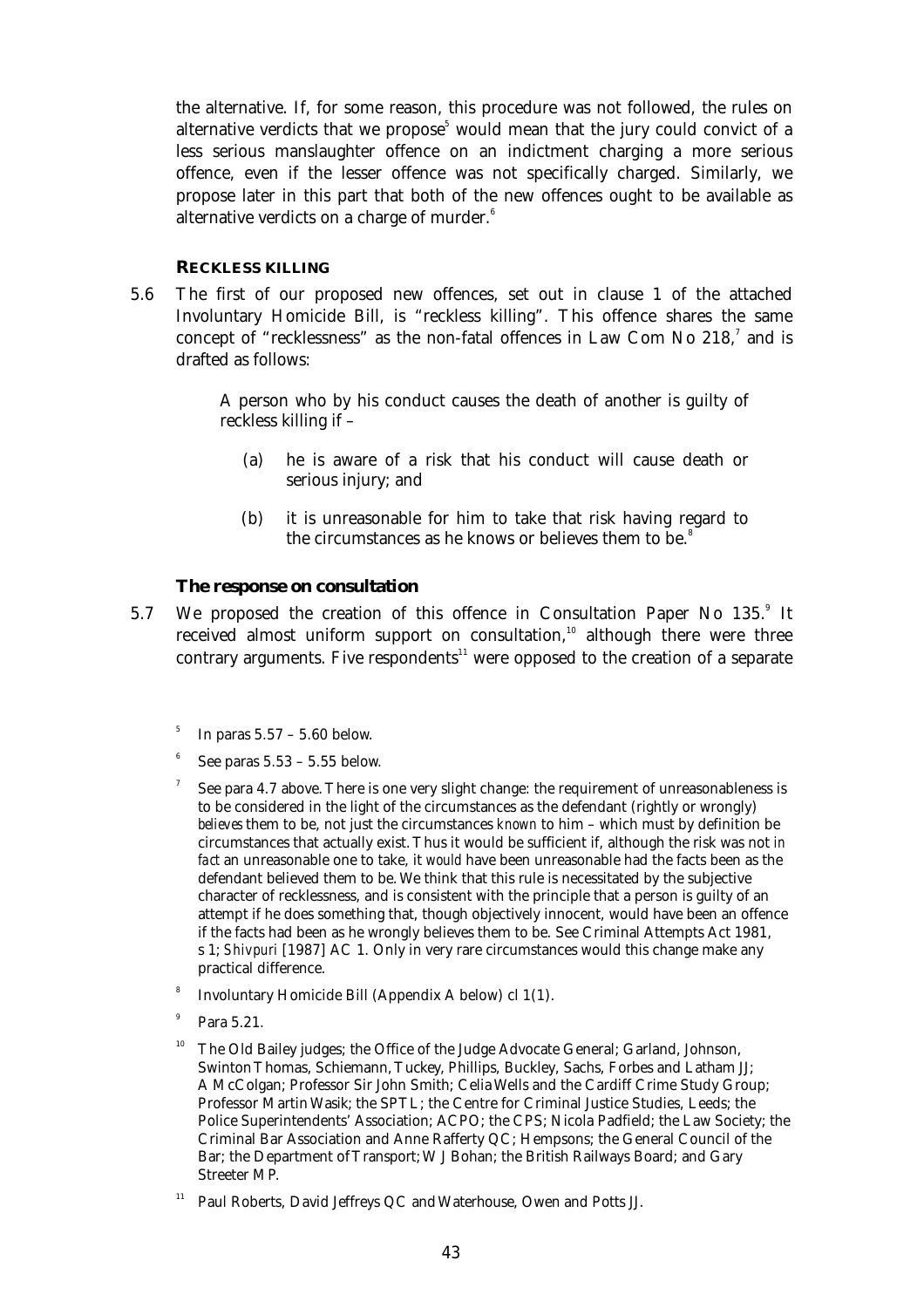offence of reckless killing because they thought that a clear distinction, in terms of culpability, could not be drawn between causing death through gross carelessness on the one hand and (subjective) recklessness on the other. We do not accept this argument because we consider that there is a clear distinction, in terms of moral fault, between a person who knowingly takes a risk and one who carelessly fails to advert to it, and that the worst case of advertent risk-taking is more culpable than the worst case of inadvertent risk-taking.<sup>12</sup> For this reason also, we suggest that the maximum penalty for this offence ought to be life imprisonment.

- $5.8$  Next, two consultees<sup>13</sup> said that the word "recklessness" has had such a troubled and confused history that no new offence should draw on this terminology. We addressed this question in Law Com No 218, and concluded that "there is no other word equally suitable to serve as a label for [unreasonably taking a risk of which the defendant is aware]; and that in any event users, armed with [a statutory] definition, will readily realise that 'recklessness' and cognate words are indeed used in the Bill as labels only".<sup>14</sup> We have reconsidered this point in deference to the views we received, but we still consider it appropriate to use the same statutory definition of recklessness in the Involuntary Homicide Bill annexed to this report as in the Bill in Law Com No 218, for the same reason.
- 5.9 Finally, there were those who told us that, following the decision of the House of Lords in *Adomako*,<sup>15</sup> the law is in no need of reform. We do not accept this argument, for the reasons set out in Part III above.

#### **The details of our recommendation**

- 5.10 In Consultation Paper No  $135^{16}$  we proposed that a person could be guilty of reckless killing if he foresaw a risk of causing *either* death *or* serious injury, and noone on consultation objected to the inclusion of the latter form of harm. We consider that this is the correct approach, both as a matter of principle<sup>17</sup> and in order to create parity with the law of murder.<sup>18</sup>
- 5.11 The Bill does not define "serious injury", because, as the Criminal Law Revision Committee concluded:

... no satisfactory definition could be drawn up: some broken noses might amount to serious injury, others not. Many cases involve a

- See para 4.10 above.
- McCullough and Tucker JJ.
- $14$  Law Com No 218, para 10.3.
- $15$  [1995] 1 AC 171.
- $16$  Paras  $5.20 5.21$ .
- $17$  See para 4.19 above.

 $18$  The present law of murder requires proof of intention to kill or to cause serious injury: *Cunningham* [1982] AC 566; *Hancock and Shankland* [1986] AC 455. Under the statutory definition proposed by the CLRC the mental element would be intention to kill, or intention to cause serious injury by an unlawful act together with an awareness of the risk of causing death. This proposal has been endorsed by the House of Lords Select Committee on Murder and Life Imprisonment: see para 1.28 above.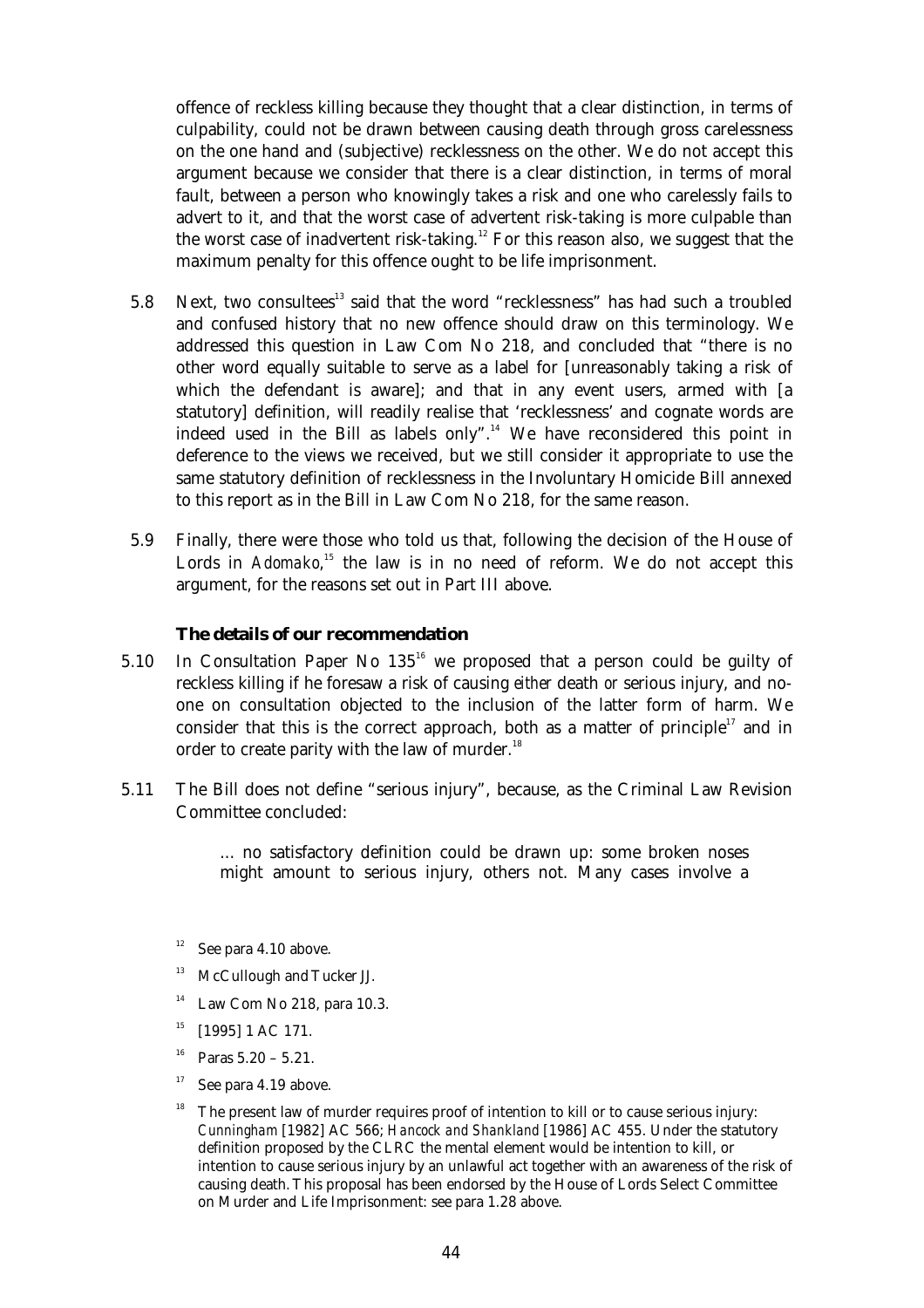multiplicity of injuries none of which alone might constitute serious injury but which together might amount to it. In the absence of a definition, the court's task would be to assess whether the totality amounted to serious injury. We consider the most satisfactory solution to be to leave it to a court to decide in each case whether the harm done amounted to serious injury.<sup>19</sup>

For the same reason, we did not attempt to define it in the Bill on non-fatal offences in Law Com No 218.<sup>20</sup>

- 5.12 Our proposals would mean that, where both the defendant and the deceased knew that the defendant's conduct involved a risk of death or serious injury to the deceased, but the deceased nevertheless *consented* to it – for example, where it consisted in the carrying out of a surgical operation – the defendant would be guilty of reckless killing if it was unreasonable of him to take that risk. The relationship between consent and recklessness is not a simple one, and is a problem that we have recently considered at length. In our consultation paper on Consent in the Criminal  $Law<sup>21</sup>$  we suggested that the consent of the person injured (or, in the present context, killed) by the defendant ought in principle to be – and probably already is, under the present law – a *relevant factor* in determining whether the defendant acted unreasonably in taking the risk that he did: in other words, there may be risks which it is unreasonable to take with the life of an unwilling victim, but which are reasonable if the victim consents. On the date when we approved this report, the consultation paper on consent had not even been published, and we obviously cannot anticipate what our final recommendations on the subject-matter of that paper might be. In the meantime, we think that the effect of the deceased's consent on the question of the defendant's recklessness must continue to be governed by the existing law – whatever it may be.
- 5.13 For all these reasons, **we recommend the creation of a new offence of reckless killing, which would be committed if**
	- (1) **a person by his or her conduct causes the death of another;**
	- (2) **he or she is aware of a risk that his or her conduct will cause death or serious injury; and**

<sup>19</sup> Criminal Law Revision Committee, Fourteenth Report, Offences Against the Person (1980) Cmnd 7844, para 154; Professor Glanville Williams dissented from this recommendation.

<sup>20</sup> Legislating the Criminal Code: Offences against the Person and General Principles (1993) Law Com No 218, para 15.8. In the context of our law reform project on consent as a defence we have provisionally proposed a distinction between *serious* injury (within the meaning of the Bill annexed to Law Com No 218) and what we have called *seriously disabling* injury: under our proposals, the former could lawfully be inflicted upon a consenting adult but the latter could not. This distinction (unlike that between serious and non-serious injury) *would* in our view require definition, because it would mark the borderline not just between two offences of differing gravity but between conduct that is lawful and conduct that is not: see Consent in the Criminal Law (1995) Consultation Paper No 139, paras 4.29 – 4.40.

<sup>21</sup> (1995) Consultation Paper No 139, especially Pt IV.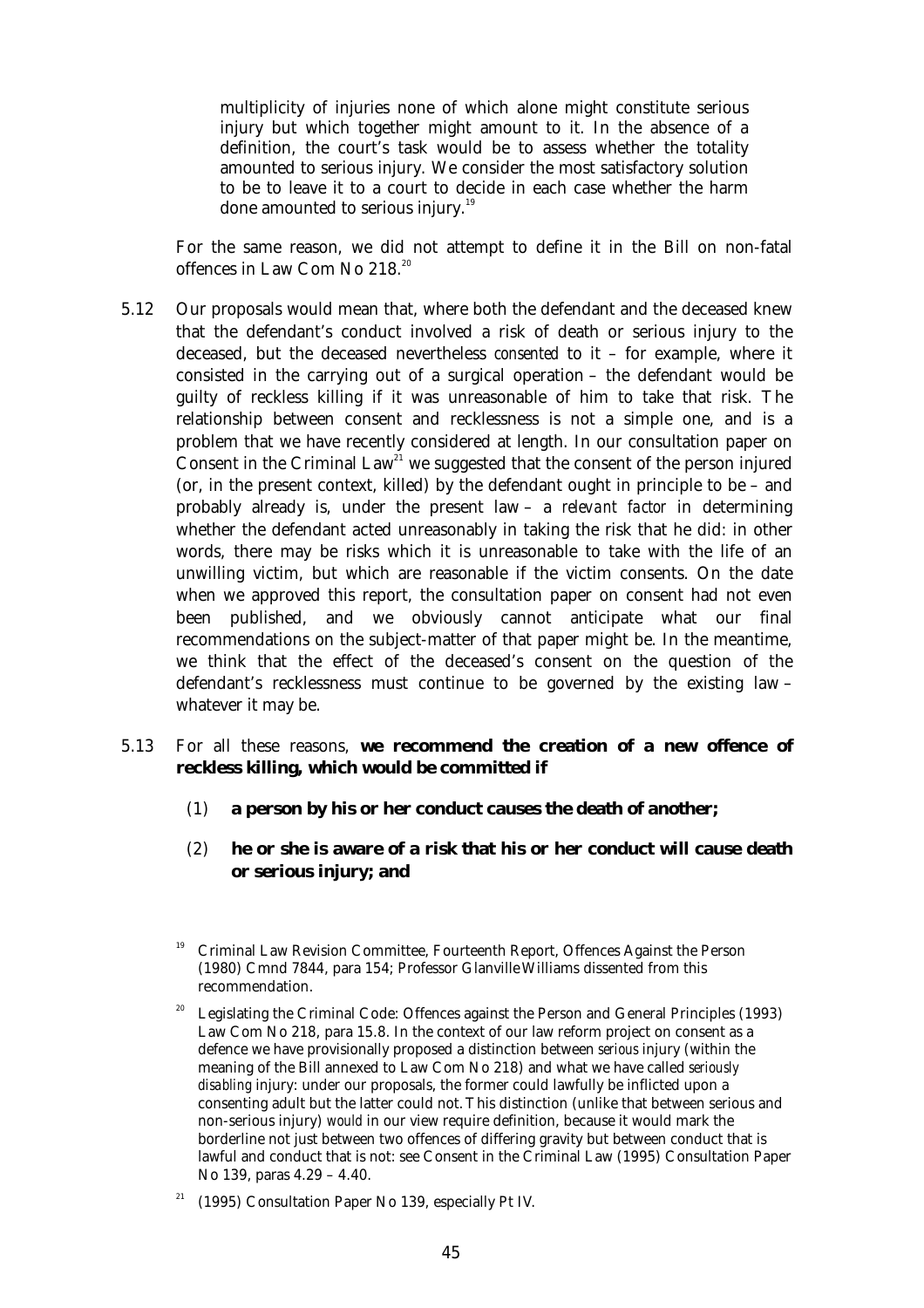(3) **it is unreasonable for him or her to take that risk, having regard to the circumstances as he or she knows or believes them to be. (Recommendation 2)**

#### **UNLAWFUL ACT MANSLAUGHTER**

- 5.14 In Part IV we concluded that, as a matter of principle, the criminal law is justified in holding a person liable for causing a death, which he neither intended nor foresaw, only in cases where he *should* have adverted to a risk of causing death or serious injury which was inherent in his conduct. A person is, we believe, at fault in failing to advert to such a risk only if it would have been *obvious* to a reasonable person in his position, and if he himself was *capable* of appreciating it.<sup>22</sup> As we explained above,<sup>23</sup> the form of manslaughter known as "unlawful act" or "constructive" manslaughter $24$  does not meet these criteria. It follows that this form of the offence is in our view inconsistent with the principles that we believe ought to govern criminal liability.
- 5.15 We are conscious that to many people this conclusion will seem to be at odds with common sense. The instinct to blame a person for what he has actually *done*, rather than for the aspects of his conduct that are blameworthy, is a powerful one, and we can sympathise with those who believe that this should be the basis of criminal liability for homicide. Indeed, to some extent it is reflected in our proposals, since we recommend the retention of a sharp distinction between those cases where death results and those where it does not: only in the former case would there be liability for gross carelessness, as distinct from recklessness. What we cannot accept is the proposition that, whenever death *has* resulted, and the person causing it can fairly be held responsible for the injury (however minor) that caused it, it is automatically fair to hold him responsible *for the death*. We believe that the law should be founded on principle rather than instinct; and we believe that liability for unlawful act manslaughter is unjustifiable in principle.
- 5.16 For this reason **we recommend the abolition of unlawful act manslaughter in its present form**. This would not of course mean that all those who would be convicted under the present law of unlawful act manslaughter would escape criminal liability altogether. The overwhelming majority of such cases would fall within one of the offences that we do propose: even if the defendant was not aware of the risk of death or serious injury (in which case he would be guilty of reckless killing) it would usually be possible to say that that risk was obvious and that he *should* have been aware of it – in which case he would be guilty of the offence of killing by gross carelessness that we propose below.<sup>25</sup> In the minority of cases where this is not so, he could be prosecuted for the appropriate non-fatal offence.<sup>26</sup> **(Recommendation 3)**

- <sup>23</sup> Paras  $3.5 3.6$ .
- <sup>24</sup> See paras 2.3 2.7 for an account of this present law.
- <sup>25</sup> See paras  $5.17 5.37$ .
- $26$  See n 10 to para 4.7 above.

See paras  $4.17 - 4.42$  above.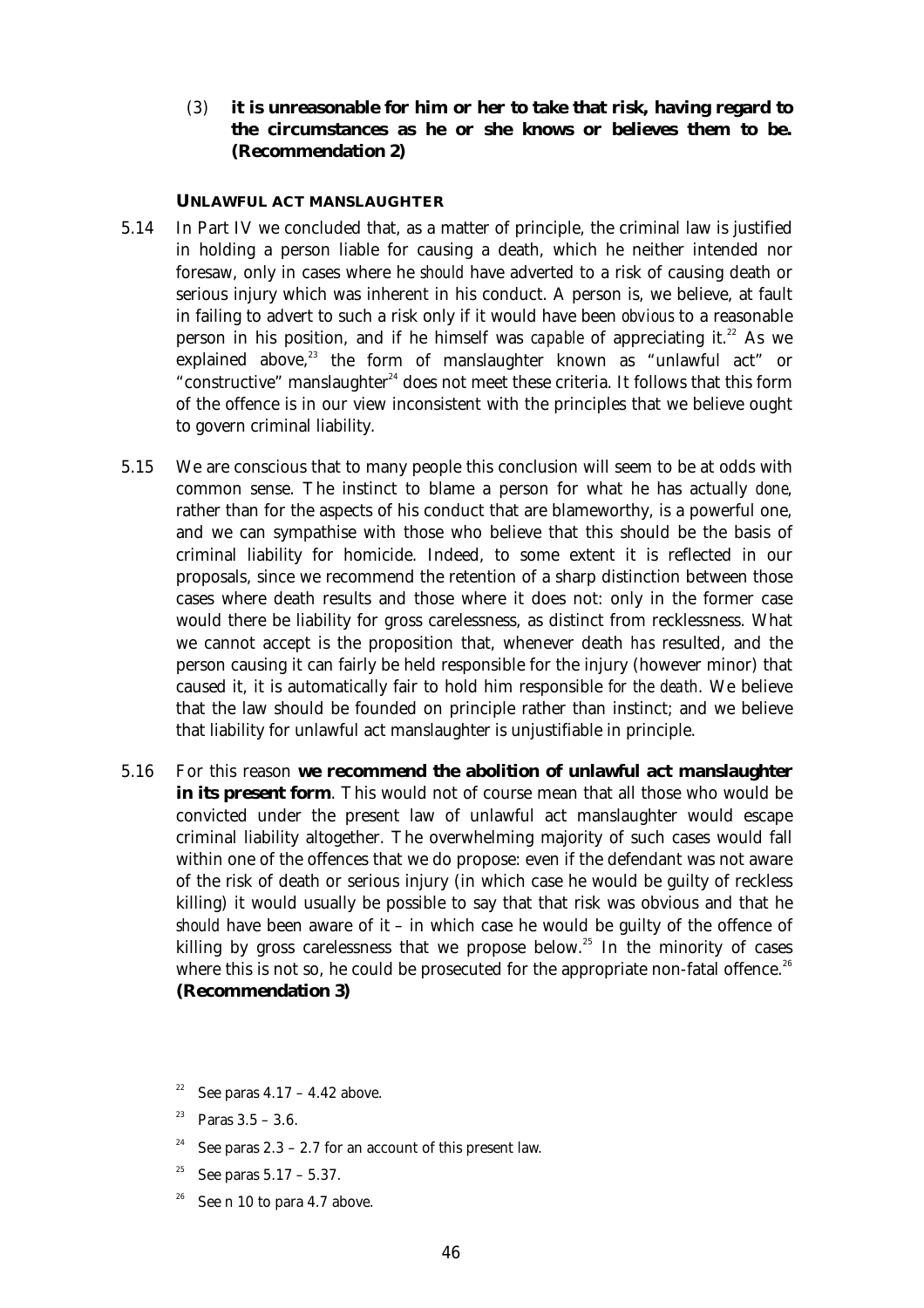### **KILLING BY GROSS CARELESSNESS**

 5.17 The second new offence which we recommend ought to be created is "killing by gross carelessness". This offence is set out in clause 2(1) of the attached Bill.

# **Our provisional proposal**

- 5.18 In Consultation Paper No 135 we set out a provisional formulation for a new offence.<sup>27</sup> It was broadly based on the principles discussed in Part IV of this report. We also applied the policy that, while many people make errors of judgment, or absent-mindedly disregard important matters, a serious homicide offence should target only those who are very seriously at fault.<sup>28</sup> This view informs the present law of gross negligence manslaughter – the negligence must be very serious, or "gross" – and on consultation, no-one dissented from it.
- 5.19 The provisional proposal was in the following terms:
	- (1) The accused ought reasonably to have been aware of a significant risk that his conduct could result in death or serious injury; and
	- (2) his conduct fell seriously and significantly below what could reasonably have been demanded of him in preventing that risk from occurring or in preventing the risk, once in being, from resulting in the prohibited harm.

## **The response on consultation**

- 5.20 This provisional formulation received a mixed reception on consultation. Many respondents,<sup>29</sup> including some with great experience of criminal law, unreservedly supported it. Others supported the general approach we had taken, but had some reservations about this precise formulation. In particular, several respondents $30$ objected to the use of the words "seriously and significantly" in the second limb to describe the degree by which the accused's conduct failed to reach the acceptable standard. The fear was expressed that these words could lead to unnecessary legal argument in the attempt to distinguish between them. It was thought that one or other of the adverbs would be sufficient, or that another word, such as "substantially" or "far", would be preferable.
- $5.21$  Respondents with a particular interest in the medical profession<sup>31</sup> supported our general approach but were slightly concerned that the distinction in the second limb of the proposed formulation, between defendants who create risks and those who respond to pre-existing risks, did not reflect the realities of medical practice.

- <sup>28</sup> Consultation Paper No 135, para 5.44.
- The Old Bailey judges; the Office of the Judge Advocate General; Swinton Thomas, Schiemann, Bell, Tuckey, Phillips and Latham JJ; the Law Society; the General Council of the Bar; the ACPO Crime Committee; Celia Wells and the Cardiff Crime Study Group; A McColgan; Disaster Action; and HASAC.
- <sup>30</sup> One of the Old Bailey Judges: Sedley and Sachs JJ: the Criminal Bar Association and Anne Rafferty QC; the CPS; the Police Superintendents' Association; Paul Roberts; Gary Slapper; and the Centre for Criminal Justice Studies, Leeds.
- The BMA and the Medical Defence Union.

 $27$  Para 5.57.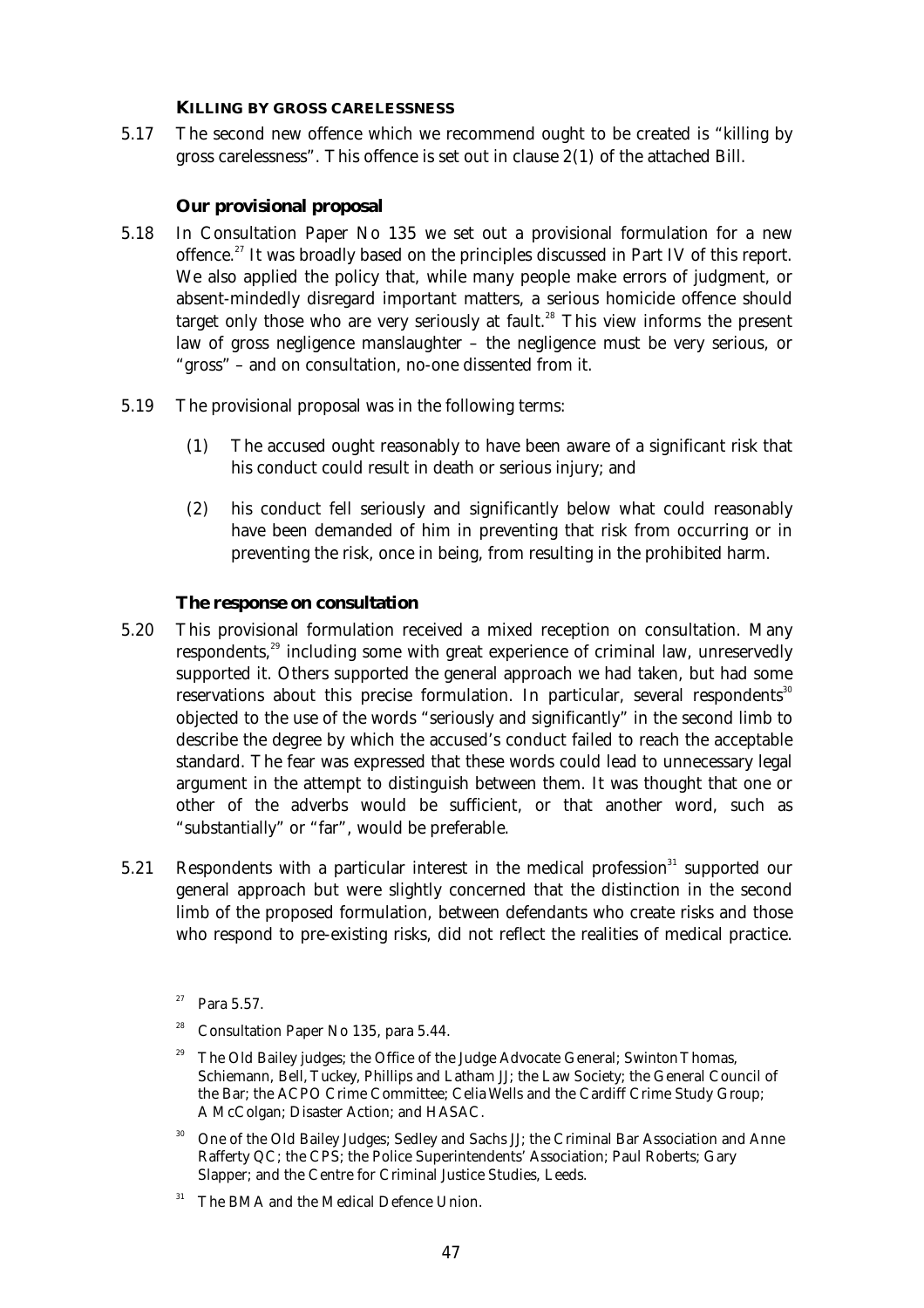The BMA pointed out that some medical practices would be difficult to categorise in this way:

A failure to diagnose at an early stage may have severe consequences for the patient. In this context the doctor may be said to have created the risk. Furthermore … many of the interventions of medical practitioners amount to causing serious harm and undoubtedly therefore create risks.

- 5.22 In any event, it is not certain that there is any clear difference, in terms of moral culpability, between risks created and inherited risks badly dealt with.
- $5.23$  Some respondents<sup>32</sup> were concerned that the proposed statutory formulation would not preserve the jury's ability to consider the defendant's conduct in the context of *all* the surrounding circumstances, which is one of the advantages of the present gross negligence test. Other respondents<sup>33</sup> strongly criticised the proposed formulation on the grounds that it was too vague and would leave to the jury the task of categorising behaviour as criminal or not. This is, of course, a frequent criticism of the present law.<sup>34</sup> Because they could see no way around these drawbacks, a significant number of respondents<sup>35</sup> wished to keep the present *Adomako* test of gross negligence, principally because it was preferable to the proposed alternative.

#### **Our final recommendation**

- 5.24 We took all these comments into account when we were formulating the new offence in clause 2 of the attached Bill. We believe that, so far as is possible, this new offence answers both the criticism levelled at the provisional formulation set out in Consultation Paper No 135, and many of the problems inherent in the present gross negligence offence.<sup>36</sup>
- 5.25 The new offence is, to a certain extent, modelled on the test of "dangerousness" in road traffic offences.<sup>37</sup> This is a test with which lawyers, the courts and the public
	- <sup>32</sup> The Criminal Bar Association, the Medical Defence Union, and Sedley J.
	- <sup>33</sup> David Carson, W J Bohan, John Gardner, and the SPTL.
	- See, eg, Graham Virgo, "Reconstructing Manslaughter on Defective Foundations" [1995] CLJ 14, 16; Simon Gardner, "Manslaughter by Gross Negligence" (1995) 111 LQR 22, 23; Alan Reed (1994) 138 SJ 1016; Sybil Sharpe, "Grossly Negligent Manslaughter after *Adomako*" (1994) 158 JP 725; and Gary Slapper, "Manslaughter, *Mens Rea* and Medicine" (1994) 144 NLJ 941.
	- Ian Barker, Professor Sir John Smith, Messrs Hempsons, the SPTL, Farquharson LJ, and Owen, Rix, Scott Baker, Mantell, Jowitt and Waterhouse JJ.
	- $36$  See paras  $3.7 3.13$  above.
	- <sup>37</sup> The Road Traffic Act 1988, s 2A(1), inserted by Road Traffic Act 1991, s 1, provides:

... a person is to be regarded as driving dangerously if ...

- (a) the way he drives falls far below what would be expected of a competent and careful driver, and
- (b) it would be obvious to a competent and careful driver that driving in that way would be dangerous.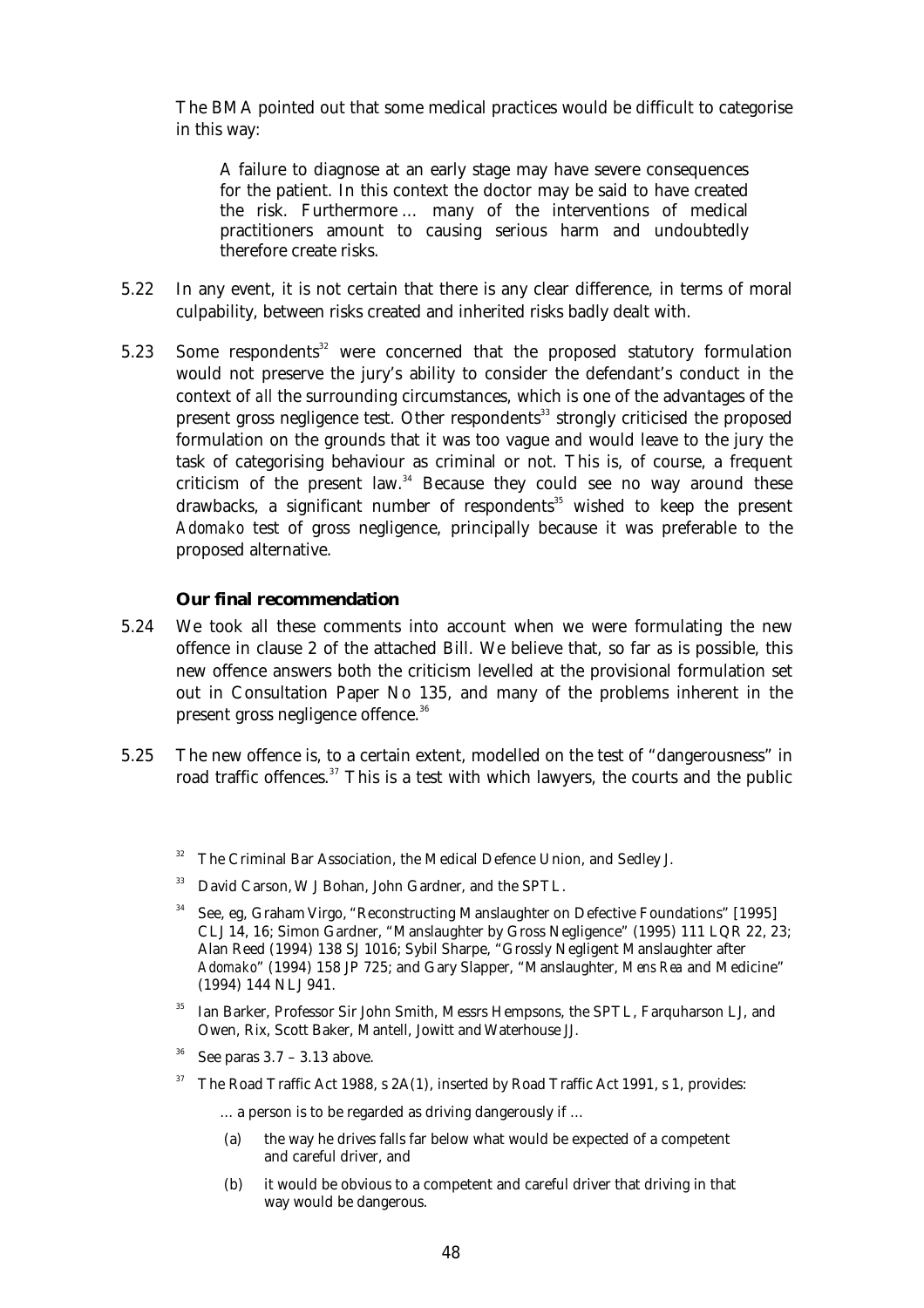are now familiar. Our researches have not been able to discover any criticism of the way in which the "dangerousness" test in the Road Traffic Act 1991 operates in practice. Like the road traffic offences, the new offence is targeted at the person whose conduct falls *far* below that which could be expected from him, in the face of a risk which would have been obvious to a reasonable person in his position. It avoids reliance on the troubled concepts of "negligence" and "duty of care".<sup>38</sup>

- 5.26 One of the questions we asked in Consultation Paper No 135 was: "is it appropriate that the [proposed 'gross carelessness'] offence should be formulated in terms of [a risk of] serious injury as well as death?" <sup>39</sup> An overwhelming majority of the respondents who referred to this point thought that it should.<sup>40</sup> For example, the CPS told us that "[i]f the risk of death had to be proved, similar problems to those arising in attempted murder cases may arise". We believe that in practice there is a very thin line between behaviour that risks serious injury and behaviour that risks death.<sup>41</sup> However, much time could be spent in arguing about whether there was a foreseeable risk of causing death itself, and not merely serious injury. For these reasons, we have framed the offence in terms of an obvious risk of death *or* serious injury.
- 5.27 It is an important element of the new offence that the risk of death or serious injury would have been *obvious* to a reasonable person in the accused's position.<sup>42</sup> "Obvious" in this context means "immediately apparent", "striking" or "glaring"; we believe that a person cannot be blamed for failing to notice a risk if it would not have been obvious to a reasonable person in his place. We chose the word "obvious" rather than, for example, "foreseeable" because we think that the former is more generous to the defendant, and thus closer to the concept of culpable inadvertence discussed in Part IV.<sup>43</sup> Also, it is a word which, we believe, juries will readily understand. For the same reasons, we preferred it to the word "significant", which was proposed in Consultation Paper No 135.<sup>44</sup>
- 5.28 It will be a question of fact for the jury in every case whether the risk that the accused's conduct would cause death or serious injury would have been obvious to a reasonable person in his position. When considering this element, it must attribute to "the reasonable person" any relevant facts within the knowledge of the
	- $38$  See paras  $3.7 3.13$  above.
	- Consultation Paper No 135, para 6.14.
	- Garland, Owen and Potts JJ; the Old Bailey judges; W J Bohan; the Police Superintendents' Association; the Office of the Judge Advocate General; the BMA; Gary Slapper; the Cardiff Crime Study Group and Celia Wells; David Jeffreys QC; the CPS; Blofeld J, summarising the views of the QBD judges; the SPTL; Barry Mitchell; the Centre for Criminal Justice Studies, Leeds; and the Health and Safety Commission. Professor Sir John Smith was the exception. He "would confine the offence to cases where there is a significant risk of death, as Lord Mackay appears to do in *Adomako*. This is different from the case of deliberate risktaking, where it is arguable that the risk-taker cannot be heard to say 'I did not think that there was a risk of more than serious bodily harm.'"
	- See para 4.19 above.
	- <sup>42</sup> Involuntary Homicide Bill (Appendix A below) cl  $2(1)(a)$ .
	- $43$  Paras 4.12 4.42.
	- <sup>44</sup> See para 5.19 above.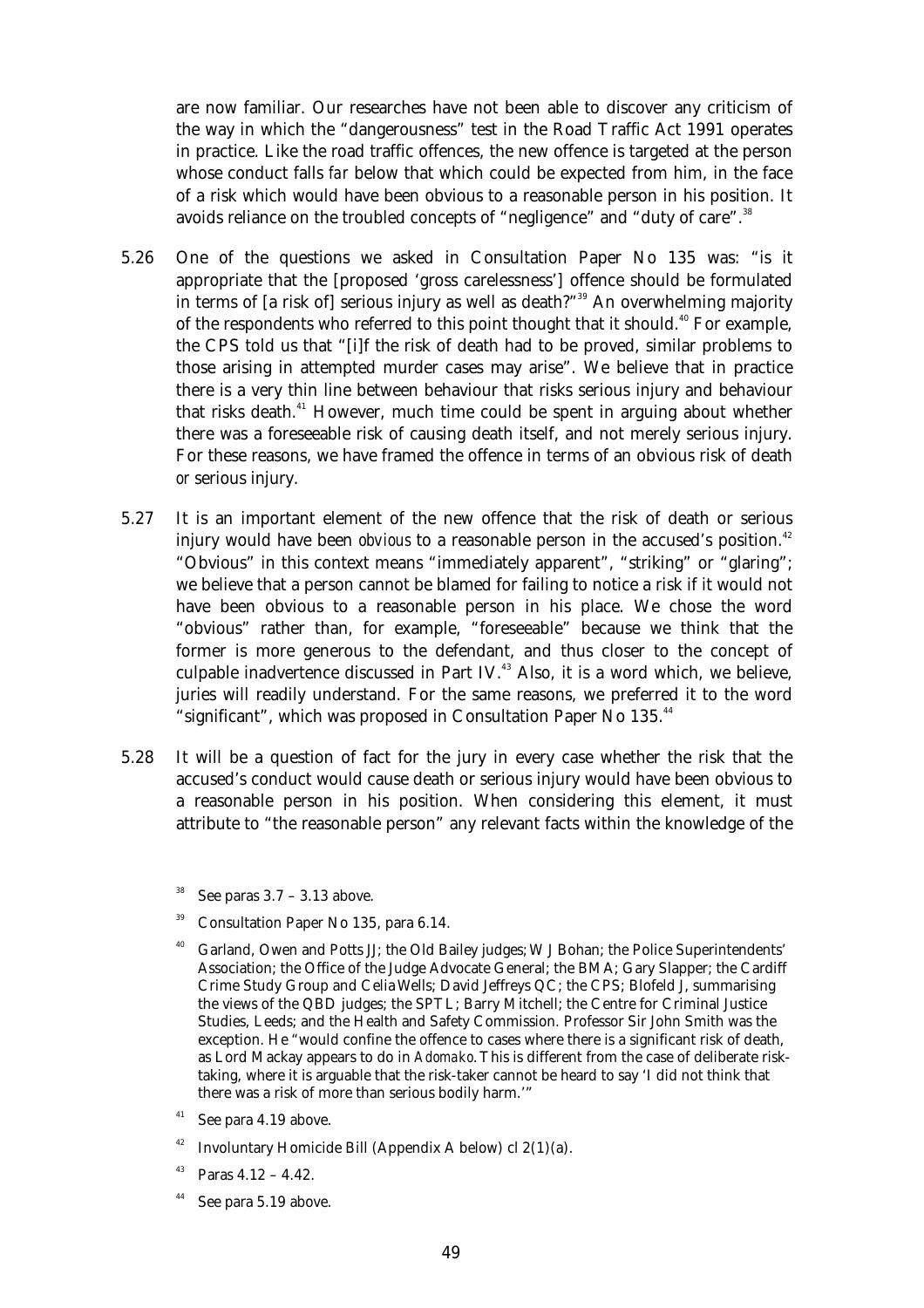accused at the time in question.<sup>45</sup> Thus if, for example, the accused broke into the house of an elderly person, and it is proved that he knew that his victim had a weak heart, this knowledge will be attributed to the reasonable person, and the jury may decide that it would have been obvious to such a person that the accused's conduct carried a risk of causing death or serious injury to the victim. Similarly, if the accused held himself out to possess any special skill or experience, the reasonable person will be credited with this.<sup>46</sup> If, therefore, the accused was a surgeon carrying out an operation, and a risk of causing death or serious injury to the patient would have been obvious to a reasonable surgeon in his position, this element of the offence will be satisfied.

 5.29 The next element of killing by gross carelessness is that the accused must have been *capable* of appreciating the risk at the material time.<sup>47</sup> We explained why this is a necessary precondition of culpable inadvertence in Part IV.<sup>48</sup> For the purposes of this new offence, it is immaterial whether the accused was not capable of appreciating the risk because of a *permanent* disability, such as blindness or low intelligence, or because he was *temporarily* tired or ill etc. However, we would draw attention to the fact that the law at present allows the actus reus to be treated as a continuous course of conduct, $49$  so that if at any time during the actus reus the accused had the requisite capacity to appreciate material risks, he would be excluded from the protection of the clause. An example of this type of defendant is the motorist who continues driving when he knows that he is very tired and eventually swerves into the opposite lane and causes an accident. It is possible that at the time of the accident he was so exhausted that he lacked the capacity to appreciate the risk inherent in swerving. However, if at some point during the time he was driving he had the capacity to realise that driving when very tired involves an obvious risk of causing death or serious injury, he could still fall within the scope of the new offence.

<sup>45</sup> Involuntary Homicide Bill (Appendix A below), cl 2(2)(a).

 $46$  *Ibid*, cl  $2(2)(b)$ .

 $47$  *Ibid.* cl  $2(1)(b)$ .

 $48$  Paras  $4.20 - 4.22$  above.

<sup>49</sup> See *Thabo Meli* [1954] 1 All ER 373; *Le Brun* [1992] QB 61; *Fagan v Metropolitan Police Commissioner* [1969] 1 QB 439; *Miller* [1983] 2 AC 161.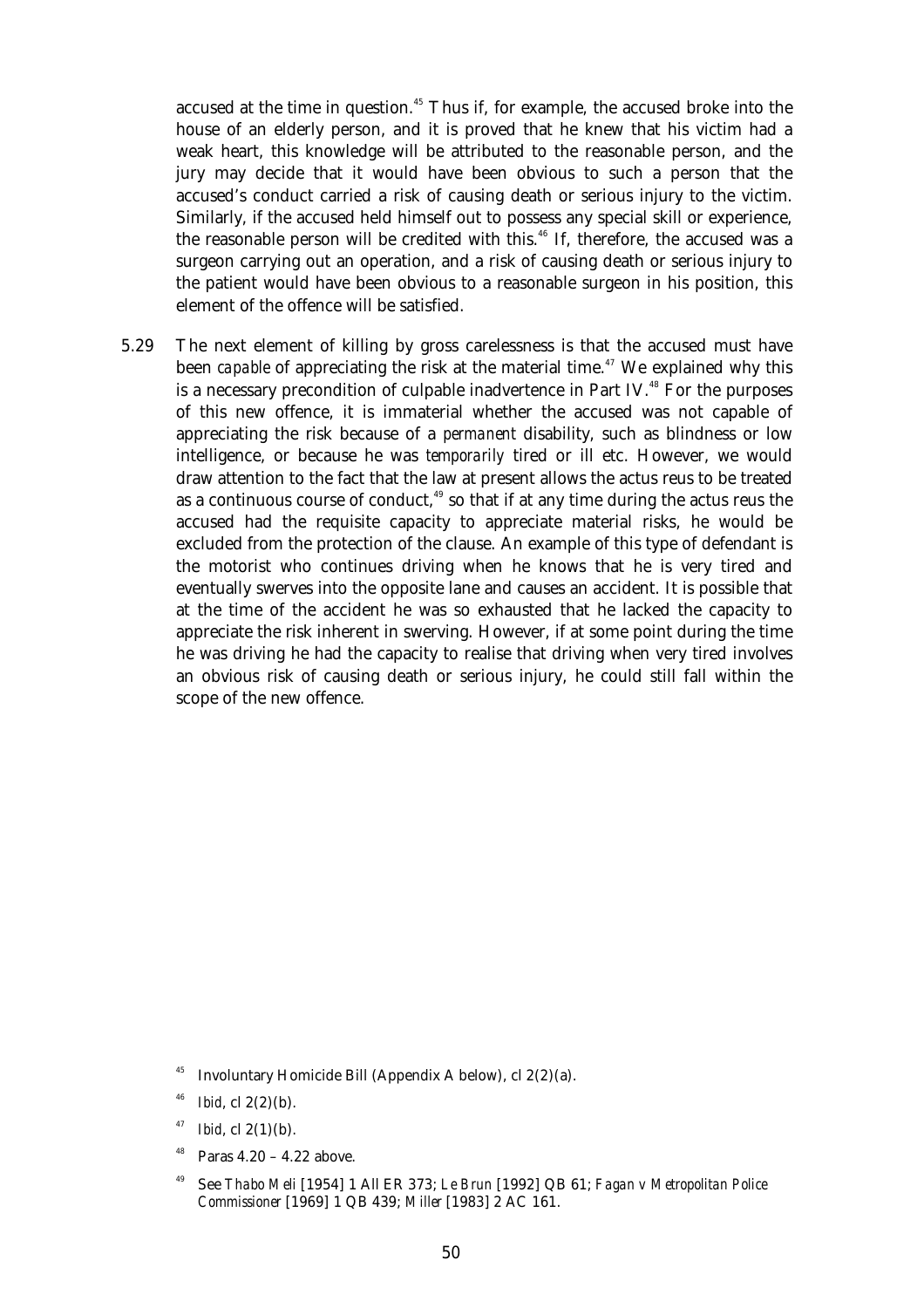- 5.30 The Bill<sup>50</sup> applies to the two new offences the present law relating to the effect of intoxication on criminal liability.<sup>51</sup> Under the present law, where an allegation of recklessness (that is, awareness of risk) has to be proved, and the defendant was not aware of the risk in question because he was voluntarily intoxicated, the jury should be asked to consider whether he would have been aware of the risk had he been sober, and convict him if the answer to this question is yes. This principle will, of course, apply to the offence of reckless killing.<sup>52</sup> We know of no authority that applies the general rule to a requirement of *capacity* to recognise a risk, as distinct from a requirement that the risk be *actually recognised*,<sup>53</sup> but we are confident that if the point arose the rule would be applied to the former kind of requirement too. Thus, if a person charged with killing by gross carelessness was not capable of appreciating the risk at the time in question because he was voluntarily intoxicated, through drink or drugs, the jury will have to disregard this and decide whether he would have had the relevant capacity had he been sober.<sup>54</sup>
- 5.31 Finally, it must be proved *either* (i) that the accused's conduct fell far below what could reasonably be expected of him in the circumstances, *or* (ii) that he intended by his conduct to cause some injury or was aware of, and unreasonably took, the
	- <sup>50</sup> Involuntary Homicide Bill (Appendix A below)*,* cl 8(3).
	- <sup>51</sup> See, eg, *DPP v Majewski* [1977] AC 443 and *Metropolitan Police Commissioner v Caldwell* [1982] AC 341.
	- $52$  It is our intention that it should continue to apply if the recommendations in our report Legislating the Criminal Code: Intoxication and Criminal Liability (1995) Law Com No 229 are implemented. There is a technical problem in ensuring that this is the combined effect of the recommendations in that report and this. This is because the offence of reckless killing requires proof that the taking of the risk of death or serious injury should have been unreasonable having regard to the circumstances *as the defendant knows or believes them to be* – whereas our codified version of the rule in *Majewski* [1977] AC 443 expressly does not extend to allegations of knowledge or belief. If the recommendations in both reports were to be enacted, it would be necessary to amend one of the Bills so as to ensure that, in determining whether it was unreasonable for the defendant to take the risk, the court may have regard not only to those circumstances that *are* known to him or believed by him but also those circumstances of which he *would* have been aware had he not been voluntarily intoxicated.
	- <sup>53</sup> The language of some of the authorities (eg *Beard* [1920] AC 479) is *phrased* in terms of capacity to recognise a risk, rather than actual awareness of it; but these authorities are concerned with offences in which the defendant's *capacity* to recognise the risk is relevant only in the sense that, if he was incapable of recognising it, he obviously did not in fact recognise it. Capacity itself is not strictly the issue, as it would be in the case of our proposed offence.
	- Here too the Bill annexed as Appendix A to the present report is drafted with a view to its immediate enactment, and for this reason does not quite dovetail with the Bill annexed to Law Com No 229. For example, cl 2(2)(a) of the present Bill requires the court, in determining whether the risk of death or serious injury would have been obvious to a reasonable person in the defendant's position, to attribute to this hypothetical person any relevant knowledge which the defendant actually had. In our view this ought to include knowledge which the defendant *would* have had if he had not been voluntarily intoxicated; but this effect would not be achieved by the Bill annexed to Law Com No 229 as it stands, because it expressly provides that the codified *Majewski* rule does not extend to allegations of *knowledge*. We intend to remedy these technical drafting problems when we come to consolidate the Bills annexed to Law Com Nos 218 and 229 with the Bill annexed to this report.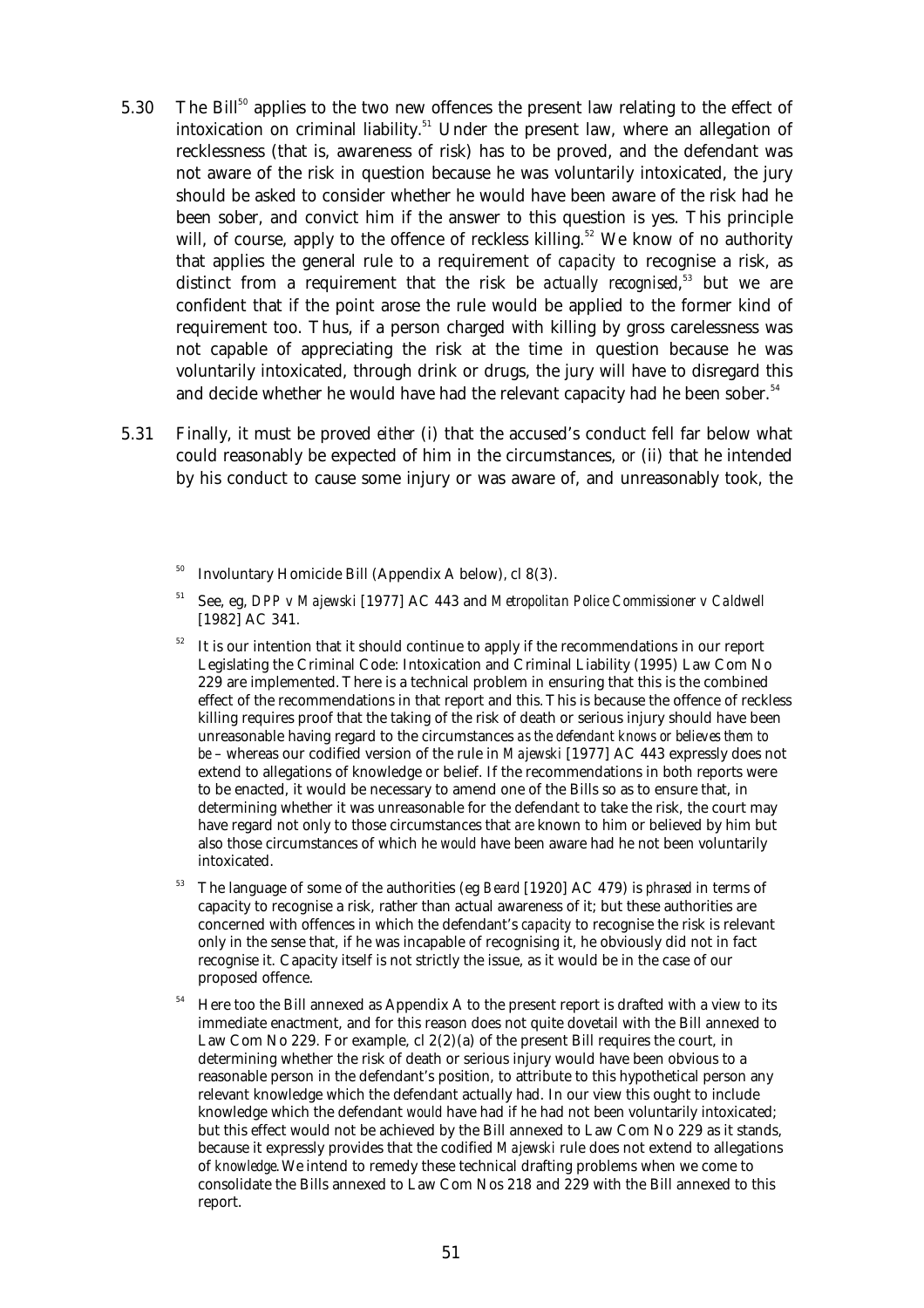risk that it might do so.<sup>55</sup> This element of the new offence is intended to catch only the very worst cases in which a person inadvertently causes death, as is appropriate for a serious homicide offence.<sup>56</sup>

- 5.32 The first of the two alternative ways of satisfying this element of the offence is similar to the test of "dangerousness" in the offence of causing death by dangerous driving:<sup>57</sup> the accused's conduct must fall *far* below what could be expected from him. This formulation is intended to avoid the circularity of the *Adomako* formulation,<sup>58</sup> although it would still leave a large degree of judgment to the jury, and this might lead to inconsistent verdicts being entered in different cases based on similar facts. We can see no way around this problem, without attempting to define the offence in such rigid and detailed terms that it would be unworkable. The jury are required to consider the accused's conduct "in all the circumstances". It could therefore consider, for example, the pressures and conditions under which he acted or failed to act.<sup>59</sup>
- 5.33 However, it is not necessary to prove that the accused's conduct fell far below the required standard if it can be shown that he intended to cause some injury to another, or was aware of a risk of doing so, which he unreasonably took.<sup>60</sup> We included this provision because a number of consultees $61$  told us that the elements of unlawful act manslaughter are easier to explain to juries, and simpler for them to understand, than gross negligence manslaughter; similarly, we think, it will be easier for juries to decide whether the defendant acted intentionally or recklessly in respect of *some* injury than whether his conduct fell far below what could reasonably be expected. This fact would not of course justify an alternative form of the offence if there were any danger of that alternative catching a defendant whose conduct is not seriously culpable; but we consider that a person who intentionally or recklessly causes some injury, thereby creating a risk of causing death or *serious* injury which ought to have been obvious to him, will *always* be seriously culpable.<sup>62</sup> Indeed it is hard to imagine circumstances in which this requirement would be satisfied but that of conduct falling far below the required standard would not. In other words, the alternative adds little or nothing to the reach of the offence; it serves only to simplify it for the jury, by dispensing with the need to consider a question which will almost inevitably be academic.
	- <sup>55</sup> Involuntary Homicide Bill (Appendix A below) cl 2(1)(c).
	- $56$  See para 5.18 above.
	- $57$  See n 51 to para 2.19 above.
	- <sup>58</sup> See para 3.8 above.
	- $59$  See para 5.23 above.
	- <sup>60</sup> Involuntary Homicide Bill (Appendix A below) cl  $2(1)(c)(ii)$ .
	- <sup>61</sup> Eg McCullough J, Blofeld J.
	- <sup>62</sup> Unless of course he is *justified* in inflicting injury or taking the risk that he may do so, eg on grounds of self-defence. In that case he would be guilty of no offence if the *only* injury caused were the injury that he intends to cause or is aware that he may cause, and this alternative form of the gross carelessness offence would therefore not apply: see cl 2(4) of the draft Bill at Appendix A below. The prosecution might nevertheless seek a conviction of the gross carelessness offence on the ground that, in the light of the obvious risk of *death* or *serious* injury, his conduct nevertheless fell far below what could reasonably be expected.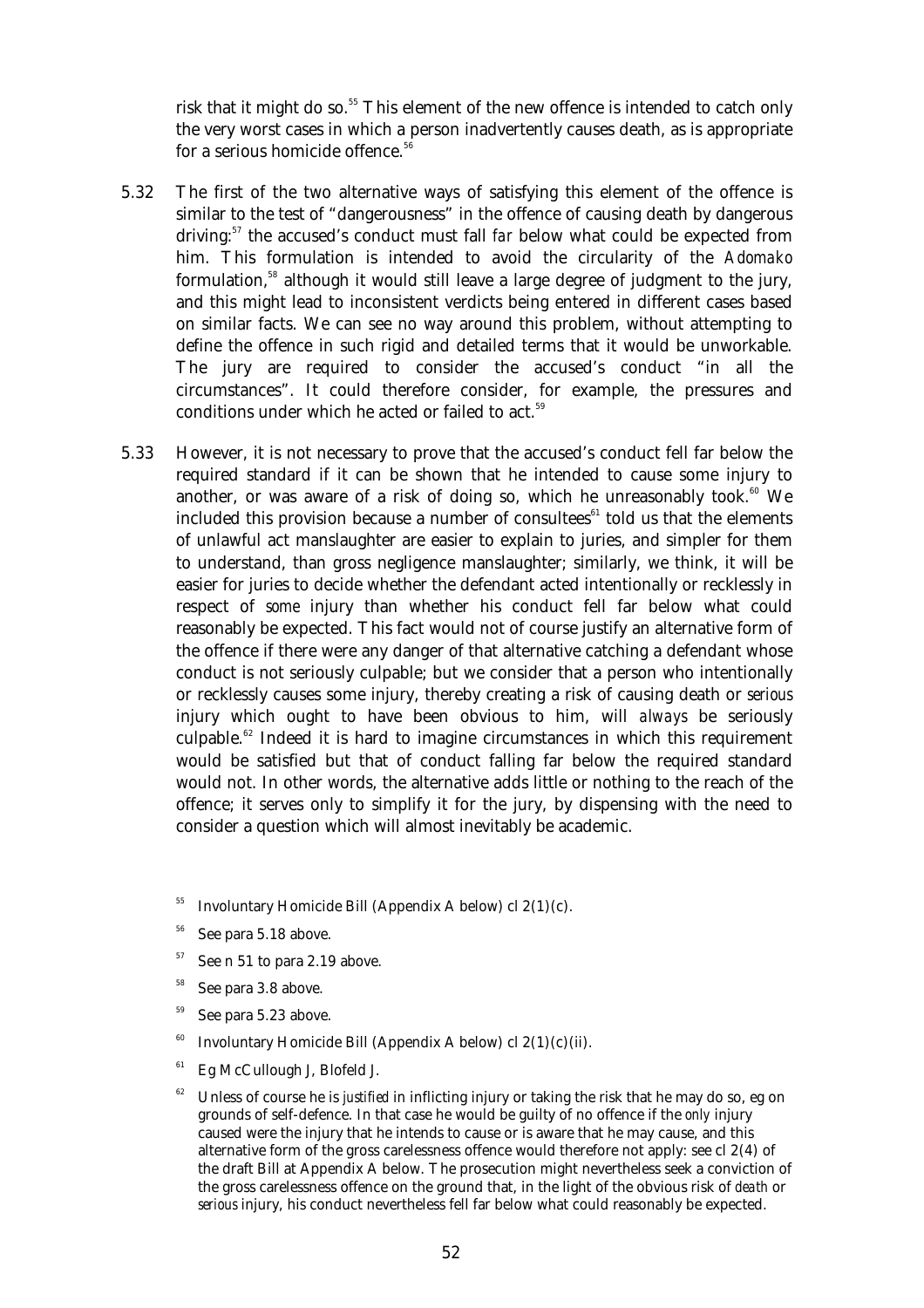- 5.34 For all these reasons, **we recommend the creation of a new offence of killing by gross carelessness, which would be committed if**
	- (1) **a person by his or her conduct causes the death of another;**
	- (2) **a risk that his or her conduct will cause death or serious injury would be obvious to a reasonable person in his or her position;**
	- (3) **he or she is capable of appreciating that risk at the material time; and**
	- (4) *either*
		- (a) **his or her conduct falls far below what can reasonably be expected of him or her in the circumstances,** *or*
		- (b) **he or she intends by his or her conduct to cause some injury, or is aware of, and unreasonably takes, the risk that it may do so,** *and* **the conduct causing (or intended to cause) the injury constitutes an offence. (Recommendation 4)**

## **Some examples**

- 5.35 The following examples will illustrate how the new offence would operate in practice.
- 5.36 *Example 1: D, a climbing instructor, took a group of inexperienced climbers out with inadequate equipment in very bad weather. They got trapped and one of them died.* In order to convict D, the jury would have to answer "yes" to all the following questions: (1) Would it have been *obvious* to a reasonable climbing instructor in D's place that taking a group of inexperienced climbers out in the prevailing conditions would create a risk of causing death or serious injury to one of them? (2) Was D *capable* of appreciating this risk? and (3) Did his conduct fall *far* below what could reasonably be expected of him in all the circumstances?
- 5.37 *Example 2: D caused V's death by punching him in the head, not realising that serious injury might result; the impact of the blow caused a blood clot in the brain.*

The jury would have to decide whether it would have been *obvious* to a reasonable person in D's position that punching V as hard as he did would create a risk of causing death or serious injury, and whether D was *capable* of appreciating the risk at the time in question (unless he was incapable due to voluntary intoxication). $^{63}$  If the answer to both of these questions is "yes", and if it is satisfied that D intended to cause *some* injury to V, or was reckless as to doing so, the jury must convict. If not, the accused may be convicted of the appropriate non-fatal offence in the alternative.<sup>64</sup>

 $63$  See para 5.30 above.

See para 5.59 below.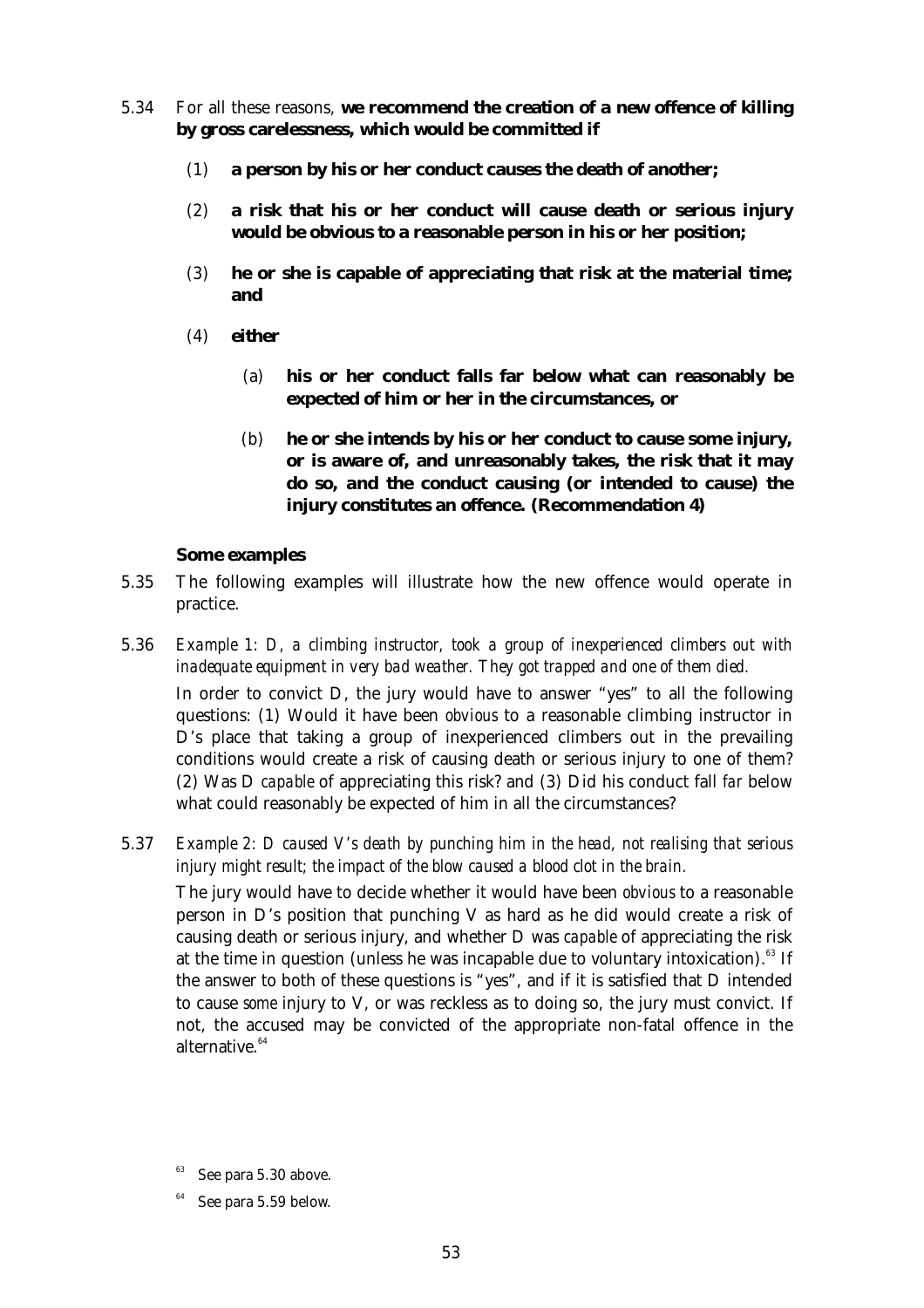### **A single offence to cover all types of activity**

- 5.38 In our consultation paper we provisionally proposed<sup>65</sup> that there should be one unified offence to cover every case in which death was caused by culpable inadvertence: by surgeons carrying out operations, captains controlling ships, site foremen organising construction work, or farmers scaring off trespassers. We suggested that causing death by bad driving on the roads might be a possible exception to this general rule, and we consider this issue separately below.<sup>66</sup>
- 5.39 On consultation, most respondents who referred to this point thought that there should be one general formulation to cover all forms of activity, although the TUC proposed the creation of a new offence of "manslaughter at work" and the  $GMB<sup>67</sup>$ proposed the creation of new offences within the framework of the Health and Safety at Work Act. We consider the serious problems connected with workplace deaths at length in our discussion of corporate liability below.<sup>68</sup>
- 5.40 We also considered whether to recommend the creation of a separate offence targeted at a person who causes the death of a young child, with a wider scope than either of our two new offences, because it is possible to think of cases which would not be caught by either. For example, in a case where D caused the death of a baby by shaking him hard, D would not be guilty of killing by gross carelessness if the jury decided either (1) that it would not have been obvious to a reasonable person in his position that shaking a baby hard might cause death or serious injury, or (2) that the accused was, perhaps, too unintelligent, immature or inexperienced to appreciate this risk even if he had stopped to think about it, or (3) that his conduct did not fall far below what could be expected from him in all the circumstances because, for example, the baby had been crying incessantly for the last three days. Under the present law many such cases are dealt with as unlawful act manslaughter, where, as we have seen, $69$  all that needs to be proved is that the defendant intended to cause (or was reckless whether he caused) a relatively minor injury, but in fact caused death.
- 5.41 We decided against recommending a special offence for the following reasons. First, if it is wrong in principle that a person should be held criminally liable for causing death when death or serious injury were not foreseeable consequences of his conduct, or where he was not himself capable of appreciating the risk in question, this principle must surely hold true whatever the age of the person killed. Secondly, there are a number of special serious offences aimed at the carers of young children, $\pi$  and we believe that these, in combination with the general
	- $65$  Consultation Paper No 135, para 5.45.
	- See paras  $5.62 5.69$  below.
	- <sup>67</sup> Formerly the General Municipal Boilermakers and Allied Trades Union.
	- <sup>68</sup> Parts VI–VIII.
	- See paras  $2.3 2.7$  above.
	- $70$  Principally under s 1 of the Children and Young Persons Act 1933, which provides, inter alia:
		- (1) If any person who has attained the age of sixteen years and has responsibility for any child or young person under that age, wilfully assaults, ill-treats, neglects, abandons, or exposes him, or causes or procures him to be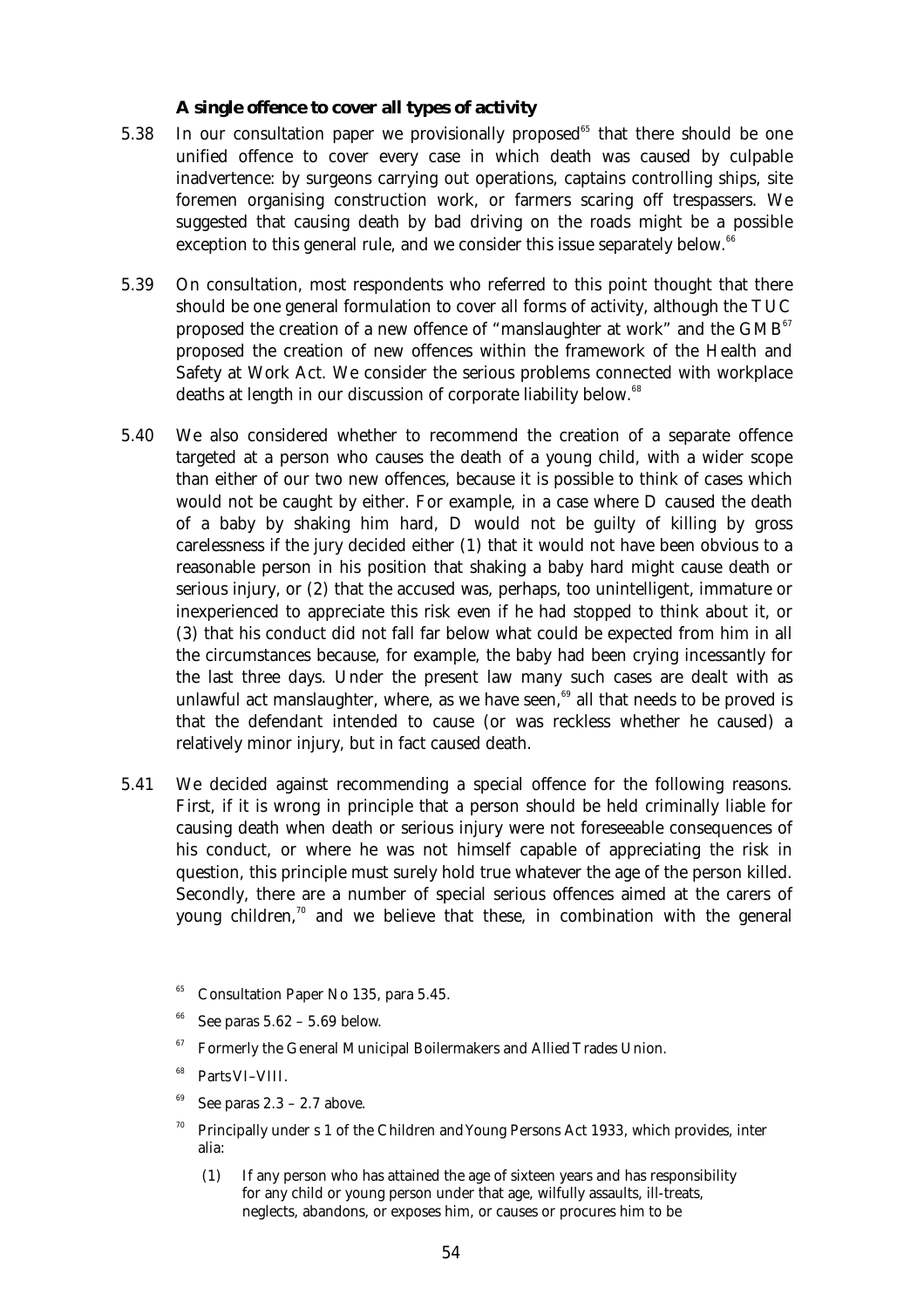homicide offences proposed in this report, will provide adequate protection to young children. It is noteworthy that the NSPCC in its response to Consultation Paper No 135 considered that unlawful act manslaughter should be abolished without replacement, as long as an offence equivalent to gross negligence manslaughter was retained to cover cases where children are killed through negligent caring.

## **Omissions causing death**

- 5.42 As we observed in Part III, the law that governs the circumstances in which a positive duty to act arises, so as to impose criminal liability for death caused by omission, is very uncertain, particularly in relation to "voluntary undertakings".<sup>71</sup> The policy behind the present law has been the subject of severe criticism from academic lawyers.<sup>72</sup> We considered three possible options, which we set out in the following paragraphs.
- 5.43 The first option was to attempt to codify the present common law position on the duty to act; we have decided against this for two reasons. The first reason is precisely that the extent of the duty to act at common law is not certain. In Consultation Paper No 135 we set out our view of the present law, and on consultation no-one dissented from this view. We did not, however, expressly ask consultees for their opinions on this topic, and we believe that it would be very unwise to attempt to do in this project what the CLRC, the Code Team and this  $Commission<sup>73</sup>$  have in the past failed to do, without the benefit of detailed and thorough consultation. Secondly, the present law has been the subject of much criticism, $<sup>74</sup>$  and we consider that it would not be appropriate for it to be codified</sup> without reform. We therefore decided to reject this option.
- 5.44 The second option was to include a *new, reformed* statutory statement of the duty to act in the Bill. We rejected this option because, as recent academic debate has shown,<sup>75</sup> the extent to which the law ought to impose liability for omission is *very*

assaulted, ill treated, neglected, abandoned, or exposed, in a manner likely to cause him unnecessary suffering or injury to health (including injury to or loss of sight, or hearing, or limb, or organ of the body, and any mental derangement), that person shall be guilty of an offence, and shall be liable –

- (a) on conviction on indictment [to a fine and/or imprisonment up to ten years];
- (b) on summary conviction [to a fine and/or up to six months' imprisonment].
- This is all common law: see paras  $2.22 2.25$  above.
- <sup>72</sup> See, eg, Professor Andrew Ashworth, "The Scope of Criminal Liability for Omissions" (1989) 105 LQR 424, and Professor Glanville Williams, "Criminal Omissions – the Conventional View" (1991) 107 LQR 86: both attack the present position, although they have very different views on what should replace it.
- See paras  $3.14 3.16$  above.
- $74$  See n 72 above.
- $75$  See n 72 above. Professor Ashworth takes the view, in brief, that "social responsibility" justifies the imposition of extensive liability for omission, whereas Professor Williams strongly rejects this view for a number of reasons.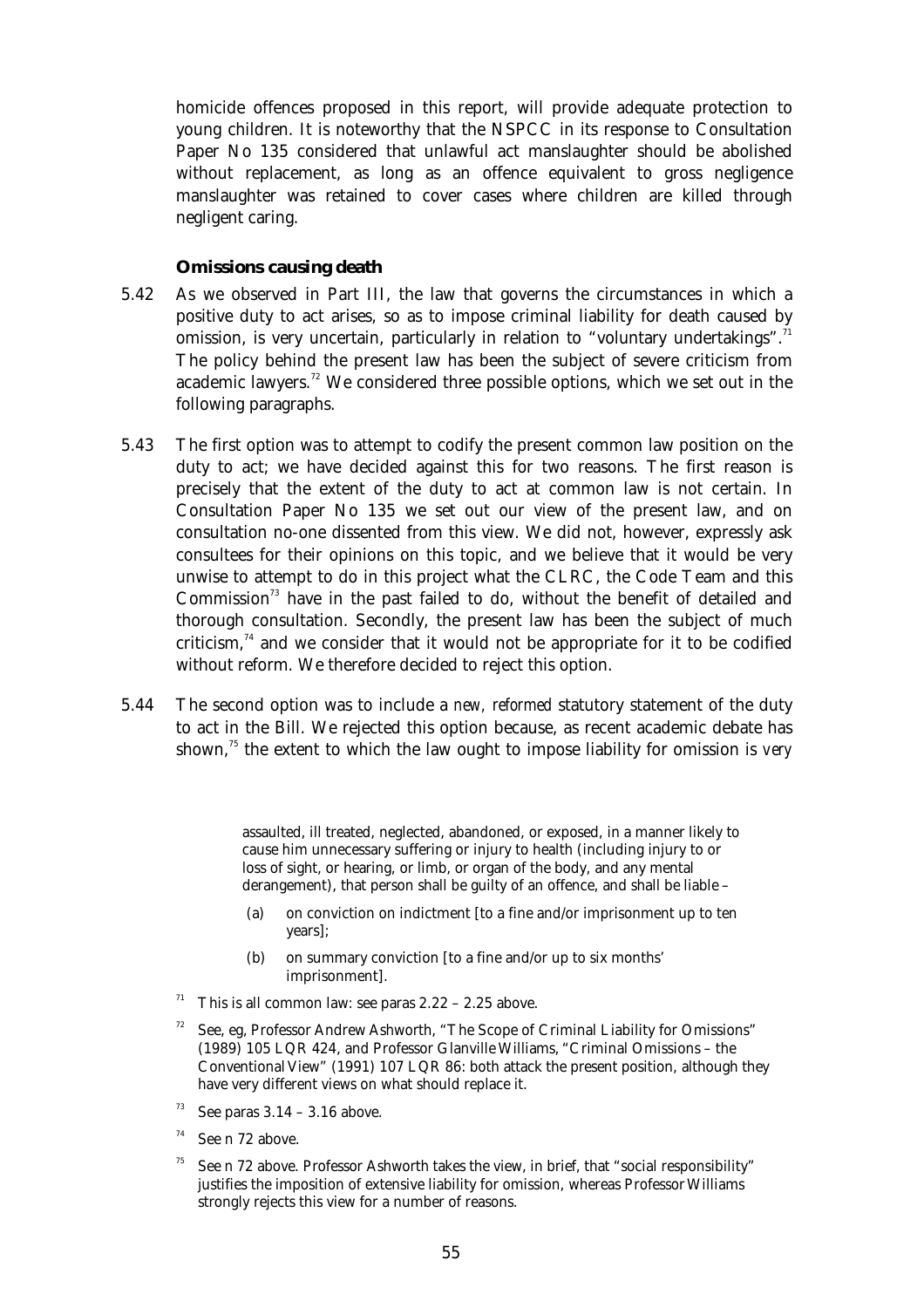controversial, and it would be foolhardy to attempt to come to any conclusions without a full and thorough consultation. Furthermore, it would be inappropriate to consider when the law should impose a duty to act in the context of a single offence or group of offences only. This is a question, linked to the question of which offences should be *capable* of being committed by omission, which applies throughout the criminal law. We believe that the Commission ought to consider this topic in the context of a discrete law reform project on criminal liability for omission, if and when resources and competing priorities permit.

 5.45 We have therefore reluctantly adopted the third option,<sup>76</sup> and **we recommend that the duty to act continue to be governed by the common law for the purposes of involuntary manslaughter for the time being.** This was also the course we adopted in Law Com No 218.<sup>77</sup> **(Recommendation 5)**

## **The maximum sentence**

- 5.46 We have considered what should be the maximum sentence available on conviction of the offence we recommend. In the case of *reckless* killing, the answer is obvious: since the offence is intended to cover the most serious forms of involuntary manslaughter, it is clear that the maximum sentence must be the maximum currently available on a conviction of manslaughter – namely life imprisonment.
- 5.47 The appropriate maximum for our proposed offence of killing by gross carelessness is much harder to determine.<sup>78</sup> Certainly it should, in our opinion, be a determinate sentence rather than life, because we regard the offence as less serious than that of reckless killing. That is not to say that there will not be some cases of killing by gross carelessness which are more serious than some cases of reckless killing. What we mean, by describing the offence of killing by gross carelessness as less serious, is that the *worst* examples of reckless killing (falling short of murder) will inevitably be more serious than the *worst* examples of killing by gross carelessness (falling short of reckless killing). There may be good reason to punish a person who fails to appreciate a risk of death which he ought to have appreciated, but we do not think that such a person could ever be *as* culpable as (for example) the terrorist who leaves a bomb in a public place, knowing that people may well be killed.
- 5.48 Similarly we think that killing by gross carelessness is (in this sense) a less serious offence, and should therefore be punishable with a lesser maximum sentence, than our proposed offence of intentionally causing serious injury (contrary to clause 2 of the Criminal Law Bill annexed to Law Com No 218), which we recommended should carry life imprisonment. We are conscious that to many people this will seem paradoxical, since it would mean that an offence of causing non-fatal injury would be more serious than one of causing death. We recognise the strength of the concern to which this may give rise. However, we cannot meet this concern without abandoning the principle for which we have argued in Part IV above –

<sup>76</sup> Involuntary Homicide Bill (Appendix A below) cl 3.

<sup>77</sup> Para 11.4; see also Law Com No 177, para 7.9 *et seq*.

For the present law that forms the background to this issue, see Appendix B below.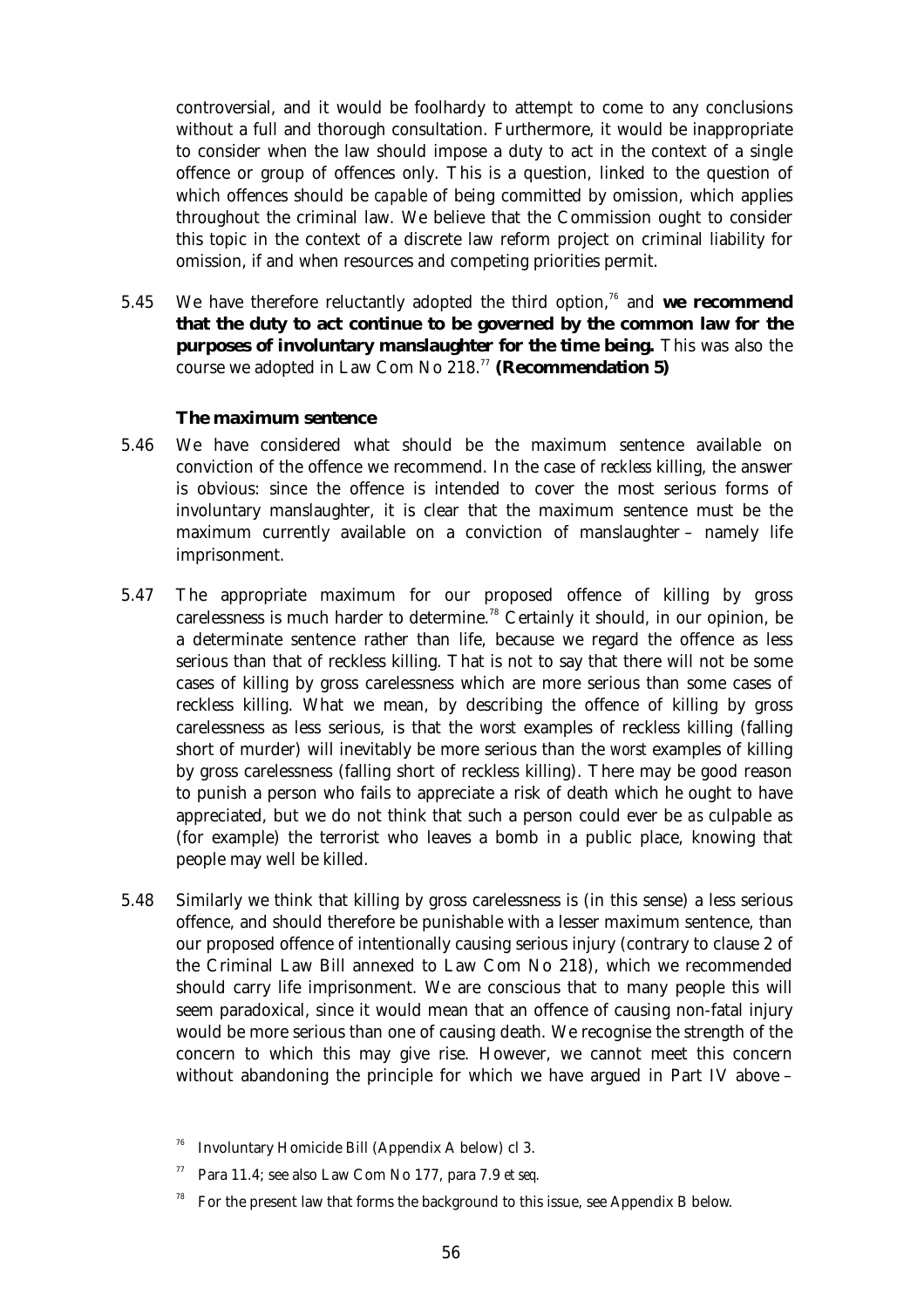that the actual *outcome* of the defendant's conduct, though inevitably of great importance to his liability, ought to carry less weight than its *culpability*. The fact that a person has caused death must clearly be a major factor in determining what offence, if any, he has committed, and our recommendations would make no change in that respect. They would mean, for example, that a person who through gross carelessness causes death would be guilty of a serious offence, whereas a person who is equally careless but causes non-fatal injury only, or no injury, would in general<sup>79</sup> be guilty of no offence at all. It is the fact of death that justifies the imposition of – and under our proposals would continue to incur – liability for carelessness falling short of mens rea.

- 5.49 However, the principle by which we have been guided in formulating our recommendations is that the fact of death, though undeniably of great significance, cannot be *as* significant, for the purposes of criminal liability, as the moral culpability of the defendant's conduct; and that the culpability of his conduct depends primarily on what consequences he *intended* to cause by it, what consequences he was aware it *might* cause, and what consequences he *should* have been aware it might cause. A person who intends to cause *serious* injury is clearly more culpable, and should be sentenced more severely, than one who intends to cause only *minor* injury. If the latter causes not just minor injury but death, that is a factor that ought to be reflected both in the offence and in the sentence; but in our view it ought still to be given less weight than the fact that what he *intended* was minor injury rather than serious injury, and non-fatal injury rather than death. From this perspective, the intentional causing of serious injury can indeed be more serious than the unintentional causing of death, even where the defendant intends to cause *some* injury; and a fortiori where he does not.
- 5.50 Therefore we conclude that the maximum sentence for killing by gross carelessness should be a determinate one. The question of how long it should be, however, we find much harder to answer. It is conventional for the most serious offences that do *not* carry life imprisonment to be punishable with 14 years' imprisonment. It is true that determinate sentences of more than 14 years are sometimes imposed in the worst cases of involuntary manslaughter. Sentences of 18 years have been upheld for killing in the course of robbery, $80$  and of 15 years for manslaughter by arson; $81$  and killing in the course of rape might justify a comparable sentence.<sup>82</sup> However, it seems highly probable that most such cases would fall within our proposed offence of reckless killing,<sup>83</sup> and if so charged could therefore be punished with life imprisonment. In addition, robbery, arson and rape are themselves punishable with life imprisonment, so that there would be no question of the judge being unable to impose an appropriate *overall* sentence in such a case. The real issue is whether it should be open to the judge to impose a

<sup>79</sup> Ie in the absence of a specific offence appropriate to the particular activity in question.

<sup>80</sup> *Tominey* (1986) 8 Cr App R (S) 161.

<sup>81</sup> *Nedrick* (1986) 8 Cr App R 179.

<sup>82</sup> Cf *A-G's Ref (No 33 of 1992)(Oxborough)* (1993) 14 Cr App R (S) 712,where the deceased had been raped, tied to a bed and gagged: the sentence was increased to 11 years.

<sup>83</sup> In *Nedrick*, n 81 above, the appellant had admitted in cross-examination that anyone doing what he had done would know that someone might get killed.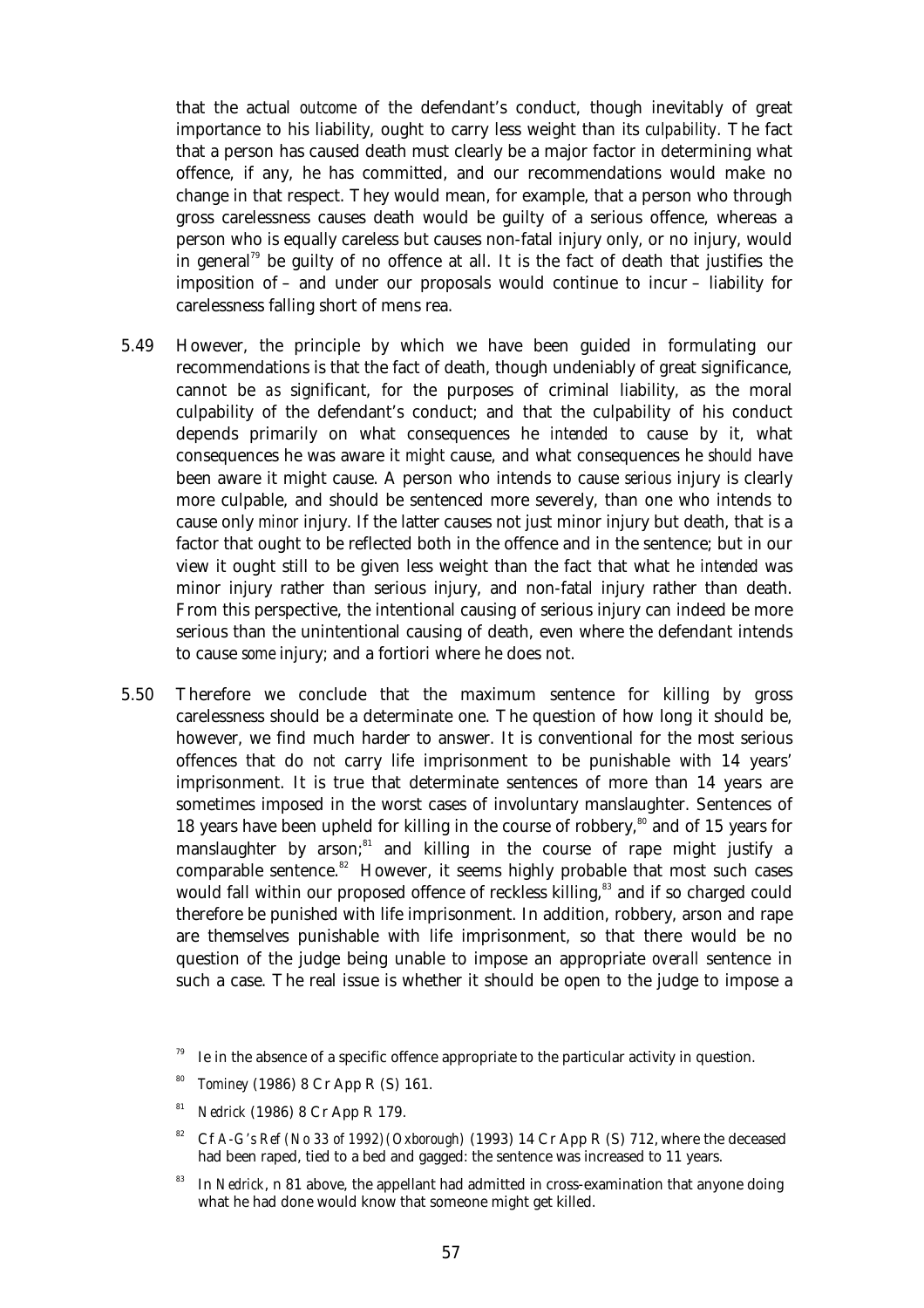sentence of (say) 15 years for the killing alone, as distinct from 15 years for the robbery, arson or rape and (say) 10 years concurrent for an unintentional killing in the course of it. Many would say that a sentence of the latter kind would be an affront to common sense, and that is a view with which we can sympathise. On the other hand we also see force in the view that the maximum sentence for an offence ought to be set at a level appropriate for the worst imaginable case of *that offence*, but should not attempt to reflect the gravity of all the *other* offences that might conceivably be committed at the same time.

- 5.51 A further consideration is the comparison between the new offence of killing by gross carelessness and the existing offence of causing death by dangerous driving, on which the new offence is closely modelled, the maximum sentence for which has recently been increased to 10 years.<sup>84</sup> We consider below whether this offence should be retained alongside the new offence. $85$  For present purposes, however, it is relevant for the light it throws on the view taken by Parliament as to the appropriate sentence for the worst such case. If 10 years' imprisonment is adequate punishment for the worst case of causing death by *driving* that falls far below the requisite standard, it is not clear why it should not also be adequate punishment for a person who causes death by a similar degree of carelessness in any other activity. As a society, we have moved away from our traditionally indulgent attitude towards bad driving; and it is hard to see why carelessly killing someone with a motor vehicle should be any less serious than doing it with equal carelessness but in some other way.
- 5.52 We find these issues difficult to resolve, and we are not convinced that we are the appropriate body to resolve them. If our recommendations are implemented, others will undoubtedly give consideration to such matters as the maximum sentences for the offences we propose, and we see no purpose in selecting a figure which may or may not prove acceptable, at a time when Parliamentry attitudes to sentencing are so volatile. We therefore make no recommendation as to the maximum sentence for the offence of killing by gross carelessness.

#### **ALTERNATIVE VERDICTS**

#### **The new offences as alternatives to murder**

- 5.53 The present law on alternative verdicts is to be found in section 6(2) of the Criminal Law Act 1967. $86$  This provides that a person found not guilty of murder
	- <sup>84</sup> Criminal Justice Act 1993, s 67.
	- <sup>85</sup> Paras 5.62 5.69.
	- Which states:

On an indictment for murder a person found not guilty of murder may be found guilty –

- (a) of manslaughter, or of causing grievous bodily harm with intent to do so; or
- (b) of any offence of which he may be found guilty under an enactment specifically so providing, or under section  $4(2)$  of this Act; or
- (c) of an attempt to commit murder, or of an attempt to commit any other offence of which he might be found guilty;

but may not be found guilty of an offence not included above.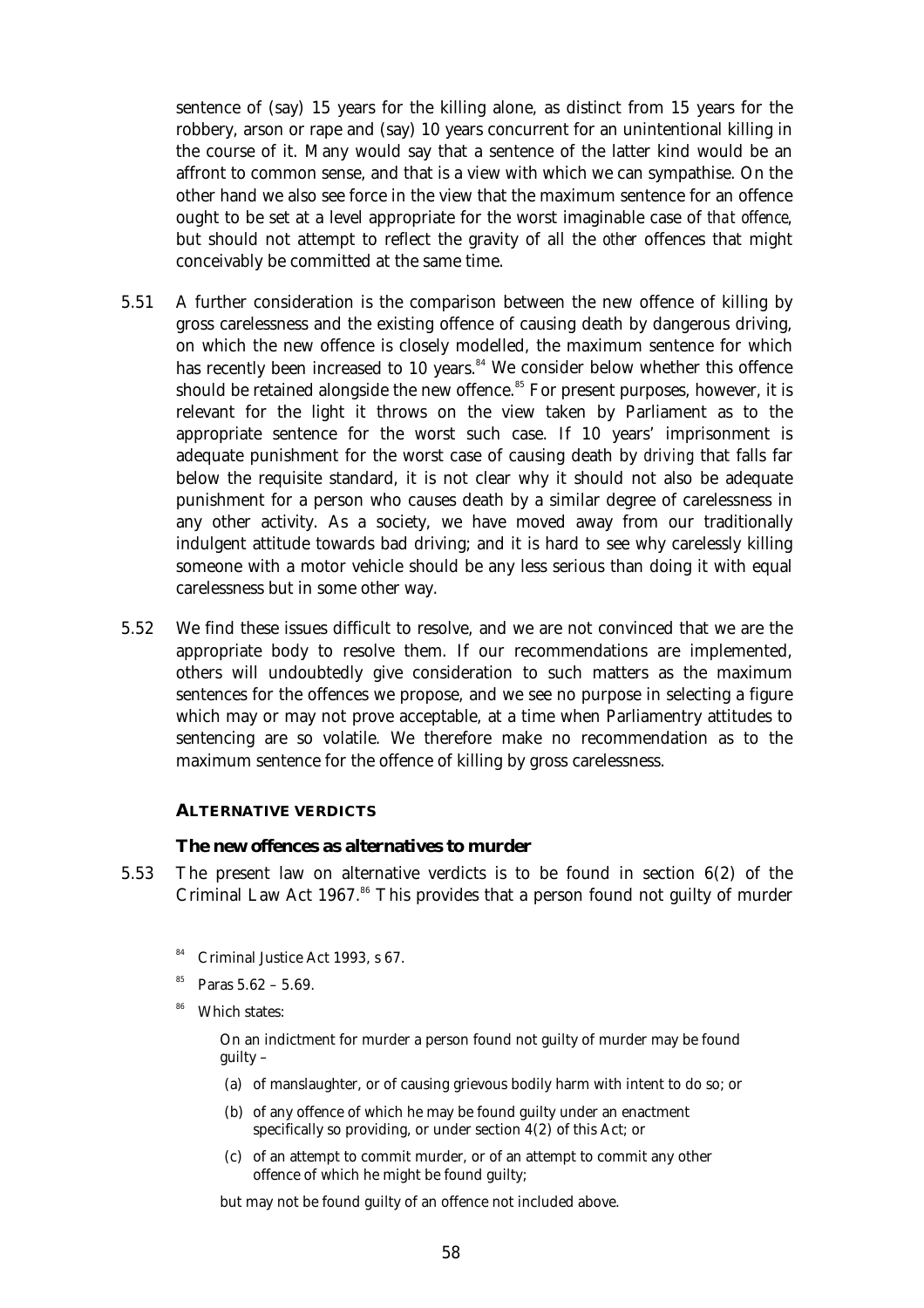on an indictment for murder may be convicted of, inter alia, manslaughter. It is noteworthy that it is a matter for the judge's *discretion* whether he directs the jury about the option of finding the accused guilty of an alternative offence: he is under no obligation to do so. $87$  This is important because in some cases the accused might be unfairly prejudiced by the suggestion, at a late stage in the trial, that he might be guilty of another offence which he has not had the opportunity to counter in the course of his defence. If, however, the possibility that the accused is guilty only of a lesser offence has fairly arisen on the evidence, and if directing the jury about it will not unnecessarily complicate the case, then the judge should, in the interests of justice, leave the alternative to them.<sup>88</sup>

- 5.54 This judicial discretion will, perhaps, be even more important in relation to the new offence of killing by gross carelessness, if, as we recommend, it is able to stand as an alternative to murder. This is because in many murder trials evidence will not automatically have been presented on the elements of this new offence.
- 5.55 Indeed, murder cases in which it will be appropriate for the judge to leave this charge to the jury may occur relatively rarely; we believe, however, that such cases will be sufficiently frequent to justify providing for them in the legislation. For example, such a power might be useful in a case where D pours petrol through the letter box of his wife's lover, V, and sets it alight, killing V in the fire. In such a case it might be difficult to be sure, until the evidence has been given, whether D (1) intended to kill or seriously injure V, or (2) intended only to frighten V, but was aware that his conduct would create a risk of killing or seriously injuring him, or (3) intended only to frighten V, but ought to have adverted to the risks created by his conduct. In such a case it would be convenient for the judge to have the power to leave alternative allegations of reckless killing and killing by gross carelessness to the jury, in the event that they find D not guilty of murder, provided he considers this to be in the interests of justice. **We therefore recommend that both of the new homicide offences should be available as alternative verdicts to murder.<sup>89</sup> (Recommendation 6)**
- 5.56 **We also, however, recommend that the long established practice**, supported by House of Lords authority,<sup>90</sup> **that where there is a possibility on a count of murder of the jury returning a verdict of manslaughter, a separate count of manslaughter is** *not* **added to the indictment, be abandoned.** The rationale behind the current practice is that the inclusion of a manslaughter charge might confuse the jury, and might also lead the defence to argue that manslaughter must be an acceptable verdict on the facts because the prosecution have charged it. $91$  Under the present law, if the jury finds the defendant not guilty of murder, many of the ingredients of unlawful act manslaughter $92$  will inevitably have been

- <sup>88</sup> *Fairbanks* [1986] 1 WLR 1202.
- <sup>89</sup> Involuntary Homicide Bill (Appendix A below), cl  $6(1)$ .
- <sup>90</sup> *Saunders* [1988] AC 148, 163A–C, *per* Lord Ackner.
- <sup>91</sup> *Ibid*.
- $92$  An offence which does not focus very precisely on mens rea: see para 2.4 above.

<sup>87</sup> *McCormack* [1969] 2 QB 442. The trial judge is obliged to leave the lesser offence to the jury whenever it is in the interests of justice to do so: *Maxwell* [1990] 1 All ER 801.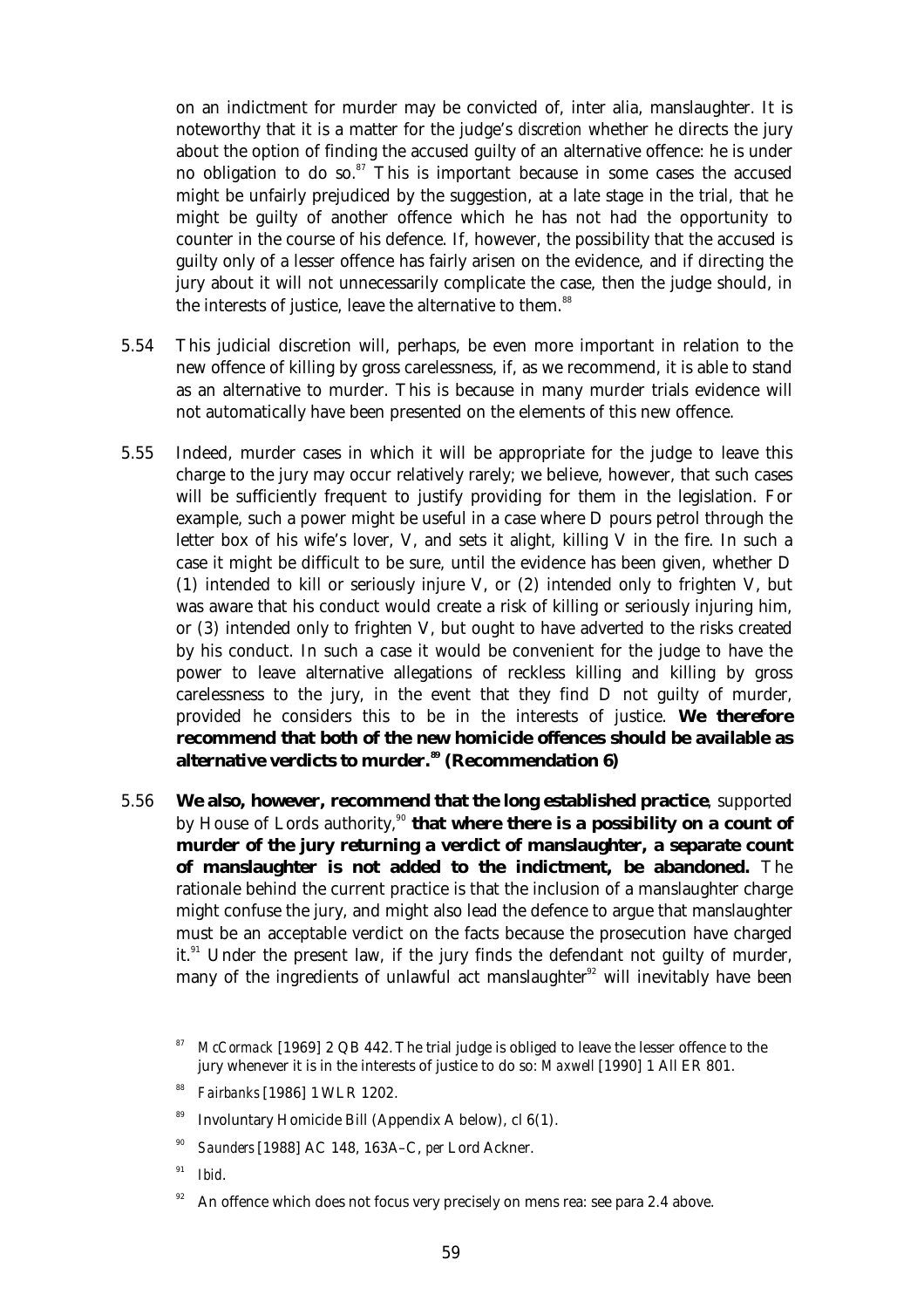canvassed in the course of the murder trial. The same will not occur in relation to the elements of our two new homicide offences. We consider that the advantage of alerting the defence, judge and jury to, and focussing the prosecution's mind on, the possibility that the jury might be asked to consider an alternative charge of reckless killing or killing by gross carelessness from the beginning of the trial will outweigh the risk of confusing the jury with the inclusion of an alternative count. **(Recommendation 7)**

#### **Alternatives to the new offences**

- 5.57 The question whether any other offence may constitute an alternative on a charge of one of our two new offences will, by virtue of clause 6(4) of the Bill, be governed by the general provisions of section  $6(3)$  of the Criminal Law Act 1967.<sup>93</sup> This allows a jury, having acquitted the accused of the offence charged, to find him guilty of an offence not specifically charged in the indictment, $94$  in two principal situations. The first is where the offence charged *expressly* includes an allegation of another indictable offence; the other is where it *impliedly* does so.
- 5.58 A count *expressly* includes an allegation of another offence if one or more of the allegations in the particulars of the indictment may be notionally deleted and what remains amounts to a valid count for another offence.<sup>95</sup> It is more difficult to decide whether a charge *impliedly* amounts to an allegation of another offence. It used to be the rule that this was only the case where the alternative offence (B) was a *necessary step* towards committing the offence specifically charged (A): in other words, where it was *not possible* to commit A without also committing B.<sup>96</sup> This approach was disapproved by the House of Lords in *Metropolitan Police Commissioner v Wilson*. <sup>97</sup> In that case it was held that alternative offence B need not be a *necessary step* in the commission of offence A, as long as it was *possible* for A to be committed by doing B. For example, although an allegation of inflicting injury does not *necessarily* include an allegation of assault, because it is possible to inflict injury on someone without assaulting him, it *can* do so, and in many cases the injury will have been inflicted by way of an assault. It is necessary to look at the
	- $93$  Which states:

Where, on a person's trial on indictment for any offence except treason or murder, the jury find him not guilty of the offence specifically charged in the indictment, but the allegations in the indictment amount to or include (expressly or by implication) an allegation of another offence falling within the jurisdiction of the court of trial, the jury may find him guilty of that other offence or of an offence of which he could be found guilty on an indictment specifically charging that other offence.

- <sup>94</sup> But it is preferable to add a separate count of the lesser offence: *Mandair* [1995] 1 AC 208.
- <sup>95</sup> *Lillis* [1972] 2 QB 236 (CA): the particulars of a count of burglary under the Theft Act 1968, s  $9(1)(b)$ , alleged that D entered a conservatory as a trespasser and stole a lawnmower. The evidence at the trial showed that, in fact, D had been given permission to enter the conservatory and borrow the mower, which he had then failed to return. If the allegations which the prosecution could not prove were notionally struck out from the particulars, what remained was: D stole a lawn-mower. Such an allegation would have been (just) sufficient to satisfy the Indictment Rules 1971; accordingly it could be left to the jury.
- <sup>96</sup> *Springfield* (1969) 53 Cr App R 608.
- [1984] AC 242.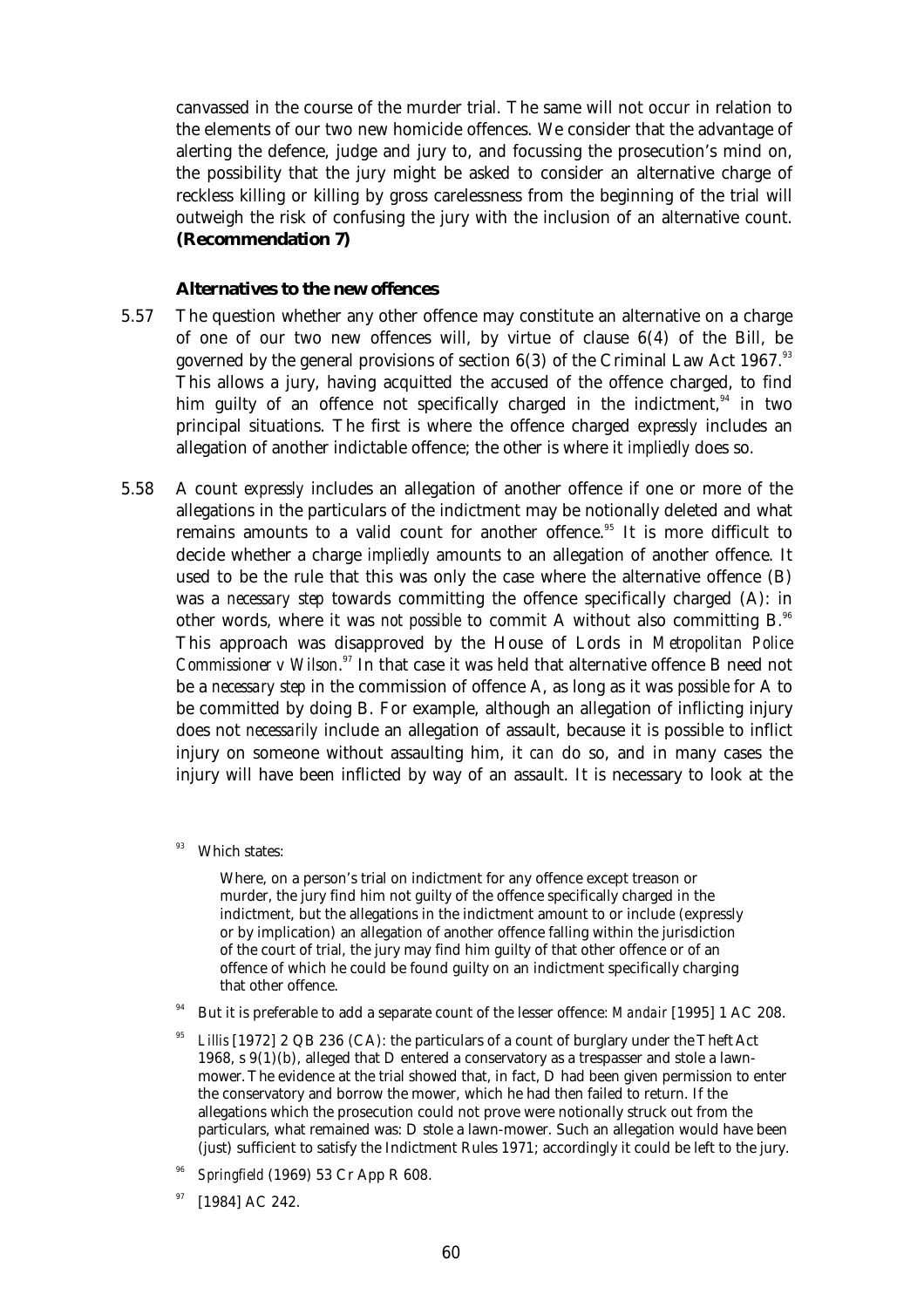factual allegations in each case in order to decide whether these allegations impliedly amount to an allegation of an alternative offence.<sup>98</sup>

- 5.59 We see no reason why this general law should not apply to our two new offences. If Parliament decides that this area of the law needs reform, this should take place in the context of *all* offences and their alternatives. **We therefore recommend that the question whether any other offence may constitute an alternative on a charge of reckless killing or killing by gross carelessness should be governed by the general provisions of section 6(3) of the Criminal Law Act 1967. (Recommendation 8)**
- 5.60 It is unlikely that a court would find that an allegation of reckless killing expressly or impliedly includes or amounts to an allegation of killing by gross carelessness. However, we believe that it would be in the interests of justice to have this latter offence available as an alternative to the former in some cases: an example is provided in paragraph 5.55 above. For this reason, **we recommend that killing by gross carelessness should be an alternative to a charge of reckless killing**, and the Bill so provides.<sup>99</sup> Again, it will be a matter for judicial discretion in each individual case whether this course is appropriate. **(Recommendation 9)**
- 5.61 Under these last two proposals, therefore, where the jury find the accused not guilty on a charge of reckless killing, it may, as a matter of law, be possible for them to enter a verdict of guilty of any offence which amounts to recklessly causing an injury short of death, or any of the alternatives to killing by gross carelessness, some of which follow. Alternatives to killing by gross carelessness might include<sup>100</sup> (depending on the facts of each case) dangerous driving or careless driving,<sup>101</sup> causing damage to property intending to endanger life or being reckless whether life was endangered,<sup>102</sup> and some regulatory offences based on negligence.

#### **MOTOR MANSLAUGHTER**

5.62 The history of this area of the law is set out in Part II.<sup>103</sup> At present, a person who causes death through very bad driving can be charged with *either* the statutory offence of causing death by dangerous driving contrary to section 2 of the Road Traffic Act 1991 *or* common law gross negligence manslaughter.<sup>104</sup>

- <sup>99</sup> Involuntary Homicide Bill (Appendix A below), cl  $6(2)$ .
- $100$  This is not intended to be an exhaustive list.
- <sup>101</sup> These are statutory alternatives to causing death by dangerous driving: Road Traffic Offenders Act 1988, s 24.
- $102$  Criminal Damage Act 1971, s 1(2).
- $103$  See paras 2.17 2.21 above.
- <sup>104</sup> Following the Lord Chancellor's dictum in *Adomako*: see para 3.8 above. Such a person may also be charged, in an appropriate case, with causing death by careless driving when

<sup>98</sup> This test is difficult to apply and has been much criticised: see, eg, Professor J C Smith's commentary on the case in [1984] Crim LR 37 and Professor Glanville Williams, "Alternative Verdicts and Included Offences" [1984] CLJ 290. However, if there is a case for reform, it falls outside the scope of the present project.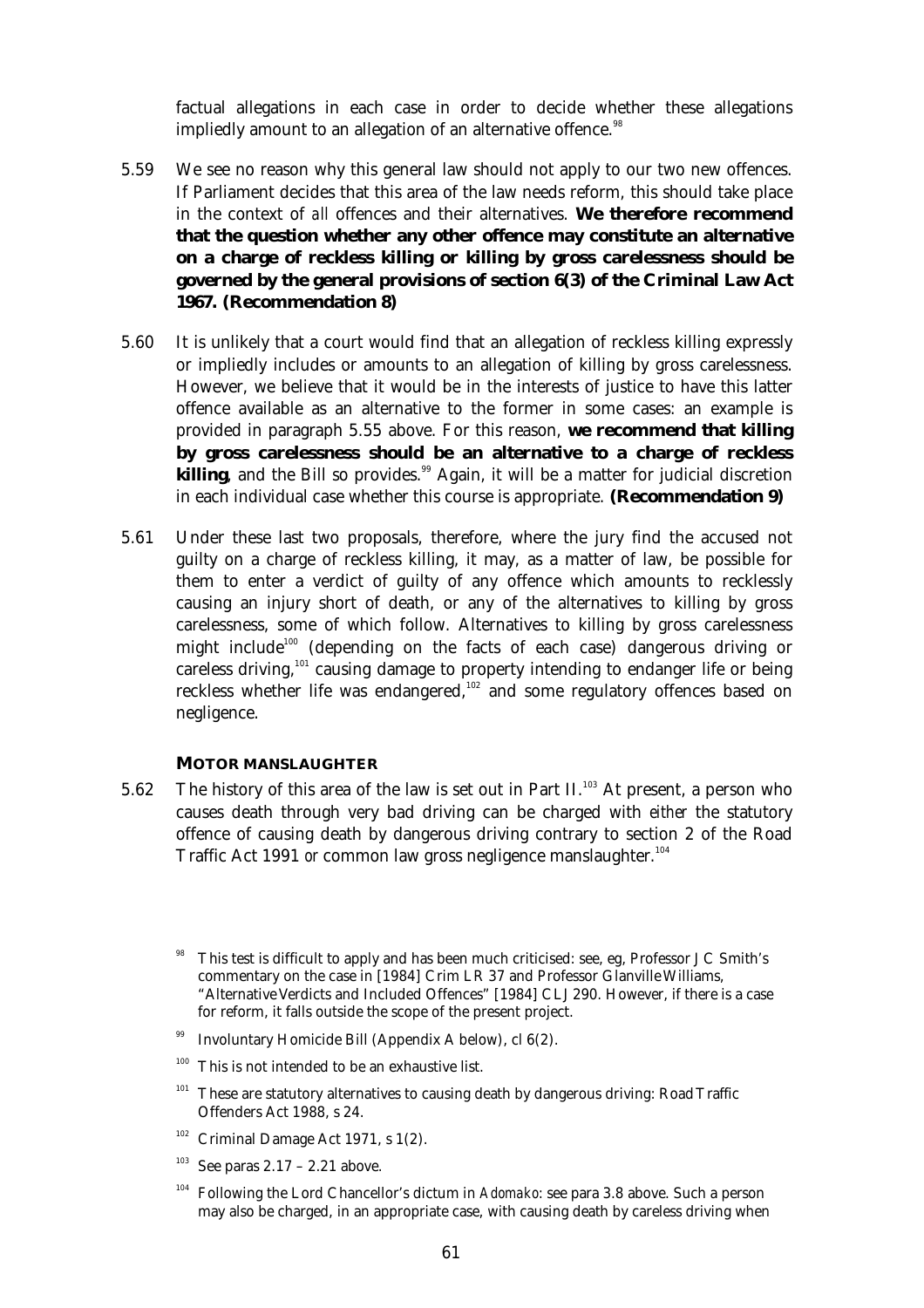5.63 One of the alternative proposals for the reform of motor manslaughter which we made in Consultation Paper No 135<sup>105</sup> is, following the decision in *Adomako*, now obsolete:<sup>106</sup> it was to reverse the decision in  $Sermou<sup>107</sup>$  so that the same gross negligence test applied to all forms of manslaughter. This leaves three other possible options.

# **Option 1**

- 5.64 The first, which was the other alternative proposed in Consultation Paper No 135, is to disapply the offence of manslaughter to deaths caused by negligent driving on the roads (or, to put it differently, to except cases that fall within section 1 of the Road Traffic Act  $1988^{108}$  from the proposed new offence of killing by gross carelessness). This would leave only the statutory offence of causing death by dangerous driving available in cases where death was caused by *very careless* driving, but it would be possible to charge reckless killing where the death was caused by *subjective recklessness*. This proposal would not have any effect on overall liability: its only effect would be to tidy up the law by removing co-existent liability for two identical offences.
- 5.65 On consultation there was a split of opinion on this issue. A narrow majority considered that it would be simpler and more logical if the negligent causing of death by driving on the road did *not* continue to fall within a general homicide offence, and that the statutory road traffic offences and the proposed new offence of reckless killing would be sufficient.<sup>109</sup> For example, the CPS described the continued existence of the concept of gross negligence manslaughter in road traffic cases as "an irritant", because it is not clear when manslaughter should be charged rather than the statutory offence, and prosecutors come under pressure from the public to charge what is perceived as the more serious offence.

### **Option 2**

5.66 Other respondents<sup>110</sup> suggested another option for reform: that causing death by bad driving should once again fall within a general homicide offence, without the need for a separate road traffic offence, as was the position in the first half of this

> under the influence of drink or drugs (Road Traffic Act 1988, s 3A) or with aggravated vehicle taking which causes death (Theft Act 1968, s 12A(1), (4)).

- $105$  Consultation Paper No 135, paras  $5.25 5.29$ .
- See paras  $2.20 2.21$  above.
- $107$  For which, see para 2.12 above.
- <sup>108</sup> This offence applies only to driving *on a road or in a public place*: cases where death was caused by bad driving in another location would have to be dealt with through the law of manslaughter (unless the Road Traffic Act 1988 were to be amended).
- <sup>109</sup> Garland J; Johnson J; the Old Bailey judges; the majority of the QBD judges consulted by Blofeld J, including Farquharson LJ, Tuckey, Buckley, Sachs and Forbes JJ; Gary Slapper; Nicola Padfield; Alan Reed; the Law Society; the Criminal Bar Association and Anne Rafferty QC; the General Council of the Bar; the ACPO Crime Committee; the Justices' Clerks' Society; and the British Railways Board.
- <sup>110</sup> Owen, Potts, Swinton Thomas, Schiemann and Phillips JJ; Celia Wells and the Cardiff Crime Study Group; the Centre for Criminal Justice Studies, Leeds; the CPS; Hempsons; David Jeffreys QC; and Ian McCartney MP.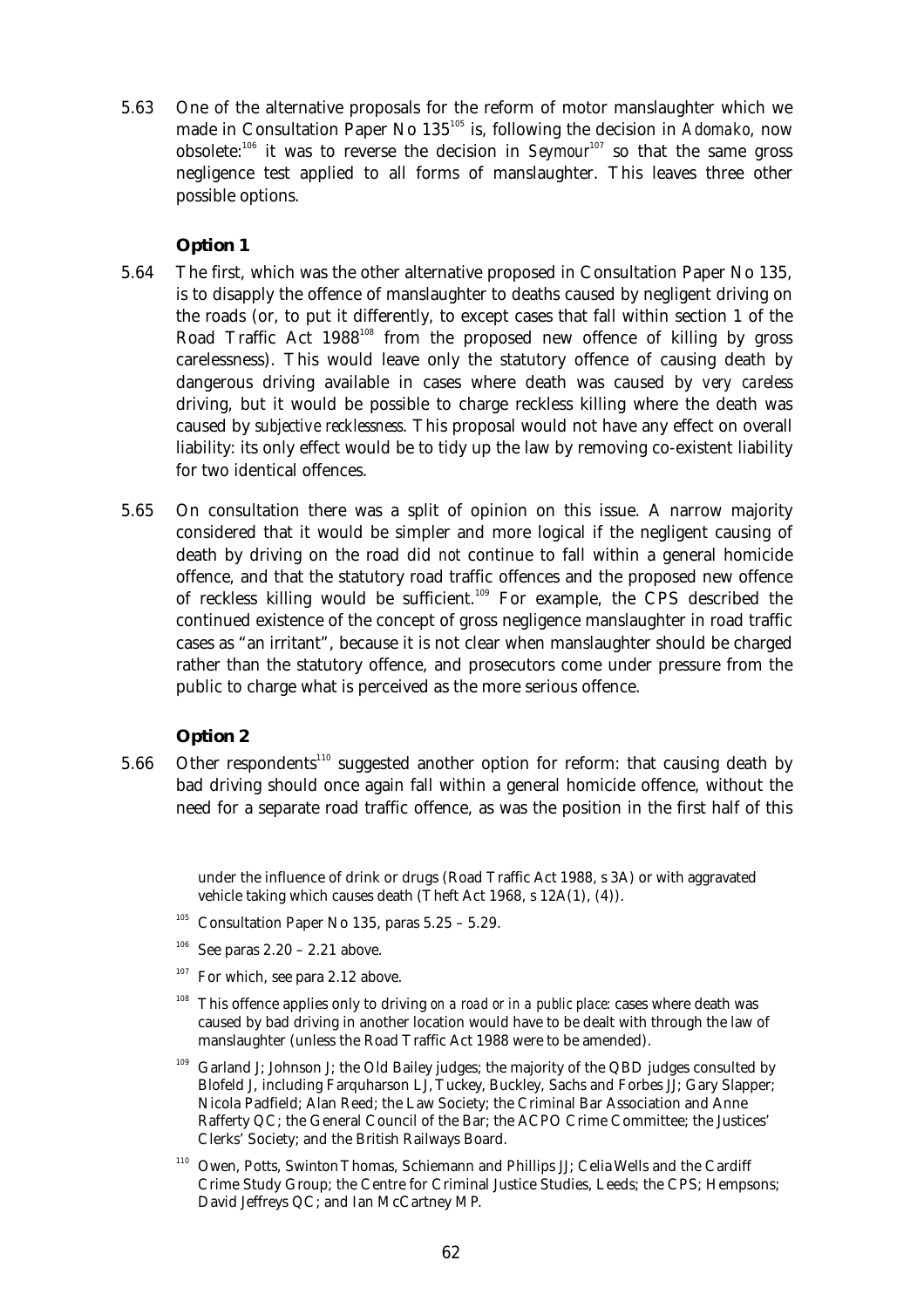century.<sup>111</sup> These respondents pointed out that the cultural reasons for the separate "causing death" driving offences (namely the reluctance of juries to convict of manslaughter in these circumstances) might no longer apply, since public opinion now appears to take a far less sympathetic view of dangerous motorists than hitherto.

# **Option 3**

 $5.67$  Many consultees<sup>112</sup> with particular interest and experience in this field, however, would leave the law as it is at present: that is, they would retain both the separate road traffic offences *and* killing by gross carelessness as possible charges following a killing on the roads. For example,  $CADD<sup>113</sup>$  wrote:

> It is significant that complaints to CADD on undercharging and over lenient sentencing have now almost disappeared [since the creation of the new offences of causing death by dangerous driving and causing death by careless driving when under the influence of drink or drugs by the Road Traffic Act 1991]. … It is clear that juries are now more ready to convict for road deaths brought under the Road Traffic Act than they previously were. CADD believes that to start tinkering again with the law in this area would be a retrograde step.

- 5.68 Our consultation has persuaded us that it would be unwise to amend the current road traffic offences, which appear to be working satisfactorily in an area of the law which has had a troubled history.<sup>114</sup> We think that there might still be a danger that juries would be unwilling to convict of a general homicide offence, in circumstances where they would be prepared to convict of a road traffic homicide offence.
- 5.69 We also consider, however, that the two new offences that we recommend in this report ought to be available in cases where death is caused by bad driving. Although in the overwhelming majority of such cases the appropriate charge will be one of causing death by dangerous driving, there will be some cases in which the prosecutor may wish to charge one of our new, general, homicide offences. For example, one of our consultees told us of a case in which the accused had blindfolded himself before driving off: a charge of reckless killing would clearly be appropriate in such a case. We would expect the CPS to reserve the charge of killing by gross carelessness for driving cases in which there might be some technical impediment to proceeding on a charge of causing death by dangerous driving, for example where it is not certain whether the accused was actually driving, or whether he was driving on a public road.<sup>115</sup> **We recommend that no change should be made to the existing offences of causing death by bad driving, and that it should also be possible, where appropriate, to**

 $111$  See para 2.17 above.

<sup>&</sup>lt;sup>112</sup> The Campaign Against Drinking and Driving; the Department of Transport; Mitchell and Judge JJ; the Recorders of London, Liverpool, Manchester and Newcastle; and the Common Serjeant.

<sup>&</sup>lt;sup>113</sup> The Campaign Against Drinking and Driving.

<sup>&</sup>lt;sup>114</sup> See paras 2.17 – 2.21 above.

 $115$  See n 51 to para 2.19 above.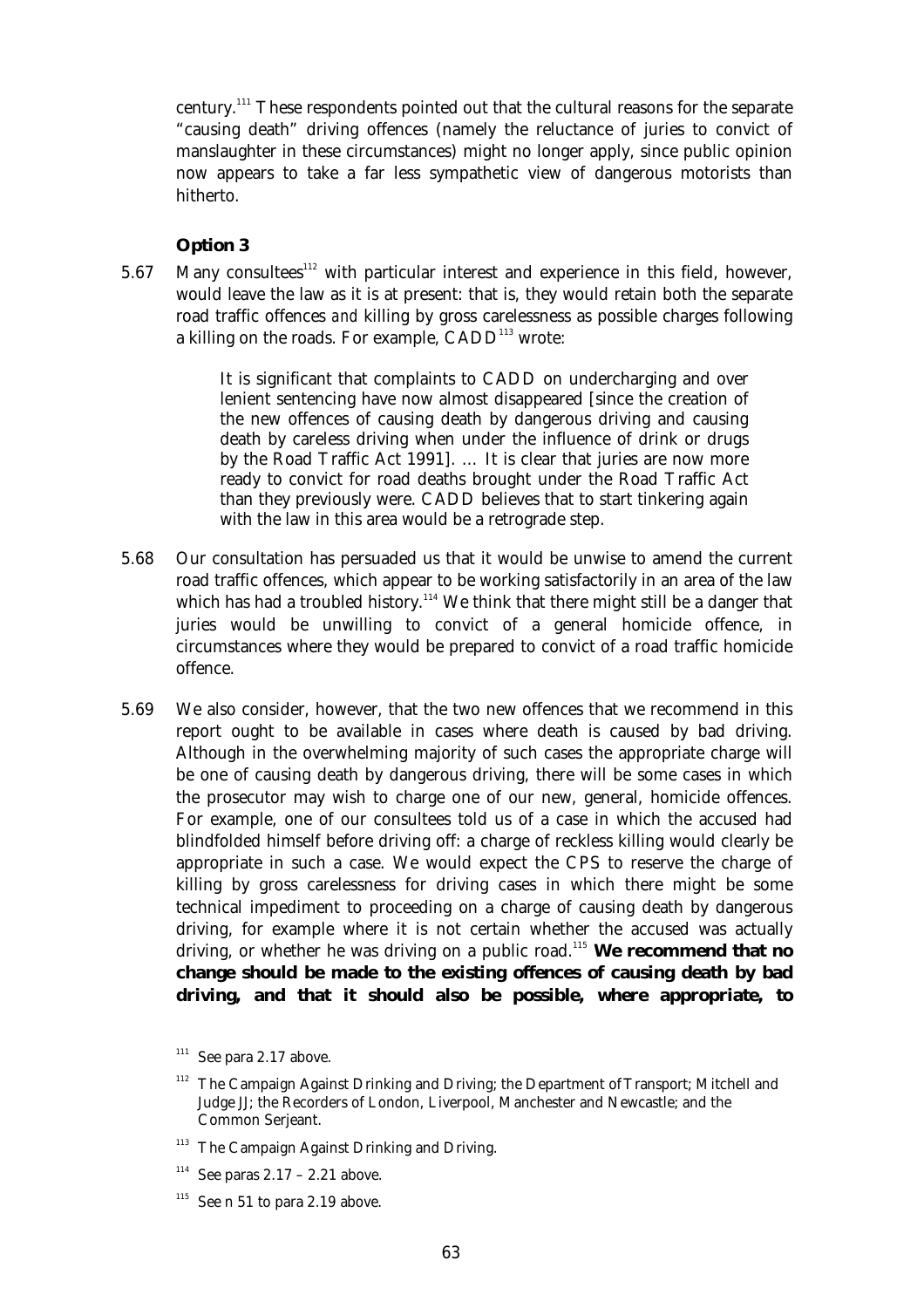# **prosecute such cases as reckless killing or killing by gross carelessness. (Recommendation 10)**

## **THE FORFEITURE ACT 1982<sup>116</sup>**

- 5.70 A common law principle, based on public policy, debars a person who has unlawfully killed another from acquiring a benefit in consequence of the killing, $117$  and therefore from taking any benefit under the victim's will or intestacy. 118
- 5.71 The Forfeiture Act 1982 ("the Act") empowers the court, except where a person stands convicted of murder, $119$  to grant discretionary relief from this principle, to which the Act refers as the "forfeiture rule". Where the court determines that the rule would apply to preclude a person who has unlawfully killed another from acquiring any interest in property, the court may make an order modifying the

No doubt, one of the reasons behind the rule of public policy is to prevent the encouragement of crime. Terrible though the taking of any life is, it is not an encouragement of crime if the law allows a person to inherit on a death which he has caused in circumstances where he did not act deliberately or intentionally.

Pennycuick V-C expressed a contrary view, however, in *Re Giles* [1972] Ch 544. He held that a wife's conviction of the manslaughter of her husband automatically debarred her from benefiting under his will: the question whether she deserved punishment or was morally blameworthy was, he stated (at 552G), immaterial. *Re Giles* was cited without disapproval in *Royse v Royse* [1985] Ch 22 (CA) 26G-27B, *per* Ackner LJ; and a similar approach was recently adopted by His Honour Judge Kolbert (sitting as a High Court judge) in *Jones v Roberts* [1995] 2 FLR 422, who considered himself bound by *Royse v Royse*.

 $119$  s 5.

<sup>&</sup>lt;sup>116</sup> See Stephen Cretney, "The Forfeiture Act 1982: the Private Member's Bill as an Instrument of Law Reform" (1990) 10 OJLS 289.

<sup>117</sup> *Cleaver v Mutual Reserve Fund Life Association* [1982] 1 QB 147.

<sup>&</sup>lt;sup>118</sup> The principle does not apply to a person found to have been insane at the time of the killing: see, eg, *Re Pitts* [1931] 1 Ch 546. It has been stated judicially that the principle does not apply to every case of manslaughter, but only to those in which there has been violence or a threat of violence: eg, *Gray v Barr* [1971] 2 QB 554, 581 *per* Salmon LJ, 587 *per* Phillimore LJ; *Re K (deceased)* [1985] Ch 85 (Vinelott J), affirmed [1986] Ch 180 (CA); *Re H (deceased)* [1990] 1 FLR 441. In the last-mentioned case Peter Gibson J applied the test (at 447C): has the person been guilty of deliberate, intentional and unlawful violence or threats of violence? He explained (at 446H-447A):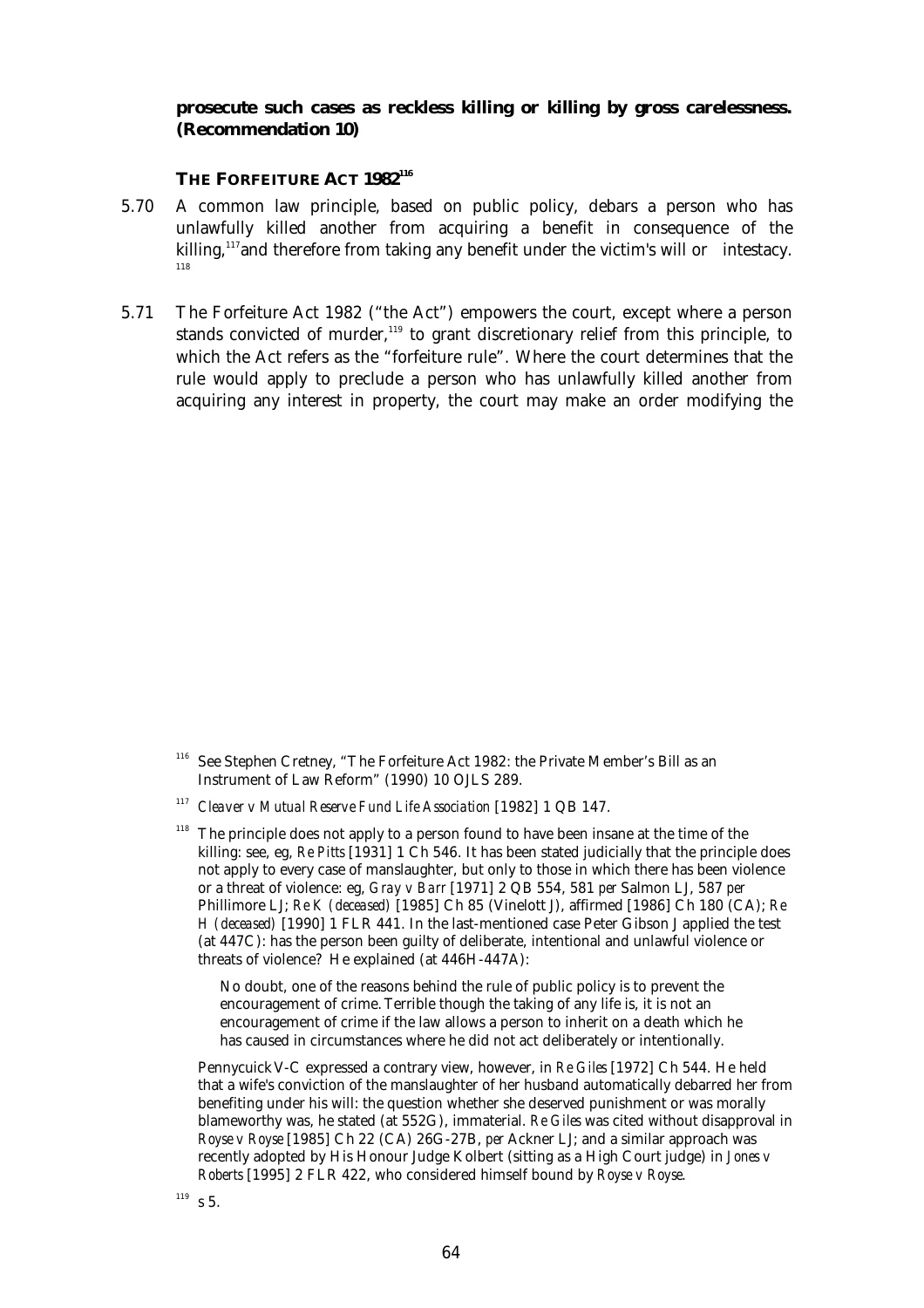rule.<sup>120</sup> The Act provides that the court should not make an order unless satisfied that, having regard to the conduct of the offender and of the deceased and to such other circumstances as appear material, the justice of the case requires the effect of the forfeiture rule to be so modified.<sup>121</sup>

- 5.72 The forfeiture rule and the Act were considered in *Re K (deceased)*,<sup>122</sup> in which a wife who had been subjected to repeated violence at the hands of her husband killed him when a shotgun with which she was threatening him went off. She was convicted of manslaughter and placed on probation for two years. Vinelott J (whose decision was upheld by the Court of Appeal) held that the forfeiture rule applied, but granted relief under the Act. He took into account (among other things) the fact that the applicant had been a loyal wife who had suffered grave violence.
	- 5.73 We have considered whether the Act should be amended in consequence of the proposed replacement of involuntary manslaughter with the two offences of reckless killing and of killing by gross carelessness.
	- 5.74 As in the case of murder, a person cannot be convicted of reckless killing without having in mind the consequences of his actions. In murder, he must intend to kill or cause serious personal injury; in reckless killing he must be aware of the risk that his conduct will have one of those consequences. It seems arguable therefore that the considerations which prompted the exclusion of murder from the Act are applicable to reckless killing as well. Support for this argument might be found in the fact that at the date of the Act "the predominant judicial view was that an actor intended a result if he knew that it was a highly probable (or perhaps merely probable) result of his act, although it was not his purpose or object to cause that result".<sup>123</sup> It seems probable that some cases of manslaughter where the defendant was aware of the relevant risk would have been thought to involve murder and hence to fall outside the ambit of the Act.
	- 5.75 Whatever the merits of the argument canvassed in the previous paragraph, however, we take the view that they cannot prevail against the following consideration. It seems from authorities such as *Re K (deceased)*<sup>124</sup> that at present the court may exercise its discretionary power to grant relief against the forfeiture rule in circumstances where, had the proposed offence of reckless killing been available, the person seeking relief might have been convicted of that offence. In the absence of consultation on this issue we do not consider that it is properly open to us to make a recommendation that would remove from a person seeking

 $12(1)$ . If there has been a conviction, the application must be brought within 3 months of its date: s 2(3).

 $121$  s 2(2).

 $122$  [1985] Ch 85 (Vinelott J), [1986] Ch 180 (CA).

<sup>&</sup>lt;sup>123</sup> J C Smith and B Hogan, *Criminal Law* (7th ed 1993) p 54. This view was subsequently exploded: *Hancock and Shankland* [1986] AC 455, in which both the Court of Appeal and the House of Lords emphasised that even an awareness that the consequence was virtually certain did not constitute an intention.

 $124$  See para 5.72 above.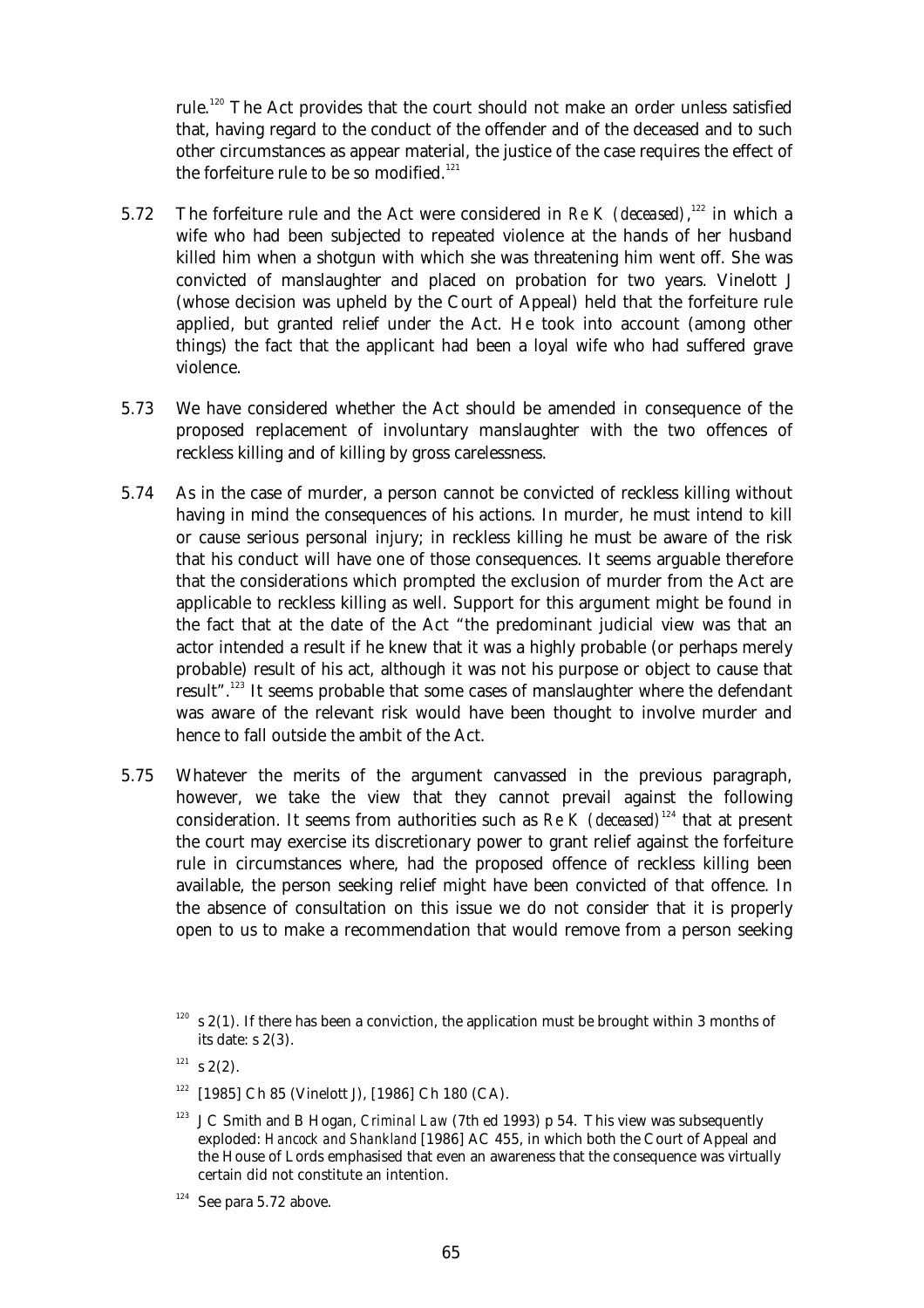relief a right which he has at present, although no doubt discretion would only be exercised in favour of such a person in wholly exceptional circumstances.

 5.76 We accordingly make no recommendation for the amendment of the Forfeiture Act 1982.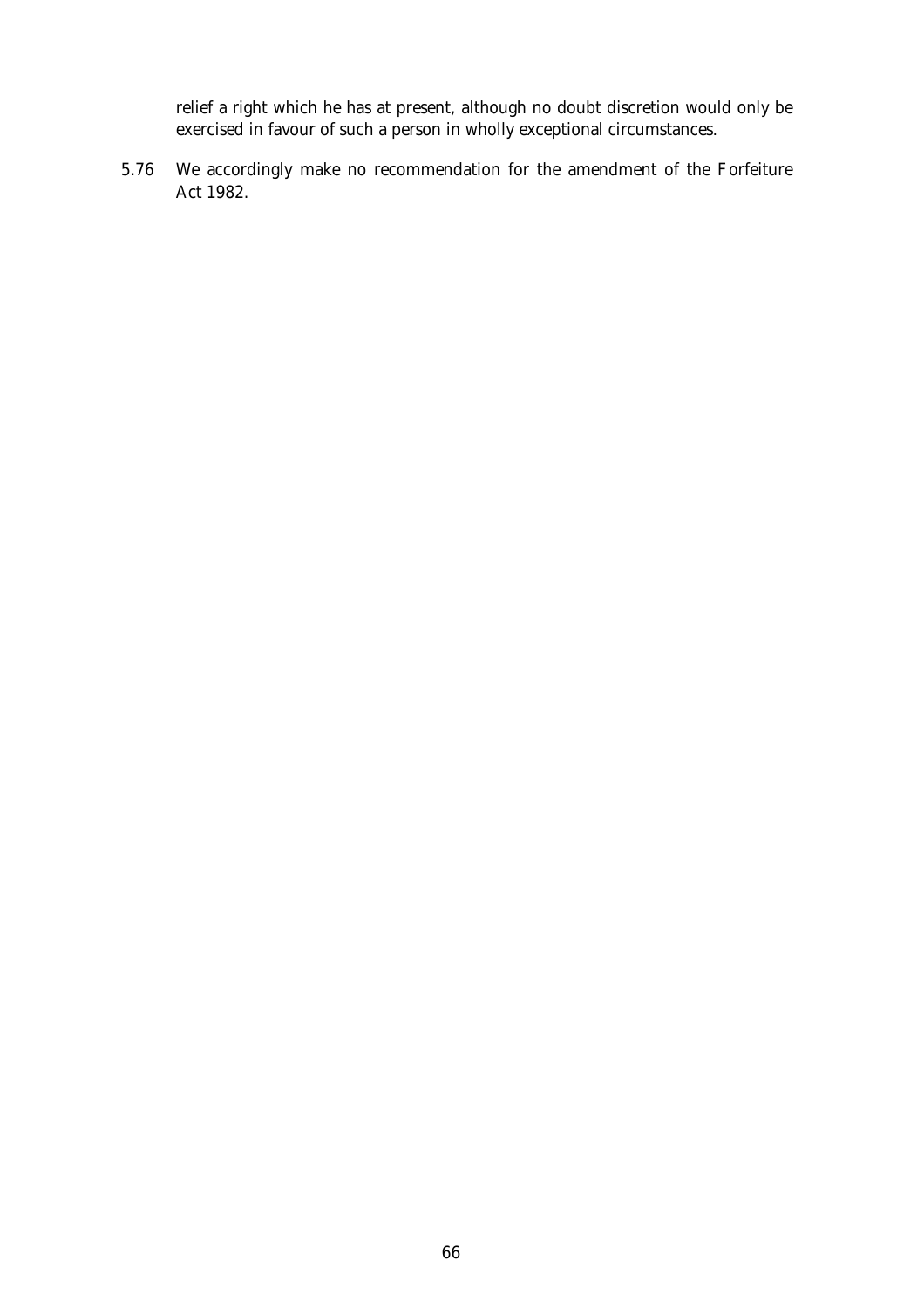# **PART VI CORPORATE MANSLAUGHTER: THE PRESENT LAW**

# **INTRODUCTION**

- $6.1$  Although a corporation is a separate legal person,<sup>1</sup> it has no physical existence; and it can therefore act only through individuals who are its servants or agents. At one time it was thought that, for procedural reasons, a corporation was not indictable. Those procedural reasons have long since ceased to apply; $^2$  and, as a matter of substantive law, two main techniques have been developed for attributing to a corporation the acts and states of mind of individuals it employs.
	- 6.2 It is convenient to call the first technique "identification". It originated in the 1940s and the concept has been developed in later cases. Broadly, under this doctrine those who *control* the corporation are treated, for the purpose of criminal liability, as embodying the corporation: the acts and states of mind of those who control a company *are* in law those of the company itself.
	- 6.3 The second technique, of vicarious liability, emerged much earlier, in the nineteenth century. According to this doctrine a company is vicariously liable for the acts of any employee wherever an individual employer would be so liable.
	- 6.4 Where neither technique applies, a corporation is not criminally liable. As Lord Hoffmann emphasised in a recent Privy Council decision,

reference to a company "as such" might suggest that there is something out there called the company of which one can meaningfully say that it can or cannot do something. There is in fact no such thing as the company as such, no ding an sich, $3$  only the applicable rules. To say that a company cannot do something means only that there is no one whose doing of that act would, under the rules of attribution, count as an act of the company.<sup>4</sup>

## **Procedure**

- 6.5 Many years ago it was thought that a corporation could not be indicted for any offence.<sup>5</sup> However, legislation now provides:
	- 1 *Salomon v Salomon* [1897] AC 22.
	- 2 See paras 6.5 – 6.6 below.
	- 3 "Thing in itself".
	- <sup>4</sup> *Meridian Global Funds Management Asia Ltd v The Securities Commission* [1995] 2 AC 500, 506H–507A.
	- <sup>5</sup> *Anon* (1701) 12 Mod 560, 88 ER 1518, note, *per* Holt CJ. One difficulty was that the accused had to be physically present at a trial at assizes or quarter sessions, though it was held that a corporation could be brought before a court of summary jurisdiction under the Summary Jurisdiction Act 1848: *Evans & Co Ltd v London County Council* [1914] 3 KB 315. This difficulty was, however, overcome by removing the indictment into the Court of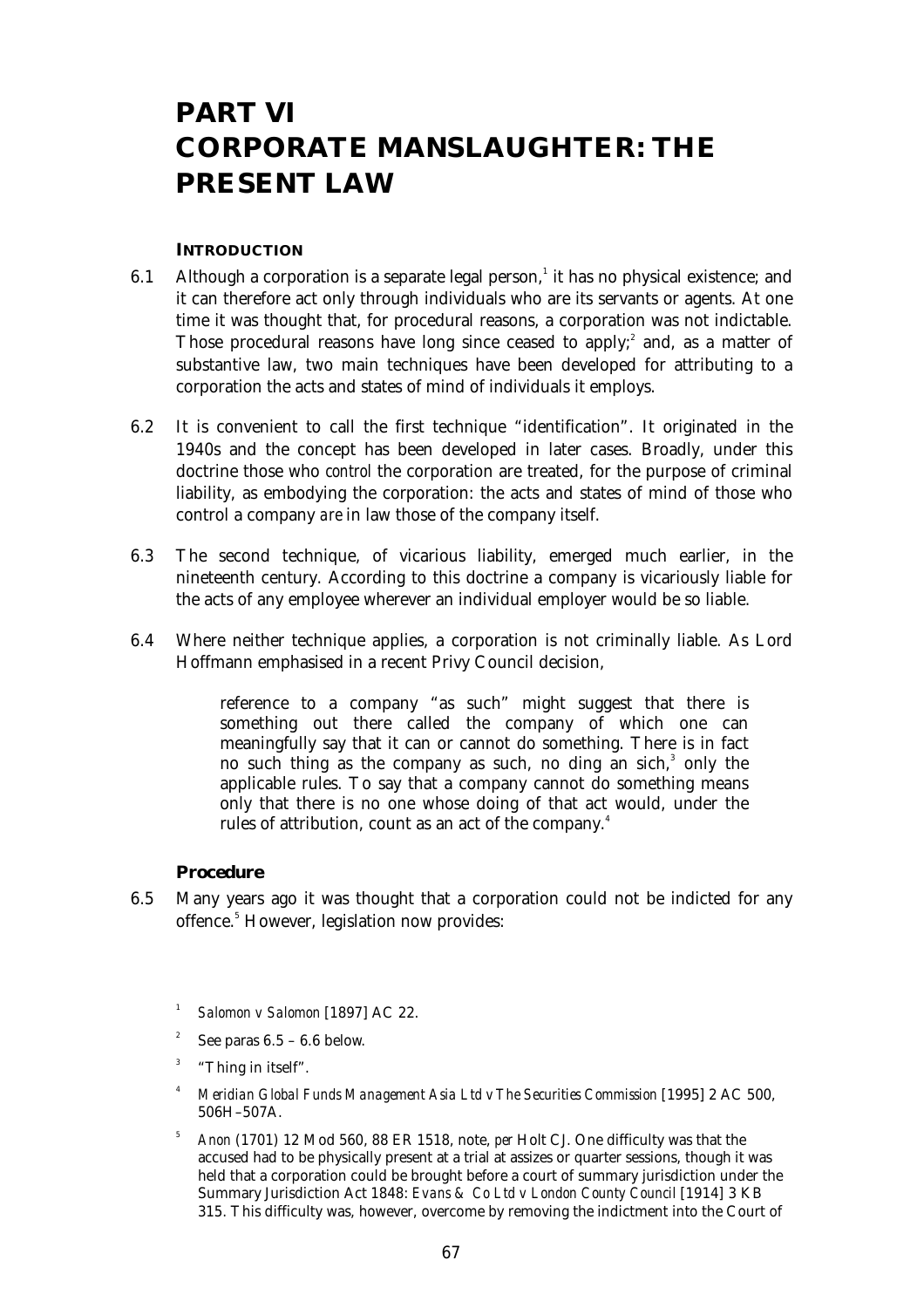On arraignment of a corporation, the corporation may enter in writing by its representative a plea of guilty or not guilty, and if either the corporation does not appear by a representative or, though it does so appear, fails to enter as aforesaid any plea, the court shall order a plea of not guilty to be entered, and the trial shall proceed as though the corporation had duly entered a plea of not guilty.<sup>6</sup>

 6.6 There used to be a further difficulty, that a corporation could not be indicted for felony.<sup>7</sup> However, section 1 of the Criminal Law Act 1967 abolished the distinction between felonies and misdemeanours.<sup>8</sup>

#### **Interpretation provisions**

 6.7 Section 14 of the Criminal Law Act 1827 provided that, in the absence of a contrary intention, the word "person" in a statute extended to corporations. The repetition of this provision in the Interpretation Act  $1889^\circ$  appears to have induced the courts to invoke it more readily.<sup>10</sup>

King's Bench, which allowed appearance by attorney, by means of a writ of certiorari: eg *Birmingham and Gloucester Railway Co* (1842) 3 QB 223, 114 ER 492 (Worcester Spring Assizes).

- $6$  Criminal Justice Act 1925, s 33(3).
- $7 A$  fine was not inflicted for felony except under statutory authority. Manslaughter became punishable with a fine in 1828: 9 Geo 4 c 31, s 9. In *Cory Bros & Co* [1927] 1 KB 810 Finlay J regarded himself as bound to rule on that ground (among others) that an indictment would not lie against a corporation for manslaughter. This decision was subsequently doubted: see para 6.40 below.
- <sup>8</sup> And, on all matters on which a distinction was previously drawn, assimilated the law to that applicable to misdemeanours at the commencement of the Act.
- 9 Section 2(1), which defined "person" (unless a contrary intention appeared) as including "a body corporate". (Section 14 of the 1827 Act was repealed by the 1889 Act: s 41 and Sch.) Now, the Interpretation Act 1978 defines "person" as including "a body of persons corporate" (s 5, Sch 1); and, in relation to such bodies, the definition applies to any Act "whenever passed relating to an offence punishable on indictment or on summary conviction" (s 22, Sch 2, para  $4(5)$ ).
- <sup>10</sup> Eg, in *Pearks Gunston & Tee Ltd v Ward* [1902] 2 KB 1, a Divisional Court (Lord Alverstone CJ, Darling and Channell JJ) held that a company could commit an offence under s 6 of the Sale of Food and Drugs Act 1875, of selling to the prejudice of the purchaser any article not of the nature, substance, and quality demanded by her. Both Lord Alverstone CJ and Darling J cited the 1889 Act. Darling J referred to it thus in the opening sentences of his judgment (at p 9):

With regard to the point that a corporation cannot be liable to a penalty under s 6, we have in s 2, sub-s 1 of the Interpretation Act, 1889, the authority of Parliament for saying that the word "person" in this section includes a body corporate unless the contrary intention appears. For the reasons given by [Lord Alverstone], I cannot see any intention here to exclude a company from the interpretation of the section.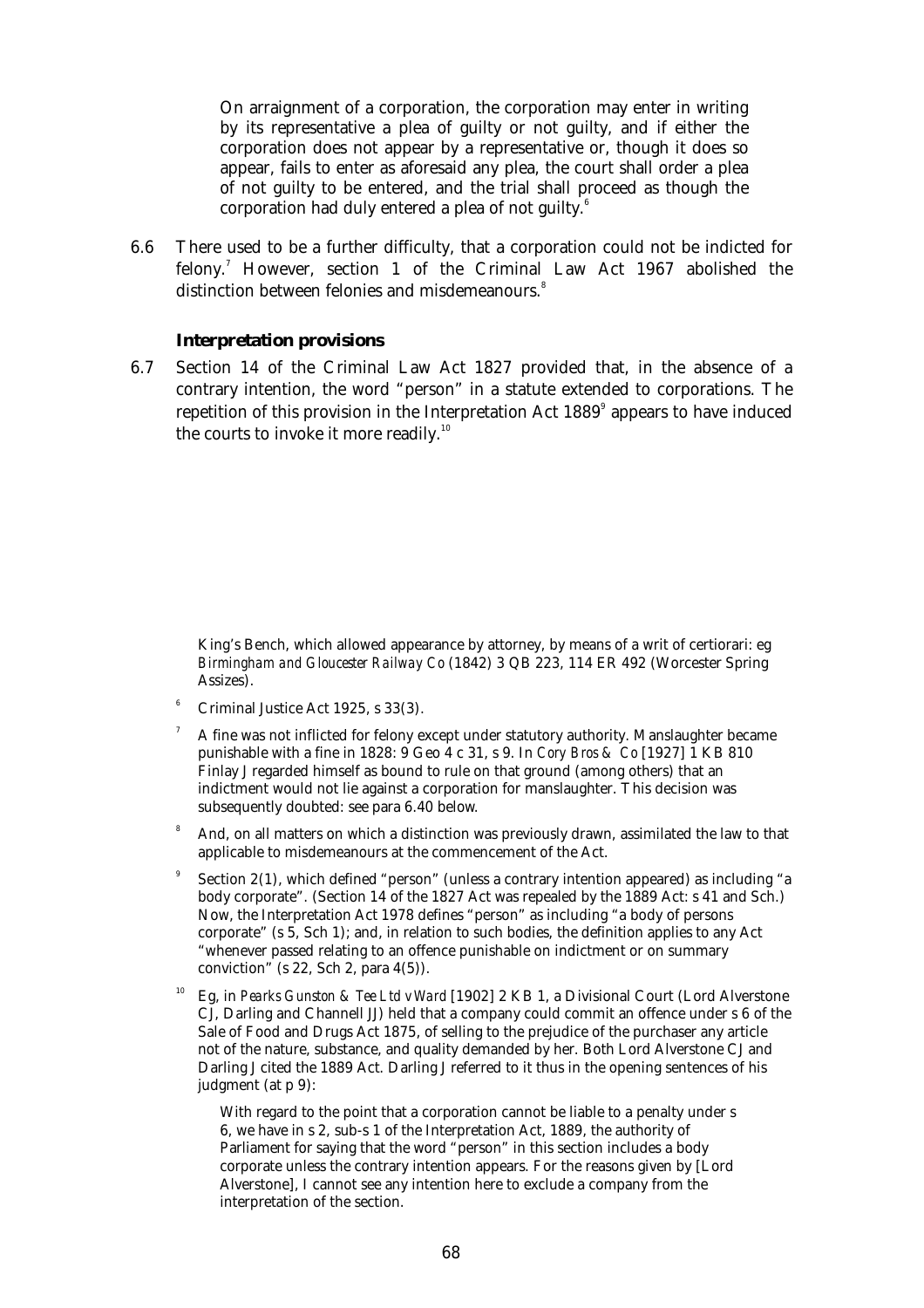## **VICARIOUS LIABILITY**

- 6.8 The rule that, in general, vicarious liability does not form part of the criminal law is a long-established principle of the common law.<sup>11</sup> There are three exceptions to this principle.
- 6.9 Two of these exceptions are the common law offences of public nuisance<sup>12</sup> and criminal libel.<sup>13</sup> The third, more important, exception concerns statutory offences. Many statutes, by imposing an absolute duty on an employer or principal, render her liable for the acts of her employees or agents even if she has not authorised or consented to the commission of those acts:

A master is not criminally responsible for a death caused by his servant's negligence, and still less for an offence depending on the servant's malice; nor can a master be held liable for the guilt of his servant in receiving goods knowing them to have been stolen. *And this principle of the common law applies also to statutory offences*, with this difference, that it is in the power of the Legislature, if it so pleases, to enact … that a man may be convicted and punished for an offence although there was no blameworthy condition of mind about him.<sup>14</sup>

- 6.10 The question whether a particular provision imposes vicarious liability is one of construction, depending upon "the object of the statute, the words used, the nature of the duty laid down, the person upon whom it is imposed, the person by whom it would in ordinary circumstances be performed, and the person upon whom the penalty is imposed". $^{15}$
- 6.11 Where the doctrine of vicarious liability applied, the courts have had no difficulty in holding that a corporation, as well an individual, might be the principal.<sup>16</sup> In 1842, in *Birmingham & Gloucester Railway Co*, <sup>17</sup> the Divisional Court upheld an indictment against the defendant company for failing to construct connecting
	- $11$  "It is a point not to be disputed but that in criminal cases the principal is not answerable for the act of his deputy, as he is in civil cases; they must each answer for their own acts, and stand or fall by their own behaviour": *Huggins* (1730) 2 Ld Raym 1574, 92 ER 518, *per* Raymond CJ.
	- <sup>12</sup> Eg *Stephens* (1886) LR 1 QB 702, in which the owner of premises on which his servants had created a nuisance was held liable. However, the ground of the decision was that the proceeding, though criminal in form, was essentially civil in nature; and Bramwell B, at p 710, stated that he wished to guard himself against "it being supposed that … the general rule that a principal is not criminally responsible for the act of his agent is infringed".
	- <sup>13</sup> The leading case is *Holbrook* (1878) 4 QBD 42. Reviewing the history of this aspect of the offence, Lush J explained (at pp 46–49) that the law regarded libel as an exceptional offence and treated, eg, the proprietor of a newspaper which contained a personal libel as a criminal, "though he had not himself committed the criminal act, nor procured or incited another to commit it, nor aided in its commission, nor knew that it was about to be committed" (at p 49). The rigour of the common law had, however, been mitigated by the Libel Act 1843, s 7 of which introduced a defence that publication was made without the defendant's authority, knowledge or consent and (in effect) without negligence on her part.

- <sup>16</sup> *Mousell v London and North-Western Railway Co* [1917] 2 KB 836.
- <sup>17</sup> (1842) 3 QB 223; 114 ER 492.

<sup>14</sup> *Chisholm v Doulton* (1889) 22 QBD 736, 741, *per* Cave J (emphasis added).

<sup>15</sup> *Mousell Bros Ltd v London and North-Western Railway Co* [1917] 2 KB 836, 845, *per* Atkin J.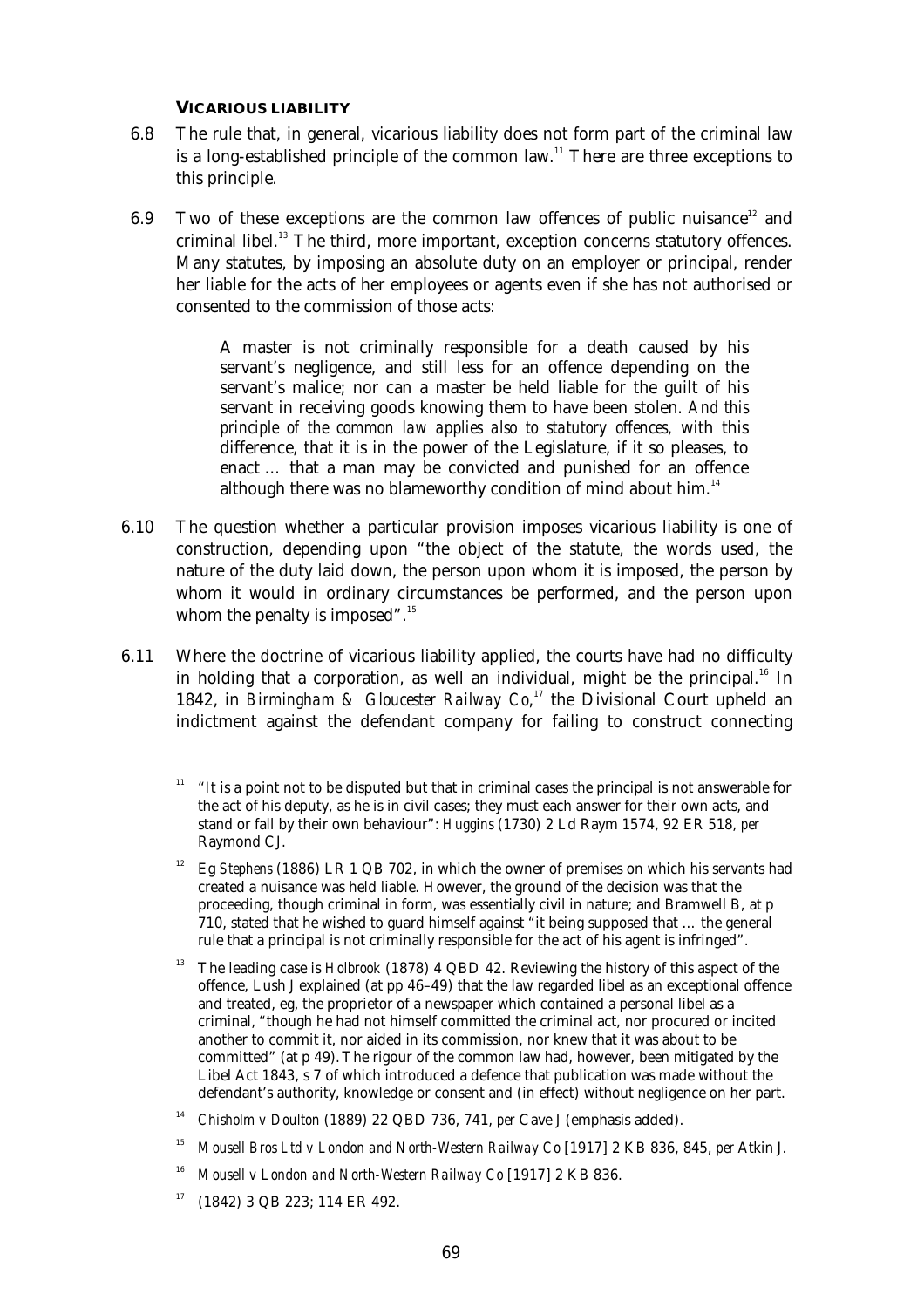arches over a railway line built by it, in breach of a duty imposed upon it by the statute which authorised the incorporation of the company.<sup>18</sup> The duty was imposed by statute directly upon the company. Since the breach of duty consisted of an omission, there was no distraction created by the existence of an obvious individual within the company against whom proceedings could have been brought instead.

- 6.12 Four years later, however, the same court held that a corporation could also be liable for the positive acts of its servants. In *Great North of England Railway Co*<sup>19</sup> the defendant corporation obstructed the highway while it was building a railway, and failed to comply with statutory instructions which imposed a duty to build a bridge for other traffic over the railway during construction. The corporation was indicted for breach of its statutory duty. Lord Denman CJ could find no grounds of principle on which to distinguish between offences of omission, as in the *Birmingham and Gloucester Railway Co* case, and those based on the commission of a positive act. For pragmatic reasons he also rejected an argument that in the latter type of case it was not necessary to proceed against the corporation because it might be possible to identify and prosecute an individual agent of the company responsible for the breach.<sup>20</sup>
- 6.13 In both cases the court said that there were some offences for which a corporation could not be indicted. In *Birmingham and Gloucester Railway Co* Patteson J (delivering the judgment of the court) referred to

a number of cases, which show that a company may be indicted for breach of a duty imposed by law, though not for a felony, or for crimes involving personal violence, as for riots or assaults.

In *Great North of England Railway Co* Lord Denman CJ stated that a corporation could not be guilty of treason, felony, perjury or offences against the person; and pointed out that nobody had sought

to fix [corporations] with acts of immorality. These plainly derived their character from the corrupted mind of the person committing them, and are violations of the social duties that belong to men and subjects. A corporation, which, as such, has no such duties, cannot be guilty in these cases: but they may be guilty as a body corporate of commanding acts to be done to the nuisance of the community at large.

 6.14 This principle has been recently considered at appellate level in two cases, one on each side of the line. The first was *Seaboard Offshore Ltd v Secretary of State for Transport*, <sup>21</sup> in which the House of Lords held that the relevant provision did not

<sup>18</sup> 6 & 7 Will IV c xiv.

<sup>19</sup> (1846) 9 QB 315; 115 ER 1294.

 $20$  "There can be no effectual means for deterring from an oppressive exercise of power for the purpose of gain, except the remedy by an indictment against those who truly commit it, that is, the corporation acting by its majority": (1846) 9 QB 315, 327; 115 ER 1294, 1298.

 $21$  [1994] 1 WLR 541.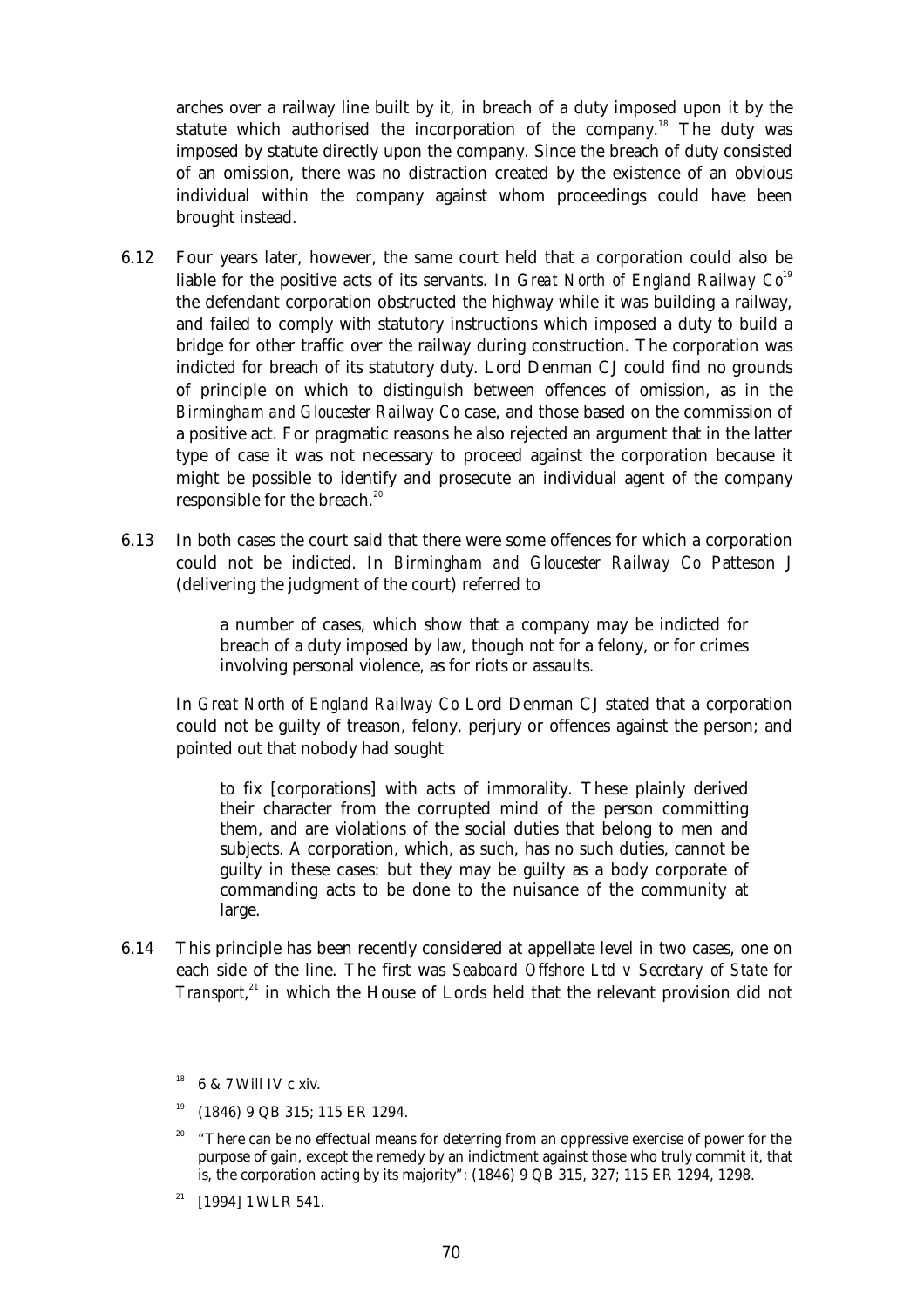impose vicarious liability. In that case the House was concerned with an offence contrary to section 31 of the Merchant Shipping Act 1988, which provides: $^{22}$ 

- (1) It shall be the duty of the owner of a ship to which this section applies to take all reasonable steps to secure that the ship is operated in a safe manner.
	-

...

 (3) If the owner of a ship to which this section applies fails to discharge the duty imposed on him by subsection (1), he shall be guilty of an offence … .

Subsection (4) enlarges the usual meaning of "owner" to include a charterer by demise and a person managing the ship under a management agreement. It concludes by providing that the reference in subsection (1) to the taking of all reasonable steps should (in relation to the owner, the charterer or manager) be "construed as a reference to the taking of such reasonable steps as it is reasonable for him to take in the circumstances of the case".

- 6.15 The justices found that the defendant company, the manager of a ship, had caused it to be operated in an unsafe manner by allowing the chief engineer insufficient time to familiarise himself with the ship before it sailed; but no finding was made as to which of the company's employees was responsible for that failure.
- 6.16 Both the Divisional Court and the House of Lords held that the company had been wrongly convicted. The question certified for the House of Lords, which it answered in the negative, was:

whether a manager is vicariously liable for a breach of duty under section 31 of the Merchant Shipping Act 1988 which arises from any act or omission by any of the manager's servants or agents. $^{23}$ 

6.17 Lord Keith of Kinkel (who made the only reasoned speech) said:

[I]t would be surprising if by the language used in section 31 Parliament intended that the owner of a ship should be criminally liable for any act or omission by any officer of the company or member of the crew which resulted in unsafe operation of the ship, ranging from a failure by the managing director to arrange repairs to a failure by the bosun or cabin steward to close portholes. Of particular relevance in this context are the closing words of section 31(4), referring to the taking of all such steps as are reasonable for *him* (my emphasis) to take, ie, the owner, charterer or manager. The steps to be taken are to be such as will secure that the ship is operated in a safe manner. That conveys to me the idea of laying down a safe manner of operating the ship by those involved in the actual operation of it and

<sup>22</sup> This section was brought into force as a result of the findings of the Sheen inquiry into the Zeebrugge disaster: MV Herald of Free Enterprise: Report of the Court No 8074, Department of Transport (1987).

<sup>[1994] 1</sup> WLR 541, 545B.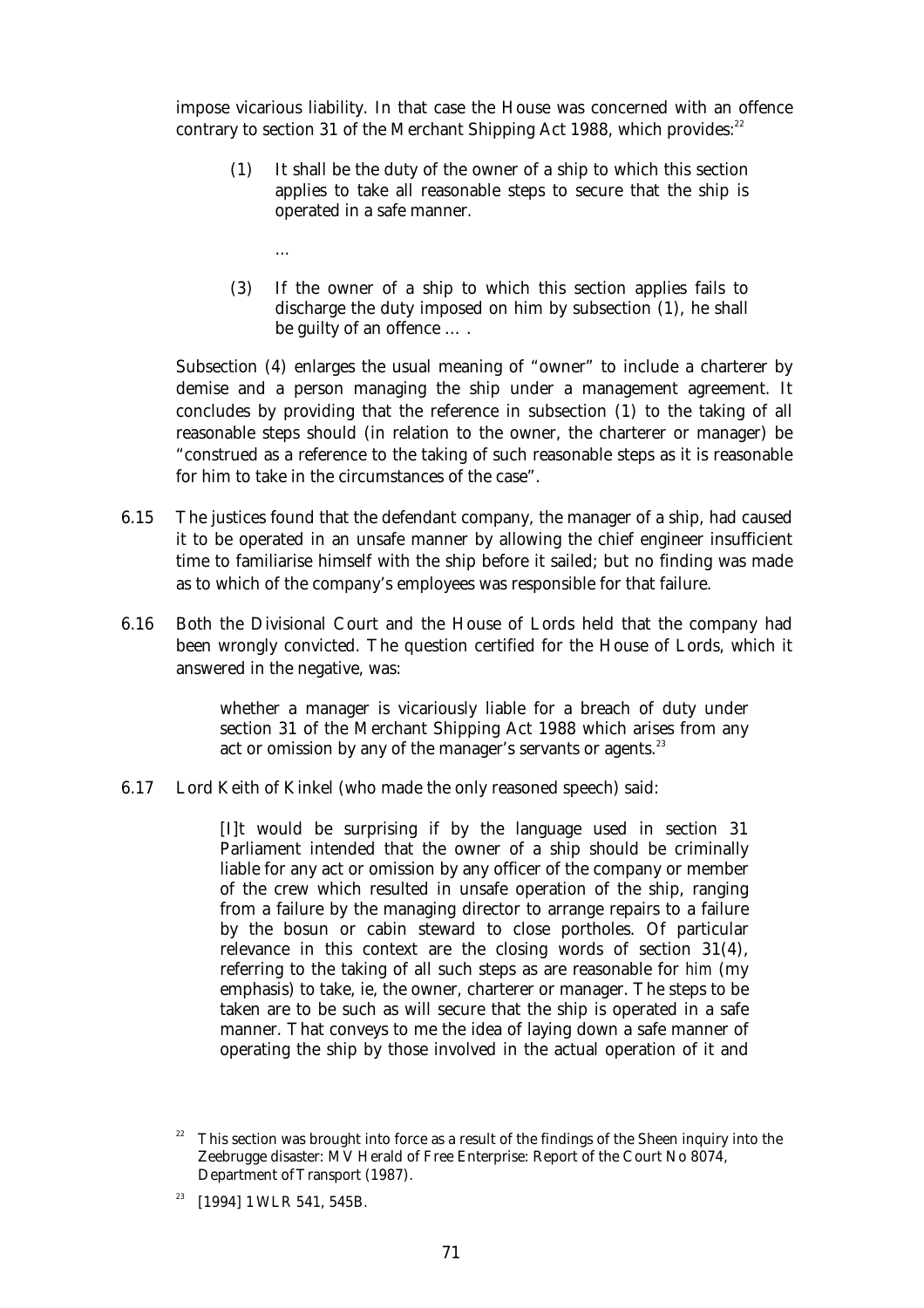taking appropriate measures to bring it about that such safe manner is adhered to.<sup>24</sup>

 6.18 The second case is *British Steel plc*, <sup>25</sup> which seems to be of considerable practical significance in the context of the present project.<sup>26</sup> In that case the Court of Appeal construed section 3(1) of the Health and Safety at Work etc Act 1974 as imposing vicarious liability. The subsection provides:

> It shall be the duty of every employer to conduct his undertaking in such a way as to ensure, so far as is reasonably practicable, that persons not in his employment who may be affected thereby are not thereby exposed to risks to their health or safety.<sup>27</sup>

- 6.19 The charge related to an accident at a British Steel plant. A 7.5 tonne section of steel platform at the plant was to be repositioned by two men, G and C, provided by subcontractors, the subcontract being on a labour-only basis, with equipment and supervision being carried out by British Steel. An identified British Steel employee was responsible for the supervision. The platform was supported by four supports from which it was cut free without having been secured to a crane or other prop. It collapsed, killing C.
- 6.20 The Court of Appeal upheld the conviction of British Steel. Rejecting the argument that the principle of identification applied, $28$  the court held that, subject to the words "so far as is reasonably practicable",<sup>29</sup> section 3(1) created an absolute prohibition.<sup>30</sup>
- 6.21 The Court of Appeal accepted that its decision might result in the imposition of liability on a corporation where, for example, an employee merely dropped a spanner or drove without due care and attention. In some cases, the court suggested, this would not be an absurd result: the incident might have occurred because at *some* level in its hierarchy the corporation's system had broken down.

- $26$  It has been described by one academic commentator as a "landmark decision" representing a "new mood of realism": Celia Wells, "Corporate Liability for Crime: The Neglected Question" (1995) 14 IBFL 42, 44.
- $27$  Section 2 of the Act provides for a similar (but more extensive and detailed) offence relating to a company's employees. Such failure under either section constitutes an offence under s 33(1).
- <sup>28</sup> The court refused leave to appeal, but certified (see p 595C–D) the following point of general public importance:

Whether section 3(1) [set out at para 6.18 above] … should be construed as if immediately after the word "employer", the additional words "through senior management" appear.

- These qualifying words are "simply referable to measures necessary to avert the risk": [1995] ICR 586, 592B. The court also stated (at p 591H): "Significantly, there is no due diligence defence in the Act … ."
- <sup>30</sup> The court found support for this contention in *Taylor v Coalite Oil and Chemicals Ltd* [1967] 3 KIR 315, *Board of Trustees of the Science Museum* [1993] ICR 876 (CA) and *Associated Octel Co Ltd* [1994] 4 All ER 1051 (CA).

<sup>[1994] 1</sup> WLR 541, 545E-G.

 $^{25}$  [1995] ICR 586.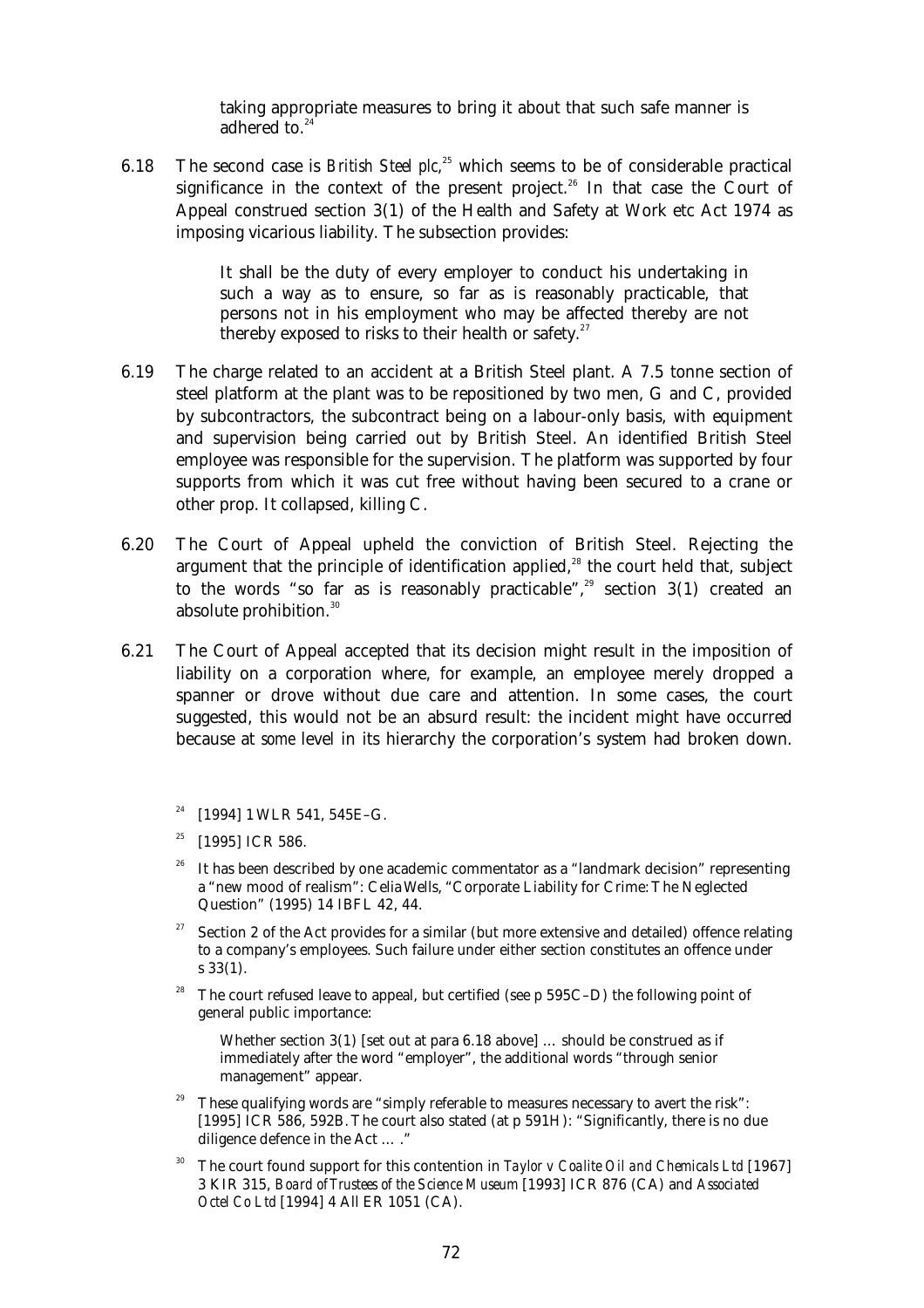The driver's carelessness, for instance, might have resulted from an attempt to meet excessively tight schedules or from tiredness due to over-long hours of work. In other cases a prosecution was unlikely or, if brought, would probably result in an absolute discharge and a refusal of an order for the defendant to pay the prosecution's costs.<sup>31</sup>

- 6.22 The court added that the effects of this judgment would be to reduce the time taken up in trials on section 3(1) by dispensing with the need to examine whether particular employees were part of senior management, and to promote a culture of guarding against risks to health and safety caused by hazardous industrial activity.<sup>32</sup>
- 6.23 Vicarious liability is not necessarily excluded even if the management of the company has expressly forbidden its employees to commit the acts in question. In *Coppen v Moore (No 2)*,<sup>33</sup> for example, a company was charged with an offence under the Merchandise Marks Act 1887, section 2(2). The offence consisted in selling goods to which a false description was applied unless the defendant proved (a) that having taken reasonable precautions she had no reason to suspect the genuineness of the trade description; (b) that on a demand duly made she gave all information in her power with respect to the persons from whom she had obtained such goods; and (c) that otherwise she had acted innocently. An employee of the defendant company sold some American ham as Scotch ham. The defendant company was convicted, notwithstanding that written instructions had been issued to employees forbidding them to sell ham under any specific name of place or origin.
- 6.24 A similar approach was recently adopted by the House of Lords in *Director General* of Fair Trading v Pioneer Concrete (UK) Ltd,<sup>34</sup> a case which was concerned with the quasi-criminal law of (civil) contempt. The Director General of Fair Trading obtained an injunction, restraining the company from enforcing certain agreements in breach of the Restrictive Trade Practices Act 1976. The company issued express instructions to its staff that the injunctions were to be obeyed, but, unknown to the management, certain employees entered into proscribed agreements. The application of the Director General to enforce the injunction by sequestrating the company's property succeeded, on the ground that, on the

<sup>31</sup> "[S]o-called absurdities are not peculiar to this corner of the law: at the extremities of the field of application of many rules surprising results are often to be found. That circumstance is inherent in the adoption of general rules to govern an infinity of particular circumstances. … Despite the intellectual difficulties created by [these] examples, they do not deflect us from the firm conclusion at which we have arrived": [1995] ICR 586, 594A–C. Professor Sir John Smith suggests that this is an unsatisfactory response; that the answer might lie in the adoption of a narrower interpretation of the words in the subsection, "conduct his undertaking"; that the failure of the hypothetical lorry driver to observe a red light cannot really be described as a failure by the employer to perform her duty. The effect (he concludes) "might be to limit liability to failures to establish and maintain safe systems of work and to exclude individual failures to apply them": [1995] Crim LR 655, 656.

- <sup>32</sup> [1995] ICR 586, 594D–E.
- <sup>33</sup> [1898] 2 QB 306.
- <sup>34</sup> [1994] 3 WLR 1249 (on appeal from *Re Supply of Ready Mixed Concrete (No 2)*), reversing the Court of Appeal. Lord Jauncey of Tullichettle, Lord Mustill and Lord Slynn of Hadley expressed agreement with Lord Templeman and Lord Nolan, both of whom made reasoned speeches.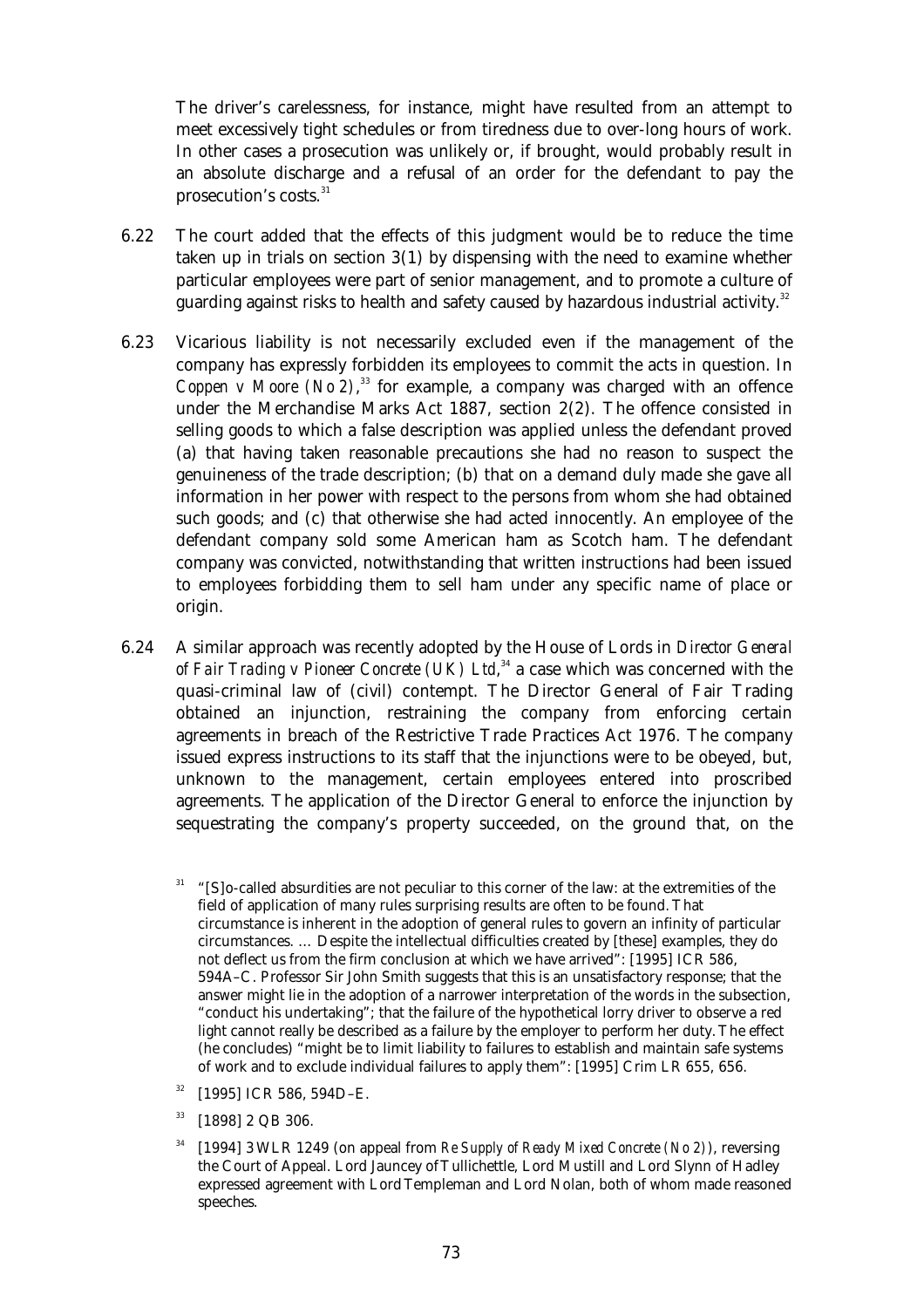proper construction of the Act, $35$  the company was liable for the conduct of its employees acting in the course of their employment.

 6.25 Lord Templeman pointed out that to permit a company to escape liability by forbidding its employees to do the acts in question would allow it

> to enjoy the benefit of restrictions outlawed by Parliament and the benefit of arrangements prohibited by the courts provided that the restrictions were accepted and implemented and the arrangements were negotiated by one or more employees who had been forbidden to do so by some superior employee identified in argument as a member of the "higher management" of the company or by one or more of the directors of the company identified in argument as "the guiding will" of the company.<sup>36</sup>

 6.26 It is noteworthy that the fact that the company had put in place a compliance system was held to be immaterial (and went only to mitigation). Lord Nolan explained:

> Liability can only be escaped by completely effective preventive measures. How great a burden the devising of such measures will cast upon individual employers will depend on the size and nature of the particular organisation. There are, of course, many areas of business life, not only in the consumer protection field, where it has become necessary for employers to devise strict compliance procedures. If the burden is in fact intolerable then the remedy must be for Parliament to introduce a statutory defence for those who can show that they have taken all reasonable preventive measures.<sup>37</sup>

# **THE PRINCIPLE OF "IDENTIFICATION"**

## **The nature of the principle**

 6.27 This principle, which was introduced into the criminal law by three cases decided in 1944 and was subsequently developed by the courts, now applies when vicarious liability does not. In summary, the governing principle is that those who control or manage the affairs of a company are regarded as embodying the company itself. The introduction of this principle enabled criminal liability to be imposed on a corporation, whether as perpetrator or accomplice, for virtually any offence, notwithstanding that mens rea was required, and without having to rely on statutory construction.<sup>38</sup>

<sup>35</sup> The law of contempt also fell for consideration; the injunction restrained the company from giving effect to the agreements "whether by itself or by its servants or agents or otherwise".

<sup>36</sup> [1994] 3 WLR 1249, 1254H–1255A.

 $37$  [1994] 3 WLR 1249, 1264C–D. For Celia Wells' view that this decision, together with other cases, represents "a quiet revolution", see n 21 to para 7.18 below.

<sup>38</sup> See, eg, *Deutsche Genossenschaftsbank v Burnhope* [1995] 1 WLR 1580 (HL), a civil case concerned with the construction of an insurance policy covering certain types of theft: "the reason why the company was guilty of theft in the circumstances of this case was that its directing mind and will, Mr [X, its chairman], was himself guilty of theft", *per* Lord Keith of Kinkel at p 1584A.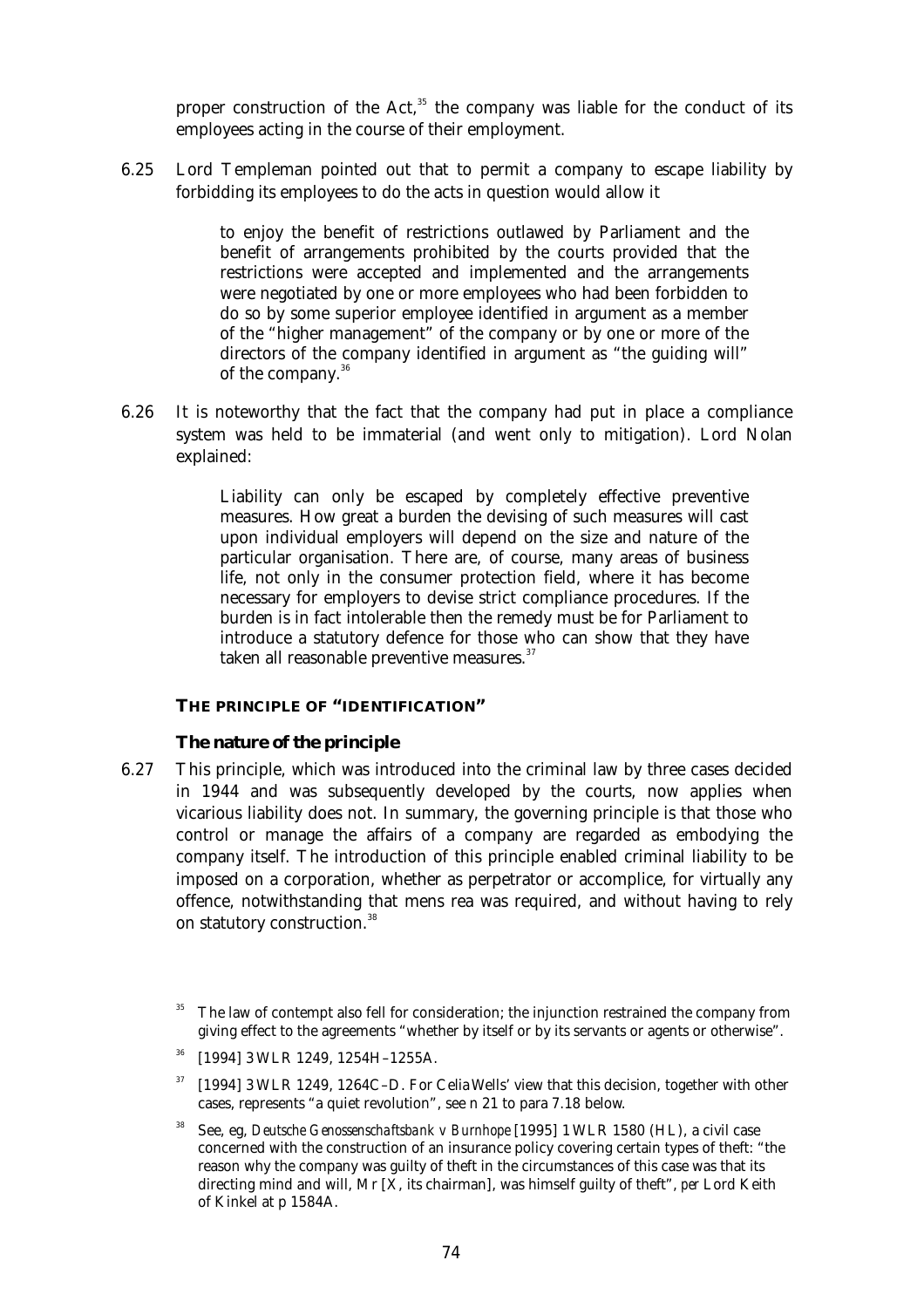6.28 The origin of the principle lies in a civil case<sup>39</sup> in which it was held that, for the purpose of a statute referring to "actual fault or privity", the privity of the company's manager was the privity of the company itself. In an oft-cited passage, Viscount Haldane LC said:

> [A] corporation is an abstraction. It has no mind of its own any more than it has a body; its active and directing will must consequently be sought in the person of somebody who for some purposes may be called an agent, but who is really the directing mind and will of the corporation, the very ego and centre of the personality of the corporation.<sup>40</sup>

 6.29 In 1957, Denning LJ, in another well-known passage (subsequently cited with approval and explained in *Tesco Supermarkets Ltd v Nattrass*),<sup>41</sup> said:

> A company in many ways may be likened to a human body. It has a brain and a nerve centre which controls what it does. It also has hands which hold the tools and act in accordance with directions from the centre. Some of the people in the company are mere servants and agents who are nothing more than hands to do the work and cannot be said to represent the mind or will. Others are directors and managers who represent the directing mind and will of the company, and control what it does. The state of mind of these managers is the state of mind of the company and is treated by the law as such.<sup>42</sup>

6.30 In the first of the 1944 cases, *DPP v Kent and Sussex Contractors Ltd*,<sup>43</sup> a company was charged with offences contrary to the Defence (General) Regulations 1939, of making use of a document (signed by the transport manager of the company) which was false in a material particular, with intent to deceive; and of making a statement (in the document) which it knew to be false in a material particular.<sup>44</sup> The magistrates found that the servants of the company knew that the statement was false, and used the document with intent to deceive, but they held that the company could not itself be guilty of the offences charged because it was not possible to impute the required mens rea to the company. The Divisional Court disagreed. Lord Caldecote CJ explained how a company can form a criminal intent:

> I think that a great deal of [counsel for the company]'s argument on the question whether there can be imputed to a company the knowledge or intent of the officers of the company falls to the ground, because although the directors or general manager of a company are

- <sup>42</sup> *H L Bolton (Engineering) Co Ltd v T J Graham & Sons Ltd* [1957] 1 QB 159, 172 (a civil case).
- <sup>43</sup> [1944] 1 KB 146.
- <sup>44</sup> It was alleged that the company made use of the false statement in the document for the purposes of a Motor Fuel Rationing Order.

<sup>39</sup> *Lennard's Carrying Co Ltd v Asiatic Petroleum Co Ltd* [1915] AC 705.

<sup>40</sup> *Ibid*, at p 713.

<sup>41</sup> [1972] AC 153, 171B–E, *per* Lord Reid; 187D–F, *per* Viscount Dilhorne; 200B–D, *per* Lord Diplock. The decision is considered at para 6.32 below.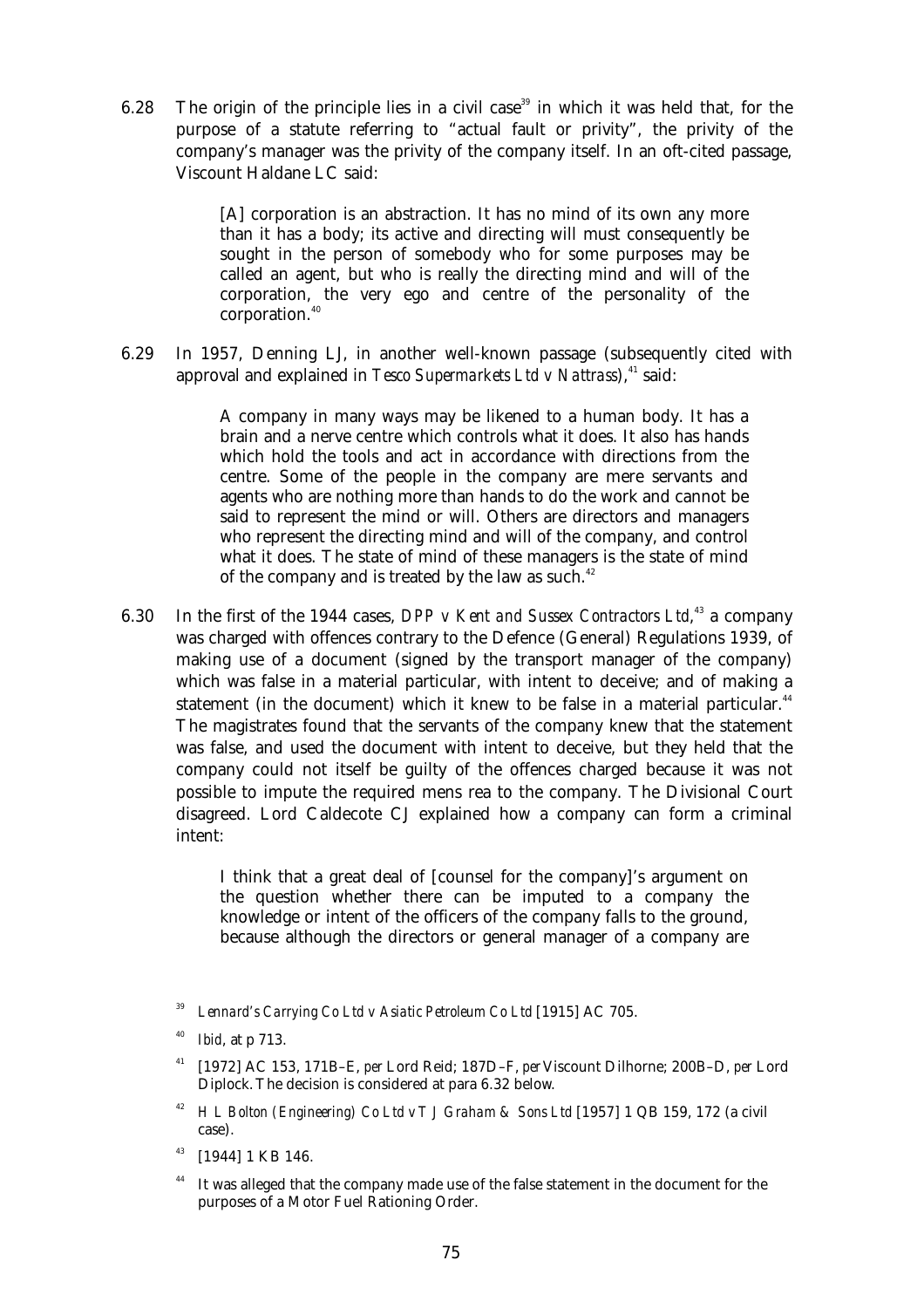its agents, they are something more. A company is incapable of acting or speaking or even of thinking except in so far as its officers have acted, spoken or thought … . In the present case the first charge against the company was of doing something with intent to deceive, and the second was that of making a statement which the company knew to be false in a material particular. Once the ingredients of the offences are stated in that way it is unnecessary, in my view, to inquire whether it is proved that the company's officers acted on its behalf. The officers are the company for this purpose  $\ldots$ .<sup>45</sup>

- 6.31 Later that year, in *ICR Haulage Ltd*, <sup>46</sup> a company was held indictable for common law conspiracy to defraud, another offence requiring mens rea to which vicarious liability could not apply. The corporation was not held responsible on the basis of liability for the acts of its agents; instead it was regarded as having committed the acts personally. *DPP v Kent and Sussex Contractors Ltd*<sup> $17$ </sup> was treated as authority for the proposition that a state of mind could be attributed to a company. The last of the trio of 1944 cases was *Moore v Bresler*, <sup>48</sup> which followed the two earlier decisions and is considered below.<sup>49</sup>
	- 6.32 This principle was developed thereafter on a case by case basis. The leading authority is the decision of the House of Lords in *Tesco Supermarkets Ltd v* Nattrass,<sup>50</sup> in which a company was charged with an offence under the Trade Descriptions Act 1968. It invoked the defence of due diligence provided by the Act,<sup>51</sup> and argued that the commission of the offence was due to the act or default of "another person" – namely, the branch manager, who had failed to supervise the assistant who actually committed the offence. The defence was held to be available, on the ground that the branch manager was not part of the "mind" of the company. The principle of identification, and the clear distinction between it and the doctrine of vicarious liability, were described by Lord Reid:

[A corporation] must act through living persons, though not always one or the same person. Then the person who acts is not speaking or acting for the company. He is acting as the company and his mind which directs his acts is the mind of the company. There is no question of the company being vicariously liable … . He is an embodiment of the company … and his mind is the mind of the

- [1944] KB 146, 155.
- [1944] KB 551.
- $47$  [1944] KB 146.
- <sup>48</sup> [1944] 2 All ER 515.
- <sup>49</sup> Para 6.38 below.
- $50$  [1972] AC 153.
- $51$  Under s 24(1):

In any proceedings for an offence under this Act it shall … be a defence for the person charged to prove (a) that the commission of the offence was due to a mistake or to reliance on information supplied to him or to the act or default of another person, an accident or some other cause beyond his control; and (b) that he took all reasonable precautions and exercised all due diligence to avoid the commission of such an offence by himself or any person under his control.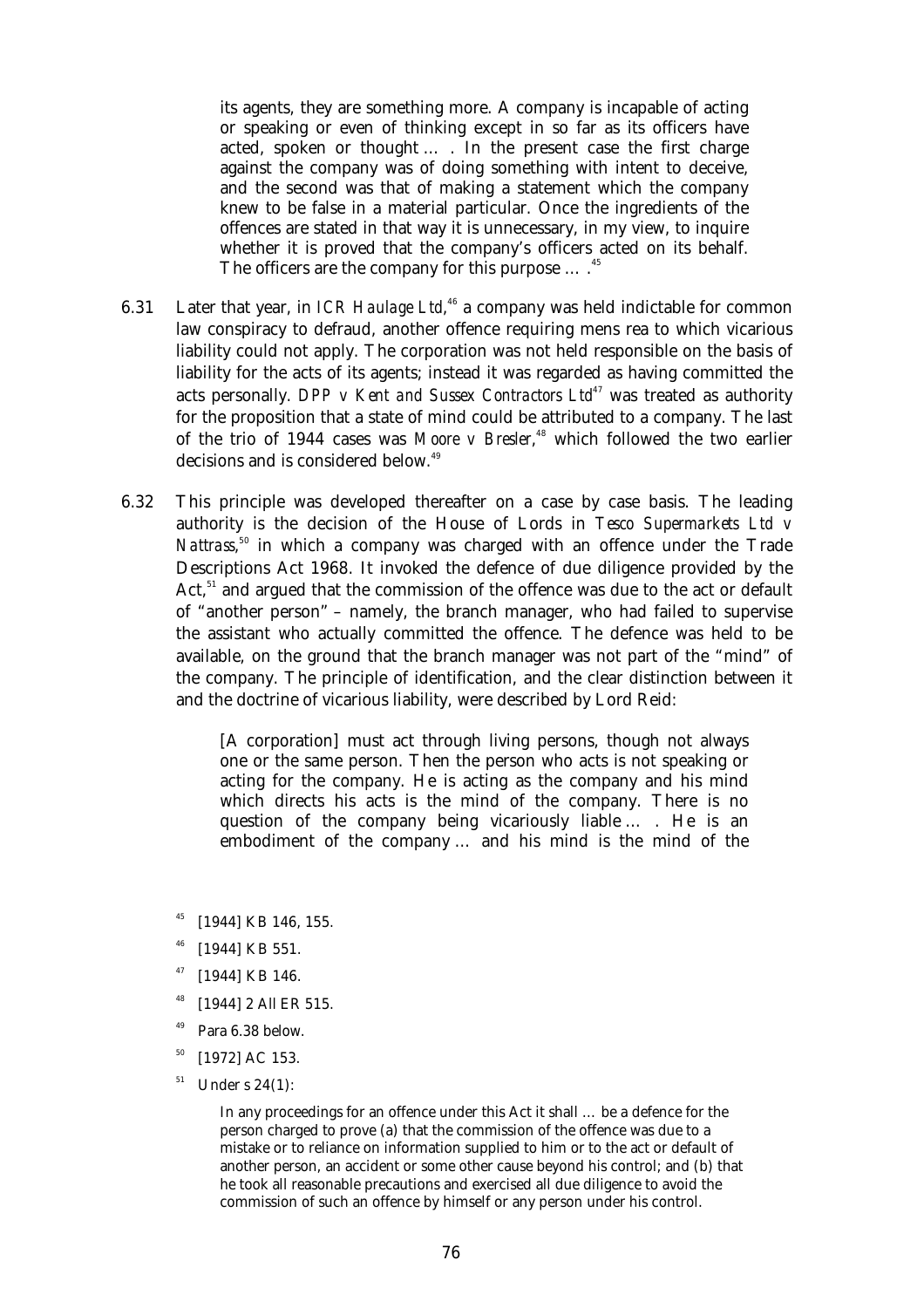company. If it is a guilty mind then that guilt is the guilt of the company. 52

- 6.33 Referring to the distinction drawn by Lord Denning between the "brains and nerve centre" of a company and its hands,<sup>53</sup> Lord Diplock expressed the view that Lord Denning's "vivid metaphor" was not to be taken as authority for extending the class of persons whose acts were treated as those of the company itself beyond those entitled under its articles of association to exercise the company's powers.<sup>54</sup>
- 6.34 The distinction between vicarious liability and the liability of corporations under the identification principle was also emphasised more recently, in *R v HM Coroner for East Kent, ex p Spooner*. <sup>55</sup> Bingham LJ said in that case:

It is important to bear in mind an important distinction. A company may be vicariously liable for the negligent acts and omissions of its servants and agents, but for a company to be criminally liable for manslaughter … it is required that the mens rea and actus reus of manslaughter should be established not against those who acted for or in the name of the company but against those who were to be identified as the embodiment of the company itself. $56$ 

## **Who are the controlling officers?**

 6.35 Although Lord Denning's dictum cited in paragraph 6.29 above was approved by the majority in the House of Lords in the *Tesco* case, <sup>57</sup> the speeches showed variations in the detailed application of the test. Lord Reid said that a company may be held criminally liable for the acts only of

> the board of directors, the managing director and perhaps other superior officers of a company [who] carry out the functions of management and speak and act as the company  $\ldots$  .<sup>58</sup>

Viscount Dilhorne, on the other hand, said that a company should only be identified with a person

who is in actual control of the operations of a company or of part of them and who is not responsible to another person in the company for the manner in which he discharges his duties in the sense of being under his orders.<sup>59</sup>

- [1972] AC 153, 170E–F. Lord Pearson, at p 190G, also stressed that the principle applied in the instant case was different from that of vicarious liability.
- <sup>53</sup> See para 6.29 above.
- <sup>54</sup> We consider at paras  $6.35 6.39$  below the differing judicial views on the question as to who are a company's controlling officers.
- $55$  (1989) 88 Cr App R 10.
- <sup>56</sup> (1989) 88 Cr App R 10, 16. The reference to the mens rea of manslaughter is outdated, since the offence is now founded on gross negligence.
- <sup>57</sup> *Tesco Supermarkets Ltd v Nattrass* [1972] AC 153; para 6.32 above.
- <sup>58</sup> [1972] AC 153, 171F.
- [1972] AC 153, 187G.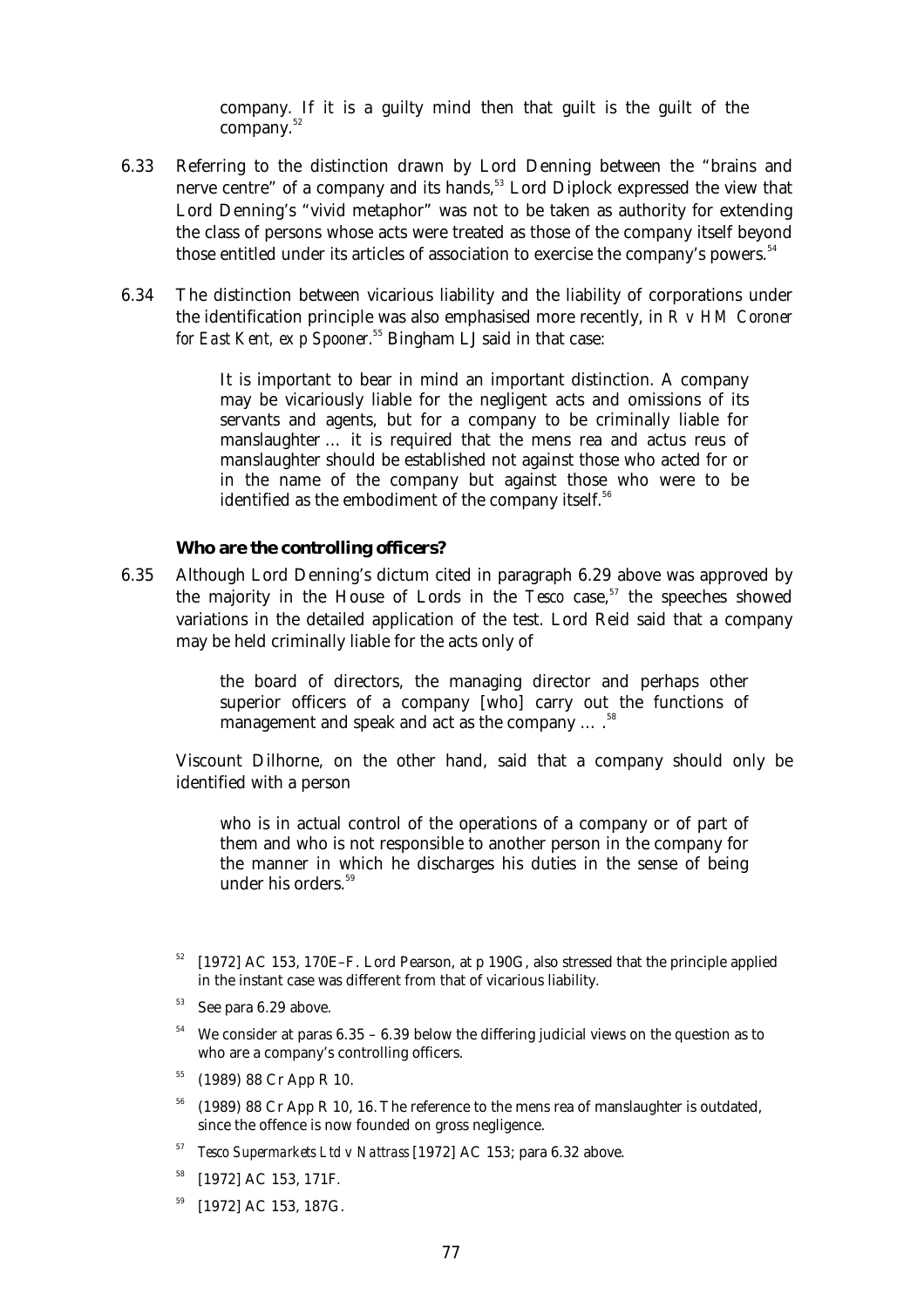Lord Diplock thought that the question was to be answered by

identifying those natural persons who by the memorandum and articles of association or as a result of action taken by the directors or by the company in general meeting pursuant to the articles are entrusted with the exercise of the powers of the company.<sup>60</sup>

Lord Pearson, too, thought that the constitution of the particular company should be taken into account.

- 6.36 The tests outlined above would, if applied strictly, produce rather different results. Viscount Dilhorne's test would appear to be stricter than the others, since there are very few people in a company who are not responsible to others for the manner in which they discharge their duties. However, the general principle is clear: the courts must attempt to identify the "directing mind and will" of the corporation, the process of such identification being a matter of law. $61$
- 6.37 It is noteworthy that under the principles enunciated in the *Tesco* case a branch manager was not regarded as a controlling officer. Lord Pearson explained in that case:

In the present case the company has some hundreds of retail shops, and it would be far from reasonable to say that every one of its shop managers is the same person as the company … Supervision of the details of operations is not normally a function of higher management; it is normally carried out by employees at the level of foreman, chargehands, overlookers, floor managers and "shop" managers (in the factory sense of "shop"). $62$ 

 6.38 Although there is little direct authority on the matter, it would seem right in principle that the person who is identified with the corporation renders it liable only so long as she acts within the scope of her office.<sup>63</sup> However, this requirement does not mean that the corporation's liability is necessarily excluded where the activities in question are contrary to its interests. In *Moore v Bresler Ltd*,<sup>64</sup> for instance, the respondent company was convicted of making false tax returns. The returns were actually made by the secretary of the company and the general

[1972] AC 153, 200A.

- <sup>61</sup> [1972] AC 153, 170F–G, *per* Lord Reid.
- <sup>62</sup> [1972] AC 153, 191B, 193C–D. Professor Glanville Williams suggests, in his *Textbook of Criminal Law* (2nd ed 1983) p 973, that the line was drawn too tightly in the *Tesco* case:

There is no absolute right and wrong about this, but the practical effect of *Tesco* appears to be to confine the identification doctrine to the behaviour of a few men meeting, say, in London, when the activities of the corporation are country-wide or even world-wide. It would seem on the whole to have been more sensible to have extended identification to cover the person or persons in control of local branches.

- <sup>63</sup> In *DPP v Kent and Sussex Contractors Ltd* [1944] KB 146 (DC), Macnaghten J referred at p 156 to the "responsible agent of a company, acting within the scope of his authority".
- [1944] 2 All ER 515.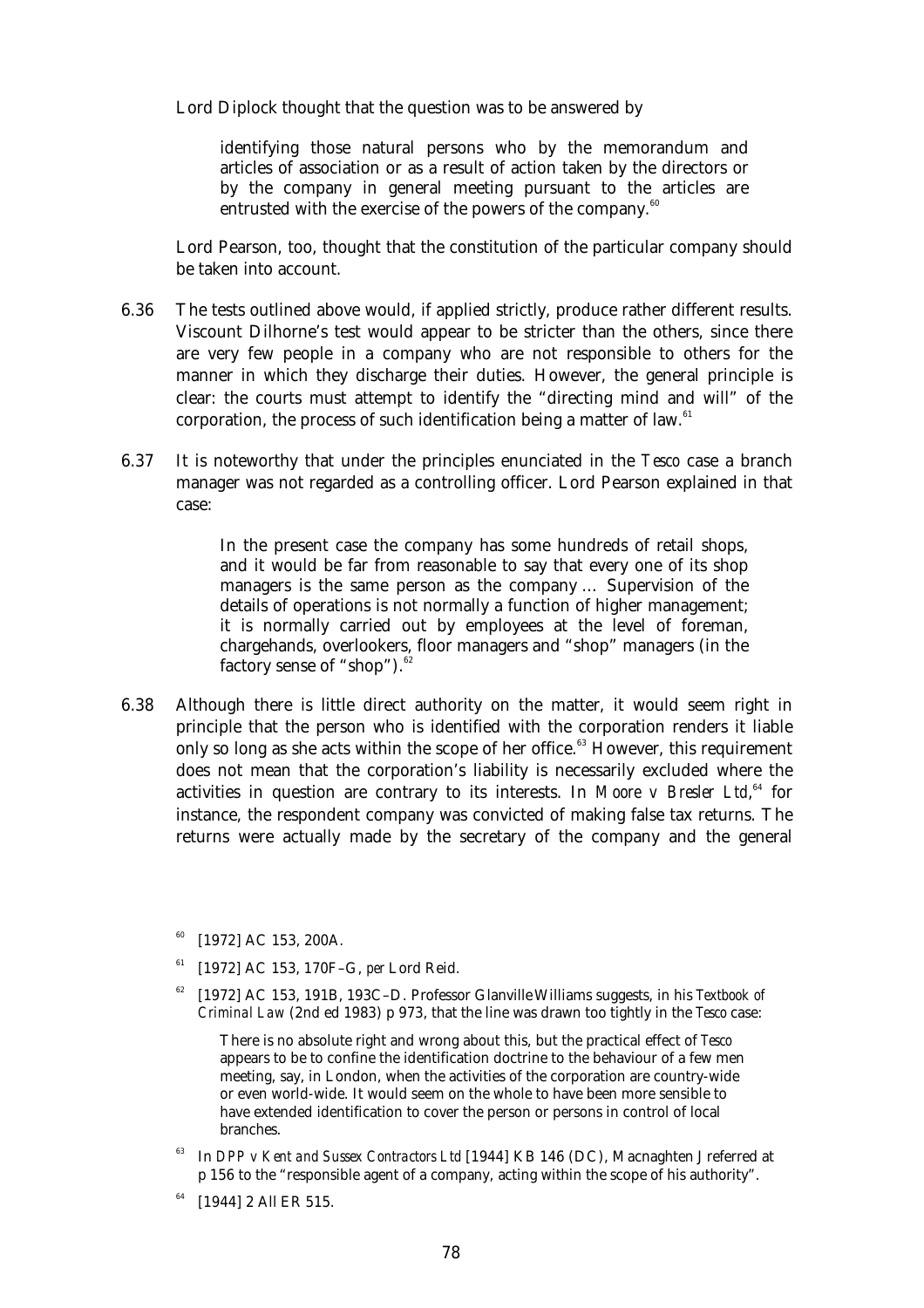manager of the branch concerned, and were designed to conceal their own fraudulent sale of company property. The court held that

The sales undoubtedly were fraudulent, but they were sales made with the authority of the respondent company by these two men as agents for the respondent company … . These two men were important officials of the company, and when they made statements and rendered returns … they were clearly making those statements and giving those returns as officers of the company … . Their acts, therefore,  $\dots$  were the acts of the company.<sup>65</sup>

 6.39 It is not clear whether the principle of identification can apply to a director or official whose appointment is invalid. Dicta by Lord Diplock in the *Tesco*<sup>66</sup> case suggest that it would not: he emphasised that "the obvious and only place" to look in deciding whose acts are to be identified with the corporation is the constitution of the corporation, its articles and memorandum of association.<sup>67</sup> This emphasis on the formal structure of the company would rule out anyone not validly appointed under the relevant Companies Act.<sup>68</sup>

## **CORPORATE LIABILITY FOR MANSLAUGHTER**

### **An indictment for manslaughter now lies against a corporation**

- 6.40 At one time it was thought that (in addition to other reasons relating to corporate liability in general) a corporation could not be guilty of manslaughter, because homicide required the killing to be done by a human being. $69$  This was the basis of a decision in 1927, *Cory Bros Ltd*, <sup>70</sup> in which Finlay J quashed an indictment
	- <sup>65</sup> [1944] 2 All ER 515, 516H–517A, *per* Viscount Caldecote CJ.
	- <sup>66</sup> [1972] AC 153, 199E.
	- $67$  [1972] AC 153, 199H-200A.
	- In 1972 the Law Commission's Working Party on the Criminal Liability of Corporations suggested that this failure to take into account the realities of the situation was undesirable in principle: see WP No 44, para 40. The definition in the Draft Criminal Code (1989) treats as a controlling officer anyone who in fact participates in the control of a corporation by exercising the functions of a relevant office, whether as the result of an appointment (valid or not) or de facto. It would include, for example, a bankrupt who runs a company of which members of his family are the nominal directors and shareholders. Criminal Law: A Criminal Code for England and Wales (1989) Law Com No 177, vol 1, cl 30 and vol 2 (Commentary on the Draft Code Bill) para 10.7.
	- <sup>69</sup> See, eg, Co Inst (6th ed 1809) Pt 3, ch 8; Stephen, *Digest of the Criminal Law* (1877) Art 218, p 140. Professor Sir John Smith suggests at [1991] Crim LR 697, 698, that Coke would not have thought it necessary to exclude corporations from the ambit of homicide, not only because a corporation could not at the time be indicted for any offence but also because manslaughter was a felony. He further suggests that, in referring to killing by a human being, Coke had in mind the law relating to deodands (which Coke went on to consider in the next chapter). Although a killing by an inanimate thing or an animal without fault on the part of a human being was not a crime, the thing that caused the death was "deodand" – to be given to God – and forfeited to the Crown to be applied to pious uses; Coke's probable purpose in specifying that the death must be caused by a human being was, therefore, to distinguish such killing from killing by an inanimate thing or an animal. Deodand was abolished in 1846.
	- <sup>70</sup> [1927] 1 KB 810. The facts are fully stated only in *The Times* 11 January 1927 and 1 March 1927. See also n 7 to para 6.6 above.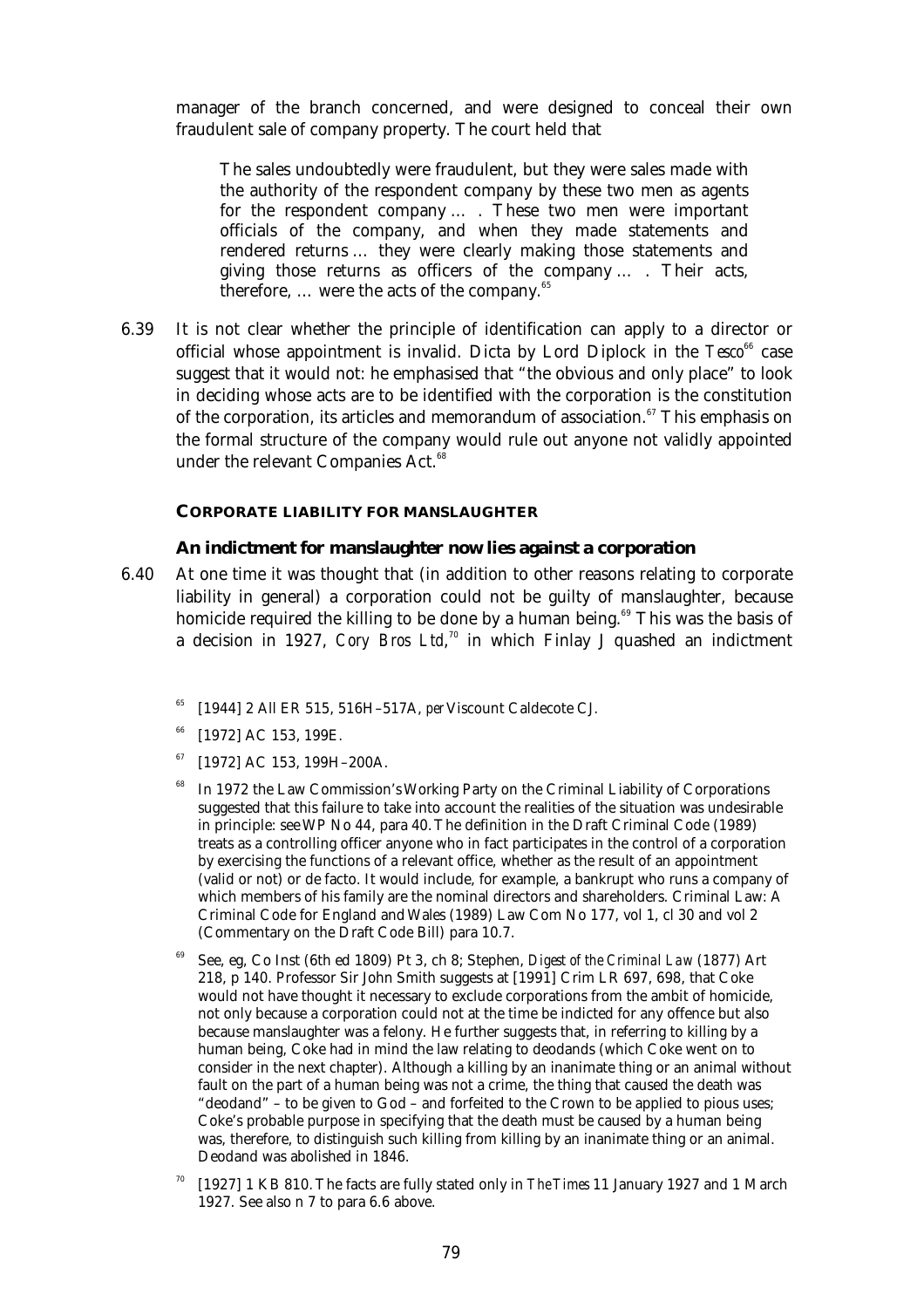against a company for manslaughter: he considered himself bound by earlier authorities, which (he concluded) showed "quite clearly" that an indictment would not lie against a corporation for a felony or a misdemeanour involving personal violence.<sup>71</sup> *Cory Bros* was, however, decided before the principle of identification was developed, as Stable J pointed out in *ICR Haulage Ltd*. He added:

[I]nasmuch as [*Cory Bros*] was decided before the decision in *DPP v Kent and Sussex Contractors* …, if the matter came before the court today, the result might well be different. As was pointed out by Hallett J in *DPP v Kent and Sussex Contractors*, this is a branch of the law to which the attitude of the courts has in the passage of time undergone a process of development. $^{72}$ 

- 6.41 A 1965 case at Glamorgan Assizes appeared to support Stable J's view. In *Northern Strip Mining Construction Co Ltd*<sup>3</sup> a welder-burner was drowned when a railway bridge which the company was demolishing collapsed. Workmen had been instructed to burn down sections of the bridge, starting in its middle. The defendant company was acquitted on the facts of the case, but neither counsel nor the presiding judge appeared to have any doubt about the validity of the indictment; and defence counsel seems to have conceded its propriety.<sup>74</sup> We are not, however, aware of any report of the argument or of the judge's reasons.
- 6.42 In 1987 the decision of a coroner (who had held that a corporation could not be indicted for manslaughter) was challenged in an application for judicial review.<sup>75</sup> The issue was not fully argued, but Bingham LJ saw no reason in principle why such a charge could not be established and "was tentatively of opinion" that an indictment would lie.<sup>76</sup>
- 6.43 In 1990 the same question was argued in depth in *P & O European Ferries (Dover)* Ltd.<sup>77</sup> In that case Turner J comprehensively reviewed the authorities (including some in other jurisdictions)<sup>78</sup> and concluded that an indictment for manslaughter

- <sup>73</sup> *The Times* 2, 4 and 5 February 1965.
- <sup>74</sup> He argued that it was "the prosecution's task to show that the defendant company, in the person of [the] managing director, was guilty of such a degree of negligence that amounted to a reckless disregard for the life and limbs of his workmen": *The Times* 4 February 1965.
- <sup>75</sup> *HM Coroner for East Kent, ex p Spooner* (1989) 88 Cr App R 10.
- <sup>76</sup> *Ibid*, at p 16.
- $77$  (1991) 93 Cr App R 72 (Central Criminal Court).
- <sup>78</sup> *Murray Wright Ltd* [1970] NZLR 476, in which the New Zealand Court of Appeal held that, under the Code of that country (originally drafted by Sir James Fitzjames Stephen), a corporation could not be guilty of manslaughter in the first degree (though two judges thought, obiter, that it might be convicted as a secondary party). The report includes citations from certain State Courts in the United States which demonstrate a diversity of approach.

<sup>[1927] 1</sup> KB 810, 817-818.

 $72$  [1944] KB 551, 556.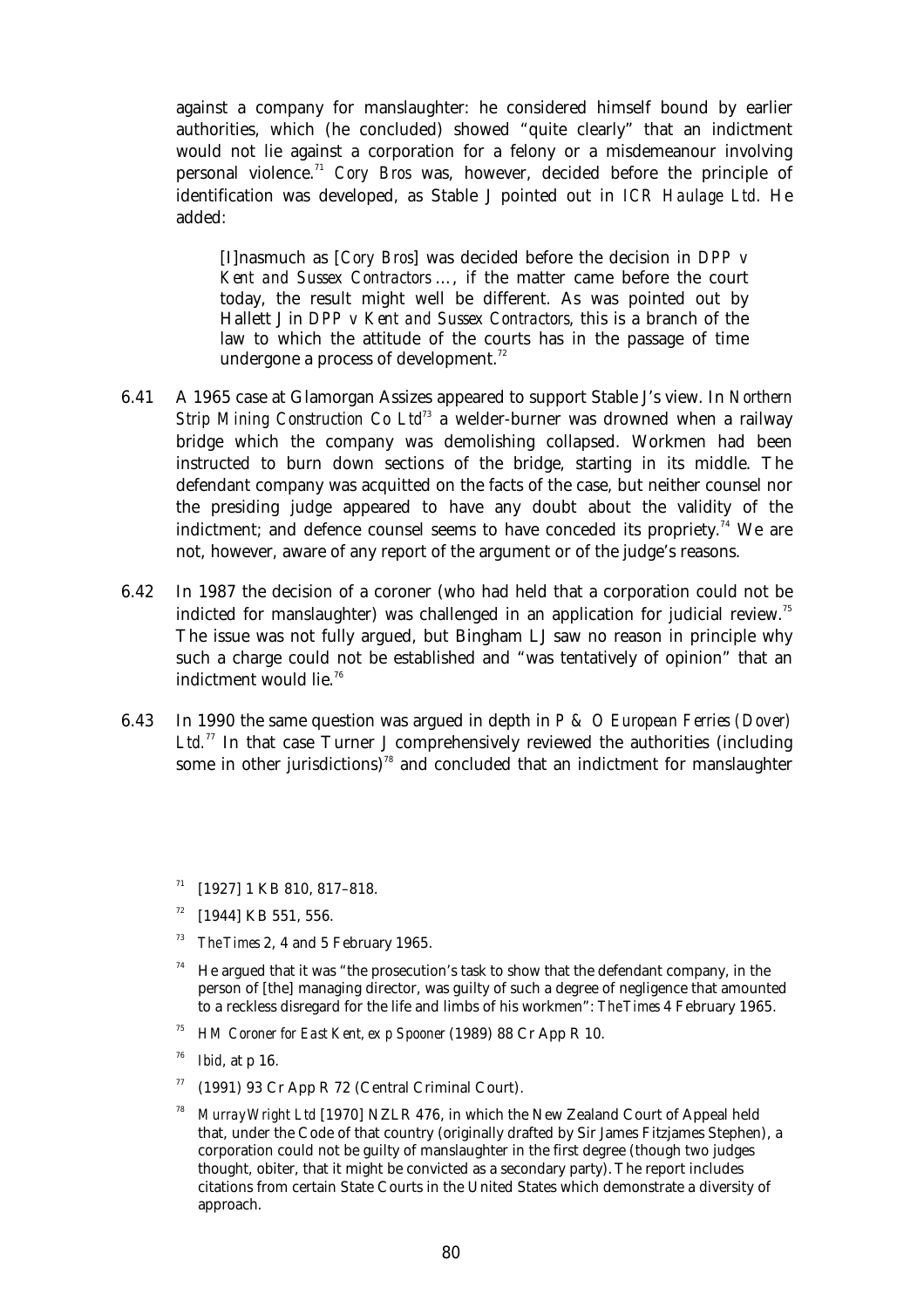would lie today against a corporation. Although this ruling has not yet been considered at appellate level, it is plainly of great persuasive authority.<sup>79</sup>

 6.44 Turner J outlined the development of corporate criminal liability. He pointed out that statements in works such as Coke, Hale, Blackstone and Stephen (which defined homicide as a killing by a human being) were not exclusive. Rather, they

> reflected the historical fact that, at the dates when these definitions originated, the concept of criminal liability of a corporation, just as their very existence, was not within the contemplation of the courts or the writers of [those] legal treatises.<sup>80</sup>

- 6.45 Turner J noted that, although *Birmingham and Gloucester Railway Co*<sup>81</sup> and *Great North of England Railway*  $\mathcal{C}^{\delta^2}$  established that an indictment could lie against a corporation, dicta in those cases also referred to exceptions to the general liability of corporations. For example, both Patterson J in the former case<sup>83</sup> and Denman CJ in the latter $84$  said that a corporation could not be indicted, inter alia, for treason or felony, for perjury or for any offence involving personal violence. The exception of treason and felony (Turner J explained) was justified at that date because the appropriate penalty could not then have been imposed upon a corporation.<sup>85</sup>
- 6.46 As to the exception of perjury and offences against the person, Turner J explained that Denman CJ had based this exception on the ground that since a corporation had no social duties, it could not suffer from a "corrupt mind", as natural persons could.<sup>86</sup> Similarly, in the case of *Cory Bros & Co*,<sup>87</sup> Finlay J had felt bound by the authorities<sup>88</sup> to hold that "an indictment will not lie against a corporation either for
	- $79$  This was the criminal trial that followed the Zeebrugge disaster.
	- <sup>80</sup> (1991) 93 Cr App R 72, 73. Later in his judgment Turner J stated (at p 84):

I find unpersuasive the argument of the company that the old definitions of homicide positively exclude the liability of a non-natural person to conviction of an offence of manslaughter. Any crime, in order to be justiciable, must have been committed by or through the agency of a human being. Consequently, the inclusion in the definition of the expression "human being" as the author of the killing was either tautologous or, as I think more probable, intended to differentiate those cases of death in which a human being played no direct part and which would have led to forfeiture of the inanimate, or if animate nonhuman, object which caused the death (deodand) from those in which the cause of death was initiated by human activity albeit the instrument of death was inanimate or if animate non-human.

- <sup>81</sup> (1842) 3 QB 223; 114 ER 492.
- <sup>82</sup> (1846) 9 QB 315; 115 ER 1294.
- <sup>83</sup> (1842) 3 QB 223, 232; 114 ER 492, 496.
- <sup>84</sup> (1846) 9 QB 315, 326; 115 ER 1294, 1298.
- $85$  See para 6.6, n 7, above.
- $86$  (1991) 93 Cr App R 72, 74–75, and see also para 6.40 above.
- $87$  [1927] 1 KB 810.
- <sup>88</sup> The cases cited were the two railway cases, *Tyler and the International Commercial Co Ltd* [1891] 2 QB 588 and *Pharmaceutical Society of Great Britain v London and Provincial Supply*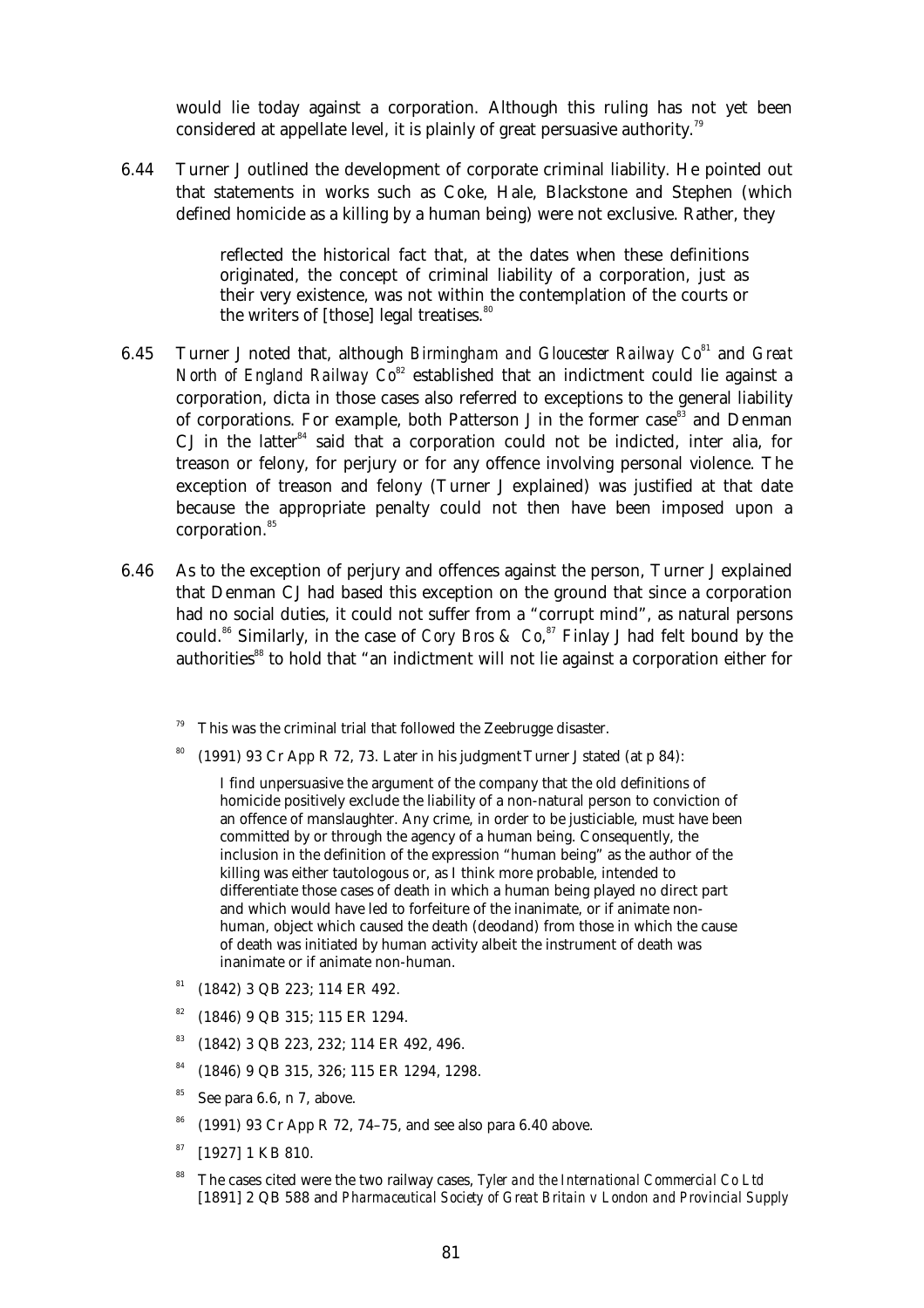a felony or a misdemeanour involving personal violence", <sup>89</sup> on the ground that mens rea could not be present in the case of an artificial entity like a corporation.<sup>90</sup>

 6.47 Rejecting the argument that these dicta demonstrated that a corporation could not, as a matter of substantive law, be indicted for manslaughter, Turner J considered in detail<sup>91</sup> the subsequent authorities that had introduced and developed the principle of identification.<sup>92</sup> That principle had transformed corporate liability since, by "identifying" the corporation with the state of mind and actions of one of its controlling officers, it became possible to impute mens rea to a corporation and so to convict it of an offence requiring a mental element. Turner J concluded his summary of the English authorities as follows:

> Since the nineteenth century there has been a huge increase in the numbers and activities of corporations … . A clear case can be made for imputing to such corporations social duties including the duty not to offend all relevant parts of the criminal law. By tracing the history of the cases decided by the English Courts over the period of the last 150 years, it can be seen how first tentatively and finally confidently the Courts have been able to ascribe to corporations a "mind" which is generally one of the essential ingredients of common law and statutory offences. … Once a state of mind could be effectively attributed to a corporation, all that remained was to determine the means by which that state of mind could be ascertained and imputed to a non-natural person. That done, the obstacle to the acceptance of general criminal liability of a corporation was overcome. … [T]here is nothing essentially incongruous in the notion that a corporation should be guilty of the offence of unlawful killing. … [W]here a corporation, through the controlling mind of one of its agents, does an act which fulfils the prerequisites of the crime of manslaughter, it is properly indictable for the crime of manslaughter. $93$

 6.48 The first conviction of a company of manslaughter in English legal history took place in 1994, in *Kite and OLL Ltd*.<sup>94</sup> Since the company was a one-man concern

> *Association Ltd* (1879) 4 QB 313, 319 (DC). However, as Turner J pointed out at (1991) 93 Cr App R 72, 76, when the *Pharmaceutical* case reached the House of Lords, (1880) 5 App Cas 857, Lord Blackburn, at p 869, observed that although some forms of punishment were not appropriate to a corporation, this should not be a bar to conviction since a corporation could be fined. Lord Blackburn continued, at p 870:

A corporation may in one sense, for all substantial purposes of protecting the public, possess a competent knowledge of its business, if it employs competent directors, managers, and so forth. But it cannot possibly have a competent knowledge in itself.

- [1927] 1 KB 810, the headnote summary, cited by Turner J at (1991) 93 Cr App R 72, 76.
- $90$  (1991) 93 Cr App R 72, 76.
- <sup>91</sup> *Ibid*, at pp 77–83.
- <sup>92</sup> See paras  $6.27 6.33$  above.
- <sup>93</sup> (1991) 93 Cr App R 72, 83-84.
- <sup>94</sup> Winchester Crown Court, 8 December 1994, unreported.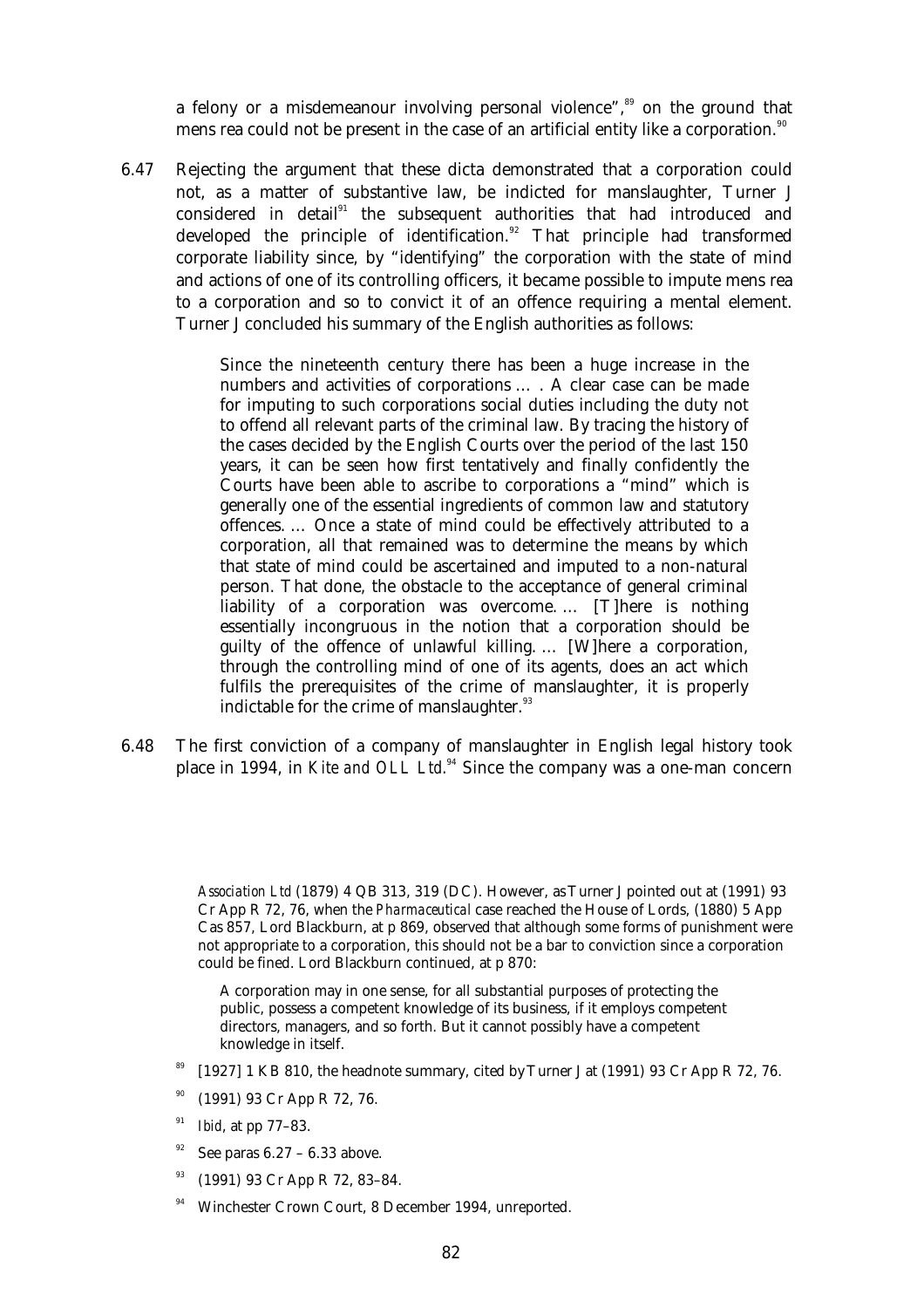whose "directing mind"<sup>95</sup> was plainly its managing director, the company's liability was established automatically by his conviction.<sup>96</sup>

# **The application to corporations of the substantive law of manslaughter**

- 6.49 The prosecution against P & O European Ferries (Dover) Ltd was terminated when Turner J directed the jury that, as a matter of law, there was no evidence upon which they could properly convict six of the eight defendants, including the company, of manslaughter. $97$  The principal ground for this decision in relation to the case against the company, was that, in order to convict it of manslaughter, one of the individual defendants who could be "identified" with the company would have himself to be guilty of manslaughter. Since there was insufficient evidence on which to convict any of those individual defendants, $98$  the case against the company had to fail.
- 6.50 In coming to this conclusion Turner J ruled against the adoption into English criminal law of the "principle of aggregation". <sup>99</sup> This principle would have enabled the faults of a number of different individuals, none of whose faults would individually have amounted to the mental element of manslaughter, to be aggregated, so that in their totality they might have amounted to such a high degree of fault that the company could have been convicted of manslaughter. Because of the rejection of the "aggregation" approach, the company could only be convicted if an individual who "could properly be said to have been acting as the embodiment of the company"<sup>100</sup> was also guilty.

- Under the principle of "identification"; see paras  $6.27 6.34$  above.
- <sup>96</sup> It was subsequently held, in *Dovermoss Ltd* (1995) 159 JP 448 (CA), that the prosecution must establish not only that the conduct of a controlling officer constituted the offence but also that she was acting in that capacity at the material time.
- <sup>97</sup> *Stanley and others* 19 October 1990 (CCC No 900160) unreported, transcript p 13.
- <sup>98</sup> This aspect of the ruling is discussed at paras  $6.51 6.54$  below.
- <sup>99</sup> *Stanley and others* 19 October 1990 (CCC) transcript pp 8G–9C. Previously, in *HM Coroner for East Kent, ex p Spooner* (1989) 88 Cr App R 10, 16–17, a similar approach was adopted by Bingham LJ, who said:

Whether the defendant is a corporation or a personal defendant, the ingredients of manslaughter must be established by proving the necessary mens rea and actus reus of manslaughter against it or him by evidence properly to be relied on against it or him. A case against a personal defendant cannot be fortified by evidence against another defendant. The case against a corporation can only be made by evidence properly addressed to showing guilt on the part of the corporation as such.

- This issue is explained at greater length in Consulation Paper No 135, paras 4.31 4.37.
- <sup>100</sup> *Stanley and others* 19 October 1990 (CCC) unreported, transcript pp 8E–G.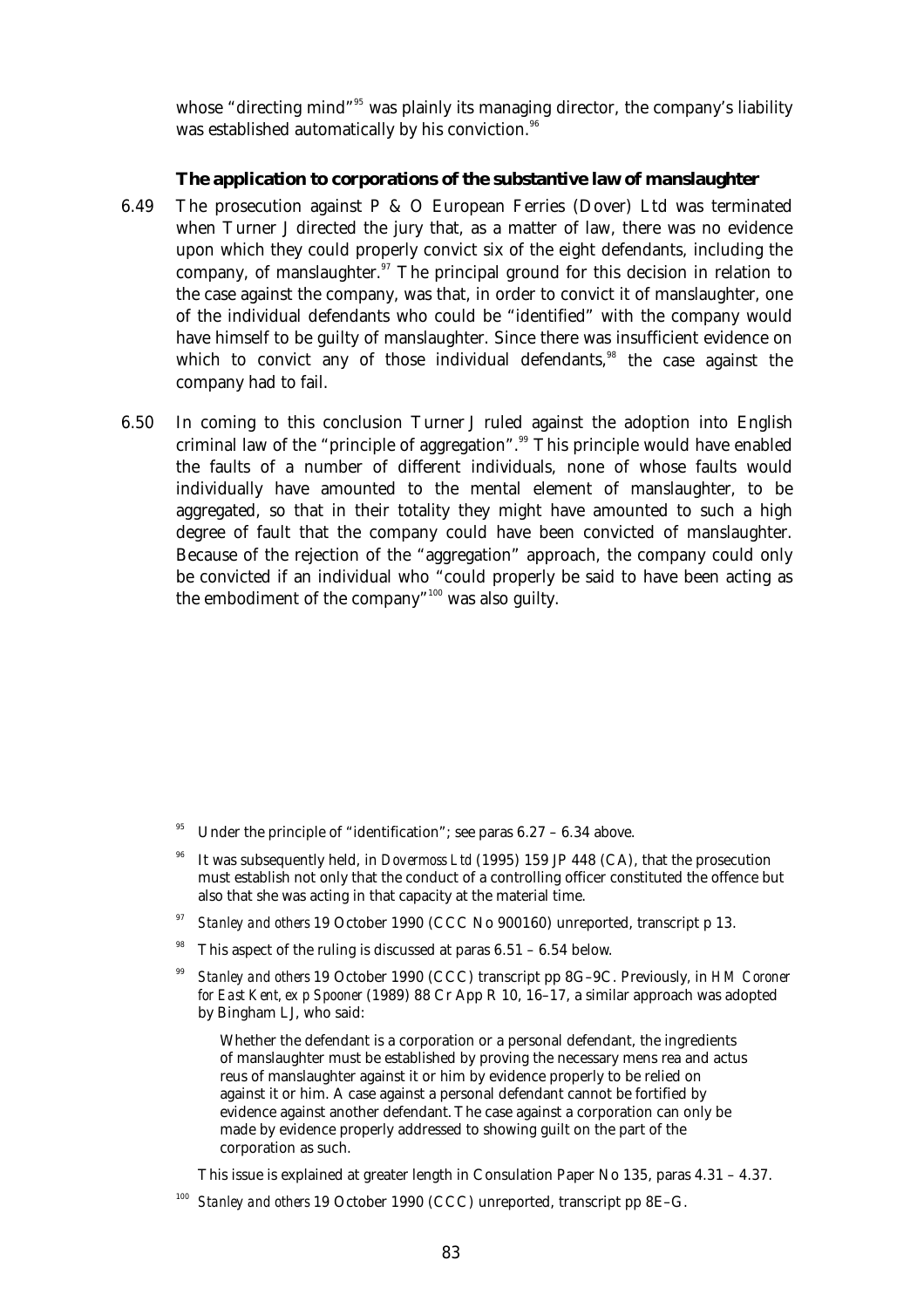6.51 In reaching his decision about the individual defendants, Turner J applied what was, in the period between *Seymour*<sup>101</sup> and *Prentice*,<sup>102</sup> thought to be the ruling law for manslaughter, the recklessness test of *Caldwell* and *Seymour*. <sup>103</sup> He said:

> Before any of these defendants … could be convicted ..., it was necessary for the prosecution to prove as against each such defendant not just one or more of the failures alleged against them in the indictment, but that – and this is the nub of the present situation – such failures were the result of recklessness in each defendant, in the now legally approved sense that they either gave no thought to an obvious and serious risk that the vessel would sail with her bow doors open, when trimmed by the head, and capsize, in circumstances unknown to shipboard management, or, alternatively, that if thought or consideration to that risk was given, each defendant, nevertheless, went on to run it. $^{104}$

 6.52 There was insufficient prosecution evidence to justify a finding that the risk of the vessel putting to sea with her bow doors open was "obvious" within the *Caldwell* / *Lawrence* definition. The appropriate test of "obviousness" in this case was

> what the hypothetically prudent master or mariner or whosoever would have perceived as obvious and serious.<sup>105</sup>

This formulation was not disputed by the prosecution, and it was undoubtedly the correct approach to take since an ordinary person, with no experience of shipping, could not be expected to perceive this possibility as an obvious risk in an unfamiliar and complex system.

 6.53 Turner J rejected the prosecution argument that the test should operate in a similar way to the test of foreseeability employed in cases of civil negligence,  $^{106}$  so as to allow the jury to infer that the risk of the ship sailing with her bow doors open was obvious from the very fact that the safety system in place was defective and that this defect had allowed that eventuality to occur. Referring to *Andrews*,<sup>107</sup> he emphasised that recklessness in manslaughter was intended to be more culpable than ordinary civil negligence: the criterion of reasonable foreseeability of the risk was not appropriate.<sup>108</sup> Instead, it was necessary to show that the risk was "obvious" in the sense that it would actually have occurred to a reasonably prudent person in the position of the defendant. What was required was

> some evidence upon which the jury, being properly directed, can find that the particular defendant failed to observe that which was "obvious

[1983] 2 AC 493.

- $102$  [1993] 3 WLR 927.
- $103$  See paras 2.12 2.13 above.
- <sup>104</sup> *Stanley and others* 19 October 1990 (CCC) transcript pp 9E–10B.
- <sup>105</sup> *Ibid*, at p 18F.
- <sup>106</sup> *Ibid*, at p 8A.
- $107$  [1937] AC 576; para 2.5 above.
- <sup>108</sup> *Stanley and others* 10 October 1990 (CCC) transcript pp 19D–E, 22D–E.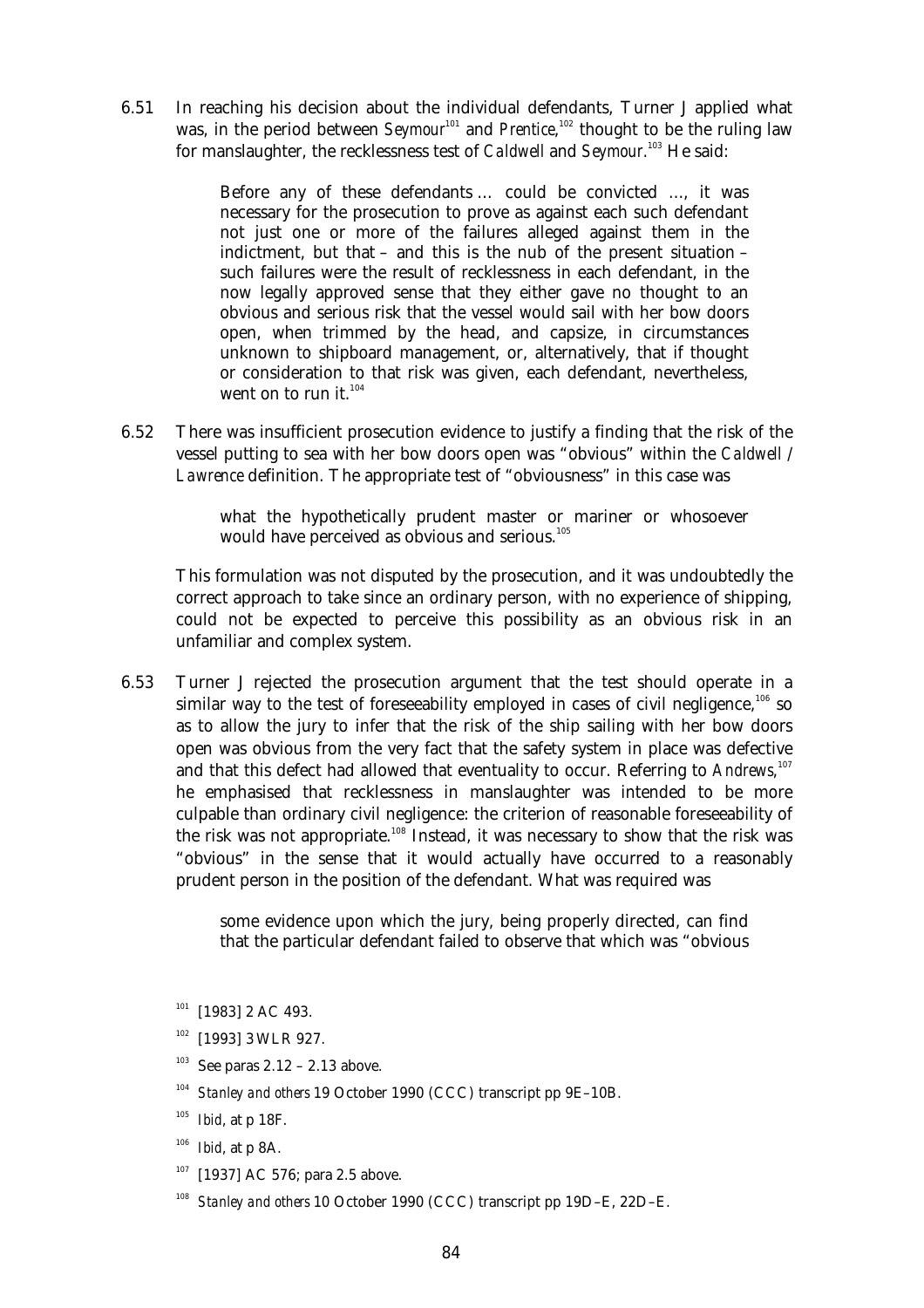and serious", which words themselves convey a meaning that the defendant's perception of the existence of risk was seriously deficient when compared to that of a reasonably prudent person engaged in the same kind of activity as that of the defendant whose conduct is being called into question.<sup>109</sup>

 6.54 The prosecution evidence did not go far enough on this issue. It consisted of the testimony of a number of ships' masters who were, or had been, in the employment of the defendant company, who all said that it had not occurred to them that any risk existed, let alone that it was an obvious one.<sup>110</sup> This evidence alone would not have been fatal. Indeed, it might even have advanced the prosecution case against the defendant company, since it supported the allegation that no-one in the company had given any thought to the risk, within the first limb of *Caldwell* recklessness. However, the prosecution was not able to prove through the testimony of witnesses from outside the defendant company that the risk was "obvious". Turner J referred to the evidence of witnesses from other shipping lines as to the practice adopted on various of their ships:

> I do not understand that the statements of any of these witnesses condescend to criticism of the system employed by the defendants in this case as one which created an obvious and serious risk, except to the extent that any legitimate deduction may be made from the fact that they took precautions other than those employed by any of these  $defendants.<sup>111</sup>$

- 6.55 For these reasons the prosecution against the ferry company failed, despite the findings of a judicial inquiry, in the Sheen Report,  $112$  that all concerned in management must be regarded as sharing responsibility for the failure of management and that from top to bottom the body corporate was infected with the disease of sloppiness.<sup>113</sup> Even if Turner J had had the benefit of the analysis of the Court of Appeal in *Prentice*, and had approached the issue of individual liability on the basis of gross negligence rather than of *Caldwell* recklessness, it seems likely that he would have reached the same conclusion. The dominant test remained the test set out in *Bateman*, <sup>114</sup> of doing something which no reasonably skilled *doctor* would have done. On this approach, based as it is on the practices of the relevant profession or industry, it would have been difficult to prove that the mode of operation of this ship, although not that of other companies, fell seriously below prevailing standards.<sup>115</sup>
- 6.56 Evidence of the type adduced before Turner J would also present difficulties to the prosecution even if, in the case of a corporate defendant, it were possible to apply

<sup>109</sup> *Ibid*, at p 24B–D.

- <sup>110</sup> *Ibid*, at pp 16G-17D.
- <sup>111</sup> *Ibid*, at p 17D–F.
- <sup>112</sup> MV Herald of Free Enterprise: Report of the Court No 8074, Department of Transport (1987).
- <sup>113</sup> *Ibid*, at para 14.1; see paras  $8.45 8.50$  below.
- $114$  (1925) 19 Cr App R 8, 14; para 2.10 above.
- <sup>115</sup> See, eg, the summary of the evidence cited at para 6.54 above.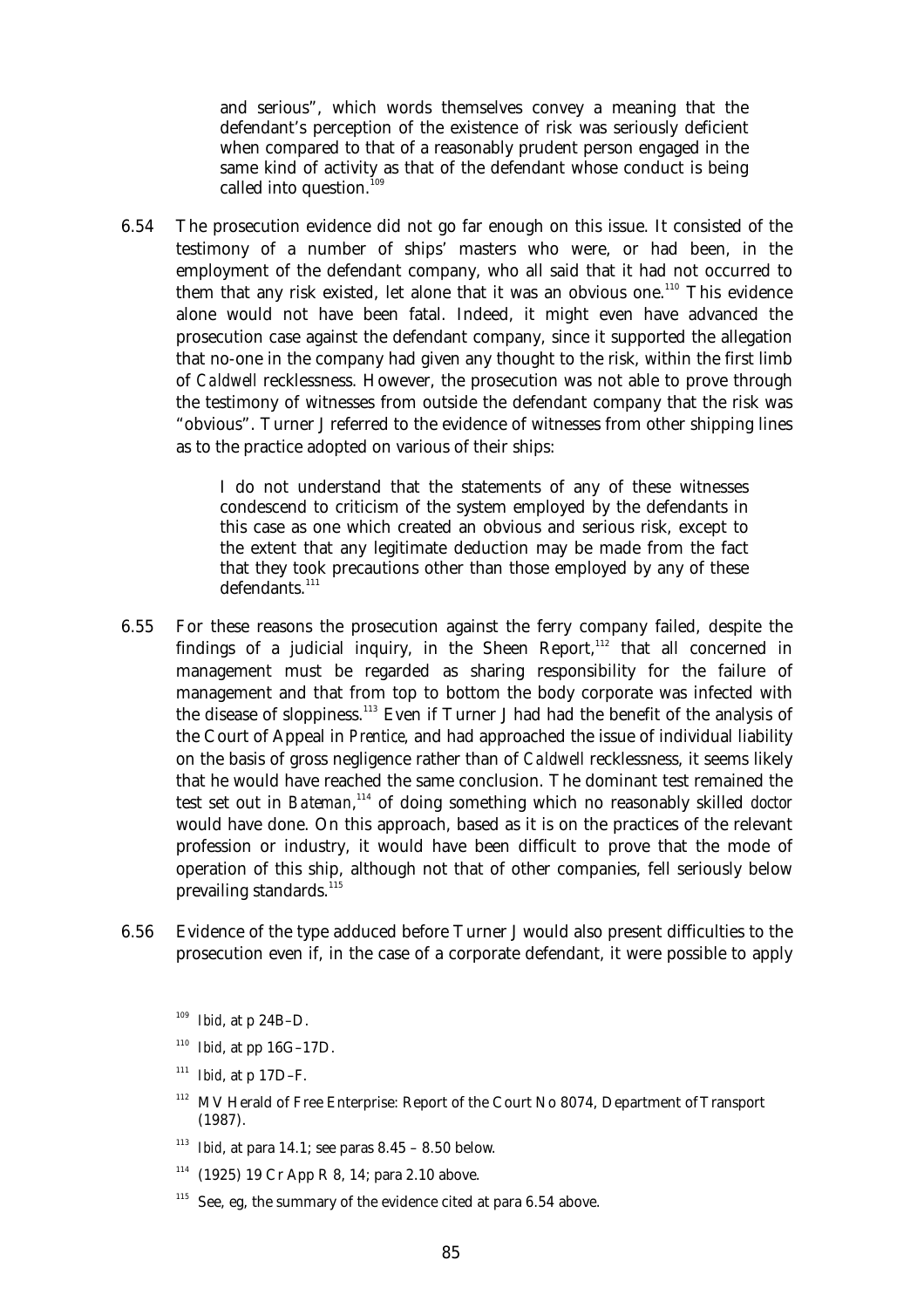some version of the aggregation approach, and to look more widely, and not merely at the responsibility of individuals. The fact that none of the witnesses saw the method of operating the vessel as creating an obvious and serious risk of disaster might be thought to suggest that the company's attitude and method of organisation, which had been so seriously criticised by the Sheen inquiry, <sup>116</sup> were not unique within the industry.

 $116$  See para 8.48 below.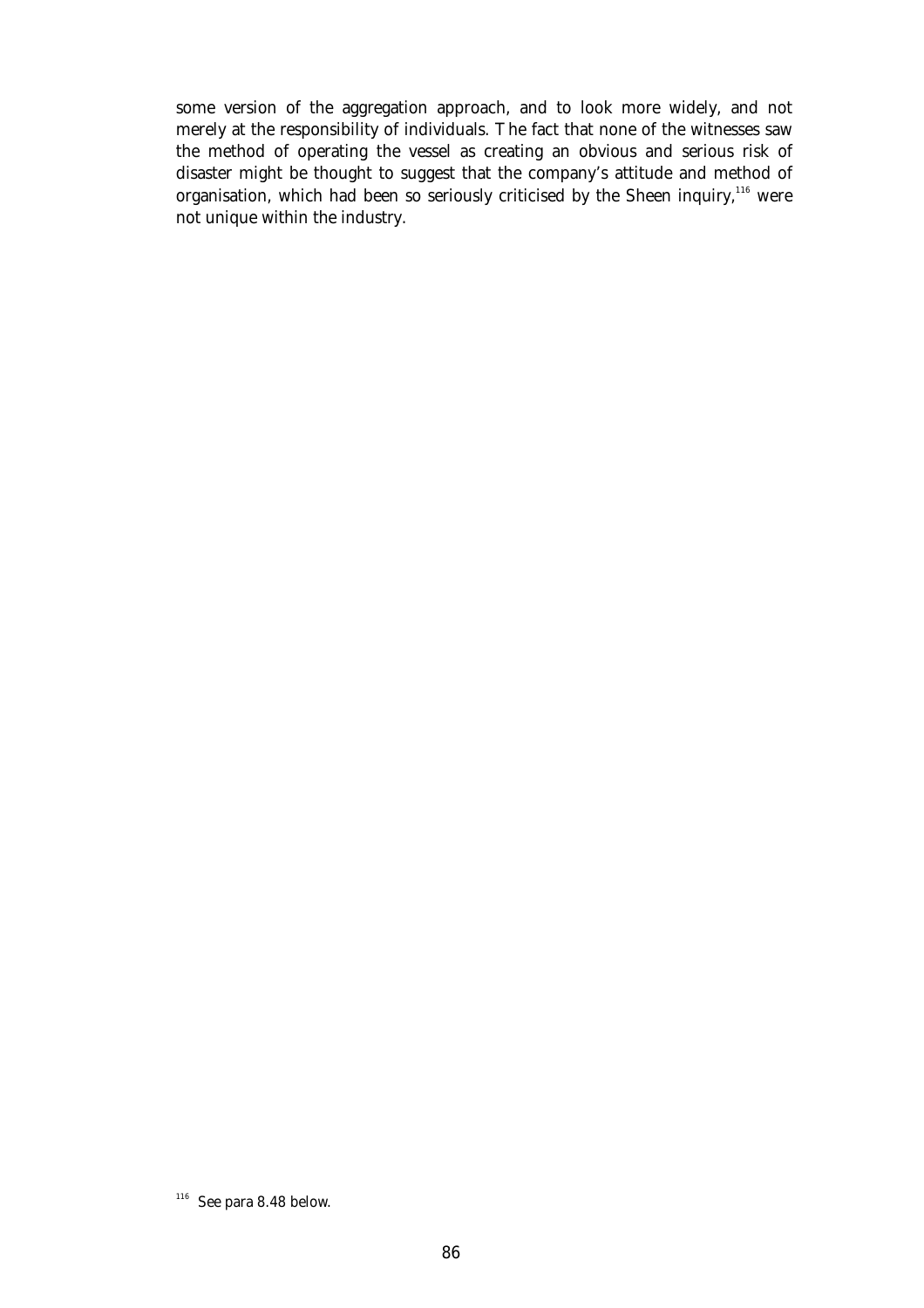# **PART VII OUR PROVISIONAL PROPOSAL IN CONSULTATION PAPER NO 135, AND OUR PRESENT VIEW**

## **THE PROPOSAL**

- 7.1 We referred in the Introduction to this report<sup>1</sup> to the prevailing public concern over the difficulty of establishing criminal liability against a large company whose grossly careless failure to set up and monitor adequate systems of operating its undertaking results in death or serious injury, in some cases on a large scale.
	- 7.2 In the light of that concern, we reviewed in Consultation Paper No 135 the existing law relating to corporate liability for manslaughter.<sup>2</sup> We explained in the consultation paper that we saw no justification for applying to corporations a law of manslaughter which was different from the general law; and that our concern related to the way in which the general law of manslaughter might be applied "in the particular circumstances of a corporation, and not whether standards and requirements should apply to corporations which are different from those which apply generally, that is to say to individuals".<sup>3</sup>
	- 7.3 We went on to point out:

Critics have complained that the structure of the criminal law, whose concepts of mens rea and conscious intention or risk-taking assume the mechanisms of human, individual, choice and decision-making, are simply inept when applied to companies. This is the reason, it is suggested, for the failure to apply the criminal law effectively to damage and injury which occur in the course of companies' operations.<sup>4</sup>

 7.4 We suggested that the essential difficulty which had been experienced in the existing law of corporations was that of attaching liability to corporations for crimes of *conscious* wrongdoing. "But", we continued,

> the crime of manslaughter [by gross negligence] is not a crime of conscious wrong-doing at all; rather, it is a crime of neglect or

- 1 See paras 1.10 – 1.18 above.
- <sup>2</sup> Consultation Paper No 135, paras  $4.21 4.45$  and  $5.72 5.92$ .
- 3 *Ibid*, para 5.73.
- <sup>4</sup> Much material on this theme is contained in Celia Wells' recent book *Corporations and Criminal Responsibility* (1993); and see also the same author at [1993] Crim LR 551, 561–566. (Footnote in original.)
- <sup>5</sup> This is not so of manslaughter by subjective recklessness ... . What follows ... as to corporate manslaughter applies only to what we have called a general law of manslaughter, based on a version of objective negligence. Subjective manslaughter, insofar as it affects companies, will continue to be adjudicated on according to the general principle of identification described … above. … (Footnote in original.)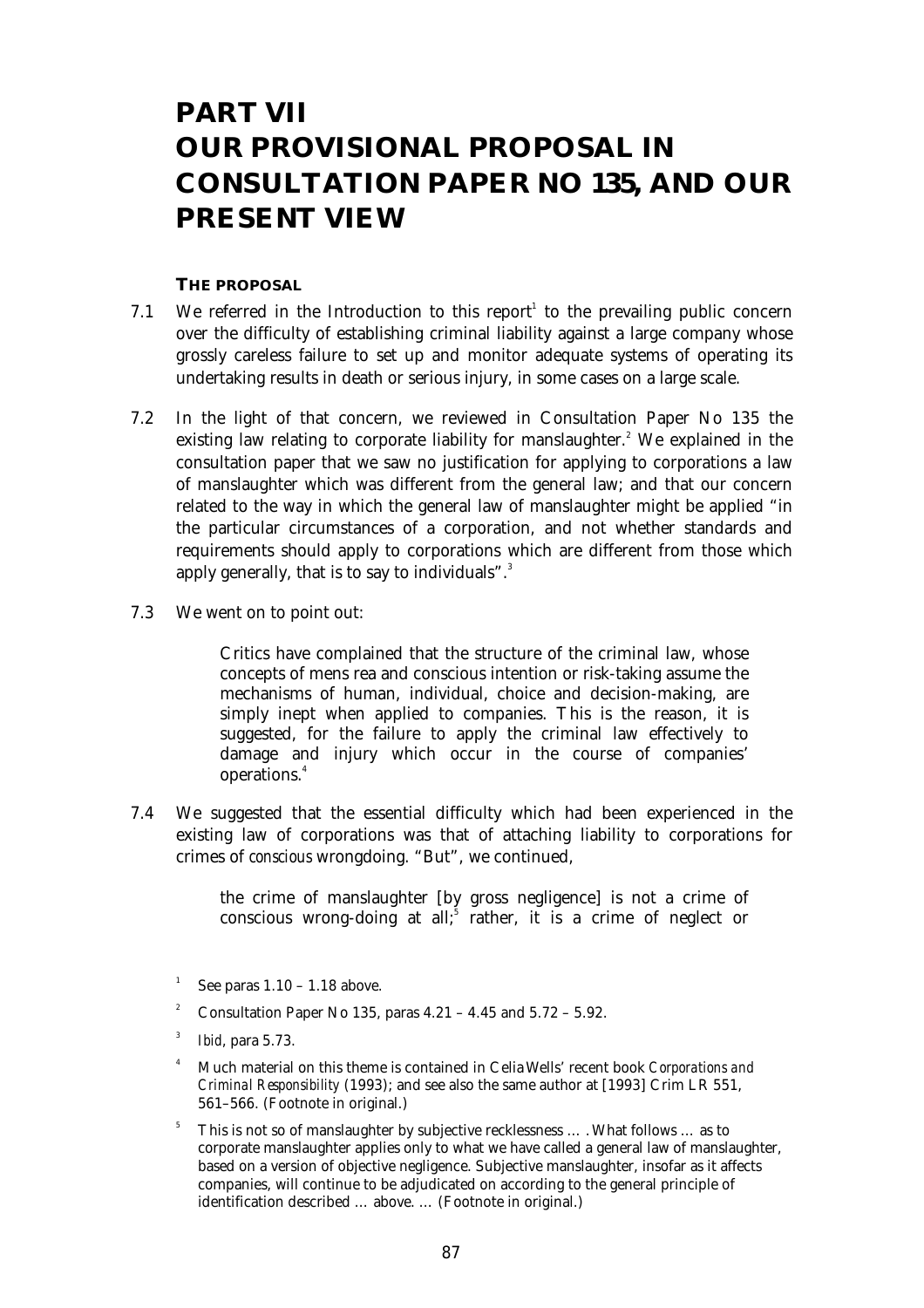omission, albeit neglect or omission occurring in a context of serious (objective) culpability. It is in our view much easier to say that a *corporation*, as such, has failed to do something, or has failed to meet a particular standard of conduct than it is to say that a corporation has done a positive act, or has entertained a particular subjective state of mind. The former statements can be made directly, without recourse to the intermediary step of finding a human mind and a decisionmaking process on the part of an individual within or representing the company; and thus the need for the identification theory, in order to bring the corporation within the subjective requirements of the law, largely falls away. $6$ 

- 7.5 We provisionally proposed the introduction of a special regime applying to corporate liability for manslaughter in which a corporation's liability would no longer be based solely on the principle of identification.<sup>7</sup> Rather, "the direct question would be whether the *corporation* fell within the criteria for liability" applicable to the offence of gross negligence manslaughter (which, elsewhere in this report,<sup>8</sup> we have recommended should be superseded by a new statutory offence of killing by gross carelessness).<sup>9</sup>
- 7.6 We suggested in Consultation Paper No 135 that the elements of such "special regime" should be, first, that the *corporation* itself should have been aware of the risk of death or serious injury<sup>10</sup> and, secondly, that its conduct fell seriously and significantly below what could reasonably have been demanded of it in dealing with the risk $11$

### **THE RESPONSE ON CONSULTATION**

- 7.7 On consultation, most respondents expressed the view that corporations should be held liable for manslaughter; and, of those, the majority were broadly in favour of the form of the offence that we proposed. $12$ 
	- <sup>6</sup> Compare, in this, the comparative ease with which the law has been able to attribute offences of strict liability to corporations … . Our approach … does not entail the imposition of *strict* liability, because it demands, as does the general law of manslaughter, the presence of (seriously culpable) *negligence*. It does, however, share with strict liability an absence of the need to show *subjective* fault on the part of the corporation. … (Footnote in original.) Consultation Paper No 135, para 5.77.
	- 7 See paras 6.27 – 6.39 above.
	- 8 See paras 5.17 – 5.34 above.
	- <sup>9</sup> Consultation Paper No 135, para 5.78.
	- <sup>10</sup> *Ibid*, paras 5.79 5.84.
	- <sup>11</sup> *Ibid*, paras  $5.85 5.90$ .
	- <sup>12</sup> In Consultation Paper No 135, para 5.91, we briefly considered whether, on conviction, the court should have power to make an order against a corporation other than for payment of a fine, but concluded that any further power was unnecessary. On consultation several respondents, including Victim Support, Disaster Action and the Royal Society for the Prevention of Accidents, strongly disagreed with that approach, and suggested that the courts should be empowered to make remedial orders. We accept the force of the arguments addressed to us, and we have made a recommendation to that effect: see paras 8.69 – 8.00 below.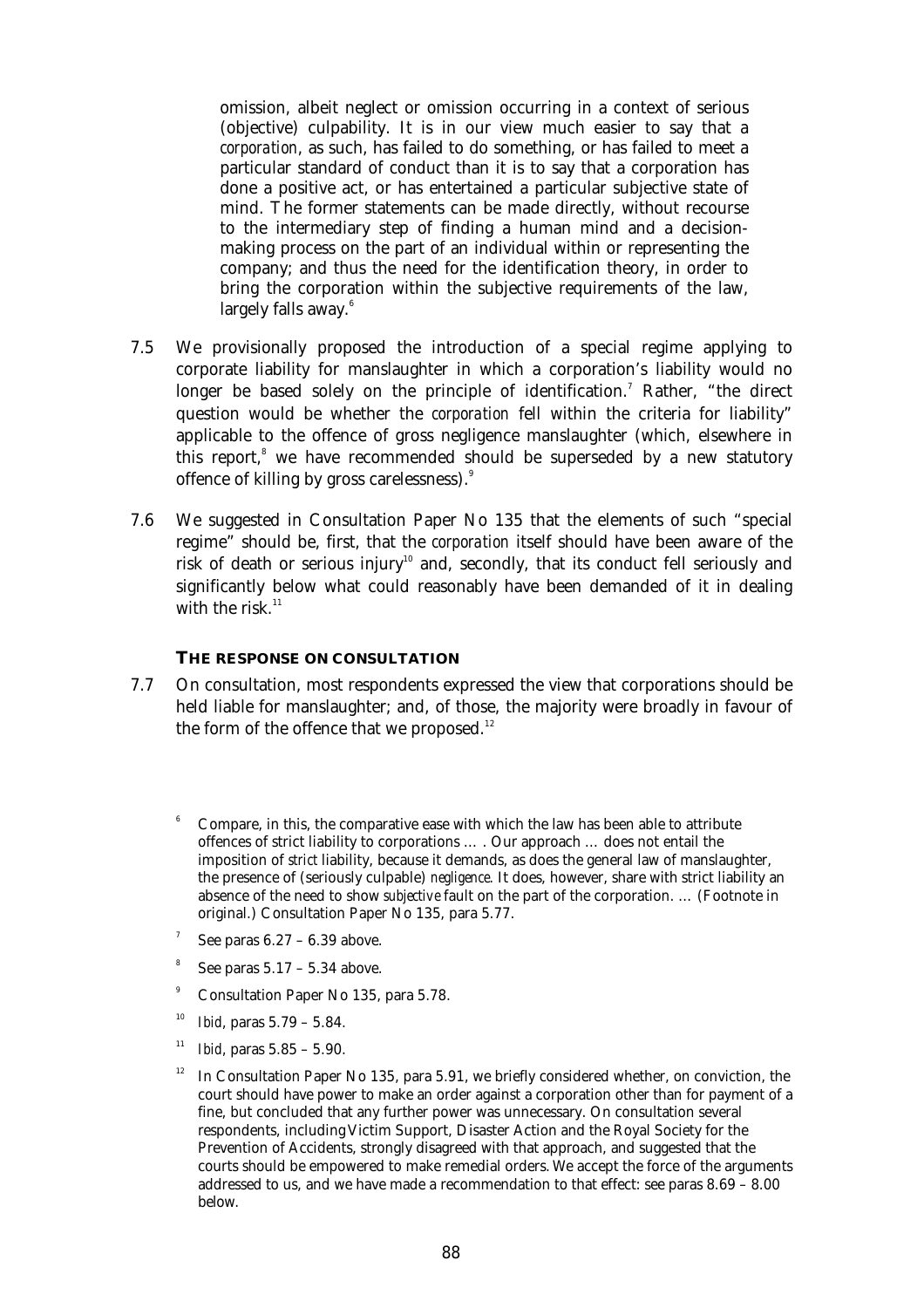# **Reasons adduced on consultation in favour of extending corporate liability for manslaughter**

 7.8 A variety of reasons were given by respondents who supported the provisional proposal in Consultation Paper No 135. We turn now to consider the main reasons. We would point out, however, that not all of them necessarily involve an *extension* of the present law of corporate manslaughter.

# *The need to give practical effect to the recently established principle that an indictment lies against a corporation for manslaughter*

- 7.9 On this view, although (following the *P & O* case) the law now permitted the indictment of a corporation for manslaughter, the "identification" principle was inadequate: under that principle an individual or individuals were actually or notionally on trial as well as the corporation itself, so that the corporation's defence was effectively identical with theirs. What was needed, it was suggested, was some "genuine corporate liability as opposed to the liability of an individual responsible for running the company".
- 7.10 The Herald Families Association<sup>13</sup> suggested that the identification principle enabled the board of directors to "construct an impenetrable defence by neglecting to make any of its members responsible for safety and therefore being able to claim that no 'controlling mind' had failed to perform that duty."
- 7.11 It was also suggested that the present law showed "little regard for the way modern corporations are managed and directed", having regard to changes that were currently taking place in the structure and conduct of business generally. The changes included the substitution of informal networks for traditional lines of communication and responsibility, and the "empowerment" of low-level employees following the erosion of middle management.

# *Public confidence*

 7.12 It was thought that, "whatever the true rights and wrongs" of cases such as *P & O* and the *Bowbelle* case,<sup>14</sup> public confidence in industry and in enforcement bodies suffered if the "perpetrator" *appeared* to escape prosecution or conviction "on a technicality rather than having his culpability tested in court by the same standards as that court would apply to a private individual on a charge of manslaughter".

See para 7.14, n 15 below.

<sup>14</sup> The sinking of the *Marchioness* Thames cruiser in August 1989 with the loss of 51 lives gave rise to a prosecution of the captain (but not the owners) of the dredger *Bowbelle* for failing to keep a lookout. Charges of the offence of failing to ensure that a proper look-out was kept, under s 32 of the Merchant Shipping Act 1988, were dropped after two juries failed to agree. A private prosecution for manslaughter was then mounted against the owners; but the Divisional Court stated that the DPP might take over the proceedings and discontinue them under s 23 of the Prosecution of Offenders Act 1985 (or, if it was too late to discontinue, to offer no evidence): *Bow Street Stipendiary Magistrate, ex p South Coast Shipping Co Ltd* [1993] QB 645, 650F–G.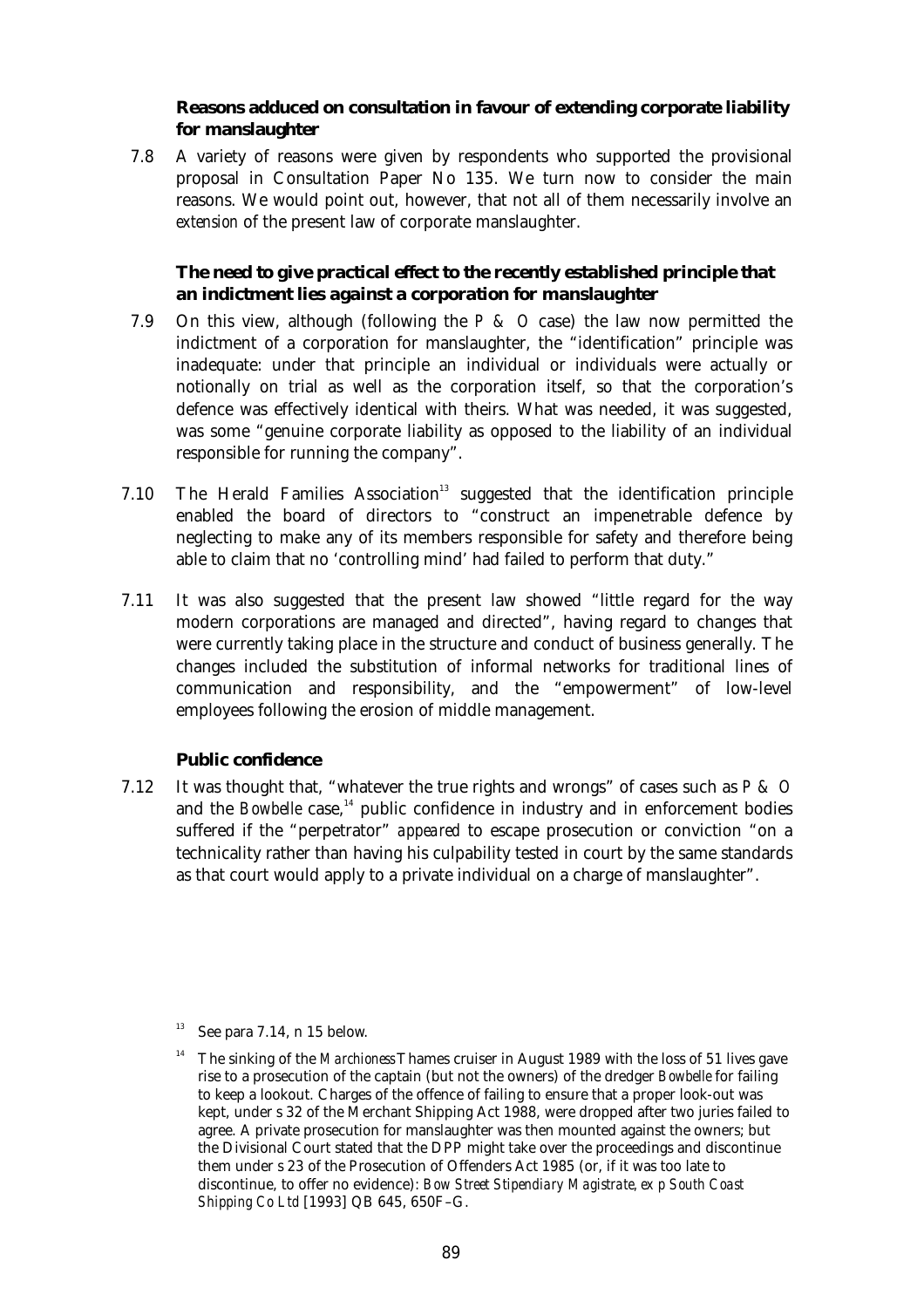# *Causation*

 7.13 The Health and Safety Executive informed us that in practice the negligence of a single individual was rarely the sole cause of death or personal injury, which were generally the result of failure in systems for controlling risk, the carelessness of an individual or individuals being a (more or less important) contributory factor.

### *Deterrence*

7.14 Both the Herald Families Association and Disaster Action<sup>15</sup> were concerned with this aspect, and emphasised that they were not concerned with punishment as an end in itself.

### *The availability of new kinds of sentence*

- 7.15 On consultation, a considerable number of respondents addressed the question of sentencing. Disaster Action, for example, criticised our failure in the consultation paper to consider "equity fines" and corporate probation, and suggested that companies were "totally malleable" and could be "rehabilitated" in ways not open to individuals. This body, while agreeing that the power to fine was desirable, pointed out that there was no established procedure for determining the appropriate level of fine for a company and referred to "overspill" – that is, the phenomenon that the higher the fine the more likely it was that others (shareholders, taxpayers in the case of public corporations, workers and consumers) would pay. Similarly, Victim Support suggested that there should be no question of requiring the company to allocate its resources to a fine until it had paid for remedial measures.
- 7.16 We have reconsidered the provisional view that we expressed in Consultation Paper No 135 in the light of these responses, which have greatly assisted us. We now accept, and recommend, that the courts should have power not only to impose a fine on a corporation but also to order it to take remedial steps. We regard this power, indeed, as an important feature of our recommendations. We return to this matter in Part VIII below.<sup>16</sup>

# *The inadequacy of the regulatory offences in the Health and Safety at Work etc Act 1974*

7.17 It was suggested that the conduct proscribed by offences under this  $Act^{17}$  is failure to comply with a duty, whether or not death or injury resulted: the fact that an employee had died or been seriously injured as a result was immaterial. The courts therefore imposed small fines for these offences which did not reflect the serious consequences of the offence.<sup>18</sup> Another perceived defect of the 1974 Act was that

<sup>&</sup>lt;sup>15</sup> "Lobby groups" representing the families of victims killed in recent disasters.

<sup>&</sup>lt;sup>16</sup> Paras 8.72 – 8.76; Involuntary Homicide Bill (Appendix A below) cl 5.

Sections 2 and 3 of the Act impose general duties in respect of the health and safety of employees and others respectively. The maximum penalty for either offence is an unlimited fine (£20,000 on summary conviction): 1974 Act, s 33(1A) (as amended by the Offshore Safety Act 1992).

<sup>18</sup> A similar view is expressed by D Bergman, *The Perfect Crime?: How Companies Escape Manslaughter Prosecution* (1994) p 102.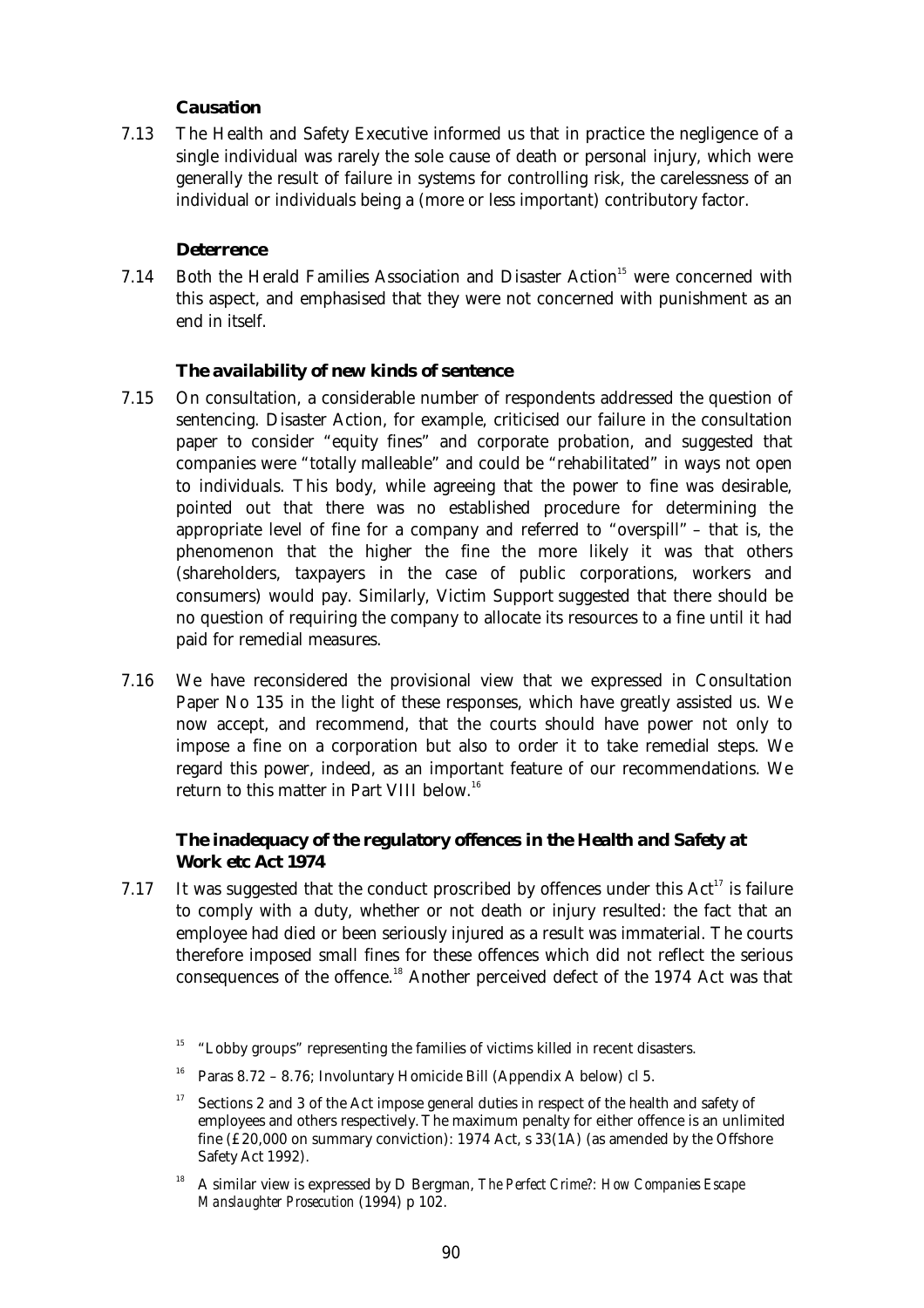none of the offences for which it provides were triable only on indictment, even where death had occurred; it is therefore "up to the discretion of the magistrate to decide whether or not the case should be prosecuted in the Crown Court".<sup>19</sup>

# **Reasons adduced on consultation against our provisional proposal**

- 7.18 The responses of the minority of the respondents who were opposed to the proposal included arguments that involved both questions of principle and practical considerations.<sup>20</sup> However, before considering the grounds on which opposition to the proposal was based, we would make the following general point. The *principle* that a corporation may be liable for a wide range of criminal activities (including many offences triable on indictment) is long established.<sup>21</sup> In particular, corporate liability for involuntary manslaughter, though a comparatively recent development, is now part of the common law,<sup>22</sup> for which at least one company has been convicted; $23$  and there is no practical difficulty in attributing to many "one-man" or small companies the acts and omissions of those who control them. $24$
- 7.19 The proposal in Consultation Paper No 135 was therefore aimed solely at the difficulty that a corporation whose system of conducting its activities is so seriously defective as to cause a death can escape liability for the unmeritorious reason that its size and structure render it impossible to identify particular controlling officers whose conduct is attributable to the company itself. Some of the arguments against the proposal that were advanced on consultation by those who opposed it would, however, apply to corporate liability in general: in our view, to that extent they fail properly to address the point at issue. It appeared on consultation that the view that a corporation should *never* be liable for manslaughter was taken by very few commentators indeed.
- 7.20 We agree with Turner J's comments in the  $P \& O$  case<sup>25</sup> that a "clear case can be made for imputing to … corporations social duties including the duty not to offend all relevant parts of the criminal law"; $^{\text{26}}$  and that

- <sup>21</sup> See paras 6.27 6.34 above. Celia Wells, the author of *Corporations and Criminal Responsibility* (1993), has recently suggested that, taken together, (a) *Pioneer Concrete* (paras 6.24 – 6.26 above), (b) the suggestion by the House of Lords in the *Seaboard* case (paras 6.14 – 6.17 above) that a company might commit the offence under s 31 of the Merchant Shipping Act 1988 where it failed to establish a system for ensuring that the ship was operated safely, and (c) the approach of the Privy Council in the *Meridian* case (para 6.4 above) "represent a quiet revolution in this twilight area of the criminal law" and reflect both the growing awareness of, and the demand for, corporate responsibility: "Corporate Liability for Crime: The Neglected Question" (1995) 14 IBFL 42, 43.
- <sup>22</sup> See paras  $6.43 6.48$  above.
- <sup>23</sup> See *Kite and OLL Ltd* (para 6.48 above).
- <sup>24</sup> Under the doctrine of identification; see paras  $6.27 6.39$  above.
- <sup>25</sup> *P & O European Ferries (Dover) Ltd* (1991) 93 Cr App R 72 (Central Criminal Court), considered at paras. 6.43 – 6.47 above.

<sup>19</sup> *Ibid*, at p 103.

In particular, the response of Mr Justice Rix comprised a full and cogently argued statement of the case against the proposal.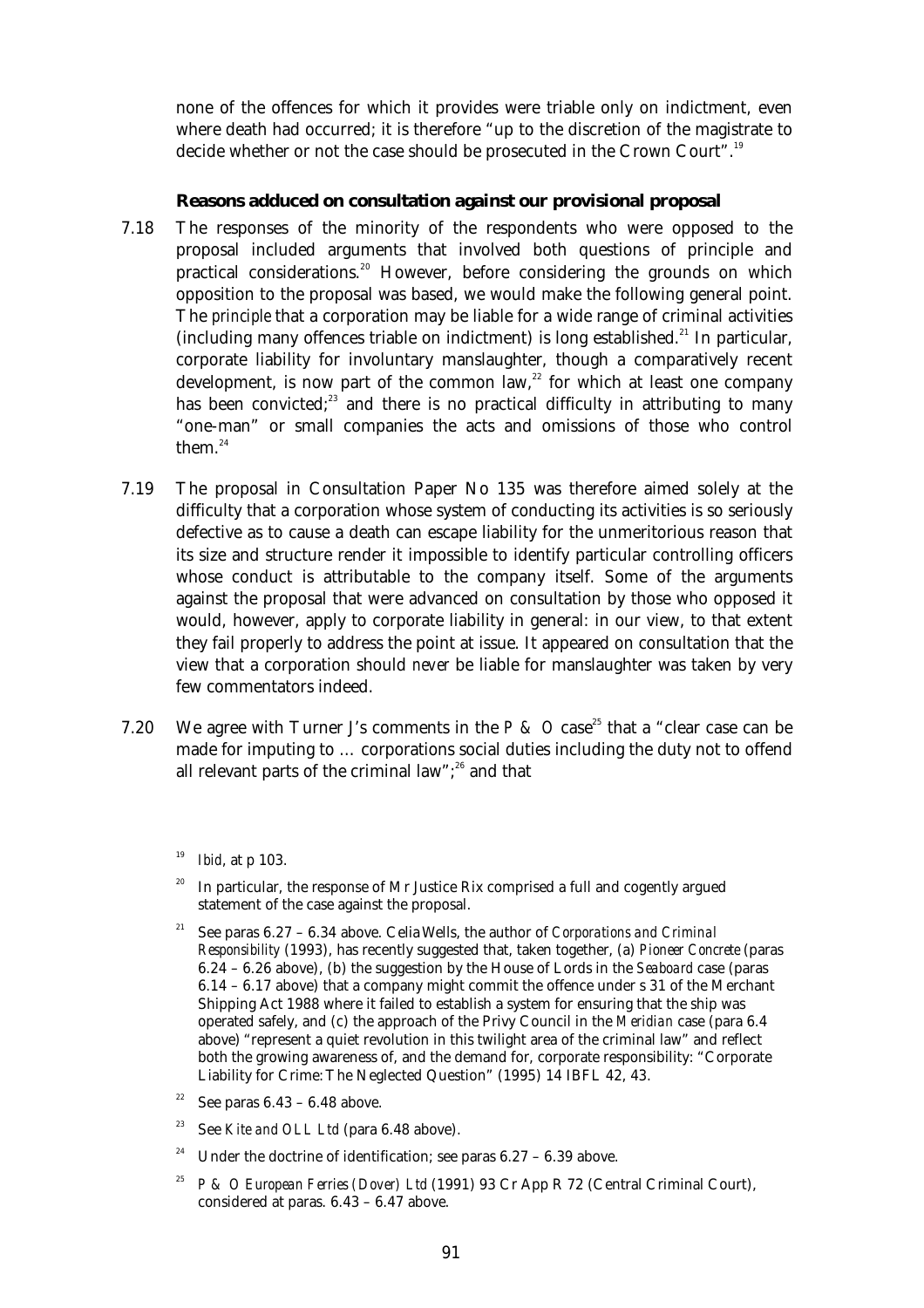there is nothing essentially incongruous in the notion that a corporation should be guilty of the offence of unlawful killing. … [W]here a corporation, through the controlling mind of one of its agents, does an act which fulfils the prerequisites of the crime of manslaughter, it is properly indictable for the crime of manslaughter. $27$ 

- 7.21 It was suggested, in the first place, that one of the Commission's aims in making the proposal – namely, that those responsible for the conduct of activities that might affect public safety should be "kept up to the mark", is best achieved by imposing *personal* liability on those who undertake such activities. Whatever the theoretical merits of this suggestion, it does not address the difficulty that, where the inadequate management or organisation of a corporation's undertaking has caused or contributed to a death, it is often difficult in practice to identify any individual who is at fault, especially where (as is commonly the case) an omission to act is involved. The *P & O* trial, which we considered in Part VI of this Report,<sup>28</sup> strikingly illustrates the point. After the judge had ruled that there was no evidence on which the jury could convict individual defendants other than members of the crew, he was bound to include the company itself within that ruling. Yet, as we have pointed out, $^{29}$  previously the Sheen Report had concluded that "from top to bottom" the company was "infected with the disease of sloppiness". There is, in our view, an overpowering argument that, on the ground of public policy, a corporation should be liable for a fatal accident caused by gross negligence in the management or organisation of its activities.
- 7.22 It was argued, secondly, that where a major disaster has occurred the most important step to be taken is to hold an inquiry and establish the causes of the disaster; and that witnesses would be reluctant to give evidence to the inquiry for fear that criminal prosecutions might follow. $30$  We appreciate that this may happen. However, this difficulty does not arise where, as in many of the cases with which we are here concerned, no major disaster (and hence no inquiry) is involved. Moreover, even in those cases that do involve such a disaster, the problem is not peculiar to cases of *corporate* liability:<sup>31</sup> it may arise wherever there is a possibility of a subsequent prosecution, whether against the company or an

There is no question of a witness incriminating himself as a secondary party to the new corporate offence that we recommend in this report: see paras 8.56 – 8.58 below.

<sup>26</sup> (1991) 93 Cr App R 72, 83.

*Ibid*, at p 84. Professor Celia Wells has recently suggested that "current interest in, and cultural recognition of, corporate manslaughter reflects changes in public perceptions of disaster": *Cry in the Dark: Corporate Manslaughter and Corporate Meaning*, in Ian Loveland (ed) *Frontiers of Criminality* (1995) at p 109. She refers, elsewhere, to a view that new technology is a major cause of this development, on the ground that it creates new social responsibilities that necessitate cultural re-assessment. She also points out that the trend towards blaming collective bodies such as corporations is not confined to England and Wales, instancing (among other developments) the 1988 Recommendation of the Committee of Ministers of the Council of Europe (referred to at para 7.34 n 52 below): "Corporate Manslaughter: A Cultural and Legal Form" 6 Crim LF 45, 66–67 (1995).

<sup>&</sup>lt;sup>28</sup> The judge's ruling in the *P & O* trial is considered at para  $6.49 - 6.56$  above.

 $29$  See para 6.55 above.

<sup>&</sup>lt;sup>30</sup> Mr Justice Rix pointed out that this occurred in the *Marchioness* case (see para 7.12, n 14), when witnesses refused to give statements.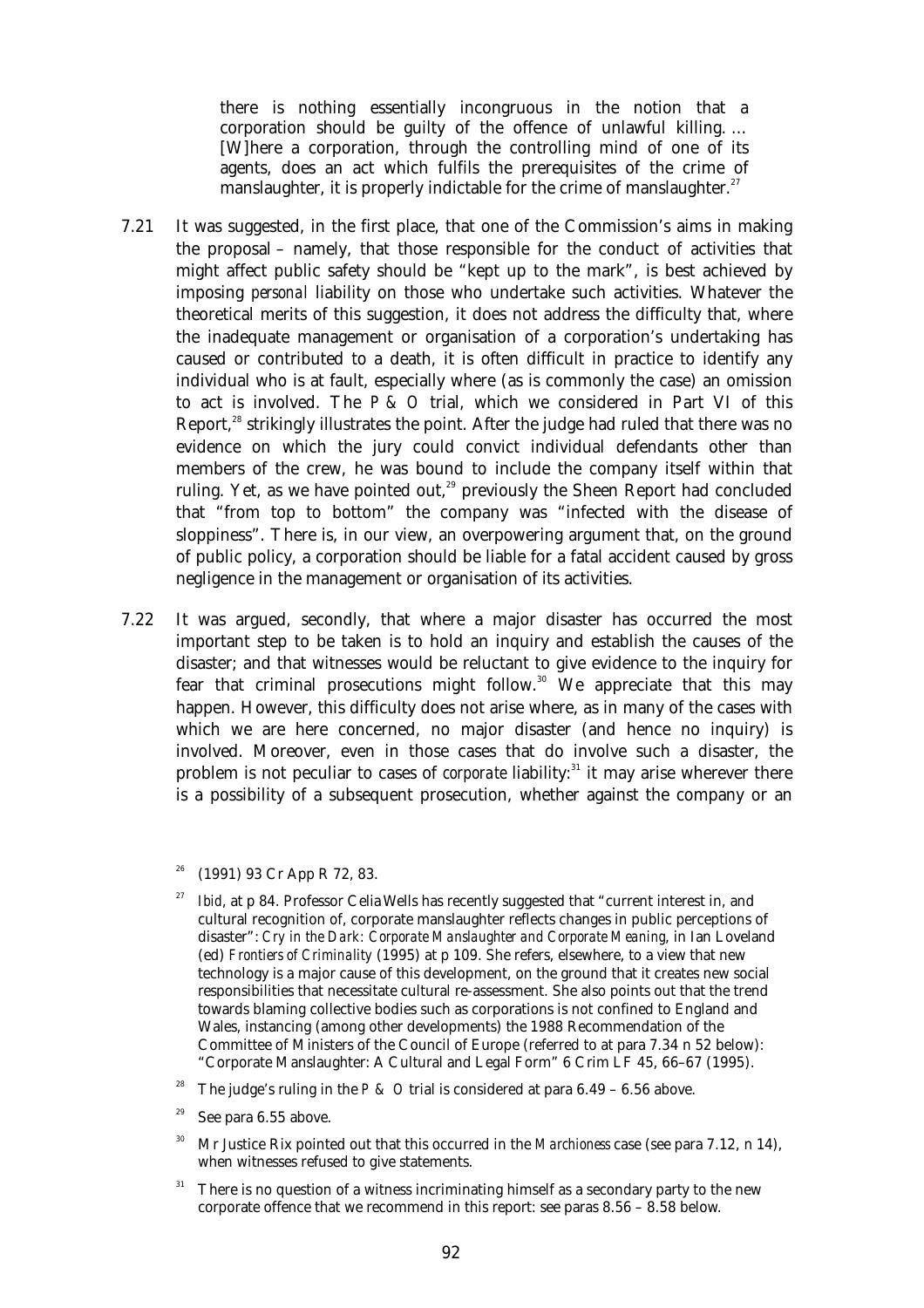individual.<sup>32</sup> We see no reason why the implementation of the proposals in this report should have any additional effect.

- 7.23 It was suggested, further, that it would be harsh to punish a corporation for failing to do something of which all or many of the others in the same business or activity had failed to recognise the need. However, we have little doubt that (irrespective of the practices prevailing elsewhere) a criminal sanction should be visited on a corporation in respect of a death where the jury decides not only that the corporation was at fault in the way in which it conducted its enterprise but that its conduct fell *far* below the standard that could reasonably be expected of it. It should be borne in mind, further, that the jury must be satisfied of these matters beyond reasonable doubt. We believe that this approach, which requires a high standard of what must be established against a corporation, meets this objection very clearly.
- 7.24 Another argument against the proposal was that a company's profits belong to its shareholders, who would therefore be penalised for no fault of theirs by the imposition of a fine on the company. This argument, however, would apply equally to the present law of manslaughter and to other areas of the criminal law (such as offences under the Trade Descriptions Act 1968, and pollution offences) $33$ in which corporate liability is well established. We would add that shareholders invest money in a company on a speculative basis and take the benefits that accrue to a company and (subject to the principle of limited liability) bear the losses suffered by the company. We see no difference in principle between payment by the company of damages for breach of contract and payment of a fine imposed on it: in either case the loss sustained by the company is liable to have an adverse effect upon the shareholders' interests. A company must not cut corners in its desire to make profits for its shareholders, and in particular it must not cut overhead costs at the expense of safety. Finally we add that it is unacceptable to suggest that a penalty should not be imposed simply because it may affect more people than the guilty party: after all, when an individual is fined or imprisoned, this has consequences for other members of his family.
- 7.25 It was also pointed out that the fine imposed on a corporation did not go to the victims. However, although compensation is primarily the province of the civil law, to which the victims may have recourse, criminal courts have power $34$  to award compensation against a convicted defendant for "any personal injury, loss or damage" resulting from the offence, or to order him to "make payments for funeral expenses or bereavement in respect of a death resulting from the offence". <sup>35</sup> This objection has no greater force in relation to the present proposal

In relation to regulatory offences under the Health and Safety at Work etc Act 1974, an inspector has power to require anyone "whom he has reasonable cause to believe to be able" to supply relevant information to answer questions; but any such answer is inadmissible against that person in any proceedings brought against him: s 20(2)(j) and (7).

 $33$  Eg offences of polluting water under (now) the Water Resources Act 1991, s 85.

<sup>&</sup>lt;sup>34</sup> Under s 35 of the Powers of Criminal Courts Act 1973 (as amended).

A compensation order in respect of bereavement may only be made for the benefit of a person who can claim damages under that head under the Fatal Accidents Act 1976 – that is, the deceased's spouse or, in the case of a deceased minor, his parents (or, if the minor is illegitimate, his mother); and the amount of damages for bereavement must not exceed the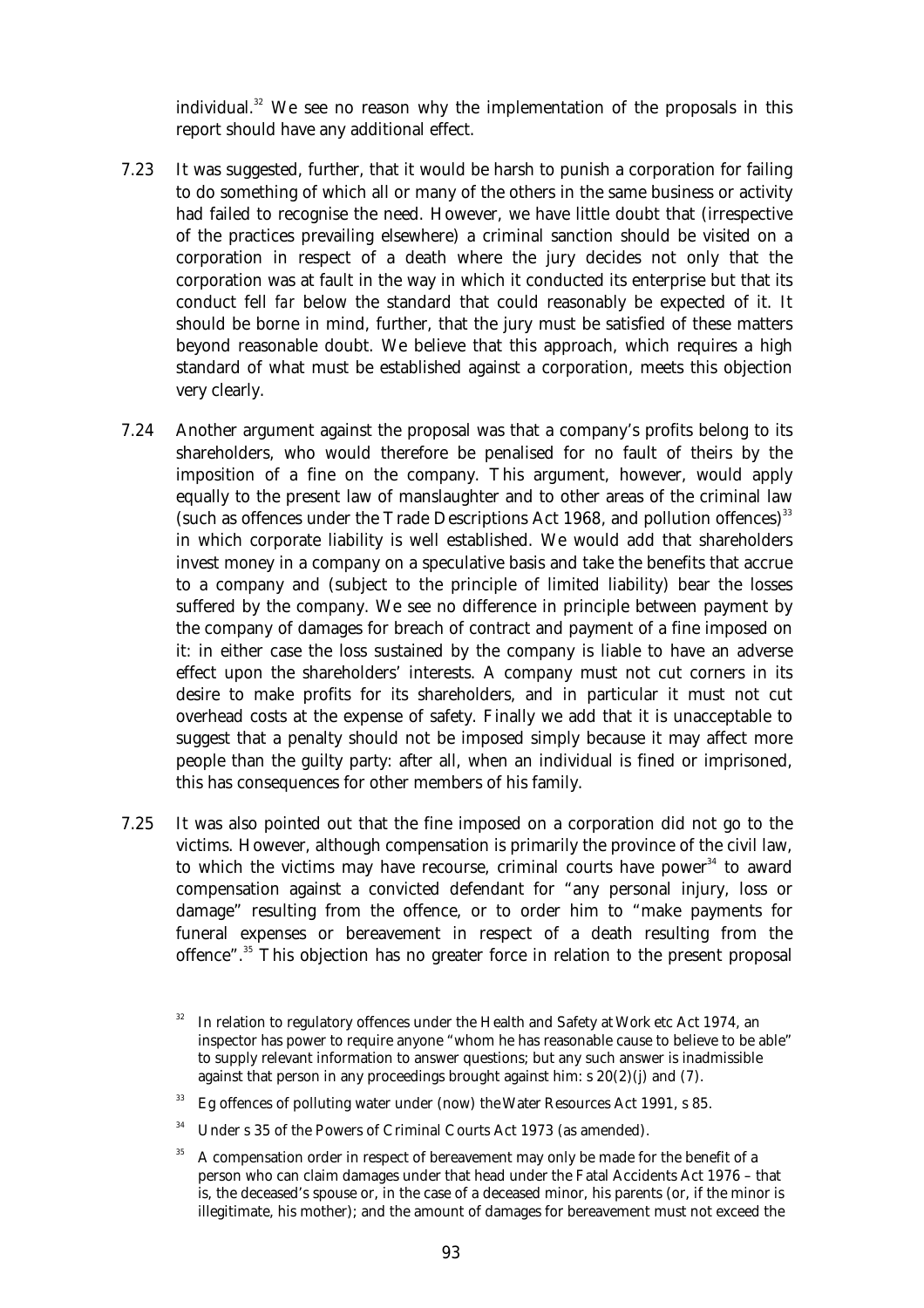than it has in relation to any other offence. It was suggested, further, that a fine might be misunderstood as in some way placing a value on the lives that were lost; but we do not accept that the possibility of a *misconception* as to the purpose of the criminal law is a material consideration.

## **THE** *BRITISH STEEL* **CASE**

- 7.26 We have referred above<sup>36</sup> to the decision in *British Steel plc*<sup>37</sup> (given after the publication of Consultation Paper No 135), which was concerned with corporate liability for regulatory offences under the Health and Safety at Work etc Act 1974. In the light of this significant development, we have considered whether that decision has rendered otiose the need for the legislative extension of corporate liability for the offences with which we are concerned in this report. This approach, it can be argued, is justified on the ground that the problems canvassed in Consultation Paper No 135 have now largely been met by the *British Steel* case; and that we need do no more than recommend that, where the relevant breach of duty has resulted in death, the 1974 Act offences should be triable only on indictment, or, perhaps, that a new offence along the lines of sections 2 and 3 of the 1974 Act should be introduced, triable only on indictment and relating specifically to cases where death has resulted.
- 7.27 We have, however, rejected this approach, which would go far too wide. It would extend beyond our present purpose in two essential respects. First, it would not simply impose on a corporation liability for death where it was to blame because the death arose from the (grossly) careless way in which it organised or managed the conduct of its activities; rather, it would virtually make the corporation strictly liable<sup>38</sup> for the acts or omissions of any employee which resulted in a death. Secondly, it would render the company liable without regard to the seriousness of the breach in question. In both respects this would cover many cases that fell outside those with which Consultation Paper No 135 and this report are concerned.

## **OPTIONS FOR EXTENDING CORPORATE LIABILITY**

 7.28 We have considered four possible methods of extending corporate liability. The first, vicarious liability, has been adopted in many United States jurisdictions. This would involve, in brief, that the corporation would be liable for a crime<sup>39</sup> committed by *any* corporation employee if it is committed within the scope of his

> sum specified in that Act (currently £7,500). The section further provides that the court should give preference to compensation where the offender has insufficient means to pay both a fine and compensation. There are several authorities for the proposition that a compensation order "is designed for the simple, straightforward case where the amount of the compensation can be readily and easily ascertained": *Donovan* (1981) 3 Cr App R (S) 192, 193, *per* Eveleigh LJ.

- Paras 6.18 6.22.
- <sup>37</sup> [1995] ICR 586.
- $38$  Subject to the limited defence of reasonable practicability: see para 6.20, n 29, above.
- $39$  Although there are limitations on the crimes of which a corporation can be convicted, it has been held that a corporation can be convicted of manslaughter: *Granite Construction Co v Superior Court* (1983) 149 Cal App 3d 465, 197 Cal Rptr 3.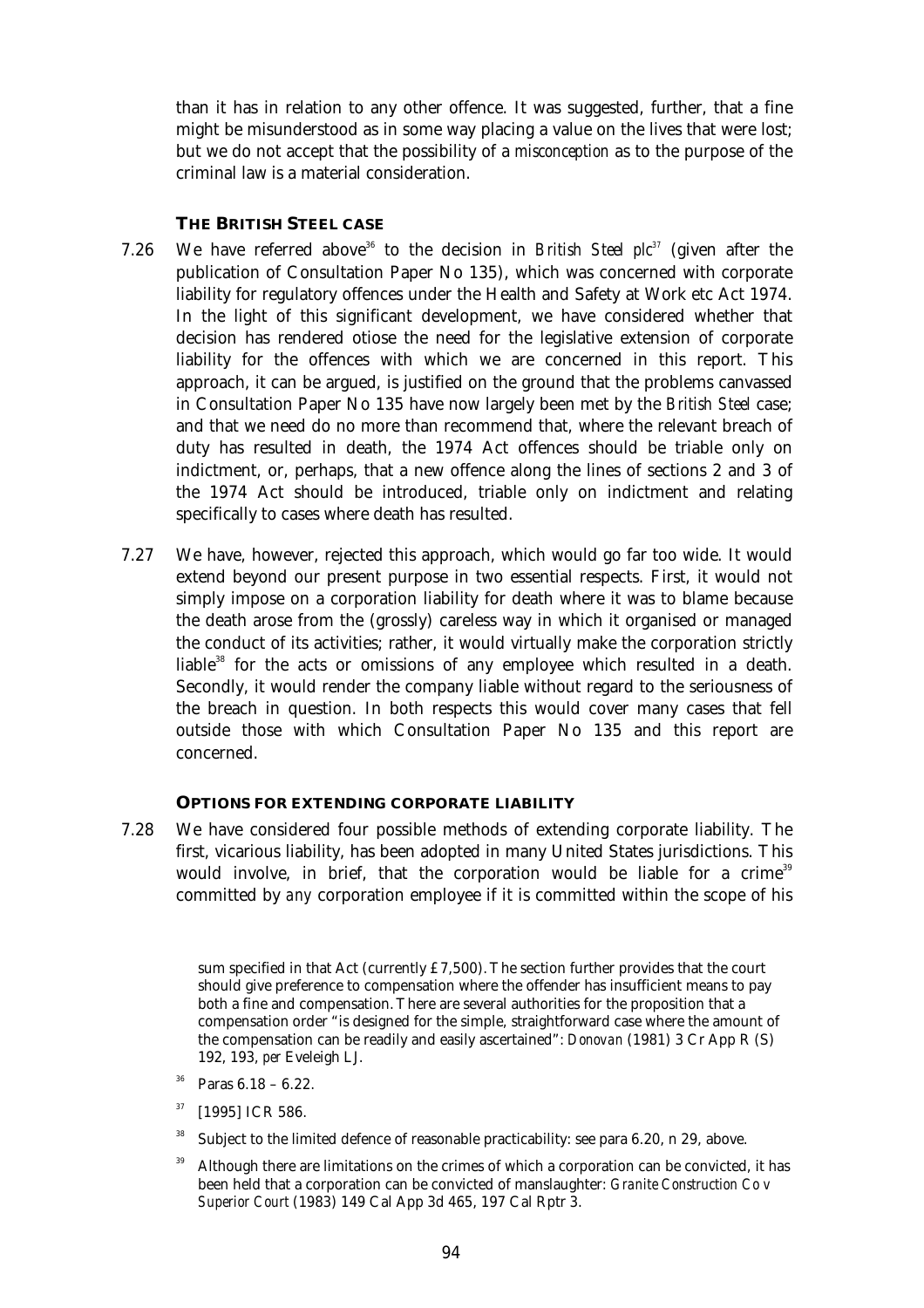employment and is intended to benefit the corporation. "Scope of employment" has been given a wide interpretation by the courts. A general direction forbidding employees to break the law is unlikely to suffice where in practice the company has not ensured that its employees understand that they must take the prohibition seriously; and the retention of profits engendered by an employee's offence after it became known is strong evidence of this fact. In practice, the corporation has to establish that the employee acted for personal gain, contrary to the corporation's interests, and retained the profits of his wrongdoing. $40$ 

- 7.29 In England and Wales, however, the almost complete absence $4$  of vicarious liability for a common law offence is a traditional and fundamental feature of the criminal law.<sup>42</sup> More specifically, the introduction of vicarious liability for an offence that requires negligence (as distinguished from a strict liability offence) $43$ seems to us to be open to objections of principle, since it would automatically, and in our view unfairly, penalise a company for the fault of one of its employees even where it had taken considerable pains to prevent the kind of incident that caused the death.<sup>44</sup>
- 7.30 Vicarious liability would, moreover, involve practical difficulty. Its application depends upon proof that an individual employee has committed an offence, and in many cases it may be difficult to identify such a person.

It is often the case that different corporate officers and employees bear varying degrees of responsibilty for any given offence.<sup>45</sup> Fault may be diffused throughout the company, and may be particularly difficult to

- <sup>40</sup> *Standard Oil Co of Texas v United States* (1962) 307 F 2d 120. According to one commentator, "scope of employment in practice means little more than that the act occurred while the offending employee was carrying out a job-related activity": Note, Harvard 1979:1250, cited by Celia Wells in *Corporations and Criminal Responsibility* (1993) p 119.
- <sup>41</sup> Public nuisance and criminal libel are exceptions; see para 6.9.
- $42$  See para 6.8, n 11 above.
- <sup>43</sup> Eg the offences under ss 2 and 3 of the Health and Safety at Work etc Act 1974: see *British Steel plc*, considered at paras 6.18 – 6.22 above.
- <sup>44</sup> As Professor Eric Colvin has recently pointed out in "Corporate Personality and Criminal Liability" (1995) 6 Crim LF 1, 8, vicarious liability has been criticised by academic commentators on the ground that it is both "underinclusive" and "overinclusive":

It is underinclusive because it is activated only through the criminal liability of some individual. Where offenses require some form of fault, that fault must be present at the individual level. If it is not present at that level, there is no corporate liability regardless of the measure of corporate fault. Yet vicarious liability is also overinclusive because, if there is individual liability, corporate liability follows even in the absence of corporate fault. The general objection to vicarious liability in criminal law – that it divorces the determination of liability from an inquiry into culpability – applies to corporations as it does to other defendants. The special characteristics of corporations do not insulate them from the stigmatizing and penal consequences of a criminal conviction.

See L Leigh, "The Criminal Liability of Corporations and Other Groups" (1977) 9 Ottawa L Rev 247, 275. (Footnote in original.)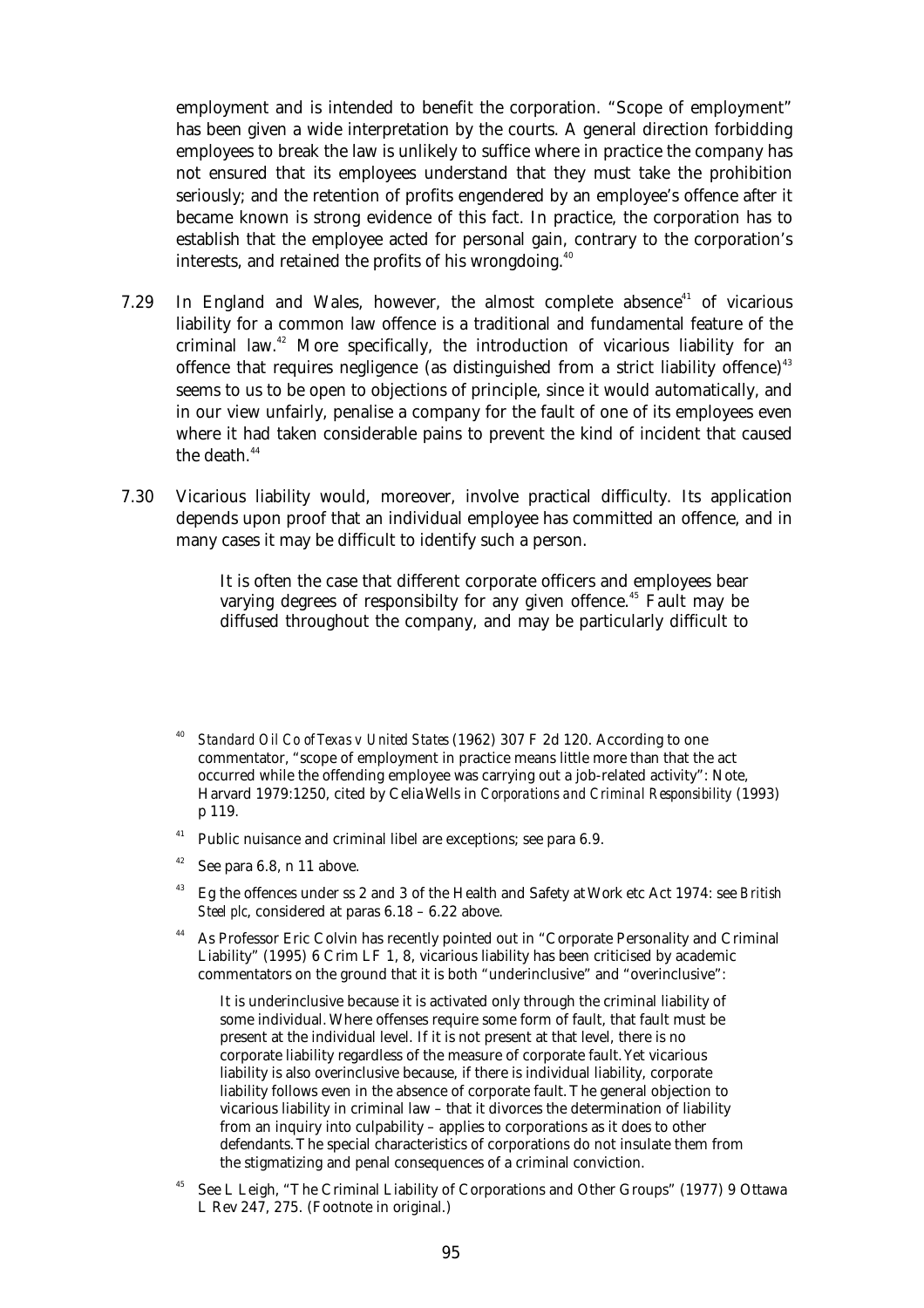pin down when the crime is alleged to consist of the failure to prevent the harm in question from occurring.<sup>46</sup>

- 7.31 The introduction of vicarious liability for manslaughter was not canvassed in Consultation Paper No 135; and in our view it fails appropriately to address the problem with which we are concerned. The principle would go much further than the mischief addressed (or the remedy proposed) in the consultation paper – namely the failure of the company to set up an adequate system of conducting its operations (irrespective of whether or not an individual within the corporation was liable). It also seems unrealistic to expect the directors and senior management of a company to oversee in person the actions of a workforce that may be numbered in thousands. We therefore reject this option.
- 7.32 We have considered, secondly, the adoption of the principle of "aggregation". This principle would extend the doctrine of identification by enabling the court to "aggregate" the conduct of a number of a corporation's controlling officers, none of whom would individually be guilty, so as to constitute in sum the elements of killing by gross carelessness: a series of minor failures by employees might lead to a finding that the conduct of the corporation amounted to the offence. As we explained above, $47$  aggregation has been summarily rejected by the courts in the  $past.<sup>48</sup>$
- 7.33 In our view, it would be unsatisfactory to extend the doctrine of identification by introducing a principle of aggregation. In practice, it is often possible to state with confidence what the corporation did or omitted to do without investigating the conduct of individual controlling officers and the information that each of them possessed. The principle of aggregation would not enable this fact to be reflected automatically in a finding that the corporation was therefore liable.<sup>49</sup> It would be no more than a gloss on the identification principle.<sup>50</sup> and would not obviate the need to conduct a detailed investigation into the conduct and state of mind of particular controlling officers; $51$  and it might well give rise to difficult (and perhaps

<sup>46</sup> J Gobert, "Corporate Criminality: Four Models of Fault" (1994) 14 LS 393, 398.

 $47$  Para 6.50.

<sup>&</sup>lt;sup>48</sup> For a detailed discussion, see S Field and N Jörg, "Corporate Liability and Manslaughter: should we be going Dutch?" [1991] Crim LR 156, 161–162.

<sup>&</sup>lt;sup>49</sup> "[O]nce the derivative model [sc a model of liability derived from the traditional insistence that corporate liability be derived from individual liability] is abandoned in favour of a model of true organizational responsibility, aggregation becomes a weak conceptual tool. The question to be asked is not whether responsibility can be constructed from bits and pieces of information, but rather whether it inheres in the organization itself": Professor Eric Colvin, "Corporate Personality and Criminal Liability" (1995) 6 Crim LF 1, 23. (Footnote omitted.)

<sup>&</sup>quot;The major objection to aggregation is ... that it distorts the nature of corporate criminal liability. As long as aggregation is presented within a framework of vicarious or identification liability, it carries an air of artificiality. The qualification to the model of derivative liability is so great that the usefulness of the model is called into question": *ibid*, 22–23.

<sup>&</sup>lt;sup>51</sup> It would be theoretically possible to apply the principle of aggregation to *all* the company's employees, rather than to its controlling officers alone. In effect, however, this would amount to vicarious liability in a different form.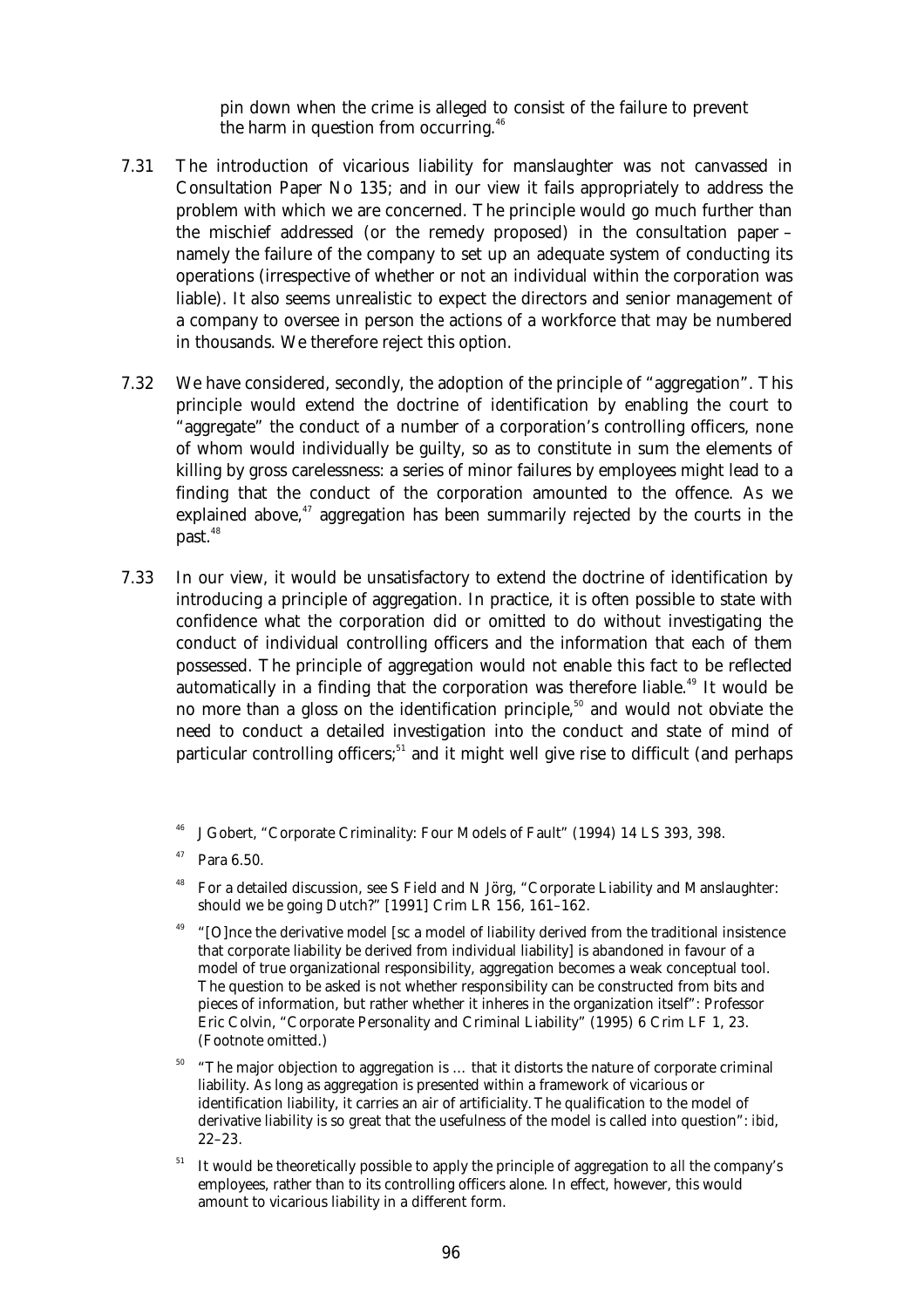insoluble) problems where different controlling officers knew or believed different things.

 7.34 A third option, at least theoretically, would be the creation of a radically new corporate regime.<sup>52</sup> In Consultation Paper No  $135^{53}$  we explained this approach in the following terms:

> Put very briefly, this would not look for orthodox mens rea on the part of the corporation (or rather, somewhat artificially, on the part of one of its controlling officers), but would judge the corporation's liability post hoc, according to the steps which it had taken, after the accident, to prevent any recurrence. The test would not be the advance awareness of some person who might be identified to represent the company, but the reaction of the company itself, acting consciously through its authorised decision-making machinery, in correcting its practices, ensuring compensation, and generally acting as a responsible company should.

Rather than struggling to establish some antecedent fault within the corporation, the prosecution would invite the court to infer fault from the nature and effectiveness of the company's remedial measures after it had been established that it was the author of a harm-causing or harmthreatening act or omission.<sup>54</sup>

- 7.35 We went on to conclude, however, that the present project, limited as it was "to one particular, and confessedly somewhat singular, crime", was not the appropriate occasion to consider a reform which would affect the whole of the criminal law; and that it was unnecessary "to proceed that far in order to put corporate liability for *manslaughter* on a proper basis". <sup>55</sup> We remain of that view.
- 7.36 The fourth option, which we favour, is to apply the elements of the "individual" offence of killing by gross carelessness to corporations in principle, but in a form

<sup>52</sup> In Consultation Paper No 135, para 5.77 n 79, we referred briefly to the 1988 Recommendation of the Committee of Ministers of the Council of Europe (No R (88) 18 of 1988). The Recommendation, which relates only to economic activities, states that member states should consider the promotion of corporate liability. They should be guided (inter alia) by the principle that enterprises should be liable for offences committed in the exercise of their activities, even where the offence is "alien to the purposes of the enterprise" *and whether or not an individual who committed the acts or omissions can be identified*. The enterprise would, however, be exonerated where its management is not implicated and has taken all necessary steps to avoid the offence. The Recommendation stipulates that, in providing for sanctions, "special attention should be paid to objectives other than punishment, such as the prevention of further offences and the reparation of damage suffered by victims".

<sup>&</sup>lt;sup>53</sup> Para 5.75.

<sup>54</sup> This theory is most fully expounded in a famous article by Fisse and Braithwaite (1988) 11 Sydney LR 468. The most accessible summary of the theory is to be found in Ashworth, *Principles of Criminal Law* (1991) pp 86–88, from which the quotation in the text is taken. (Footnote in original.)

<sup>&</sup>lt;sup>55</sup> Consultation Paper No 135, para 5.76.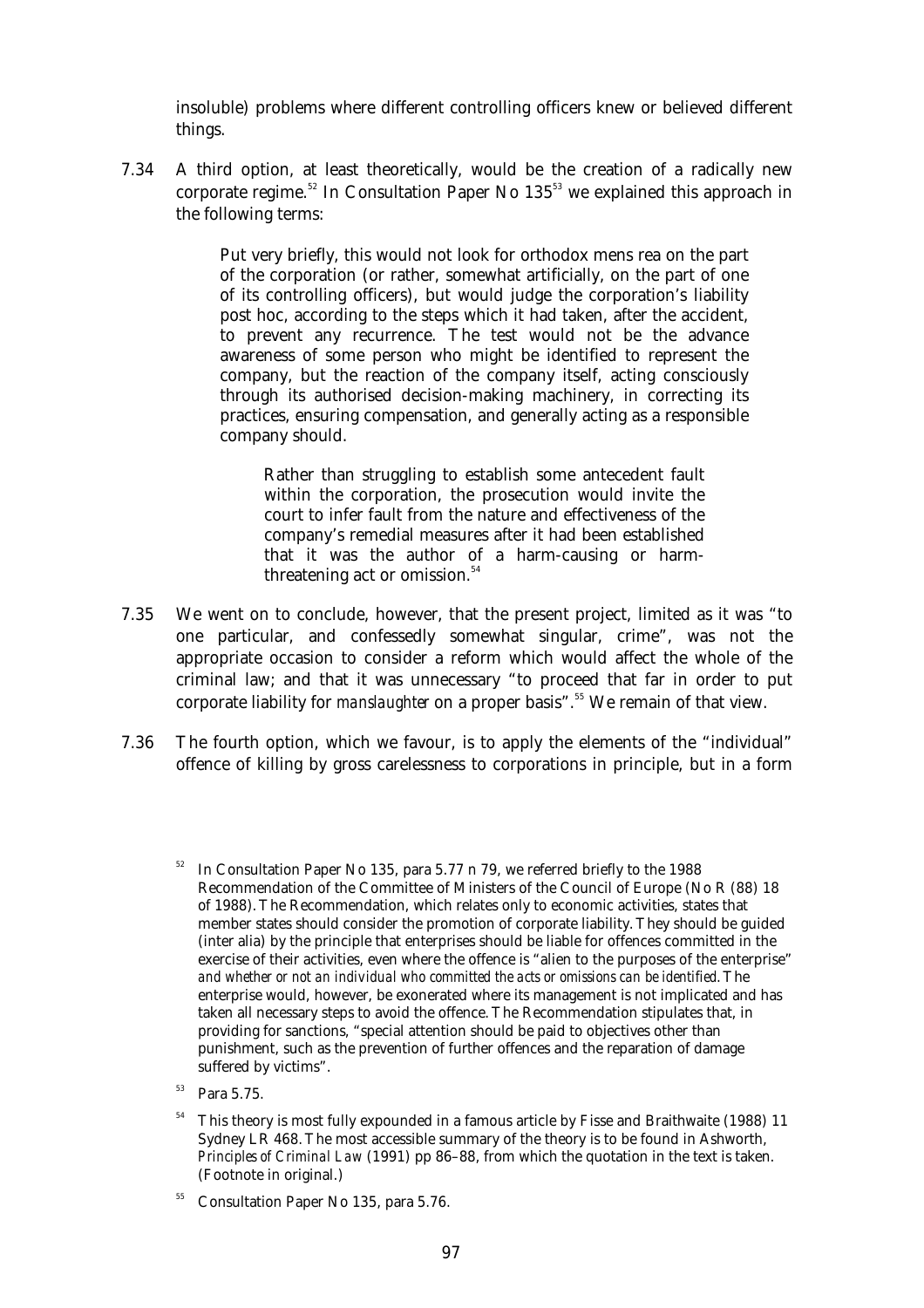adapted to a corporate context and, in particular, in a form that does not involve the principle of identification.

 7.37 We turn now, in the next Part of this report, to consider how best to give effect to this principle.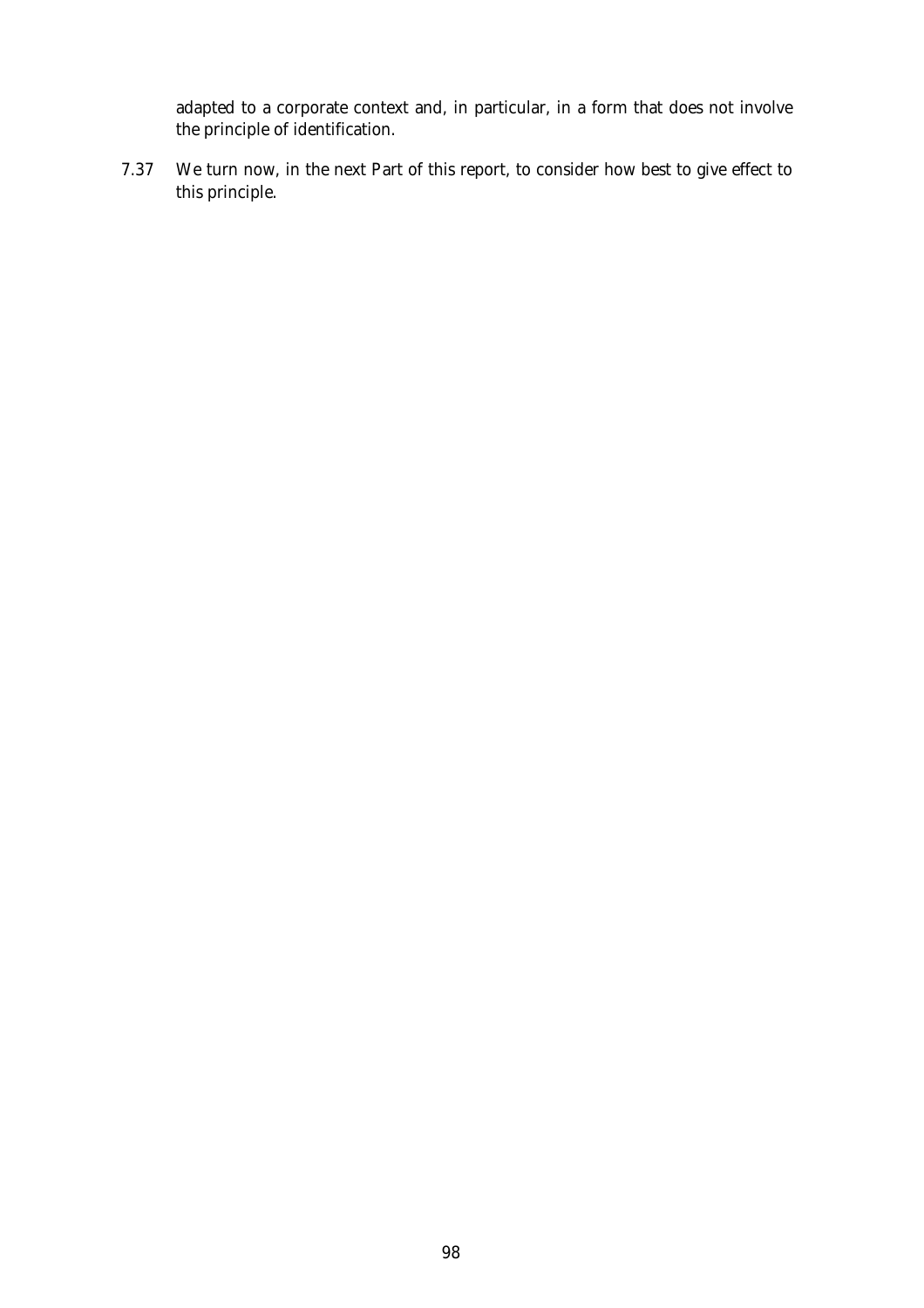# **PART VIII A NEW OFFENCE OF CORPORATE KILLING**

# **INTRODUCTION**

- 8.1 In Part VII we concluded that the use of the identification principle alone,<sup>1</sup> when applied to the individual offences that we recommend, would impose unacceptable limitations on the scope of corporate liability for involuntary homicide; that it would be wrong to adopt, solely for the purposes of the law of homicide, any wider principle of corporate liability such as vicarious liability or aggregation; and that it is therefore necessary to recommend the creation of a special offence, modelled on our proposed offence of killing by gross carelessness, but with such adaptation as is dictated by the peculiar characteristics of corporations. In this Part we consider what adaptation is required, and how the corporate offence should therefore be defined. We also consider a number of ancillary matters relating to the proposed offence.
	- 8.2 For the offence of killing by gross carelessness, it must be proved
		- (1) that the defendant's conduct caused the death,
		- (2) that the risk of death or serious injury would have been obvious to a reasonable person in her position, and that she was capable of appreciating that risk, and
		- (3) that her conduct fell far below what could reasonably be expected of her in the circumstances. $2$

## **FORESEEABILITY OF THE RISK**

 8.3 In our view, the second of these requirements cannot appropriately be applied to corporations, which, as Lord Hoffmann has recently emphasised,<sup>3</sup> are only metaphysical entities. To hypothesise a human being who *could* be in the same position as the corporation is a logical impossibility,<sup>4</sup> and it would therefore be

- <sup>2</sup> The alternative, that she *intended* by her conduct to cause *some* injury, or was aware of, and unreasonably took, the risk that it might do so, may for present purposes be disregarded, since one of the reasons for adapting the offence for the purposes of corporate liability is the difficulty of attributing mens rea to a corporation: cf para 8.3 below.
- <sup>3</sup> *Meridian Global Funds Management Asia Ltd v The Securities Commission* [1995] 3 WLR 413, 419A; see para 6.4 above.
- <sup>4</sup> This was pointed out by some respondents on consultation. The Chamber of Shipping, for example, suggested with some force that the question whether a *corporation* should have been aware of the risk is of "an entirely different kind" from the requirement, in the context of manslaughter by an individual, that the defendant should have been aware of the risk. It added that, since the jury would always be faced with the situation in which the risk had in

<sup>&</sup>lt;sup>1</sup> We see no reason why the identification principle should not apply to our proposed offences in the comparatively unusual case where the necessary conditions for its application are satisfied – eg where the proprietor of a "one-man company" commits the offence of killing by gross carelessness in the course of running the company. See para 8.77 below.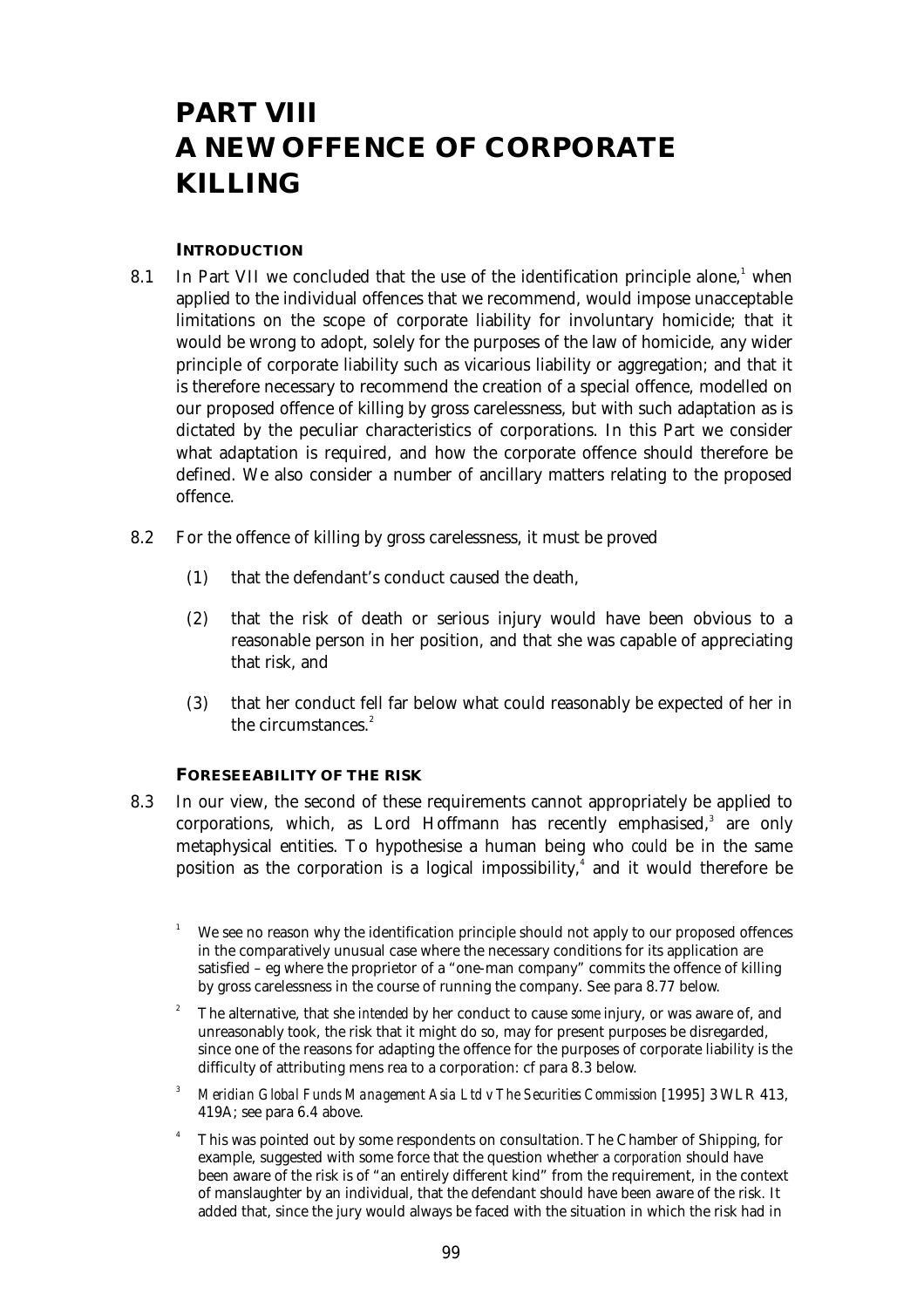meaningless to enquire, as in the offence of killing by gross carelessness, whether the risk would have been "obvious" to such a person. Moreover, corporations have no "capacity", in the sense in which we use that term in this report in relation to an individual, so that it would be equally impossible to enquire whether the defendant corporation had the capacity to appreciate the risk. It is also, in our view, unnecessary. In judging the conduct of an individual defendant, the law must in fairness take account of such personal characteristics as may make it harder for her to appreciate risks that another person would appreciate; but the same considerations scarcely apply to a *corporate* defendant.

 8.4 We have therefore concluded that the foreseeability of the risk, either to a hypothetical person in the defendant's position or to the defendant itself, should not be included in the definition of the corporate offence. This will not prevent juries from finding (in general terms) that the risk was, or should have been, obvious to any individual or group of individuals within the company who were or should have been responsible for taking safety measures, in deciding whether the company's conduct fell below the required standard. Nor would we wish to discourage the jury from approaching its task in that way. We are simply concerned, in formulating the new offence, to remove the *legal* requirement under the present law to identify individuals within the company whose conduct is to be attributed to the company itself.

## **SERIOUSNESS OF THE DEFENDANT'S CONDUCT**

- 8.5 On the other hand we see no reason why the third requirement for the individual offence, that the defendant's conduct must have fallen *far* below what could reasonably be expected of her in the circumstances, should not apply equally to the corporate offence. This approach, as we have already explained, $5$  is based on our view that the offence ought to be one of last resort, available only when all the other sanctions that already exist $^6$  seem inappropriate or inadequate, and that, therefore, the negligence in question must have been very serious.
- 8.6 We have therefore concluded, for the same reasons, that the new corporate offence should be committed only where the defendant's conduct fell far below what could reasonably be expected of it "in the circumstances". In our view, it would be neither practicable nor desirable to specify in legislation what those "circumstances" should or should not include: in every case it would be for the jury to decide whether the corporation's conduct fell within that description. In many cases this would involve the jury in balancing such matters as the likelihood and possible extent of the harm arising from the way in which the company conducted its operations against the social utility of its activities and the cost and

fact eventuated, there was a danger of their being strongly tempted to conclude that the risk *must have been* one of which the company should have been aware.

<sup>5</sup> Para 5.8 above.

<sup>6</sup> Eg the regulatory offences under ss 2 and 3 of the Health and Safety at Work etc Act 1974: see para 6.18 above.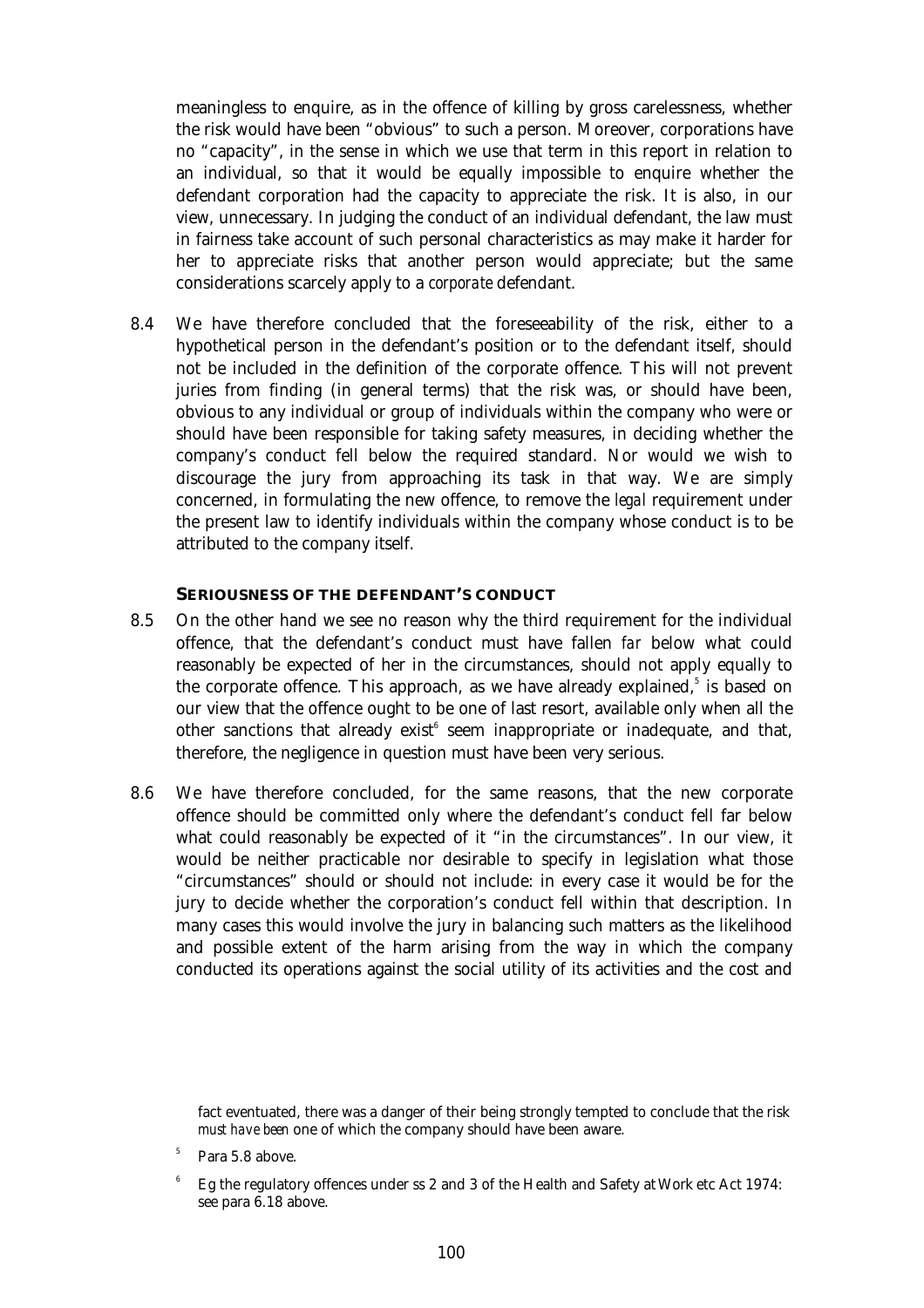practicability of taking steps to eliminate or reduce the risk of death or serious personal injury.<sup>7</sup>

 8.7 The jury might also think it right to take account of the extent (if any) to which the defendant corporation's conduct diverged from practices generally regarded as acceptable within the trade or industry in question. This could not be conclusive, since the fact that a given practice is common does not *in itself* mean that the observance of that practice cannot fall far below what can reasonably be expected; but it might well be highly relevant.<sup>8</sup> The weight to be attached to it, if any, would be a matter for the jury.

## **CONDUCT OF THE DEFENDANT THAT CAUSES DEATH**

- 8.8 Of the three requirements for the individual offence of killing by gross carelessness, therefore, we envisage that the second (namely the obviousness of the risk, and the defendant's capacity to appreciate it) should be discarded for the purposes of the corporate offence, whereas the third (namely that the defendant's conduct in causing the death should have fallen far below what could reasonably be expected) should be retained. It remains to be determined what should be done about the first, namely that the defendant's conduct should have caused the death. Obviously that requirement must be retained in some form; equally obviously (in the light of the difficulties that we have explored in determining whether particular conduct can, under the present law, be regarded as the conduct of a company and not merely of its human agents), it must be adapted for the purposes of the corporate defendant. There are two aspects to this requirement: first, the defendant must have acted, or omitted to act, in a particular way; and second, the death must have resulted from that act or omission. In the case of an individual defendant it is rarely necessary to distinguish these two aspects: once the facts are known, there is no difficulty in distinguishing the defendant's conduct from someone else's. In the case of a *corporate* defendant, however, this distinction is problematic. Since we have rejected the option of attributing to the corporation *everything* done (or not done) by its agents, we must find a way of identifying that conduct which *can* properly be attributed to it. The question is: in what circumstances can it properly be said, not merely that the conduct of a corporation's *agents* has caused a death, but that the conduct of *the corporation itself* has done so?
	- <sup>7</sup> Cf the recent decision (on employer's liability) of the Full Court of the High Court of Australia, *Miletic v Capital Territory Health Commission* 16 August 1995 (Australian Current Law, August 1995, 300). A housemaid cleaning a room in the nurses' quarters of a hospital fell and sustained injury while trying to move a bed on which the castors were jammed. The question was whether the employer was required to take preventive measures by way of routine maintenance against the likelihood of castors jamming and causing serious injury. Finding the employer liable, the court stated: (1) whether a reasonable person would take steps to avoid a foreseeable risk of injury to another was to be answered by balancing "the magnitude of the risk and the degree of the probability of its occurrence along with *the expense, difficulty and inconvenience of taking alleviating action and any other conflicting responsibilities which may exist*"; and (2) the duty to provide a safe place of work *required the balancing exercise* and could only result in the conclusion that a reasonable employer would carry out simple and inexpensive maintenance. (Emphasis added.)
	- Cf para 6.56 above.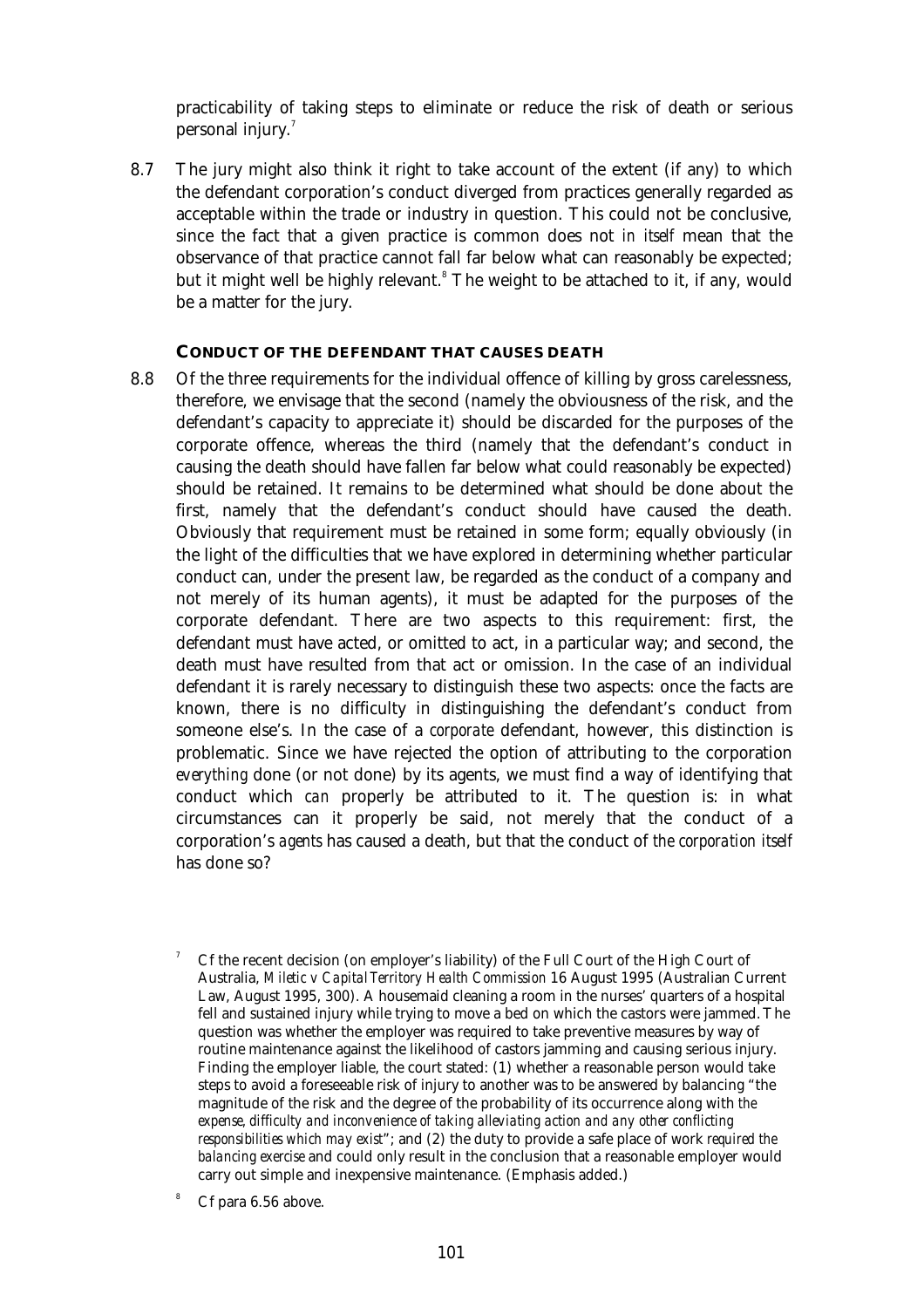## **Conduct of the defendant**

- 8.9 In answering this question we have not had to start with an entirely clean slate. In the first place we have borne in mind the analogy of the identification principle laid down in *Tesco Supermarkets v Nattrass*,<sup>9</sup> which distinguishes between those agents of a company that qualify as its "controlling minds" and those that do not. As we have explained in Part VII above, we do not think that this principle is in itself sufficient for the imposition of corporate liability in every case of homicide where such liability would be justified; but the main reason for this is that the principle requires the prosecution to identify one or more "controlling minds" who are themselves guilty of a homicide offence. The distinction drawn in the *Tesco* case between things done in the management and organisation of the company on the one hand, and things done at a purely operational level on the other, seems to us to encapsulate the nature of the distinction that we need to draw. The difference between our approach and the identification principle is that we think the distinction should be drawn in terms of the *kind of conduct* that can incur liability, rather than the *status* of the person or persons responsible for it.
- 8.10 Secondly, we have drawn on the law governing an employer's common law obligation to take care for the safety of employees, $10$  and one aspect of that obligation in particular – namely, the employer's duty to provide a safe system of work. This obligation is personal to the employer and is quite distinct from any *vicarious* liability that may arise in respect of injury caused to an employee by a fellow employee in the course of their employment. A breach of this obligation is not just negligence for which the employer is (vicariously) responsible: it is the employer's *own* negligence. The distinction thus corresponds to the distinction that we seek to draw, in the case of a corporate employer, between the conduct of the corporation and the conduct of its employees alone; and it is because of this analogy that we have taken this obligation as a starting-point in defining the kind of conduct that we propose as an element of the new corporate offence. In effect, we propose to use it as a model for the duty of *every* corporation to *all* those (not just employees) who may be affected by the corporation's activities. $11$
- 8.11 In a leading case in 1938 Lord Wright explained the general nature of the employer's obligation as

a duty which rests on the employer and which is personal to the employer, to take reasonable care for the safety of his workmen, whether the employer be an individual, a firm, *or a company*, and

- 9 [1972] AC 153; above, paras 6.32 – 6.33, 6.35 – 6.39.
- The employer's obligation is not absolute: it can be performed by the exercise of due care and skill.
- Other models may be thought equally useful: eg the liability of an occupier to her lawful visitors under the Occupiers' Liability Act 1957. The model of employer's liability does not *directly* resolve the problem of differentiating between negligence at managerial and operational levels, because even in tort it may be necessary to identify a controlling mind who is at fault before the company can be said to be in breach of its *personal* duty: see *Winfield and Jolowicz on Tort* (14th ed 1994) pp 716–717; *Street on Torts* (9th ed 1993) p 565. The analogy we seek to draw is not with tortious *corporate* liability in particular, but with the distinction between the *personal* liability of an employer (including an individual employer) and her *vicarious* liability for the negligence of her employees.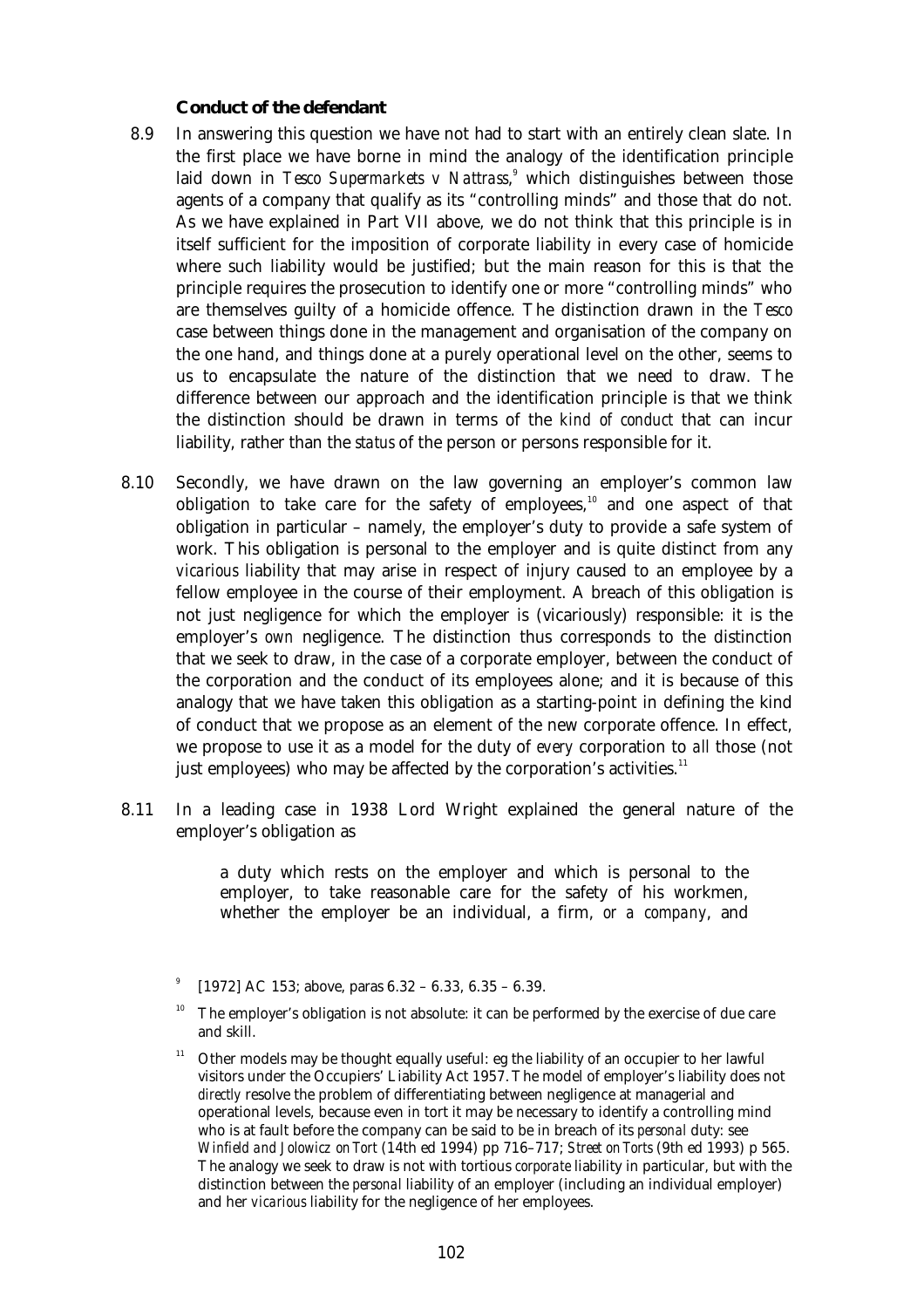whether or not the employer takes any share in the conduct of the operations.<sup>12</sup>

- 8.12 Lord Wright described the obligation as threefold: "the provision of a competent staff … , adequate material, and a proper system and effective supervision". The doctrine of common employment was, however, still in existence in 1938.<sup>13</sup> Following the abolition of that doctrine ten years later, the obligation need no longer be put under three heads. It is a single duty, and "all other rules or formulas must be taken subject to this principle".<sup>14</sup> In practice, however, the duty may still be regarded as having several branches (which may overlap). The main branches are: (1) to provide a safe place of work, including a safe means of access; (2) to employ competent staff; (3) to provide and maintain adequate appliances; and (4) to provide a safe system of work.
- 8.13 An illustration of the first branch is provided by *Stafford v Antwerp Steamship Co* Ltd,<sup>15</sup> a case in which a stevedore was injured whilst loading a vessel. He fell into the hold through an open hatch after slipping on some ice as he tried to pass along the space between the case being loaded and the hatchway. The employers had caused or permitted cargo to be lowered and worked on in dangerous proximity to the edge, although climatic conditions rendered it likely that ice or frost would render the floor area slippery, and had failed to maintain any safety net in contemplation of such an incident.
- 8.14 The duty to employ competent staff is illustrated by *Hudson v Ridge Manufacturing* Co Ltd,<sup>16</sup> where an employee persistently engaged in "skylarking". For instance, he tripped up other employees, and took no notice of the foreman's reprimands. It was held that the employers were under a duty to remove the danger, by dismissal if necessary. In *Butler v Fife Coal Co Ltd*, <sup>17</sup> a man was killed by an outbreak of poisonous gas whilst working in the defendants' coal mine. The defendants were held liable not only under the Employers' Liability Act 1880 but also at common law, for breach of their duty to appoint and keep in charge persons competent to deal with the dangers arising in the mine. The under-manager and the fireman were negligent in that, despite being aware of a peculiarly smelling haze which had given some workmen headaches and nausea, they had failed to take steps to remedy the situation or evacuate the area.

- $16$  [1957] 2 QB 348 (Streatfield J).
- $17$  [1912] AC 149.

<sup>&</sup>lt;sup>12</sup> *Wilsons & Clyde Coal Co Ltd v English* [1938] AC 57, 84. (Emphasis added.)

 $13$  An employer, though vicariously liable to third parties for torts committed by her employees during the course of their employment, was not *vicariously* liable to one employee for harm sustained in consequence of a tort committed by another employee with whom she was in "common employment". The doctrine became subject to considerable judicial qualifications that restricted its scope. It was finally abolished by the Law Reform (Personal Injuries) Act 1948.

<sup>14</sup> *Cavanagh v Ulster Weaving Co Ltd* [1960] AC 145, 165, *per* Lord Keith.

 $15$  [1965] 2 Lloyd's Rep 104.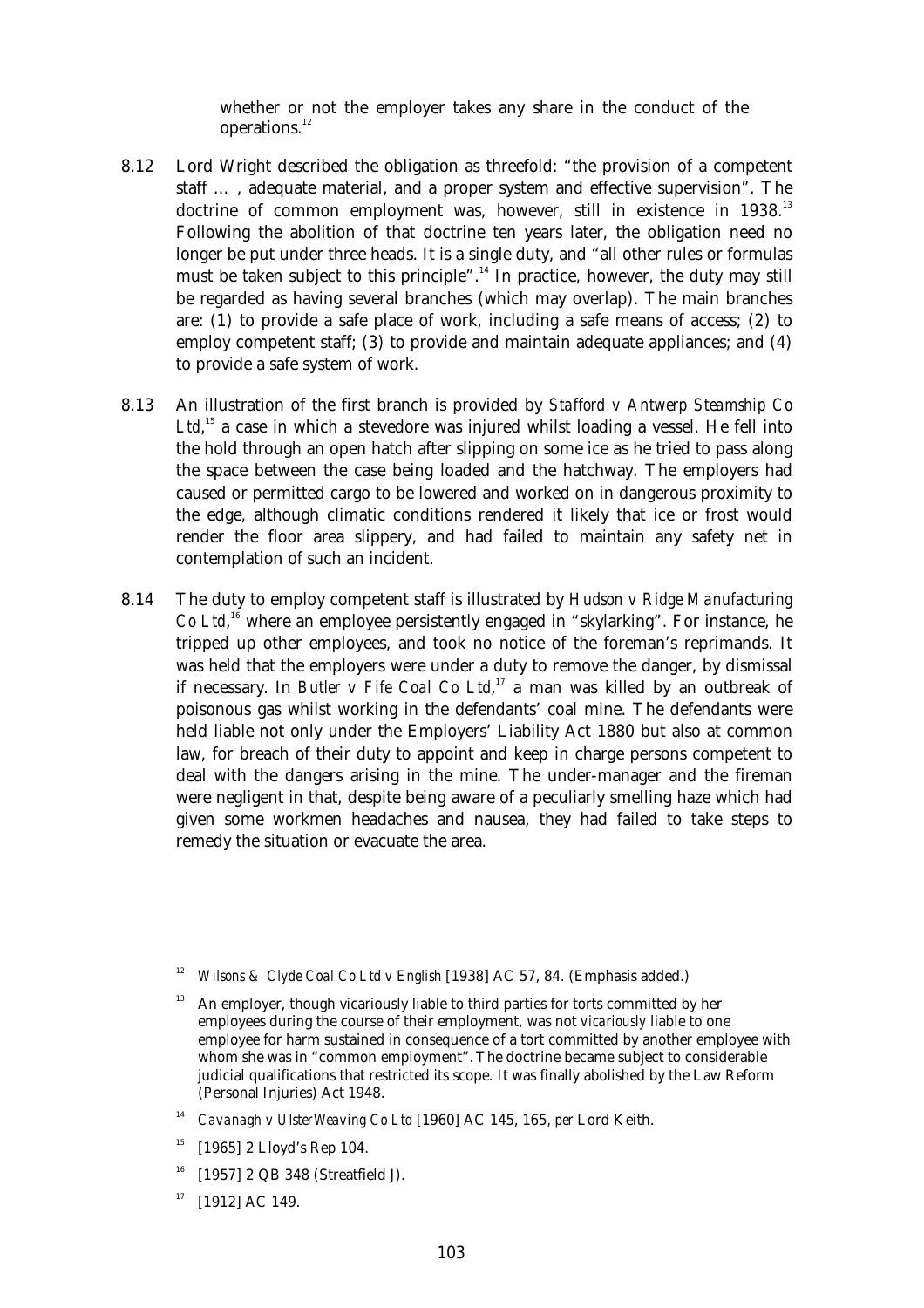- 8.15 The duty to provide and maintain adequate appliances is exemplified by *Taylor v Rover Co Ltd*,<sup>18</sup> where the plaintiff was injured by a piece of metal which had flown off a chisel he was using. The excessive hardness of the chisel had been identified a few weeks previously when a piece had broken off and injured another workman. This area of the law is now covered by section 1 of the Employer's Liability (Defective Equipment) Act 1969.<sup>19</sup>
- 8.16 In the present context the duty to provide a safe system of work is of particular significance: it requires the company to plan its operations in advance with due regard to safety.<sup>20</sup> As the author of a leading textbook points out:

[T]he state of the premises and plant, and the choice and supervision of personnel, fall especially within the employer's province. In adding as a further component the system of work, the law does no more than adopt and clarify a distinction accepted in everyday life. The employer is responsible for the general organisation of the factory, mine or other undertaking; in short, he decides the broad scheme under which the premises, plant and men are put to work. This organisation or "system" includes such matters as co-ordination of different departments and activities; the lay-out of plant and appliances for different tasks; the method of using particular machines or carrying out particular processes; the instruction of apprentices and inexperienced workers; and a residual heading, the general conditions of work, covering such things as fire precautions. An organisation of this kind is required – independently of safety – for the purpose of ensuring that the work is carried on smoothly and competently; and the principle of law is that in setting up and enforcing the system, due care and skill must be exercised for the safety of the workmen. Accordingly, the employer's personal liability for an unsafe system – independently of the negligence of fellow-servants – is not founded on an artificial concept, but is directly related to the facts of industrial organisation. $21$ 

- 8.17 The term "system of work" includes the organisation of the work, the way in which it is intended the work shall be carried out, the giving of adequate instructions (especially to inexperienced workers), the sequence of events, the taking of precautions for the safety of the workers at all stages, the number of such persons required to do the job, the part to be taken by the various persons employed and the time at which they should perform their respective tasks. $22$ Further,
	- [1966] 1 WLR 1491.
	- <sup>19</sup> In *Coltman v Bibby Tankers Ltd* [1988] AC 276, where the design and construction of a vessel were defective so that she was unseaworthy and led to the death of the deceased during the course of his employment, it was held that the vessel was "equipment" within the meaning of the Act of 1969.
	- <sup>20</sup> "It is the duty of an employer to give such general safety instructions as a reasonably careful employer *who has considered the problem presented by the work* would give to his workmen": *General Cleaning Contractors Ltd v Christmas* [1953] AC 180, 189, *per* Lord Oaksey. (Emphasis added.)
	- <sup>21</sup> J H Munkman, *Employer's Liability at Common Law* (11th ed 1990) pp 135–136.
	- <sup>22</sup> *Charlesworth & Percy on Negligence* (8th ed 1990) p 819, para 10-59.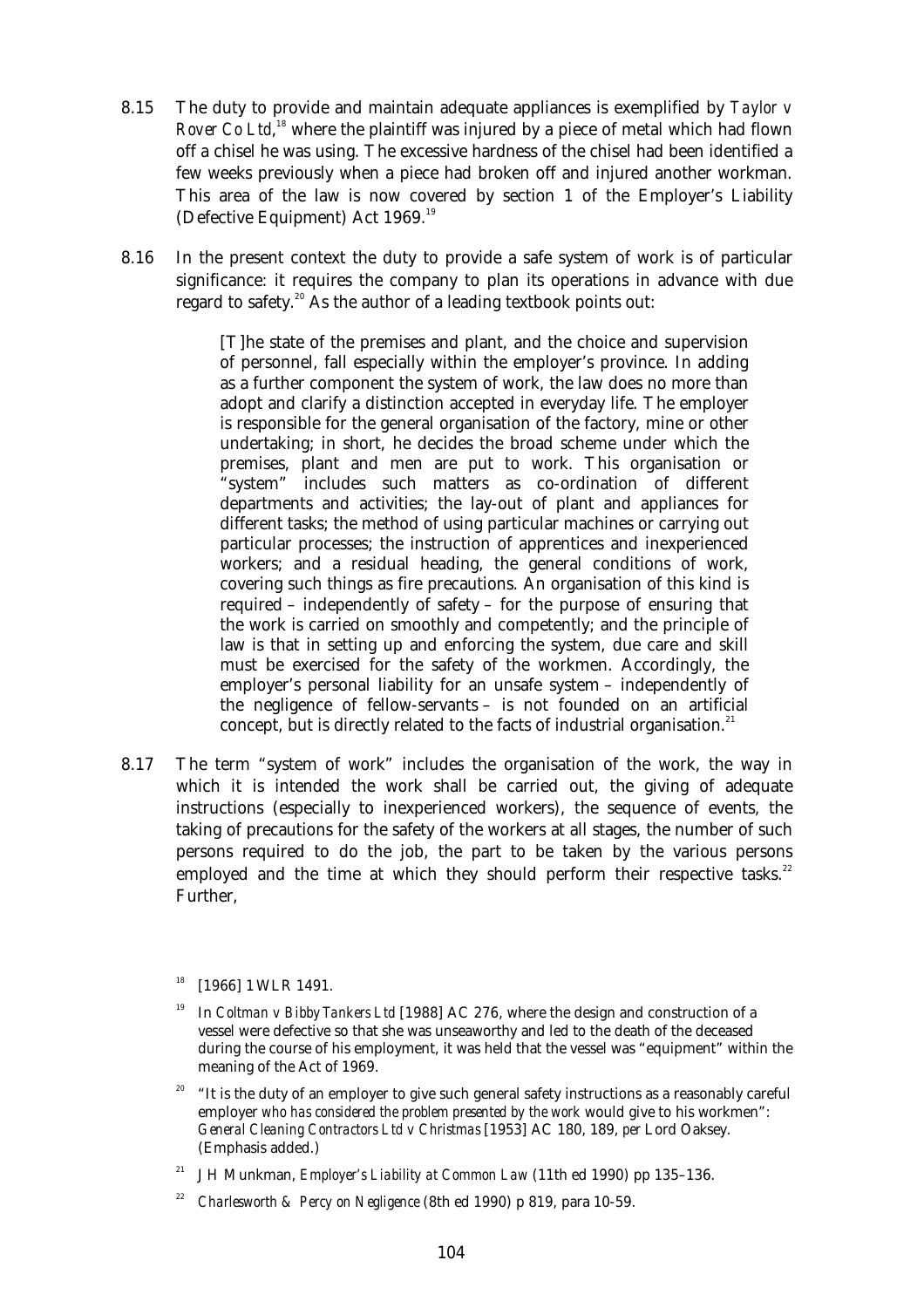it includes … or may include according to circumstances, such matters as the physical layout of the job – the setting of the stage, so to speak – the sequence in which the work is to be carried out, the provision of proper cases of warnings and notices, and the issue of special instructions. A system may be adequate for the whole course of the job or it may have to be modified or improved to meet circumstances which may arise. Such modifications or improvements appear to me equally to fall under the head of system.<sup>23</sup>

 8.18 By contrast with the employer's liability under sections 2 and 3 of the Health and Safety at Work etc Act 1974, $^{24}$  the company would not automatically be liable for the negligence (however gross) of an employee. We would adopt the distinction in the field of employer's liability that was explained in one case as follows:

> [B]roadly stated, the distinction is between the general and particular, between the practice and method adopted in carrying on the master's business of which the master is presumed to be aware and the insufficiency of which he can guard against, and isolated or day to day acts of the servant of which the master is not presumed to be aware and which he cannot guard against; in short, it is the distinction between what is permanent or continuous on the one hand and what is merely casual and emerges in the day's work on the other hand.<sup>25</sup>

- 8.19 Whether or not a system of work should be prescribed in any given case will depend on the circumstances: there is no doctrine of precedent to require cases to be followed where facts are similar.<sup>26</sup> The question is always: was "adequate provision made for the carrying out of the job in hand under the general system of work adopted by the employer or under some special system adapted to meet the particular circumstances of the case?"<sup>27</sup> We have adopted a similar approach for the corporate offence: under our recommendations, the crucial question would be whether the conduct in question amounted to a failure to ensure safety *in the management or organisation of the corporation's activities* (referred to as a "management failure" for short). This would be a question of fact for the jury to determine, and the discussion that follows must be viewed in the light of that overriding consideration.
- 8.20 Under our proposals, individuals within the company could be concurrently liable, in respect of an incident for which the company was liable, for the offence of killing by gross carelessness; and, whether or not they were so liable, their conduct might be relevant to the corporate offence as part of the circumstances surrounding that offence. For the purpose of the corporate offence and by contrast with the present law, however, there would be no need to identify the controlling

<sup>25</sup> *Wilsons and Clyde Coal Co Ltd v English* 1936 SC 883, 904, *per* Lord Aitchison (the Lord Justice-Clerk).

<sup>23</sup> *Speed v Thomas Swift & Co Ltd* [1943] 1 KB 557, 563–564, *per* Lord Greene MR.

<sup>24</sup> See the *British Steel* case, considered at paras 6.18 – 6.22 above.

<sup>26</sup> *Qualcast (Wolverhampton) Ltd v Haynes* [1959] AC 743.

<sup>27</sup> *Winter v Cardiff Rural District Council* [1950] 1 All ER 819, 822, *per* Lord Porter.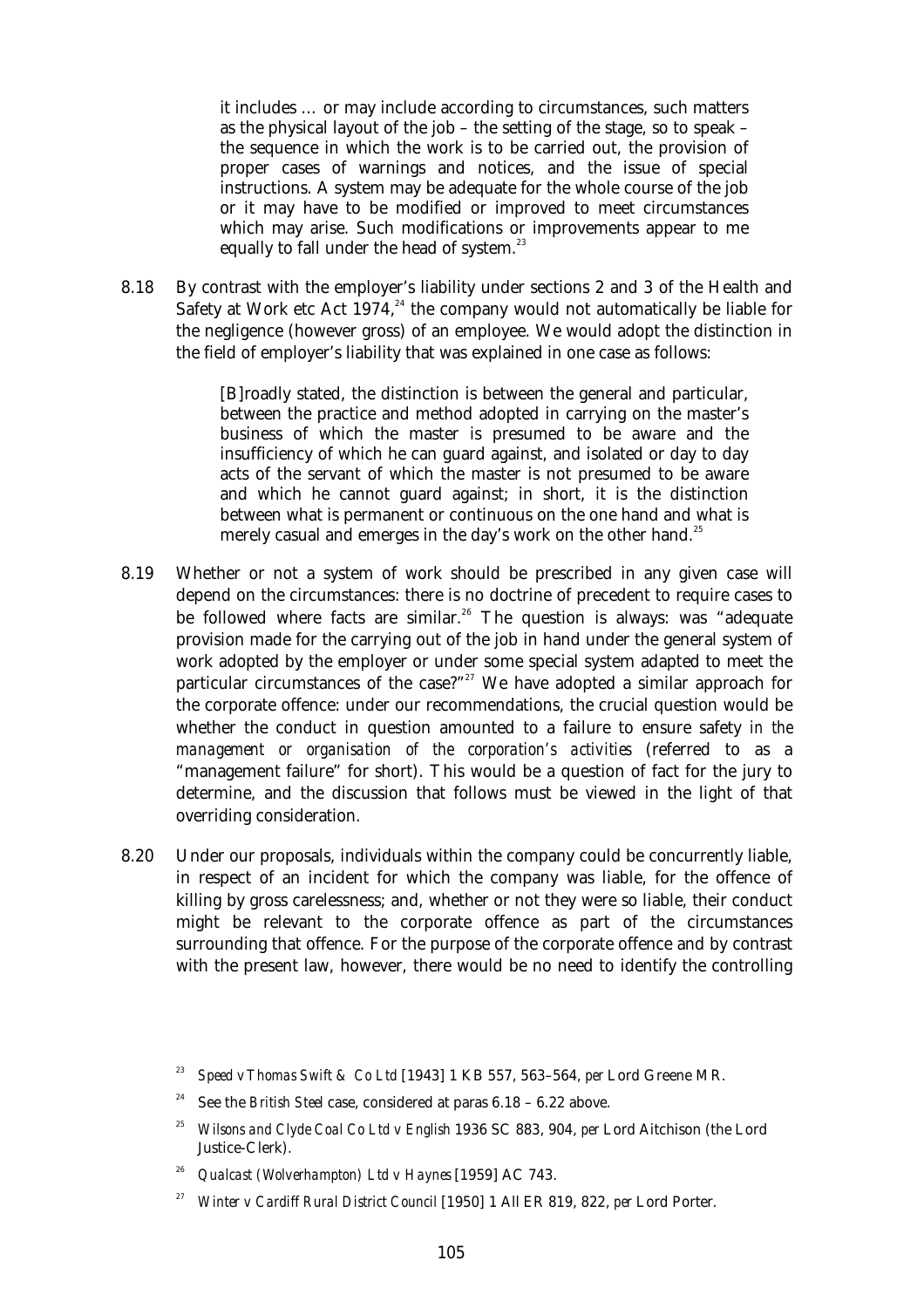officers of the company.<sup>28</sup> The question would be whether there had been a management failure, rather than, as at present, whether there was blameworthy conduct on the part of any individual or group of individuals which should be attributed to the company.<sup>29</sup>

- 8.21 To take a simple hypothetical example, if a lorry driver employed by a company causes death by dangerous driving in the course of the company's business, this act would not *of itself* involve a management failure so as to incur corporate liability;<sup>30</sup> nor would the company be *vicariously* liable for the driver's negligence. The company might be liable, however, if the incident occurred because the driver was overtired at the material time in consequence of a requirement to work excessively long hours, or because she consistently worked very long hours in her desire to earn overtime, and the company had no adequate system of monitoring to ensure that this did not happen.
- 8.22 Lord Keith's approach in the *Seaboard* case <sup>31</sup> gives a further illustration of the distinction between the "casual" negligence of a company's employee and the failure to provide a safe system of conducting the company's activities. He said:

[I]t would be surprising if by the language used in section  $31^{32}$ Parliament intended that the owner of a ship should be criminally liable for any act or omission by any officer of the company or member of the crew which resulted in unsafe operation of the ship, ranging from a failure by the managing director to arrange repairs to a failure by the bosun or cabin steward to close portholes. … The steps to be taken are to be such as will secure that the ship is operated in a safe manner. That conveys to me the idea of *laying down a safe manner of operating the ship* by those involved in the actual operation of it and taking appropriate measures to bring it about that such safe manner is adhered to  $3$ 

 8.23 We accept that there will be some cases in which the jury will have to draw a somewhat fine line between an employee's "casual" negligence and a management failure. Such cases abound in the field of employer's liability. We consider some of them in the following paragraphs, solely, we would emphasise, for the purpose of illustration. If a company was on trial for an offence that arose out of a death in

- <sup>29</sup> *Meridian Global Funds Management Asia Ltd v Securities Commission* [1995] 3 WLR 413 (PC) *per* Lord Hoffmann; see para 6.4 above.
- <sup>30</sup> See Professor Sir John Smith's comment on *British Steel*: para 6.21, n 31 above. His suggestion accords with our approach in the context of the corporate offence.
- <sup>31</sup> *Seaboard Offshore Ltd v Secretary of State for Transport* [1994] 1 WLR 541, considered at paras 6.14 – 6.17 above.
- $32$  Of the Merchant Shipping Act 1988, which provides that it is the duty of the owner of certain ships to take all reasonable steps to secure that the ship is operated in a safe manner. See further para 6.17 above. (Footnote added.)
- [1994] 1 WLR 541, 545E–G. (Emphasis added.)

The introduction of the new corporate offence would not affect the present law of corporate liability in its application to the other offences recommended in this report: see para 8.77 below. In cases such as *Kite and OLL Ltd* (the "Lyme Bay" case, para 6.48 above), therefore, the company could be convicted of killing by gross carelessness.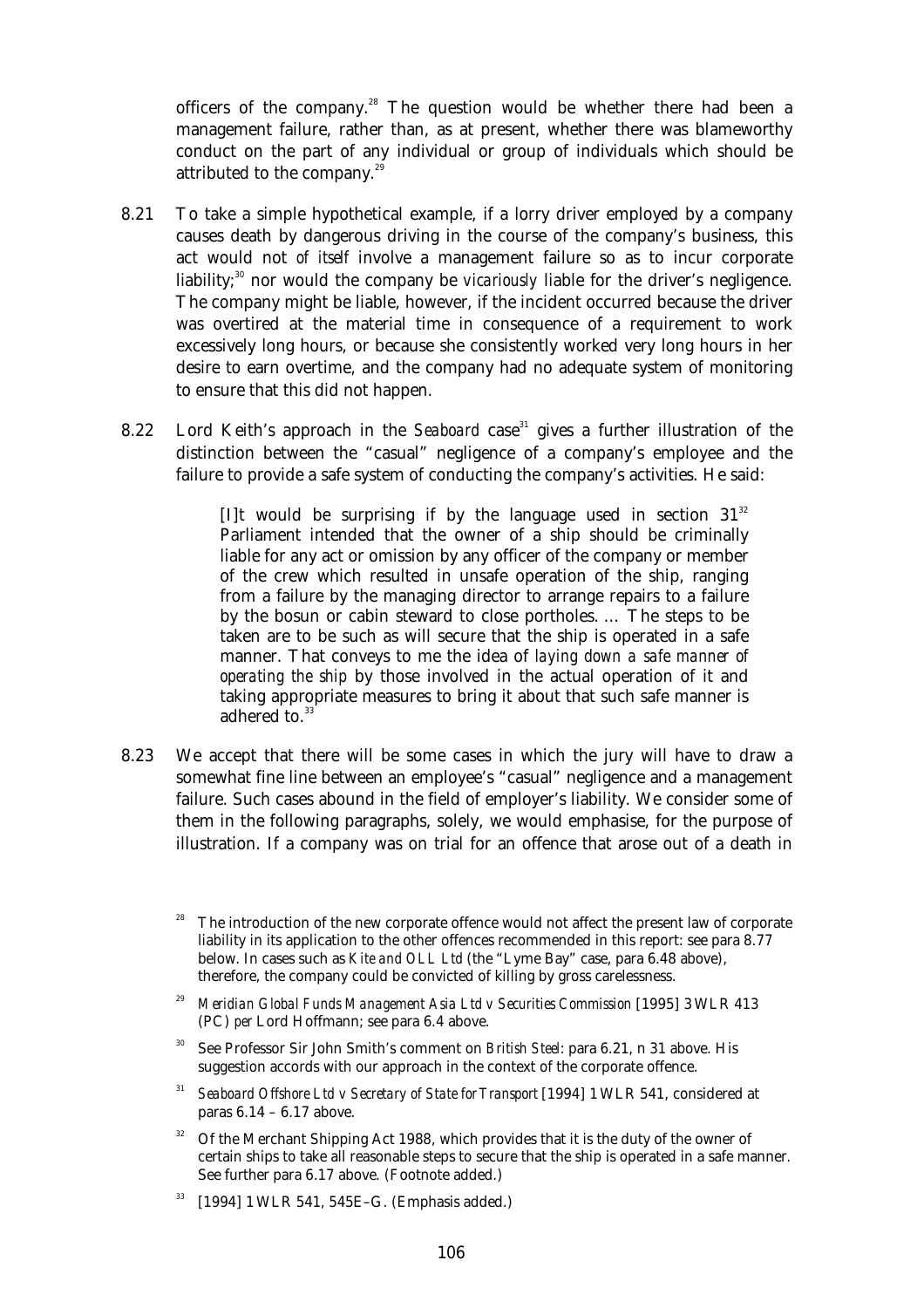circumstances similar to one of the cases cited, that case would be no authority on the question whether on the present occasion the company was guilty of a management failure, since this would be a question of fact to be decided by the jury.

 8.24 The earliest case in which an employer's liability for failing to have a proper method of work can be traced is *Sword v Cameron*, <sup>34</sup> in which a workman employed in a stone quarry was injured by the explosion of a shot in the quarry in which he was working. The workmen were not given sufficient time to get clear before the explosion took place, and the Court of Session held that the employer was liable for failing to have a proper method of warning. Lord Cranworth later said of this decision:

> The injury was evidently the result of a defective system not adequately protecting the workmen at the time of the explosions. … The accident occurred, not from any neglect of the man who fired the shot, but because the system was one which did not enable the workmen at the crane to protect themselves by getting into a place of security.<sup>35</sup>

 8.25 The inadequacy of the system in *Sword v Cameron* closely resembled that of the leading authority of *Wilsons and Clyde Coal Co v English*<sup>36</sup> in which the workmen were not given a sufficient period of time in which to reach a place of safety before certain operations in the mine began. The respondent in that case was injured whilst making his way to the pit bottom after having finished his morning shift. During the period in which the men finished their shift and left that part of the mine, the haulage plant was not stopped and the respondent was caught by a rake of hutches and crushed between it and the side of the road along which he was proceeding. The court held that it was a necessary part of a safe system of working that the haulage should be stopped on the main haulage roads during the period fixed for raising the day shift men up the pit. Lord Justice-Clerk Aitchison in the Court of Session<sup>37</sup> drew a distinction between

> the practice and method adopted in carrying on the master's business of which the master is presumed to be aware and the insufficiency of which he can guard against [and those] isolated or day-to-day acts of the servant of which the master is not presumed to be aware and which he cannot guard against.<sup>38</sup>

 8.26 In *Smith v Baker and Sons*, <sup>39</sup> the plaintiff was employed to drill holes in a rock cutting near a crane worked by men in the same employment. The crane lifted stones and at times swung them over the plaintiff's head without warning. A stone fell from the crane, injuring the plaintiff. It was found by the jury that the

- <sup>35</sup> *Bartonshill Coal Co v Reid* (1858) 3 Macq 290.
- $36$  [1938] AC 57 (HL).
- $37$  1936 SC 883.
- <sup>38</sup> *Ibid*, at p 904.
- $39$  [1891] AC 325 (HL).

 $34$  (1839) 1 D 493.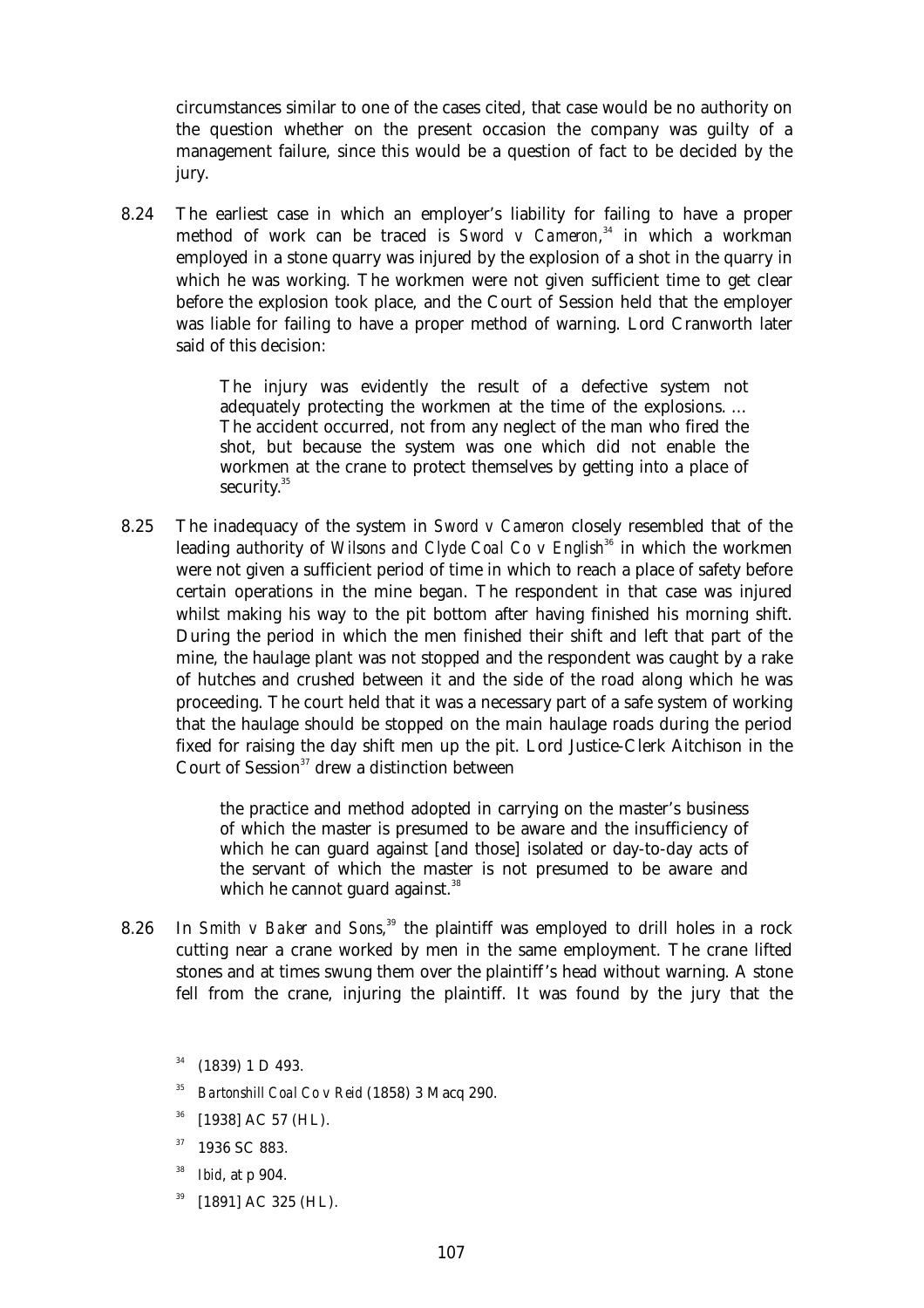machinery for lifting the stone was not fit for the purpose for which it was applied, that the omission to supply a special means of warning was a defect in the ways, works, machinery and plant, and that the employers were guilty of negligence in not remedying the defect. Lord Herschell described the duty as

the duty of taking reasonable care to provide proper appliances, and to maintain them in a proper condition, and so to carry on his operations as not to subject those employed by him to unnecessary risk.<sup>40</sup>

8.27 In *Speed v Swift (Thomas) & Co Ltd*<sup>41</sup> a ship was being loaded from a barge alongside. In the course of the operation an empty hook, which was being brought back to the ship's side, caught in a section of rail and caused it and a piece of timber to fall, injuring the plaintiff. Although the system of work applied did not diverge from the normal system of working expected, there were special circumstances with regard to the particular ship in this instance which increased the danger and thus necessitated extra precautions being taken. In view of this the employers had failed to provide a safe and proper system of working adapted to the special circumstances. Lord Greene MR emphasised that the duty should

> be considered, not generally, but in relation to the particular circumstances of each job.<sup>42</sup>

 8.28 Lord Greene then proceeded to give a detailed, though not exhaustive, account of what may amount to a "system".

> I do not venture to suggest a definition of what is meant by system, but it includes … such matters as the physical lay-out of the job – the setting of the stage, so to speak – the sequence in which the work is to be carried out, the provision in proper cases of warnings and notices, and the issue of special instructions.<sup>4</sup>

- 8.29 In *Colfar v Coggins and Griffiths (Liverpool) Ltd*<sup>44</sup> the facts were similar to those in Speed v Swift,<sup>45</sup> yet the court reached a different conclusion. A dock labourer was working in the hold of a ship stowing bags of salt, which were being lifted from a barge by two derricks, which necessitated the fixing of one derrick arm by means of a guy rope. The labourer was injured when several bags of salt fell from a swing into the hold in which he was working, as a result of the derrick arm being inadequately secured by the rope. It was held that the injury was attributable to the casual act of negligence committed by a fellow worker in reference to the guy rope, and was not a consequence of the system of work, it having not been found that placing so many bags of salt in one sling was negligent.
	- *Ibid*, at p 362.
	- $41$  [1943] 1 KB 557.
	- <sup>42</sup> *Ibid*, at p 562.
	- <sup>43</sup> *Ibid*, at p 563.
	- <sup>44</sup> [1945] AC 197 (HL).
	- <sup>45</sup> [1943] KB 557.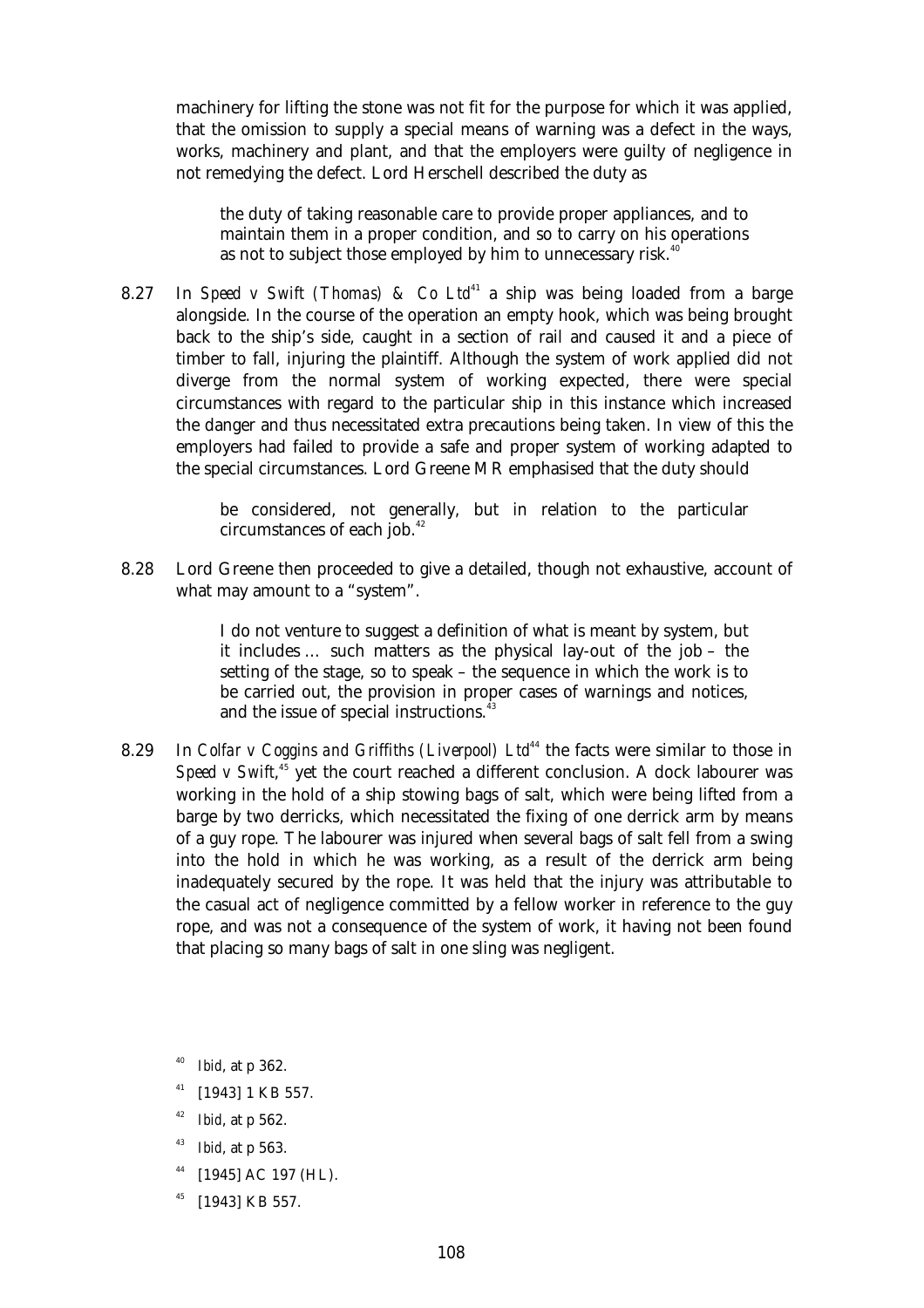- 8.30 In *General Cleaning Contractors Ltd v Christmas*<sup>46</sup> a window cleaner was injured when the sash of the window he was working on came down on his hand, causing him to lose his balance and fall. It was held that although there was no evidence sufficient to establish negligence on the part of the employers in failing either to fix hooks for the safety belts into the building, or to cause the work to be done by means of ladders, they had failed to devise a safe system of work providing for an obvious danger, having neither given instructions to ensure that windows were tested before cleaning, nor provided any apparatus (such as wedges) to prevent them from closing. Leaving the taking of precautions to the initiative of their workers was a failure to discharge the duty to ensure a safe system of work.
- 8.31 In *Rees v Cambrian Wagon Works Ltd*<sup>17</sup> a heavy cog wheel was being removed by means of a plank and a sloping wedge in the course of dismantling a machine. The wheel overbalanced owing to the insufficiency of the wedge, and injured a workman. It was held that the operation required proper organisation and supervision, which the company had failed to provide.
- 8.32 In *Winter v Cardiff Rural District Council*, <sup>48</sup> by contrast, an employer was held not to have failed to provide a safe system where a heavy voltage regulator fell off a lorry on which it was being carried, carrying the plaintiff with it. The regulator had not been tied to the lorry, but the House of Lords held that the manner of the loading of the lorry was a routine matter within the discretion of the chargehand, and that the employers were not required to establish a proper system for such a routine task.
- 8.33 In *McDermid v Nash Dredging & Reclamation Co Ltd*,<sup>49</sup> the plaintiff, in the course of his employment as a deckhand with the defendant company, worked on board a tug owned by another company and under the control of a captain employed by it. The plaintiff's work included untying ropes that moored the tug to a dredger. The system used by the captain was that, when the plaintiff had untied the ropes and it was safe for the captain to move the tug, the plaintiff would give a signal. At the time in question the plaintiff was still in the course of untying one of the ropes when the captain, without waiting for the plaintiff's signal, put the engine of the tug hard astern. As a result, the plaintiff was injured. The House of Lords held that the defendant company was in breach of its duty to the plaintiff to provide a safe system of work for him: even if the captain's system of waiting for a signal was a safe system (which was doubtful), at the material time it "was … not being operated and was therefore not being 'provided' at all".<sup>50</sup>
	- 8.34 These cases are, we repeat, merely *illustrations* of how our proposed offence might work. Most of them concern the employer's duty to ensure a safe *system* of work; but there is no reason in principle why a "management failure" within the meaning
		- <sup>46</sup> [1953] AC 180.
		- <sup>47</sup> (1946) 175 LT 220 (CA), approved by the House of Lords in *Winter*'s case (see n 48 below).
		- <sup>48</sup> [1950] 1 All ER 819.
		- $49$  [1987] AC 906.
		- <sup>50</sup> [1987] AC 906, 911F, *per* Lord Hailsham of St Marylebone.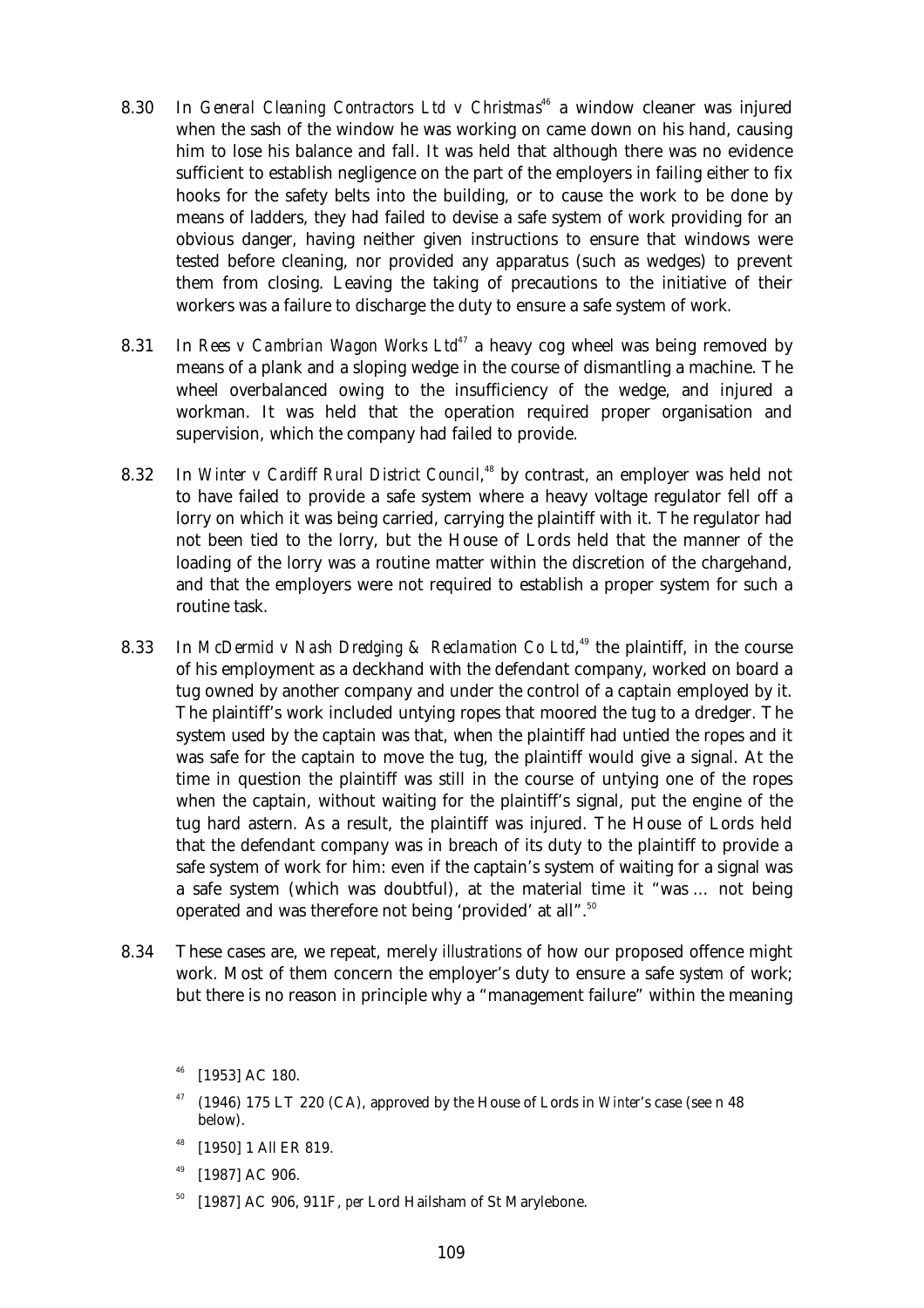of the proposed offence should not consist in a failure to provide safe premises or equipment, or competent staff. Nor do we suggest that the offence should be *defined* as hinging on whether the corporation's civil liability for the death would be personal or vicarious: in the context of criminal trials, such a test would be unworkable. The scope of an employer's personal duty of care is a model and no more. But we believe that the distinction between "management failure" and operational negligence is an appropriate way of differentiating, in the context of involuntary homicide, between the conduct of a corporation and the conduct of its employees alone. Moreover, we would emphasise that a corporation would be liable only in extremely limited circumstances, namely where its conduct fell *far* below what could reasonably be expected of it in the circumstances. The offence would be confined to cases of very serious negligence.

## 8.35 **We therefore recommend**

- (1) **that there should be a special offence of corporate killing, broadly corresponding to the individual offence of killing by gross carelessness;**
- (2) **that (like the individual offence) the corporate offence should be committed only where the defendant's conduct in causing the death falls far below what could reasonably be expected;**
- (3) **that (unlike the individual offence) the corporate offence should** *not* **require that the risk be obvious, or that the defendant be capable of appreciating the risk; and**
- (4) **that, for the purposes of the corporate offence, a death should be regarded as having been caused by the conduct of a corporation if it is caused by a failure, in the way in which the corporation's activities are managed or organised, to ensure the health and safety of persons employed in or affected by those activities. (Recommendation 11)**

## **CAUSATION OF DEATH**

 8.36 Our proposed concept of "management failure" is an attempt to define what, for the purposes of a corporate counterpart to the individual offence of killing by gross carelessness, can fairly be regarded as unacceptably dangerous conduct *by a corporation.* But it must of course be proved, as in the individual offence, that the defendant's conduct (which, in the present context, means the management failure) *caused* the death. To a large extent this will involve the application of the ordinary principles of causation, as in any other homicide offence. If, for example, the jury are not satisfied beyond reasonable doubt that the death would not have occurred had it not been for the management failure, the offence will not be proved. Even if the death would not otherwise have occurred, it will be open to the jury to conclude that the "chain of causation" was broken by some unforeseeable act or event, and that the management failure was not itself a cause of the death but merely part of the events leading up to it. If, for example, the management failure consisted of a failure to ensure that some potentially dangerous operation was properly supervised, a jury would be unlikely to conclude that this failure *caused* the death if the immediate cause was a *deliberate* act by an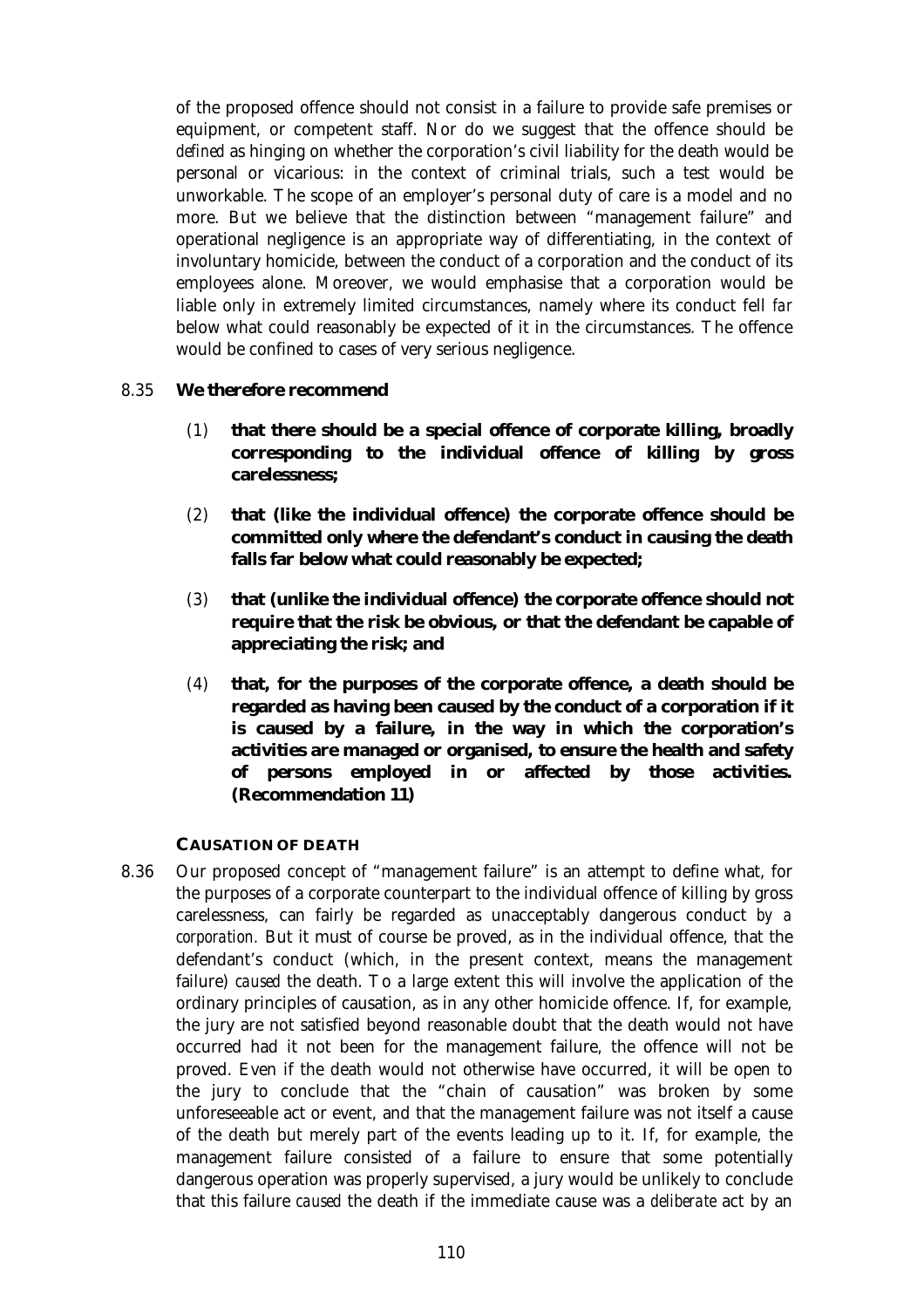employee rather than a merely careless one – even if that act would probably not have occurred had a supervisor been present.

- 8.37 However, we think that the scope for any defence of a "break in the chain of causation" should be very limited. In many, perhaps most, cases it will be the operational negligence of one or more of the company's employees that is most closely connected in point of time with the death. For example, the immediate cause of the death might be the failure of an employee, through lack of attention, to give a signal which she was employed to give. Indeed, depending on the circumstances, the employee in question may personally be guilty of our proposed offence of killing by gross carelessness. It does not, in our view, follow that the employee's conduct should in itself absolve the *corporation* from liability, because the management failure may have consisted in a failure to take precautions against the very kind of error that in fact occurred. If a company chooses to organise its operations as if all its employees were paragons of efficiency and prudence, and they are not, the company is at fault; if an employee then displays human fallibility, and death results, the company cannot be permitted to deny responsibility for the death on the ground that the employee was to blame. The company's fault lies in its failure to anticipate the foreseeable negligence of its employee, and any consequence of such negligence should therefore be treated as a consequence of the company's fault.
- 8.38 It is not clear how far the ordinary law of causation takes account of this reasoning.<sup>51</sup> As Professor Ashworth has explained:

[T]he principle of individual autonomy presumes that, where an individual who is neither mentally disordered nor an infant has made a sufficient causal contribution to an occurrence, it is inappropriate to trace the causation any further. This is taken to justify not only picking out D's conduct from other possible causes and regarding that conduct as operating on a "stage already set",<sup>52</sup> but also declining to look behind D's conduct for other persons who might be said to have contributed to  $D$  acting as he or she did. $53$ 

<sup>51</sup> Cf Celia Wells, *Corporations and Criminal Responsibility* (1993) p 43:

I have called legal causation a non-issue to emphasize the futility of the traditional search for separate principles by which to impute cause beyond the factual "but for" level. This of course does not mean that any "but for" contribution must lead to legal attribution, but that taking any steps beyond "but for" means *entering a complex terrain of responsibility attribution which is connected to issues beyond those of cause*. Whether a result was a *sine qua non* of the defendant's act is a necessary but not sufficient condition for imputing cause. (Emphasis added to second sentence.)

- <sup>52</sup> See H L A Hart and T Honoré, *Causation in the Law* (2nd ed 1985), ch 1 and *passim*, and the derivative discussions by S Kadish, *Blame and Punishment* (1987), ch 8, and H Beynon, "Causation, Omissions and Complicity" [1987] Crim LR 539; cf also Williams, *Textbook of Criminal Law*, ch 14. (Footnote in original.)
- <sup>53</sup> *Principles of Criminal Law* (2nd ed 1995) p 123. Cf J H Munkman, *Employer's Liability at Common Law* (11th ed 1990) p 62:

Reduced to its simplest terms, the question in each case is this: What factors actually *brought about* the accident? – as distinct from factors which merely *led up* to it. (Emphasis in original.)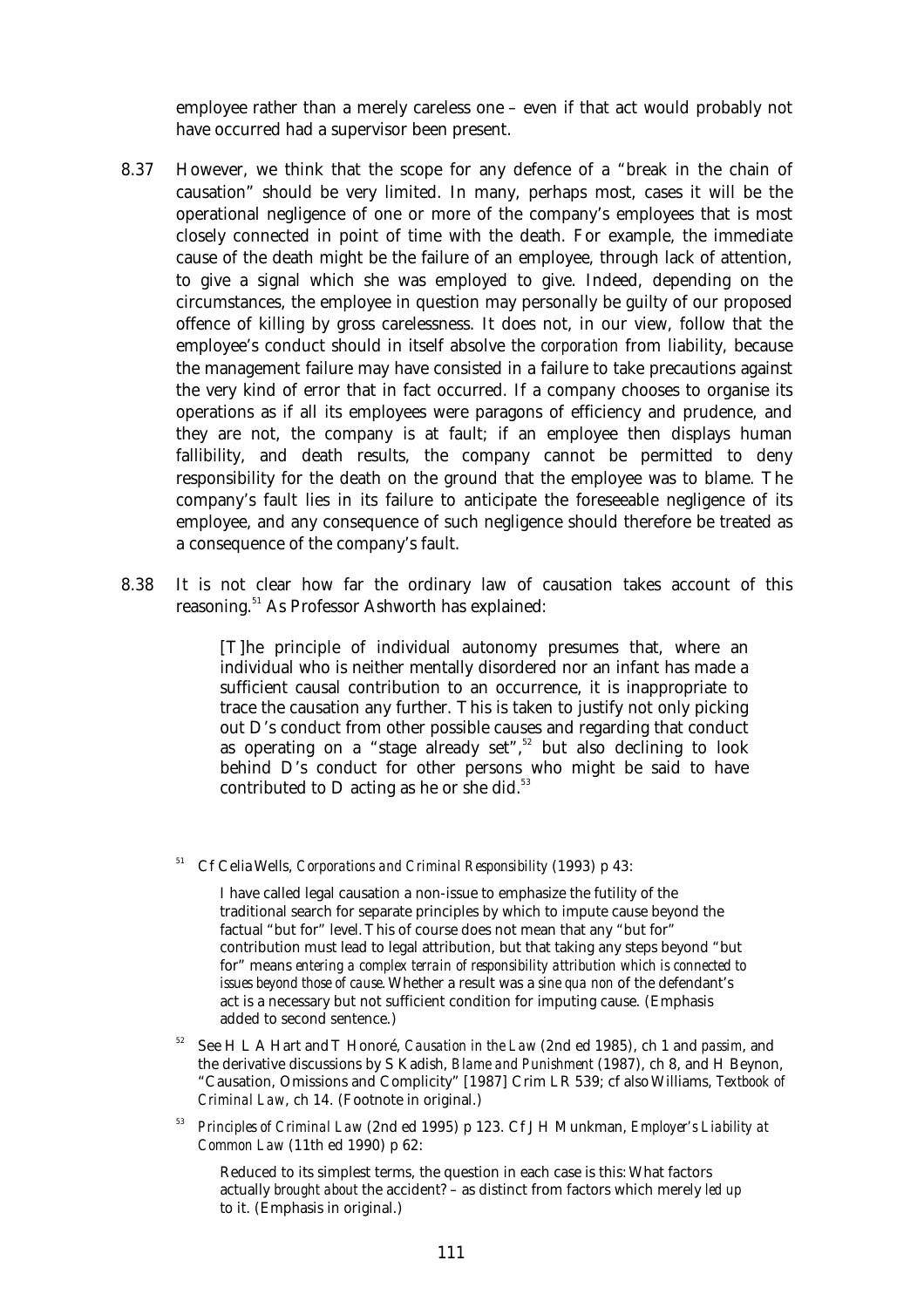8.39 In our view, therefore, there is a danger that, without more, the application of the ordinary rules of causation would in many cases result in a management failure being treated as a "stage already set", and hence not linked in law to the death.<sup>54</sup> In our view the legislation should include an express provision to the effect that in this kind of situation the management failure may be *a* cause of the death, even if the *immediate* cause is the act or omission of an individual.<sup>55</sup> Whether in all the circumstances the management failure *is* a cause of the death, in spite of the intervening act or omission of an individual, will be a matter for the common sense of the jury. **We recommend that, for the purposes of the corporate offence, it should be possible for a management failure on the part of a corporation to be a cause of a person's death even if the immediate cause is the act or omission of an individual. (Recommendation 12)**

### **INDEPENDENT CONTRACTORS**

### **The issue**

- 8.40 A corporation may employ an independent contractor to carry out work in a variety of situations. One who engages an independent contractor is not normally liable to others for the negligence of that contractor; and an employer's duty of care in tort does not render her liable to her employees for injury sustained through the negligence of her contractor, save in exceptional circumstances.<sup>56</sup> The question whether an employer is criminally liable for such injury has recently arisen in the context of the offence under section 3(1) of the Health and Safety at Work etc Act  $1974$ .<sup>57</sup> We first consider this recent development and then explain
	- <sup>54</sup> Cf Draft Criminal Code, Law Com No 177 (1989) vol 1, cl 17. The clause was intended to be a statement of existing common law principles (*ibid*, vol 2, para 7.14). It provides, so far as material:
		- (1) Subject to [subsection] (2) …, a person causes a result which is an element of an offence when –
			- (a) he does an act which makes a more than negligible contribution to its occurrence; or
			- (b) he omits to do an act which might prevent its occurrence and which he is under a duty to do according to the law relating to the offence.
		- (2) A person does not cause a result where, after he does such an act or makes such an omission, an act or event occurs –
			- (a) which is the *immediate and sufficient* cause of the result;
			- (b) which he did not foresee; and
			- (c) which could not in the circumstances reasonably have been foreseen. (Emphasis added.)

As to paras (b) and (c) of subs (2), foreseeability is inapplicable to the corporate offence: see paras 8.3 – 8.4 above.

- $55$  See cl 4(2)(b) of the draft Bill at Appendix A below.
- There are several exceptions. They include the case in which the employer fails to coordinate the activities of subcontractors (*McArdle v Andmac Roofing Co* [1967] 1 WLR 356). Another exception arises where the employer exercises control over the contractor's operations, in the sense that she can tell the contractor's employees what to do and what safety precautions to adopt, or where she exercises joint or partial control over them in that respect (see, eg, *Associated Octel Co Ltd* [1994] 4 All ER 1051, 1057b–c).
- $57$  See paras  $6.18 6.22$  above.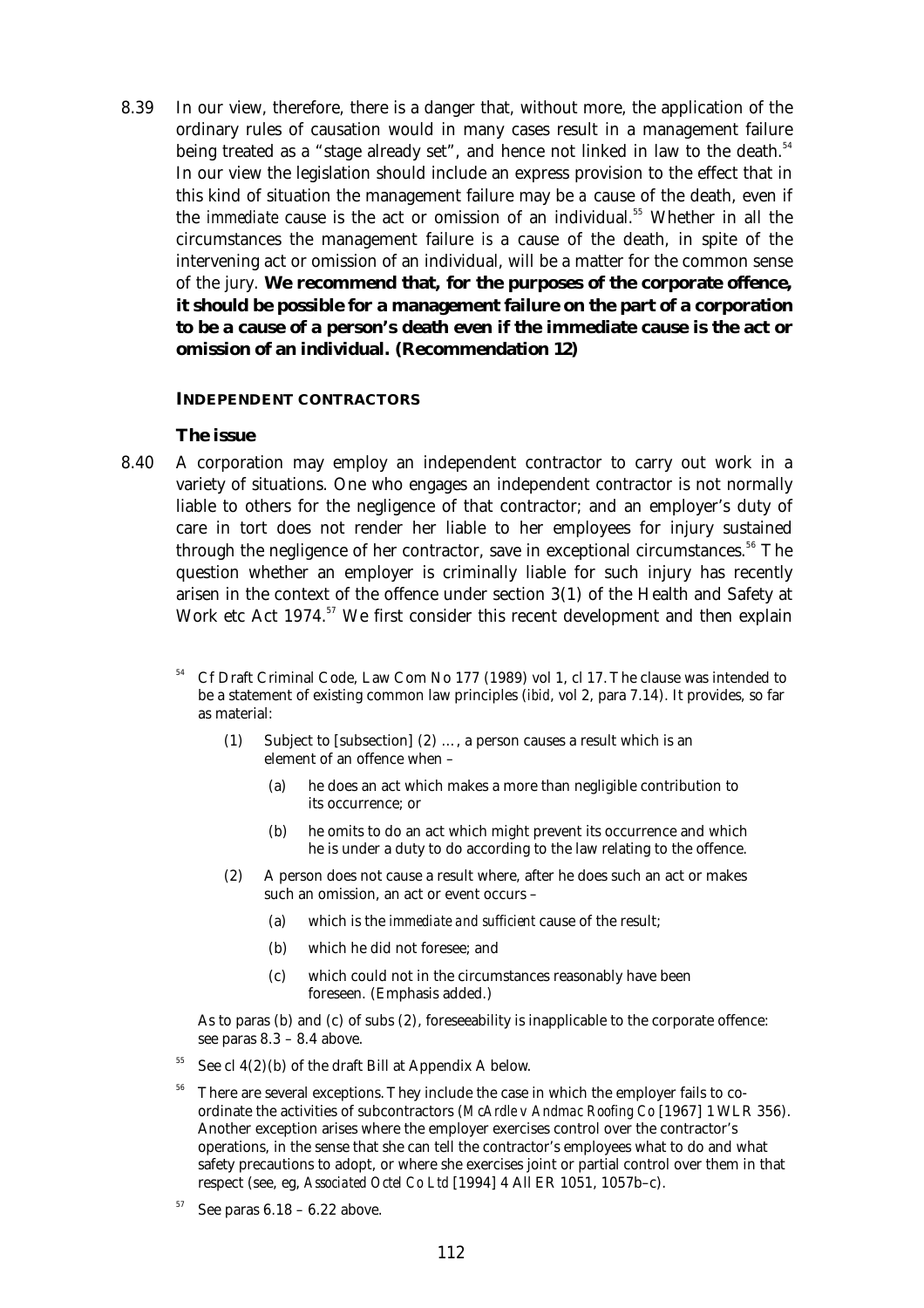how we envisage that the matter would be approached under the corporate offence that we recommend.

## **The offence under section 3(1) of the Health and Safety at Work etc Act 1974**

- 8.41 Section 3(1) of the 1974 Act refers to the duty of every employer to "conduct his undertaking" in such a way as to avoid exposure to risk.<sup>58</sup> There are two possible approaches to the construction of this phrase. On the narrower construction,<sup>59</sup> the employer's duty is coterminous with the employer's common law duty of care to those not in her employment, and it does not therefore (save in exceptional  $\csc^{60}$  involve liability for the acts of independent contractors. On the wider construction, the expression is not confined to imposing criminal liability on an employer for a breach of her duty of care and extends to work necessary for the conduct of the employer's enterprise. The Court of Appeal recently adopted the wider construction in *Associated Octel Co Ltd*.<sup>61</sup> The court made it clear that the offence was concerned with a wider spectrum of activities than those under the company's control. $62$  All that the prosecution had to show, the court held, was that the activity in question was part of the conduct of the employer's undertaking. It was then for the employer to show, if she could, that it was not "reasonably practicable" to prevent the accident.<sup>63</sup>
- 8.42 Stuart-Smith LJ, giving the judgment of the court, said:

The word "undertaking" means "enterprise" or "business". The cleaning, repair and maintenance of plant, machinery and buildings

- <sup>59</sup> Applied in, eg, *RMC Roadstone Products Ltd v Jester* [1994] IRLR 330 (DC). The defendant company (R) manufactured road-making materials. They engaged X and Y, a firm of general repairers, to replace asbestos sheeting on the side of a transfer tower on their premises. Although the original intention was to use new sheets, X and Y obtained permission from the owners of adjacent premises to remove old asbestos sheets from the roof of a disused loading bay. R's loading manager warned the men of the dangers of working on an asbestos roof but (apart from lending them a front-loading shovel which they used to gain access to the roof, and to lower and transport the sheeting) left them to get on with the job. While working on the roof, X fell through a skylight and was fatally injured. It was held that the events leading to the death were not within the ambit of R's undertaking: X and Y had been left to do the work as they pleased. Smith J (with whose judgment Ralph Gibson LJ agreed) accepted, however, that where the employer had actual control over an activity and either exercised that control or was under a duty to do so, the activity would fall within the employer's conduct of her undertaking.
- $60$  See para 8.40, n 56 above.
- $61$  [1994] 4 All ER 1051.
- <sup>62</sup> One commentator, G Holgate, "Employer's Liability: Reconstructing Section 3(1) of the Health and Safety at Work etc Act 1974" (1995) 159 JPN 385, 386, suggests that

*Associated Octel* is a most important decision which can only enhance workplace health and safety. … In order to avoid liability, the prudent employer/principal will henceforth be well advised to adopt a "hands on" approach to the activities of contractors engaged by them, stipulating the necessary safety precautions and procedures and ensuring that they are complied with.

<sup>63</sup> The question of control may be relevant to *that* issue; see para 8.43 below.

See para 6.18 above.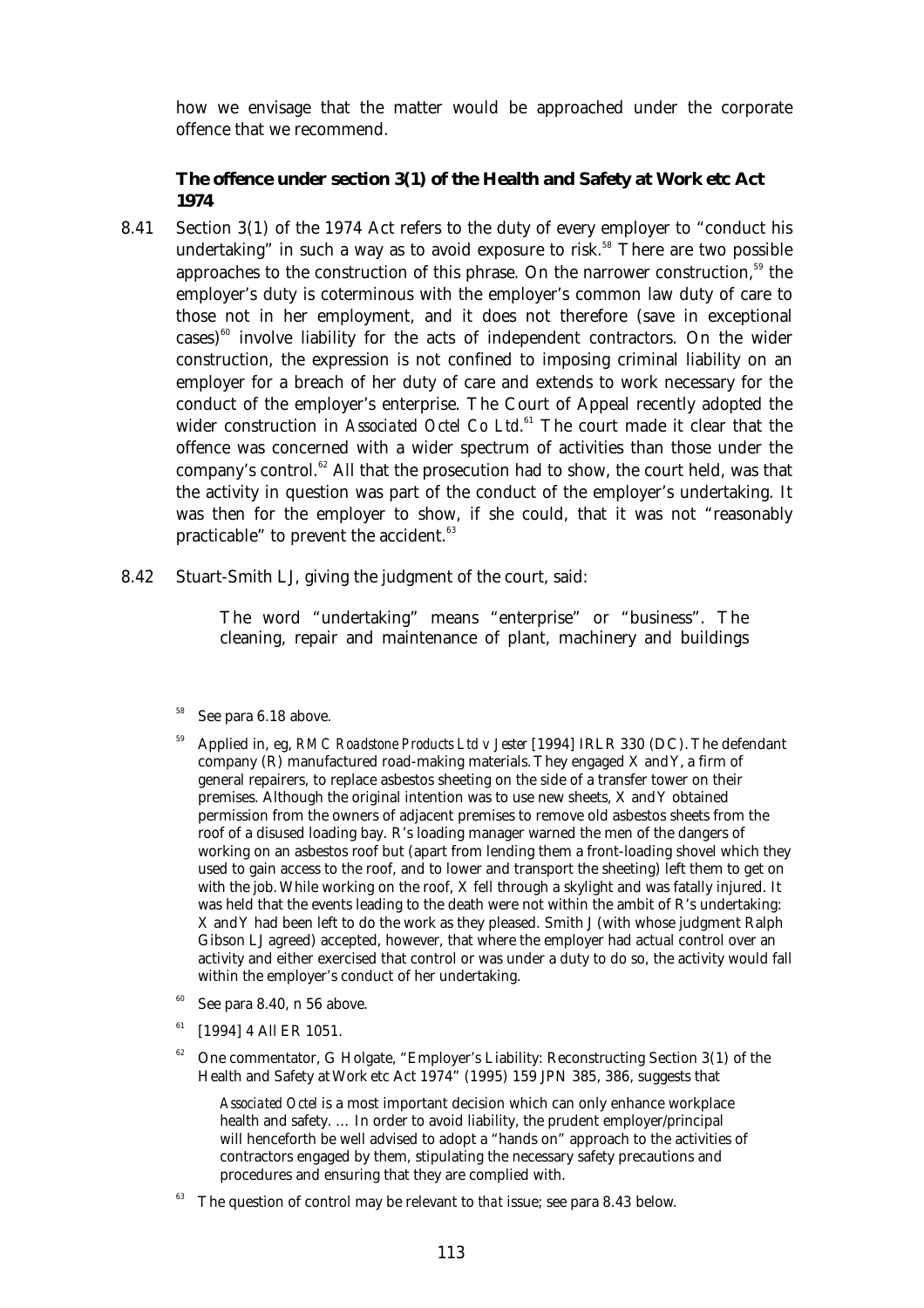necessary for carrying on business is part of the conduct of the undertaking, whether it is done by the employer's own employees or by independent contractors. If there is a risk of injury …, and, a fortiori, if there is actual injury as a result of the conduct of that operation, there is prima facie liability, subject to the defence of reasonable practicability.<sup>64</sup>

 8.43 Stuart-Smith LJ emphasised that the question of control might, however, be "very relevant" in relation to the question of reasonable practicability, which was a matter of fact and degree in every case. On the one hand, where specialist contractors were instructed, it might not be reasonably practicable for the employer to do otherwise than rely on those contractors to see that the work was carried out safely. There were, on the other hand, cases where it was reasonably practicable for her to give instructions on how the work was to be done and what safety measures were to be taken. It would depend on

> a number of factors so far as concerns operations carried out by independent contractors; what is reasonably practicable for a large organisation employing safety officers or engineers contracting for the services of a small contractor on routine operations may differ markedly from what is reasonably practicable for a small shopkeeper employing a local builder on activities on which he has no expertise. The nature and gravity of the risk, the competence and experience of the workmen, the nature of the precautions to be taken are all relevant considerations.<sup>65</sup>

## **Independent contractors and the proposed corporate offence**

 8.44 We believe that there is no need to make specific provision in the present context in relation to the employment of a contractor by the company. In every case it will be for the jury to determine (1) whether a death of which the immediate cause was the conduct of a contractor employed by the company was attributable, at least in part, to a management failure on the part of the company, and (2) if so, whether that failure amounted to conduct falling far below what could reasonably be expected of the company in the circumstances. $^{66}$  It may well be that in particular cases the jury will take into account all or some of the matters referred to by Stuart-Smith LJ in the passage cited in paragraph 8.43 above.

## **AN ILLUSTRATION**

 8.45 We will now show how we envisage the new offence would operate by reference to the 1987 Zeebrugge ferry disaster, which involved the "roll-on roll-off" passenger and freight ferry, *Herald of Free Enterprise*. <sup>67</sup> The ferry set sail from Zeebrugge inner harbour and capsized four minutes after crossing the outer mole, with the loss of 150 passengers and 38 crew members. The immediate cause of the capsize was

- <sup>65</sup> *Associated Octel Co Ltd* [1994] 4 All ER 1051, at p 1063f–h.
- By contrast with the regulatory offence under s  $3(1)$  of the 1974 Act (see para 8.41 above), the burden of proof will rest on the prosecution in respect of every element of the offence.
- See paras  $6.49 6.56$  above.

<sup>64</sup> *Associated Octel Co Ltd* [1994] 4 All ER 1051, at pp 1062j–1063a. Under s 40 of the 1974 Act the burden of establishing the defence is placed on the defendant employer.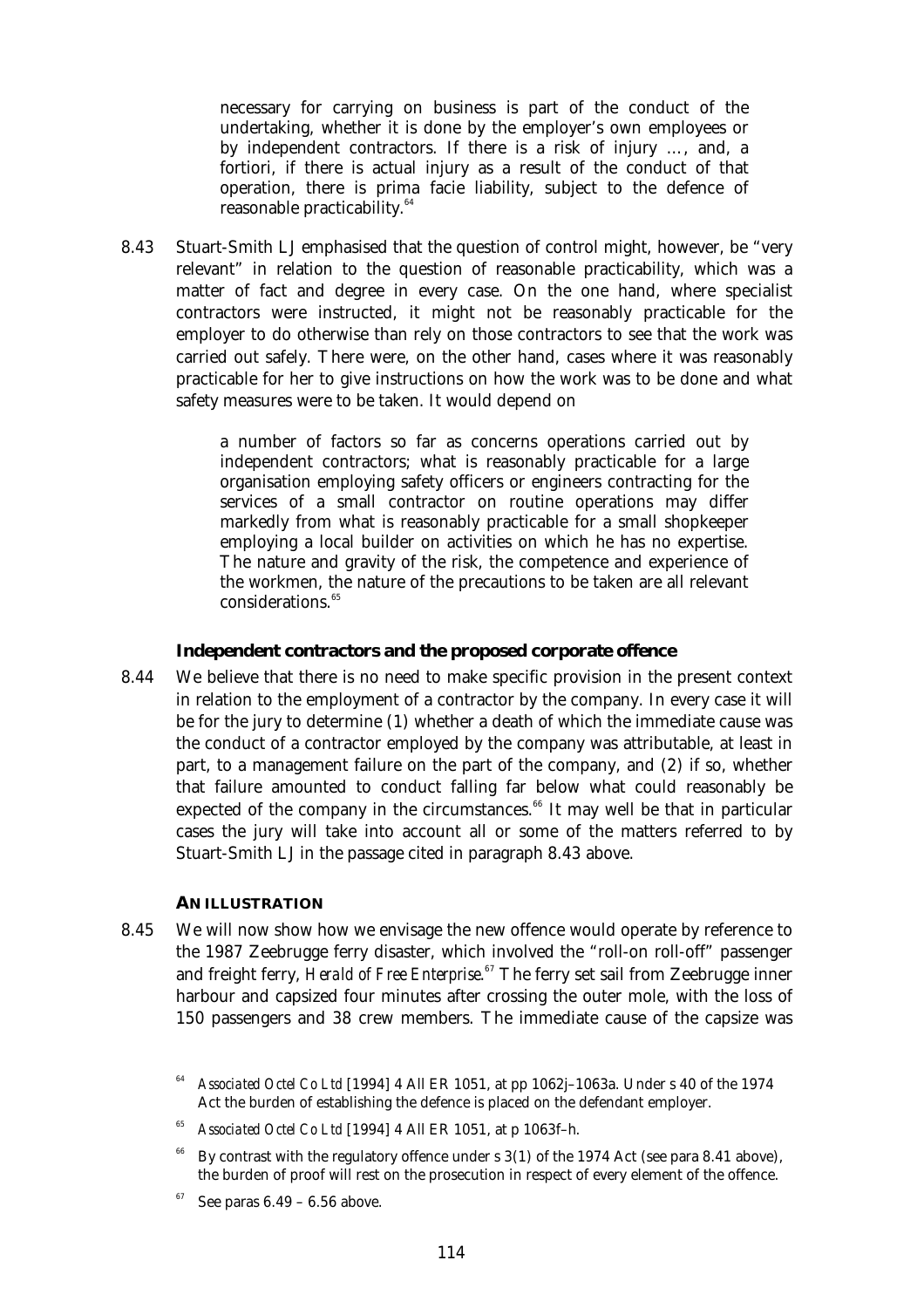that the ferry had set sail with her inner and outer bow doors open. The responsibility for shutting the doors lay with the assistant bosun, who had fallen asleep in his cabin, thereby missing the "Harbour Stations" call and failing to shut the doors. The Chief Officer was under a duty as loading officer of the G deck to ensure that the bow doors were closed, but he interpreted this as a duty to ensure that the assistant bosun was at the controls. Subsequently, the report of the inquiry by Mr Justice Sheen into the disaster ("the Sheen Report") said of the Chief Officer's failure to ensure that the doors were closed that, of all the many faults which combined to lead directly or indirectly to this tragic disaster, his was the most immediate.<sup>68</sup> The Chief Officer could in theory have remained on the G deck until the doors were closed before going to his harbour station on the bridge. However, although this would have taken less than three minutes, loading officers always felt under such pressure to leave the berth immediately that this was not  $done.<sup>69</sup>$ 

- 8.46 The Master of the ferry on the day in question was responsible for the safety of the ship and those on board. The inquiry therefore found that in setting out to sea with the doors open he was responsible for the loss of the ship. The Master, however, had followed the system approved by the Senior Master, and no reference was made in the company's "Ship's Standing Orders" to the closing of the doors. Moreover, this was not the first occasion on which the company's ships had gone to sea with doors open, and the management had not acted upon reports of the earlier incidents.
- 8.47 The Senior Master's functions included the function of acting as co-ordinator between all the Masters who commanded the *Herald* and their officers, in order to achieve uniformity in the practices adopted on board by the different crews. He failed to enforce such orders as had been issued, and also failed to issue orders relating to the closing of the bow doors on G deck. The Sheen Report found that he "should have introduced a fail-safe system".
- 8.48 The criticism in the Sheen Report did not stop with those on board the ship:

[F]ull investigation into the circumstances of the disaster leads inexorably to the conclusion that the underlying or cardinal faults lay higher up in the Company [than the Master, the Chief Officer, the assistant bosun and the Senior Master]. The Board of Directors did not appreciate their responsibility for the safe management of their ships. They did not apply their minds to the question: What orders should be given for the safety of our ships? The directors did not have any proper comprehension of what their duties were. There appears to have been a lack of thought about the way in which the *Herald* ought to have been organised for the Dover/Zeebrugge run. All concerned in management, from the members of the Board of Directors down to the junior superintendents, were guilty of fault in that all must be regarded as sharing responsibility for the failure of management. From

<sup>68</sup> MV *Herald of Free Enterprise*: Report of the Court (No 8074), Department of Transport (1987), para 10.9.

The Sheen Report pointed out (at para 11.2) that the guide issued by the company created a conflict in the loading officer's duties.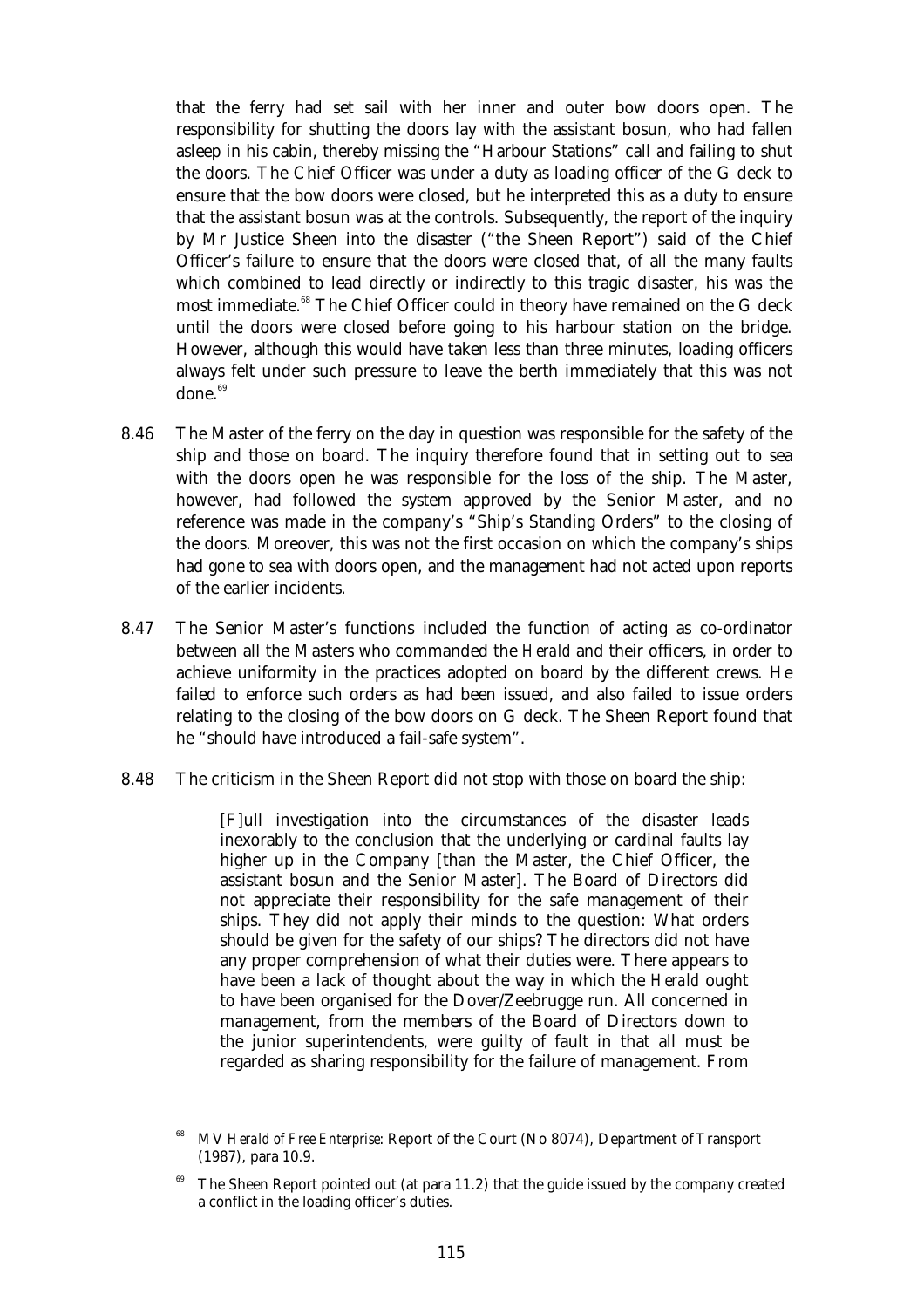top to bottom the body corporate was infected with the disease of sloppiness. … The failure on the part of the shore management to give proper and clear directions was a contributory cause of the disaster.<sup>7</sup>

- 8.49 As we explained above.<sup>71</sup> the prosecution against P & O European Ferries (Dover) Ltd ultimately failed. The judge directed the jury that, as a matter of law, there was no evidence upon which they could properly convict six of the eight defendants, including the company, of manslaughter.<sup>72</sup> The principal ground for this decision in relation to the case against the company, was that, in order to convict it of manslaughter, one of the individual defendants who could be "identified" with the company would have himself to be guilty of manslaughter. Since there was insufficient evidence on which to convict any of those individual defendants, the case against the company had to fail.<sup>73</sup>
- 8.50 If circumstances such as these were to occur again, we think it would probably be open to a jury to conclude that, even if the immediate cause of the deaths was the conduct of the assistant bosun, the Chief Officer or both, another of the causes was the failure of the company to devise a safe system for the operation of its ferries; and that that failure fell far below what could reasonably have been expected. In these circumstances the company could be convicted of our proposed new offence.

## **POTENTIAL DEFENDANTS**

## **Corporations**

- 8.51 We consider that the new offence should extend to all corporations, irrespective of the legal means by which they are incorporated. This would include not only those incorporated under a general public Act (such as the Companies Act 1985) but also those incorporated at common law (such as the Corporation of London), by royal charter (such as the BBC, and most universities), by private or local Act (such as certain public utility companies) or special public Act (including a number of organisations in the public sector). Most of these corporations have no shareholders and are not run with a view to profit, but we do not regard this as a reason for exempting them from the rules applicable to other corporations.
- 8.52 We also think that the offence should extend to corporations incorporated abroad. If a death results from the mismanagement of a company, we see no reason why the company's liability should be affected by the place where it happens to have been incorporated, any more than the liability of an individual (for things done in England and Wales) is affected by her nationality. We do not propose, in general, that the offence should be committed where the fatal injury occurs outside England and Wales; but this is a question of the offence's territorial extent. It does

- <sup>71</sup> Paras  $6.49 6.56$  above; and see Consultation Paper No 135, para 4.31.
- <sup>72</sup> *Stanley and others* 19 October 1990 (CCC No 900160), unreported.
- $73$  In coming to this conclusion Turner J ruled against the adoption into English criminal law of the "principle of aggregation": *Stanley and others* 19 October 1990 (CCC) unreported transcript pp 8E–9C. See para 6.50 above.

*Ibid*, para 14.1.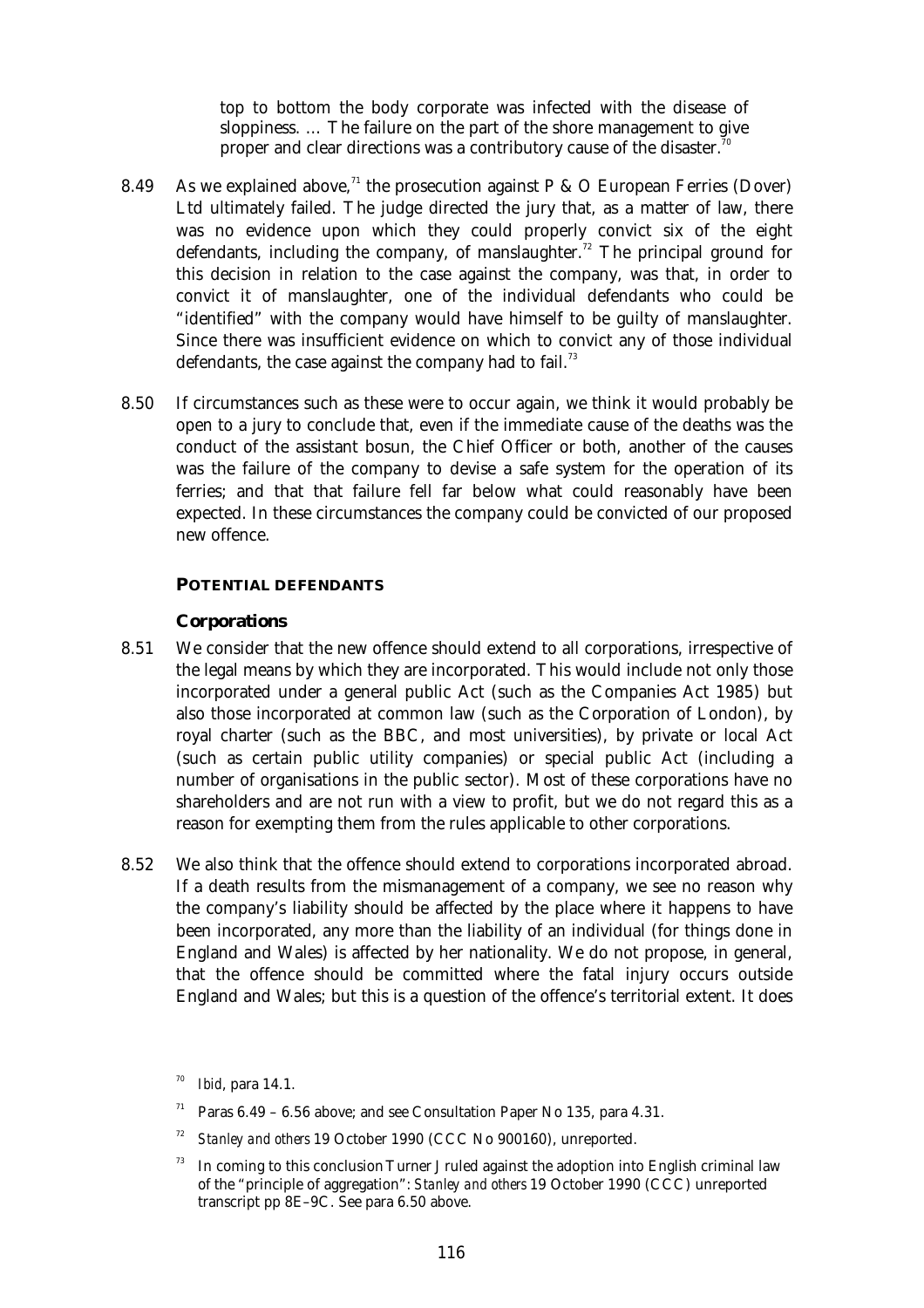not follow that foreign corporations should be immune from prosecution in respect of fatal accidents that do occur in England and Wales.

 8.53 However, we propose that corporations sole should be excluded. A corporation sole is a corporation constituted in a single person in right of some office or function, which grants that person a special legal capacity to act in certain ways: examples are government ministers and archbishops.<sup>74</sup> The corporation sole is in reality a legal device for differentiating between an office-holder's personal capacity and her capacity *qua* holder of that office for the time being. It is expressly excluded from the definition of a corporation in section 740 of the Companies Act 1985, and we exclude it from our proposed corporate offence as well. **We recommend that the offence of corporate killing should be capable of commission by any corporation, however and wherever incorporated, other than a corporation sole. (Recommendation 13)**

## **Unincorporated bodies**

- 8.54 We have considered whether the proposed new offence should apply to partnerships, trusts (such as hospital trusts) and other unincorporated bodies. Many such organisations are for practical purposes indistinguishable from corporations, and it is arguable that their liability for fatal accidents should be the same. However, we have concluded that it would be inappropriate for us to recommend such an extension of the offence at the present time. Under the existing law the individuals who comprise an unincorporated body may be criminally liable for manslaughter, as for any other offence; and, by contrast with the law relating to corporations, the question of attributing the conduct of individuals to the body itself does not arise. In this respect the law will be unaffected by the replacement of manslaughter with the offences in the draft Bill of reckless killing and killing by gross carelessness.
- 8.55 It would clearly be wrong to extend the offence to *all* unincorporated bodies, because there are many such bodies (for example, a partnership of two individuals, employing no-one) that would be unfairly disadvantaged by being charged with the corporate offence (which does not require foreseeability)<sup>75</sup> rather than that of killing by gross carelessness (which does). Any extension of the offence beyond incorporated bodies would therefore raise intractable problems as to the *kinds* of unincorporated body that ought and ought not to be included. But there has been no consultation on any proposal to this effect, either in the consultation paper or in any other form. We think it would be wise to await experience of the operation of our proposed corporate offence, in the context of the kind of organisation for which it is primarily designed – namely the commercial corporation – before considering whether to extend it further. **We recommend that the offence of corporate killing should not be capable of commission by an unincorporated body. (Recommendation 14)**

It has no connection with a company having a single member – something which, in the UK, can now exist by virtue of the Companies (Single Member Private Limited Companies) Regs 1992, SI 1992 No 1699, made in pursuance of EC Council Directive No 89/667/EEC.

 $75$  See para 8.4 above.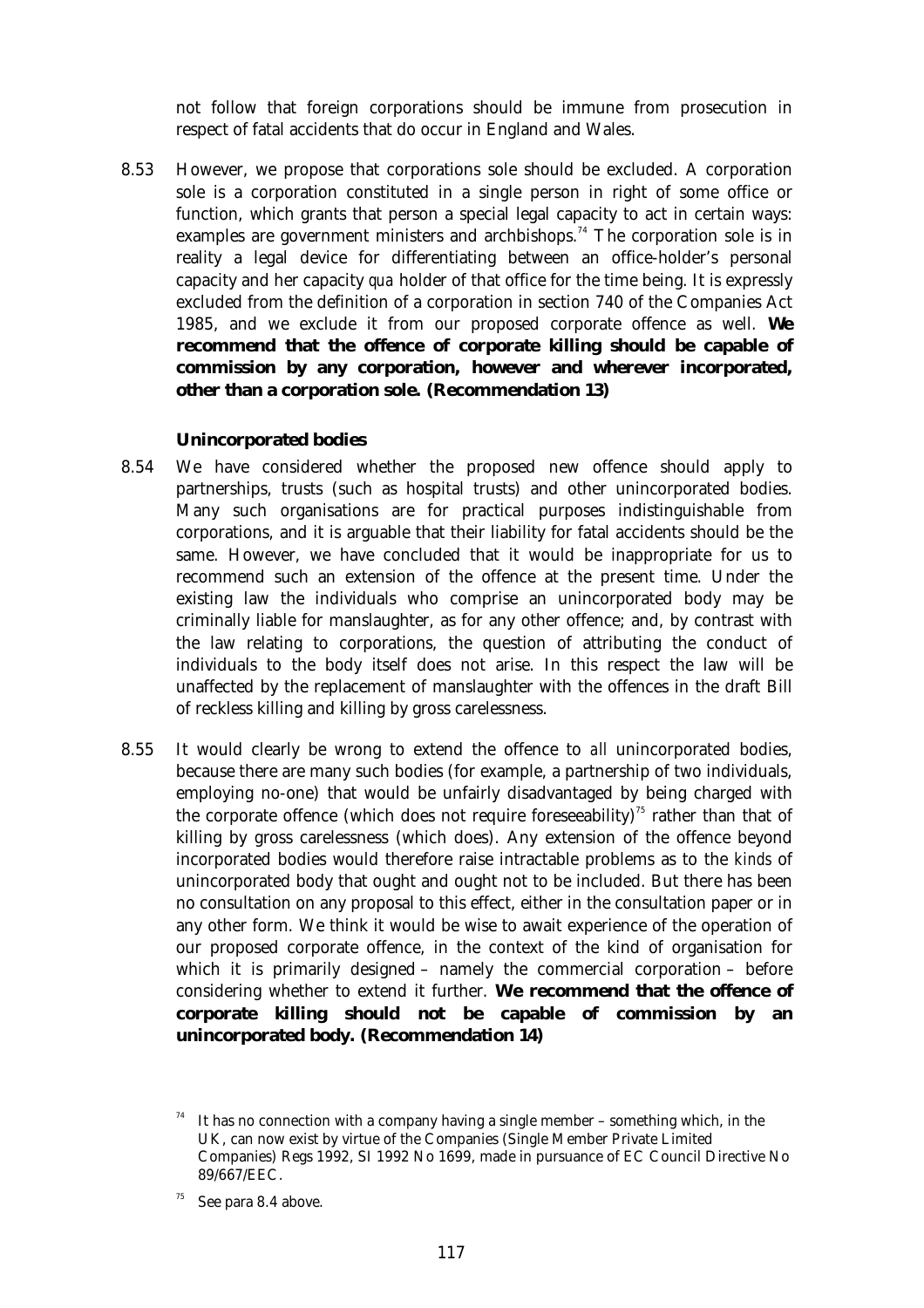## **Secondary parties**

 8.56 A provision imposing liability on the officers of a company is commonly included in legislation creating an offence likely to be committed by a corporation. The Health and Safety at Work etc Act 1974, for example, provides:

> Where an offence under any of the relevant statutory provisions committed by a body corporate is proved to have been committed with the consent or connivance of, or to have been attributable to any neglect on the part of, any director, manager, $\pi$ <sup>6</sup> secretary or other similar officer of the body corporate or a person who was purporting to act in any such capacity, he as well as the body corporate shall be guilty of that offence  $\ldots$ .<sup>77</sup>

- 8.57 Even in the absence of such a provision, an individual may be liable under the general law<sup>78</sup> as a secondary party, for aiding, abetting, counselling or procuring an offence committed by a corporation, just as she may be party to one committed by another individual.
- 8.58 We intend that no individual should be liable to prosecution for the corporate offence, even as a secondary party. Our aim is, first, that the new offences of reckless killing and killing by gross carelessness should replace the law of involuntary manslaughter for individuals; and second, that the offence of killing by gross carelessness should be adapted so as to fit the special case of a corporation whose management or organisation of its activities is one of the causes of a death. The indirect extension of an *individual's* liability, by means of the new corporate offence, would be entirely contrary to our purpose. There will no doubt be many cases in which the conduct of one or more of the company's employees will amount to the commission of one of the two "individual" offences; but where that conduct does not fulfil the requirements of liability for one of those two offences, we would not wish an individual employee to be caught by the corporate offence. We doubt whether, in practice, it would be possible for an individual employee to be a secondary party to the corporate offence without committing the offence of reckless killing or that of killing by gross carelessness; but we take the view that it is desirable, by means of express legislative provision, to obviate the need for

Accessories and Abettors Act 1861, s 8 (as amended by the Criminal Law Act 1977, s 65(4), Sch 12). The section, which placed the common law on a statutory footing, provides:

Whosoever shall aid, abet, counsel or procure the commission of any indictable offence whether the same be an offence at common law or by virtue of any act passed or to be passed, shall be liable to be tried, indicted, and punished as a principal offender.

<sup>76</sup> The word "manager" in this type of provision refers to someone of real authority, with the power and the responsibility to decide corporate policy: she must perform a governing role in the company's affairs rather than one of day-to-day management: see, eg, *Boal* [1992] 1 QB 591. (Footnote added.)

Section 37(1). The definition of "relevant statutory provisions" in s 53(1) of the Act includes ss 2 and 3 of the Act (considered at paras 6.18 – 6.22 above).

Section 44 of the Magistrates' Courts Act 1980 contains similar provision for summary offences. We examined the principles applicable in Assisting and Encouraging Crime (1993) Consultation Paper No 131.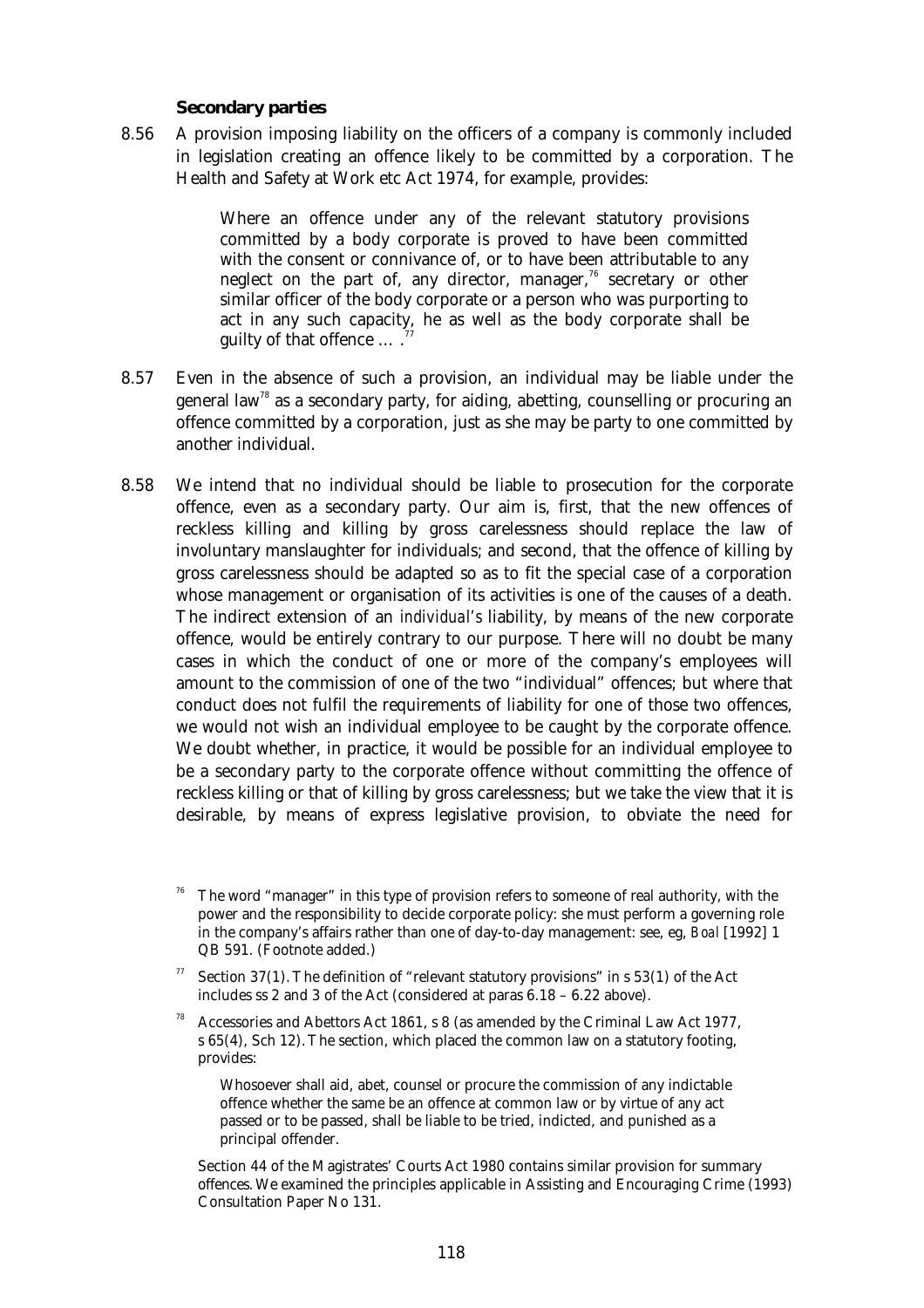prosecutors and courts even to consider the question of secondary liability for the corporate offence. **We recommend that the offence of corporate killing should not be capable of commission by an individual, even as a secondary party. (Recommendation 15)**

## **TERRITORIAL JURISDICTION**

- 8.59 The general rule is that nothing done outside England and Wales is an offence under English criminal law.<sup>79</sup> In the case of homicide by an individual, however, the English courts have jurisdiction in the following cases:
	- (1) Section 9 of the Offences Against the Person Act 1861 confers jurisdiction over a homicide committed by a British subject on land outside the United Kingdom.
	- (2) Section 2 of the Territorial Waters Jurisdiction Act 1878 confers jurisdiction over offences committed on ships (including foreign ships) in British territorial waters.<sup>80</sup>
	- (3) Section  $686(1)$  of the Merchant Shipping Act  $1894<sup>81</sup>$  confers jurisdiction over offences committed on British ships, even in foreign waters.
	- (4) Section 92 of the Civil Aviation Act 1982 confers jurisdiction over offences committed on British-controlled aircraft while in flight elsewhere than in or over the United Kingdom.
	- (5) The Criminal Jurisdiction (Offshore Activities) Order  $1987$ ,<sup>82</sup> made under section 22 of the Oil and Gas (Enterprise) Act 1982, confers jurisdiction over offences committed on, under or above an "installation"<sup>83</sup> in British territorial waters or certain parts of the continental shelf, or within 500 metres of such an installation.
- 8.60 Where a particular offence consists in the bringing about of a particular result, the place where the offence is committed is normally the place where that result occurs. In the case of homicide, however, section 10 of the Offences Against the Person Act 1861 confers jurisdiction
	- (1) where the *injury* is inflicted in England and Wales, even if the death occurs elsewhere; or
	- (2) where the *death* occurs in England and Wales, even if the injury is inflicted elsewhere;
	- <sup>79</sup> See G Williams, "Venue and the Ambit of Criminal Law" (1965) 81 LQR 276, 395, 518.
	- <sup>80</sup> But not foreign aircraft in flight over territorial waters.
	- <sup>81</sup> As amended by the Merchant Shipping Act 1993, s  $8(3)$ .
	- $82$  SI 1987 No 2198.
	- Ie "any floating structure or device maintained on a station by whatever means".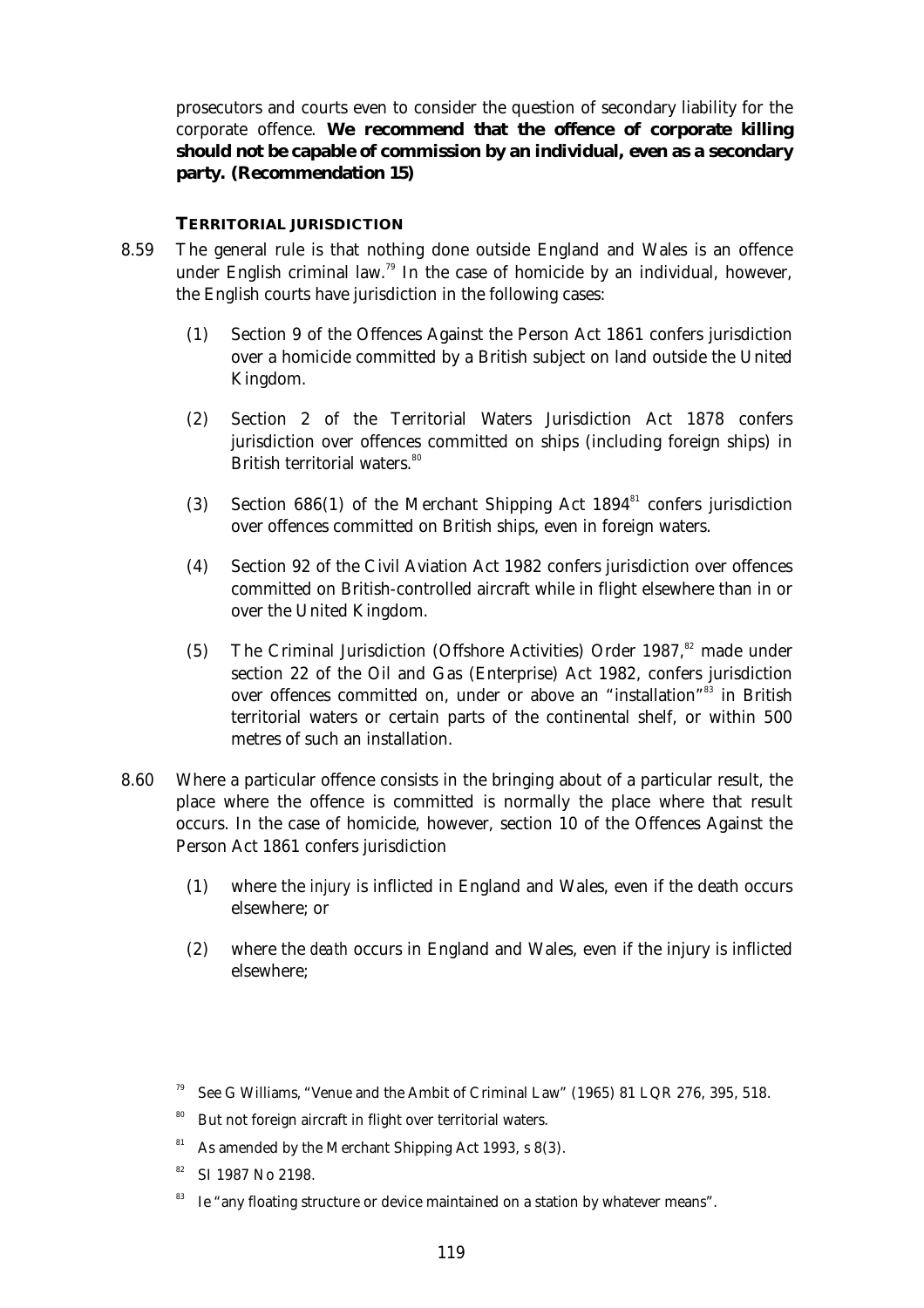but it has been held that the latter rule applies only if the injury is inflicted within the jurisdiction of the English courts, for example on a British ship.<sup>84</sup>

- 8.61 We see no reason why the rules relating to the territorial extent of our proposed offences of *individual* homicide should be different from those that now apply to manslaughter, and we make no recommendation on this issue: the existing rules would thus apply to our proposed individual offences. We also think that, for the most part, the same principles should apply, as far as possible, to the corporate offence. Thus, subject to the other requirements of the offence, it would be committed if the injury that results in the death is sustained in such a place that the English courts would have had jurisdiction over the offence if it had been committed by an individual – that is, in England and Wales, on any vessel in territorial waters or a British vessel elsewhere,<sup>85</sup> on a British-controlled aircraft in flight outside the United Kingdom, or in any place to which an Order in Council under section 22 of the Oil and Gas (Enterprise) Act 1982 applies.
- 8.62 However, we do not propose that the corporate offence should be extended by a provision corresponding to section 9 of the Offences Against the Person Act, which confers jurisdiction over homicides committed by British subjects abroad. Such a provision would presumably involve extending the offence to deaths resulting from management failures by *British* companies, even where the injury is sustained abroad. We see no pressing need for such a provision, since there might well be liability under foreign law in such a case; we think it likely (though we have not investigated the matter) that the considerations affecting the liability of British companies are different from those affecting the liability of British citizens; and there has been no consultation on the matter. **We recommend that there should be liability for the corporate offence only if the injury that results in the death is sustained in such a place that the English courts would have had jurisdiction over the offence had it been committed by an individual other than a British subject. (Recommendation 16)**

## **CONSENT TO PROSECUTION**

- 8.63 We are very conscious of the strength of feeling understandably engendered by fatal accidents, and of how much pressure there can be for a prosecution. At present it is initially for the Crown Prosecution Service ("CPS") to decide whether there is sufficient evidence to offer a realistic prospect of a conviction, and (if so) whether the public interest requires a prosecution; $86$  but if the CPS decides not to prosecute, on either ground, a private individual (such as a relative of the deceased) may either seek judicial review of the decision<sup>87</sup> or bring a private
	- <sup>84</sup> *Lewis* (1857) Dears & B 182, 169 ER 968.
	- <sup>85</sup> Thus it would extend to the circumstances of the Zeebrugge ferry disaster.
	- Code for Crown Prosecutors (June 1994) para 5.1.
	- <sup>87</sup> As in the case of the sinking of the pleasure cruiser *Marchioness* on the River Thames on 20 August 1989, where judicial review was sought (without success) of the DPP's decision to charge only an offence under s 32 of the Merchant Shipping Act 1988 against the master of the *Bowbelle*. An application for judicial review would succeed only in limited circumstances, for example, where the DPP was shown to have acted in bad faith or to have failed to apply the Code for Crown Prosecutors (as in *R v DPP, ex p C* [1995] 1 Cr App R 136).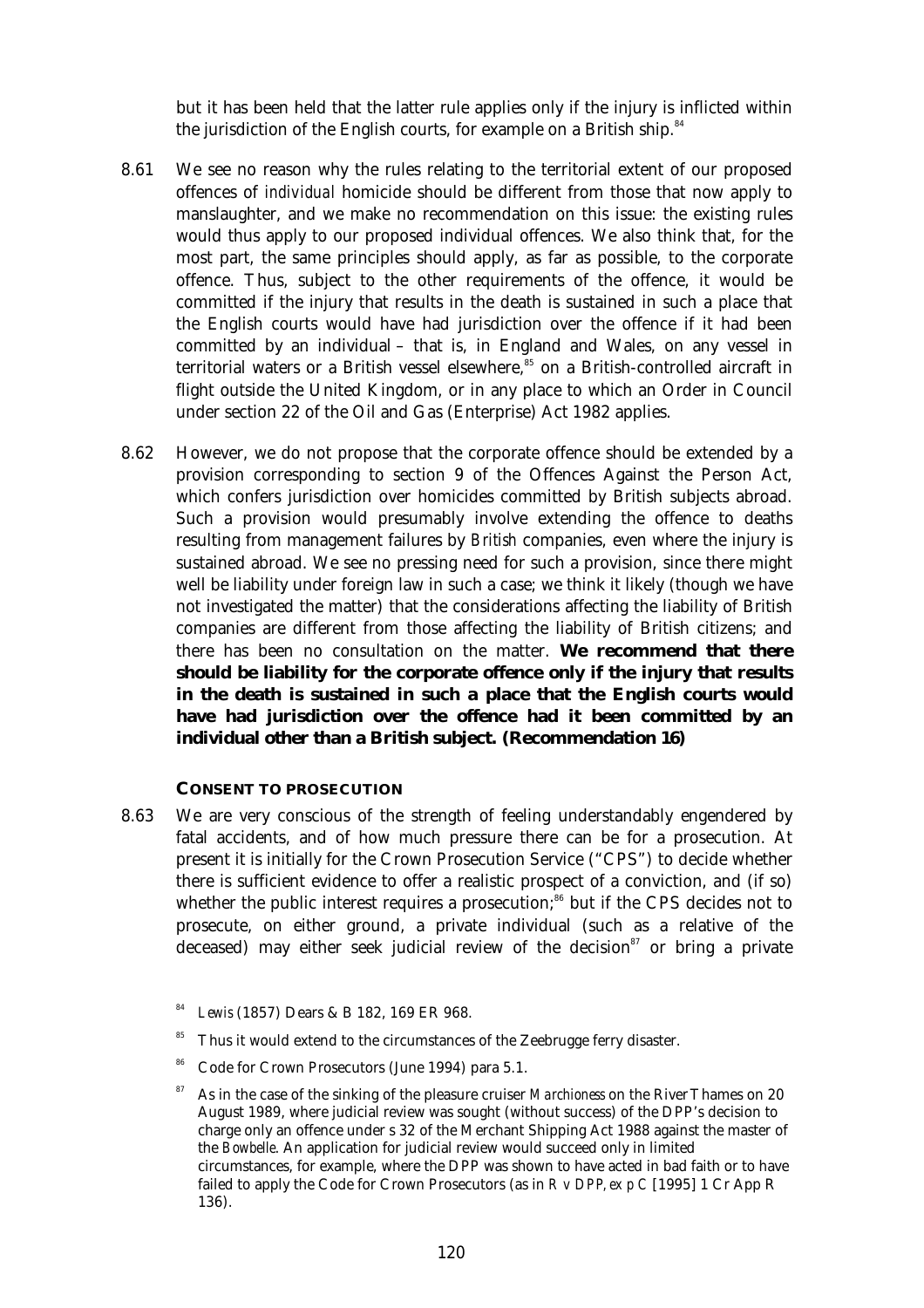prosecution.<sup>88</sup> The CPS has power to take over a private prosecution and  $\overline{d}$  discontinue it.<sup>89</sup> but will not necessarily think it appropriate to do so merely because it decided not to institute proceedings itself. A decision to discontinue may be open to judicial review.<sup>90</sup> Private prosecutions are also controlled to some extent by the magistrates' court. In the first place the court can decline to issue a summons if the proceedings appear to be vexatious; but such a refusal can itself be challenged by judicial review. Secondly, the defendant can at present ask for an "old-style" committal hearing and submit that there is insufficient evidence to justify the case being committed to the Crown Court. When section 44 of the Criminal Justice and Public Order Act 1994 comes into force, committal proceedings will be abolished, but it will still be possible for a defendant to make an application to the court for dismissal of the charges.

- 8.64 We have considered whether these procedures are a sufficient safeguard against the risk of private prosecutions for the corporate offence in cases where the CPS's decision not to prosecute is entirely justified. The effect of our proposed offence would be to make it easier to secure a conviction against a company whose operations have caused a death. It might therefore be argued that, if the evidence would be less likely to be held insufficient, it must also be less likely that proceedings would be brought on insufficient evidence. Moreover, the incidence of vexatious proceedings for manslaughter does not at present seem to be unduly high. However, this may be largely a consequence of the financial risk involved in bringing private proceedings that may result in an acquittal and an order for costs; the easier the offence is to prove, the smaller that risk will be perceived to be, and the more likely it is that private proceedings will be brought. And a proportion of those proceedings will undoubtedly be in cases that are clearly inappropriate for prosecution, even under the less restrictive rules that we propose.
- 8.65 We are aware that the definition of the offence we propose is in broad terms and relies to an unusual degree on the judgment of the jury. There will therefore be many cases where, although a jury would be *unlikely* to convict, it cannot be said that no reasonable jury *could* convict. In these cases the courts would have no power to prevent a private prosecution from going ahead (unless the proceedings appeared to be an abuse of the process of the court, which would be unlikely if there were a prima facie case), and it would be up to the CPS to intervene and discontinue the proceedings on the ground that there is no "realistic prospect of a conviction" – in other words, that an acquittal is a more likely outcome than a conviction. In such a case the CPS will not begin or continue a prosecution: the question whether the public interest requires a prosecution does not arise.
- 8.66 However, the right of a private individual to bring criminal proceedings, subject to the usual controls, is in our view an important one which should not be lightly set

<sup>89</sup> Prosecution of Offences Act 1985, ss  $6(2)$ , 23.

<sup>88</sup> In *R v Bow Street Stipendiary Magistrate, ex p South Coast Shipping Co Ltd* (1993) 96 Cr App R 405 it was held that the DPP's decision not to bring manslaughter charges in respect of the *Marchioness* disaster (n 87 above) did not preclude the bringing of a private prosecution, subject to the right of the DPP to intervene in the proceedings and discontinue them.

<sup>90</sup> *Turner v DPP* (1979) 68 Cr App R 70.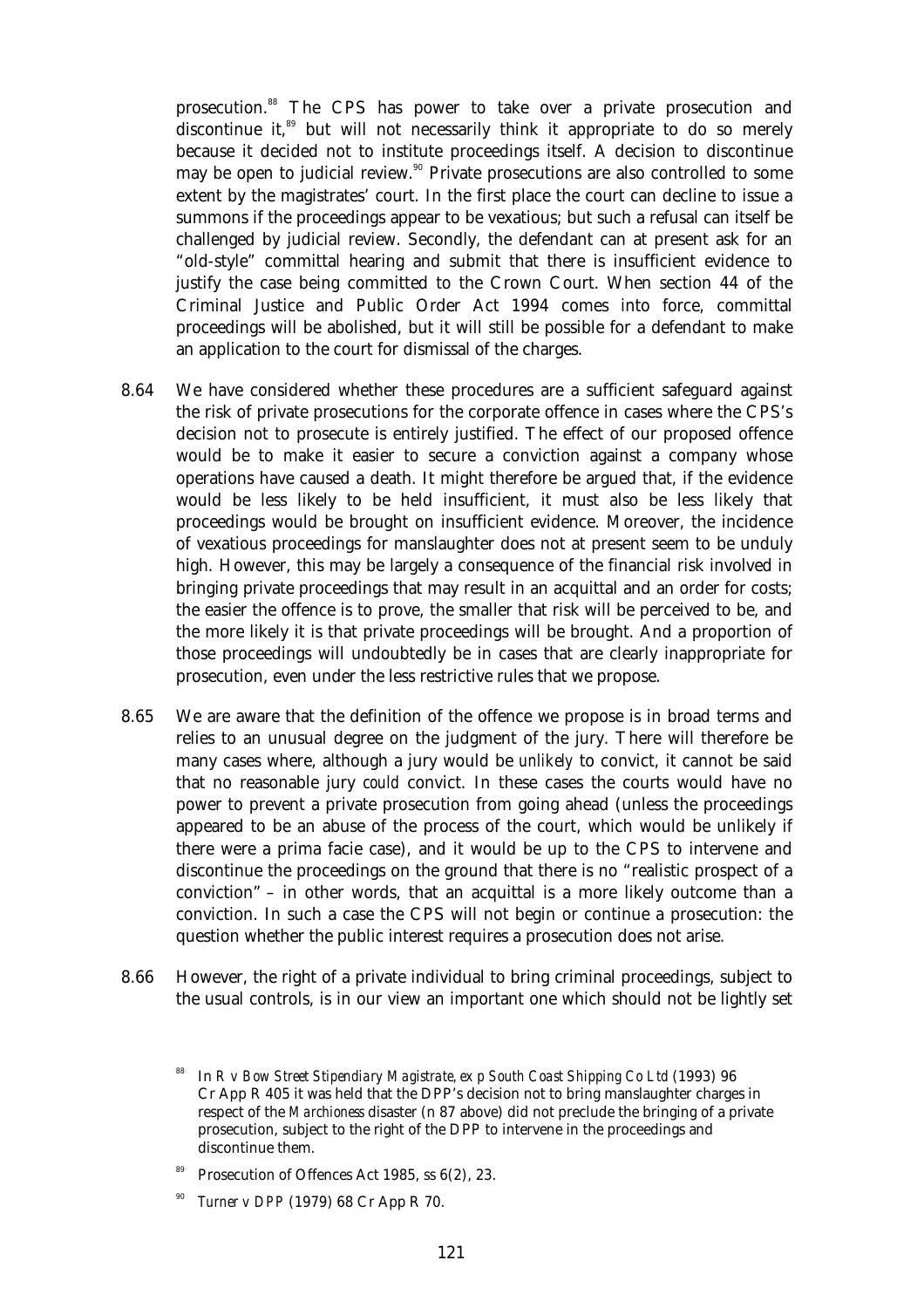aside. Indeed, in a sense it is precisely the kind of case with which we are here concerned, where the public pressure for a prosecution is likely to be at its greatest, that that right is most important: it is in the most serious cases, such as homicide, that a decision not to prosecute is most likely to be challenged. It would in our view be perverse to remove the right to bring a private prosecution in the very case where it is most likely to be invoked. **We recommend that there should be no requirement of consent to the bringing of private prosecutions for the corporate offence. (Recommendation 17)**

## **MODE OF TRIAL**

 8.67 Where a death has occurred, and is alleged to have been caused by conduct which not only fell below an acceptable standard but fell *far* below it, we do not believe it would ever be appropriate for the case to be heard by a magistrates' court. It is true that magistrates' courts often hear cases arising out of fatal accidents which are prosecuted under regulatory legislation such as the Health and Safety at Work etc Act 1974; but in these cases the causing of death is not part of the offence. As we have said before, the corporate offence is intended to be the corporate counterpart of the individual offence of killing by gross carelessness. The fact that it would be punishable only with a fine, and not with imprisonment, is attributable to our proposal that it should be capable of commission only by a corporation, and not to any difference in the perceived gravity of the two offences. **We recommend that the offence of corporate killing should be triable only on indictment. (Recommendation 18)**

## **ALTERNATIVE VERDICTS**

 8.68 In practice, there will commonly be an overlap between the proposed new offence and the offences under sections 2 and 3 of the Health and Safety at Work etc Act 1974, which impose a duty on an employer to conduct her undertaking in such a way as to ensure, so far as reasonably practicable, that others are not thereby exposed to risks to their health and safety. $91$  There may well be cases where a corporation is acquitted of the corporate offence but has no defence to a charge under one of these sections, and in such a case we think it should be open to the jury to convict of an offence under the appropriate section. It would clearly be inconvenient if, whenever preferring an indictment for the corporate offence, the prosecution had to choose between including a count of an offence under the 1974 Act and abandoning the chance of a conviction under that Act in the event of an acquittal of the corporate offence. On the other hand it is doubtful whether an alternative verdict under the 1974 Act would be available by virtue of section 6(3) of the Criminal Law Act 1967, which applies only where "the allegations in the indictment amount to or include (expressly or by implication) an allegation of another offence".<sup>92</sup> We think it should be made clear that on a charge of the corporate offence the jury has power to convict the corporation, instead, of one or

<sup>91</sup> The Court of Appeal, in one important "policy" decision, *British Steel plc* [1995] ICR 586, a case which happened to involve a fatal accident, has held that the identification doctrine does not apply to these offences; and that, in effect, a corporation is vicariously liable for the conduct of all its employees. See paras 6.18 – 6.22 above.

See para 5.57 n 93 above.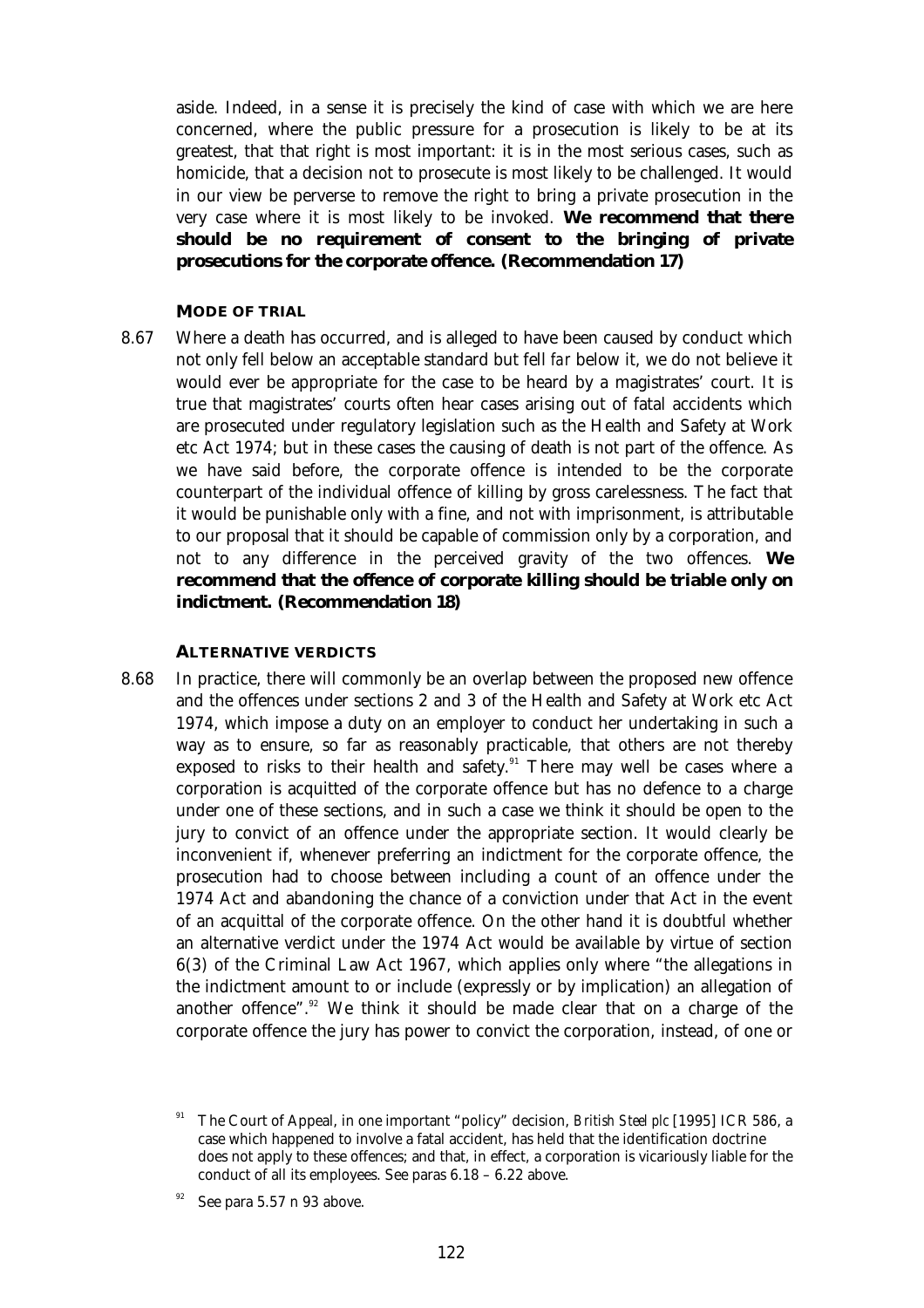other of these offences under the 1974 Act.<sup>93</sup> This would of course be subject to the control of the judge: if, in the light of the evidence and the way the trial has been conducted, it would be in any way unfair to the defendant to leave the alternative to the jury, the judge will not do so.

- 8.69 We also think that it should be possible for the jury to convict of either of these offences on a count charging one of the *individual* offences we propose. There are two reasons for this, one somewhat theoretical and one practical. The theoretical reason is that we do not propose that corporations should be immune from prosecution for the individual offences, subject to the ordinary rules governing liability under the existing principle of identification. It is conceivable, though unlikely, that if our recommendations were implemented a corporation might be charged with reckless killing, or killing by gross carelessness, and not with the corporate offence. In such a case we see no reason why an alternative verdict under the 1974 Act should not be available.
- 8.70 The practical reason is that a charge of the corporate offence may well be tried together with a charge of killing by gross carelessness (or reckless killing) against one or more of the company's directors or managers. If the company were guilty of an offence under section 2 or 3 of the 1974 Act, those individuals might also be guilty of that offence.<sup>94</sup> It would be anomalous if there were power to return an alternative verdict against the company but not against its controllers, where they are facing what is for practical purposes the same charge. **We therefore recommend that, where the jury finds a defendant not guilty of any of the offences we recommend, it should be possible (subject to the overall discretion of the judge) for the jury to convict the defendant of an offence under section 2 of 3 of the Health and Safety at Work etc Act 1974. (Recommendation 19)**

## **THE COURT'S POWERS ON CONVICTION**

## **Compensation**

8.71 The court would have its ordinary powers to order compensation.<sup>95</sup>

## **Remedial action**

- 8.72 On conviction of a corporation of an offence under the 1974 Act, the court has power to order the cause of the offence to be remedied (in addition to, or instead of, imposing punishment).<sup>96</sup> We did not raise this issue in Consultation Paper No
	- <sup>93</sup> Section 2 is confined to employees of the defendant corporation, s 3 to others.
	- $s$  37(1); see para 8.56 above.
	- $95$  See para 7.25 above.
	- <sup>96</sup> Health and Safety at Work etc Act 1974, s 42. Section 42(1) provides that where a person is convicted of an offence under the relevant statutory provisions in respect of any matters which appear to the court to be matters which it is in his power to remedy, the court may, in addition to or instead of imposing any punishment, order him, within such time as may be fixed by the order, to take such steps as may be specified in the order for remedying the said matters. The other four subsections of s 42 contain ancillary provisions, including a power to extend time for compliance with the order on an application before the end of the time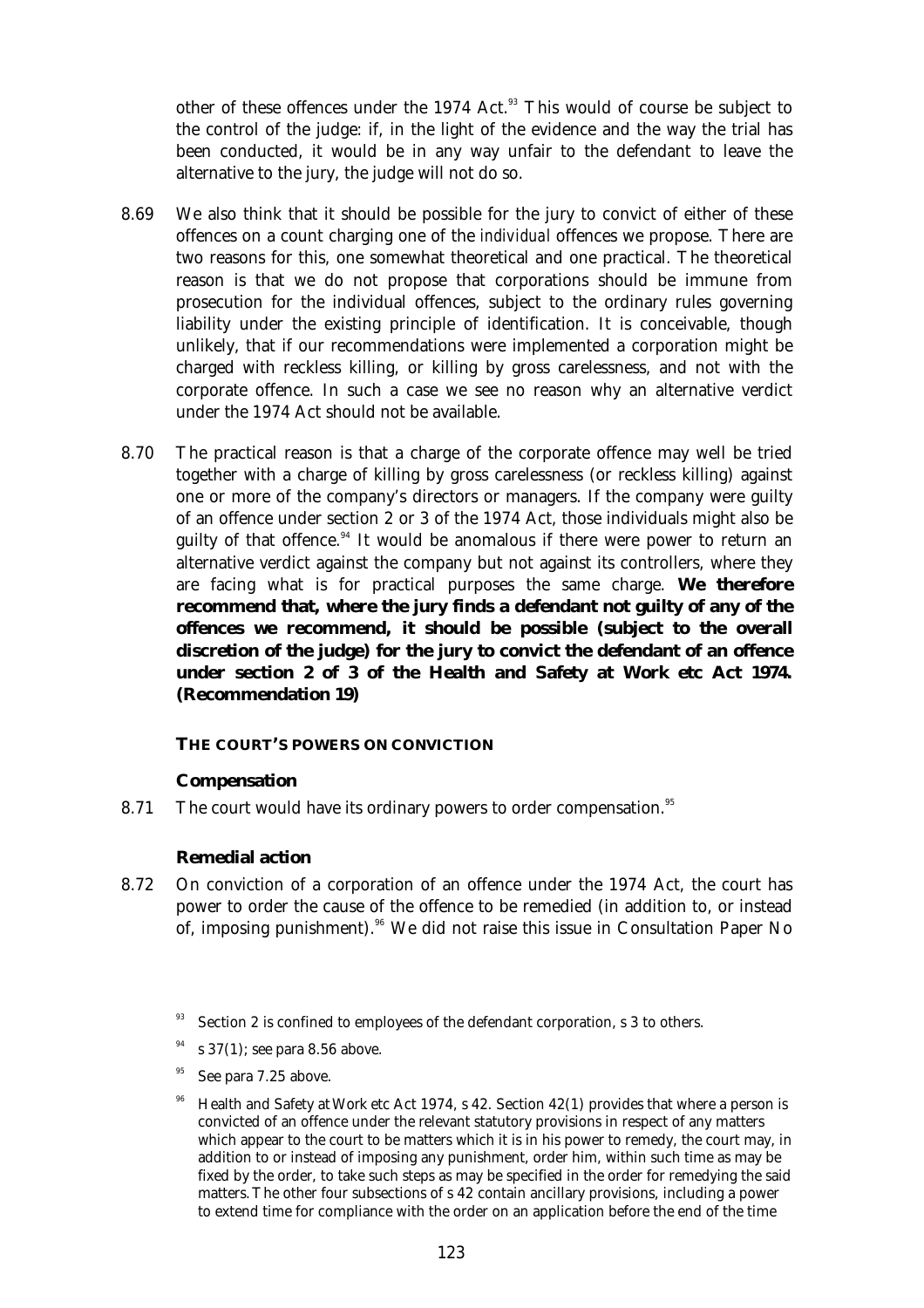135, but in their responses on consultation some respondents who favoured an extension of corporate liability said that they contemplated that the court would have power not only to fine but also to order the taking of remedial action.<sup>97</sup>

- 8.73 We believe that in the interests of future safety it would be useful for the court to have such a power. Because the failure which will lead to a conviction is a management failure it is, we believe, necessary to make it clear that the court's remedial powers will extend to requiring the corporation to remedy any matter which appears to the court to have resulted from the failure and been the cause or one of the causes of the death.
- 8.74 This will be a quite novel power in the context of a conviction for a serious criminal offence in the Crown Court, and we believe that it is necessary to include some provision to assist the judge in selecting the type of order she might make.<sup>98</sup> In an ordinary case of sentencing an individual, the judge will be able to rely not only on her own sentencing experience but also, in cases of any difficulty, on a pre-sentence report. In the present context she will have no such experience on which to draw.
- 8.75 For this reason we think it desirable that there should be an onus on the prosecution<sup>99</sup> to apply for a remedial order, if it considers the case warrants the making of such an order, and to specify the terms of the order it proposes. It should then be open to the prosecution and the convicted corporation to adduce evidence and to make representations to the judge, by analogy with the present statutory procedure for making compensation orders.<sup>100</sup> The court should then have power to make such an order, if any, as it considers appropriate in the circumstances. An appeal against such an order would then lie to the Court of Appeal (Criminal Division) in the usual way.<sup>101</sup>
- 8.76 For these reasons **we recommend that**
	- (1) **a court before which a corporation is convicted of corporate killing should have power to order the corporation to take such steps, within such time, as the order specifies for remedying the failure in**

originally fixed, and also a power to order the forfeiture and destruction of an explosive acquired, possessed or used in contravention of the Act.

- See paras  $7.15 7.16$  above.
- By analogy with the court's power to make a mandatory injunction in civil proceedings, where the party seeking the injunction will place before the court a draft of the order she seeks.
- <sup>99</sup> Because some other investigating agency may have been responsible for investigating the causes of the death or deaths, we recommend that this term should include the Health and Safety Executive and any other body or person designated for this purpose by the Secretary of State either generally or in relation to the case in question.
- <sup>100</sup> See Powers of Criminal Courts Act 1973 s 35(1A), as inserted by Criminal Justice Act 1982 s 67.
- $101$  See Criminal Appeal Act 1968 s 50(1), where a sentence is defined to include "any order made by a court when dealing with an offender". See also *Hayden* (1974) 60 Cr App R 304 for the principle that a court order dependent on conviction falls within the definition of the word "sentence" in the 1968 Act.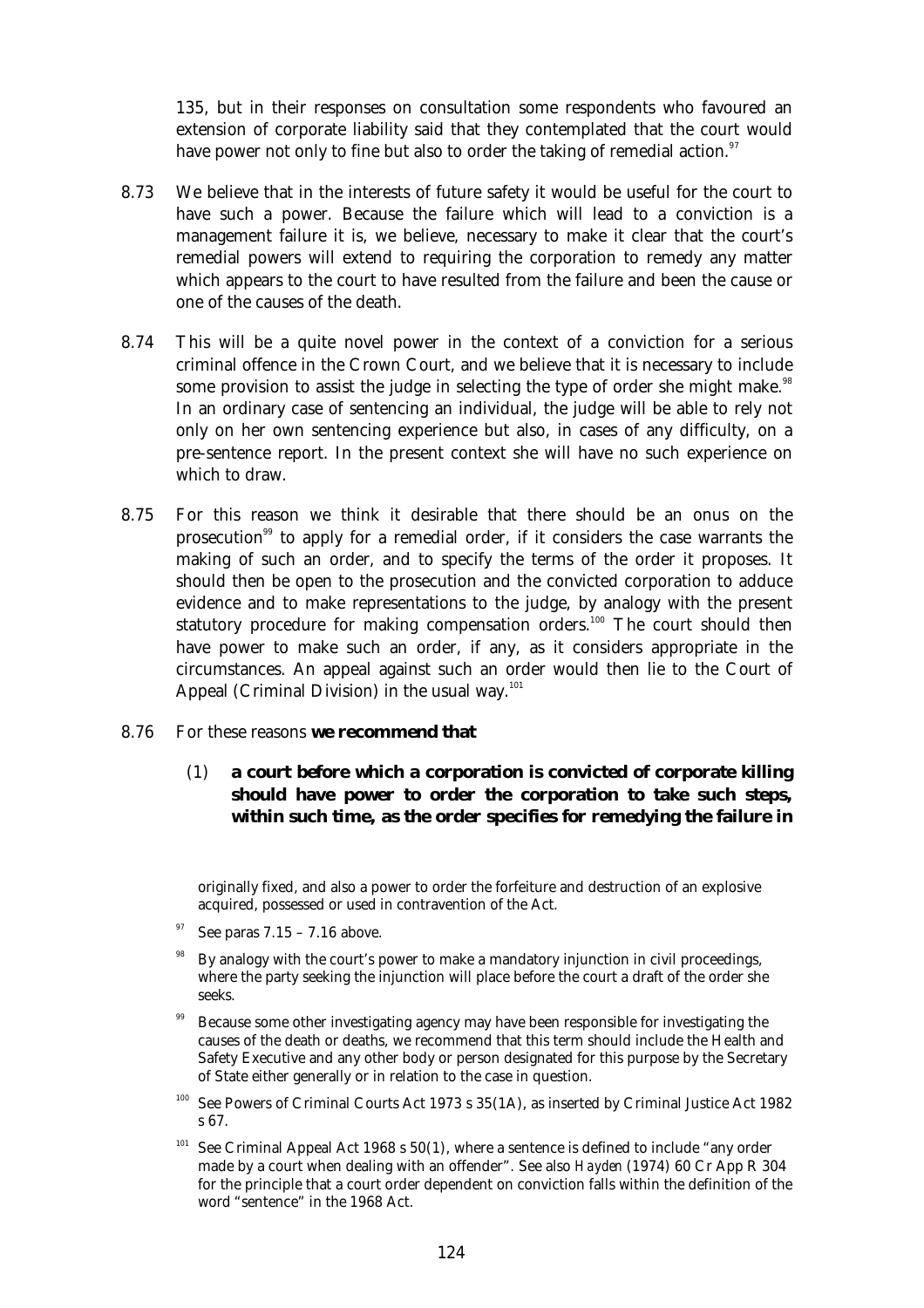**question and any matter which appears to the court to have resulted from the failure and been the cause or one of the causes of the death;<sup>102</sup>**

- (2) **the power to make such an order should arise only on an application by the prosecution (or the Health and Safety Executive or any other body or person designated for this purpose by the Secretary of State, either generally or in relation to the case in question)<sup>103</sup> specifying the terms of the proposed order;<sup>104</sup> and**
- (3) **any such order should be on such terms (whether those proposed or others) as the court considers appropriate having regard to any representations made, and any evidence adduced, by the prosecution (or any other body or person applying for such an order) or on behalf of the corporation.<sup>105</sup> (Recommendation 20)**

## **CORPORATE LIABILITY FOR THE INDIVIDUAL OFFENCES**

- 8.77 We recommended above<sup>106</sup> that there should be no question of *individual* liability for the *corporate* offence, because that offence is intended as a practical device to ensure that corporations cannot escape liability for killing by gross carelessness merely because their decision-making structures are large and complex. It does not follow, in our view, that there should be no *corporate* liability for the offences we have (for convenience) referred to as the *individual* offences. The existence of the corporate offence would normally make it unnecessary for the prosecution to charge a corporation with reckless killing or killing by gross carelessness, and thus undertake the burden of showing that a "controlling mind" of the corporation was guilty of the offence charged: even if no such person could be identified, the corporation could still be convicted of a homicide offence if the death were caused by a management failure of the requisite gravity. But, just because it would not normally be *necessary* to charge the corporation with an individual offence, it does not follow that it would never be *appropriate*; still less does it follow that it should not be *possible*. There may be the occasional case where, although under the identification principle the conduct of the individual responsible is the conduct of the company, it is arguable that that conduct does not amount to a *management* failure. Even where this is not the case, on facts such as those of the Lyme Bay tragedy<sup>107</sup> we see no reason why it should not continue to be possible for the company to be convicted of the same offence as the individual responsible. **We recommend that the ordinary principles of corporate liability should apply to the individual offences that we propose. (Recommendation 21)**
	- $102$  See cl 5(1) of the draft Bill in Appendix A.
	- $103$  See cl 5(3) of the draft Bill.
	- $104$  See cl 5(2) of the draft Bill.
	- <sup>105</sup> *Ibid*.
	- $106$  Paras 8.56 8.58.
	- <sup>107</sup> *Kite and OLL Ltd*; see para 6.48 above.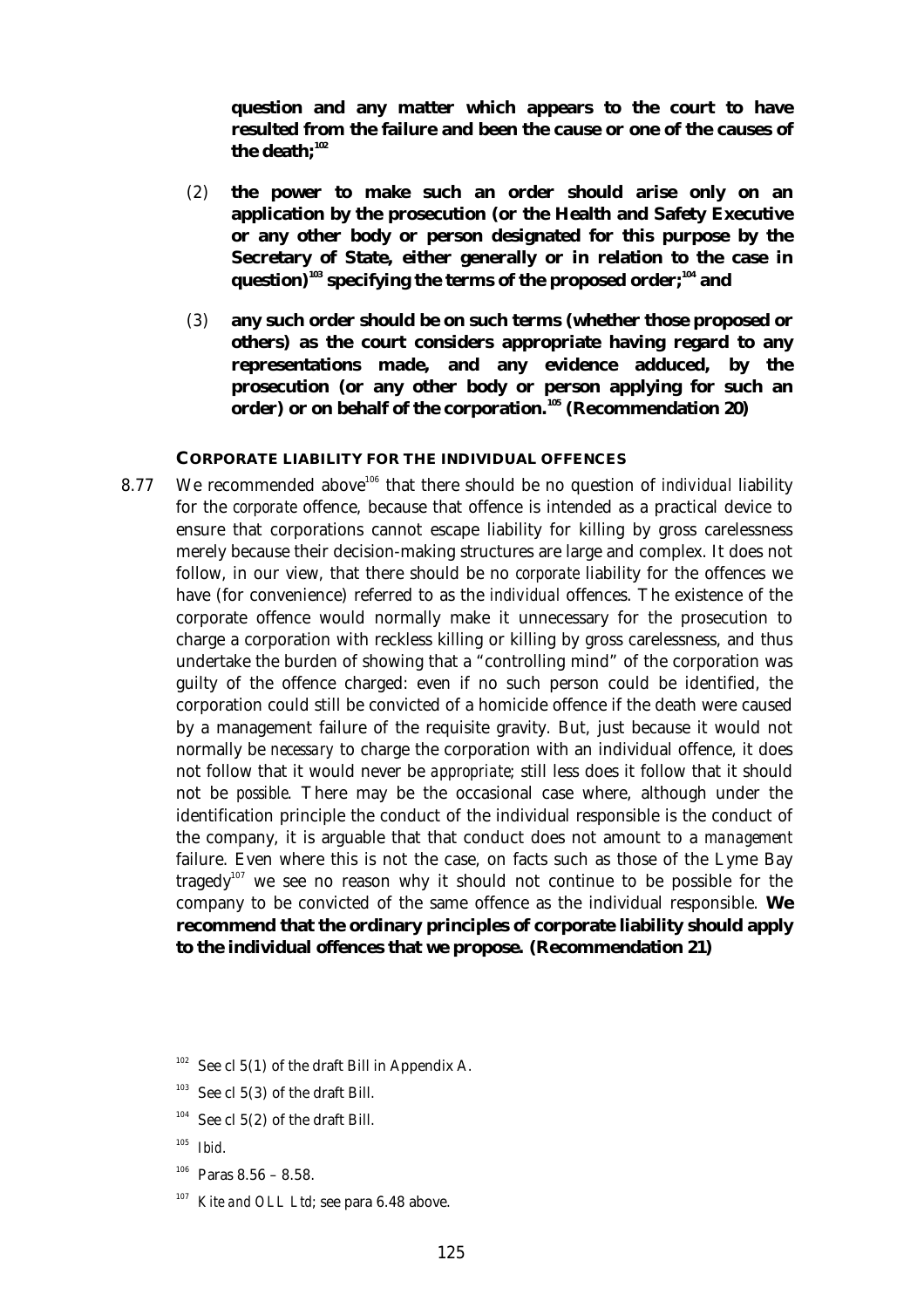# **PART IX SUMMARY OF OUR RECOMMENDATIONS**

## **INDIVIDUAL MANSLAUGHTER**

 1. We recommend the creation of two different offences of unintentional killing, based on differing fault elements, rather than one single, broad offence.<sup>1</sup>

## **Reckless killing**

- 2. We recommend the creation of a new offence of reckless killing, which would be committed if
	- (1) a person by his or her conduct causes the death of another;
	- (2) he or she is aware of a risk that his or her conduct will cause death or serious injury; and
	- (3) it is unreasonable for him or her to take that risk, having regard to the circumstances as he or she knows or believes them to be.<sup>2</sup>

## **Unlawful act manslaughter**

 3. We recommend the abolition of unlawful act manslaughter in its present form $^3$ 

## **Killing by gross carelessness**

- 4. We recommend the creation of a new offence of killing by gross carelessness, which would be committed if
	- (1) a person by his or her conduct causes the death of another;
	- (2) a risk that his or her conduct will cause death or serious injury would be obvious to a reasonable person in his or her position;
	- (3) he or she is capable of appreciating that risk at the material time; and
	- (4) *either*
		- (a) his or her conduct falls far below what can reasonably be expected of him or her in the circumstances, *or*
		- (b) he or she intends by his or her conduct to cause some injury, or is aware of, and unreasonably takes, the risk that it may do so, *and* the conduct causing (or intended to cause) the injury constitutes an offence.<sup>4</sup>

## **Omissions**

- 5. We recommend that the duty to act continue to be governed by the common law for the purposes of involuntary manslaughter for the time being.<sup>5</sup>
	- <sup>1</sup> Para 5.3 above.
	- <sup>2</sup> Para 5.13 above; draft Involuntary Homicide Bill (Appendix A below), cl 1.
	- 3 Para 5.16 above.
	- 4 Para 5.34 above; draft Bill, cl 2.
	- <sup>5</sup> Para 5.45 above; draft Bill, cl 3.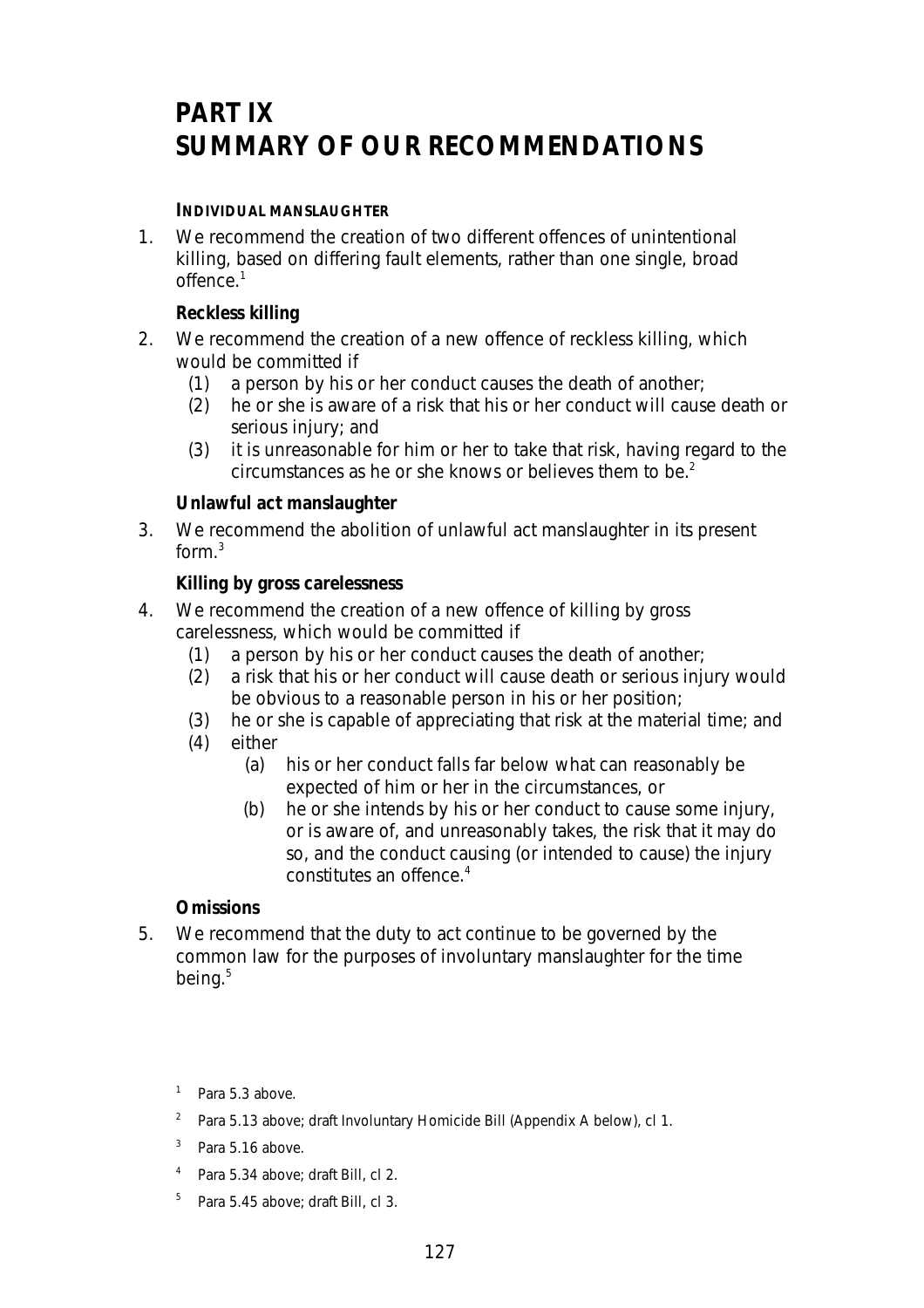## **Alternative verdicts**

- 6. We recommend that both of the new homicide offences should be available as alternative verdicts to murder.<sup>6</sup>
- 7. We recommend that the long established practice, that where there is a possibility on a count of murder of the jury returning a verdict of manslaughter, a separate count of manslaughter is *not* added to the indictment, be abandoned.<sup>7</sup>
- 8. We recommend that the question whether any other offence may constitute an alternative on a charge of reckless killing or killing by gross carelessness should be governed by the general provisions of section 6(3) of the Criminal Law Act 1967.<sup>8</sup>
- 9. We recommend that killing by gross carelessness should be an alternative to a charge of reckless killing.<sup>9</sup>

## **Motor manslaughter**

 10. We recommend that no change should be made to the existing offences of causing death by bad driving, and that it should also be possible, where appropriate, to prosecute such cases as reckless killing or killing by gross carelessness.<sup>10</sup>

## **CORPORATE MANSLAUGHTER**

- 11. We recommend
	- (1) that there should be a special offence of corporate killing, broadly corresponding to the individual offence of killing by gross carelessness;
	- (2) that (like the individual offence) the corporate offence should be committed only where the defendant's conduct in causing the death falls far below what could reasonably be expected;
	- (3) that (unlike the individual offence) the corporate offence should *not* require that the risk be obvious, or that the defendant be capable of appreciating the risk; and
	- (4) that, for the purposes of the corporate offence, a death should be regarded as having been caused by the conduct of a corporation if it is caused by a failure, in the way in which the corporation's activities are managed or organised, to ensure the health and safety of persons employed in or affected by those activities.<sup>11</sup>

## **Causation**

- 12. We recommend that, for the purposes of the corporate offence, it should be possible for a management failure on the part of a corporation to be a cause of a person's death even if the immediate cause is the act or omission of an individual. $12$ 
	- $6$  Para 5.55 above; draft Bill, cl  $6(1)$ .
	- 7 Para 5.56 above.
	- 8 Para 5.59 above.
	- 9 Para 5.60 above; draft Bill, cl 6(2).
	- $10$  Para 5.69 above.
	- <sup>11</sup> Para 8.35 above; draft Bill, cl  $4(1)$ ,  $(2)(a)$ .
	- $12$  Para 8.39 above; draft Bill, cl 4(2)(b).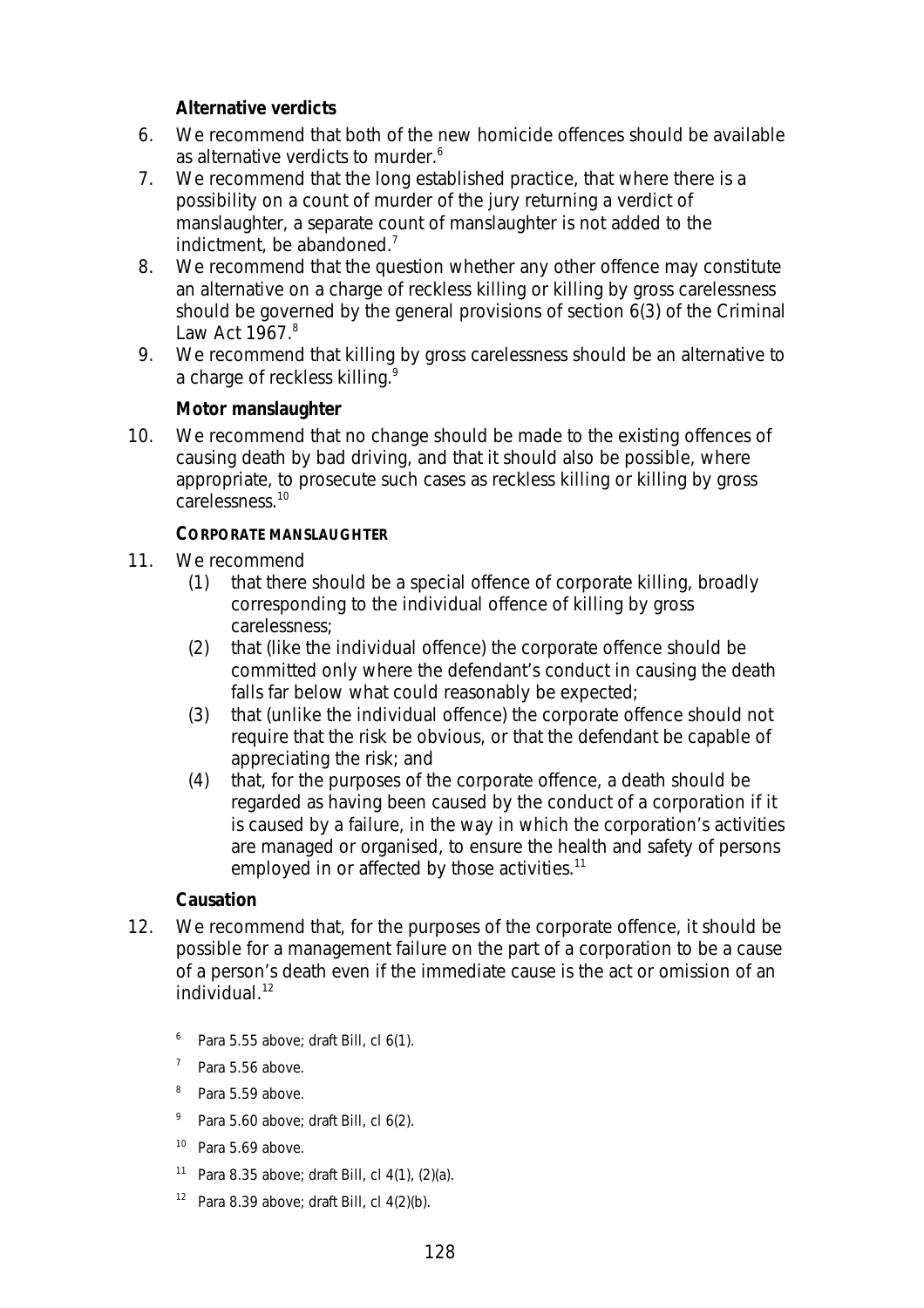## **Potential defendants**

- 13. We recommend that the offence of corporate killing should be capable of commission by any corporation, however and wherever incorporated, other than a corporation sole.<sup>13</sup>
- 14. We recommend that the offence of corporate killing should not be capable of commission by an unincorporated body.<sup>14</sup>
- 15. We recommend that the offence of corporate killing should not be capable of commission by an individual, even as a secondary party.<sup>15</sup>

## **Territorial jurisdiction**

 16. We recommend that there should be liability for the corporate offence only if the injury that results in the death is sustained in such a place that the English courts would have had jurisdiction over the offence had it been committed by an individual other than a British subject.<sup>16</sup>

## **Consents**

 17. We recommend that there should be no requirement of consent to the bringing of private prosecutions for the corporate offence.<sup>17</sup>

## **Mode of trial**

 18. We recommend that the offence of corporate killing should be triable only on indictment.<sup>18</sup>

## **Alternative verdicts**

 19. We recommend that, where the jury finds a defendant not guilty of any of the offences we recommend, it should be possible (subject to the overall discretion of the judge) for the jury to convict the defendant of an offence under section 2 of 3 of the Health and Safety at Work etc Act 1974.<sup>19</sup>

## **Remedial action**

- 20. We recommend that
	- (1) a court before which a corporation is convicted of corporate killing should have power to order the corporation to take such steps, within such time, as the order specifies for remedying the failure in question and any matter which appears to the court to have resulted from the failure and been the cause or one of the causes of the death;<sup>20</sup>
	- (2) the power to make such an order should arise only on an application by the prosecution (or the Health and Safety Executive or any other body or person designated for this purpose by the Secretary of State,
	- $13$  Para 8.53 above; draft Bill, cl 4(8).
	- <sup>14</sup> Para 8.55 above.
	- <sup>15</sup> Para 8.58 above; draft Bill, cl  $4(4)$ .
	- <sup>16</sup> Para 8.62 above; draft Bill, cl  $4(6)$ , (7).
	- <sup>17</sup> Para 8.66 above.
	- $18$  Para 8.67 above; draft Bill, cl 4(3).
	- $19$  Para 8.70 above; draft Bill, cl 6(3).
	- <sup>20</sup> Para 8.76 above; draft Bill, cl 5(1).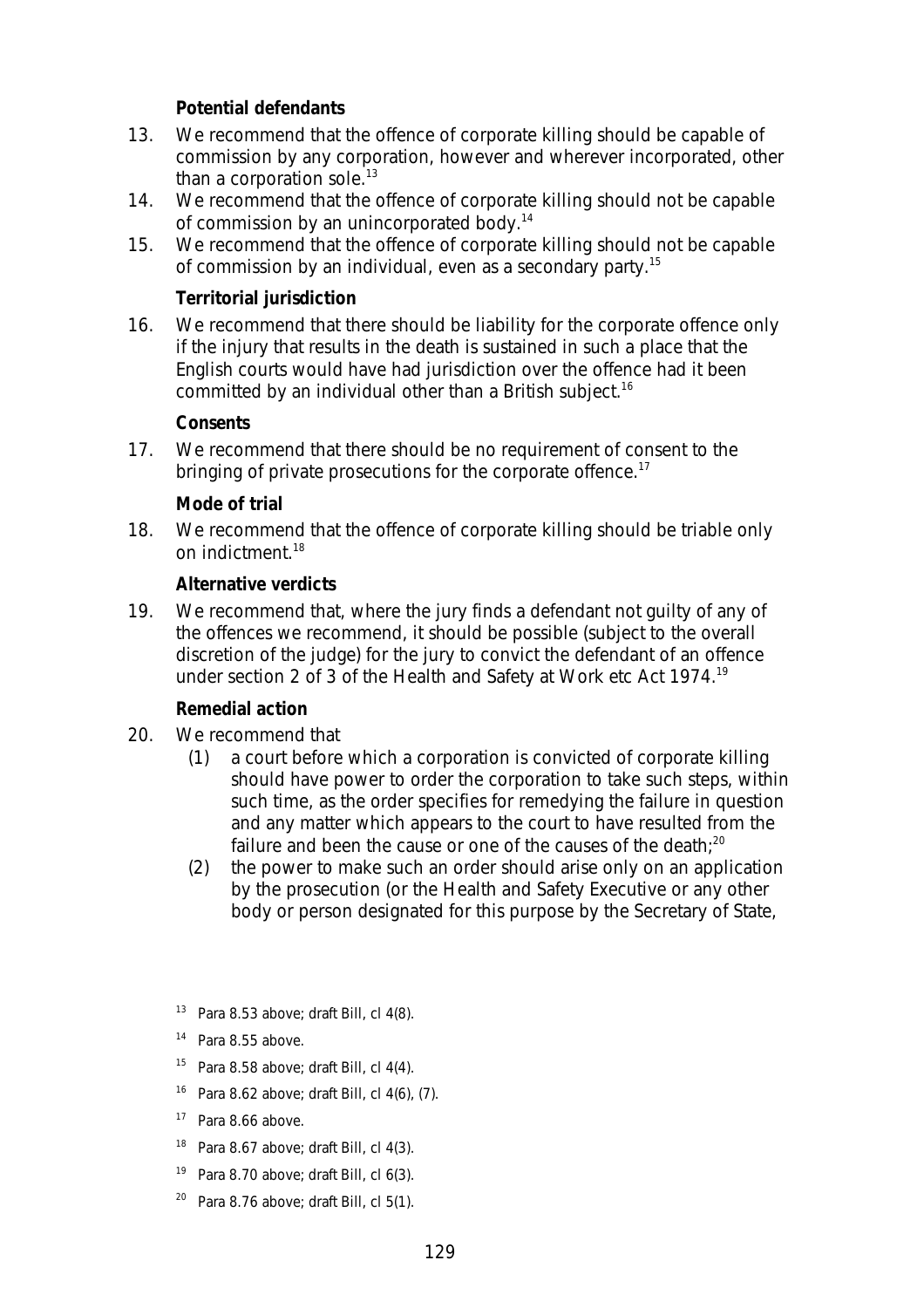either generally or in relation to the case in question) $21$  specifying the terms of the proposed order; $22$  and

 (3) any such order should be on such terms (whether those proposed or others) as the court considers appropriate having regard to any representations made, and any evidence adduced, by the prosecution (or any other body or person applying for such an order) or on behalf of the corporation. $23$ 

## **Corporate liability for the individual offences**

 21. We recommend that the ordinary principles of corporate liability should apply to the individual offences that we propose.<sup>24</sup>

(*Signed*) HENRY BROOKE, *Chairman* ANDREW BURROWS DIANA FABER CHARLES HARPUM STEPHEN SILBER

MICHAEL SAYERS, *Secretary* 13 December 1995

- $21$  Draft Bill, cl 5(3).
- $22$  Draft Bill, cl 5(2).
- <sup>23</sup> *Ibid*.
- <sup>24</sup> Para 8.77 above; draft Bill, cl  $4(5)$ .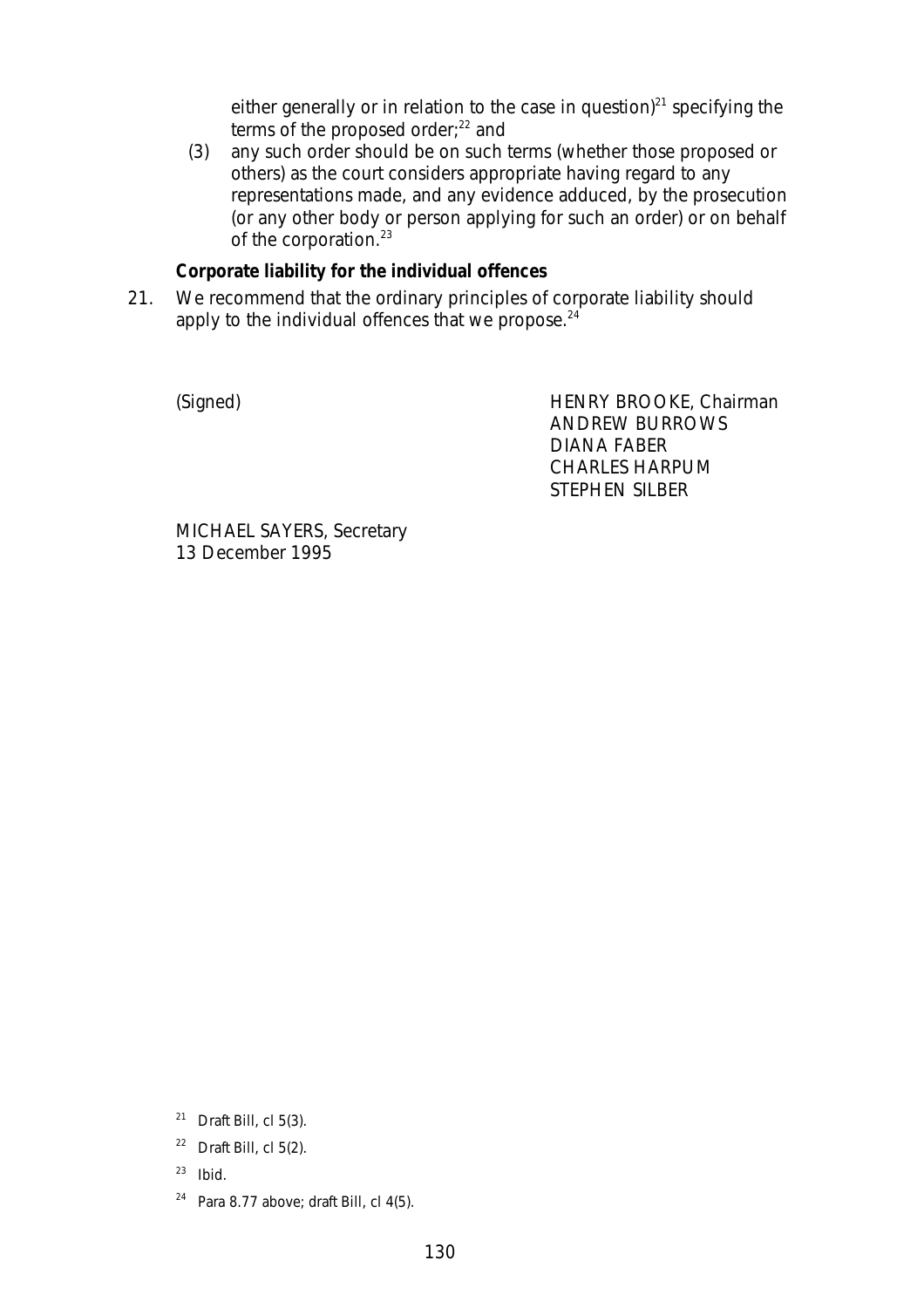# **APPENDIX A Draft Involuntary Homicide Bill**

## **INDEX**

This index shows alongside each clause and (where appropriate) each subsection of the draft Bill the paragraph(s) in the report where the provision is discussed.

| <b>Clause of Bill</b> | <b>Discussion</b>             |
|-----------------------|-------------------------------|
| 1(1)                  | paras $5.6 - 5.13$            |
| 1(2)                  | para 5.46                     |
| $\overline{c}$        | paras $5.17 - 5.52$           |
| 2(1)(a)               | paras 5.26 - 5.28             |
| 2(1)(b)               | para 5.29                     |
| 2(1)(c)(i)            | para 5.32                     |
| 2(1)(c)(ii)           | para 5.33                     |
| 2(2)                  | para 5.28                     |
| 2(3)                  | para 5.32                     |
| 2(4)                  | para 5.33 n 62                |
| 2(5)                  | paras $5.47 - 5.52$           |
| 3                     | paras $5.42 - 5.45$           |
| 4                     | Part VIII                     |
| 4(1)(a)               | paras $8.8 - 8.10$ and $8.36$ |
| 4(1)(b)               | paras $8.5 - 8.7$             |
| 4(2)(a)               | paras $8.9 - 8.35$            |
| 4(2)(b)               | paras $8.36 - 8.39$           |
| 4(3)                  | para 8.67                     |
| 4(4)                  | paras $8.56 - 8.58$           |
| 4(5)                  | para 8.77                     |
| $4(6)$ , (7)          | paras $8.59 - 8.62$           |
| 4(8)                  | paras $8.51 - 8.55$           |
| 5                     | paras $8.72 - 8.76$           |
| 6(1)                  | paras $5.53 - 5.55$           |
| 6(2)                  | para 5.60                     |
| 6(3)                  | paras $8.68 - 8.70$           |
| 6(4)                  | paras $5.57 - 5.59$           |
| 7                     | paras $5.14 - 5.16$           |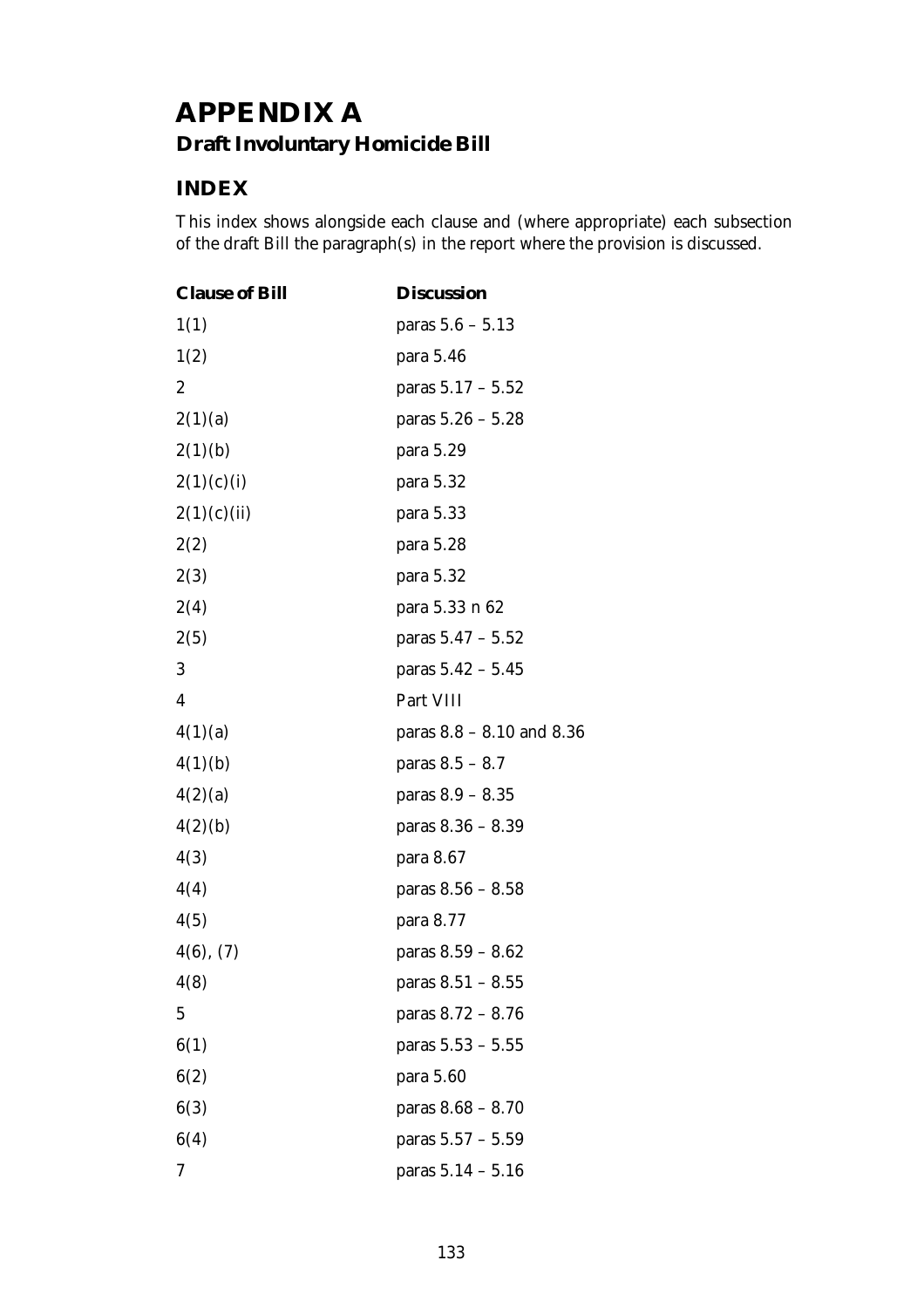| 8(1)     | See clause 18 of the draft Criminal Law Bill set out<br>in Appendix A to Law Com No 218                                                                                                                                             |
|----------|-------------------------------------------------------------------------------------------------------------------------------------------------------------------------------------------------------------------------------------|
| 8(2)     | See clause 20 of the draft Criminal Law Bill set out<br>in Appendix A to Law Com No 218                                                                                                                                             |
| 8(3)     | para 5.30                                                                                                                                                                                                                           |
| $9 - 11$ | These clauses deal with consequential amendments,<br>commencement (and saving in respect of things<br>done or omitted before the legislation comes into<br>force), short title and extent. They are not discussed<br>in the report. |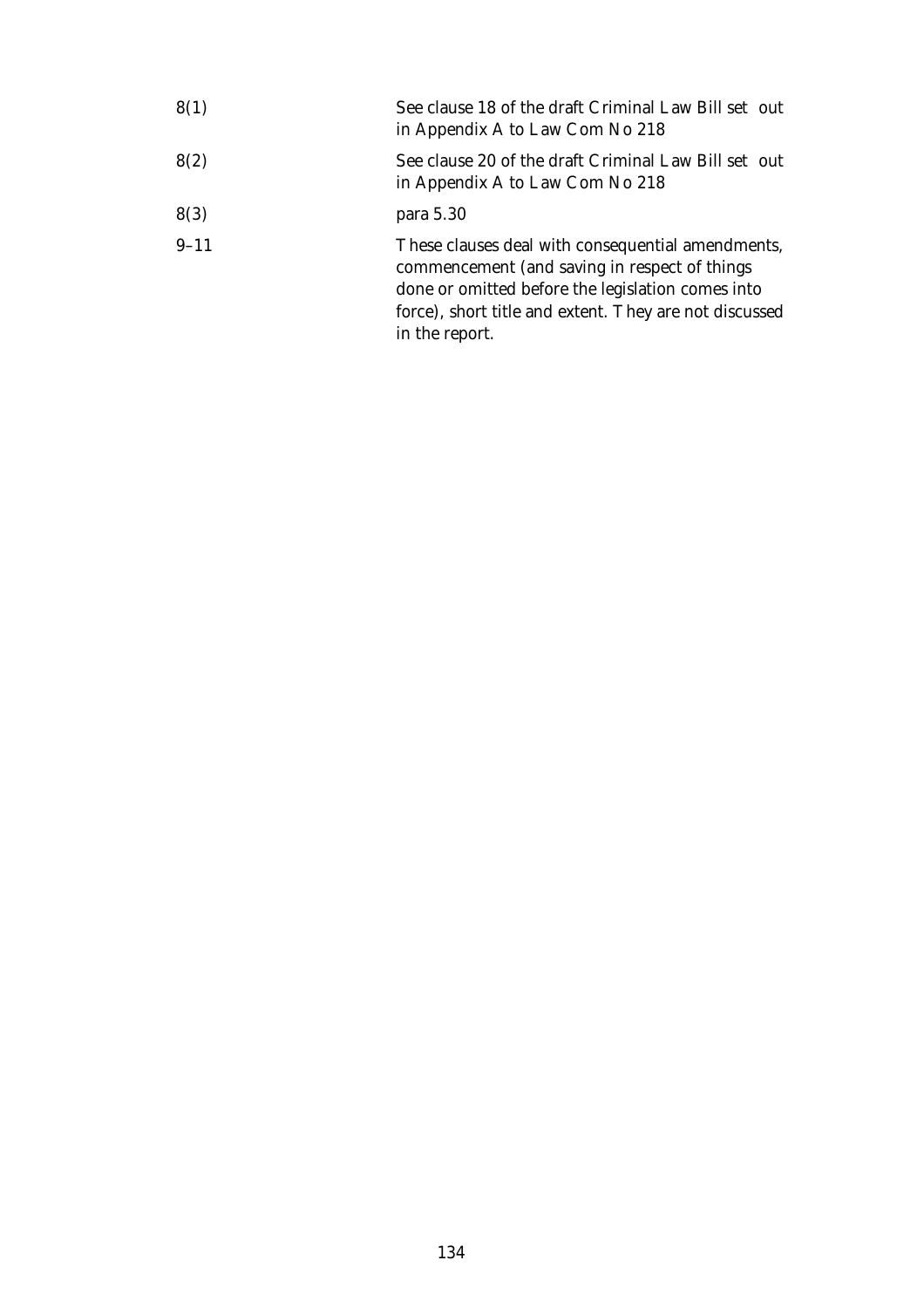# DRAFT OF A **BILL** TO

Create new offences of reckless killing, killing by gross A.D. 2000. carelessness and corporate killing to replace the offence of manslaughter in cases where death is caused without the intention of causing death or serious injury.

**BURE IT ENACTED by the Queen's most Excellent Majesty, by and with the advice and consent of the Lords Spiritual and Temporal, and Commons, in this present Parliament assembled, and by the authority of the same as follows** with the advice and consent of the Lords Spiritual and Temporal, and Commons, in this present Parliament assembled, and by the authority of the same, as follows:—

- 5 **1.**—(1) A person who by his conduct causes the death of another is Reckless killing. guilty of reckless killing if—
	- (a) he is aware of a risk that his conduct will cause death or serious injury; and
- (b) it is unreasonable for him to take that risk having regard to the 10 circumstances as he knows or believes them to be.

(2) A person guilty of reckless killing is liable on conviction on indictment to imprisonment for life.

**2.**—(1) A person who by his conduct causes the death of another is Killing by gross situally of killing by gross carelessness if guilty of killing by gross carelessness if—

- 15 (a) a risk that his conduct will cause death or serious injury would be obvious to a reasonable person in his position;
	- (b) he is capable of appreciating that risk at the material time; and
	- (c) either—

(i) his conduct falls far below what can reasonably be 20 expected of him in the circumstances; or

> (ii) he intends by his conduct to cause some injury or is aware of, and unreasonably takes, the risk that it may do so.

(2) There shall be attributed to the person referred to in subsection  $(1)(a)$  above—

25 (a) knowledge of any relevant facts which the accused is shown to have at the material time; and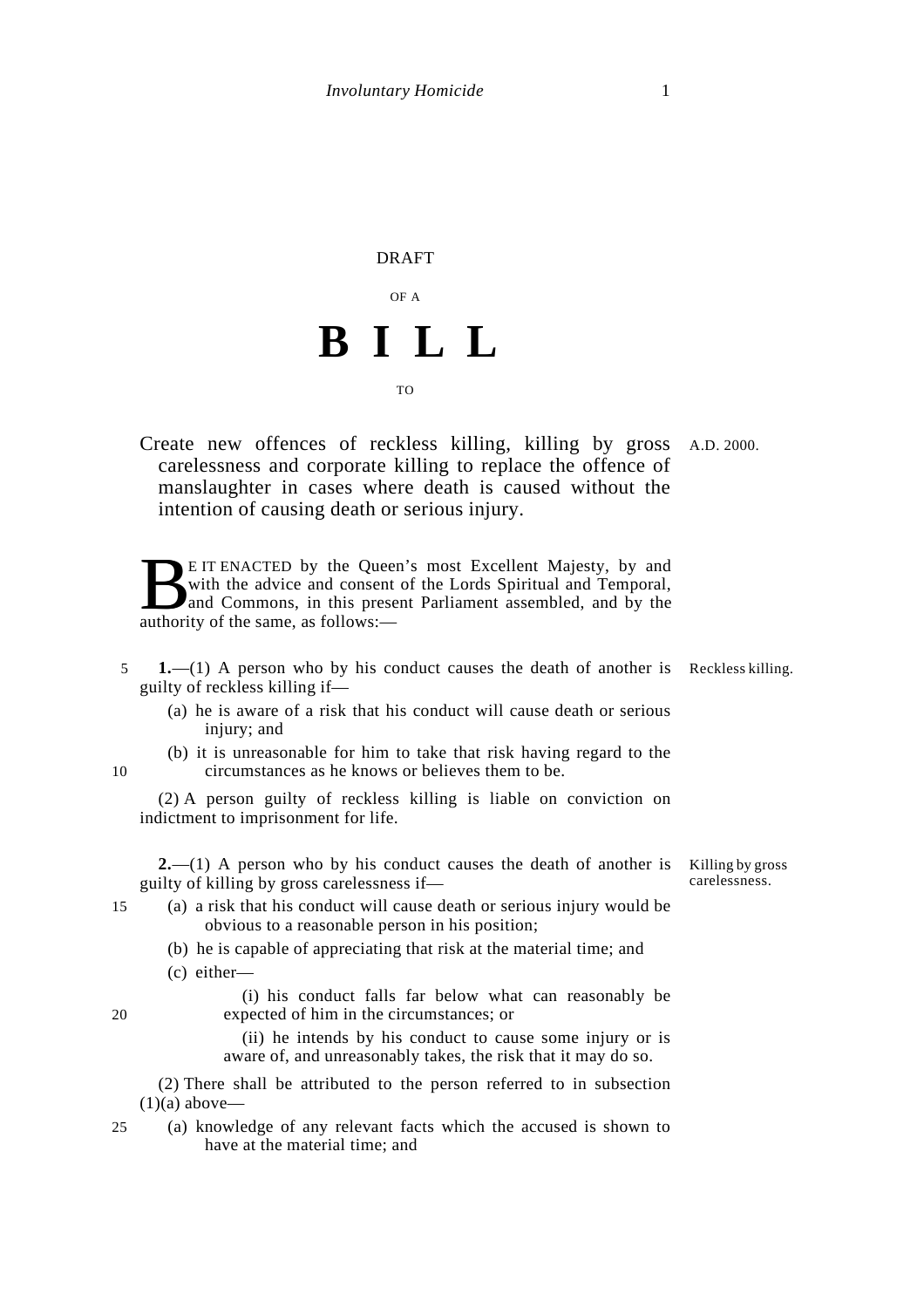|                             | (b) any skill or experience professed by him.                                                                                                                                                                                                                                                                                                           |            |
|-----------------------------|---------------------------------------------------------------------------------------------------------------------------------------------------------------------------------------------------------------------------------------------------------------------------------------------------------------------------------------------------------|------------|
|                             | (3) In determining for the purposes of subsection $(1)(c)(i)$ above what<br>can reasonably be expected of the accused regard shall be had to the<br>circumstances of which he can be expected to be aware, to any<br>circumstances shown to be within his knowledge and to any other matter<br>relevant for assessing his conduct at the material time. | 5          |
|                             | (4) Subsection $(1)(c)(ii)$ above applies only if the conduct causing, or<br>intended to cause, the injury constitutes an offence.                                                                                                                                                                                                                      |            |
|                             | (5) A person guilty of killing by gross carelessness is liable on<br>conviction on indictment to imprisonment for a term not exceeding [<br>years.                                                                                                                                                                                                      | $\vert$ 10 |
| Omissions<br>causing death. | 3. A person is not guilty of an offence under sections 1 or 2 above by<br>reason of an omission unless the omission is in breach of a duty at<br>common law.                                                                                                                                                                                            |            |
| Corporate killing.          | <b>4.</b> —(1) A corporation is guilty of corporate killing if—                                                                                                                                                                                                                                                                                         | 15         |
|                             | (a) a management failure by the corporation is the cause or one of the<br>causes of a person's death; and                                                                                                                                                                                                                                               |            |
|                             | (b) that failure constitutes conduct falling far below what can<br>reasonably be expected of the corporation in the circumstances.                                                                                                                                                                                                                      |            |
|                             | $(2)$ For the purposes of subsection $(1)$ above—                                                                                                                                                                                                                                                                                                       | 20         |
|                             | (a) there is a management failure by a corporation if the way in<br>which its activities are managed or organised fails to ensure the<br>health and safety of persons employed in or affected by those<br>activities; and                                                                                                                               |            |
|                             | (b) such a failure may be regarded as a cause of a person's death 25<br>notwithstanding that the immediate cause is the act or omission<br>of an individual.                                                                                                                                                                                            |            |
|                             | (3) A corporation guilty of an offence under this section is liable on<br>conviction on indictment to a fine.                                                                                                                                                                                                                                           |            |
|                             | (4) No individual shall be convicted of aiding, abetting, counselling or 30<br>procuring an offence under this section but without prejudice to an<br>individual being guilty of any other offence in respect of the death in<br>question.                                                                                                              |            |
|                             | (5) This section does not preclude a corporation being guilty of an<br>offence under section 1 or 2 above.                                                                                                                                                                                                                                              | 35         |
|                             | (6) This section applies if the injury resulting in death is sustained in<br>England and Wales or-                                                                                                                                                                                                                                                      |            |
|                             | (a) within the seaward limits of the territorial sea adjacent to the<br>United Kingdom;                                                                                                                                                                                                                                                                 |            |
|                             | (b) on a British ship or vessel;                                                                                                                                                                                                                                                                                                                        | 40         |
| 1982 c.16                   | (c) on a British-controlled aircraft as defined in section 92 of the<br>Civil Aviation Act 1982; or                                                                                                                                                                                                                                                     |            |
| 1982 c.23                   | (d) in any place to which an Order in Council under section $22(1)$ of<br>the Oil and Gas (Enterprise) Act 1982 applies (criminal<br>jurisdiction in relation to offshore activities).                                                                                                                                                                  | 45         |
|                             |                                                                                                                                                                                                                                                                                                                                                         |            |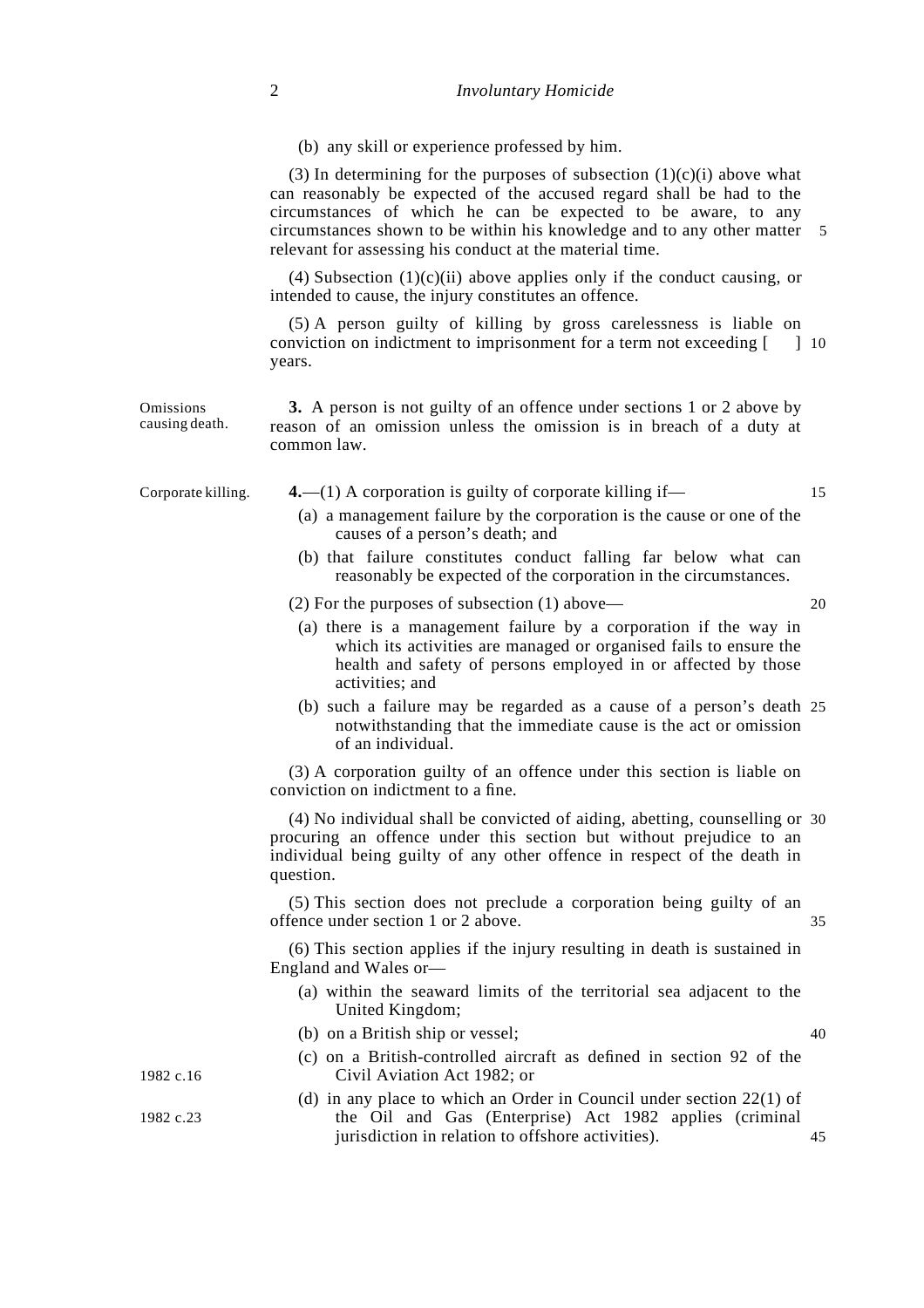(7) For the purposes of subsection  $(6)(b)$  and (c) above an injury sustained on a ship, vessel or aircraft shall be treated as including an injury sustained by a person who is then no longer on board, and who sustains the injury, in consequence of the wrecking of, or of some other 5 mishap affecting, the ship, vessel or aircraft.

(8) In this section "a corporation" does not include a corporation sole but includes any body corporate wherever incorporated.

**5.**—(1) A court before which a corporation is convicted of corporate Remedial orders line may subject to subsection (2) below order the corporation to take against convicted killing may, subject to subsection  $(2)$  below, order the corporation to take against conviction and the corporation.  $10$  such steps, within such time, as the order specifies for remedying the

failure in question and any matter which appears to the court to have resulted from the failure and been the cause or one of the causes of the death.

(2) No such order shall be made except on an application by the 15 prosecution specifying the terms of the proposed order; and the order, if any, made by the court shall be on such terms (whether those proposed or others) as the court considers appropriate having regard to any representations made, and any evidence adduced, in relation to that matter by the prosecution or on behalf of the corporation.

20 (3) In subsection (2) above references to the prosecution include references to the Health and Safety Executive and to any other body or person designated for the purposes of that subsection by the Secretary of State either generally or in relation to the case in question.

(4) The time specified by an order under subsection (1) above may be 25 extended or further extended by order of the court on an application made before the end of that time or extended time, as the case may be.

(5) A corporation which fails to comply with an order under this section is guilty of an offence and liable—

(a) on conviction on indictment, to a fine;

30 (b) on summary conviction, to a fine not exceeding £20,000.

(6) Where an order is made against a corporation under this section it shall not be liable under any of the provisions mentioned in subsection (7) below by reason of anything which the order requires it to remedy in so far as it continues during the time specified by the order or any further 35 time allowed under subsection (4) above.

(7) The provisions referred to in subsection (6) above are—

- (a) sections 1, 2 and 4 above;
- (b) the provisions of Part I of the Health and Safety at Work etc. Act 1974 c.37 1974;
- 40 (c) the provisions of any regulations made under section 15(1) of that Act;
	- (d) the existing statutory provisions as defined in section 53(1) of that Act.
- **6.**—(1) On an indictment for murder a person found not guilty of Alternative urder may be found guilty of reckless killing or killing by gross verdicts. 45 murder may be found guilty of reckless killing or killing by gross carelessness.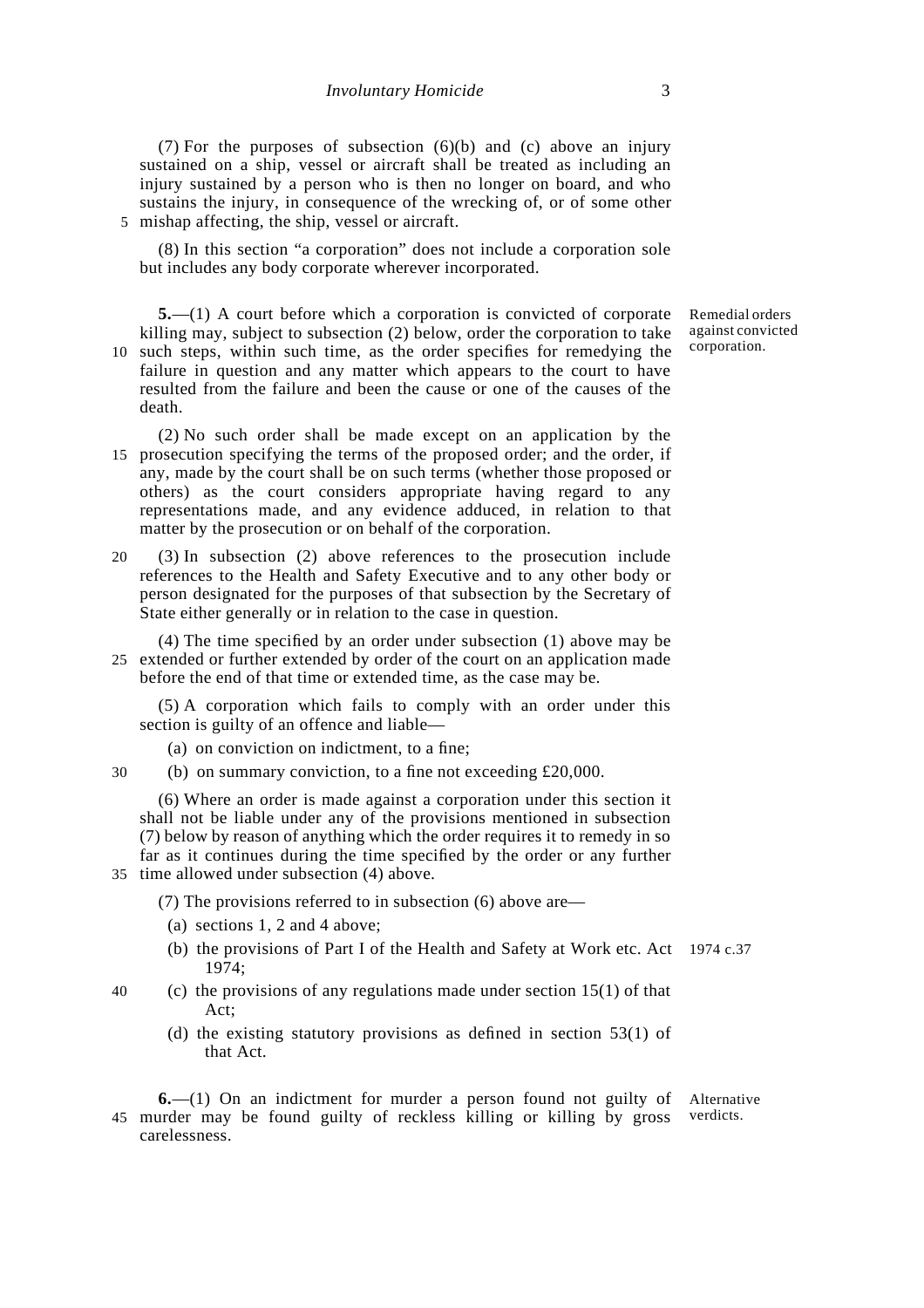|                                                            | (2) On an indictment for reckless killing a person found not guilty of<br>that offence may be found guilty of killing by gross carelessness.                                                                                                                                                                   |    |
|------------------------------------------------------------|----------------------------------------------------------------------------------------------------------------------------------------------------------------------------------------------------------------------------------------------------------------------------------------------------------------|----|
| 1974 c.37                                                  | (3) On an indictment for reckless killing, killing by gross carelessness<br>or corporate killing a person found not guilty of that offence may be<br>found guilty of an offence under section 2 or 3 of the Health and Safety at<br>Work etc. Act 1974.                                                        | 5  |
| 1967 c.58.                                                 | (4) Subsections (2) and (3) above are without prejudice to section $6(3)$<br>of the Criminal Law Act 1967 (alternative verdicts).                                                                                                                                                                              |    |
| Abolition of<br>involuntary<br>manslaughter.<br>1957 c.11. | 7. The offence of manslaughter is abolished except for-<br>(a) the cases for which provision is made by sections $2(3)$ and 4 of 10<br>the Homicide Act 1957 (cases which would be murder but for<br>diminished responsibility or a suicide pact); and<br>(b) cases which would be murder but for provocation. |    |
| Supplementary<br>provisions.                               | $8$ —(1) In this Act "injury" means—<br>(a) physical injury, including pain, unconsciousness<br>other 15<br>or<br>impairment of a person's physical condition; or<br>(b) impairment of a person's mental health.                                                                                               |    |
|                                                            | (2) This Act has effect subject to any enactment or rule of law<br>providing a defence, or providing lawful authority, justification or excuse<br>for an act or omission.                                                                                                                                      | 20 |
|                                                            | (3) This Act has effect subject to the rules relating to the effect of<br>intoxication on criminal liability.                                                                                                                                                                                                  |    |
| Consequential<br>amendments.                               | 9. The enactments mentioned in the Schedule to this Act are amended<br>in accordance with that Schedule.                                                                                                                                                                                                       |    |
| Commencement<br>and saving.                                | $10$ .—(1) This Act comes into force at the end of the period of two 25<br>months beginning with the day on which it is passed.                                                                                                                                                                                |    |
|                                                            | (2) This Act does not apply in relation to anything done or omitted<br>before it comes into force.                                                                                                                                                                                                             |    |
| Short title and<br>extent.                                 | $11.$ —(1) This Act may be cited as the Involuntary Homicide Act 1995.<br>(2) The amendments in the Schedule to this Act have the same extent 30<br>as the enactments to which they relate but, subject to that, this Act<br>extends to England and Wales only.                                                |    |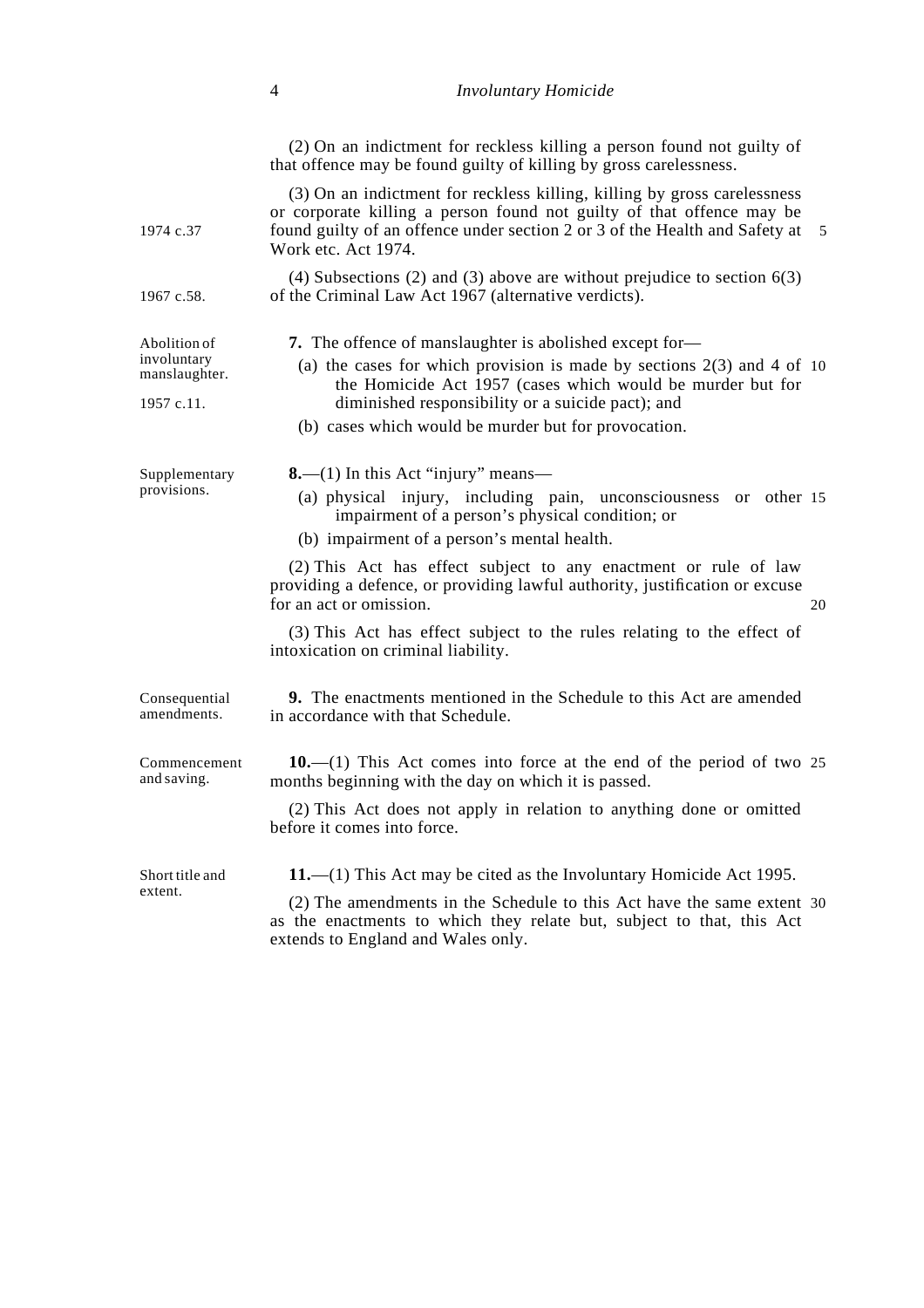#### CONSEQUENTIAL AMENDMENTS

## *The Offences Against the Person Act 1861 (c.100)*

#### 1.—(1) The Offences against the Person Act 1861 is amended as follows.

5 (2) In section 9 after "manslaughter", in the first two places where it occurs, insert ", reckless killing or killing by gross carelessness".

(3) In section 10 after "manslaughter" insert ", reckless killing or killing by gross carelessness".

#### *The Infant Life (Preservation) Act 1929 (c.34)*

10 2. In section 2(2) of the Infant Life (Preservation) Act 1929 for "manslaughter", in both places where it occurs, substitute "reckless killing or killing by gross carelessness".

#### *The Children and Young Persons Act 1933 (c.12)*

3. In the first paragraph of Schedule 1 to the Children and Young Persons Act 15 1933 after "manslaughter" insert ", reckless killing or killing by gross carelessness".

#### *The Infanticide Act 1938 (c.36)*

4. In section 1 of the Infanticide Act 1938—

- (a) in subsection (1) for "manslaughter" substitute "reckless killing";
- 20 (b) in subsection (3) after "manslaughter" insert ", reckless killing or killing by gross carelessness".

#### *The Visiting Forces Act 1952 (c.67)*

5.—(1) The Visiting Forces Act 1952 is amended as follows.

(2) In section 7(6) after "manslaughter" insert ", reckless killing, killing by 25 gross carelessness".

(3) In paragraph 1(a) of the Schedule after "manslaughter" insert ", reckless killing, killing by gross carelessness".

#### *The Army Act 1955 (c.18)*

#### 6.—(1) The Army Act 1955 is amended as follows.

30 (2) In section 70(4) and (5) after "manslaughter" insert ", reckless killing or killing by gross carelessness".

(3) In section 71A(4)(b) after "manslaughter" insert ", reckless killing or killing by gross carelessness".

#### *The Air Force Act 1955 (c.19)*

35 7.—(1) The Air Force Act 1955 is amended as follows.

(2) In section 70(4) and (5) after "manslaughter" insert ", reckless killing or killing by gross carelessness".

(3) In section 71A(4)(b) after "manslaughter" insert ", reckless killing or killing by gross carelessness".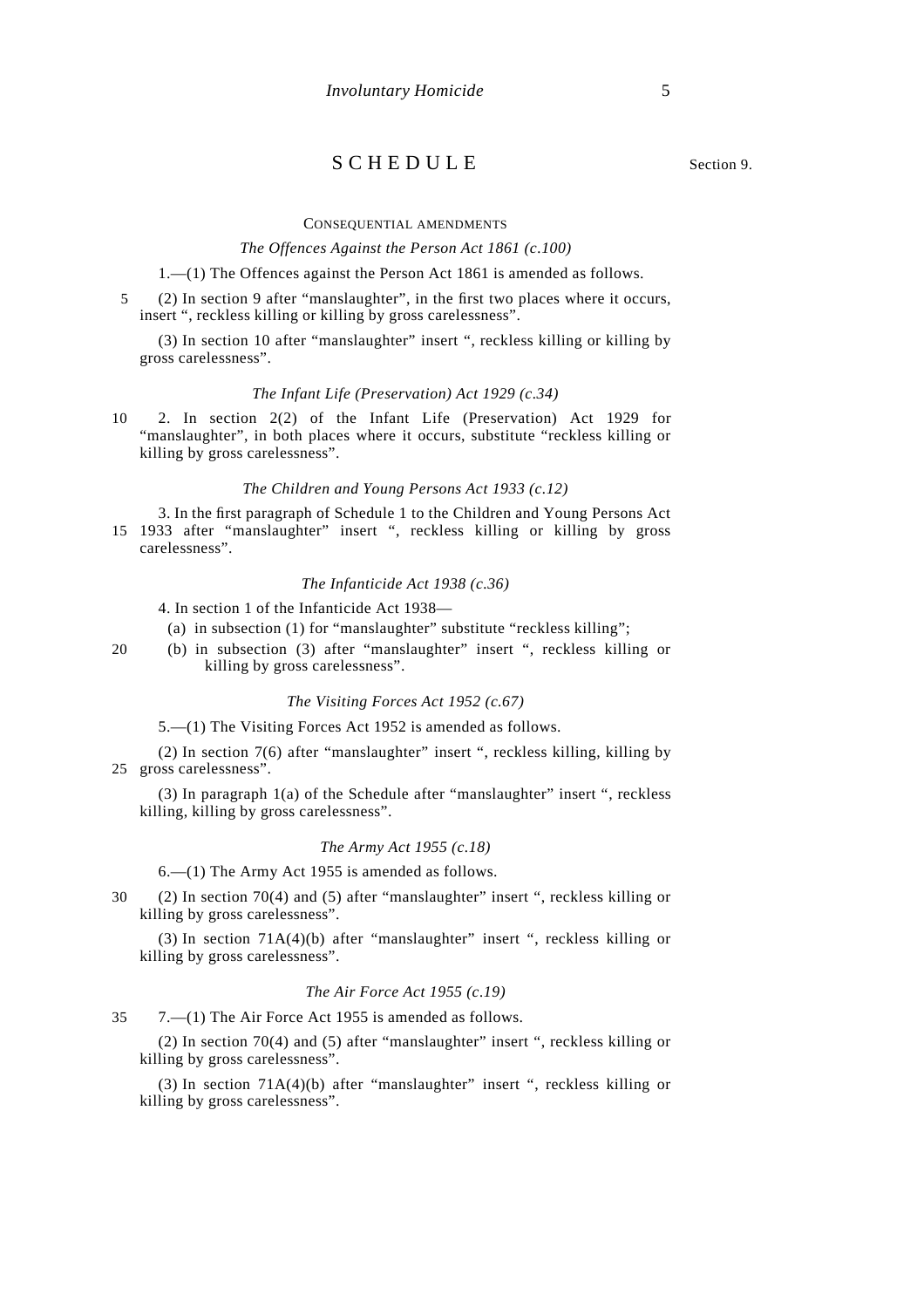#### SCH. *The Naval Discipline Act 1957 (c.53)*

#### 8.—(1) The Naval Discipline Act 1957 is amended as follows.

(2) In section 48(2) after "manslaughter", in both places where it occurs, insert ", reckless killing or killing by gross carelessness".

(3) In section  $43A(4)(b)$  after "manslaughter" insert ", reckless killing or 5 killing by gross carelessness".

#### *The Suicide Act 1961 (c.60)*

9. In section 2(2) of the Suicide Act 1961 for "or manslaughter" substitute "manslaughter, reckless killing or killing by gross carelessness".

#### *The Criminal Law Act 1967 (c.58)* 10

10. In section 6(2)(a) of the Criminal Law Act 1967 after "manslaughter" insert ", reckless killing or killing by gross carelessness".

#### *The Powers of Criminal Courts Act 1973 (c.62)*

11. In section 43(1C)(b) of the Powers of Criminal Courts Act 1973 for "manslaughter" substitute "reckless killing or of killing by gross carelessness". 15

#### *The Bail Act 1976 (c.63)*

12. In paragraph 9A(2)(b) of Part I of Schedule 1 to the Bail Act 1976 after "manslaughter" insert ", reckless killing or killing by gross carelessness".

#### *The Internationally Protected Persons Act 1978 (c.17)*

13. In section 1(1)(a) of the Internationally Protected Persons Act 1978 after 20 "manslaughter" insert ", reckless killing, killing by gross carelessness,".

#### *The Suppression of Terrorism Act 1978 (c.26)*

14. In paragraph 2 of Schedule 1 to the Suppression of Terrorism Act 1978 after "manslaughter" insert ", reckless killing, killing by gross carelessness".

#### *The Aviation Security Act 1982 (c.36)* 25

15.—(1) The Aviation Security Act 1982 is amended as follows.

(2) In section 6(1) after "manslaughter" insert ", reckless killing, killing by gross carelessness,".

(3) In section 10(2) after "manslaughter" insert ", reckless killing, killing by gross carelessness,". 30

#### *The Criminal Justice Act 1982 (c.48)*

16. In paragraph 1 of Part I of Schedule 1 to the Criminal Justice Act 1982 after "manslaughter" insert ", reckless killing or killing by gross carelessness".

#### *The Nuclear Material (Offences) Act 1983 (c.18)*

17. In section 1(1)(a) of the Nuclear Material (Offences) Act 1983 after 35 "manslaughter" insert ", reckless killing, killing by gross carelessness,".

#### *The Police and Criminal Evidence Act 1984 (c.60)*

18. In paragraph 3 of Part I of Schedule 5 to the Police and Criminal Evidence Act 1984 after "manslaughter" insert ", reckless killing or killing by gross carelessness". 40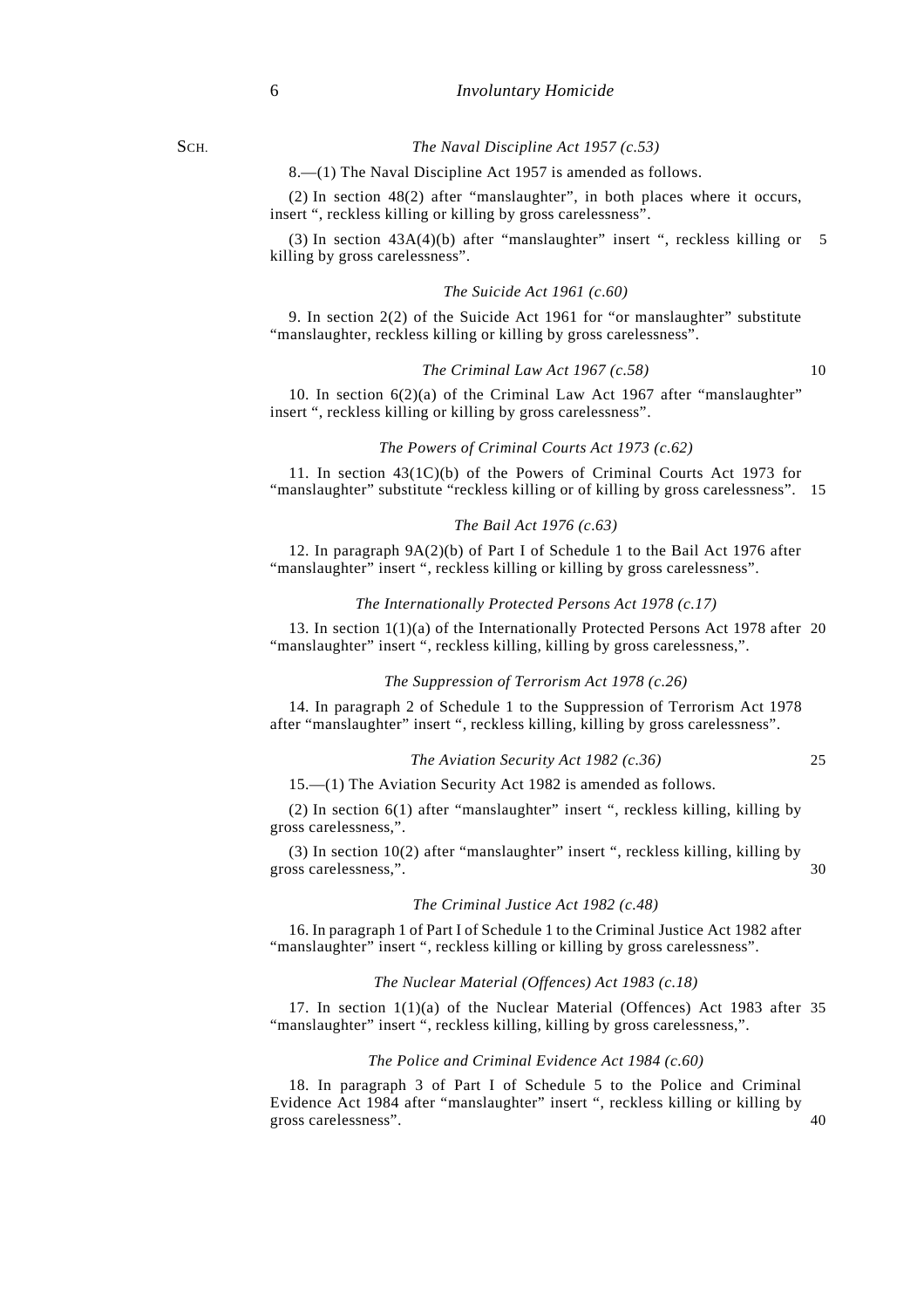*The Coroners Act 1988 (c.13)* SCH.

19.—(1) The Coroners Act 1988 is amended as follows.

(2) In section 11(6) after "manslaughter", in both places where it occurs, insert ", reckless killing, killing by gross carelessness, corporate killing".

5 (3) In section  $16(1)(a)(i)$  after "manslaughter" insert ", reckless killing, killing by gross carelessness, corporate killing".

(4) In section  $17(1)(a)$  and  $(2)(a)$  after "manslaughter" insert ", reckless killing, killing by gross carelessness, corporate killing".

#### *The Road Traffic Act 1988 (c.40)*

10 20. In section 172(1)(d) of the Road Traffic Act 1988 for "manslaughter" substitute "reckless killing or killing by gross carelessness".

#### *The Road Traffic Offenders Act 1988 (c.53)*

21. In Part II of Schedule 2 to the Road Traffic Offenders Act 1988 for "Manslaughter" substitute "Reckless killing or killing by gross carelessness".

#### 15 *The Aviation and Maritime Security Act 1990 (c.31)*

22.—(1) The Aviation and Maritime Security Act 1990 is amended as follows.

(2) In section 14(2) after "manslaughter" insert ", reckless killing, killing by gross carelessness,".

20 (3) In section 18(2) after "manslaughter" insert ", reckless killing, killing by gross carelessness,".

#### *The Railways Act 1993 (c.43)*

23. In section 119(11) of the Railways Act 1993 in the definition of "act of violence" for "manslaughter" substitute "reckless killing, killing by gross 25 carelessness,".

#### *The Criminal Justice and Public Order Act 1994 (c.33)*

24. In section 25 of the Criminal Justice and Public Order Act 1994—

(a) in subsection (2) after paragraph (c) insert—

#### "(cc) reckless killing;

30 (cd) killing by gross carelessness;";

(b) in subsection (3) after "manslaughter" insert ", reckless killing or killing by gross carelessness".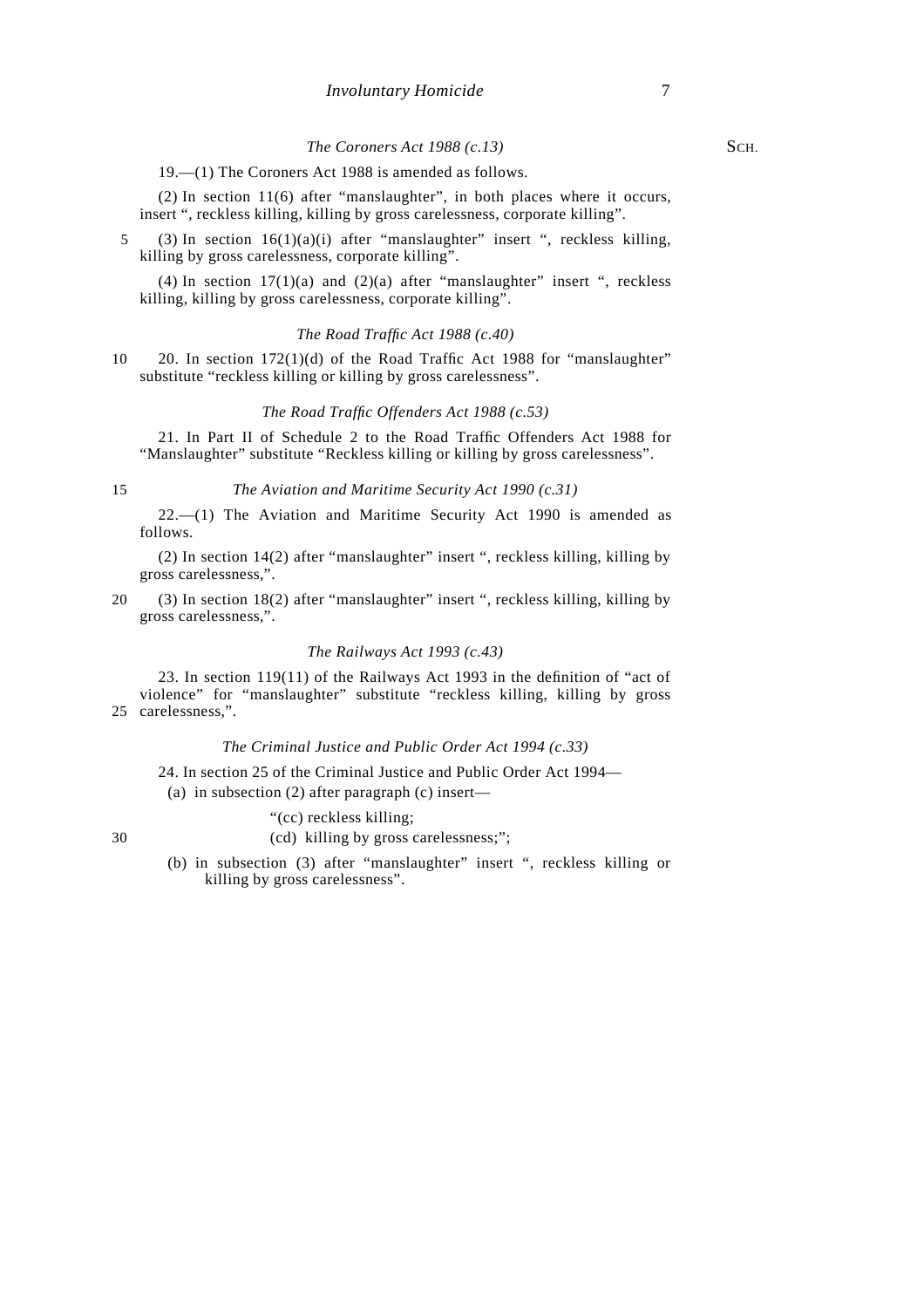# **APPENDIX B Involuntary Manslaughter: Sentencing**

 B.1 This Appendix is in two sections. The first section contains a review of all the recent reported cases<sup>1</sup> in which the Court of Appeal approved<sup>2</sup> a determinate sentence of 10 years or more for involuntary manslaughter. The sub-headings in this section correspond to those used in *Thomas' Current Sentencing Practice*. The purpose of this Appendix is to support the assertion in paragraph 5.50 of the report that:

> It is true that determinate sentences of more than 14 years are sometimes imposed in the worst cases of involuntary manslaughter. Sentences of 18 years have been upheld for killing in the course of robbery, and of 15 years for manslaughter by arson; and killing in the course of rape might justify a comparable sentence. However, it seems highly probable that most such cases would fall within our proposed offence of reckless killing, and if so charged could therefore be punished with life imprisonment.

 B.2 In the second section we describe the basis on which a court may pass a discretionary life sentence for an offence for which such a sentence is available (manslaughter, rape and section 18 are examples under the present law). We explain why we consider that the desirability of grading offences in terms of relative culpability far outweighs the desirability of making express provision for a wholly exceptional case of killing by gross carelessness for which an indeterminate sentence might be more appropriate.

## **1. LONG SENTENCES FOR INVOLUNTARY MANSLAUGHTER**

## **Manslaughter involving the use of a firearm**

- B.3 In *O'Mahoney*<sup>3</sup> the appellant was convicted of manslaughter and other offences, including possessing a firearm with intent to endanger life and with intent to commit an offence. The appellant and two other men had set out to find and beat a fourth man, having armed themselves on the way with a pistol and some ammunition. They did not find the man they were looking for but the pistol was fired on two occasions during the course of the evening. A dispute arose outside a club which the appellant and the two others had visited and the appellant shot the deceased in the chest at close range. The sentence of 15 years' imprisonment which the appellant received at first instance was upheld on appeal.
	- B.4 In this case the shooting had occurred after the deceased had grabbed hold of one of the appellant's companions. While there was no suggestion that there was a "dangerous situation or anything in the nature of a fight going on"<sup>4</sup> the appellant
		- <sup>1</sup> We have considered all the relevant cases reported in the Criminal Appeal Reports (Sentencing) series which began in 1979.
		- <sup>2</sup> Whether by upholding the sentence imposed by the trial judge or reducing it to a sentence which was still 10 years or more.
		- 3 (1980) 2 Cr App R (S) 57.
		- 4 *Ibid*, at p 58, *per* Eveleigh LJ.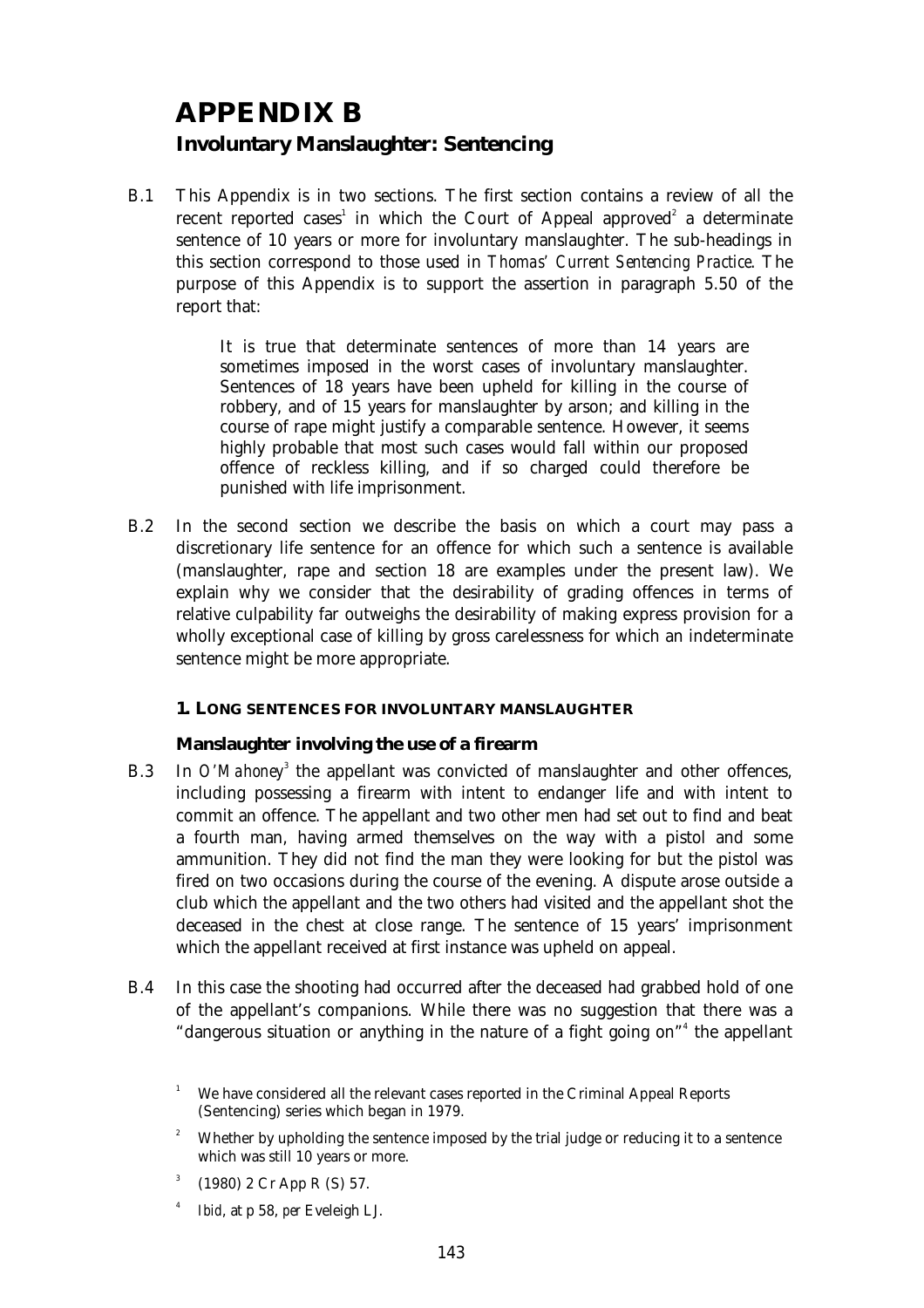responded to the situation by shooting the deceased at close range in the chest. The court found that the appellant had been drinking earlier in the afternoon but, in the opinion of the Court of Appeal, he "must have been aware that he had a gun and he must have been aware that he fired it." $^{\mathrm{5}}$ 

 B.5 In this case it must be beyond doubt that the appellant would be liable for the proposed offence of reckless killing: shooting someone else in the chest at close range must give rise to an awareness that serious injury (at least) will result and taking the risk must be unreasonable in the circumstances known to the appellant. As the Court of Appeal stated "[t]his was a shot at close range into the chest of a completely innocent man." 6

#### **Manslaughter in the course of burglary**

- B.6 In *Wood* the appellants pleaded guilty to manslaughter and burglary. They had broken into the bungalow of their 84 year old victim, tied her to the frame of her bed, covered her eyes and mouth with sticking plaster and left her in that condition after contacting a hospital and disclosing the name of the relevant village, but not the exact location of the bungalow. They left the front door of the bungalow open to attract the attention of anyone who might be passing. An ambulance was dispatched to the village but the information they had provided was so inadequate that the victim was not found until the following day, by which time she had died of partial asphyxia. The Court of Appeal said that she must have died a "dreadful death" and had suffered heart disease and a cerebral infarction. The appellants' sentences of 12 years' imprisonment were reduced to 10 years on appeal: offences of this kind, the Court of Appeal said, generally attracted sentences in the 10 year range.<sup>8</sup>
	- B.7 This case perhaps falls less obviously within the parameters of the proposed reckless killing offence. While the appellants can be said to have run an *unreasonable* risk in treating an 84 year old victim, known by them to be frail, in the manner that they did, it is less clear, in comparison with *O'Mahoney*, that they

- 6 *Ibid*.
- 7 (1984) 6 Cr App R (S) 139. The more recent case of *A-G's Reference (No 33 of 1992) (Oxborough)* (1993) 14 Cr App R (S) 712 involved a burglary and a rape, with the deceased being left gagged and tied to her bed. She managed to escape but suffered a stroke the following day and died. The defendant pleaded guilty to burglary and rape and was convicted of manslaughter. His sentence of 7 years was increased to 11 years by the Court of Appeal. While there were a number of aggravating factors present in this case, which justified the increase in sentence, it may be possible to "disconnect" these from the fact of death. Lord Taylor CJ said, at p 716, that in the circumstances of the case the offence of manslaughter and the offence of rape were inextricably entwined, but the loss of a life aggravated the seriousness of the offending. In that the deceased was a woman of 61 years who appeared in perfectly good health it may be difficult to establish that the defendant had the foresight necessary to support a finding of liability for the proposed offence. It may be significant that in this case, unlike in *Wood*, the deceased died *after* she had freed herself from the gags and restraints placed upon her by the defendant. In both cases some time had elapsed between the defendants' conduct and the deaths of the victims.
- This would correspond to a sentence of less than 14 years in a case where a discount could not be given for a plea.

<sup>5</sup> *Ibid*, at p 59.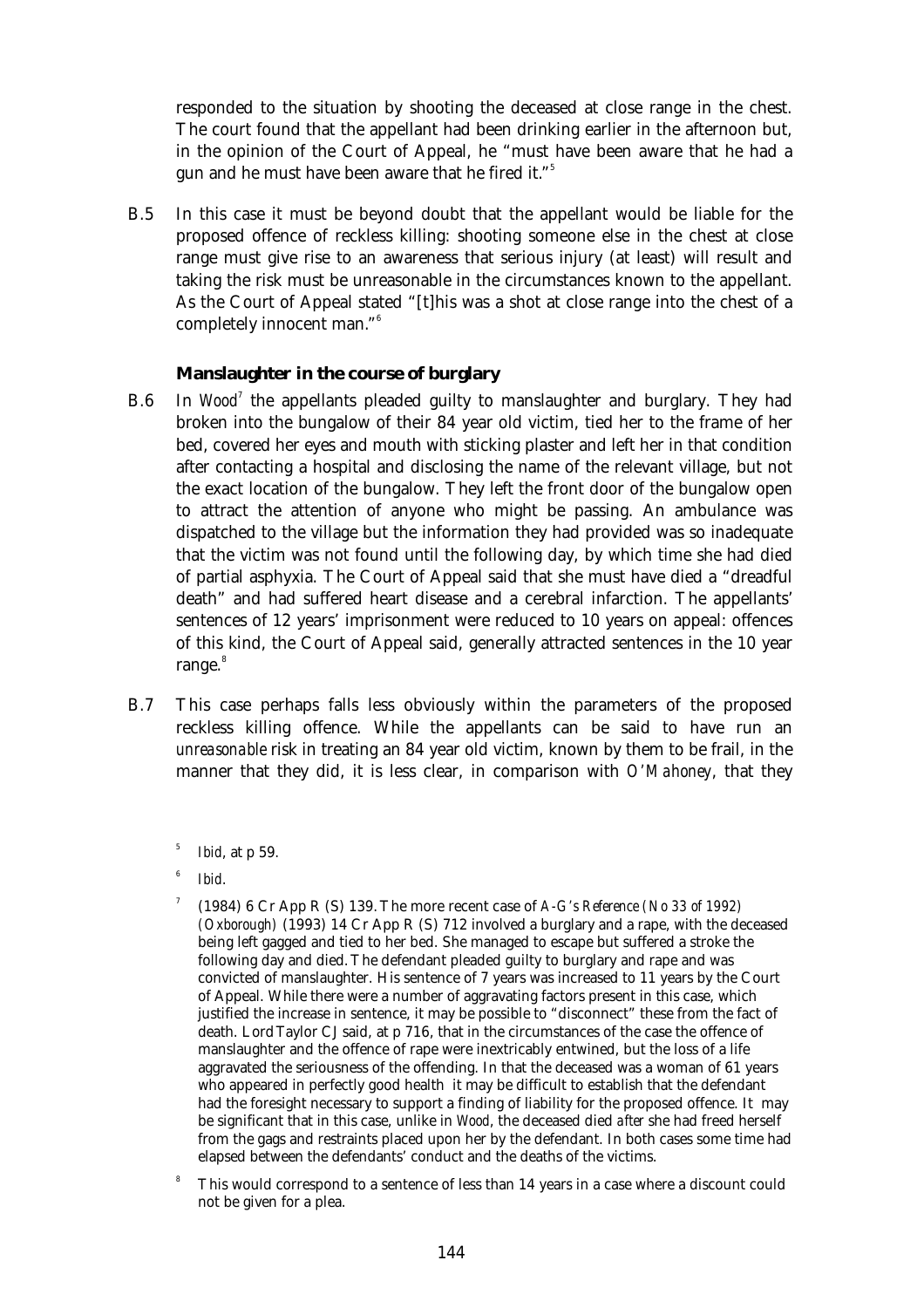were themselves aware of a risk of causing death or serious injury. The Court of Appeal gave credit to the appellants for telephoning for an ambulance. However, it may be that their "concern" about the health of their victim evidences an awareness, on their part, of a risk of serious injury or death sufficient for liability under the proposed offence.

#### **Manslaughter in the course of robbery**

- B.8 In *Tominey and others*<sup>9</sup> the appellants were either convicted of or pleaded guilty to manslaughter or attempted robbery. The appellants had devised a plan to rob a security van after a drinking session to celebrate the birth of a child to the wife of one of their number. The crime was not carefully planned and followed several hours of drinking. The appellants were in the course of the attempted robbery when the sawn-off shotgun which they were using went off by accident, injuring one of the security guards, who later died as a result. The appellants were sentenced for manslaughter, to terms of imprisonment of 22, 18 and 17 years' imprisonment. On appeal the two sentences of 22 years' imprisonment were reduced to 18 years, the sentence of 18 years was reduced to 14 years and the sentence of 17 years was reduced to 13 years.
	- B.9 At the time that the gun went off one of the appellants had cocked it and was pointing it at the deceased in an attempt to "persuade" him to move in a particular direction. While the accidental nature of the killing was implicit in the finding reached by the jury, the Court of Appeal approved of the following statement by the trial judge to the appellant who had handled the gun:

It is no excuse to say that the gun went off by accident if the reason for its so doing was an attachment to your shoulder by a piece of string under your overcoat connected with the trigger guard, in order to avoid this being seen by the public, because if you point it so close to the head of a Securicor guard, as you did, you must realise the danger of it going off. $10$ 

 B.10 While the appellant holding the gun at the time that it went off can be said, with confidence, to have acted recklessly for the purposes of the proposed offence of reckless killing it may not be possible to draw the same conclusion in respect of those appellants who took a less active role in the enterprise. Counsel for some of these appellants argued that they were only aware of an intention to frighten and did not, at any time, realise that serious harm might ensue. The liability of these appellants will, of course, be contingent upon whether they were *in fact* aware of a risk of serious injury or death, and under the present law the jury did not have to make findings on this issue. The evidence was that they were only aware that a gun was being carried and that the intention was to frighten those carrying the money. In these circumstances it is just possible that while, as counsel for one of the appellants conceded, there was an obvious possibility that serious harm would ensue, a jury might have found that one or other of these appellants were not actually aware of a risk of serious injury or death. It is therefore possible that liability for the proposed offence of reckless killing would *not* therefore be justified

<sup>9</sup> (1986) 8 Cr App R (S) 161.

<sup>10</sup> *Ibid*, at pp 163–164.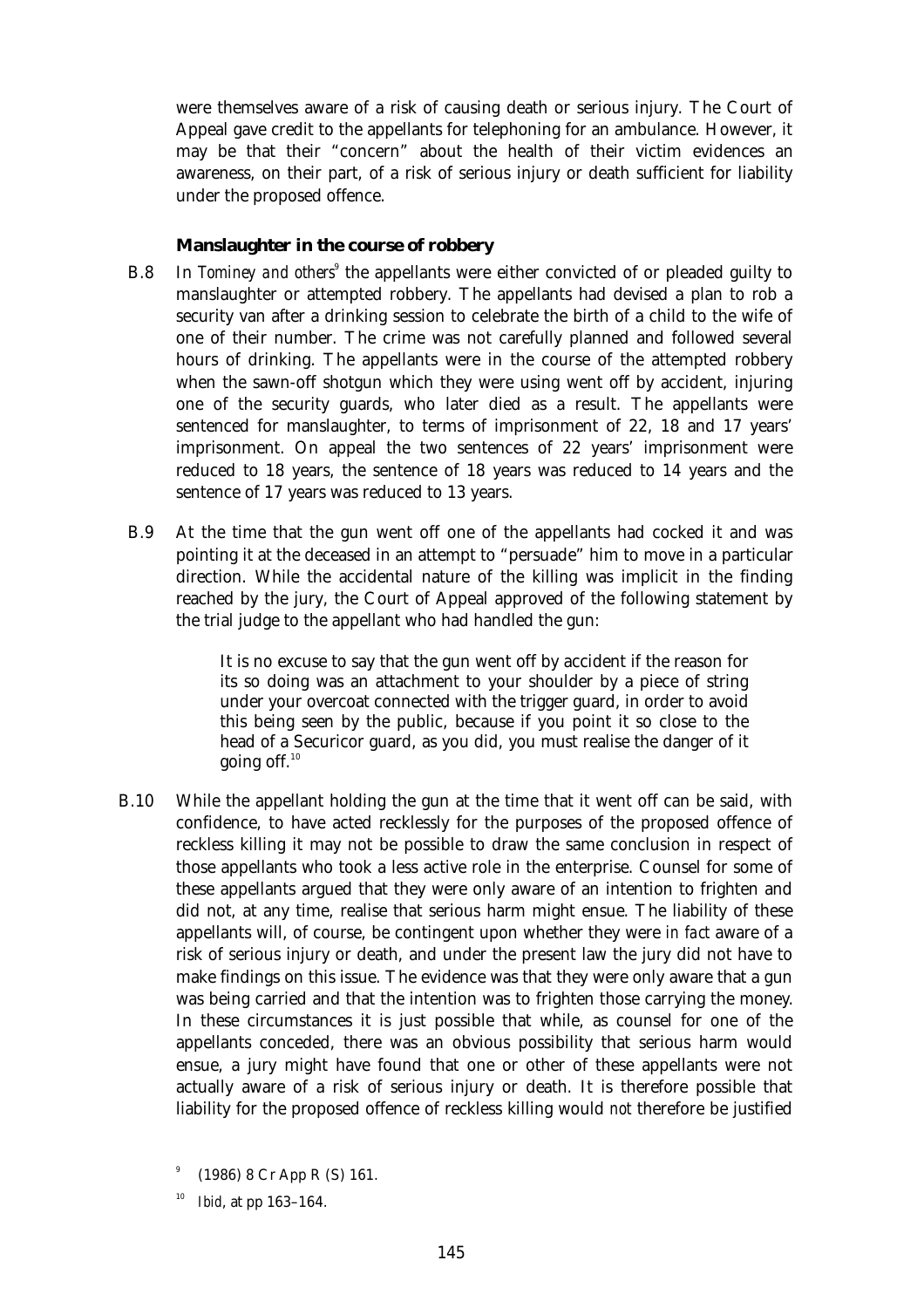in the case of these, less active, appellants, but the effect of our proposals is that they will enable the jury to assist the judge in his sentencing task by making appropriate findings of relative blameworthiness in their verdicts.

- B.11 In *McGee*<sup>11</sup> the appellant was convicted of manslaughter and robbery. The appellant and another man planned to commit a robbery at the home of a businessman who was known to keep large sums of money at home. They attacked their businessman victim as he was leaving his premises and, in the course of a struggle, he was shot at close range. The appellant's finger was severed in the incident. He was sentenced to 18 years' imprisonment for manslaughter to run concurrently with 15 years for robbery. The 18 year sentence was reduced to 16 years on appeal.
- B.12 The Court of Appeal referred to the conclusions that the jury had reached on the question of the appellant's mens rea:

The jury did not believe the totality of his [the appellant's] evidence, but they clearly did accept that at the time the gun went off there was no intent to kill Mr Keegan [the victim] or even to cause him serious bodily harm. It is easy to see how they came to that conclusion, because the shot had not only injured Mr Keegan but had also blown off the appellant's finger, which he was unlikely to have done on purpose.<sup>12</sup>

 B.13 Although the evidence could not support a finding that the appellant had acted with the intention needed to give rise to liability for murder, pointing a loaded sawn-off shotgun at another person must, as in *O'Mahoney*, be close to a classic example of reckless killing as defined in this report. Hobhouse LJ described the appellant's conduct as, variously, an act of "extreme recklessness" and an act involving "a very high element of recklessness".

## **Manslaughter of young child**

- B.14 In *Johnson*<sup>13</sup> the appellant, who was aged 29, was convicted of the manslaughter of his own three and a half year old child. The child died from multiple injuries including fractures of the spine and ribs, and, while the precise cause of the injuries could not be established, it was accepted that the injuries had been inflicted on more than one occasion. The appellant's sentence of 10 years' imprisonment was upheld on appeal.
- B.15 It appears that this appellant, whose appeal resulted in the confirmation of a sentence at the upper end of the tariff for involuntary manslaughter, would be liable for the proposed offence of reckless killing. The very serious spinal injuries sustained by the deceased were, an expert witness stated, commensurate with those which he would expect to see in a passenger in a jet plane which had plunged to its destruction. The deceased's injuries were, in the opinion of one of the expert witnesses, the result of a severe shaking, on a number of occasions, by

 $13$  (1990) 12 Cr App R (S) 271.

 $11$  (1993) 15 Cr App R (S) 463.

 $12$  *Ibid*, at p 464.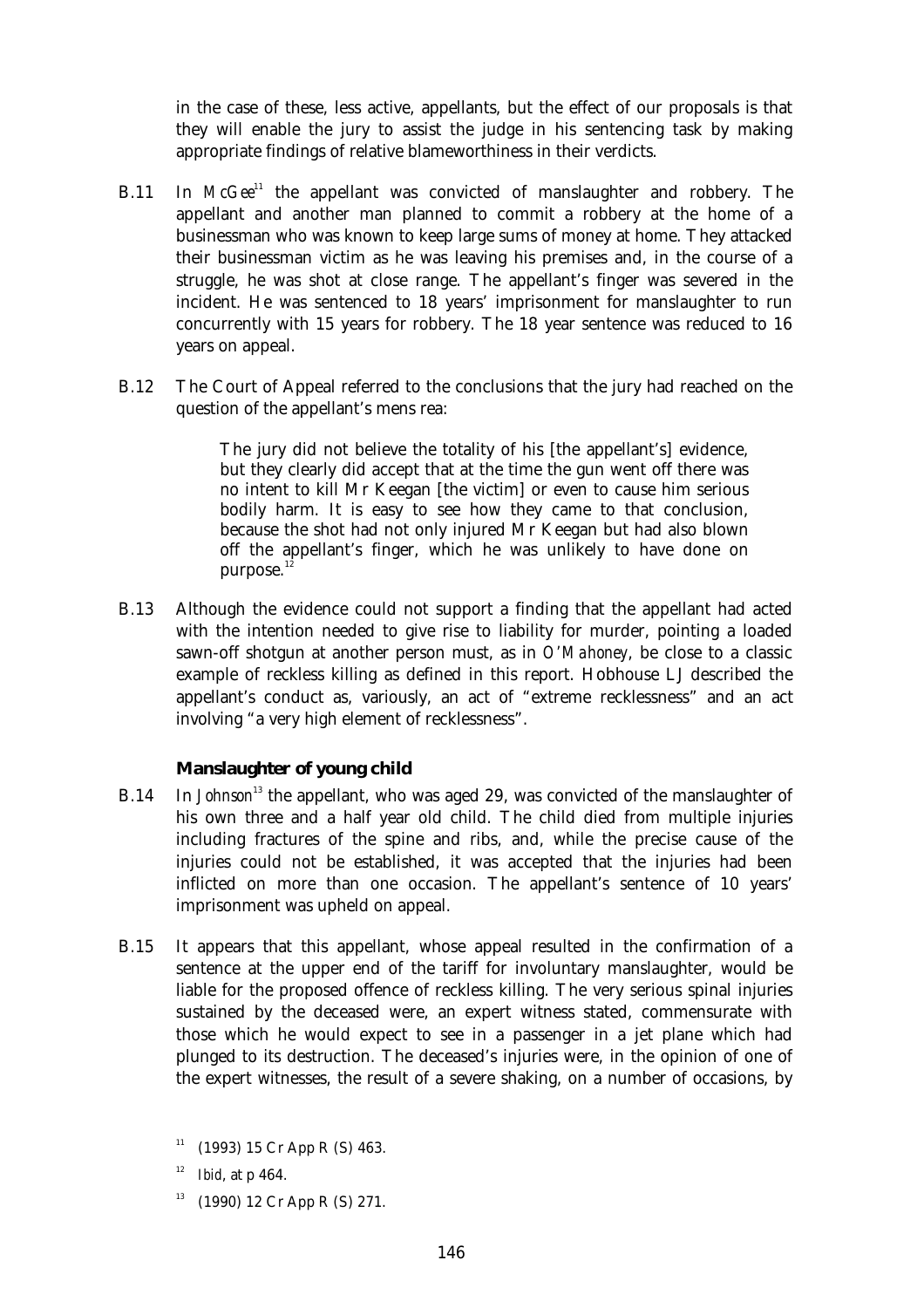someone holding the deceased around the waist. Counsel for the deceased accepted that the injuries which resulted in death had been caused by severe shaking. There was also evidence of wasting of various parts of the deceased's anatomy which, in the Court of Appeal's view, must have been readily obvious to the appellant, who made no attempt to seek medical attention for the deceased. While it was accepted on appeal that the trial judge was right not to have sentenced the appellant on the basis that the injuries were the result of deliberate blows "[t]hey were nevertheless injuries the result of deliberate conduct by this applicant and injuries of an extremely severe nature  $\ldots$  ."<sup>14</sup>

B.16 In *White*<sup>15</sup> the appellant, aged 21, was the mother of a three and a half year child. In the 12 months leading up to the child's death the appellant and a man living with the family had repeatedly ill-treated the child. The child died as a result of a blow or a series of blows to the chest: numerous other injuries were found on her body. The man was convicted of murder and the appellant of manslaughter on the ground that, knowing that the man was likely to inflict injury on the child, she had taken no steps to protect her children from him. It was found that the appellant had not participated directly in the infliction of injury to the child. The 10 year sentence for manslaughter that the appellant received at first instance was upheld on appeal. Again, this case would be likely to qualify under the proposed definition of reckless killing. The Court of Appeal quoted the trial judge as saying that each defendant knew exactly what the other was doing, and that it was a very bad case of manslaughter.

#### **Manslaughter caused by setting fire to buildings etc**

- B.17 In *Nedrick*<sup>16</sup> the appellant's conviction for murder was quashed on appeal and a conviction for manslaughter was substituted. The appellant had an argument with a woman and later returned to her house in the early hours of the morning, poured paraffin through her letter box and set fire to it. A 15 year old boy died in the fire. The appellant was sentenced to 15 years' imprisonment at trial, which was upheld on appeal.
- B.18 In this case the appellant had readily accepted, during police questioning, that he was aware of the following matters: that his intended victim had young children who, at the material time, would be asleep in their bedrooms; that there was a good deal of wood panelling in the house; and that it was "highly probable" that someone who acted as the appellant did caused a "very serious" situation in which it was "quite possible" that somebody might be killed. This was, as the Court of Appeal acknowledged, a "very serious case of manslaughter", of the sort that would, it appears, result in liability for the proposed offence of reckless killing.
- B.19 In *Palma*<sup>17</sup> the appellant pleaded guilty to manslaughter among other related offences. He had been dismissed from his job for stealing as a result of information disclosed by a colleague. He later exacted "revenge" by pouring petrol through the
	- <sup>14</sup> *Ibid*, at p 274.
	- $15$  (1994) 16 Cr App R (S) 705.
	- $16$  (1986) 8 Cr App R (S) 179.
	- <sup>17</sup> (1986) 8 Cr App R (S) 148.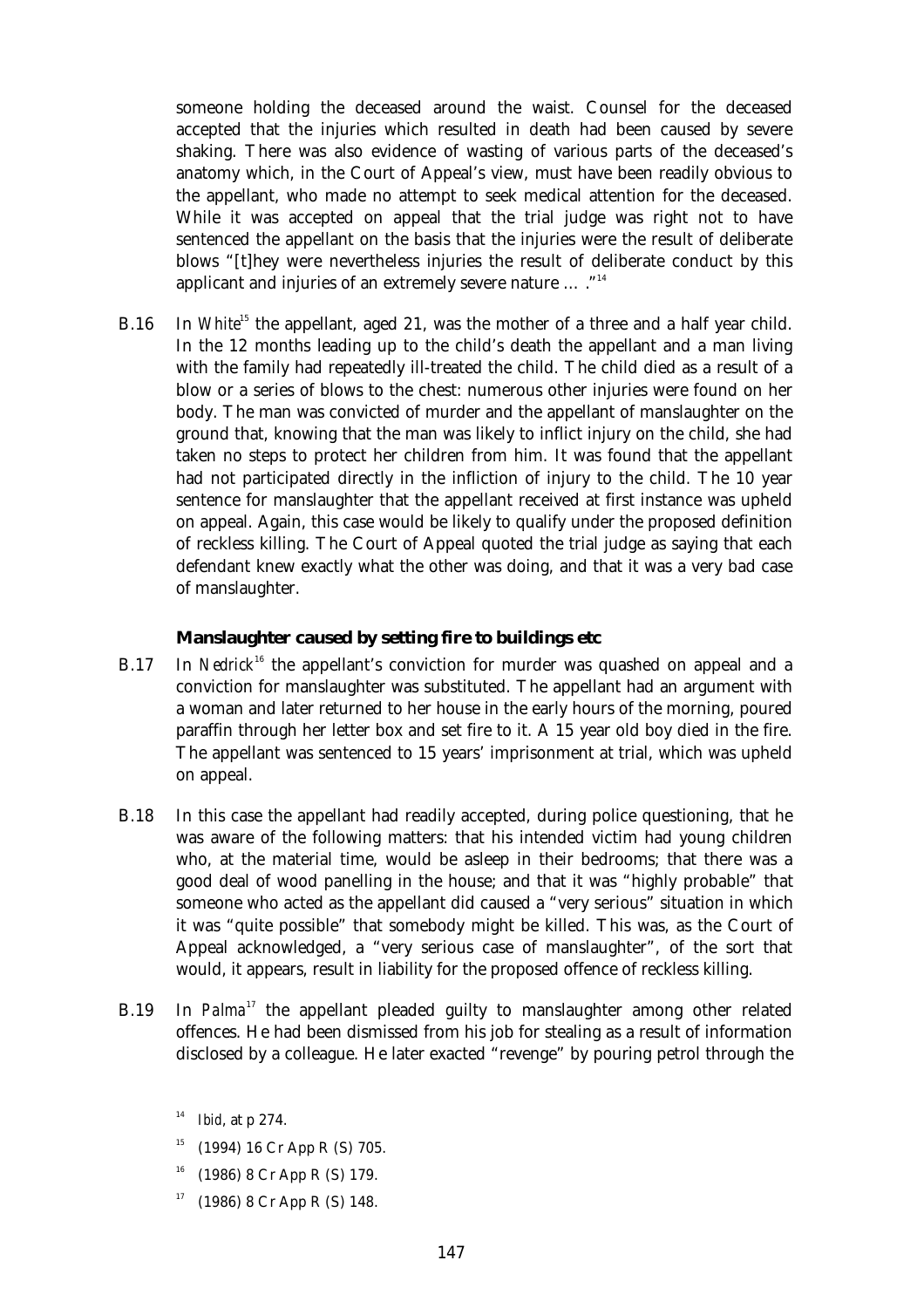colleague's letter box, again in the early hours, and lighting the petrol. The colleague was at work but his wife and son were both in the house. The son died in the fire. The appellant was sentenced to 12 years' imprisonment, upheld on appeal.

- B.20 In this case the appellant had said that he was aware that his colleague's wife and son were in the house. The Court of Appeal stated that it was "astonished" that the prosecution had decided to accept a plea of not guilty to murder but guilty to manslaughter.<sup>18</sup> It also accepted the trial judge's characterisation of the appellant's conduct as involving recklessness "of a very high order" and, in these circumstances, the appellant appears to have had the awareness necessary to give rise to liability for reckless killing.
- B.21 In *Snarski*<sup>19</sup> the appellant pleaded guilty to manslaughter on an indictment charging, inter alia, murder. The appellant had got up early one day, taken petrol out of his wife's car, poured the petrol over the living room and ignited a jet on the gas cooker. He lit a paper and ignited the petrol. It was his intention to claim the insurance on the house. There was an explosion and a fire which burned him. His children, who were asleep upstairs, were asphyxiated and his wife, who escaped by jumping from an upstairs window, was injured. The appellant left for work but was later taken by a friend to a police station. The prosecution did not accept that the appellant was suffering from diminished responsibility despite the fact that, at the relevant time, the appellant was taking anabolic steroids in massive doses. The appellant's sentence of 12 years' imprisonment was upheld.
- B.22 The Court of Appeal stated that counsel for the appellant had accepted that the only basis upon which the prosecution was prepared to accept the pleas of not guilty to murder but guilty to manslaughter entered by his client was on the basis that these pleas "must necessarily amount to an admission of guilt of arson reckless whether life be endangered", for which offence the mens rea element is *Caldwell*<sup><sup>o</sup> recklessness. The liability of this appellant under the proposed offence of</sup> reckless killing would depend on his actual awareness of a risk of serious injury. The fact that the defendant lit the petrol knowing that his wife and children were asleep upstairs and then went to work without alerting the proper authorities must support the conclusion that the defendant *did* have the foresight necessary to give rise to liability. Our proposals would make it much easier for the judge to understand the degree of blameworthiness the jury attached to the acts of the defendant in this type of case.

#### **Other forms of involuntary manslaughter**

- B.23 In *Barrell and others*<sup>21</sup> the appellants were convicted of manslaughter together with conspiring to commit buggery. They had been concerned in a sexual orgy during the course of which a boy had died. One of the appellants had removed the body and dumped it. The appellants were sentenced to 19 years, 15 years and 13 and a
	- <sup>18</sup> *Ibid*, at p149, *per* Lawton LJ.
	- $19$  (1993) 15 Cr App R (S) 19.
	- <sup>20</sup> [1982] AC 341. For *Caldwell* recklessness, see para 2.12 above.
	- <sup>21</sup> (1992) 13 Cr App R (S) 646.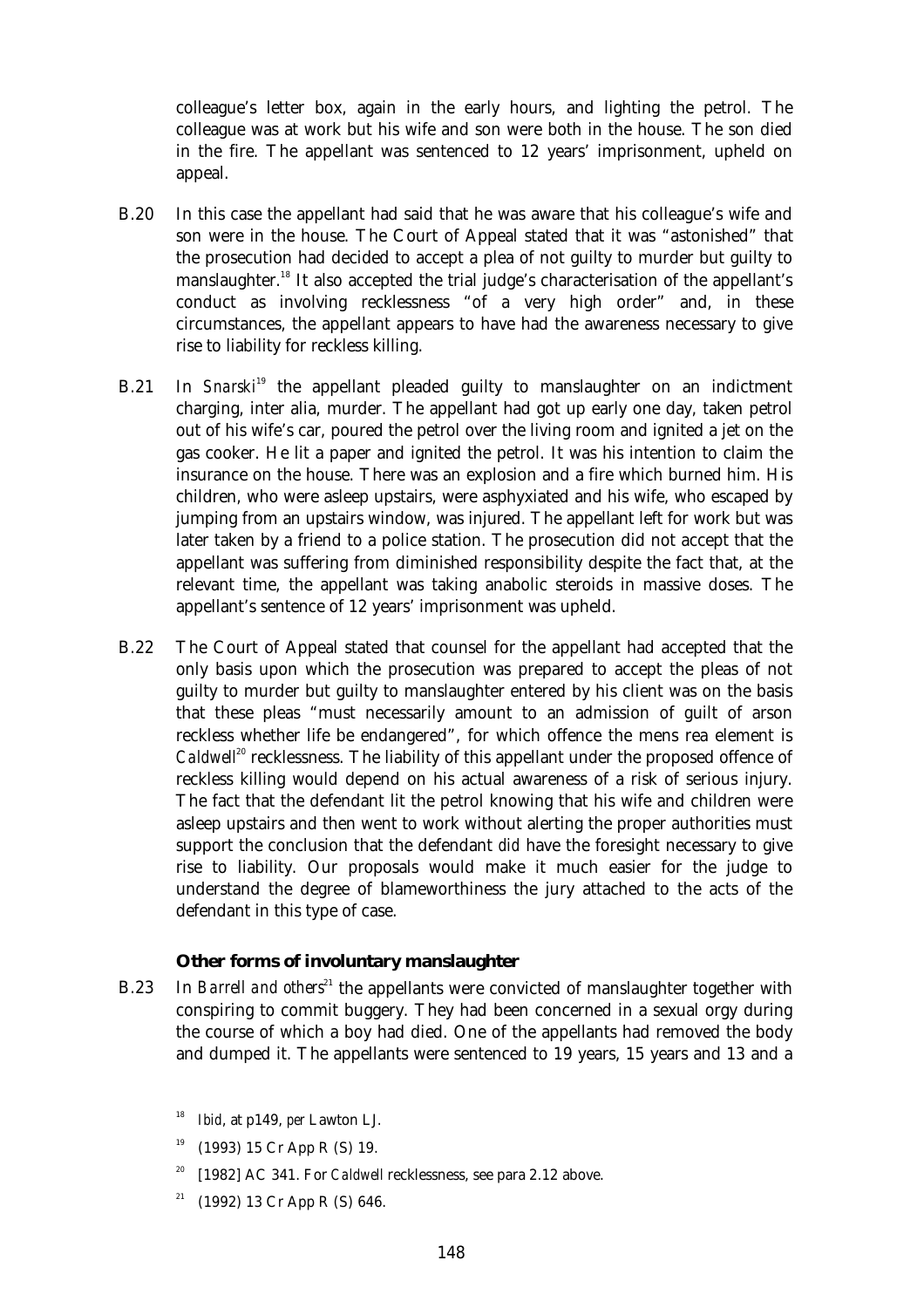half years respectively. The sentence of 19 years was reduced to 16 years and the sentence of 13 and a half years to 10 years.

 B.24 In this case the pathologist who examined the body of the deceased found that he had sustained very severe injuries prior to his death, which had resulted from asphyxiation consistent with a hand being placed across his mouth or his head being forced against a pillow. The appellants who appealed against sentence, while being willing participants in or observers of the sexual orgy in which the deceased had died and while some of them had helped to dispose of the deceased's body, were not "ringleaders" of the criminal conduct. However, they must have been aware of a risk of, at the very least, serious injury and would, therefore, be liable under the proposed offence of reckless killing.

## **Conclusion**

 B.25 In the cases we have described above the tangential aggravating factors that have an effect upon the length of sentence can, at least to some extent, be ignored. We believe that we can say, with some degree of confidence, that in nearly all the cases that now attract a sentence of 10 or more years' imprisonment for manslaughter the facts *would* support a finding of liability for the proposed offence of reckless killing, and that a determinate sentence of 14 years' imprisonment would almost certainly represent the maximum sentence, on a plea of not guilty, that a court would now pass in a case where the defendant would, under our proposals, stand to be sentenced for killing by gross carelessness as opposed to reckless killing.

#### **2. DISCRETIONARY LIFE SENTENCES**

 B.26 In this section we set out the basis on which a court may pass a discretionary life sentence under the present law, and explain why, in our opinion, it is inappropriate to recommend that such a sentence should be available for the proposed new offence of killing by gross carelessness.

## **Criminal Justice Act 1991**

- B.27 The Criminal Justice Act 1991, as amended, provides that custodial sentences may not be passed unless the court is of the opinion
	- (a) that the offence, or the combination of the offence and one or more offences associated with it, was so serious that only such a sentence can be justified for the offence;
	- (b) where the offence is a violent or sexual offence, that only such a sentence would be adequate to protect the public from serious harm from  $\lim_{z \to 2}$

In general the custodial sentence shall be for such term (not exceeding the permitted maximum) as in the opinion of the court is commensurate with the seriousness of the offence, or the combination of the offence and one or more offences associated with it;<sup>23</sup> where the offence is a violent or sexual offence,

<sup>&</sup>lt;sup>22</sup> Criminal Justice Act 1991, s 1(2), as amended by Criminal Justice Act 1993, s 66(1).

<sup>&</sup>lt;sup>23</sup> *Ibid,* s  $2(2)(a)$ , as amended by Criminal Justice Act 1993, s  $66(2)$ .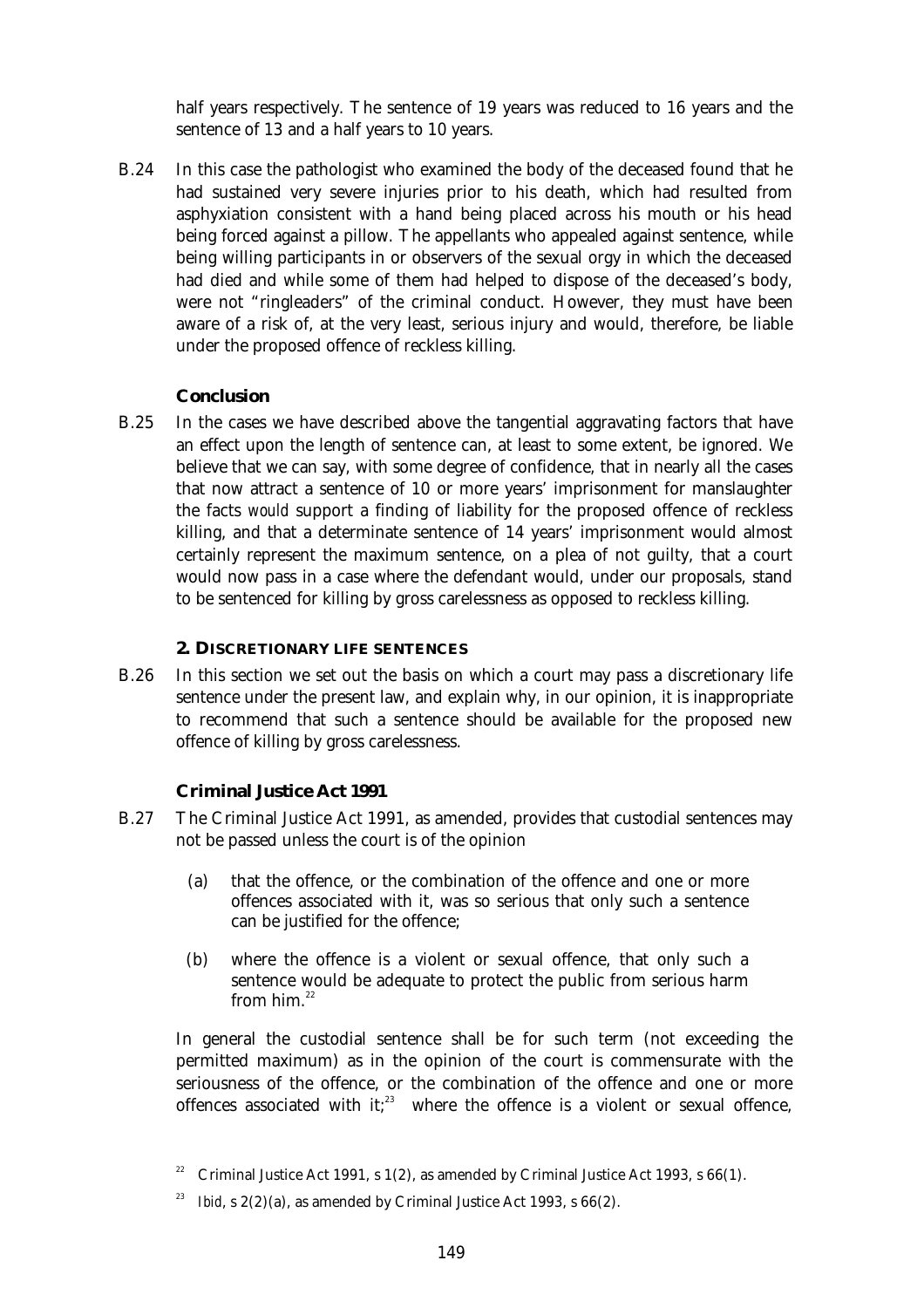however, it may be for such longer term (not exceeding that maximum) as in the opinion of the court is necessary to protect the public from serious harm from the offender.<sup>24</sup>

 B.28 The philosophy which informs the latter provision is the utilitarian concept of incapacitation: that the public deserve protection from the dangerous offender who must, therefore, be rendered incapable of committing further offences. This ethic has been described in the following terms:

> The hard-headed man in the street is less interested in the educative or ritual function of sentencing – if indeed he has heard of them – than in its protective efficacy. He wants would-be predators deterred and those that are not deterred put away. For some serious crimes he would like them to be eliminated: humanely executed. Where moderately serious crimes are concerned he would settle for long periods of incarceration.<sup>25</sup>

#### **The case law**

- B.29 The same sentiment, less crudely expressed, is evident in the leading case of *Hodgson*. <sup>26</sup> This case, decided in 1967, involved a 23 year old appellant who had been convicted of two acts of rape and one of buggery. The Court of Appeal took the opportunity to set down the requirements that had to be satisfied before the imposition of a discretionary life sentence would be justified:
	- (1) the offence or offences are in themselves grave enough to require a very long sentence;
	- (2) it appears from the nature of the offences or from the defendant's history that he is a person of unstable character likely to commit such offences in the future; and
	- (3) if the offences are committed the consequences to others may be specially injurious, as in the case of sexual offences or crimes of violence. $27$
- B.30 In the more recent case of *Wilkinson*,<sup>28</sup> which was decided before the 1991 legislation was enacted, $29$  Lord Lane CJ added weight to the view that the discretionary life sentence is an exceptional penalty to be reserved for offenders

who for one reason or another cannot be dealt with under the provisions of the Mental Health Act,<sup>30</sup> yet who are in a mental state

<sup>24</sup> *Ibid*, s 2(2)(b).

- <sup>25</sup> N Walker, *Why Punish?* (1991) p 34.
- $26$  (1968) 52 Cr App R 113.
- <sup>27</sup> *Ibid*, at p 114.
- <sup>28</sup> (1983) 5 Cr App R (S) 105.
- <sup>29</sup> In *Roche* (1995) 16 Cr App R (S) 849 Lord Taylor CJ said that there is nothing in subsection  $2(2)(b)$  of the 1991 Act to "override or derogate" from the criteria laid down in the earlier case law and, in particular, the *Hodgson* criteria.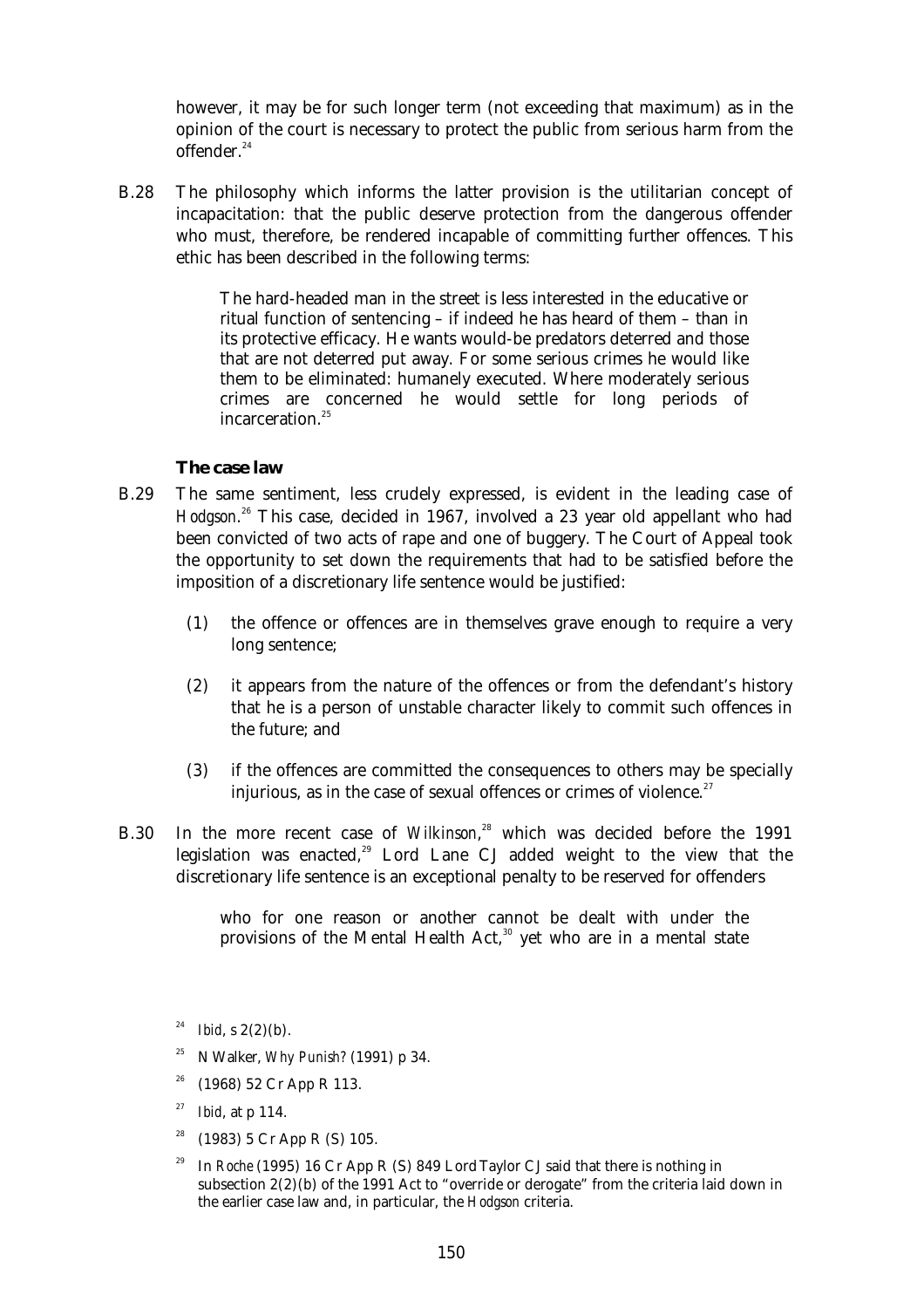which makes them dangerous to the life or limb of members of the public. It is sometimes impossible to say when that danger will subside, and therefore an indeterminate sentence is required, so that the prisoner's progress may be monitored by those who have him under their supervision in prison, and so that he will be kept in custody only so long as public safety may be jeopardised by his being let loose at  $large<sup>1</sup>$  (footnotes added)

#### *The gravity of the immediate offence*

- B.31 In the current edition of *Archbold* it is suggested that the first requirement referred to in *Hodgson* is no longer insisted upon by the courts.<sup>2</sup> This suggestion is supported by dicta of Lord Lane CJ in *Wilkinson<sup>3</sup>* where only the *dangerousness* of the offender was expressly referred to as a justification for a discretionary life sentence. The criterion of gravity is also absent from section  $2(2)(b)$  of the 1991 Act: it is now only necessary that the offence be of a violent or sexual nature.<sup>4</sup> It appears, therefore, that the first rung of the *Hodgson* requirements is now redundant.
- B.32 This would seem to be confirmed by *Blogg*,<sup>5</sup> a case concerned with an appellant sentenced to life imprisonment for arson. This was not a particularly grave case of arson – the defendant had set fire to an empty office block and then called the fire brigade and police – and the Court of Appeal, confirming the sentence, relied upon the fact that the appellant, while not mentally ill, had a series of previous convictions for arson stretching back over 30 years. Watkins LJ, while acknowledging the "trifling" nature of the offence of which the appellant had been convicted, said that the court could not be confident, given the appellant's history, that he would not try to commit the same offence again. It could not, therefore, be said that the offender was not a danger to the public and the life sentence that he had been given was justified.

## *Mental instability*

- B.33 This is often said to be the most important of the *Hodgson* case requirements in that it goes directly to the incapacitative ethic at the heart of section 2(2)(b) of the Criminal Justice Act 1991 and discretionary life sentences. Courts will generally assess whether the offender falls within this criterion by recourse to expert medical evidence; although it is not necessary to show that the offender is suffering from mental illness or any other mental condition recognised by the Mental Health Act 1983.<sup>6</sup> It is, however, in cases where the appellant, while not suffering from any recognisable psychiatric complaint, is labouring under some personality or
	- 1 (1983) 5 Cr App R (S) 105, 108–109.
	- <sup>2</sup> *Archbold* vol 1 (1995 ed) para 5-236.
	- 3 See n 7 above.
	- <sup>4</sup> This was pointed out by Lord Taylor CJ in *A-G's Reference (No 34 of 1992)* (1994) 15 Cr App 167.
	- 5 (1981) 3 Cr App R (S) 114.
	- <sup>6</sup> The Mental Health Act 1983 defines mental disorder as a mental illness, arrested or incomplete development of mind, psychopathic disorder and any other disorder or disability of mind: see ss  $1(2)$ ,  $145(1)$ .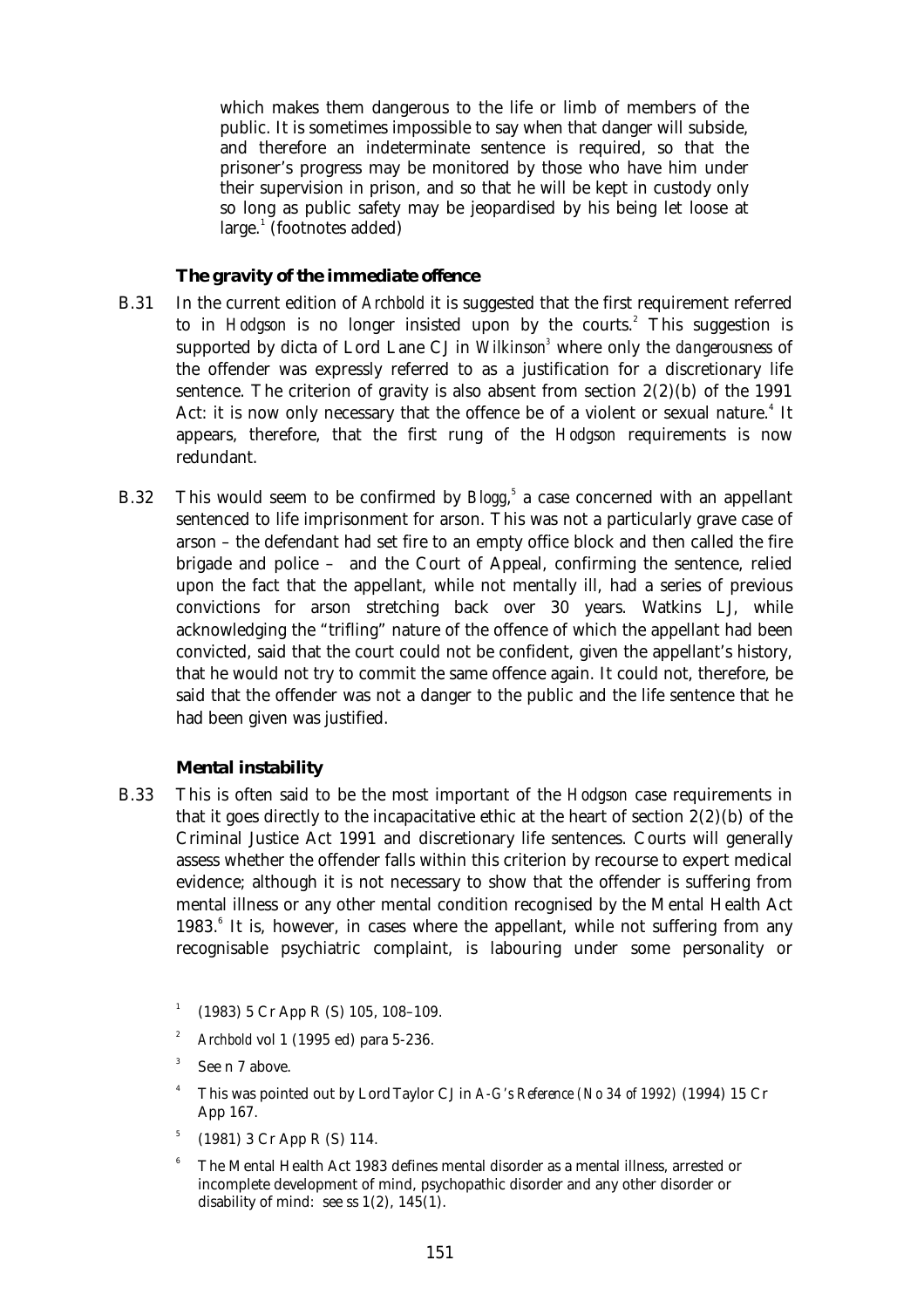psychological disorder that the assessment of dangerousness, the second of the *Hodgson* criteria*,* will be most difficult.

- B.34 In *Williams*,<sup>7</sup> for example, the appellant was a 23 year old man of previous good character who had pleaded guilty to five offences of rape, one of burglary with intent to rape, five of burglary with intent to steal and one of burglary. The evidence was that the rapes were committed over a period of nine months and the burglaries, which had a sexual connotation, over a period of two years. The trial judge had the benefit of a medical report prepared by a senior consultant psychiatrist which found that the appellant, while suffering from a psychological disorder, was not mentally ill: the remorse which he showed meant that the prognosis was better than it might otherwise have been. Nevertheless, the Court of Appeal upheld the appellant's life sentence and stated that, notwithstanding the expert evidence that he was not suffering from any *psychiatric* complaint, he was "more than an ordinary danger to the public" and would continue to be so for an indefinite time.
- B.35 In *De Havilland*<sup>8</sup> the appellant was convicted on two counts of (very violent) rape and sentenced to life imprisonment. The medical evidence was to the effect that there was no psychiatric reason why the appellant's sexual behaviour should become more dangerous in the future. In spite of this the Court of Appeal said that, notwithstanding the absence of medical evidence to support the finding that the appellant was dangerous, the discretionary life sentence was justified. While the *Hodgson* criteria must be satisfied the court may find evidence of dangerousness from the accused's character and record without the need for supporting *medical* evidence. Conversely, in cases where the medical evidence will only support a finding of mental disorder rather than mental instability, and there is nothing in the character evidence or the offender's record to support a finding of mental instability, the second of the *Hodgson* criteria will not be satisfied.<sup>9</sup>
	- B.36 In *Dempster*<sup>10</sup> the Court of Appeal reviewed the authorities referred to above and said of the requirement of dangerousness:

In order to be satisfied that the second of the three criteria is established, there must be clear evidence, usually but not essentially medical evidence, of mental instability which would indicate that the defendant is likely to be a danger to the public. A history of similar offences, as in the cases of *Hodgson* ... may well be sufficient. Where a defendant is convicted of, or pleads to, a series of similar offences, that too may be enough. $^{11}$ 

- 7 (1986) 8 Cr App R (S) 480.
- 8 (1983) 5 Cr App R (S) 109.
- 9 See *Naylor* (1987) 9 Cr App R (S) 302, 305, *per* Watkins LJ: "So the evidence was barren of any indication that the appellant is mentally unstable. As is not unusual in criminals, he has a personality disorder and a tendency to lose his self-control at very little provocation."
- $10$  (1987) 9 Cr App R (S) 176.
- <sup>11</sup> *Ibid*, at p 179, *per* Gatehouse J.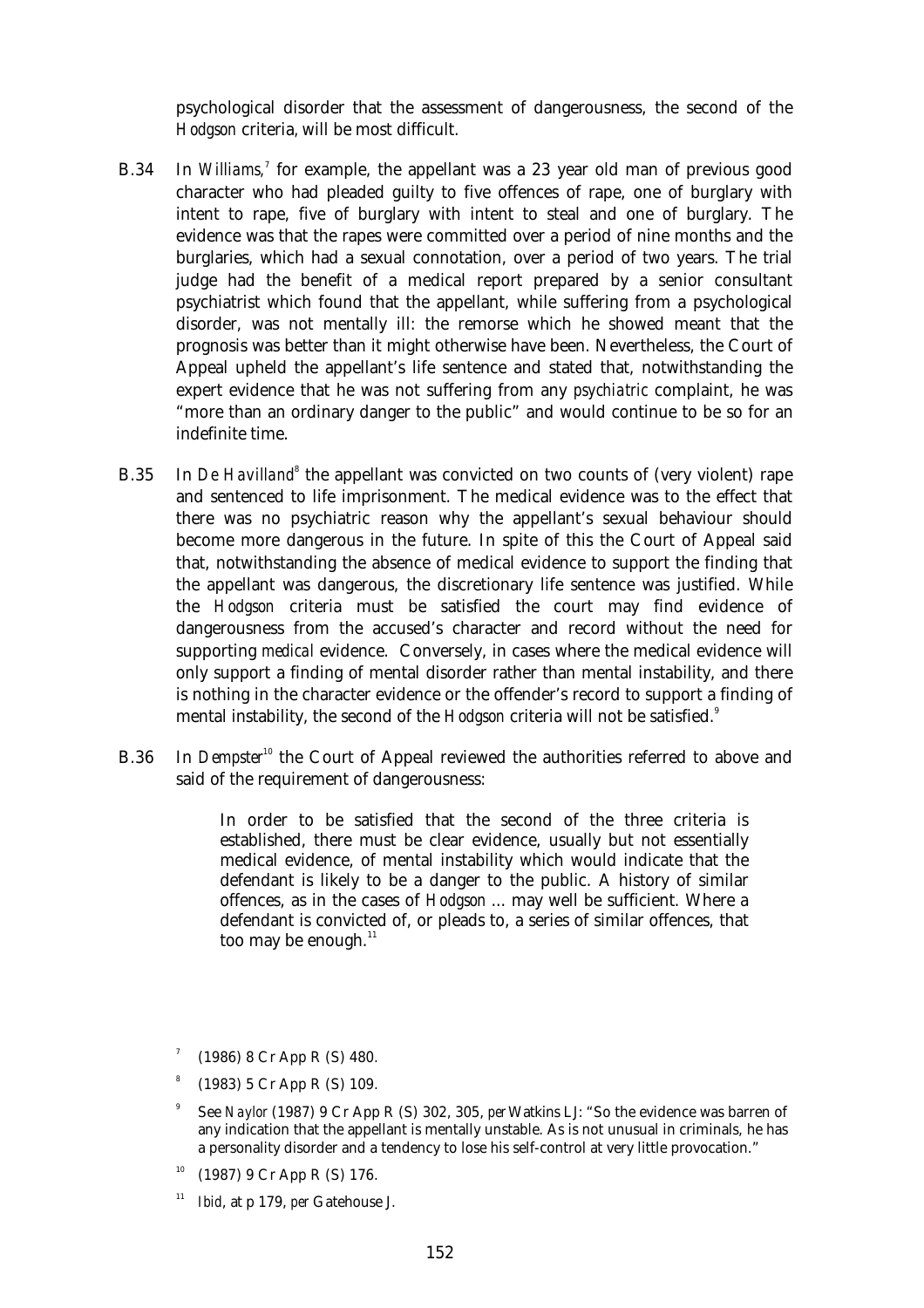B.37 The Court of Appeal has on very rare occasions upheld a discretionary life sentence despite the fact that there is no evidence at all of mental instability. In *Easterbrook*,<sup>12</sup> for example, the appellant was convicted of robbery, wounding with intent, possessing firearms with intent to endanger life and other offences. The offence had been committed during a planned robbery in the course of which the appellant, armed with a loaded revolver, had fired shots at the police. While there was no evidence to suggest that the appellant was suffering from any form of mental instability he did have a large number of previous convictions stretching over a period of 40 years: he had been sentenced for terms of up to 13 years' imprisonment for offences including causing grievous bodily harm, robbery and possessing firearms. The appellant was sentenced to life imprisonment and appealed on the ground that the second of the *Hodgson* criteria was not satisfied. The trial judge appears to have justified the sentence on the ground of the appellant's dangerousness; the Court of Appeal, however, said that it was necessary to emphasise the seriousness of the appellant's conduct:

> There are exceptional cases to which ... [the *Hodgson*] guidelines have no application. This is just such a case. This is not a case of a man who has anything wrong with his mind in the medical sense – far from it. This is the case of a man who is a very skilful and dangerous criminal who has not been deterred from committing serious crimes, no matter how long the sentences which have previously been passed upon him. He comes into a very different category. No medical report was called for, and rightly. ...

> What was called for here was the necessity to indicate plainly how severe the punishment should be for a man who is willing to risk the life of himself and others to achieve the aim of gaining large sums of money. 13

B.38 The editor of the current edition of *Archbold* suggests<sup>14</sup> that this case should be regarded as having been decided on its own special facts. It is possible, for instance, to discern the traces of a denunciatory approach<sup>15</sup> in the judgment.

## *Injurious consequences of injuries to others*

- B.39 While the courts generally assess whether this criterion has been met by looking at the risk to the public at large it is also possible to satisfy this requirement in cases where there is only a risk to a particular individual. In *Allen*, <sup>16</sup> for example, the appellant's discretionary life sentence, while justified partly on the ground that the
	- $12$  (1990) 12 Cr App R (S) 331.
	- <sup>13</sup> *Ibid*, at p 333.
	- <sup>14</sup> *Archbold*, vol 1 (1995 ed) para 5-238.
	- <sup>15</sup> This essentially ritualistic function of punishment has from time to time been embraced by the English courts: see *Sargeant* (1974) 60 Cr App R 74, 77 *per* Lawton LJ: "society, through the courts, must show its abhorrence of particular types of crime … . The courts do not have to reflect public opinion. On the other hand the courts must not disregard it. Perhaps the main duty of the courts is to lead public opinion."
	- $16$  (1987) 9 Cr App (S) R 169.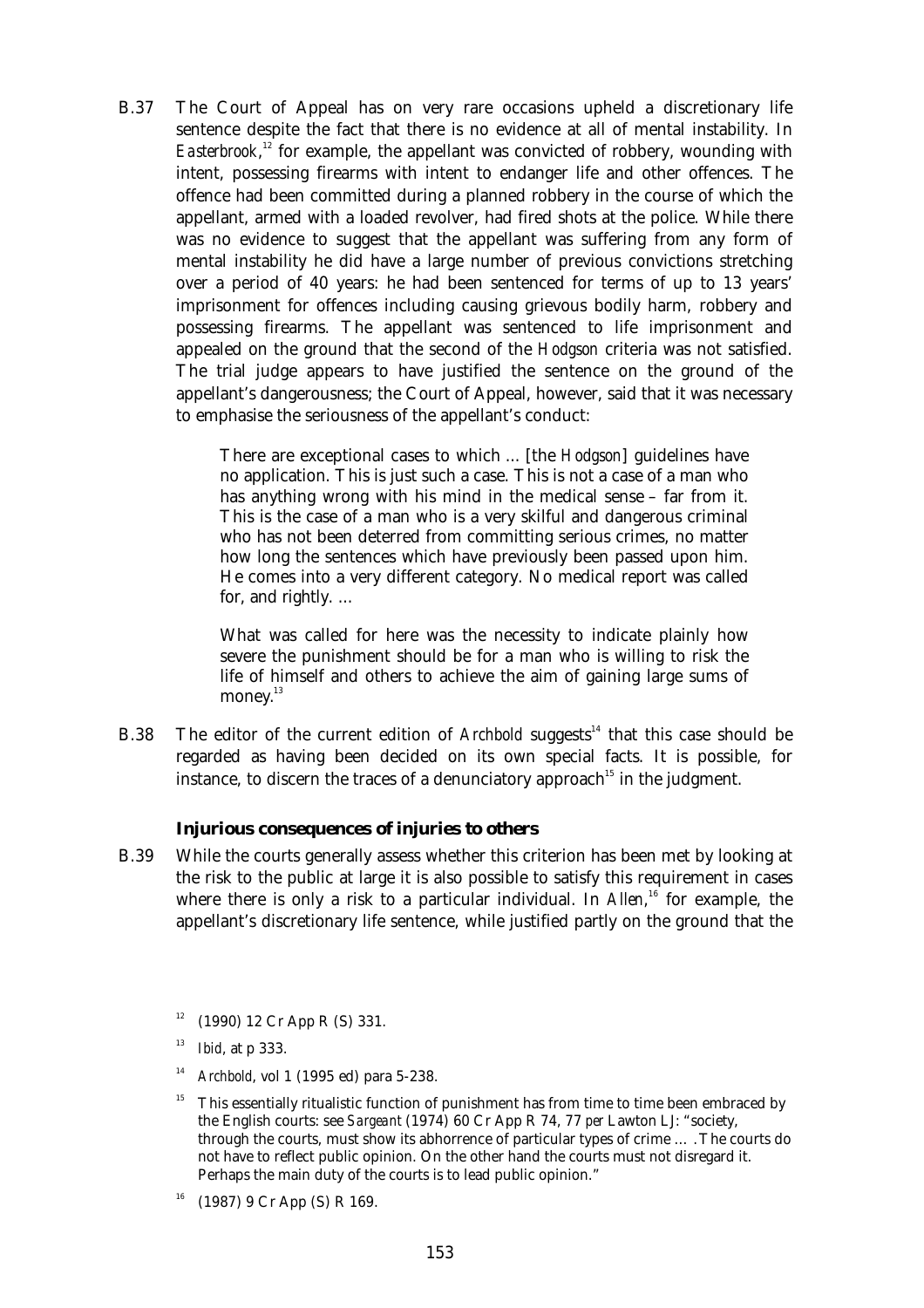public at large needed protection, was also thought necessary to protect two women victims that he had preyed upon.

#### **Manslaughter and the discretionary life sentence**

 B.40 The editor of *Thomas' Current Sentencing Practice* identifies only three cases in which a discretionary life sentence for manslaughter has been imposed.<sup>17</sup> These cases were all cases of manslaughter on the grounds of diminished responsibility and, therefore, there was obviously room for a finding that the offender was dangerous within the meaning of subsection  $2(2)(b)$  of the 1991 Act and the *Hodgson* criteria.<sup>18</sup> In these cases the specified period for the purposes of section 34 of the 1991 Act<sup>19</sup> was, following an appeal, between 5 and 8 years' imprisonment.

## **The proposed offence of killing by gross carelessness and the discretionary life sentence**

 B.41 In paragraph 5.47 above we discussed the maximum sentence for the proposed offence of killing by gross carelessness in these terms:

> Certainly it should, in our opinion, be a determinate sentence rather than life, because we regard the offence as less serious than that of reckless killing.

- B.42 We consider it to be unlikely, on the whole, that the *Hodgson* criterion of dangerousness, assessed by reference to the offender's psychiatric condition, will be satisfied in cases of gross carelessness as defined in our Bill. In appropriate cases, of course, a hospital order may be available under section 37 of the Mental Health Act 1983.
- B.43 On balance, therefore, we consider that the desirability of grading offences in terms of relative culpability far outweighs the desirability of allowing for the possibility of a wholly exceptional case in which an indeterminate sentence might seem appropriate, notwithstanding that the offender's conduct does not fall within the criteria suggested for the new offence of reckless killing. Indeed, there might seem to be little purpose in creating the two new categories of offence if they each carried the same maximum term of imprisonment.

<sup>&</sup>lt;sup>17</sup> Despite the fact that *Thomas' Current Sentencing Practice* also contains a large number of cases in which very high determinate sentences for manslaughter have been imposed: for examples, see section 1 above.

<sup>18</sup> *Sanderson* (1993) 15 Cr App R (S) 263; *O'Connor* (1993) 15 Cr App R (S) 473; *Murray* (1994) 16 Cr App R (S) 17.

<sup>19</sup> See *Baverstock* [1991] 1 WLR 202 for a description of the effect of this provision, which empowers a court to specify the part of a discretionary life sentence which the offender must serve, for the purposes of punishment and deterrence, before he can require the Secretary of State to refer his case to the Parole Board. See also *Practice Direction (Crime: Life Sentences)* [1993] 1 WLR 223. During the remaining part of the sentence the prisoner's detention will be governed by considerations of risk to the public.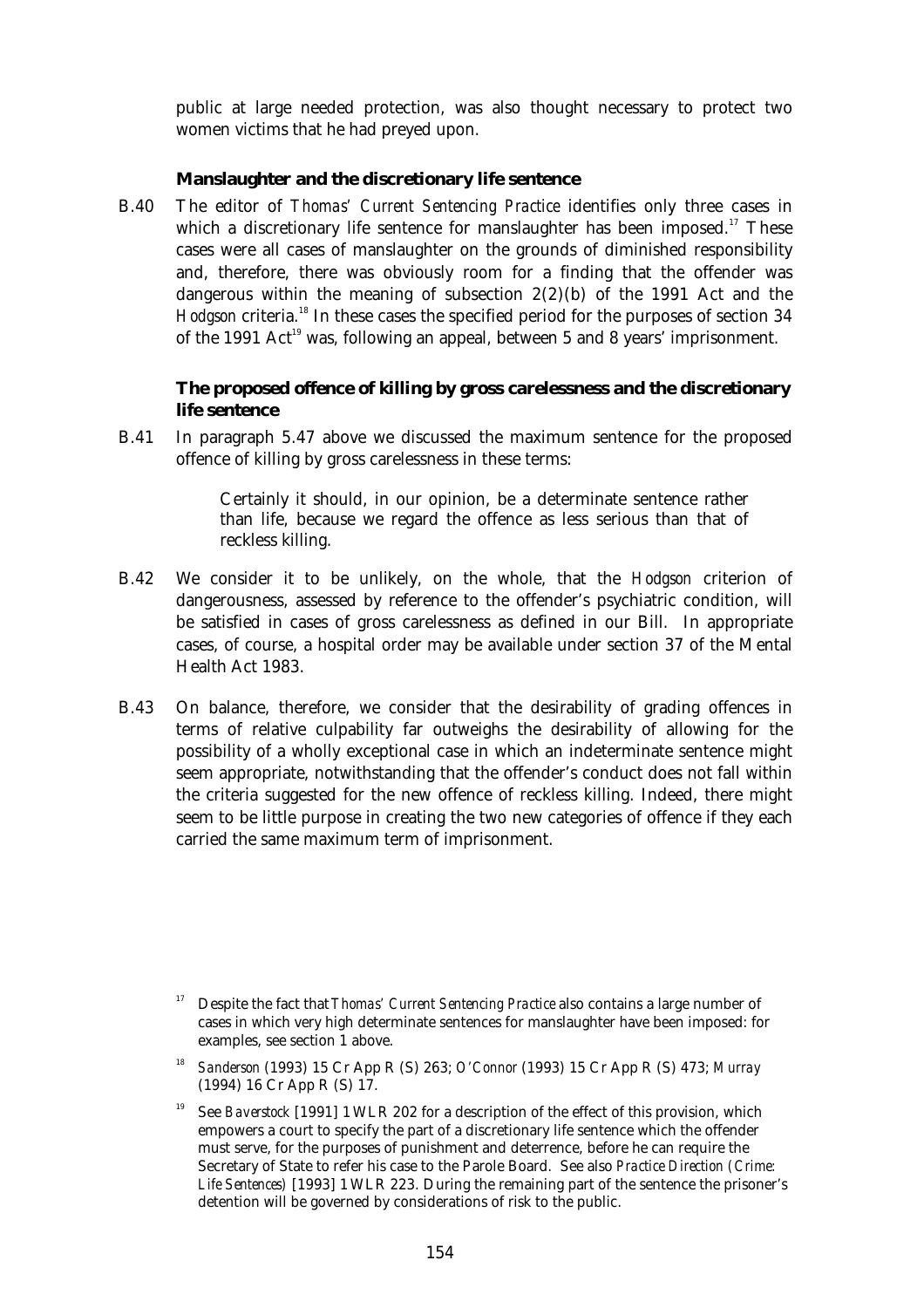# **APPENDIX C**

## **List of persons and organisations who commented on Consultation Paper No 135**

#### **Organisations**

Association of Chief Police Officers British Medical Association British Railways Board British Steel plc Building Employers Confederation Campai gn Against Drinking and Driving Cardiff Crime Study Group, University Wales Centre for Criminal Justice Studies, University of Leeds Chamber of Shipping City of London Law Society Litigation Sub-Committee Confederation of British Industry Coroners' Society of England and ales Criminal Bar Association Crown Prosecution Service Department of Trade and Industry Department of Transport Disaster Action General Council of the Bar GMB Health and Safety Commission Hempsons Herald Families Assoc ation Imperial Chemical Industries plc John Mowlem & Company plc Justices' Clerks' Society London Transport McKenna and Co Medical Defence Union National Society for the Prevention of Cruelty to Children Office of the Judge Advocate General Police Federation of England and Vales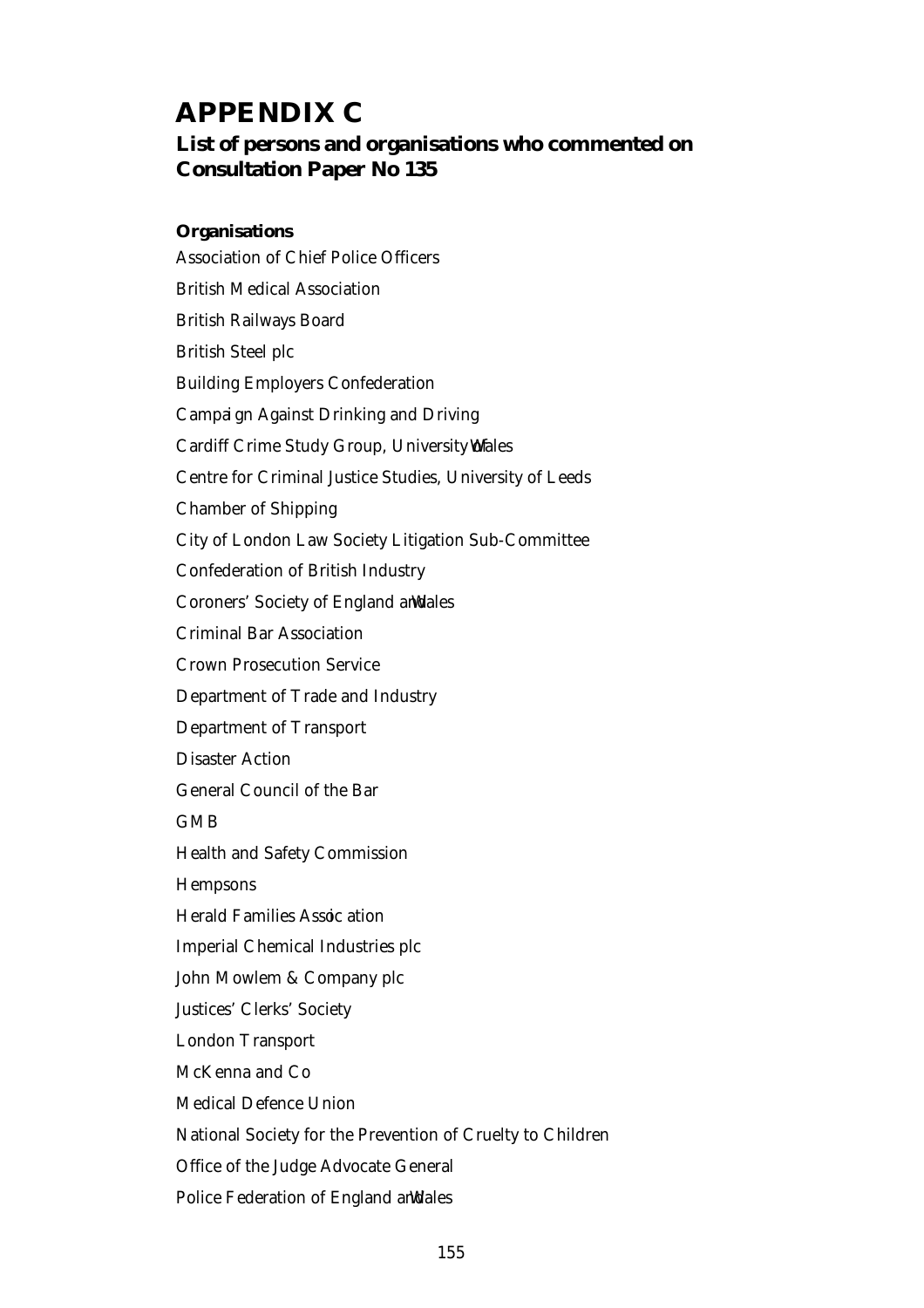Police Superintendents' Association of England Wales Crime Advisory **Committee** Royal Society for the Prevention of Accidents Society of Publideachers of Law Special Committee on Criminal Law The Law Society Crimi al Law Committee Trade Union Congress Transport 2000 Victim Support West Midlands Health and Safety Advice Centre **Individuals** The Judges of the Old Bailey

Mr Ian Barker (article at [1994] Crim LR 547) Mr Justice Bell Mr Justice Blofeld Mr WJ Bohan CB Mr Michael Brown Mr Justice Buckley Mr MH Cadman Mr David Carson Dr Alastair Donald, President of the Royal College of General Practitioners Sir Donald Farquharson Mr Justice Forbes Mr DN Ford Mr John Gardner Mr Justice Garland Lord Justic Hutchison Mr David Jeffreys QC Mr Justice Johnson Mr Justice Jowitt Mr Justice Latham Mr W Lockheed Mr Justice Mantell Mr Ian McCartney MP Ms Aileen McColgan (at [1994] Crim LR 547) Mr Justice McCullough Mr Andrew Miller MP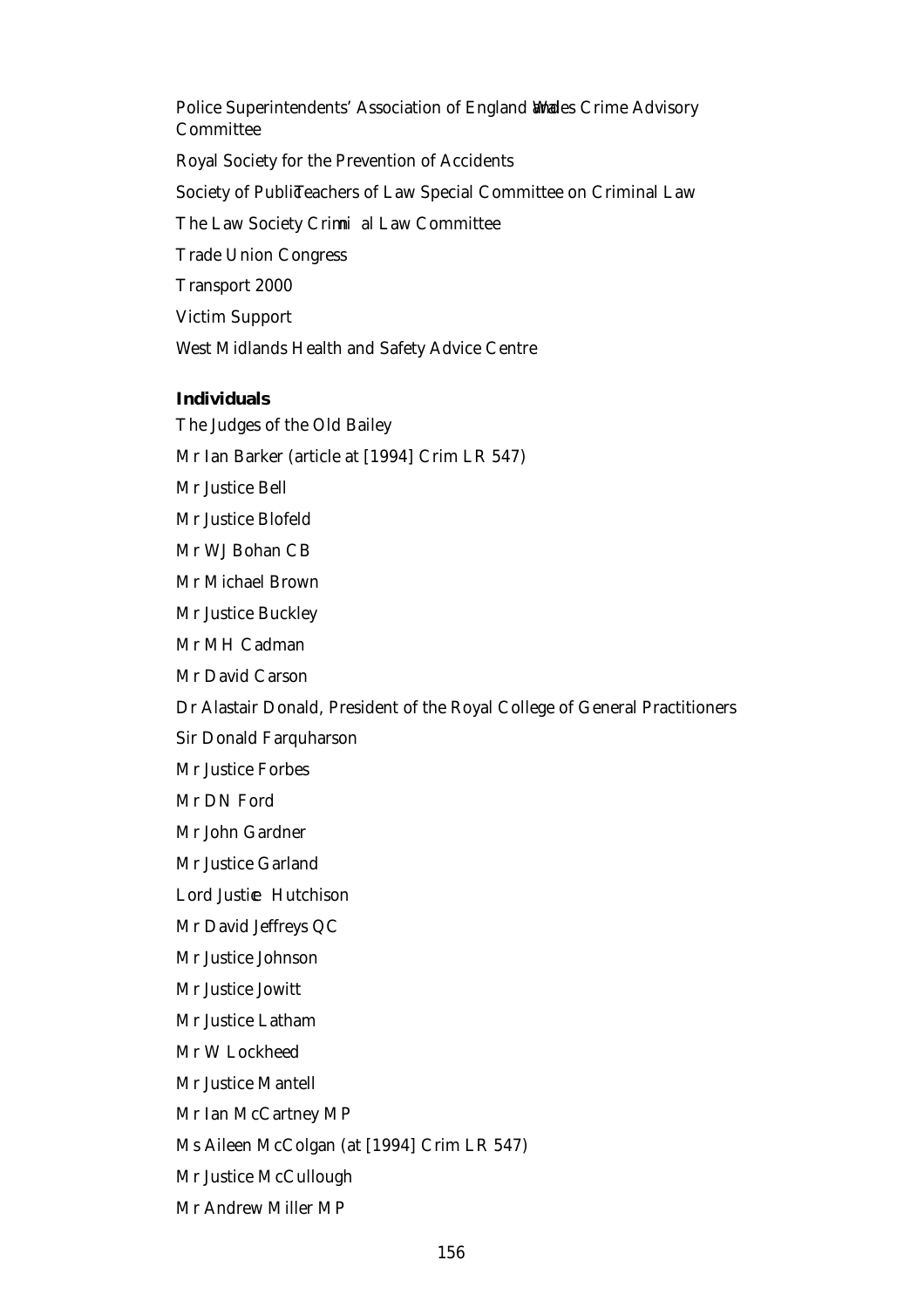Mr Barry Mitchell

Mr Justice Morland

Mr Mark Mullins

Mr Justice Ognall

Mr Justice Owen

Lord Justice Phillips

Mrs Nicola Padfield

Miss Anne Rafferty QC

Judge JW Rant QC, the Judge Advocate General

Mr Alan Reed

Mr Justice Rix

Mr Paul Roberts

Mr and Mrs Roberts

Mr Justice Rougier

Mr Justice Sachs

Lord Justice Schiemann

Mr Justice Scott Baker

Mr Justice Sedley

Ms Sybil Sharpe

Mr Gary Slapper

Professor Sir John Smith, CBE QC LLD FBA

Mr Gary Streeter MP

Mr GR Sullivan

Lord Justice Swinton Thomas

Mr Justice Tucker

Mr Justice Tuckey

Mr Justice Waller

Professor Martin Wasik (at [1994] Crim LR 883)

Mr Justice Waterhouse

Ms Hazel J Wearmouth

Professor Celia Wells

2 Anonymous Queen's Bench Judges